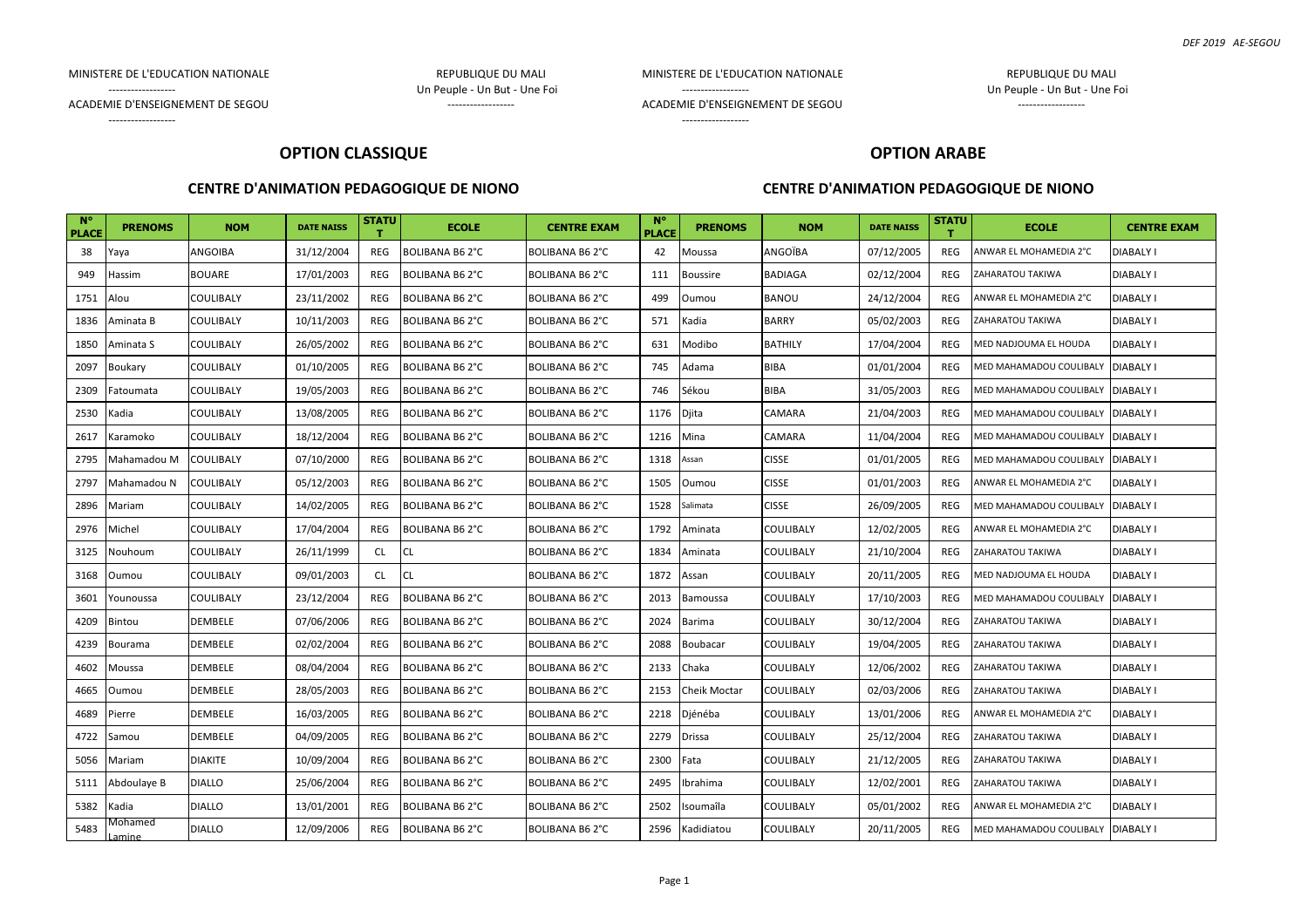#### **CENTRE D'ANIMATION PEDAGOGIQUE DE NIONO**

### **OPTION ARABE**

| <b>N°</b><br><b>PLACE</b> | <b>PRENOMS</b>    | <b>NOM</b>     | <b>DATE NAISS</b> | <b>STATU</b> | <b>ECOLE</b>          | <b>CENTRE EXAM</b>    | <b>N°</b><br><b>PLACE</b> | <b>PRENOMS</b>        | <b>NOM</b>       | <b>DATE NAISS</b> | <b>STATU</b> | <b>ECOLE</b>            | <b>CENTRE EXAM</b> |
|---------------------------|-------------------|----------------|-------------------|--------------|-----------------------|-----------------------|---------------------------|-----------------------|------------------|-------------------|--------------|-------------------------|--------------------|
| 5542                      | Sarata            | <b>DIALLO</b>  | 10/11/2005        | REG          | <b>BOLIBANA B62°C</b> | BOLIBANA B6 2°C       | 2612                      | Kalilou               | <b>COULIBALY</b> | 12/12/2004        | REG          | ZAHARATOU TAKIWA        | <b>DIABALY I</b>   |
| 5761                      | Aminata           | <b>DIARRA</b>  | 05/04/2004        | REG          | <b>BOLIBANA B62°C</b> | BOLIBANA B6 2°C       | 2661                      | Korotimi              | COULIBALY        | 16/02/2004        | REG          | MED DAROUL EL HOUDA 2°C | <b>DIABALY I</b>   |
| 6105                      | Fatoumata         | <b>DIARRA</b>  | 20/09/2002        | REG          | <b>BOLIBANA B62°C</b> | BOLIBANA B6 2°C       | 2932                      | Mariam                | COULIBALY        | 12/08/2005        | REG          | ZAHARATOU TAKIWA        | <b>DIABALY I</b>   |
| 6899                      | Yaya              | <b>DIARRA</b>  | 12/04/2007        | REG          | <b>BOLIBANA B62°C</b> | BOLIBANA B6 2°C       | 3008                      | Modibo                | COULIBALY        | 01/06/2000        | REG          | ZAHARATOU TAKIWA        | <b>DIABALY I</b>   |
| 7254                      | Amadou            | <b>DJIRE</b>   | 07/04/2004        | REG          | <b>BOLIBANA B62°C</b> | BOLIBANA B6 2°C       | 3076                      | Moussa                | COULIBALY        | 31/12/2004        | REG          | ZAHARATOU TAKIWA        | <b>DIABALY I</b>   |
| 7412                      | Aly               | <b>DJOM</b>    | 03/02/2004        | REG          | <b>BOLIBANA B62°C</b> | BOLIBANA B62°C        | 3277                      | Rokia                 | COULIBALY        | 12/01/2004        | REG          | ZAHARATOU TAKIWA        | <b>DIABALY I</b>   |
| 7547                      | Mariam            | <b>DOUGNON</b> | 10/05/2005        | REG          | <b>BOLIBANA B62°C</b> | <b>BOLIBANA B62°C</b> | 3547                      | Tidiane               | <b>COULIBALY</b> | 20/09/2004        | REG          | ZAHARATOU TAKIWA        | <b>DIABALY I</b>   |
| 7702                      | Moussa            | <b>DOUYON</b>  | 12/12/2006        | <b>REG</b>   | BOLIBANA B6 2°C       | BOLIBANA B6 2°C       | 3591                      | Yaya                  | COULIBALY        | 27/07/2004        | <b>REG</b>   | ZAHARATOU TAKIWA        | <b>DIABALY I</b>   |
| 7928                      | Fatoumata         | FANE           | 31/12/2006        | REG          | <b>BOLIBANA B62°C</b> | BOLIBANA B6 2°C       | 3592                      | Yaya                  | <b>COULIBALY</b> | 31/12/2004        | REG          | ZAHARATOU TAKIWA        | <b>DIABALY I</b>   |
| 7940                      | Kadidiatou        | FANE           | 04/10/2004        | REG          | <b>BOLIBANA B62°C</b> | <b>BOLIBANA B62°C</b> | 3600                      | Youma                 | COULIBALY        | 13/12/2005        | <b>REG</b>   | ZAHARATOU TAKIWA        | <b>DIABALY I</b>   |
| 8409                      | Belco             | <b>GUINDO</b>  | 13/08/2006        | REG          | <b>BOLIBANA B62°C</b> | <b>BOLIBANA B62°C</b> | 3836                      | Karia                 | DAO              | 21/05/2003        | REG          | ANWAR EL MOHAMEDIA 2°C  | <b>DIABALY I</b>   |
| 8536                      | Fatoumata         | <b>HAIDARA</b> | 10/10/2005        | REG          | <b>BOLIBANA B62°C</b> | BOLIBANA B6 2°C       | 3846                      | Sanata                | DAO              | 23/09/2005        | <b>REG</b>   | ANWAR EL MOHAMEDIA 2°C  | <b>DIABALY I</b>   |
| 9221                      | Kassoum           | <b>KEITA</b>   | 01/09/2005        | REG          | <b>BOLIBANA B62°C</b> | BOLIBANA B6 2°C       | 3961                      | Modibo                | DAOU             | 26/03/2005        | REG          | MED MAHAMADOU COULIBALY | <b>DIABALY I</b>   |
| 9233                      | Modibo            | KEITA          | 11/03/2004        | REG          | <b>BOLIBANA B62°C</b> | BOLIBANA B6 2°C       | 4025                      | Abassi                | DEMBELE          | 17/09/2002        | REG          | ZAHARATOU TAKIWA        | <b>DIABALY I</b>   |
| 9511                      | Joachin           | KELEMA         | 13/08/2006        | REG          | <b>BOLIBANA B62°C</b> | <b>BOLIBANA B62°C</b> | 4256                      | <b>Cheick Marouf</b>  | DEMBELE          | 07/07/2002        | REG          | ZAHARATOU TAKIWA        | <b>DIABALY I</b>   |
| 9740                      | Dramane           | KONARE         | 28/08/2006        | REG          | <b>BOLIBANA B62°C</b> | BOLIBANA B6 2°C       | 4419                      | Issa                  | DEMBELE          | 31/12/2002        | REG          | ZAHARATOU TAKIWA        | <b>DIABALY I</b>   |
| 10068                     | Bintou            | KONE           | 03/04/2007        | REG          | <b>BOLIBANA B62°C</b> | BOLIBANA B6 2°C       | 4644                      | Niama                 | DEMBELE          | 07/01/2005        | REG          | ZAHARATOU TAKIWA        | <b>DIABALY I</b>   |
| 10078                     | Bourama<br>brahim | KONE           | 14/08/2004        | REG          | <b>BOLIBANA B62°C</b> | BOLIBANA B6 2°C       | 4818                      | Yacouba               | DEMBELE          | 01/12/2001        | REG          | ZAHARATOU TAKIWA        | <b>DIABALY I</b>   |
| 11312                     | Rabia             | NASSARA        | 17/02/2005        | REG          | BOLIBANA B6 2°C       | BOLIBANA B6 2°C       | 4858                      | Assitan Aly           | DIA              | 10/03/2004        | REG          | MED DAROUL EL HOUDA 2°C | <b>DIABALY I</b>   |
| 12779                     | Soumana           | SIBY           | 10/01/2005        | REG          | <b>BOLIBANA B62°C</b> | BOLIBANA B6 2°C       | 5077                      | Nani                  | <b>DIAKITE</b>   | 23/11/2004        | REG          | ZAHARATOU TAKIWA        | <b>DIABALY I</b>   |
| 13204                     | Fatoumata         | SOGOBA         | 10/10/2004        | <b>REG</b>   | <b>BOLIBANA B62°C</b> | BOLIBANA B6 2°C       | 5357                      | Hadi                  | <b>DIALLO</b>    | 23/09/2005        | REG          | MED MAHAMADOU COULIBALY | <b>DIABALY I</b>   |
| 13312                     | Moulaye           | SOIRE          | 03/02/2006        | REG          | <b>BOLIBANA B62°C</b> | BOLIBANA B6 2°C       | 5413                      | Madou                 | <b>DIALLO</b>    | 21/07/2005        | REG          | MED MAHAMADOU COULIBALY | <b>DIABALY I</b>   |
| 14112                     | Dogoly            | TEMBELY        | 06/10/2005        | REG          | <b>BOLIBANA B62°C</b> | BOLIBANA B6 2°C       | 5611                      | Abdoulaye             | <b>DIANI</b>     | 12/05/2004        | REG          | ZAHARATOU TAKIWA        | <b>DIABALY I</b>   |
| 14443                     | Mama              | TOGORA         | 15/05/2006        | <b>REG</b>   | <b>BOLIBANA B62°C</b> | BOLIBANA B6 2°C       | 5693                      | Aîchata               | <b>DIARRA</b>    | 09/10/2004        | REG          | ZAHARATOU TAKIWA        | <b>DIABALY I</b>   |
| 14579                     | Assitan           | TOURE          | 22/06/2005        | REG          | BOLIBANA B6 2°C       | BOLIBANA B6 2°C       | 5745                      | Amadou                | <b>DIARRA</b>    | 17/12/2004        | <b>REG</b>   | MED MAHAMADOU COULIBALY | <b>DIABALY I</b>   |
| 15058                     | Arouna            | TRAORE         | 19/06/2004        | REG          | <b>BOLIBANA B62°C</b> | BOLIBANA B6 2°C       | 5783                      | Aminata Ayouba DIARRA |                  | 31/12/2005        | REG          | ZAHARATOU TAKIWA        | <b>DIABALY I</b>   |
| 15091                     | Assitan           | TRAORE         | 14/05/2004        | CL           | <b>CL</b>             | BOLIBANA B6 2°C       | 5789                      | Aminata Lassine       | <b>DIARRA</b>    | 30/04/2005        | REG          | ZAHARATOU TAKIWA        | <b>DIABALY I</b>   |
| 15437                     | Fatoumata         | TRAORE         | 31/12/2005        | <b>REG</b>   | <b>BOLIBANA B62°C</b> | BOLIBANA B6 2°C       | 6389                      | Mahamadou             | <b>DIARRA</b>    | 09/02/2004        | REG          | ZAHARATOU TAKIWA        | <b>DIABALY I</b>   |
| 16807                     | Oumou             | BOUARE         | 15/02/2005        | REG          | <b>BOLIBANA B62°C</b> | BOLIBANA B6 2°C       | 6703                      | Salimata              | <b>DIARRA</b>    | 11/08/2003        | REG          | ZAHARATOU TAKIWA        | <b>DIABALY I</b>   |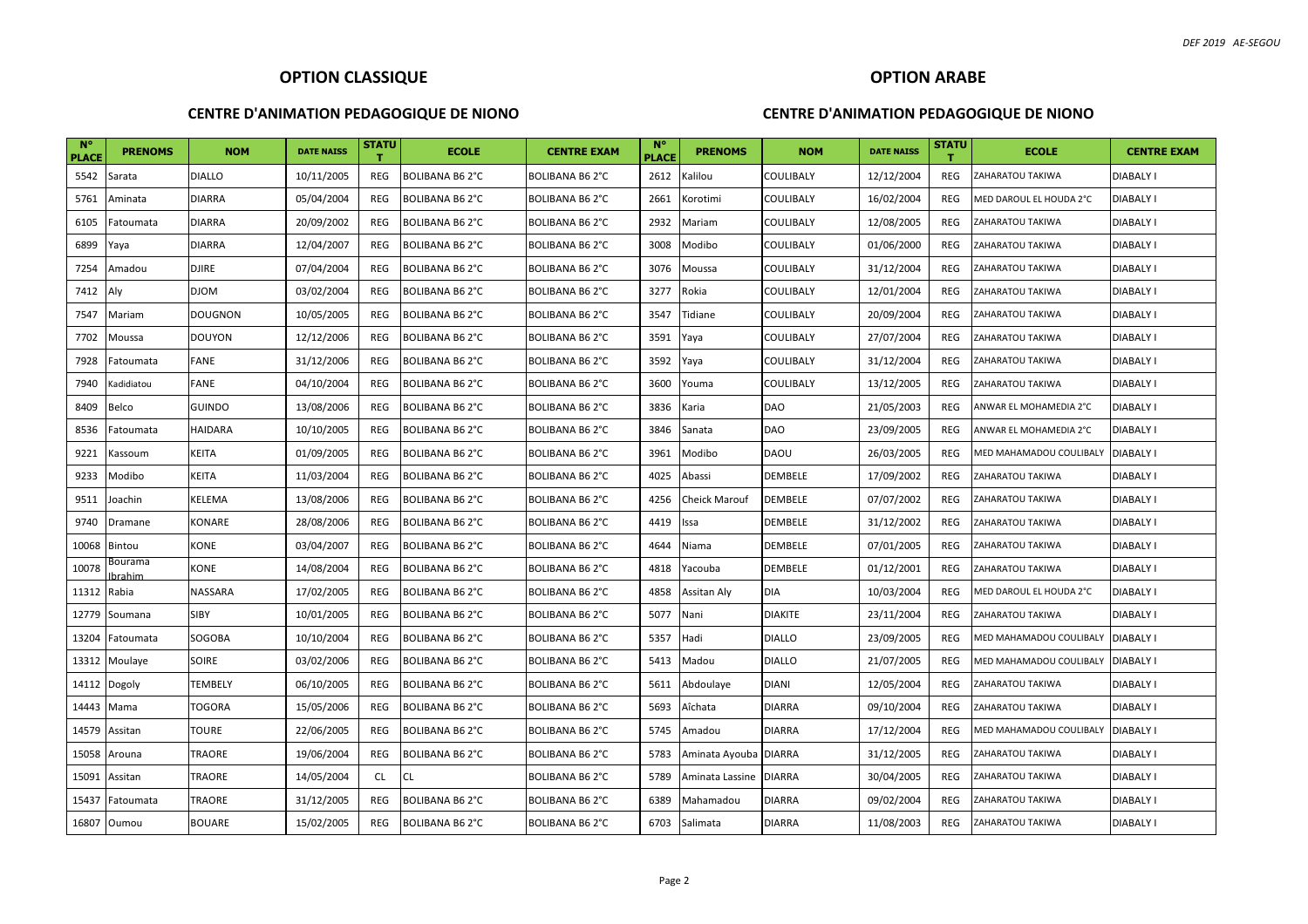#### **CENTRE D'ANIMATION PEDAGOGIQUE DE NIONO**

# **OPTION ARABE**

| <b>N°</b><br><b>PLACE</b> | <b>PRENOMS</b>               | <b>NOM</b>     | <b>DATE NAISS</b> | <b>STATU</b><br>т | <b>ECOLE</b> | <b>CENTRE EXAM</b> | <b>N°</b><br><b>PLACE</b> | <b>PRENOMS</b>         | <b>NOM</b>      | <b>DATE NAISS</b> | <b>STATU</b><br>т. | <b>ECOLE</b>            | <b>CENTRE EXAM</b> |
|---------------------------|------------------------------|----------------|-------------------|-------------------|--------------|--------------------|---------------------------|------------------------|-----------------|-------------------|--------------------|-------------------------|--------------------|
| 74                        | Seydou                       | ARBY           | 13/07/2004        | REG               | CMGATT 2°C   | CMGATT 2°C         | 6803                      | Sidy                   | <b>DIARRA</b>   | 16/12/2002        | REG                | ZAHARATOU TAKIWA        | DIABALY I          |
| 295                       | Sékou                        | BAH            | 23/01/2004        | REG               | CMGATT 2°C   | CMGATT 2°C         | 6835                      | Souleymane             | DIARRA          | 31/12/2004        | REG                | ZAHARATOU TAKIWA        | <b>DIABALY I</b>   |
| 1194                      | Kadiatou                     | CAMARA         | 10/09/2003        | REG               | CMGATT 2°C   | CMGATT 2°C         | 7160                      | Alpha                  | DIOP            | 18/04/2003        | REG                | ZAHARATOU TAKIWA        | DIABALY I          |
| 1254                      | Solomane                     | CAMARA         | 12/06/2003        | REG               | CMGATT 2°C   | CMGATT 2°C         | 7384                      | Sanata                 | DJIRE           | 28/08/2003        | REG                | ZAHARATOU TAKIWA        | DIABALY I          |
| 1652                      | Adam Dite Tènè               | COULIBALY      | 03/01/2006        | REG               | CMGATT 2°C   | CMGATT 2°C         | 8539                      | Habibou                | HAIDARA         | 12/08/2004        | REG                | ZAHARATOU TAKIWA        | DIABALY I          |
| 2271                      | <b>Drissa</b>                | COULIBALY      | 08/10/2003        | REG               | CMGATT 2°C   | CMGATT 2°C         | 8566                      | Sékou Amadou<br>idiane | HAIDARA         | 31/12/2005        | REG                | ZAHARATOU TAKIWA        | DIABALY I          |
| 2316                      | Fatoumata                    | COULIBALY      | 13/04/2002        | REG               | CMGATT 2°C   | CMGATT 2°C         | 9446                      | Nafissatou             | KEÏTA           | 11/04/2004        | REG                | MED DAROUL EL HOUDA 2°C | <b>DIABALY I</b>   |
| 2385                      | atoumata<br>'ahara           | COULIBALY      | 24/10/2003        | REG               | CMGATT 2°C   | CMGATT 2°C         | 9545                      | Alhassane              | KIMBIRY         | 15/03/2005        | REG                | ZAHARATOU TAKIWA        | DIABALY I          |
| 2638                      | Kassoum                      | COULIBALY      | 17/03/2003        | REG               | CMGATT 2°C   | CMGATT 2°C         | 9546                      | Alhousseiny            | <b>KIMBIRY</b>  | 15/03/2005        | REG                | ZAHARATOU TAKIWA        | <b>DIABALY I</b>   |
| 2847                      | Mamadou                      | COULIBALY      | 30/04/2006        | REG               | CMGATT 2°C   | CMGATT 2°C         | 9705                      | Fatoumata              | KOMINA          | 04/05/2005        | REG                | ANWAR EL MOHAMEDIA 2°C  | DIABALY I          |
| 3045                      | Mouneîssa                    | COULIBALY      | 27/05/2006        | REG               | CMGATT 2°C   | CMGATT 2°C         | 9710                      | Barima Gnassi          | KOMOTA          | 07/12/2004        | REG                | MED MAHAMADOU COULIBALY | <b>DIABALY I</b>   |
| 3529                      | Talata                       | COULIBALY      | 15/03/2004        | REG               | CMGATT 2°C   | CMGATT 2°C         | 9887                      | Modibo                 | KONATE          | 07/11/2002        | <b>REG</b>         | ANWAR EL MOHAMEDIA 2°C  | <b>DIABALY I</b>   |
| 4038                      | Aboubacar                    | <b>DEMBELE</b> | 01/08/2004        | REG               | CMGATT 2°C   | CMGATT 2°C         | 9943                      | Tieman                 | KONATE          | 30/12/2004        | REG                | ZAHARATOU TAKIWA        | <b>DIABALY I</b>   |
| 5030                      | Kadiatou                     | <b>DIAKITE</b> | 02/11/2003        | REG               | CMGATT 2°C   | CMGATT 2°C         |                           | 10405 Djoula           | KONTA           | 02/06/2004        | <b>REG</b>         | ANWAR EL MOHAMEDIA 2°C  | <b>DIABALY I</b>   |
| 5040                      | Madou                        | <b>DIAKITE</b> | 30/08/2006        | REG               | CMGATT 2°C   | CMGATT 2°C         | 10474 Sékou               |                        | KORANZO         | 29/08/2006        | REG                | ANWAR EL MOHAMEDIA 2°C  | <b>DIABALY I</b>   |
| 6016                      | Djé                          | <b>DIARRA</b>  | 01/03/2006        | REG               | CMGATT 2°C   | CMGATT 2°C         |                           | 10530 Abdoulaye        | KOUMARE         | 13/10/2001        | <b>REG</b>         | MED DAROUL EL HOUDA 2°C | <b>DIABALY I</b>   |
| 6444                      | Mamadou<br><u>Aanssourou</u> | <b>DIARRA</b>  | 22/04/2005        | REG               | CMGATT 2°C   | CMGATT 2°C         |                           | 10735 Djeneba          | MAIGA           | 31/12/2004        | REG                | ZAHARATOU TAKIWA        | DIABALY I          |
| 7432                      | Djénéba                      | <b>DOLO</b>    | 16/08/2003        | REG               | CMGATT 2°C   | CMGATT 2°C         | 10742                     | Fatoumata<br>Bintou    | MAIGA           | 30/10/2005        | <b>REG</b>         | ZAHARATOU TAKIWA        | DIABALY I          |
| 7447                      | Safiatou                     | DOLO           | 16/07/2004        | REG               | CMGATT 2°C   | CMGATT 2°C         |                           | 11577 Saîdou           | <b>OUEDRAGO</b> | 31/12/2004        | REG                | MED DAROUL EL HOUDA 2°C | <b>DIABALY I</b>   |
| 8133                      | Oumou                        | FOFANA         | 18/05/2003        | REG               | CMGATT 2°C   | CMGATT 2°C         |                           | 11860 Fatimatou        | <b>SACKO</b>    | 05/03/2003        | REG                | MED MAHAMADOU COULIBALY | <b>DIABALY I</b>   |
| 8213                      | Aminata                      | <b>GAKOU</b>   | 01/10/2005        | REG               | CMGATT 2°C   | CMGATT 2°C         |                           | 11866 Fatoumata        | <b>SACKO</b>    | 26/09/2003        | REG                | MED DAROUL EL HOUDA 2°C | <b>DIABALY I</b>   |
| 8305                      | Brénisse                     | GOÏTA          | 27/09/2002        | REG               | CMGATT 2°C   | CMGATT 2°C         | 12053 Awa                 |                        | SAMAKE          | 18/08/2004        | REG                | ZAHARATOU TAKIWA        | DIABALY I          |
| 8337                      | Djibril                      | GORO           | 04/07/2007        | REG               | CMGATT 2°C   | CMGATT 2°C         |                           | 12686 Aissata          | SARR            | 20/03/2004        | REG                | ZAHARATOU TAKIWA        | DIABALY I          |
| 8355                      | Cheickna Hamala GOUMANE      |                | 10/11/2002        | CL                | <b>CL</b>    | CMGATT 2°C         |                           | 12716 Roukétou         | <b>SAVADOGO</b> | 13/05/2006        | REG                | MED DAROUL EL HOUDA 2°C | DIABALY I          |
| 8735                      | Henri                        | KAMATE         | 07/07/2001        | CL                | <b>CL</b>    | CMGATT 2°C         |                           | 12917 Mohamed          | SIDIBE          | 04/03/2004        | REG                | MED MAHAMADOU COULIBALY | <b>DIABALY I</b>   |
| 8827                      | Zanké                        | KAMPO          | 01/01/2004        | REG               | CMGATT 2°C   | CMGATT 2°C         |                           | 13184 Bakari           | SOGOBA          | 16/10/2002        | REG                | ZAHARATOU TAKIWA        | DIABALY I          |
| 9220                      | Karounga                     | KEITA          | 09/01/2004        | REG               | CMGATT 2°C   | CMGATT 2°C         |                           | 13262 Sekou            | SOGOBA          | 22/09/2003        | REG                | ZAHARATOU TAKIWA        | DIABALY I          |
| 9752                      | Oumou                        | KONARE         | 05/12/2003        | REG               | CMGATT 2°C   | CMGATT 2°C         |                           | 13275 Yacouba          | SOGOBA          | 27/10/2002        | REG                | MED NADJOUMA EL HOUDA   | <b>DIABALY I</b>   |
| 10084                     | Cheick Modibo                | KONE           | 29/06/2007        | REG               | CMGATT 2°C   | CMGATT 2°C         |                           | 13325 Abdoulaye        | SONGUE          | 23/02/2005        | REG                | MED MAHAMADOU COULIBALY | <b>DIABALY I</b>   |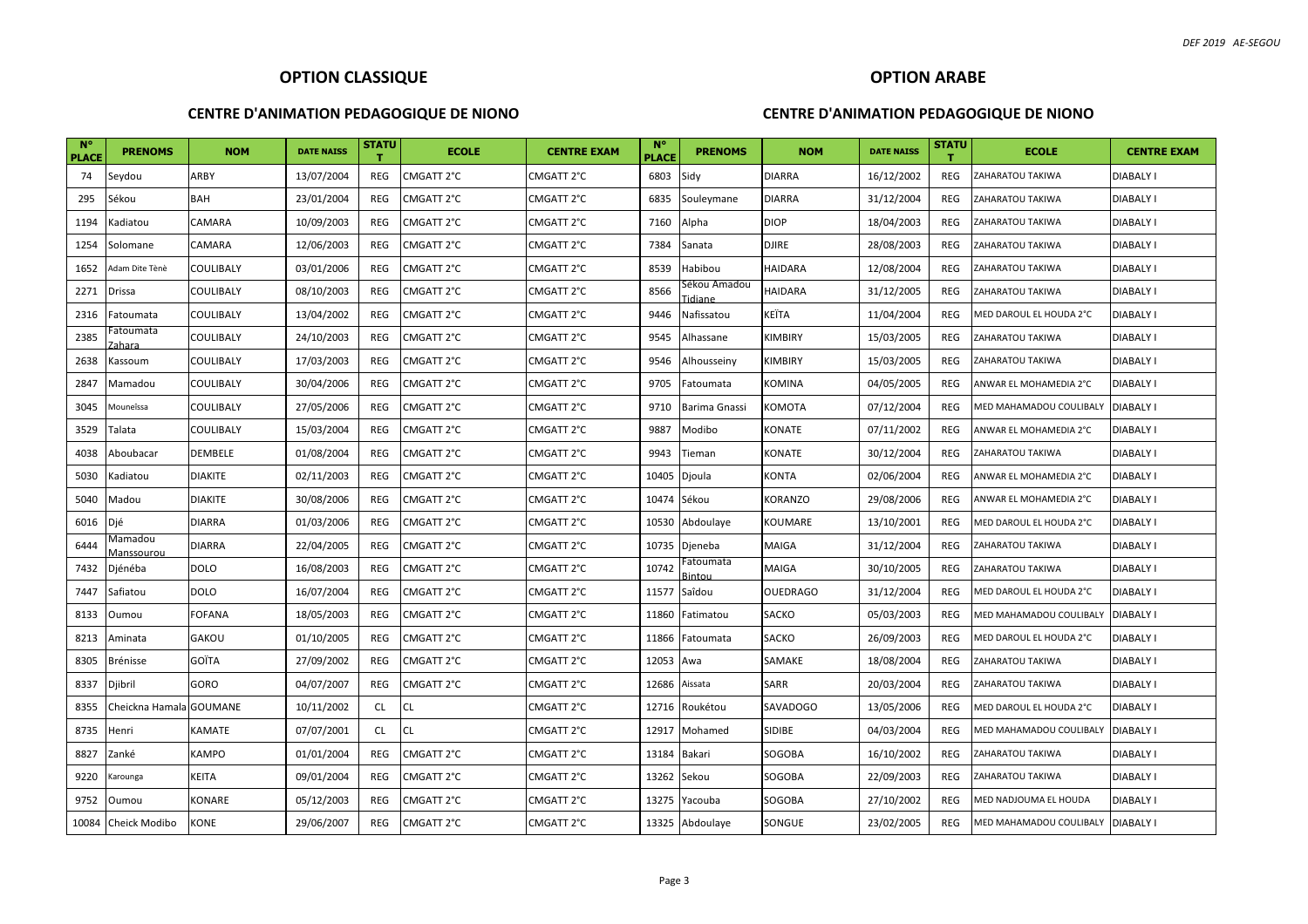#### **CENTRE D'ANIMATION PEDAGOGIQUE DE NIONO**

## **CENTRE D'ANIMATION PEDAGOGIQUE DE NIONO**

| $N^{\circ}$<br><b>PLACE</b> | <b>PRENOMS</b>                 | <b>NOM</b>       | <b>DATE NAISS</b> | <b>STATU</b> | <b>ECOLE</b>  | <b>CENTRE EXAM</b> | $N^{\circ}$<br><b>PLACE</b> | <b>PRENOMS</b>   | <b>NOM</b>       | <b>DATE NAISS</b> | <b>STATU</b> | <b>ECOLE</b>                        | <b>CENTRE EXAM</b> |
|-----------------------------|--------------------------------|------------------|-------------------|--------------|---------------|--------------------|-----------------------------|------------------|------------------|-------------------|--------------|-------------------------------------|--------------------|
| 10323                       | Sitan Founé                    | KONE             | 04/01/2003        | <b>CL</b>    | <b>CL</b>     | CMGATT 2°C         | 13346                       | atoumata         | SOSSO            | 01/01/2006        | <b>REG</b>   | MED MAHAMADOU COULIBALY             | <b>DIABALY I</b>   |
| 10893                       | Issouf                         | MAÏGA            | 03/08/2005        | <b>REG</b>   | CMGATT 2°C    | CMGATT 2°C         |                             | 13958 Mamadou    | TANGARA          | 30/04/2003        | <b>REG</b>   | ZAHARATOU TAKIWA                    | DIABALY I          |
| 11405                       | Modibo Kane                    | <b>NIANGADOU</b> | 09/03/2004        | <b>REG</b>   | CMGATT 2°C    | CMGATT 2°C         | 14213                       | Lassine          | THIENTA          | 31/12/2001        | <b>REG</b>   | ZAHARATOU TAKIWA                    | DIABALY I          |
| 11594                       | Bakary                         | <b>OUEDRAOGO</b> | 20/12/2004        | REG          | CMGATT 2°C    | CMGATT 2°C         | 14286                       | Zénébou          | TIEMENTA         | 09/11/2004        | REG          | ANWAR EL MOHAMEDIA 2°C              | <b>DIABALY I</b>   |
| 12797                       | Alfousseîni<br>Mohamed         | <b>SIDIBE</b>    | 18/12/2005        | REG          | CMGATT 2°C    | CMGATT 2°C         |                             | 14290 Aminata    | TIENTA           | 23/02/2006        | <b>REG</b>   | ANWAR EL MOHAMEDIA 2°C              | DIABALY I          |
| 13215                       | Hawa                           | SOGOBA           | 22/02/2002        | REG          | CMGATT 2°C    | CMGATT 2°C         | 14960 Alou                  |                  | TRAORE           | 31/12/2006        | <b>REG</b>   | ZAHARATOU TAKIWA                    | DIABALY I          |
| 13342                       | Taîbatou                       | SORE             | 01/02/2004        | REG          | CMGATT 2°C    | CMGATT 2°C         |                             | 15033 Aminata    | TRAORE           | 19/02/2003        | REG          | ZAHARATOU TAKIWA                    | DIABALY I          |
| 13706                       | Abdoulaye                      | TANGARA          | 04/04/2006        | REG          | CMGATT 2°C    | CMGATT 2°C         |                             | 15214 Bintou     | TRAORE           | 23/03/2004        | REG          | ZAHARATOU TAKIWA                    | DIABALY I          |
| 14312                       | Mamadou                        | <b>TIMBO</b>     | 31/03/2005        | <b>REG</b>   | CMGATT 2°C    | CMGATT 2°C         | 15270                       | Cheick Amala     | TRAORE           | 17/03/2000        | REG          | ANWAR EL MOHAMEDIA 2°C              | DIABALY I          |
| 14375                       | Modibo                         | TOGO             | 24/02/2004        | REG          | CMGATT 2°C    | CMGATT 2°C         | 15357                       | Djenebou         | TRAORE           | 27/08/2003        | <b>REG</b>   | ZAHARATOU TAKIWA                    | DIABALY I          |
| 14564                       | Amadou Diadié                  | <b>TOURE</b>     | 09/11/2006        | REG          | CMGATT 2°C    | CMGATT 2°C         | 15428                       | Fatoumata        | TRAORE           | 30/11/2006        | REG          | ANWAR EL MOHAMEDIA 2°C              | DIABALY I          |
| 15001                       | Aminata                        | TRAORE           | 29/11/2003        | REG          | CMGATT 2°C    | CMGATT 2°C         | 15611                       | Hawa             | TRAORE           | 31/12/2004        | <b>REG</b>   | ZAHARATOU TAKIWA                    | DIABALY I          |
| 15054                       | Angéline<br><u> )oubahan</u>   | TRAORE           | 11/06/2004        | REG          | CMGATT 2°C    | CMGATT 2°C         | 15648                       | Idrissa          | TRAORE           | 23/11/2004        | <b>REG</b>   | ZAHARATOU TAKIWA                    | DIABALY I          |
| 15352                       | Djénéba B                      | TRAORE           | 04/02/2006        | REG          | CMGATT 2°C    | CMGATT 2°C         | 15780                       | Lassana          | TRAORE           | 08/12/2005        | <b>REG</b>   | ZAHARATOU TAKIWA                    | DIABALY I          |
| 16090                       | Moussa B                       | TRAORE           | 04/09/2004        | REG          | CMGATT 2°C    | CMGATT 2°C         | 16024                       | Modibo           | TRAORE           | 31/12/2002        | REG          | ZAHARATOU TAKIWA                    | DIABALY I          |
| 16091                       | Moussa Y                       | TRAORE           | 22/01/2003        | <b>REG</b>   | CMGATT 2°C    | CMGATT 2°C         |                             | 16177 Oumou Dili | TRAORE           | 31/12/2005        | <b>REG</b>   | ZAHARATOU TAKIWA                    | DIABALY I          |
| 16152                       | Oumou                          | <b>TRAORE</b>    | 10/11/2004        | REG          | CMGATT 2°C    | CMGATT 2°C         | 16279 Satou                 |                  | TRAORE           | 15/05/2005        | <b>REG</b>   | MED MAHAMADOU COULIBALY   DIABALY I |                    |
| 16597                       | Hawa                           | YALCOUE          | 06/01/2004        | <b>REG</b>   | CMGATT 2°C    | CMGATT 2°C         |                             | 16303 Seydou     | TRAORE           | 11/05/2003        | REG          | ANWAR EL MOHAMEDIA 2°C              | DIABALY I          |
| 271                         | Mariam                         | <b>BAH</b>       | 05/12/2005        | REG          | DIABALY 2°C/A | DIABALY 2°C/A      | 16556 Djimé                 |                  | WAGUE            | 31/07/2004        | REG          | MED MAHAMADOU COULIBALY             | <b>DIABALY I</b>   |
| 552                         | Fatoumata                      | <b>BARRY</b>     | 12/08/2003        | REG          | DIABALY 2°C/A | DIABALY 2°C/A      | 16607                       | <b>Brahima</b>   | YALCOUYE         | 31/12/2004        | <b>REG</b>   | ZAHARATOU TAKIWA                    | DIABALY I          |
| 623                         | Amadi                          | <b>BATHILY</b>   | 07/08/2003        | REG          | DIABALY 2°C/A | DIABALY 2°C/A      |                             | 16766 Soumaîla   | ZORE             | 11/07/2003        | <b>REG</b>   | ZAHARATOU TAKIWA                    | DIABALY I          |
| 782                         | Lasséni                        | <b>BOIRE</b>     | 08/12/2002        | REG          | DIABALY 2°C/A | DIABALY 2°C/A      | 127                         | Aminata Ché      | <b>BAGAYOGO</b>  | 04/01/2002        | REG          | SAADIZI WAZA 2°C                    | FOABOUGOU          |
| 805                         | <sup>:</sup> atoumata<br>'ouma | BORE             | 21/04/2005        | REG          | DIABALY 2°C/A | DIABALY 2°C/A      | 361                         | Diarrah          | <b>BALLO</b>     | 14/06/2003        | REG          | MED BAGADADJI KM 362°C              | FOABOUGOU          |
| 1277                        | Aboulaye<br>smane              | <b>CISSE</b>     | 22/10/2005        | <b>REG</b>   | DIABALY 2°C/A | DIABALY 2°C/A      | 520                         | Ali              | <b>BARRY</b>     | 31/12/2004        | REG          | AHALYA KANASSAKO 2°C                | FOABOUGOU          |
| 1514                        | Ousmane                        | <b>CISSE</b>     | 25/06/2003        | REG          | DIABALY 2°C/A | DIABALY 2°C/A      | 744                         | Djénéba          | <b>BESSINTA</b>  | 01/11/2005        | <b>REG</b>   | AHALYA KANASSAKO 2°C                | FOABOUGOU          |
| 1571                        | Béniwa                         | CISSOUMA         | 19/12/2005        | REG          | DIABALY 2°C/A | DIABALY 2°C/A      | 1038                        | Nouhoum          | <b>BOUARE</b>    | 03/01/2004        | REG          | AHALYA KANASSAKO 2°C                | FOABOUGOU          |
| 1572                        | Bouréma                        | CISSOUMA         | 09/08/2003        | REG          | DIABALY 2°C/A | DIABALY 2°C/A      | 1936                        | Awa              | <b>COULIBALY</b> | 12/10/2003        | REG          | AHALYA BOUTA WÈRÈ 2°C               | FOABOUGOU          |
| 1579                        | Fatoumata                      | CISSOUMA         | 18/12/2005        | <b>REG</b>   | DIABALY 2°C/A | DIABALY 2°C/A      | 2438                        | Harouna          | COULIBALY        | 26/05/2005        | <b>REG</b>   | AHALYA KANASSAKO 2°C                | FOABOUGOU          |
| 1659                        | Adama                          | COULIBALY        | 14/10/2005        | REG          | DIABALY 2°C/A | DIABALY 2°C/A      | 2442                        | Harounè Douba    | <b>COULIBALY</b> | 12/04/2001        | <b>REG</b>   | AHALYA BOUTA WÈRÈ 2°C               | FOABOUGOU          |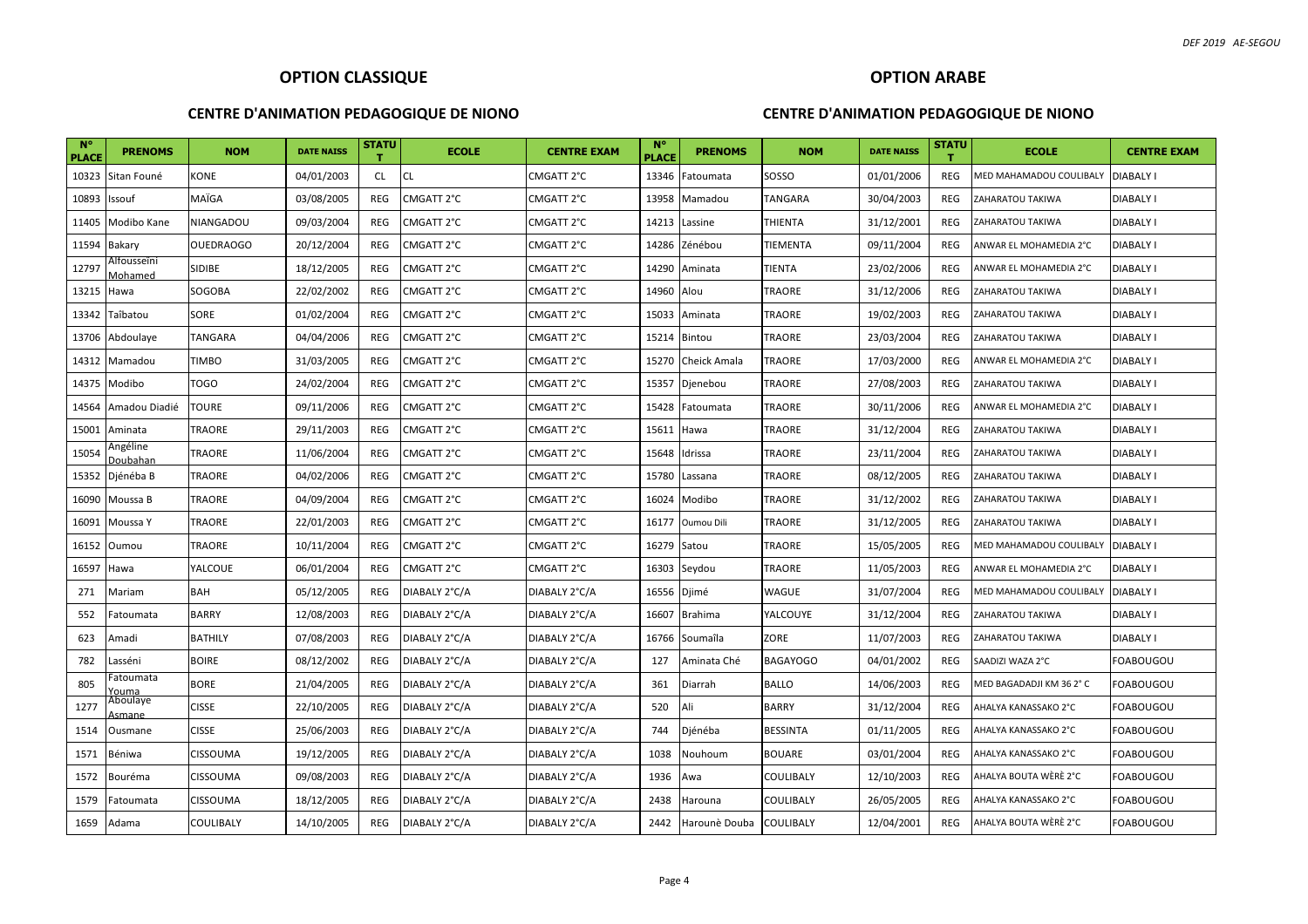#### **CENTRE D'ANIMATION PEDAGOGIQUE DE NIONO**

# **OPTION ARABE CENTRE D'ANIMATION PEDAGOGIQUE DE NIONO**

| $N^{\circ}$<br><b>PLACE</b> | <b>PRENOMS</b>      | <b>NOM</b>       | <b>DATE NAISS</b> | <b>STATU</b> | <b>ECOLE</b>  | <b>CENTRE EXAM</b> | $N^{\circ}$<br><b>PLACE</b> | <b>PRENOMS</b>     | <b>NOM</b>       | <b>DATE NAISS</b> | <b>STATU</b> | <b>ECOLE</b>               | <b>CENTRE EXAM</b> |
|-----------------------------|---------------------|------------------|-------------------|--------------|---------------|--------------------|-----------------------------|--------------------|------------------|-------------------|--------------|----------------------------|--------------------|
| 1713                        | Aïssata             | COULIBALY        | 31/12/2005        | REG          | DIABALY 2°C/A | DIABALY 2°C/A      | 4061                        | Adiaratou          | DEMBELE          | 20/05/2004        | REG          | AHALYA BOUTA WÈRÈ 2°C      | FOABOUGOU          |
| 1908                        | Assitan             | <b>COULIBALY</b> | 22/11/2004        | <b>REG</b>   | DIABALY 2°C/A | DIABALY 2°C/A      | 4693                        | Ramatou            | <b>DEMBELE</b>   | 01/06/2002        | <b>REG</b>   | AHALYA KANASSAKO 2°C       | FOABOUGOU          |
| 2162                        | Dahan               | <b>COULIBALY</b> | 09/02/2004        | <b>REG</b>   | DIABALY 2°C/A | DIABALY 2°C/A      | 5426                        | Mahamadou<br>Tiame | <b>DIALLO</b>    | 26/11/2003        | <b>REG</b>   | AHALYA KANASSAKO 2°C       | <b>FOABOUGOU</b>   |
| 2198                        | Djanguinè           | COULIBALY        | 31/12/2006        | <b>REG</b>   | DIABALY 2°C/A | DIABALY 2°C/A      | 5500                        | Oumar              | <b>DIALLO</b>    | 17/06/2002        | REG          | SAADIZI WAZA 2°C           | FOABOUGOU          |
| 2222                        | Djénéba             | COULIBALY        | 11/10/2006        | <b>REG</b>   | DIABALY 2°C/A | DIABALY 2°C/A      | 5865                        | Bah                | <b>DIARRA</b>    | 13/08/2004        | <b>REG</b>   | AHALYA BOUTA WÈRÈ 2°C      | FOABOUGOU          |
| 2317                        | Fatoumata           | COULIBALY        | 31/12/2005        | REG          | DIABALY 2°C/A | DIABALY 2°C/A      | 6262                        | Kadia              | <b>DIARRA</b>    | 07/01/2003        | REG          | SAADIZI WAZA 2°C           | <b>FOABOUGOU</b>   |
| 2454                        | Hawa                | <b>COULIBALY</b> | 09/02/2004        | <b>REG</b>   | DIABALY 2°C/A | DIABALY 2°C/A      | 7450                        | Soumaîla           | <b>DOLO</b>      | 14/12/1999        | <b>CL</b>    | <b>CL</b>                  | <b>FOABOUGOU</b>   |
| 2509                        | Issa                | COULIBALY        | 24/09/2003        | <b>REG</b>   | DIABALY 2°C/A | DIABALY 2°C/A      | 7793                        | Salimata           | <b>DRAME</b>     | 31/12/2004        | <b>REG</b>   | AHALYA FOABOUGOU 2°C       | <b>FOABOUGOU</b>   |
| 2558                        | Kadiatou            | COULIBALY        | 15/07/2003        | <b>REG</b>   | DIABALY 2°C/A | DIABALY 2°C/A      | 7913                        | <b>Boubacar</b>    | <b>FANE</b>      | 31/12/2004        | <b>REG</b>   | AHALYA KANASSAKO 2°C       | <b>FOABOUGOU</b>   |
| 2841                        | Mama Apolline       | <b>COULIBALY</b> | 12/10/2004        | REG          | DIABALY 2°C/A | DIABALY 2°C/A      | 8680                        | Kossi              | <b>KABAYA</b>    | 27/10/2005        | REG          | SAADIZI WAZA 2°C           | <b>FOABOUGOU</b>   |
| 2885                        | Vlamoutou<br>assana | COULIBALY        | 02/10/2004        | <b>REG</b>   | DIABALY 2°C/A | DIABALY 2°C/A      |                             | 10140 Fousseyni    | <b>KONE</b>      | 30/08/2004        | <b>REG</b>   | AHALYA FOABOUGOU 2°C       | <b>FOABOUGOU</b>   |
| 2968                        | Martine             | COULIBALY        | 24/11/2003        | <b>REG</b>   | DIABALY 2°C/A | DIABALY 2°C/A      | 10193                       | Lassine            | <b>KONE</b>      | 30/08/2004        | REG          | AHALYA FOABOUGOU 2°C       | <b>FOABOUGOU</b>   |
| 3121                        | Noél                | COULIBALY        | 13/05/2006        | <b>REG</b>   | DIABALY 2°C/A | DIABALY 2°C/A      | 11609                       | Kony               | <b>OUEDRAOGO</b> | 02/03/2003        | <b>REG</b>   | SAADIZI WAZA 2°C           | <b>FOABOUGOU</b>   |
| 3173                        | Oumou               | <b>COULIBALY</b> | 31/12/2005        | <b>REG</b>   | DIABALY 2°C/A | DIABALY 2°C/A      |                             | 12418 Oumou        | SANGARE          | 30/01/2006        | <b>REG</b>   | SAADIZI WAZA 2°C           | <b>FOABOUGOU</b>   |
| 3238                        | Pascal              | COULIBALY        | 24/01/2006        | <b>REG</b>   | DIABALY 2°C/A | DIABALY 2°C/A      | 14131                       | Sékou Amadou       | <b>TENINTA</b>   | 31/12/2004        | <b>REG</b>   | AHALYA FOABOUGOU 2°C       | FOABOUGOU          |
| 3502                        | Soumana             | COULIBALY        | 30/12/2002        | <b>REG</b>   | DIABALY 2°C/A | DIABALY 2°C/A      | 14969 Aly                   |                    | <b>TRAORE</b>    | 09/07/2001        | <b>REG</b>   | SAADIZI WAZA 2°C           | <b>FOABOUGOU</b>   |
| 3769                        | Modibo              | DAGNON           | 26/08/2004        | <b>REG</b>   | DIABALY 2°C/A | DIABALY 2°C/A      |                             | 15162 Balakissa    | TRAORE           | 06/07/2004        | <b>REG</b>   | AHALYA FOABOUGOU 2°C       | FOABOUGOU          |
| 3794                        | Tykanou             | <b>DAKOUO</b>    | 15/08/2004        | <b>REG</b>   | DIABALY 2°C/A | DIABALY 2°C/A      |                             | 15396 El Housseîni | <b>TRAORE</b>    | 05/04/2002        | <b>REG</b>   | AHALYA BOUTA WÈRÈ 2°C      | FOABOUGOU          |
| 3795                        | Virginie            | <b>DAKOUO</b>    | 13/04/2006        | <b>REG</b>   | DIABALY 2°C/A | DIABALY 2°C/A      | 15582 Hawa                  |                    | <b>TRAORE</b>    | 30/08/2004        | REG          | AHALYA FOABOUGOU 2°C       | FOABOUGOU          |
| 3887                        | Bakary              | <b>DAOU</b>      | 10/08/2001        | <b>REG</b>   | DIABALY 2°C/A | DIABALY 2°C/A      | 15692                       | Kadiatou<br>brahim | <b>TRAORE</b>    | 18/04/2004        | <b>REG</b>   | AHALYA BOUTA WÈRÈ 2°C      | <b>FOABOUGOU</b>   |
| 3918                        | Hawa                | <b>DAOU</b>      | 27/07/2004        | <b>REG</b>   | DIABALY 2°C/A | DIABALY 2°C/A      | 16433                       | Tabouré            | <b>TRAORE</b>    | 13/06/2004        | <b>REG</b>   | AHALYA FOABOUGOU 2°C       | FOABOUGOU          |
| 3983                        | Salifou             | <b>DAOU</b>      | 10/09/2003        | <b>REG</b>   | DIABALY 2°C/A | DIABALY 2°C/A      | 16732                       | Alima              | ZANGO            | 15/05/2004        | <b>REG</b>   | SAADIZI WAZA 2°C           | <b>FOABOUGOU</b>   |
| 4045                        | Ada                 | DEMBELE          | 28/04/2004        | <b>REG</b>   | DIABALY 2°C/A | DIABALY 2°C/A      | 41                          | Mariama            | ANGOÏBA          | 18/03/2001        | <b>REG</b>   | <b>MED KM 26 2°C</b>       | NIONO III          |
| 4703                        | Rose                | <b>DEMBELE</b>   | 03/02/2004        | <b>REG</b>   | DIABALY 2°C/A | DIABALY 2°C/A      | 148                         | Mamaoula           | <b>BAGAYOGO</b>  | 21/03/2005        | REG          | MED T.B.W.B NIONO          | NIONO III          |
| 4747                        | Seydou              | DEMBELE          | 06/05/2005        | REG          | DIABALY 2°C/A | DIABALY 2°C/A      | 153                         | Nema               | <b>BAGAYOGO</b>  | 23/02/2004        | REG          | MED T.B.W.B NIONO          | <b>NIONO III</b>   |
| 4967                        | Alimata             | <b>DIAKITE</b>   | 22/03/2003        | <b>CL</b>    | CL.           | DIABALY 2°C/A      | 655                         | Korotimi           | BENGALY          | 20/06/2005        | <b>REG</b>   | MED TARBIATOUL ISLAMIA 2°C | NIONO III          |
| 4992                        | <b>Bintou Balla</b> | <b>DIAKITE</b>   | 24/10/2006        | <b>REG</b>   | DIABALY 2°C/A | DIABALY 2°C/A      | 680                         | Amadou Bakary      | <b>BERTHE</b>    | 01/01/2004        | <b>REG</b>   | ITHADIATOU 2°C             | NIONO III          |
| 5436                        | Maïmoune            | <b>DIALLO</b>    | 05/05/2005        | <b>REG</b>   | DIABALY 2°C/A | DIABALY 2°C/A      | 826                         | Adiaratou          | <b>BOUARE</b>    | 30/03/2005        | <b>REG</b>   | MED T.B.W.B NIONO          | NIONO III          |
| 5702                        | Aïssata             | <b>DIARRA</b>    | 23/03/2003        | <b>REG</b>   | DIABALY 2°C/A | DIABALY 2°C/A      | 859                         | Assitan            | <b>BOUARE</b>    | 25/09/2002        | REG          | MED TIGABOUGOU N5 2°C      | NIONO III          |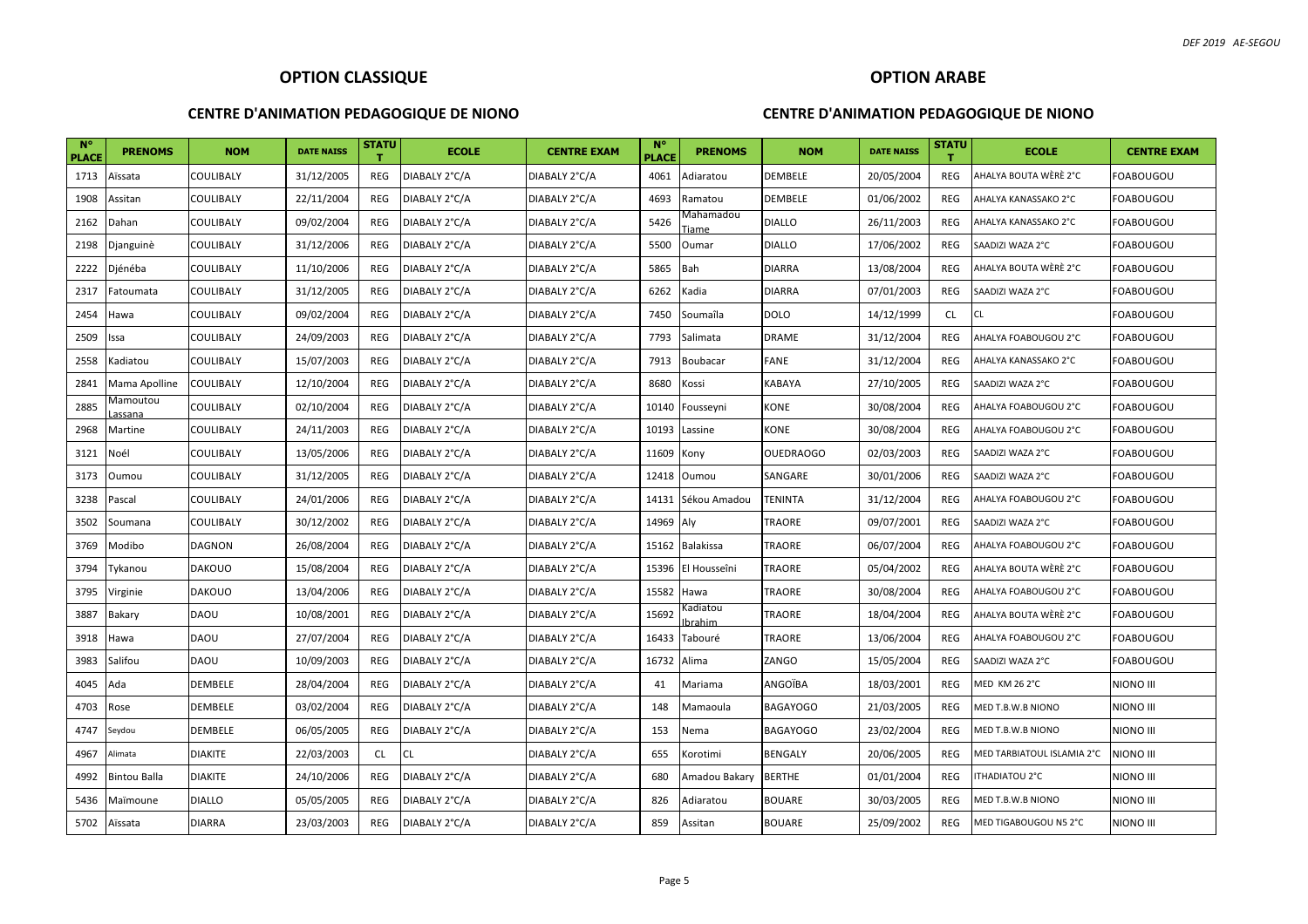#### **CENTRE D'ANIMATION PEDAGOGIQUE DE NIONO**

## **OPTION ARABE CENTRE D'ANIMATION PEDAGOGIQUE DE NIONO**

| $\mathbb{N}^{\circ}$<br><b>PLACE</b> | <b>PRENOMS</b>       | <b>NOM</b>    | <b>DATE NAISS</b> | <b>STATU</b> | <b>ECOLE</b>  | <b>CENTRE EXAM</b> | $N^{\circ}$<br><b>PLACE</b> | <b>PRENOMS</b>         | <b>NOM</b>     | <b>DATE NAISS</b> | <b>STATU</b> | <b>ECOLE</b>          | <b>CENTRE EXAM</b> |
|--------------------------------------|----------------------|---------------|-------------------|--------------|---------------|--------------------|-----------------------------|------------------------|----------------|-------------------|--------------|-----------------------|--------------------|
| 5765                                 | Aminata              | DIARRA        | 13/02/2005        | REG          | DIABALY 2°C/A | DIABALY 2°C/A      | 1003                        | Vlarama Dite<br>Yama   | <b>BOUARE</b>  | 01/01/2000        | <b>REG</b>   | MED TIGABOUGOU N5 2°C | NIONO III          |
| 5862                                 | Bafanta              | <b>DIARRA</b> | 02/02/2004        | REG          | DIABALY 2°C/A | DIABALY 2°C/A      | 1130                        | Mahamadou              | <b>BOUNDY</b>  | 14/04/2006        | <b>REG</b>   | <b>ITHADIATOU 2°C</b> | NIONO III          |
| 6071                                 | Drissa               | DIARRA        | 12/04/2004        | <b>REG</b>   | DIABALY 2°C/A | DIABALY 2°C/A      | 1232                        | Oumou                  | CAMARA         | 09/10/2004        | <b>REG</b>   | ITHADIATOU 2°C        | NIONO III          |
| 6108                                 | Fatoumata            | <b>DIARRA</b> | 16/10/2003        | REG          | DIABALY 2°C/A | DIABALY 2°C/A      | 1355                        | El Mahouloud           | <b>CISSE</b>   | 31/05/2005        | <b>REG</b>   | MED T.B.W.B NIONO     | <b>NIONO III</b>   |
| 6348                                 | Lassine              | <b>DIARRA</b> | 28/08/2005        | REG          | DIABALY 2°C/A | DIABALY 2°C/A      | 1371                        | Fatoumata              | <b>CISSE</b>   | 04/01/2005        | <b>REG</b>   | MED T.B.W.B NIONO     | <b>NIONO III</b>   |
| 6430                                 | Mamadou              | <b>DIARRA</b> | 08/05/2002        | REG          | DIABALY 2°C/A | DIABALY 2°C/A      | 1451                        | Mamadou                | <b>CISSE</b>   | 01/03/2005        | <b>REG</b>   | MED T.B.W.B NIONO     | <b>NIONO III</b>   |
| 6631                                 | Oumar                | <b>DIARRA</b> | 15/12/2003        | <b>CL</b>    | <b>CL</b>     | DIABALY 2°C/A      | 1535                        | Sidatty                | <b>CISSE</b>   | 04/08/2005        | <b>REG</b>   | ITHADIATOU 2°C        | NIONO III          |
| 7063                                 | Fatoumata            | <b>DICKO</b>  | 13/06/2005        | <b>REG</b>   | DIABALY 2°C/A | DIABALY 2°C/A      | 1647                        | Aboubacrine            | COULIBALY      | 05/12/2002        | <b>REG</b>   | ITHADIATOU 2°C        | <b>NIONO III</b>   |
| 7122                                 | Toula                | <b>DICKO</b>  | 02/02/2003        | <b>REG</b>   | DIABALY 2°C/A | DIABALY 2°C/A      | 1687                        | Adiarata               | COULIBALY      | 02/01/2004        | <b>REG</b>   | MED T.B.W.B NIONO     | NIONO III          |
| 7354                                 | Matou                | DJIRE         | 20/11/2005        | REG          | DIABALY 2°C/A | DIABALY 2°C/A      | 1933                        | Astan                  | COULIBALY      | 01/02/2005        | REG          | MED T.B.W.B NIONO     | NIONO III          |
| 7708                                 | Agathe               | <b>DRABO</b>  | 06/09/2005        | <b>REG</b>   | DIABALY 2°C/A | DIABALY 2°C/A      | 1943                        | Awa                    | COULIBALY      | 18/03/2003        | <b>REG</b>   | <b>MED KM 26 2°C</b>  | NIONO III          |
| 8211                                 | Aguibou              | GAKOU         | 01/01/2004        | REG          | DIABALY 2°C/A | DIABALY 2°C/A      | 2395                        | Fousseni               | COULIBALY      | 26/04/2004        | <b>REG</b>   | <b>MED KM 26 2°C</b>  | NIONO III          |
| 8410                                 | Biba                 | <b>GUINDO</b> | 12/10/2003        | REG          | DIABALY 2°C/A | DIABALY 2°C/A      | 2428                        | Hama                   | COULIBALY      | 01/09/2004        | REG          | ITHADIATOU 2°C        | NIONO III          |
| 8577                                 | Abdoulaye<br>Moulave | HAÏDARA       | 25/03/2005        | REG          | DIABALY 2°C/A | DIABALY 2°C/A      | 2515                        | Issa                   | COULIBALY      | 23/07/2004        | <b>REG</b>   | MED T.B.W.B NIONO     | NIONO III          |
| 8858                                 | Djénéba              | KANE          | 20/01/2005        | REG          | DIABALY 2°C/A | DIABALY 2°C/A      | 2616                        | Kaporo                 | COULIBALY      | 06/04/2004        | <b>REG</b>   | <b>MED KM 26 2°C</b>  | NIONO III          |
| 8868                                 | Hawa                 | KANE          | 23/09/2004        | <b>REG</b>   | DIABALY 2°C/A | DIABALY 2°C/A      | 2882                        | Mamoutou               | COULIBALY      | 07/11/2001        | <b>REG</b>   | MED T.B.W.B NIONO     | NIONO III          |
| 9181                                 | Adam                 | <b>KEITA</b>  | 01/01/2002        | <b>CL</b>    | <b>CL</b>     | DIABALY 2°C/A      | 2965                        | Mariétou               | COULIBALY      | 25/11/2004        | REG          | MED T.B.W.B NIONO     | <b>NIONO III</b>   |
| 9224                                 | Madoublé Gorge KEITA |               | 28/10/2006        | REG          | DIABALY 2°C/A | DIABALY 2°C/A      | 3059                        | Moussa                 | COULIBALY      | 05/04/2006        | <b>REG</b>   | ITHADIATOU 2°C        | NIONO III          |
| 9225                                 | Mahamadou            | <b>KEITA</b>  | 20/03/2003        | <b>CL</b>    | CL            | DIABALY 2°C/A      | 3337                        | Salimatou              | COULIBALY      | 30/10/2002        | REG          | ITHADIATOU 2°C        | <b>NIONO III</b>   |
| 9654                                 | Ibrahim              | KOÏTA         | 28/04/2002        | REG          | DIABALY 2°C/A | DIABALY 2°C/A      | 3586                        | Yaya                   | COULIBALY      | 04/06/2002        | <b>REG</b>   | MED T.B.W.B NIONO     | NIONO III          |
| 10001                                | Alkaou               | KONE          | 31/03/2002        | REG          | DIABALY 2°C/A | DIABALY 2°C/A      | 3630                        | Zoumana                | COULIBALY      | 23/08/2001        | <b>REG</b>   | MED T.B.W.B NIONO     | NIONO III          |
| 10096                                | Djénéba              | KONE          | 01/12/2005        | <b>REG</b>   | DIABALY 2°C/A | DIABALY 2°C/A      | 3661                        | Fatoumata Dite<br>Tata | COUMARE        | 05/12/2004        | <b>REG</b>   | MED TIGABOUGOU N5 2°C | niono III          |
| 10104                                | Djibril              | KONE          | 26/09/2002        | REG          | DIABALY 2°C/A | DIABALY 2°C/A      | 3772                        | Mouctar                | DAGNON         | 18/12/2002        | REG          | MED T.B.W.B NIONO     | NIONO III          |
| 10150                                | Hawa                 | KONE          | 14/11/2003        | <b>REG</b>   | DIABALY 2°C/A | DIABALY 2°C/A      | 3774                        | Nana                   | <b>DAGNON</b>  | 26/04/2001        | <b>REG</b>   | <b>MED KM 26 2°C</b>  | NIONO III          |
| 10188                                | Koussoum             | KONE          | 05/05/2005        | REG          | DIABALY 2°C/A | DIABALY 2°C/A      | 4039                        | Aboubacar              | DEMBELE        | 31/12/2004        | <b>REG</b>   | MED T.B.W.B NIONO     | NIONO III          |
| 10280                                | Oumou                | KONE          | 06/12/2003        | REG          | DIABALY 2°C/A | DIABALY 2°C/A      | 4129                        | Aminata                | DEMBELE        | 31/12/2002        | <b>REG</b>   | ITHADIATOU 2°C        | NIONO III          |
| 10468                                | Kadia                | KONTE         | 28/09/2004        | REG          | DIABALY 2°C/A | DIABALY 2°C/A      | 4397                        | Hawa                   | DEMBELE        | 14/08/2005        | <b>REG</b>   | MED T.B.W.B NIONO     | NIONO III          |
| 10764                                | Mariama              | MAIGA         | 10/12/2004        | <b>REG</b>   | DIABALY 2°C/A | DIABALY 2°C/A      | 4502                        | Mahamadou              | DEMBELE        | 09/03/2003        | <b>REG</b>   | MED T.B.W.B NIONO     | NIONO III          |
|                                      | 10998 Adama          | MALLE         | 05/03/2005        | <b>REG</b>   | DIABALY 2°C/A | DIABALY 2°C/A      | 4528                        | Maminétou              | <b>DEMBELE</b> | 25/05/2002        | <b>REG</b>   | ITHADIATOU 2°C        | NIONO III          |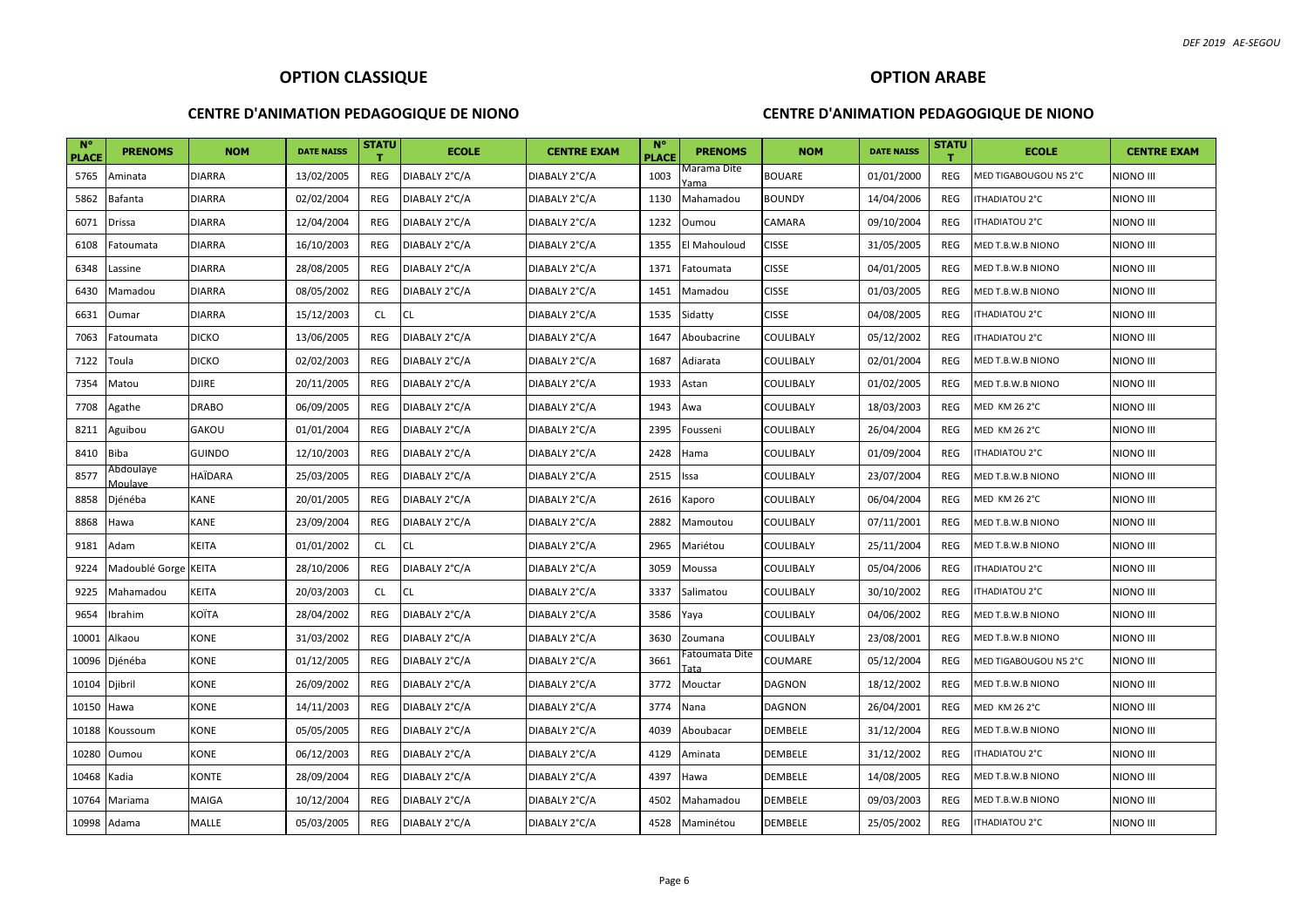#### **CENTRE D'ANIMATION PEDAGOGIQUE DE NIONO**

## **OPTION ARABE**

| <b>N°</b><br><b>PLACE</b> | <b>PRENOMS</b>                | <b>NOM</b>       | <b>DATE NAISS</b> | STATU<br>т | <b>ECOLE</b>  | <b>CENTRE EXAM</b> | <b>N°</b><br><b>PLACE</b> | <b>PRENOMS</b> | <b>NOM</b>     | <b>DATE NAISS</b> | <b>STATU</b><br>т. | <b>ECOLE</b>               | <b>CENTRE EXAM</b> |
|---------------------------|-------------------------------|------------------|-------------------|------------|---------------|--------------------|---------------------------|----------------|----------------|-------------------|--------------------|----------------------------|--------------------|
| 11039                     | Hawa                          | MALLE            | 01/01/2005        | REG        | DIABALY 2°C/A | DIABALY 2°C/A      | 4705                      | Sada           | <b>DEMBELE</b> | 16/12/2002        | REG                | <b>ITHADIATOU 2°C</b>      | <b>NIONO III</b>   |
| 11050                     | Lallé                         | MALLE            | 13/07/2003        | REG        | DIABALY 2°C/A | DIABALY 2°C/A      | 5112                      | Abdoulaye      | <b>DIALLO</b>  | 27/06/2003        | REG                | ITHADIATOU 2°C             | <b>NIONO III</b>   |
| 11300                     | Djénébou                      | <b>NANTOUME</b>  | 17/05/2005        | REG        | DIABALY 2°C/A | DIABALY 2°C/A      | 5172                      | Aly            | <b>DIALLO</b>  | 25/04/2001        | REG                | <b>MED KM 26 2°C</b>       | <b>NIONO III</b>   |
| 11332                     | Hawa                          | N'DIAYE          | 28/07/2004        | REG        | DIABALY 2°C/A | DIABALY 2°C/A      | 5568                      | Ténin          | <b>DIALLO</b>  | 21/09/2005        | <b>REG</b>         | <b>MED KM 26 2°C</b>       | <b>NIONO III</b>   |
| 11541                     | Seydou                        | <b>OUATTARA</b>  | 20/03/2003        | <b>CL</b>  | <b>CL</b>     | DIABALY 2°C/A      | 5620                      | Hawa           | <b>DIAO</b>    | 15/03/2005        | REG                | MED KM 26 2°C              | <b>NIONO III</b>   |
| 11557                     | Hamidou                       | <b>OUEDRAGO</b>  | 20/10/2004        | REG        | DIABALY 2°C/A | DIABALY 2°C/A      | 5621                      | Kadia          | <b>DIAO</b>    | 31/12/2006        | REG                | <b>MED KM 26 2°C</b>       | <b>NIONO III</b>   |
| 11578                     | Salif                         | <b>OUEDRAGO</b>  | 25/01/2004        | REG        | DIABALY 2°C/A | DIABALY 2°C/A      | 5625                      | Oumou          | <b>DIAO</b>    | 25/01/2004        | REG                | <b>MED KM 26 2°C</b>       | <b>NIONO III</b>   |
| 11639                     | Simion                        | <b>OUEDRAOGO</b> | 12/05/2006        | REG        | DIABALY 2°C/A | DIABALY 2°C/A      | 5628                      | Yaya           | <b>DIAO</b>    | 11/05/2004        | <b>REG</b>         | <b>MED KM 26 2°C</b>       | <b>NIONO III</b>   |
| 11685                     | Aîssata                       | <b>OUOLOGUEM</b> | 18/08/2005        | REG        | DIABALY 2°C/A | DIABALY 2°C/A      | 5872                      | Bakary         | <b>DIARRA</b>  | 20/05/2002        | REG                | ITHADIATOU 2°C             | <b>NIONO III</b>   |
| 11699                     | Mamadou                       | <b>OUOLOGUEM</b> | 20/09/2006        | REG        | DIABALY 2°C/A | DIABALY 2°C/A      | 5925                      | <b>Bintou</b>  | <b>DIARRA</b>  | 09/08/2000        | REG                | ITHADIATOU 2°C             | NIONO III          |
| 11754                     | <oussé dit<br="">imon</oussé> | PEROU            | 16/11/2005        | REG        | DIABALY 2°C/A | DIABALY 2°C/A      | 5933                      | <b>Bintou</b>  | <b>DIARRA</b>  | 04/12/2005        | REG                | MED TARBIATOUL ISLAMIA 2°C | <b>NIONO III</b>   |
| 12363                     | Fatoumata<br>)rissa           | SANGARE          | 14/01/2002        | CL         | <b>CL</b>     | DIABALY 2°C/A      | 5953                      | Boubacar       | <b>DIARRA</b>  | 06/10/2003        | REG                | <b>MED KM 26 2°C</b>       | NIONO III          |
| 12364                     | Fatoumata<br><u> Toumany</u>  | SANGARE          | 07/08/2001        | CL         | <b>CL</b>     | DIABALY 2°C/A      | 5966                      | Bourama        | <b>DIARRA</b>  | 20/05/2003        | REG                | MED TIGABOUGOU N5 2°C      | <b>NIONO III</b>   |
| 12436                     | Sidiki                        | SANGARE          | 10/08/2003        | REG        | DIABALY 2°C/A | DIABALY 2°C/A      | 6061                      | Dramane        | <b>DIARRA</b>  | 05/06/2002        | REG                | MED TIGABOUGOU N5 2°C      | NIONO III          |
| 12489                     | Assitan Founè                 | SANOGO           | 30/07/2003        | REG        | DIABALY 2°C/A | DIABALY 2°C/A      | 6215                      | Hawa           | <b>DIARRA</b>  | 12/04/2003        | REG                | MED T.B.W.B NIONO          | <b>NIONO III</b>   |
| 12541                     | Fatoumata<br>ounè             | SANOGO           | 30/07/2003        | REG        | DIABALY 2°C/A | DIABALY 2°C/A      | 6228                      | Ibrahim        | <b>DIARRA</b>  | 11/11/2005        | REG                | ITHADIATOU 2°C             | NIONO III          |
| 12722                     | Ibrahima                      | SAWADOGO         | 20/03/2003        | <b>REG</b> | DIABALY 2°C/A | DIABALY 2°C/A      | 6330                      | Korotoumou     | <b>DIARRA</b>  | 31/12/2004        | REG                | <b>MED KM 26 2°C</b>       | <b>NIONO III</b>   |
| 12730                     | Salimata                      | SAWADOGO         | 11/11/2006        | <b>REG</b> | DIABALY 2°C/A | DIABALY 2°C/A      | 6374                      | Mah            | <b>DIARRA</b>  | 10/05/1999        | CL                 | <b>CL</b>                  | <b>NIONO III</b>   |
| 12810                     | Aminata Moussa SIDIBE         |                  | 05/06/2005        | REG        | DIABALY 2°C/A | DIABALY 2°C/A      | 6399                      | Mahi           | <b>DIARRA</b>  | 12/03/2004        | REG                | <b>MED KM 26 2°C</b>       | <b>NIONO III</b>   |
| 12820                     | <b>Bintou</b>                 | <b>SIDIBE</b>    | 14/05/2007        | REG        | DIABALY 2°C/A | DIABALY 2°C/A      | 6516                      | Massitan       | <b>DIARRA</b>  | 07/02/2004        | REG                | MED T.B.W.B NIONO          | <b>NIONO III</b>   |
| 12866                     | Kadia                         | <b>SIDIBE</b>    | 14/03/2002        | REG        | DIABALY 2°C/A | DIABALY 2°C/A      | 7020                      | Yacouba        | <b>DIAWARA</b> | 19/09/2005        | REG                | <b>MED KM 26 2°C</b>       | <b>NIONO III</b>   |
| 12931                     | Oumou                         | <b>SIDIBE</b>    | 07/10/2002        | REG        | DIABALY 2°C/A | DIABALY 2°C/A      | 7144                      | Youssouf       | <b>DIENTA</b>  | 03/01/2005        | REG                | <b>MED KM 26 2°C</b>       | <b>NIONO III</b>   |
| 13172                     | Abdoulaye                     | SOGOBA           | 25/04/2006        | REG        | DIABALY 2°C/A | DIABALY 2°C/A      | 7151                      | Nouhoum        | <b>DIONGO</b>  | 05/04/2006        | <b>REG</b>         | <b>MED KM 26 2°C</b>       | <b>NIONO III</b>   |
| 13220                     | Jedéon                        | SOGOBA           | 11/08/2003        | REG        | DIABALY 2°C/A | DIABALY 2°C/A      | 7350                      | Mamoutou       | <b>DJIRE</b>   | 30/05/2004        | <b>REG</b>         | ITHADIATOU 2°C             | <b>NIONO III</b>   |
| 13245                     | Michel                        | SOGOBA           | 01/11/2004        | REG        | DIABALY 2°C/A | DIABALY 2°C/A      | 7857                      | Laousseyni     | <b>FAMANTA</b> | 24/12/2000        | <b>REG</b>         | MED T.B.W.B NIONO          | <b>NIONO III</b>   |
| 13249                     | Moussa                        | SOGOBA           | 26/11/2006        | REG        | DIABALY 2°C/A | DIABALY 2°C/A      | 7879                      | Mama           | <b>FANANA</b>  | 30/07/2001        | REG                | <b>ITHADIATOU 2°C</b>      | <b>NIONO III</b>   |
| 13251                     | Moussa Balla                  | SOGOBA           | 17/02/2004        | REG        | DIABALY 2°C/A | DIABALY 2°C/A      | 7929                      | Fatoumata      | FANE           | 16/02/2003        | REG                | MED TARBIATOUL ISLAMIA 2°C | <b>NIONO III</b>   |
| 13758                     | Assan                         | TANGARA          | 06/09/2004        | REG        | DIABALY 2°C/A | DIABALY 2°C/A      | 8042                      | Aminata        | <b>FOFANA</b>  | 02/02/2004        | REG                | MED TIGABOUGOU N5 2°C      | <b>NIONO III</b>   |
| 14285 Bintou              |                               | TIEMENTA         | 30/07/2004        | REG        | DIABALY 2°C/A | DIABALY 2°C/A      | 8052                      | Bata           | <b>FOFANA</b>  | 04/09/2004        | REG                | MED TIGABOUGOU N5 2°C      | <b>NIONO III</b>   |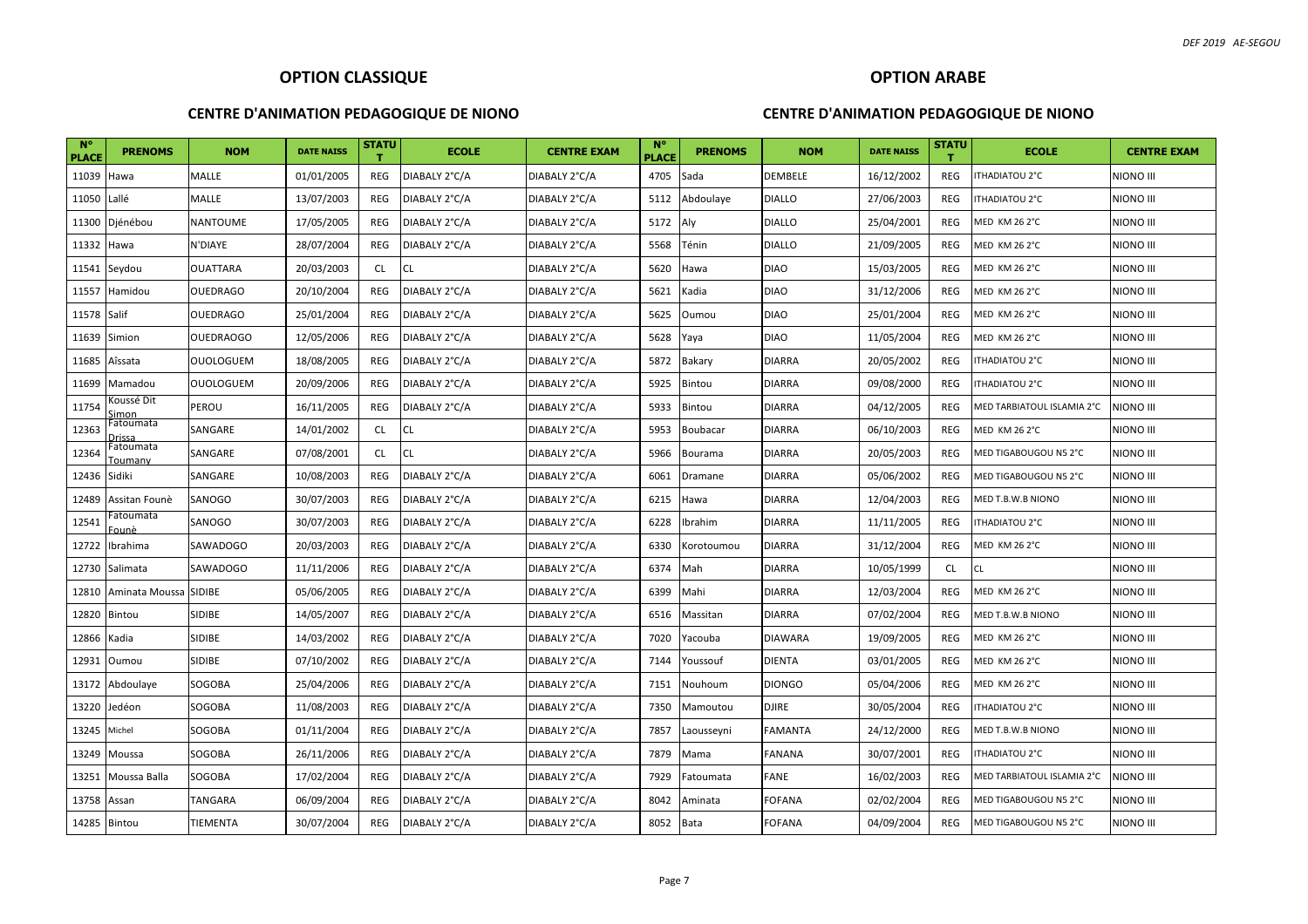#### **CENTRE D'ANIMATION PEDAGOGIQUE DE NIONO**

## **OPTION ARABE**

| $N^{\circ}$<br><b>PLACE</b> | <b>PRENOMS</b>          | <b>NOM</b>       | <b>DATE NAISS</b> | STATU      | <b>ECOLE</b>  | <b>CENTRE EXAM</b> | <b>N°</b><br><b>PLACE</b> | <b>PRENOMS</b> | <b>NOM</b>        | <b>DATE NAISS</b> | <b>STATU</b> | <b>ECOLE</b>               | <b>CENTRE EXAM</b> |
|-----------------------------|-------------------------|------------------|-------------------|------------|---------------|--------------------|---------------------------|----------------|-------------------|-------------------|--------------|----------------------------|--------------------|
| 14551                       | Aîssata<br>Vlamadou     | <b>TOURE</b>     | 20/03/2004        | REG        | DIABALY 2°C/A | DIABALY 2°C/A      | 8130                      | Oumar          | <b>FOFANA</b>     | 31/12/2003        | <b>REG</b>   | <b>MED KM 26 2°C</b>       | <b>NIONO III</b>   |
| 14615                       | Doussou                 | <b>TOURE</b>     | 01/10/2004        | REG        | DIABALY 2°C/A | DIABALY 2°C/A      | 8299                      | Assitan        | GOÏTA             | 14/04/2004        | <b>REG</b>   | MED T.B.W.B NIONO          | <b>NIONO III</b>   |
| 14722                       | Mouma                   | <b>TOURE</b>     | 14/02/2006        | <b>REG</b> | DIABALY 2°C/A | DIABALY 2°C/A      | 8435                      | Fatoumata      | <b>GUINDO</b>     | 30/11/2003        | <b>REG</b>   | ITHADIATOU 2°C             | <b>NIONO III</b>   |
| 15093                       | Assitan                 | TRAORE           | 05/03/2003        | <b>REG</b> | DIABALY 2°C/A | DIABALY 2°C/A      | 8527                      | Aboubacar      | <b>HAIDARA</b>    | 03/06/2005        | <b>REG</b>   | <b>ITHADIATOU 2°C</b>      | NIONO III          |
| 15178                       | <b>Bata</b>             | <b>TRAORE</b>    | 29/04/2004        | REG        | DIABALY 2°C/A | DIABALY 2°C/A      | 8569                      | Soumaîla       | <b>HAIDARA</b>    | 12/08/2005        | <b>REG</b>   | ITHADIATOU 2°C             | <b>NIONO III</b>   |
| 15222                       | <b>Blanche</b>          | TRAORE           | 02/03/2006        | REG        | DIABALY 2°C/A | DIABALY 2°C/A      | 8599                      | Bocar          | <b>HAÏDARA</b>    | 31/12/2002        | <b>REG</b>   | MED T.B.W.B NIONO          | <b>NIONO III</b>   |
| 15359                       | Djénébou                | TRAORE           | 15/01/2006        | REG        | DIABALY 2°C/A | DIABALY 2°C/A      | 8651                      | Oumou          | <b>HAÏDARA</b>    | 27/06/2004        | <b>REG</b>   | MED T.B.W.B NIONO          | <b>NIONO III</b>   |
| 15400                       | Fady Hama N°2           | TRAORE           | 12/01/2003        | REG        | DIABALY 2°C/A | DIABALY 2°C/A      | 8698                      | Aminata        | KALAPO            | 22/07/2002        | REG          | ITHADIATOU 2°C             | <b>NIONO III</b>   |
| 15448                       | Fatoumata               | TRAORE           | 19/08/2005        | REG        | DIABALY 2°C/A | DIABALY 2°C/A      | 8953                      | Seni           | <b>KANTA</b>      | 19/02/2004        | <b>REG</b>   | MED T.B.W.B NIONO          | <b>NIONO III</b>   |
| 15502                       | Fatoumata Dite<br>Fanta | TRAORE           | 07/05/2003        | REG        | DIABALY 2°C/A | DIABALY 2°C/A      | 9231                      | Mariama        | <b>KEITA</b>      | 10/10/2003        | <b>REG</b>   | <b>ITHADIATOU 2°C</b>      | <b>NIONO III</b>   |
| 15746                       | Korotimi                | TRAORE           | 25/06/2003        | REG        | DIABALY 2°C/A | DIABALY 2°C/A      | 10401                     | Cheick Amadou  | <b>KONTA</b>      | 20/11/2005        | <b>REG</b>   | <b>MED KM 26 2°C</b>       | NIONO III          |
| 15932                       | Mariam                  | TRAORE           | 20/08/2006        | REG        | DIABALY 2°C/A | DIABALY 2°C/A      | 11004                     | Amadou         | MALLE             | 19/10/2004        | <b>REG</b>   | ITHADIATOU 2°C             | <b>NIONO III</b>   |
| 16105                       | N'Dji                   | <b>TRAORE</b>    | 05/09/2003        | <b>REG</b> | DIABALY 2°C/A | DIABALY 2°C/A      | 11035                     | Gaoussou       | MALLE             | 17/12/2005        | <b>REG</b>   | ITHADIATOU 2°C             | NIONO III          |
| 16243                       | Salif                   | TRAORE           | 12/11/2004        | REG        | DIABALY 2°C/A | DIABALY 2°C/A      | 11275                     | Amidou         | <b>NADJO</b>      | 13/03/2005        | <b>REG</b>   | MED T.B.W.B NIONO          | <b>NIONO III</b>   |
| 16249                       | Salimata                | TRAORE           | 27/09/2006        | REG        | DIABALY 2°C/A | DIABALY 2°C/A      | 11427 Aly                 |                | NIARE             | 04/12/2005        | REG          | <b>ITHADIATOU 2°C</b>      | NIONO III          |
| 16295                       | Sékou Salla             | TRAORE           | 16/08/2004        | REG        | DIABALY 2°C/A | DIABALY 2°C/A      | 11498                     | Bourama        | ONGOÏBA           | 05/03/2006        | REG          | MED T.B.W.B NIONO          | <b>NIONO III</b>   |
| 16493                       | Yaoussa                 | TRAORE           | 09/02/2004        | <b>REG</b> | DIABALY 2°C/A | DIABALY 2°C/A      | 11804                     | Amadou         | <b>POUDIOUGOU</b> | 08/01/2004        | <b>REG</b>   | MED T.B.W.B NIONO          | <b>NIONO III</b>   |
| 16743                       | Julette                 | ZERBO            | 08/05/2004        | REG        | DIABALY 2°C/A | DIABALY 2°C/A      | 11818                     | Hawa           | <b>POUDJOUGOU</b> | 16/09/2002        | <b>REG</b>   | MED T.B.W.B NIONO          | <b>NIONO III</b>   |
| 16774                       | Baba                    | <b>ZOUBOYE</b>   | 12/09/2005        | <b>REG</b> | DIABALY 2°C/A | DIABALY 2°C/A      | 11930                     | Sitan Founé    | <b>SACKO</b>      | 03/11/2004        | <b>REG</b>   | <b>MED KM 26 2°C</b>       | <b>NIONO III</b>   |
| $\overline{4}$              | Mahamadou               | ABDOUSSALAMI     | 12/05/2004        | <b>REG</b> | DIABALY 2°C/B | DIABALY 2°C/B      | 12256                     | Youssouf       | SAMAKE            | 27/04/2002        | <b>REG</b>   | ITHADIATOU 2°C             | NIONO III          |
| 73                          | Rokia                   | ARAMA            | 29/04/2004        | REG        | DIABALY 2°C/B | DIABALY 2°C/B      | 12264                     | Bintou Founé   | SAMASSEKOU        | 01/01/2003        | REG          | MED TIGABOUGOU N5 2°C      | <b>NIONO III</b>   |
| 75                          | Zeînabou                | ARBY             | 31/12/2005        | REG        | DIABALY 2°C/B | DIABALY 2°C/B      | 12278                     | Bakary         | SAMPANA           | 14/07/2003        | <b>REG</b>   | MED TIGABOUGOU N5 2°C      | NIONO III          |
| 392                         | Konimba                 | <b>BALLO</b>     | 19/06/2003        | REG        | DIABALY 2°C/B | DIABALY 2°C/B      | 12526                     | Doussou        | SANOGO            | 03/03/2003        | REG          | ITHADIATOU 2°C             | <b>NIONO III</b>   |
| 563                         | Hamadoun                | <b>BARRY</b>     | 31/12/2004        | REG        | DIABALY 2°C/B | DIABALY 2°C/B      | 12600                     | Mariatou       | SANOGO            | 02/08/2006        | <b>REG</b>   | MED T.B.W.B NIONO          | <b>NIONO III</b>   |
| 780                         | Fanta                   | <b>BOIRE</b>     | 15/07/2005        | REG        | DIABALY 2°C/B | DIABALY 2°C/B      | 12696                     | Seydou         | SARRE             | 13/01/2001        | <b>REG</b>   | MED T.B.W.B NIONO          | <b>NIONO III</b>   |
| 1660                        | Adama                   | COULIBALY        | 05/05/2003        | REG        | DIABALY 2°C/B | DIABALY 2°C/B      | 12784                     | Abdoulaye      | SIDIBE            | 19/01/2005        | <b>REG</b>   | ITHADIATOU 2°C             | <b>NIONO III</b>   |
| 2125                        | Chaca                   | COULIBALY        | 12/04/2004        | REG        | DIABALY 2°C/B | DIABALY 2°C/B      | 12813                     | Awa            | SIDIBE            | 24/06/2004        | <b>REG</b>   | MED T.B.W.B NIONO          | <b>NIONO III</b>   |
| 2272                        | Drissa                  | COULIBALY        | 11/03/2002        | REG        | DIABALY 2°C/B | DIABALY 2°C/B      | 13436                     | Boboine        | SOW               | 04/10/2006        | <b>REG</b>   | MED TARBIATOUL ISLAMIA 2°C | <b>NIONO III</b>   |
| 2367                        | Fatoumata Aly           | <b>COULIBALY</b> | 12/11/2002        | REG        | DIABALY 2°C/B | DIABALY 2°C/B      | 13575                     | Mahamadou      | <b>SYLLA</b>      | 14/12/2005        | <b>REG</b>   | MED T.B.W.B NIONO          | NIONO III          |
| 2383                        | -atoumata               | COULIBALY        | 26/02/2007        | <b>REG</b> | DIABALY 2°C/B | DIABALY 2°C/B      | 13896                     | Hawa           | <b>TANGARA</b>    | 06/04/2007        | <b>REG</b>   | MED TARBIATOUL ISLAMIA 2°C | <b>NIONO III</b>   |
| 2455                        | Hawa                    | COULIBALY        | 31/12/2005        | REG        | DIABALY 2°C/B | DIABALY 2°C/B      | 14278                     | Assétou        | <b>TIAMA</b>      | 06/12/2003        | <b>REG</b>   | MED TIGABOUGOU N5 2°C      | NIONO III          |
| 2907                        | Mariam                  | COULIBALY        | 25/06/2003        | <b>REG</b> | DIABALY 2°C/B | DIABALY 2°C/B      | 14295 Mama                |                | <b>TIENTA</b>     | 31/12/2004        | <b>REG</b>   | MED T.B.W.B NIONO          | <b>NIONO III</b>   |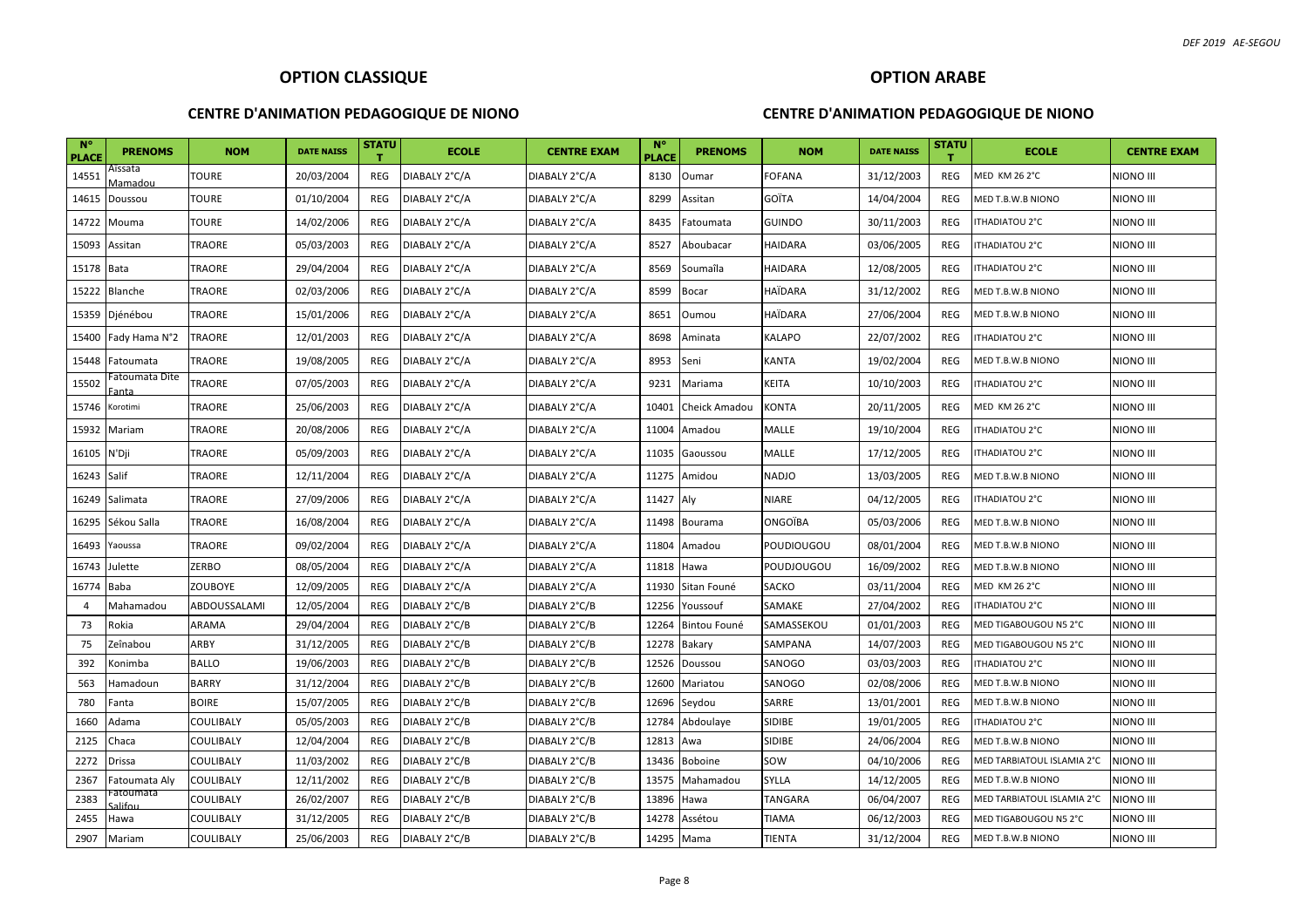#### **CENTRE D'ANIMATION PEDAGOGIQUE DE NIONO**

## **OPTION ARABE**

| <b>N°</b><br><b>PLACE</b> | <b>PRENOMS</b>      | <b>NOM</b>     | <b>DATE NAISS</b> | <b>STATU</b> | <b>ECOLE</b>  | <b>CENTRE EXAM</b> | $N^{\circ}$<br><b>PLACE</b> | <b>PRENOMS</b>          | <b>NOM</b>     | <b>DATE NAISS</b> | <b>STATU</b><br>т | <b>ECOLE</b>               | <b>CENTRE EXAM</b> |
|---------------------------|---------------------|----------------|-------------------|--------------|---------------|--------------------|-----------------------------|-------------------------|----------------|-------------------|-------------------|----------------------------|--------------------|
| 3573                      | Yah                 | COULIBALY      | 15/04/2002        | <b>CL</b>    | <b>CL</b>     | DIABALY 2°C/B      | 14367                       | Mamoudou                | <b>TOGO</b>    | 17/09/2003        | REG               | ITHADIATOU 2°C             | NIONO III          |
| 3893                      | Bouréma             | <b>DAOU</b>    | 16/11/2002        | REG          | DIABALY 2°C/B | DIABALY 2°C/B      | 14452                       | Fatoumata               | TOLO           | 31/12/1998        | <b>CL</b>         | <b>CL</b>                  | NIONO III          |
| 4031                      | Abdoulaye           | <b>DEMBELE</b> | 10/05/2003        | REG          | DIABALY 2°C/B | DIABALY 2°C/B      | 14529                       | Abdoulaye               | <b>TOURE</b>   | 02/03/2006        | <b>REG</b>        | <b>MED KM 26 2°C</b>       | NIONO III          |
| 4052                      | Adama               | <b>DEMBELE</b> | 02/09/2004        | REG          | DIABALY 2°C/B | DIABALY 2°C/B      | 14530                       | Abdoulaye               | TOURE          | 05/08/2004        | <b>REG</b>        | MED T.B.W.B NIONO          | NIONO III          |
| 4150                      | Aramata             | <b>DEMBELE</b> | 24/09/2003        | REG          | DIABALY 2°C/B | DIABALY 2°C/B      | 14854                       | Adama                   | TRAORE         | 09/10/2003        | <b>REG</b>        | ITHADIATOU 2°C             | NIONO III          |
| 4213                      | Bintou              | <b>DEMBELE</b> | 04/06/2003        | REG          | DIABALY 2°C/B | DIABALY 2°C/B      | 15065                       | Artinè                  | TRAORE         | 04/01/2005        | <b>REG</b>        | MED T.B.W.B NIONO          | NIONO III          |
| 4241                      | Bourama             | <b>DEMBELE</b> | 20/06/2003        | REG          | DIABALY 2°C/B | DIABALY 2°C/B      | 15462                       | Fatoumata               | <b>TRAORE</b>  | 09/12/2005        | <b>REG</b>        | ITHADIATOU 2°C             | NIONO III          |
| 4445                      | Kalifa              | <b>DEMBELE</b> | 01/01/2003        | REG          | DIABALY 2°C/B | DIABALY 2°C/B      | 15468                       | Fatoumata               | TRAORE         | 24/07/2005        | <b>REG</b>        | MED KM 26 2°C              | NIONO III          |
| 4634                      | Nana                | DEMBELE        | 04/01/2004        | REG          | DIABALY 2°C/B | DIABALY 2°C/B      | 15769                       | Lalé Fatouma            | TRAORE         | 15/09/2002        | <b>REG</b>        | <b>MED KM 26 2°C</b>       | NIONO III          |
| 4803                      | Tidiani             | <b>DEMBELE</b> | 15/01/2005        | REG          | DIABALY 2°C/B | DIABALY 2°C/B      | 15851                       | Mahamane                | TRAORE         | 17/03/2004        | <b>REG</b>        | ITHADIATOU 2°C             | niono III          |
| 5048                      | Malick              | <b>DIAKITE</b> | 05/03/1998        | <b>CL</b>    | <b>CL</b>     | DIABALY 2°C/B      | 15944                       | Mariam                  | TRAORE         | 07/11/2003        | <b>REG</b>        | MED TIGABOUGOU N5 2°C      | NIONO III          |
| 5061                      | Mariam M            | <b>DIAKITE</b> | 28/07/2005        | REG          | DIABALY 2°C/B | DIABALY 2°C/B      | 16239                       | Saîdou                  | <b>TRAORE</b>  | 01/04/2003        | <b>REG</b>        | <b>MED KM 26 2°C</b>       | NIONO III          |
| 5064                      | Moctar              | <b>DIAKITE</b> | 03/01/2005        | REG          | DIABALY 2°C/B | DIABALY 2°C/B      | 16487                       | Yahaya                  | <b>TRAORE</b>  | 05/02/2004        | <b>REG</b>        | MED T.B.W.B NIONO          | NIONO III          |
| 5158                      | Alimata             | <b>DIALLO</b>  | 08/12/2004        | REG          | DIABALY 2°C/B | DIABALY 2°C/B      | 16567                       | Solomani                | WAGUE          | 07/05/2004        | <b>REG</b>        | MED TARBIATOUL ISLAMIA 2°C | NIONO III          |
| 5167                      | Alphadi             | <b>DIALLO</b>  | 12/02/2003        | REG          | DIABALY 2°C/B | DIABALY 2°C/B      | 16693                       | Mahamadou               | YATTASSAYE     | 31/10/2005        | <b>REG</b>        | MED T.B.W.B NIONO          | NIONO III          |
| 5498                      | Oumar               | <b>DIALLO</b>  | 31/12/1978        | <b>CL</b>    | <b>CL</b>     | DIABALY 2°C/B      | 312                         | Daouda                  | BALAM          | 25/08/2006        | <b>REG</b>        | SABIL EL FALAH             | NIONO IV           |
| 5672                      | Adama               | <b>DIARRA</b>  | 23/11/2004        | REG          | DIABALY 2°C/B | DIABALY 2°C/B      | 315                         | Fatoumata               | BALAYIRA       | 03/08/2004        | <b>REG</b>        | MALIKIA 2°C                | NIONO IV           |
| 6026                      | Djénéba             | <b>DIARRA</b>  | 21/05/2005        | <b>REG</b>   | DIABALY 2°C/B | DIABALY 2°C/B      | 599                         | Oumou                   | <b>BARRY</b>   | 31/05/2004        | <b>REG</b>        | SABIL EL HIDAYATE          | NIONO IV           |
| 6623                      | Nouhoum             | <b>DIARRA</b>  | 07/01/2003        | REG          | DIABALY 2°C/B | DIABALY 2°C/B      | 1077                        | Sarata                  | <b>BOUARE</b>  | 31/12/2004        | <b>REG</b>        | SABIL EL FALAH             | NIONO IV           |
| 6876                      | oumani<br>Gaoussou  | <b>DIARRA</b>  | 15/03/2002        | <b>CL</b>    | <b>CL</b>     | DIABALY 2°C/B      | 1380                        | Faty                    | <b>CISSE</b>   | 25/11/2004        | <b>REG</b>        | SABIL EL HIDAYATE          | NIONO IV           |
| 6887                      | Yacouba             | <b>DIARRA</b>  | 27/12/2005        | REG          | DIABALY 2°C/B | DIABALY 2°C/B      | 1427                        | Lala                    | <b>CISSE</b>   | 21/11/2005        | <b>REG</b>        | SABIL EL HIDAYATE          | NIONO IV           |
| 7058                      | Dico                | <b>DICKO</b>   | 01/01/2005        | REG          | DIABALY 2°C/B | DIABALY 2°C/B      | 2239                        | Djénébou                | COULIBALY      | 14/01/2004        | <b>REG</b>        | MALIKIA 2°C                | NIONO IV           |
| 7161                      | Diaraye             | <b>DIOP</b>    | 15/02/2004        | REG          | DIABALY 2°C/B | DIABALY 2°C/B      | 2240                        | Djénébou                | COULIBALY      | 19/11/2004        | <b>REG</b>        | SABIL EL FALAH             | NIONO IV           |
| 7167                      | Tamimou             | <b>DIOP</b>    | 18/11/2002        | REG          | DIABALY 2°C/B | DIABALY 2°C/B      | 2855                        | Mamadou                 | COULIBALY      | 31/12/2003        | <b>REG</b>        | SABIL EL HIDAYATE          | NIONO IV           |
| 7541                      | Fatoumata<br>Bintou | <b>DOUGNON</b> | 24/08/2004        | <b>REG</b>   | DIABALY 2°C/B | DIABALY 2°C/B      | 2988                        | Moctar                  | COULIBALY      | 04/04/2005        | <b>REG</b>        | SABIL EL HIDAYATE          | NIONO IV           |
| 8217                      | Habib               | GAKOU          | 26/08/2003        | REG          | DIABALY 2°C/B | DIABALY 2°C/B      | 3525                        | Tahirou                 | COULIBALY      | 31/12/2004        | REG               | SABIL ANWAR ESSAKAFIA 2°C  | NIONO IV           |
| 8606                      | Fatoumata           | <b>HAÏDARA</b> | 08/10/2005        | <b>REG</b>   | DIABALY 2°C/B | DIABALY 2°C/B      | 4912                        | Moussa                  | <b>DIABATE</b> | 28/09/2004        | <b>REG</b>        | SABIL EL HIDAYATE          | NIONO IV           |
| 8848                      | Alou                | KANE           | 30/12/2005        | REG          | DIABALY 2°C/B | DIABALY 2°C/B      | 5119                        | Abou                    | <b>DIALLO</b>  | 02/03/2003        | <b>REG</b>        | SABIL EL HIDAYATE          | NIONO IV           |
| 8890                      | Ousmane             | KANE           | 07/09/2004        | REG          | DIABALY 2°C/B | DIABALY 2°C/B      | 6541                        | Vlohamadou<br>Moundirou | <b>DIARRA</b>  | 16/04/2005        | REG               | SABIL EL HIDAYATE          | NIONO IV           |
| 8975                      | Fousseni            | <b>KANTE</b>   | 17/08/2004        | REG          | DIABALY 2°C/B | DIABALY 2°C/B      | 6575                        | Moussa                  | <b>DIARRA</b>  | 14/05/2000        | <b>REG</b>        | SABIL EL FALAH             | NIONO IV           |
| 9264                      | Achata              | KEÏTA          | 21/05/2004        | REG          | DIABALY 2°C/B | DIABALY 2°C/B      | 6747                        | Sekou                   | <b>DIARRA</b>  | 31/12/2004        | <b>REG</b>        | SABIL EL HIDAYATE          | NIONO IV           |
| 9307                      | Békou               | KEÏTA          | 14/07/2002        | REG          | DIABALY 2°C/B | DIABALY 2°C/B      | 7280                        | <b>Boubacar</b>         | <b>DJIRE</b>   | 19/01/2001        | REG               | SABIL EL FALAH             | <b>NIONO IV</b>    |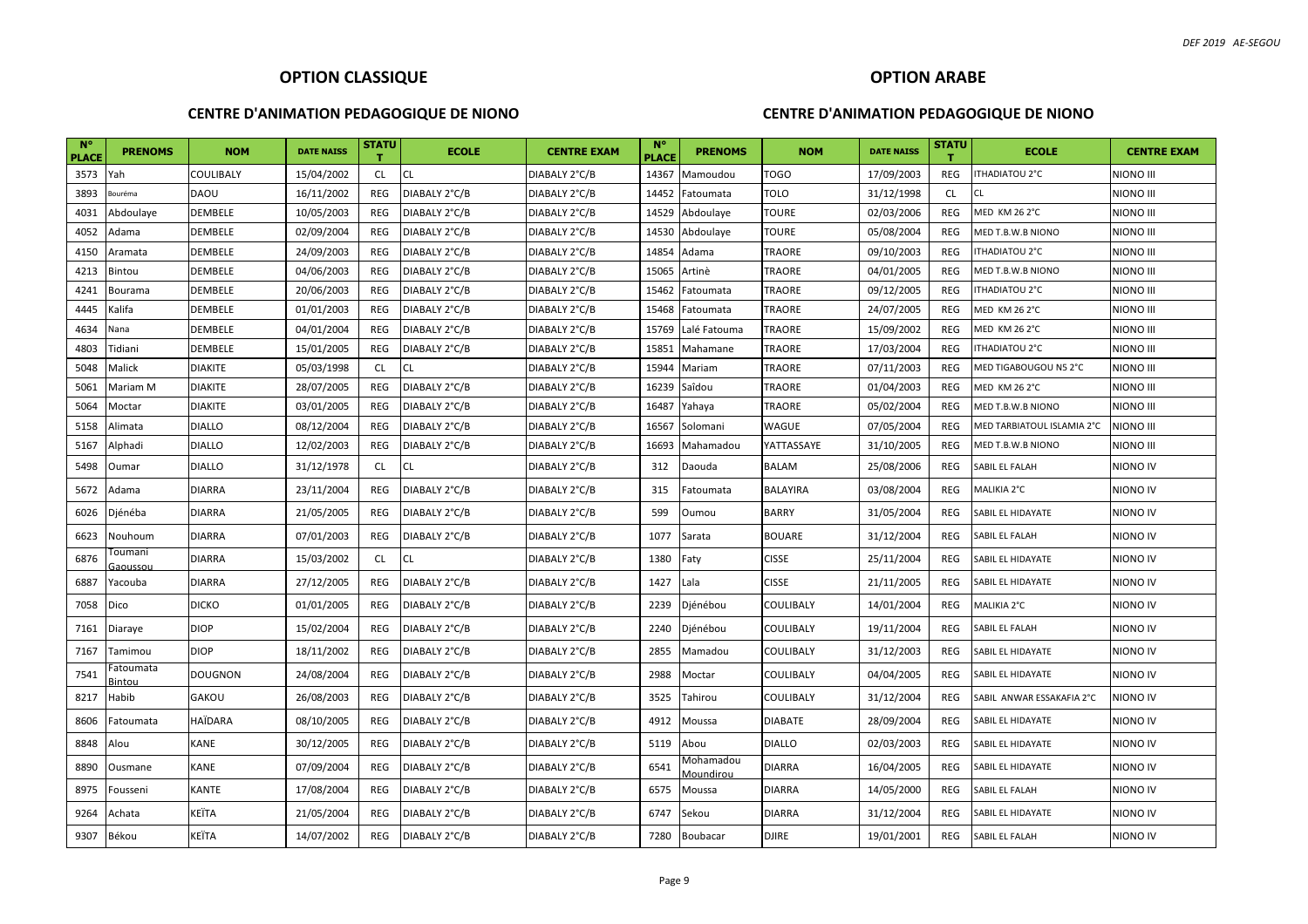#### **CENTRE D'ANIMATION PEDAGOGIQUE DE NIONO**

#### **CENTRE D'ANIMATION PEDAGOGIQUE DE NIONO**

| $N^{\circ}$<br><b>PLACE</b> | <b>PRENOMS</b>            | <b>NOM</b>       | <b>DATE NAISS</b> | <b>STATU</b><br>т | <b>ECOLE</b>  | <b>CENTRE EXAM</b> | $N^{\circ}$<br><b>PLACE</b> | <b>PRENOMS</b>       | <b>NOM</b>      | <b>DATE NAISS</b> | <b>STATU</b> | <b>ECOLE</b>              | <b>CENTRE EXAM</b> |
|-----------------------------|---------------------------|------------------|-------------------|-------------------|---------------|--------------------|-----------------------------|----------------------|-----------------|-------------------|--------------|---------------------------|--------------------|
| 9322                        | Brahima                   | KEÏTA            | 09/06/2002        | REG               | DIABALY 2°C/B | DIABALY 2°C/B      | 7422                        | adiatou)             | DOKOUNOU        | 21/05/2003        | <b>REG</b>   | SABIL ANWAR ESSAKAFIA 2°C | niono iv           |
| 9474                        | Sayon                     | KEÏTA            | 01/01/2006        | REG               | DIABALY 2°C/B | DIABALY 2°C/B      | 8423                        | Djénéba              | <b>GUINDO</b>   | 27/04/2005        | REG          | MALIKIA 2°C               | NIONO IV           |
| 9875                        | Mamadou                   | KONATE           | 01/10/2005        | <b>REG</b>        | DIABALY 2°C/B | DIABALY 2°C/B      | 9502                        | Toumani              | KEÏTA           | 18/07/2005        | <b>REG</b>   | SABIL EL FALAH            | NIONO IV           |
| 10165                       | Kadiatou                  | KONE             | 28/07/2001        | <b>CL</b>         | CL            | DIABALY 2°C/B      | 9522                        | Oumou                | KELY            | 22/01/2002        | <b>REG</b>   | SABIL EL HIDAYATE         | NIONO IV           |
| 10209                       | Maîmouna                  | KONE             | 07/10/2005        | <b>REG</b>        | DIABALY 2°C/B | DIABALY 2°C/B      | 9830                        | Fatoumata            | KONATE          | 31/12/2005        | <b>REG</b>   | SABIL ANWAR ESSAKAFIA 2°C | <b>NIONO IV</b>    |
| 10275                       | Oumar                     | KONE             | 05/11/2005        | REG               | DIABALY 2°C/B | DIABALY 2°C/B      | 9896                        | Mouhamadoul<br>Amine | KONATE          | 23/09/2004        | <b>REG</b>   | SABIL ANWAR ESSAKAFIA 2°C | NIONO IV           |
| 10404                       | Djélika                   | KONTA            | 27/05/2007        | REG               | DIABALY 2°C/B | DIABALY 2°C/B      | 9973                        | Abdoulaye            | KONE            | 28/06/2005        | <b>REG</b>   | SABIL EL HIDAYATE         | NIONO IV           |
| 10810                       | Aîssata                   | MAÏGA            | 28/10/2003        | REG               | DIABALY 2°C/B | DIABALY 2°C/B      | 10260                       | Moussa               | KONE            | 23/09/2003        | <b>REG</b>   | SABIL EL FALAH            | NIONO IV           |
| 10972                       | Zaliatou                  | MAÏGA            | 08/12/2004        | REG               | DIABALY 2°C/B | DIABALY 2°C/B      | 10544                       | Bouwa                | KOUMARE         | 07/09/2004        | <b>REG</b>   | MALIKIA 2°C               | NIONO IV           |
| 11027                       | Fatoumata                 | MALLE            | 29/11/2006        | REG               | DIABALY 2°C/B | DIABALY 2°C/B      | 10822                       | Aliou                | MAÏGA           | 28/02/2003        | <b>REG</b>   | MALIKIA 2°C               | niono iv           |
| 11246                       | Assan                     | MOUNKORO         | 29/10/2004        | REG               | DIABALY 2°C/B | DIABALY 2°C/B      |                             | 11016 Bourama        | MALLE           | 19/06/2005        | <b>REG</b>   | SABIL ANWAR ESSAKAFIA 2°C | <b>NIONO IV</b>    |
| 11611                       | Lassine                   | <b>OUEDRAOGO</b> | 15/03/2004        | <b>CL</b>         | <b>CL</b>     | DIABALY 2°C/B      | 11066                       | Ousmane              | MALLE           | 10/12/2003        | <b>REG</b>   | SABIL ANWAR ESSAKAFIA 2°C | <b>NIONO IV</b>    |
| 11691                       | Anda Mamadou              | <b>OUOLOGUEM</b> | 01/02/2006        | <b>REG</b>        | DIABALY 2°C/B | DIABALY 2°C/B      | 11204                       | Fatoumata            | <b>MINTA</b>    | 31/12/2003        | <b>REG</b>   | SABIL EL HIDAYATE         | NIONO IV           |
| 11692                       | Andédié                   | <b>OUOLOGUEM</b> | 07/10/2004        | REG               | DIABALY 2°C/B | DIABALY 2°C/B      | 11273                       | Nouhoum              | <b>NADIO</b>    | 24/01/2005        | <b>REG</b>   | SABIL EL HIDAYATE         | NIONO IV           |
| 12002                       | Ousmane                   | <b>SALL</b>      | 11/12/2001        | REG               | DIABALY 2°C/B | DIABALY 2°C/B      | 11386                       | Mahamoud             | <b>NIANG</b>    | 25/01/2005        | <b>REG</b>   | SABIL EL HIDAYATE         | NIONO IV           |
| 12341                       | <b>Bilaly</b>             | SANGARE          | 16/06/2005        | REG               | DIABALY 2°C/B | DIABALY 2°C/B      | 11571                       | Nouhoum              | <b>OUEDRAGO</b> | 16/11/2003        | <b>REG</b>   | SABIL EL HIDAYATE         | NIONO IV           |
| 12618                       | Oumou                     | SANOGO           | 04/02/2003        | REG               | DIABALY 2°C/B | DIABALY 2°C/B      | 11971                       | Seydou               | SAGARA          | 01/01/2004        | <b>REG</b>   | MALIKIA 2°C               | NIONO IV           |
| 12666                       | Hamidou<br><b>Quesqui</b> | SANOU            | 20/05/2003        | REG               | DIABALY 2°C/B | DIABALY 2°C/B      | 13163                       | Ibrahim              | SISSOUMA        | 04/10/2004        | <b>REG</b>   | SABIL ANWAR ESSAKAFIA 2°C | NIONO IV           |
| 12926                       | Oumar                     | SIDIBE           | 25/08/1999        | <b>CL</b>         | <b>CL</b>     | DIABALY 2°C/B      |                             | 13178 Amadou         | SOGOBA          | 19/04/2005        | <b>REG</b>   | SABIL EL FALAH            | NIONO IV           |
| 13352                       | Mariam                    | SOUARE           | 31/12/2007        | REG               | DIABALY 2°C/B | DIABALY 2°C/B      | 13197                       | Dramane              | SOGOBA          | 13/10/2004        | REG          | SABIL EL FALAH            | niono iv           |
| 13716                       | Adama                     | TANGARA          | 02/03/2003        | REG               | DIABALY 2°C/B | DIABALY 2°C/B      |                             | 13938 Mahamadou      | TANGARA         | 31/12/2001        | REG          | SABIL EL HIDAYATE         | NIONO IV           |
| 13746                       | Aminata                   | TANGARA          | 20/09/2003        | <b>REG</b>        | DIABALY 2°C/B | DIABALY 2°C/B      | 14339                       | Aminata              | TOGO            | 07/02/2002        | REG          | SABIL EL HIDAYATE         | NIONO IV           |
| 13928                       | Lassiné                   | TANGARA          | 01/01/2002        | REG               | DIABALY 2°C/B | DIABALY 2°C/B      | 14737                       | Oumar                | TOURE           | 13/08/2004        | <b>REG</b>   | SABIL EL HIDAYATE         | NIONO IV           |
| 13955                       | Mamadou                   | TANGARA          | 04/01/2005        | <b>REG</b>        | DIABALY 2°C/B | DIABALY 2°C/B      | 14832                       | Aboubacar            | TRAORE          | 01/01/2001        | <b>REG</b>   | MALIKIA 2°C               | NIONO IV           |
| 14328                       | Philippe Antoine TOE      |                  | 02/09/2005        | REG               | DIABALY 2°C/B | DIABALY 2°C/B      | 15375                       | Doussou              | TRAORE          | 19/07/2003        | <b>REG</b>   | MALIKIA 2°C               | NIONO IV           |
| 14918                       | Alfousseyni               | TRAORE           | 10/07/2005        | REG               | DIABALY 2°C/B | DIABALY 2°C/B      | 15835                       | Mahamadou            | TRAORE          | 02/06/2005        | <b>REG</b>   | SABIL EL HIDAYATE         | NIONO IV           |
| 15274                       | <b>Cheick Moussa</b>      | <b>TRAORE</b>    | 28/05/2004        | REG               | DIABALY 2°C/B | DIABALY 2°C/B      | 15966                       | Mariam Ichaka        | TRAORE          | 31/12/2004        | <b>REG</b>   | SABIL ANWAR ESSAKAFIA 2°C | <b>NIONO IV</b>    |
| 15360                       | Djénébou                  | <b>TRAORE</b>    | 09/06/2006        | REG               | DIABALY 2°C/B | DIABALY 2°C/B      |                             | 16118 Nouhoum        | TRAORE          | 01/03/2005        | <b>REG</b>   | SABIL EL HIDAYATE         | NIONO IV           |
| 15539 Faty                  |                           | TRAORE           | 14/04/2005        | REG               | DIABALY 2°C/B | DIABALY 2°C/B      |                             | 16696 Souleymane     | YATTASSAYE      | 15/10/2005        | <b>REG</b>   | SABIL EL HIDAYATE         | NIONO IV           |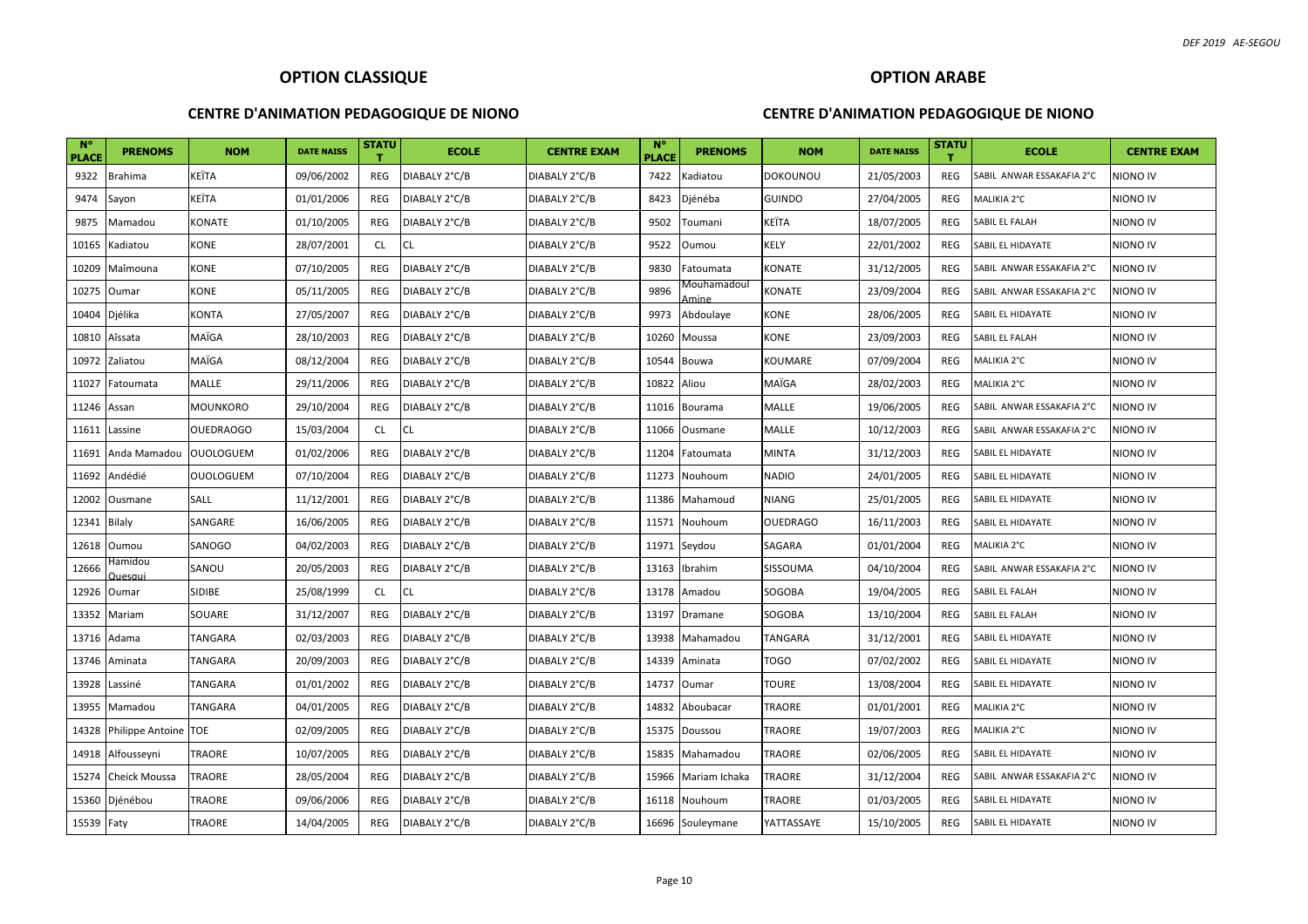#### **CENTRE D'ANIMATION PEDAGOGIQUE DE NIONO**

### **OPTION ARABE**

| <b>N°</b><br><b>PLACE</b> | <b>PRENOMS</b> | <b>NOM</b>    | <b>DATE NAISS</b> | STATU<br>т | <b>ECOLE</b>         | <b>CENTRE EXAM</b> | <b>N°</b><br><b>PLACE</b> | <b>PRENOMS</b>          | <b>NOM</b>       | <b>DATE NAISS</b> | <b>STATU</b><br>т. | <b>ECOLE</b>                | <b>CENTRE EXAM</b> |
|---------------------------|----------------|---------------|-------------------|------------|----------------------|--------------------|---------------------------|-------------------------|------------------|-------------------|--------------------|-----------------------------|--------------------|
| 15579                     | Harouna        | TRAORE        | 25/02/2005        | REG        | DIABALY 2°C/B        | DIABALY 2°C/B      | 513                       | Afissatou               | <b>BARRY</b>     | 01/01/2003        | REG                | EL FALAHI WARCHAD 2°C       | SIRIBALA 1°C/A     |
| 15663                     | Kabadjè        | TRAORE        | 20/12/2002        | <b>CL</b>  | <b>CL</b>            | DIABALY 2°C/B      | 516                       | Aîssata                 | <b>BARRY</b>     | 01/01/2006        | REG                | SABIL EL ISLAMIA NASSORIATY | SIRIBALA 1°C/A     |
| 16154                     | Oumou          | TRAORE        | 12/10/2003        | REG        | DIABALY 2°C/B        | DIABALY 2°C/B      | 966                       | Kadiatou                | <b>BOUARE</b>    | 30/10/2005        | REG                | SABIL EL ISLAMIA NASSORIATY | SIRIBALA 1°C/A     |
| 16250                     | Salimata       | TRAORE        | 01/03/2005        | REG        | DIABALY 2°C/B        | DIABALY 2°C/B      | 1016                      | Mohamadou               | <b>BOUARE</b>    | 14/11/2004        | REG                | EL FALAHI WARCHAD 2°C       | SIRIBALA 1°C/A     |
| 16359                     | Sitan          | <b>TRAORE</b> | 07/01/2006        | REG        | DIABALY 2°C/B        | DIABALY 2°C/B      | 1031                      | Moussa                  | <b>BOUARE</b>    | 29/06/2004        | REG                | TARBIATOUL B W B 2°C        | SIRIBALA 1°C/A     |
| 16685                     | Maîmounata     | YATTARA       | 10/10/2002        | REG        | DIABALY 2°C/B        | DIABALY 2°C/B      | 1034                      | Nana                    | <b>BOUARE</b>    | 15/08/2005        | <b>REG</b>         | SABIL EL ISLAMIA NASSORIATY | SIRIBALA 1°C/A     |
| 16761                     | Rachidé        | ZOM           | 02/09/2005        | REG        | DIABALY 2°C/B        | DIABALY 2°C/B      | 1100                      | Souleymane              | <b>BOUARE</b>    | 10/04/2005        | REG                | EL FALAHI WARCHAD 2°C       | SIRIBALA 1°C/A     |
| 40                        | Hamidou        | ANGOÏBA       | 21/12/1991        | <b>CL</b>  | <b>CL</b>            | DIAKY-WÈRÈ 2°C     | 1207                      | Maîssata                | CAMARA           | 10/06/2005        | REG                | SABIL EL ISLAMIA NASSORIATY | SIRIBALA 1°C/A     |
| 677                       | Aly            | <b>BERTHE</b> | 03/01/2004        | REG        | DIAKY-WÈRÈ 2°C       | DIAKY-WÈRÈ 2°C     | 1219                      | Moussa                  | CAMARA           | 25/04/2003        | REG                | EL FALAHI WARCHAD 2°C       | SIRIBALA 1°C/A     |
| 1083                      | Seydou         | <b>BOUARE</b> | 21/04/2003        | REG        | DIAKY-WÈRÈ 2°C       | DIAKY-WÈRÈ 2°C     | 1253                      | Sitan                   | CAMARA           | 20/03/2005        | <b>REG</b>         | SABIL EL ISLAMIA NASSORIATY | SIRIBALA 1°C/A     |
| 1526                      | Salif          | <b>CISSE</b>  | 13/12/2005        | REG        | DIAKY-WÈRÈ 2°C       | DIAKY-WÈRÈ 2°C     | 1374                      | Fatoumata               | <b>CISSE</b>     | 12/02/2007        | REG                | SABIL EL ISLAMIA NASSORIATY | SIRIBALA 1°C/A     |
| 1655                      | Adama          | COULIBALY     | 15/03/2004        | REG        | <b>BOUGOUNI 2° C</b> | DIAKY-WÈRÈ 2°C     | 1388                      | Halimatou               | <b>CISSE</b>     | 01/01/2003        | REG                | HAYATOUL ISLAM 2°C          | SIRIBALA 1°C/A     |
| 1766                      | Aly            | COULIBALY     | 08/04/2001        | REG        | DIAKY-WÈRÈ 2°C       | DIAKY-WÈRÈ 2°C     | 1403                      | Ibrahim                 | <b>CISSE</b>     | 19/03/2005        | REG                | EL FALAHI WARCHAD 2°C       | SIRIBALA 1°C/A     |
| 1879                      | Assana         | COULIBALY     | 13/02/2003        | REG        | DIAKY-WÈRÈ 2°C       | DIAKY-WÈRÈ 2°C     | 1500                      | Oumar                   | <b>CISSE</b>     | 17/09/2004        | REG                | EL FALAHI WARCHAD 2°C       | SIRIBALA 1°C/A     |
| 2318                      | Fatoumata      | COULIBALY     | 10/05/2002        | REG        | DIAKY-WÈRÈ 2°C       | DIAKY-WÈRÈ 2°C     | 1510                      | Oumou                   | <b>CISSE</b>     | 04/09/2003        | REG                | EL FALAHI WARCHAD 2°C       | SIRIBALA 1°C/A     |
| 2319                      | Fatoumata      | COULIBALY     | 13/04/2005        | REG        | DIAKY-WÈRÈ 2°C       | DIAKY-WÈRÈ 2°C     | 2151                      | heickou:<br>Ahamadou    | <b>COULIBALY</b> | 23/01/2006        | REG                | EL FALAHI WARCHAD 2°C       | SIRIBALA 1°C/A     |
| 2449                      | Hawa           | COULIBALY     | 31/12/2004        | REG        | <b>BOUGOUNI 2° C</b> | DIAKY-WÈRÈ 2°C     | 2211                      | Djeneba                 | <b>COULIBALY</b> | 01/12/2004        | REG                | <b>HAYATOUL ISLAM 2°C</b>   | SIRIBALA 1°C/A     |
| 2559                      | Kadiatou       | COULIBALY     | 17/10/2006        | REG        | DIAKY-WÈRÈ 2°C       | DIAKY-WÈRÈ 2°C     | 3098                      | Nana                    | COULIBALY        | 10/05/2004        | REG                | TARBIATOUL B W B 2°C        | SIRIBALA 1°C/A     |
| 2814                      | Maïmouna       | <b>DAOU</b>   | 17/05/2003        | REG        | DIAKY-WÈRÈ 2°C       | DIAKY-WÈRÈ 2°C     | 3452                      | Sitan                   | <b>COULIBALY</b> | 28/04/2004        | REG                | EL FALAHI WARCHAD 2°C       | SIRIBALA 1°C/A     |
| 2888                      | Maramou        | COULIBALY     | 09/01/2005        | REG        | DIAKY-WÈRÈ 2°C       | DIAKY-WÈRÈ 2°C     | 3747                      | Adiaratou               | <b>DAGNON</b>    | 08/12/2004        | REG                | EL FALAHI WARCHAD 2°C       | SIRIBALA 1°C/A     |
| 2908                      | Mariam         | COULIBALY     | 03/04/2007        | REG        | DIAKY-WÈRÈ 2°C       | DIAKY-WÈRÈ 2°C     | 4411                      | Ishaka                  | <b>DEMBELE</b>   | 10/06/2004        | REG                | EL FALAHI WARCHAD 2°C       | SIRIBALA 1°C/A     |
| 2978                      | Minata         | COULIBALY     | 25/01/2005        | REG        | DIAKY-WÈRÈ 2°C       | DIAKY-WÈRÈ 2°C     | 4909                      | Mariam                  | <b>DIABATE</b>   | 22/10/2002        | REG                | TARBIATOUL B W B 2°C        | SIRIBALA 1°C/A     |
| 3174                      | Oumou          | COULIBALY     | 29/01/2005        | REG        | DIAKY-WÈRÈ 2°C       | DIAKY-WÈRÈ 2°C     | 5059                      | Mariam                  | <b>DIAKITE</b>   | 12/06/2003        | <b>REG</b>         | TARBIATOUL B W B 2°C        | SIRIBALA 1°C/A     |
| 3263                      | Rokia          | <b>DAOU</b>   | 28/09/2001        | REG        | DIAKY-WÈRÈ 2°C       | DIAKY-WÈRÈ 2°C     | 5165                      | Alpha                   | <b>DIALLO</b>    | 01/01/2005        | REG                | SABIL EL ISLAMIA NASSORIATY | SIRIBALA 1°C/A     |
| 3318                      | Salif          | COULIBALY     | 19/05/2004        | REG        | DIAKY-WÈRÈ 2°C       | DIAKY-WÈRÈ 2°C     | 5244                      | Bintou                  | <b>DIALLO</b>    | 03/03/2005        | <b>REG</b>         | EL FALAHI WARCHAD 2°C       | SIRIBALA 1°C/A     |
| 3367                      | Sekou          | COULIBALY     | 06/07/2003        | CL         | <b>CL</b>            | DIAKY-WÈRÈ 2°C     | 6403                      | Maîmouna                | <b>DIARRA</b>    | 05/11/2006        | REG                | HAYATOUL ISLAM 2°C          | SIRIBALA 1°C/A     |
| 3395                      | Seydou         | <b>DAOU</b>   | 20/02/2002        | REG        | DIAKY-WÈRÈ 2°C       | DIAKY-WÈRÈ 2°C     | 6560                      | Mounirou                | <b>DIARRA</b>    | 30/10/2004        | REG                | EL FALAHI WARCHAD 2°C       | SIRIBALA 1°C/A     |
| 4062                      | Adiaratou      | DEMBELE       | 16/10/2003        | REG        | DIAKY-WÈRÈ 2°C       | DIAKY-WÈRÈ 2°C     | 6972                      | Cheick Amadou<br>idiane | <b>DIAWARA</b>   | 07/11/2004        | REG                | TARBIATOUL B W B 2°C        | SIRIBALA 1°C/A     |
| 4596                      | Moumine        | DEMBELE       | 01/05/2004        | REG        | DIAKY-WÈRÈ 2°C       | DIAKY-WÈRÈ 2°C     | 7380                      | Salif                   | <b>DJIRE</b>     | 14/01/2004        | REG                | MED ABOUBACAR SIDIKI        | SIRIBALA 1°C/A     |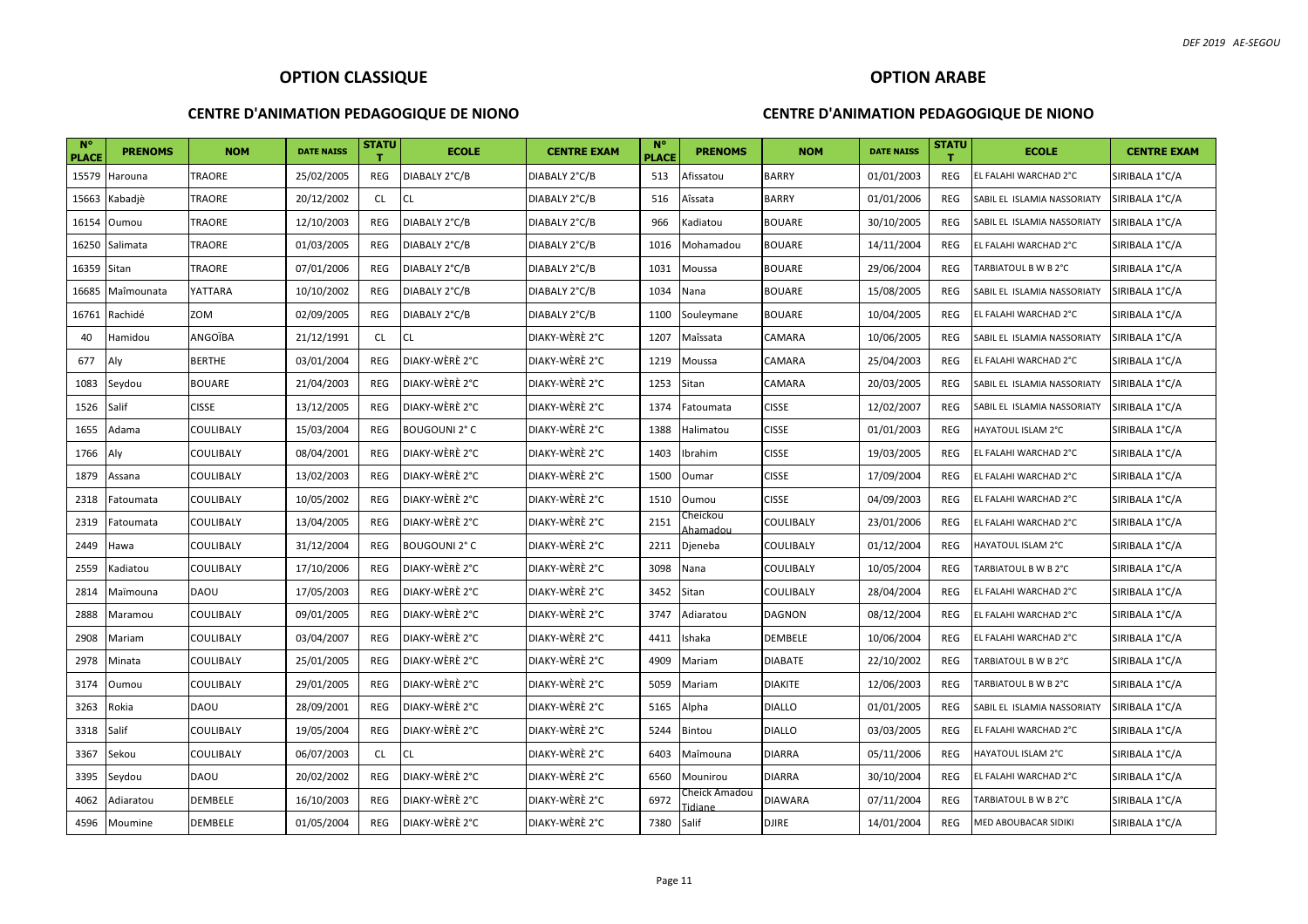#### **CENTRE D'ANIMATION PEDAGOGIQUE DE NIONO**

#### **OPTION ARABE**

| $N^{\circ}$<br><b>PLACE</b> | <b>PRENOMS</b>            | <b>NOM</b>       | <b>DATE NAISS</b> | <b>STATU</b><br>т | <b>ECOLE</b>         | <b>CENTRE EXAM</b> | $N^{\circ}$<br><b>PLACE</b> | <b>PRENOMS</b>         | <b>NOM</b>     | <b>DATE NAISS</b> | <b>STATU</b><br>т | <b>ECOLE</b>                | <b>CENTRE EXAM</b> |
|-----------------------------|---------------------------|------------------|-------------------|-------------------|----------------------|--------------------|-----------------------------|------------------------|----------------|-------------------|-------------------|-----------------------------|--------------------|
| 4972                        | Aminata                   | <b>DIAKITE</b>   | 31/12/2004        | <b>REG</b>        | <b>BOUGOUNI 2° C</b> | DIAKY-WÈRÈ 2°C     | 7399                        | Yacouba                | <b>DJIRE</b>   | 14/01/2004        | REG               | MED ABOUBACAR SIDIKI        | SIRIBALA 1°C/A     |
| 5856                        | Babacar                   | <b>DIARRA</b>    | 31/12/2005        | <b>REG</b>        | DIAKY-WÈRÈ 2°C       | DIAKY-WÈRÈ 2°C     | 7548                        | Mariam                 | <b>DOUGNON</b> | 21/06/2004        | REG               | MED ABOUBACAR SIDIKI        | SIRIBALA 1°C/A     |
| 5990                        | Chitan                    | <b>DIARRA</b>    | 01/01/2004        | REG               | DIAKY-WÈRÈ 2°C       | DIAKY-WÈRÈ 2°C     | 7602                        | Fadimata               | <b>DOUMBIA</b> | 02/08/2005        | REG               | HAYATOUL ISLAM 2°C          | SIRIBALA 1°C/A     |
| 6206                        | Hawa                      | <b>DIARRA</b>    | 01/07/2005        | <b>REG</b>        | DIAKY-WÈRÈ 2°C       | DIAKY-WÈRÈ 2°C     | 7782                        | Mariam                 | DRAME          | 01/01/2007        | <b>REG</b>        | HAYATOUL ISLAM 2°C          | SIRIBALA 1°C/A     |
| 6258                        | Kadia                     | <b>DIARRA</b>    | 31/12/2005        | <b>REG</b>        | DIAKY-WÈRÈ 2°C       | DIAKY-WÈRÈ 2°C     | 7874                        | Fatoumata              | FAMATECK       | 25/09/2002        | <b>REG</b>        | SABIL EL ISLAMIA NASSORIATY | SIRIBALA 1°C/A     |
| 6299                        | Kalifa                    | <b>DIARRA</b>    | 17/06/2003        | <b>REG</b>        | DIAKY-WÈRÈ 2°C       | DIAKY-WÈRÈ 2°C     | 8012                        | Sekou                  | FAROTA         | 22/06/2003        | <b>REG</b>        | EL FALAHI WARCHAD 2°C       | SIRIBALA 1°C/A     |
| 6687                        | Ramata                    | <b>DIARRA</b>    | 12/02/2002        | REG               | DIAKY-WÈRÈ 2°C       | DIAKY-WÈRÈ 2°C     | 8104                        | Maîmouna               | FOFANA         | 28/08/2005        | <b>REG</b>        | EL FALAHI WARCHAD 2°C       | SIRIBALA 1°C/A     |
| 6769                        | Seydou                    | <b>DIARRA</b>    | 18/02/2004        | <b>REG</b>        | DIAKY-WÈRÈ 2°C       | DIAKY-WÈRÈ 2°C     | 8162                        | Mahamadou              | FOLETA         | 18/04/2005        | <b>REG</b>        | EL FALAHI WARCHAD 2°C       | SIRIBALA 1°C/A     |
| 7057                        | Cheick<br><i>A</i> ohamed | <b>DICKO</b>     | 12/06/2004        | REG               | <b>BOUGOUNI 2° C</b> | DIAKY-WÈRÈ 2°C     | 8230                        | Salimata               | <b>GALLA</b>   | 11/09/2004        | <b>REG</b>        | MED ABOUBACAR SIDIKI        | SIRIBALA 1°C/A     |
| 7529                        | Yahiya                    | <b>DOUCOURE</b>  | 13/07/2005        | <b>REG</b>        | DIAKY-WÈRÈ 2°C       | DIAKY-WÈRÈ 2°C     | 8391                        | Amadou                 | <b>GUINDO</b>  | 22/08/2002        | REG               | MED ABOUBACAR SIDIKI        | SIRIBALA 1°C/A     |
| 8021                        | Aboubacar                 | <b>FOFANA</b>    | 30/08/2003        | REG               | DIAKY-WÈRÈ 2°C       | DIAKY-WÈRÈ 2°C     | 8417                        | Checkina               | <b>GUINDO</b>  | 29/10/2005        | <b>REG</b>        | SABIL EL ISLAMIA NASSORIATY | SIRIBALA 1°C/A     |
| 8286                        | Cheick Amadou             | <b>GOITA</b>     | 05/02/2003        | REG               | DIAKY-WÈRÈ 2°C       | DIAKY-WÈRÈ 2°C     | 8459                        | Mahamadou              | <b>GUINDO</b>  | 31/12/2002        | REG               | TARBIATOUL B W B 2°C        | SIRIBALA 1°C/A     |
| 8395                        | Aminata                   | <b>GUINDO</b>    | 15/05/2006        | REG               | DIAKY-WÈRÈ 2°C       | DIAKY-WÈRÈ 2°C     | 8488                        | Sanata                 | <b>GUINDO</b>  | 18/04/2004        | <b>REG</b>        | MED ABOUBACAR SIDIKI        | SIRIBALA 1°C/A     |
| 8414                        | Bourama                   | <b>GUINDO</b>    | 23/03/2003        | <b>REG</b>        | DIAKY-WÈRÈ 2°C       | DIAKY-WÈRÈ 2°C     | 8494                        | Soulé                  | <b>GUINDO</b>  | 31/12/2004        | REG               | SABIL EL ISLAMIA NASSORIATY | SIRIBALA 1°C/A     |
| 8432                        | Fatoumata                 | <b>GUINDO</b>    | 16/03/2005        | REG               | DIAKY-WÈRÈ 2°C       | DIAKY-WÈRÈ 2°C     | 8578                        | -Abdoul-Azi 3<br>amine | HAÏDARA        | 13/11/2005        | REG               | EL FALAHI WARCHAD 2°C       | SIRIBALA 1°C/A     |
| 8455                        | Konima                    | <b>KONATE</b>    | 16/02/2002        | REG               | DIAKY-WÈRÈ 2°C       | DIAKY-WÈRÈ 2°C     | 8603                        | Doussou                | HAÏDARA        | 20/09/2005        | REG               | TARBIATOUL B W B 2°C        | SIRIBALA 1°C/A     |
| 8460                        | Maïmouna                  | <b>GUINDO</b>    | 14/02/2005        | REG               | DIAKY-WÈRÈ 2°C       | DIAKY-WÈRÈ 2°C     | 9022                        | Hamidou                | KARAMBE        | 11/11/2003        | <b>REG</b>        | EL FALAHI WARCHAD 2°C       | SIRIBALA 1°C/A     |
| 9824                        | Fatoumata                 | KONE             | 15/08/2006        | <b>REG</b>        | DIAKY-WÈRÈ 2°C       | DIAKY-WÈRÈ 2°C     | 9046                        | Aboubacar              | KASSAMBARA     | 22/06/2002        | <b>REG</b>        | TARBIATOUL B W B 2°C        | SIRIBALA 1°C/A     |
| 9897                        | Moussa                    | <b>KONATE</b>    | 23/03/2003        | REG               | DIAKY-WÈRÈ 2°C       | DIAKY-WÈRÈ 2°C     | 9055                        | Fatoumata              | KASSAMBARA     | 28/08/2003        | <b>REG</b>        | TARBIATOUL B W B 2°C        | SIRIBALA 1°C/A     |
| 10277                       | Oumou                     | <b>KONE</b>      | 04/12/2004        | REG               | <b>BOUGOUNI 2° C</b> | DIAKY-WÈRÈ 2°C     | 9092                        | Yaya                   | KASSOGUE       | 18/08/2004        | <b>REG</b>        | SABIL EL ISLAMIA NASSORIATY | SIRIBALA 1°C/A     |
| 10339                       | Soungaye                  | KONTA            | 01/01/2003        | <b>REG</b>        | DIAKY-WÈRÈ 2°C       | DIAKY-WÈRÈ 2°C     | 9102                        | Aminata                | KASSONGUE      | 19/01/2003        | <b>REG</b>        | TARBIATOUL B W B 2°C        | SIRIBALA 1°C/A     |
| 10433                       | Nana                      | <b>MINTA</b>     | 13/08/2003        | <b>REG</b>        | DIAKY-WÈRÈ 2°C       | DIAKY-WÈRÈ 2°C     | 9111                        | Oumou                  | KASSONGUE      | 12/10/2002        | <b>REG</b>        | MED ABOUBACAR SIDIKI        | SIRIBALA 1°C/A     |
| 10757                       | Kalifa                    | MAIGA            | 06/07/2003        | REG               | <b>BOUGOUNI 2° C</b> | DIAKY-WÈRÈ 2°C     | 9120                        | Augobara               | KASSONQUE      | 05/06/2004        | <b>REG</b>        | EL FALAHI WARCHAD 2°C       | SIRIBALA 1°C/A     |
| 11087                       | Tata                      | MALLE            | 25/06/2005        | REG               | <b>BOUGOUNI 2° C</b> | DIAKY-WÈRÈ 2°C     | 9156                        | Aldjou                 | KAYA           | 18/02/2002        | <b>REG</b>        | HAYATOUL ISLAM 2°C          | SIRIBALA 1°C/A     |
| 11174                       | Yah                       | <b>MARIKO</b>    | 15/07/2003        | <b>REG</b>        | <b>BOUGOUNI 2° C</b> | DIAKY-WÈRÈ 2°C     | 9525                        | Adiaratou              | KENE           | 21/06/2003        | <b>REG</b>        | TARBIATOUL B W B 2°C        | SIRIBALA 1°C/A     |
| 11206                       | Hazara                    | <b>NAKANABO</b>  | 15/12/2002        | <b>REG</b>        | DIAKY-WÈRÈ 2°C       | DIAKY-WÈRÈ 2°C     | 9530                        | Issa                   | KENE           | 18/01/2003        | REG               | MED ABOUBACAR SIDIKI        | SIRIBALA 1°C/A     |
| 11278                       | Bourama                   | <b>NATOUME</b>   | 20/06/2004        | REG               | DIAKY-WÈRÈ 2°C       | DIAKY-WÈRÈ 2°C     | 9596                        | Iliassa                | KODIO          | 28/10/2004        | <b>REG</b>        | MED ABOUBACAR SIDIKI        | SIRIBALA 1°C/A     |
| 11320                       | Ibrahim                   | N'DIAYE          | 15/06/2004        | <b>REG</b>        | DIAKY-WÈRÈ 2°C       | DIAKY-WÈRÈ 2°C     | 9687                        | Kadia                  | KOKAINA        | 10/03/2005        | <b>REG</b>        | EL FALAHI WARCHAD 2°C       | SIRIBALA 1°C/A     |
| 11323                       | Aga                       | <b>OUOLOGUEM</b> | 06/10/2004        | <b>REG</b>        | DIAKY-WÈRÈ 2°C       | DIAKY-WÈRÈ 2°C     | 9691                        | Mahamadou              | KOKENA         | 02/02/2005        | REG               | EL FALAHI WARCHAD 2°C       | SIRIBALA 1°C/A     |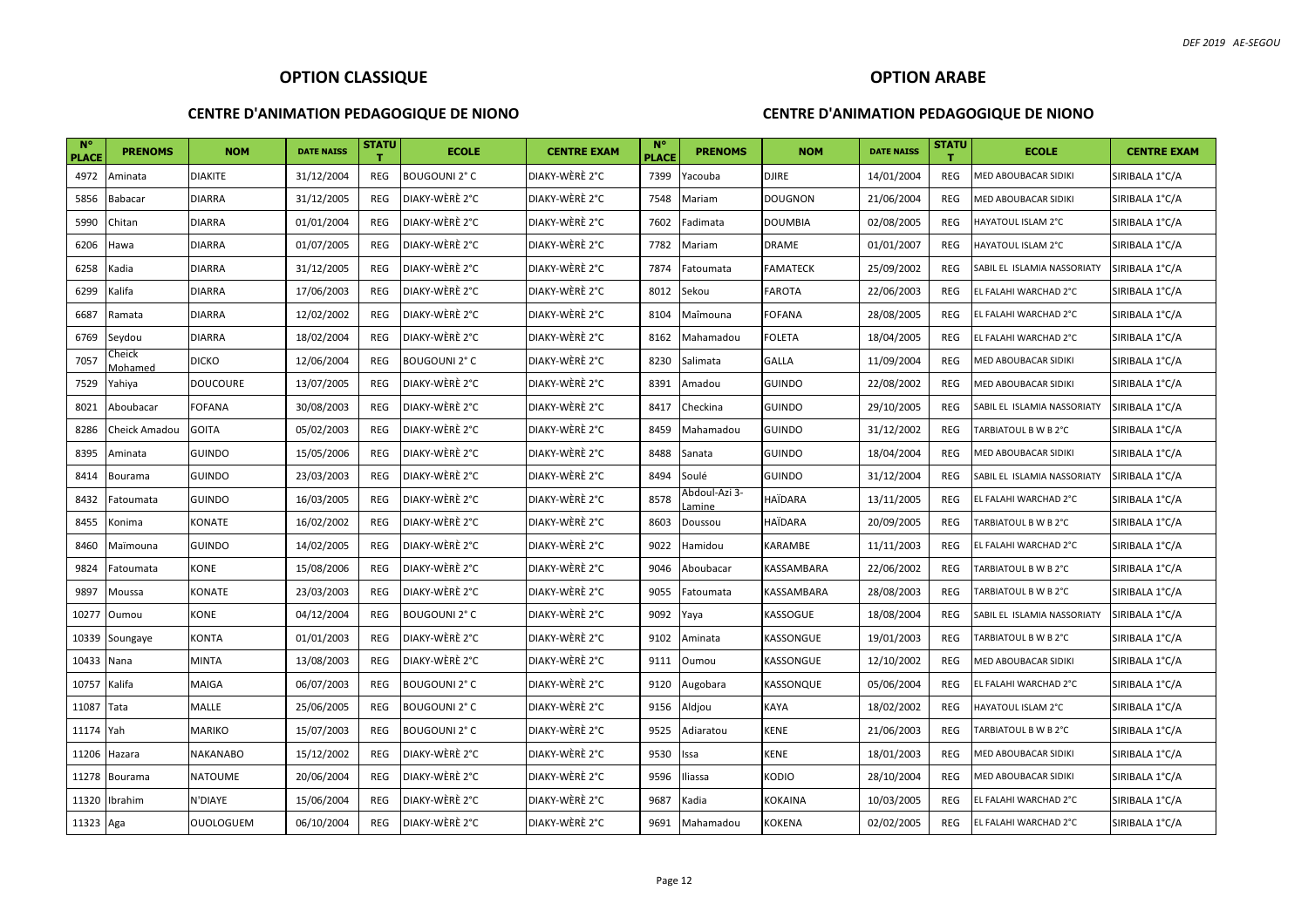#### **CENTRE D'ANIMATION PEDAGOGIQUE DE NIONO**

#### **OPTION ARABE**

| $N^{\circ}$<br><b>PLACE</b> | <b>PRENOMS</b> | <b>NOM</b>       | <b>DATE NAISS</b> | <b>STATU</b><br>т | <b>ECOLE</b>         | <b>CENTRE EXAM</b> | <b>N°</b><br><b>PLACE</b> | <b>PRENOMS</b>           | <b>NOM</b>      | <b>DATE NAISS</b> | <b>STATU</b><br>т. | <b>ECOLE</b>                | <b>CENTRE EXAM</b> |
|-----------------------------|----------------|------------------|-------------------|-------------------|----------------------|--------------------|---------------------------|--------------------------|-----------------|-------------------|--------------------|-----------------------------|--------------------|
| 11695                       | Djénéba        | <b>OUOLOGUEM</b> | 26/02/2004        | REG               | DIAKY-WÈRÈ 2°C       | DIAKY-WÈRÈ 2°C     | 9990                      | Ahamadou                 | KONE            | 31/12/2003        | REG                | EL FALAHI WARCHAD 2°C       | SIRIBALA 1°C/A     |
| 11697                       | Kadiatou       | <b>OUOLOGUEM</b> | 09/08/2004        | REG               | DIAKY-WÈRÈ 2°C       | DIAKY-WÈRÈ 2°C     |                           | 10056 Bakaye             | KONE            | 21/04/2003        | <b>REG</b>         | SABIL EL ISLAMIA NASSORIATY | SIRIBALA 1°C/A     |
| 11700                       | Mariam         | <b>OUOLOGUEM</b> | 31/08/2004        | REG               | DIAKY-WÈRÈ 2°C       | DIAKY-WÈRÈ 2°C     |                           | 10298 Salimatou          | KONE            | 23/09/2007        | <b>REG</b>         | SABIL EL ISLAMIA NASSORIATY | SIRIBALA 1°C/A     |
| 11705                       | Modibo         | WOLOGUEME        | 10/08/2004        | REG               | DIAKY-WÈRÈ 2°C       | DIAKY-WÈRÈ 2°C     |                           | 10582 Bakaye             | KOUNTA          | 17/10/2005        | REG                | EL FALAHI WARCHAD 2°C       | SIRIBALA 1°C/A     |
| 11707                       | Oumou          | <b>OUOLOGUEM</b> | 15/12/1999        | CL                | CL                   | DIAKY-WÈRÈ 2°C     | 10605                     | Assétou                  | KOURIBA         | 01/01/2005        | <b>REG</b>         | MED ABOUBACAR SIDIKI        | SIRIBALA 1°C/A     |
| 11750                       | Adama          | PASSOULE         | 30/06/2003        | REG               | DIAKY-WÈRÈ 2°C       | DIAKY-WÈRÈ 2°C     | 10708                     | Agaichatou               | MAIGA           | 13/08/2003        | REG                | EL FALAHI WARCHAD 2°C       | SIRIBALA 1°C/A     |
| 11953                       | Hamidou        | SAGARA           | 31/12/2005        | REG               | DIAKY-WÈRÈ 2°C       | DIAKY-WÈRÈ 2°C     |                           | 10711 Agaîchatou         | MAIGA           | 26/05/2005        | <b>REG</b>         | HAYATOUL ISLAM 2°C          | SIRIBALA 1°C/A     |
| 12028                       | Aly            | SAMAKE           | 30/04/2005        | REG               | DIAKY-WÈRÈ 2°C       | DIAKY-WÈRÈ 2°C     | 10723 Aly                 |                          | MAIGA           | 06/06/2005        | <b>REG</b>         | EL FALAHI WARCHAD 2°C       | SIRIBALA 1°C/A     |
| 12120                       | Kadia          | SAMAKE           | 06/11/2002        | <b>CL</b>         | <b>CL</b>            | DIAKY-WÈRÈ 2°C     |                           | 10724 Amadou             | MAIGA           | 17/07/2004        | <b>REG</b>         | HAYATOUL ISLAM 2°C          | SIRIBALA 1°C/A     |
| 12344                       | Bintou Founé   | SANGARE          | 23/05/2005        | REG               | DIAKY-WÈRÈ 2°C       | DIAKY-WÈRÈ 2°C     | 10737                     | Fadimata                 | MAIGA           | 30/01/2003        | <b>REG</b>         | HAYATOUL ISLAM 2°C          | SIRIBALA 1°C/A     |
| 12576                       | Mahamadou      | SANOGO           | 15/09/2002        | <b>REG</b>        | <b>BOUGOUNI 2° C</b> | DIAKY-WÈRÈ 2°C     | 10754                     | Isoumaila<br>aminv       | MAIGA           | 09/08/2005        | <b>REG</b>         | EL FALAHI WARCHAD 2°C       | SIRIBALA 1°C/A     |
| 13640                       | Bourama        | TAMBE            | 12/05/2000        | REG               | <b>BOUGOUNI 2° C</b> | DIAKY-WÈRÈ 2°C     | 10775                     | Oumouhani                | MAIGA           | 12/08/2001        | <b>REG</b>         | HAYATOUL ISLAM 2°C          | SIRIBALA 1°C/A     |
| 13719                       | Adiarra        | TANGARA          | 01/01/1996        | <b>CL</b>         | <b>CL</b>            | DIAKY-WÈRÈ 2°C     | 11295                     | Aldjouma                 | NANTOUME        | 21/12/2001        | <b>REG</b>         | MED ABOUBACAR SIDIKI        | SIRIBALA 1°C/A     |
| 13726                       | Aïssata        | TANGARA          | 12/02/2004        | <b>REG</b>        | DIAKY-WÈRÈ 2°C       | DIAKY-WÈRÈ 2°C     |                           | 11304 Nouhoum            | NANTOUME        | 23/02/2003        | <b>REG</b>         | TARBIATOUL B W B 2°C        | SIRIBALA 1°C/A     |
| 13792                       | Bintou         | TANGARA          | 17/06/2003        | REG               | DIAKY-WÈRÈ 2°C       | DIAKY-WÈRÈ 2°C     |                           | 11308 Sodiougo           | NANTOUME        | 01/01/2003        | <b>REG</b>         | TARBIATOUL B W B 2°C        | SIRIBALA 1°C/A     |
| 14052                       | Sougalo        | TANGARA          | 12/05/2004        | REG               | DIAKY-WÈRÈ 2°C       | DIAKY-WÈRÈ 2°C     | 11486 Hawa                |                          | OMBOTIMBE       | 14/02/2003        | <b>REG</b>         | TARBIATOUL B W B 2°C        | SIRIBALA 1°C/A     |
| 14183                       | Oumar          | THERETA          | 22/12/2006        | REG               | DIAKY-WÈRÈ 2°C       | DIAKY-WÈRÈ 2°C     | 11679 Aîssan              |                          | <b>OULOGUEM</b> | 01/01/2003        | <b>REG</b>         | EL FALAHI WARCHAD 2°C       | SIRIBALA 1°C/A     |
| 14473                       | Assitan        | TOUNGARA         | 23/03/2005        | <b>REG</b>        | DIAKY-WÈRÈ 2°C       | DIAKY-WÈRÈ 2°C     |                           | 11946 Assitan            | SAGARA          | 01/01/2004        | <b>REG</b>         | SABIL EL ISLAMIA NASSORIATY | SIRIBALA 1°C/A     |
| 15179                       | Matenin        | TRAORE           | 02/01/2004        | <b>REG</b>        | DIAKY-WÈRÈ 2°C       | DIAKY-WÈRÈ 2°C     | 11949                     | Djeneba                  | SAGARA          | 01/01/2003        | <b>REG</b>         | HAYATOUL ISLAM 2°C          | SIRIBALA 1°C/A     |
| 15449                       | Fatoumata      | TRAORE           | 15/01/2001        | REG               | DIAKY-WÈRÈ 2°C       | DIAKY-WÈRÈ 2°C     |                           | 12154 Mamadou            | SAMAKE          | 20/08/2000        | <b>REG</b>         | TARBIATOUL B W B 2°C        | SIRIBALA 1°C/A     |
| 15695                       | Kadiattou      | TRAORE           | 15/01/2005        | REG               | <b>BOUGOUNI 2° C</b> | DIAKY-WÈRÈ 2°C     | 12736 Kadia               |                          | SAYE            | 15/06/2002        | <b>REG</b>         | MED ABOUBACAR SIDIKI        | SIRIBALA 1°C/A     |
| 15887                       | Mamadou        | TRAORE           | 22/09/2006        | REG               | DIAKY-WÈRÈ 2°C       | DIAKY-WÈRÈ 2°C     | 12765 Sény                |                          | SEYBA           | 31/12/2002        | <b>REG</b>         | MED ABOUBACAR SIDIKI        | SIRIBALA 1°C/A     |
| 15927                       | Mariam         | TRAORE           | 17/08/2005        | REG               | <b>BOUGOUNI 2° C</b> | DIAKY-WÈRÈ 2°C     | 12826 Chaka               |                          | SIDIBE          | 15/11/2004        | <b>REG</b>         | EL FALAHI WARCHAD 2°C       | SIRIBALA 1°C/A     |
| 16251                       | Salimata       | <b>TRAORE</b>    | 30/05/2003        | REG               | DIAKY-WÈRÈ 2°C       | DIAKY-WÈRÈ 2°C     | 13092                     | Cheick A Tidiane SISSOKO |                 | 17/11/2003        | <b>REG</b>         | MED ABOUBACAR SIDIKI        | SIRIBALA 1°C/A     |
| 16759                       | Djénéba        | ZINZE            | 13/08/2005        | REG               | DIAKY-WÈRÈ 2°C       | DIAKY-WÈRÈ 2°C     | 13133                     | Mohamed                  | <b>SISSOKO</b>  | 15/06/2006        | REG                | MED ABOUBACAR SIDIKI        | SIRIBALA 1°C/A     |
| 87                          | Adam           | AYA              | 16/06/2001        | REG               | DOGOFRY 2°C          | DOGOFRY 2°C        | 13189                     | Boureîma                 | SOGOBA          | 08/08/2003        | REG                | TARBIATOUL B W B 2°C        | SIRIBALA 1°C/A     |
| 133                         | Dramane        | <b>BAGAYOGO</b>  | 08/06/2004        | REG               | DOGOFRY 2°C          | DOGOFRY 2°C        | 13221                     | Kadia                    | SOGOBA          | 24/02/2000        | REG                | TARBIATOUL B W B 2°C        | SIRIBALA 1°C/A     |
| 146                         | Mahamadou      | <b>BAGAYOGO</b>  | 20/04/2006        | REG               | DOGOFRY 2°C          | DOGOFRY 2°C        | 13616                     | Mama Fing                | ТАНІТА          | 12/10/2003        | <b>REG</b>         | <b>MED ABOUBACAR SIDIKI</b> | SIRIBALA 1°C/A     |
| 306                         | Waude          | <b>BAH</b>       | 31/12/2000        | REG               | DOGOFRY 2°C          | DOGOFRY 2°C        | 14447                     | Abdou Azize              | TOLO            | 12/01/2004        | <b>REG</b>         | <b>MED ABOUBACAR SIDIKI</b> | SIRIBALA 1°C/A     |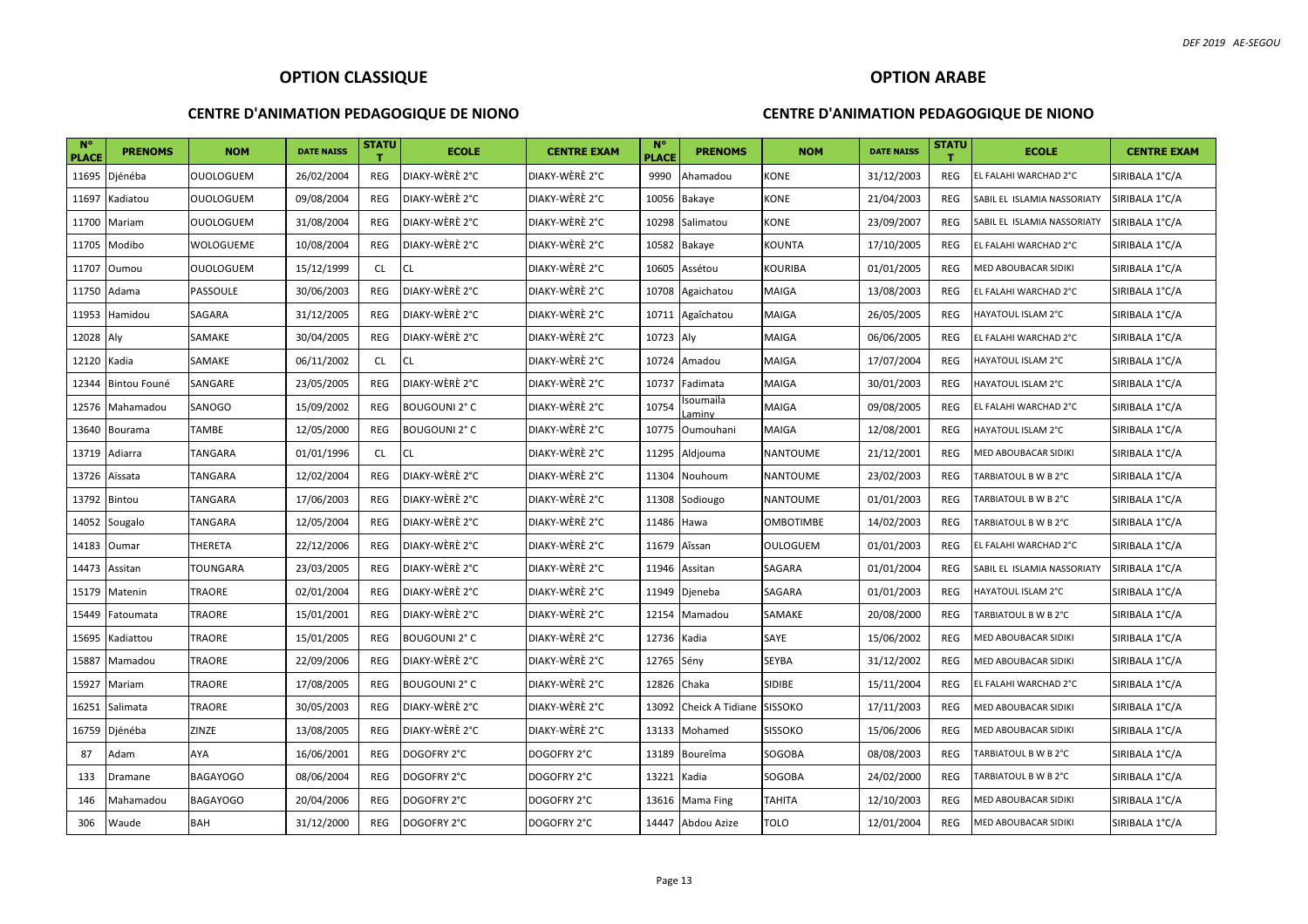#### **CENTRE D'ANIMATION PEDAGOGIQUE DE NIONO**

## **OPTION ARABE CENTRE D'ANIMATION PEDAGOGIQUE DE NIONO**

| <b>N°</b><br><b>PLACE</b> | <b>PRENOMS</b>      | <b>NOM</b>       | <b>DATE NAISS</b> | <b>STATU</b> | <b>ECOLE</b> | <b>CENTRE EXAM</b> | $N^{\circ}$<br><b>PLACE</b> | <b>PRENOMS</b>           | <b>NOM</b>    | <b>DATE NAISS</b> | <b>STATU</b> | <b>ECOLE</b>          | <b>CENTRE EXAM</b> |
|---------------------------|---------------------|------------------|-------------------|--------------|--------------|--------------------|-----------------------------|--------------------------|---------------|-------------------|--------------|-----------------------|--------------------|
| 375                       | Gnéné               | <b>BALLO</b>     | 19/10/2002        | <b>REG</b>   | DOGOFRY 2°C  | DOGOFRY 2°C        | 14455                       | Yacouba                  | TOLO          | 30/04/2004        | <b>REG</b>   | EL FALAHI WARCHAD 2°C | SIRIBALA 1°C/A     |
| 398                       | Mahamadou           | <b>BALLO</b>     | 14/09/2004        | REG          | DOGOFRY 2°C  | DOGOFRY 2°C        | 14493                       | Alassane                 | TOUNKARA      | 15/01/2003        | <b>REG</b>   | MED ABOUBACAR SIDIKI  | SIRIBALA 1°C/A     |
| 419                       | Oumar               | <b>BALLO</b>     | 08/02/2004        | REG          | DOGOFRY 2°C  | DOGOFRY 2°C        | 15331                       | Djeneba                  | TRAORE        | 26/03/2003        | REG          | EL FALAHI WARCHAD 2°C | SIRIBALA 1°C/A     |
| 423                       | Oumou               | <b>BALLO</b>     | 27/04/2002        | REG          | DOGOFRY 2°C  | DOGOFRY 2°C        | 15461                       | Fatoumata                | TRAORE        | 21/11/2006        | REG          | HAYATOUL ISLAM 2°C    | SIRIBALA 1°C/A     |
| 433                       | Seydou O            | <b>BALLO</b>     | 01/06/2001        | CL           | <b>CL</b>    | DOGOFRY 2°C        | 15627                       | Ibrahim                  | TRAORE        | 20/11/2005        | <b>REG</b>   | MED ABOUBACAR SIDIKI  | SIRIBALA 1°C/A     |
| 434                       | Seydou Z            | <b>BALLO</b>     | 12/04/2002        | <b>REG</b>   | DOGOFRY 2°C  | DOGOFRY 2°C        | 15846                       | Vlahamadou<br>∕l'Barikou | TRAORE        | 02/04/2004        | <b>REG</b>   | EL FALAHI WARCHAD 2°C | SIRIBALA 1°C/A     |
| 447                       | Tata                | <b>BALLO</b>     | 16/07/2001        | REG          | DOGOFRY 2°C  | DOGOFRY 2°C        | 16074                       | Moussa                   | TRAORE        | 02/05/2005        | <b>REG</b>   | EL FALAHI WARCHAD 2°C | SIRIBALA 1°C/A     |
| 460                       | Jamila              | <b>BAMADIO</b>   | 17/12/2004        | REG          | DOGOFRY 2°C  | DOGOFRY 2°C        | 16463                       | Vytaye                   | TRAORE        | 13/07/2005        | <b>REG</b>   | HAYATOUL ISLAM 2°C    | SIRIBALA 1°C/A     |
| 588                       | Mohamadou Aly BARRY |                  | 07/05/2005        | REG          | DOGOFRY 2°C  | DOGOFRY 2°C        |                             | 16709 Seydou             | YEBESSE       | 19/11/2002        | REG          | EL FALAHI WARCHAD 2°C | SIRIBALA 1°C/A     |
| 887                       | Cheickna            | <b>BOUARE</b>    | 31/12/2004        | REG          | DOGOFRY 2°C  | DOGOFRY 2°C        | 1105                        | Soumana                  | <b>BOUARE</b> | 21/10/2005        | <b>REG</b>   | TADAMOUNI ISLAMIA 2°C | SOKOLO 1°C/A       |
| 905                       | Drissa              | <b>BOUARE</b>    | 29/09/2005        | REG          | DOGOFRY 2°C  | DOGOFRY 2°C        | 2086                        | <b>Boubacar</b>          | COULIBALY     | 25/05/2003        | REG          | TADAMOUNI ISLAMIA 2°C | SOKOLO 1°C/A       |
| 1070                      | Salif               | <b>BOUARE</b>    | 16/09/2006        | REG          | DOGOFRY 2°C  | DOGOFRY 2°C        | 2619                        | Karamoko                 | COULIBALY     | 06/11/2002        | REG          | TADAMOUNI ISLAMIA 2°C | SOKOLO 1°C/A       |
| 1112                      | Worokia             | <b>BOUARE</b>    | 31/12/2003        | REG          | DOGOFRY 2°C  | DOGOFRY 2°C        | 2624                        | Karidjatou               | COULIBALY     | 20/12/2003        | <b>REG</b>   | MAHADOUL ISLAN 2°C    | SOKOLO 1°C/A       |
| 1141                      | Aly                 | CAMARA           | 11/09/2004        | REG          | DOGOFRY 2°C  | DOGOFRY 2°C        | 4970                        | Aly                      | DIAKITE       | 01/12/2002        | <b>REG</b>   | MAHADOUL ISLAN 2°C    | SOKOLO 1°C/A       |
| 1190                      | Ismaël              | CAMARA           | 10/05/2004        | REG          | DOGOFRY 2°C  | DOGOFRY 2°C        | 4971                        | Amadou                   | DIAKITE       | 26/11/2005        | <b>REG</b>   | SABIL HOUDA 2°C       | SOKOLO 1°C/A       |
| 1195                      | Kandé               | CAMARA           | 07/10/2004        | REG          | DOGOFRY 2°C  | DOGOFRY 2°C        | 5697                        | Aîché                    | DIARRA        | 10/11/2004        | REG          | MAHADOUL ISLAN 2°C    | SOKOLO 1°C/A       |
| 1265                      | Coumba              | CASSE            | 31/12/2003        | REG          | DOGOFRY 2°C  | DOGOFRY 2°C        | 5740                        | Aly                      | <b>DIARRA</b> | 15/05/2005        | REG          | TADAMOUNI ISLAMIA 2°C | SOKOLO 1°C/A       |
| 1299                      | Ali                 | <b>CISSE</b>     | 28/03/2004        | <b>REG</b>   | DOGOFRY 2°C  | DOGOFRY 2°C        | 5890                        | Balla                    | DIARRA        | 01/08/2006        | <b>REG</b>   | MAHADOUL ISLAN 2°C    | SOKOLO 1°C/A       |
| 1386                      | Habi                | <b>CISSE</b>     | 16/09/2005        | REG          | DOGOFRY 2°C  | DOGOFRY 2°C        | 5978                        | Cheiba<br>Mahamadou      | DIARRA        | 02/08/2003        | REG          | MAHADOUL ISLAN 2°C    | SOKOLO 1°C/A       |
| 1608                      | Abdoul Karim        | COULIBALY        | 25/12/2005        | REG          | DOGOFRY 2°C  | DOGOFRY 2°C        | 7481                        | <b>Bintou</b>            | DOUCOURE      | 20/09/2005        | <b>REG</b>   | MAHADOUL ISLAN 2°C    | SOKOLO 1°C/A       |
| 1704                      | Aïchata             | COULIBALY        | 03/10/2005        | REG          | DOGOFRY 2°C  | DOGOFRY 2°C        | 7495                        | Fousseyni                | DOUCOURE      | 18/10/2005        | REG          | SABIL HOUDA 2°C       | SOKOLO 1°C/A       |
| 1733                      | Alimata             | COULIBALY        | 01/04/2003        | REG          | DOGOFRY 2°C  | DOGOFRY 2°C        | 7522                        | Sadia                    | DOUCOURE      | 20/01/2005        | REG          | MAHADOUL ISLAN 2°C    | SOKOLO 1°C/A       |
| 1801                      | Aminata             | COULIBALY        | 28/09/2003        | REG          | DOGOFRY 2°C  | DOGOFRY 2°C        | 7761                        | <b>Bissidy</b>           | DRAME         | 20/06/2005        | <b>REG</b>   | MAHADOUL ISLAN 2°C    | SOKOLO 1°C/A       |
| 1910                      | Assitan             | COULIBALY        | 22/07/2004        | <b>REG</b>   | DOGOFRY 2°C  | DOGOFRY 2°C        | 7802                        | Soutoura                 | DRAME         | 16/04/2004        | <b>REG</b>   | MAHADOUL ISLAN 2°C    | SOKOLO 1°C/A       |
| 1983                      | Bakary              | COULIBALY        | 19/04/2003        | REG          | DOGOFRY 2°C  | DOGOFRY 2°C        | 7805                        | Zénébou Dite<br>Wonde    | DRAME         | 23/04/2004        | REG          | MAHADOUL ISLAN 2°C    | SOKOLO 1°C/A       |
| 2031                      | Baye Fatoumata      | <b>COULIBALY</b> | 11/05/2006        | REG          | DOGOFRY 2°C  | DOGOFRY 2°C        | 9536                        | Kadara                   | KERRA         | 19/09/2004        | REG          | MAHADOUL ISLAN 2°C    | SOKOLO 1°C/A       |
| 2036                      | Békaye              | COULIBALY        | 07/06/2000        | <b>REG</b>   | DOGOFRY 2°C  | DOGOFRY 2°C        | 10593                       | Modibo                   | KOUREÏCHI     | 31/12/2006        | <b>REG</b>   | SABIL HOUDA 2°C       | SOKOLO 1°C/A       |
| 2037                      | Bengue Kawa         | COULIBALY        | 14/10/2001        | REG          | DOGOFRY 2°C  | DOGOFRY 2°C        | 10596                       | Hamadou                  | KOUREICHY     | 26/08/2003        | <b>REG</b>   | MAHADOUL ISLAN 2°C    | SOKOLO 1°C/A       |
| 2103                      | Bourama             | COULIBALY        | 02/03/2005        | REG          | DOGOFRY 2°C  | DOGOFRY 2°C        | 11090 Dado                  |                          | MANDIGUITE    | 13/10/2003        | REG          | MAHADOUL ISLAN 2°C    | SOKOLO 1°C/A       |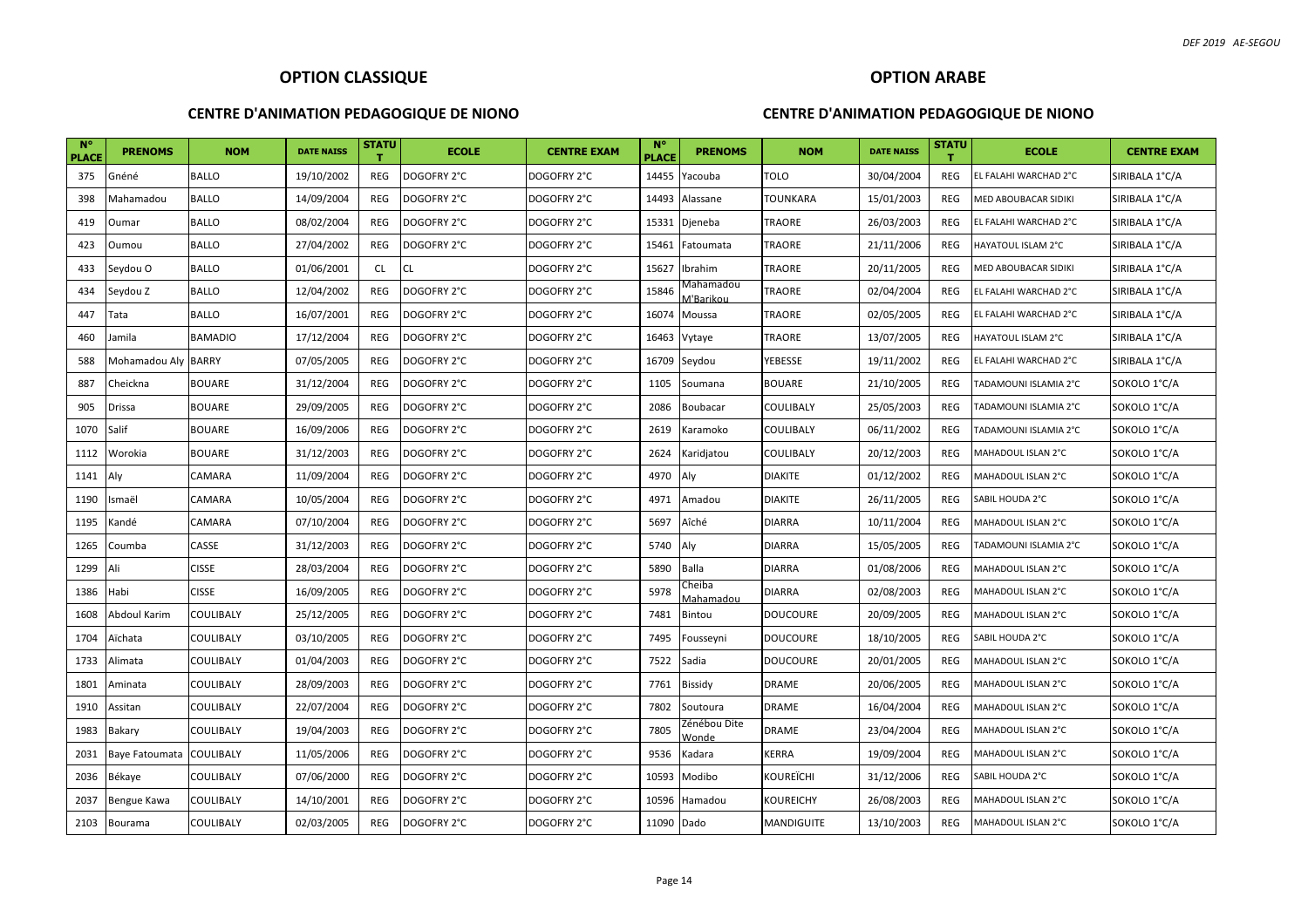#### **CENTRE D'ANIMATION PEDAGOGIQUE DE NIONO**

#### **CENTRE D'ANIMATION PEDAGOGIQUE DE NIONO**

| $N^{\circ}$<br><b>PLACE</b> | <b>PRENOMS</b>       | <b>NOM</b>  | <b>DATE NAISS</b> | <b>STATU</b> | <b>ECOLE</b> | <b>CENTRE EXAM</b> | $N^{\circ}$<br><b>PLACE</b> | <b>PRENOMS</b>     | <b>NOM</b>    | <b>DATE NAISS</b> | <b>STATU</b> | <b>ECOLE</b>                | <b>CENTRE EXAM</b> |
|-----------------------------|----------------------|-------------|-------------------|--------------|--------------|--------------------|-----------------------------|--------------------|---------------|-------------------|--------------|-----------------------------|--------------------|
| 2289                        | Fanta                | COULIBALY   | 05/02/2005        | REG          | DOGOFRY 2°C  | DOGOFRY 2°C        | 13543                       | Bourama            | SYLLA         | 11/08/2004        | REG          | SABIL HOUDA 2°C             | SOKOLO 1°C/A       |
| 2321                        | Fatoumata            | COULIBALY   | 14/01/2002        | REG          | DOGOFRY 2°C  | DOGOFRY 2°C        | 13558                       | Fousseyni          | <b>SYLLA</b>  | 28/03/2006        | REG          | SABIL HOUDA 2°C             | SOKOLO 1°C/A       |
| 2322                        | Fatoumata            | COULIBALY   | 22/02/2005        | <b>REG</b>   | DOGOFRY 2°C  | DOGOFRY 2°C        | 13563                       | Hamidou            | SYLLA         | 13/04/2006        | REG          | MAHADOUL ISLAN 2°C          | SOKOLO 1°C/A       |
| 2375                        | Fatoumata<br>Dickora | COULIBALY   | 22/12/2005        | <b>REG</b>   | DOGOFRY 2°C  | DOGOFRY 2°C        | 13615                       | Oumar              | TABOURE       | 18/05/2005        | REG          | MAHADOUL ISLAN 2°C          | SOKOLO 1°C/A       |
| 2422                        | Hadawa               | COULIBALY   | 28/03/2002        | <b>REG</b>   | DOGOFRY 2°C  | DOGOFRY 2°C        | 14093                       | Mari               | TARORE        | 31/12/2003        | REG          | MAHADOUL ISLAN 2°C          | SOKOLO 1°C/A       |
| 2458                        | Hawa                 | COULIBALY   | 12/12/2006        | REG          | DOGOFRY 2°C  | DOGOFRY 2°C        | 14146                       | Maîmouna           | TERETA        | 15/08/2003        | REG          | MAHADOUL ISLAN 2°C          | SOKOLO 1°C/A       |
| 2535                        | Kadia                | COULIBALY   | 24/01/2004        | REG          | DOGOFRY 2°C  | DOGOFRY 2°C        | 14965 Aly                   |                    | TRAORE        | 01/11/2003        | REG          | MAHADOUL ISLAN 2°C          | SOKOLO 1°C/A       |
| 2848                        | Mamadou              | COULIBALY   | 04/11/2005        | REG          | DOGOFRY 2°C  | DOGOFRY 2°C        | 14976                       | Amadou             | TRAORE        | 06/10/2005        | REG          | MAHADOUL ISLAN 2°C          | SOKOLO 1°C/A       |
| 2901                        | Mariam               | COULIBALY   | 16/09/2001        | <b>CL</b>    | CL           | DOGOFRY 2°C        | 15416                       | Faousseny Baba     | <b>TRAORE</b> | 12/02/2006        | REG          | MAHADOUL ISLAN 2°C          | SOKOLO 1°C/A       |
| 2992                        | Modibo               | COULIBALY   | 28/01/2005        | <b>REG</b>   | DOGOFRY 2°C  | DOGOFRY 2°C        | 15842                       | Mahamadou<br>amine | TRAORE        | 15/03/2005        | REG          | MAHADOUL ISLAN 2°C          | SOKOLO 1°C/A       |
| 3012                        | Mohamed              | COULIBALY   | 13/04/2004        | <b>REG</b>   | DOGOFRY 2°C  | DOGOFRY 2°C        | 16552                       | Aboubacar          | WAGUE         | 22/11/2002        | REG          | MAHADOUL ISLAN 2°C          | SOKOLO 1°C/A       |
| 3056                        | Moussa               | COULIBALY   | 02/02/2002        | <b>REG</b>   | DOGOFRY 2°C  | DOGOFRY 2°C        | 16566 Sara                  |                    | WAGUE         | 25/08/2005        | REG          | SABIL HOUDA 2°C             | SOKOLO 1°C/A       |
| 3057                        | Moussa               | COULIBALY   | 31/12/2004        | <b>REG</b>   | DOGOFRY 2°C  | DOGOFRY 2°C        |                             |                    |               |                   |              |                             |                    |
| 3169                        | Oumou                | COULIBALY   | 31/07/2002        | <b>CL</b>    | CL           | DOGOFRY 2°C        |                             |                    |               |                   |              | Ségou, le 02 Novembre 2020  |                    |
| 3175                        | Oumou                | COULIBALY   | 15/07/2002        | <b>REG</b>   | DOGOFRY 2°C  | DOGOFRY 2°C        |                             |                    |               |                   |              | Le Directeur,               |                    |
| 3265                        | Rokia                | COULIBALY   | 11/06/2006        | REG          | DOGOFRY 2°C  | DOGOFRY 2°C        |                             |                    |               |                   |              |                             |                    |
| 3380                        | Sekou Oumar          | COULIBALY   | 06/12/2003        | REG          | DOGOFRY 2°C  | DOGOFRY 2°C        |                             |                    |               |                   |              | <b>Itous AG Ahmed IKNAN</b> |                    |
| 3388                        | Sétou                | COULIBALY   | 07/05/2004        | <b>REG</b>   | DOGOFRY 2°C  | DOGOFRY 2°C        |                             |                    |               |                   |              |                             |                    |
| 3461                        | Sitan Founé          | COULIBALY   | 31/12/2006        | REG          | DOGOFRY 2°C  | DOGOFRY 2°C        |                             |                    |               |                   |              |                             |                    |
| 3566                        | Yacouba              | COULIBALY   | 18/11/2003        | <b>REG</b>   | DOGOFRY 2°C  | DOGOFRY 2°C        |                             |                    |               |                   |              |                             |                    |
| 3797                        | Aminata              | <b>DAMA</b> | 02/08/2004        | REG          | DOGOFRY 2°C  | DOGOFRY 2°C        |                             |                    |               |                   |              |                             |                    |
| 3798                        | Kadia                | <b>DAMA</b> | 10/03/2005        | REG          | DOGOFRY 2°C  | DOGOFRY 2°C        |                             |                    |               |                   |              |                             |                    |
| 3871                        | Aminata              | <b>DAOU</b> | 19/04/2004        | REG          | DOGOFRY 2°C  | DOGOFRY 2°C        |                             |                    |               |                   |              |                             |                    |
| 3881                        | Awa                  | DAOU        | 15/06/2004        | REG          | DOGOFRY 2°C  | DOGOFRY 2°C        |                             |                    |               |                   |              |                             |                    |
| 3895                        | Diahara              | <b>DAOU</b> | 20/08/2004        | REG          | DOGOFRY 2°C  | DOGOFRY 2°C        |                             |                    |               |                   |              |                             |                    |
| 3897                        | Djeneba              | DAOU        | 04/03/2003        | REG          | DOGOFRY 2°C  | DOGOFRY 2°C        |                             |                    |               |                   |              |                             |                    |
| 3909                        | Fanta                | <b>DAOU</b> | 20/06/1998        | <b>CL</b>    | CL           | DOGOFRY 2°C        |                             |                    |               |                   |              |                             |                    |
| 4077                        | Aïssata              | DEMBELE     | 07/08/2005        | <b>REG</b>   | DOGOFRY 2°C  | DOGOFRY 2°C        |                             |                    |               |                   |              |                             |                    |
| 4331                        | Fatouma              | DEMBELE     | 04/11/2004        | REG          | DOGOFRY 2°C  | DOGOFRY 2°C        |                             |                    |               |                   |              |                             |                    |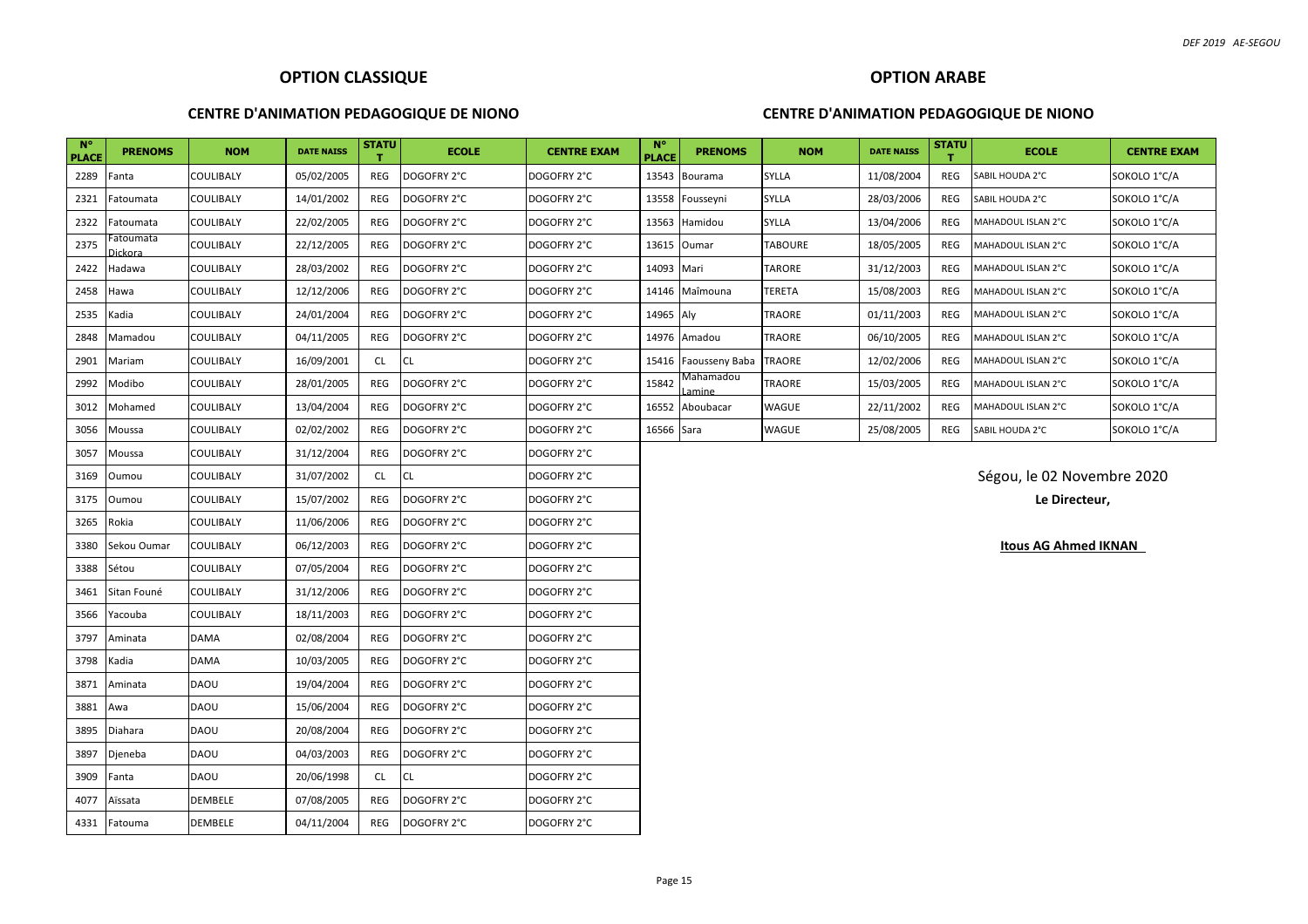## **OPTION ARABE**

#### **CENTRE D'ANIMATION PEDAGOGIQUE DE NIONO**

| $N^{\circ}$<br><b>PLACE</b> | <b>PRENOMS</b>       | <b>NOM</b>     | <b>DATE NAISS</b> | <b>STATU</b> | <b>ECOLE</b> | <b>CENTRE EXAM</b> | $N^{\circ}$<br><b>PLACE</b> | <b>PRENOMS</b> | <b>NOM</b> | <b>DATE NAISS</b> | <b>STATU</b> | <b>ECOLE</b> | <b>CENTRE EXAM</b> |
|-----------------------------|----------------------|----------------|-------------------|--------------|--------------|--------------------|-----------------------------|----------------|------------|-------------------|--------------|--------------|--------------------|
| 4380                        | Habi                 | <b>DEMBELE</b> | 27/10/2004        | REG          | DOGOFRY 2°C  | DOGOFRY 2°C        |                             |                |            |                   |              |              |                    |
| 4396                        | Hawa                 | <b>DEMBELE</b> | 29/01/2003        | REG          | DOGOFRY 2°C  | DOGOFRY 2°C        |                             |                |            |                   |              |              |                    |
| 4497                        | Mahamadou            | DEMBELE        | 31/12/2004        | CL           | <b>CL</b>    | DOGOFRY 2°C        |                             |                |            |                   |              |              |                    |
| 4544                        | Mariam               | DEMBELE        | 27/07/2001        | CL           | <b>CL</b>    | DOGOFRY 2°C        |                             |                |            |                   |              |              |                    |
| 4607                        | Moussa               | <b>DEMBELE</b> | 05/08/2004        | REG          | DOGOFRY 2°C  | DOGOFRY 2°C        |                             |                |            |                   |              |              |                    |
| 4608                        | Moussa               | <b>DEMBELE</b> | 31/12/2007        | REG          | DOGOFRY 2°C  | DOGOFRY 2°C        |                             |                |            |                   |              |              |                    |
| 4666                        | Oumou                | <b>DEMBELE</b> | 16/06/2001        | <b>CL</b>    | <b>CL</b>    | DOGOFRY 2°C        |                             |                |            |                   |              |              |                    |
| 4668                        | Oumou                | <b>DEMBELE</b> | 08/06/2001        | REG          | DOGOFRY 2°C  | DOGOFRY 2°C        |                             |                |            |                   |              |              |                    |
| 4845                        | Dasso                | DENOU          | 01/01/2003        | REG          | DOGOFRY 2°C  | DOGOFRY 2°C        |                             |                |            |                   |              |              |                    |
| 5042                        | Magniné              | <b>DIAKITE</b> | 30/09/2004        | REG          | DOGOFRY 2°C  | DOGOFRY 2°C        |                             |                |            |                   |              |              |                    |
| 5154                        | Ali                  | <b>DIALLO</b>  | 17/05/2002        | REG          | DOGOFRY 2°C  | DOGOFRY 2°C        |                             |                |            |                   |              |              |                    |
| 5169                        | Aly                  | <b>DIALLO</b>  | 04/07/2005        | REG          | DOGOFRY 2°C  | DOGOFRY 2°C        |                             |                |            |                   |              |              |                    |
| 5239                        | Belco                | <b>DIALLO</b>  | 01/01/2006        | REG          | DOGOFRY 2°C  | DOGOFRY 2°C        |                             |                |            |                   |              |              |                    |
| 5257                        | Boukary              | <b>DIALLO</b>  | 09/05/2003        | REG          | DOGOFRY 2°C  | DOGOFRY 2°C        |                             |                |            |                   |              |              |                    |
| 5259                        | Bourama              | <b>DIALLO</b>  | 17/05/2004        | REG          | DOGOFRY 2°C  | DOGOFRY 2°C        |                             |                |            |                   |              |              |                    |
| 5341                        | Fatoumata<br>Massiré | <b>DIALLO</b>  | 30/03/2004        | REG          | DOGOFRY 2°C  | DOGOFRY 2°C        |                             |                |            |                   |              |              |                    |
| 5405                        | Larabi               | <b>DIALLO</b>  | 15/10/2004        | REG          | DOGOFRY 2°C  | DOGOFRY 2°C        |                             |                |            |                   |              |              |                    |
| 5416                        | Mahamadou            | <b>DIALLO</b>  | 11/04/2001        | REG          | DOGOFRY 2°C  | DOGOFRY 2°C        |                             |                |            |                   |              |              |                    |
| 5432                        | Maïmouna             | <b>DIALLO</b>  | 27/05/2003        | REG          | DOGOFRY 2°C  | DOGOFRY 2°C        |                             |                |            |                   |              |              |                    |
| 5564                        | Soumana              | <b>DIALLO</b>  | 10/07/2004        | REG          | DOGOFRY 2°C  | DOGOFRY 2°C        |                             |                |            |                   |              |              |                    |
| 5571                        | Worokia              | <b>DIALLO</b>  | 31/12/2002        | REG          | DOGOFRY 2°C  | DOGOFRY 2°C        |                             |                |            |                   |              |              |                    |
| 5674                        | Adama                | <b>DIARRA</b>  | 04/10/2002        | REG          | DOGOFRY 2°C  | DOGOFRY 2°C        |                             |                |            |                   |              |              |                    |
| 5795                        | Aoua                 | <b>DIARRA</b>  | 18/08/2005        | REG          | DOGOFRY 2°C  | DOGOFRY 2°C        |                             |                |            |                   |              |              |                    |
| 5866                        | Bah                  | <b>DIARRA</b>  | 06/05/2004        | REG          | DOGOFRY 2°C  | DOGOFRY 2°C        |                             |                |            |                   |              |              |                    |
| 5922                        | Bintou               | <b>DIARRA</b>  | 24/05/2004        | REG          | DOGOFRY 2°C  | DOGOFRY 2°C        |                             |                |            |                   |              |              |                    |
| 5961                        | Bourama              | <b>DIARRA</b>  | 05/07/2004        | REG          | DOGOFRY 2°C  | DOGOFRY 2°C        |                             |                |            |                   |              |              |                    |
| 5996                        | Daouda               | <b>DIARRA</b>  | 09/05/2005        | REG          | DOGOFRY 2°C  | DOGOFRY 2°C        |                             |                |            |                   |              |              |                    |
| 6196                        | Haïné                | <b>DIARRA</b>  | 31/12/2004        | REG          | DOGOFRY 2°C  | DOGOFRY 2°C        |                             |                |            |                   |              |              |                    |
|                             | 6208 Hawa            | <b>DIARRA</b>  | 26/08/2002        | REG          | DOGOFRY 2°C  | DOGOFRY 2°C        |                             |                |            |                   |              |              |                    |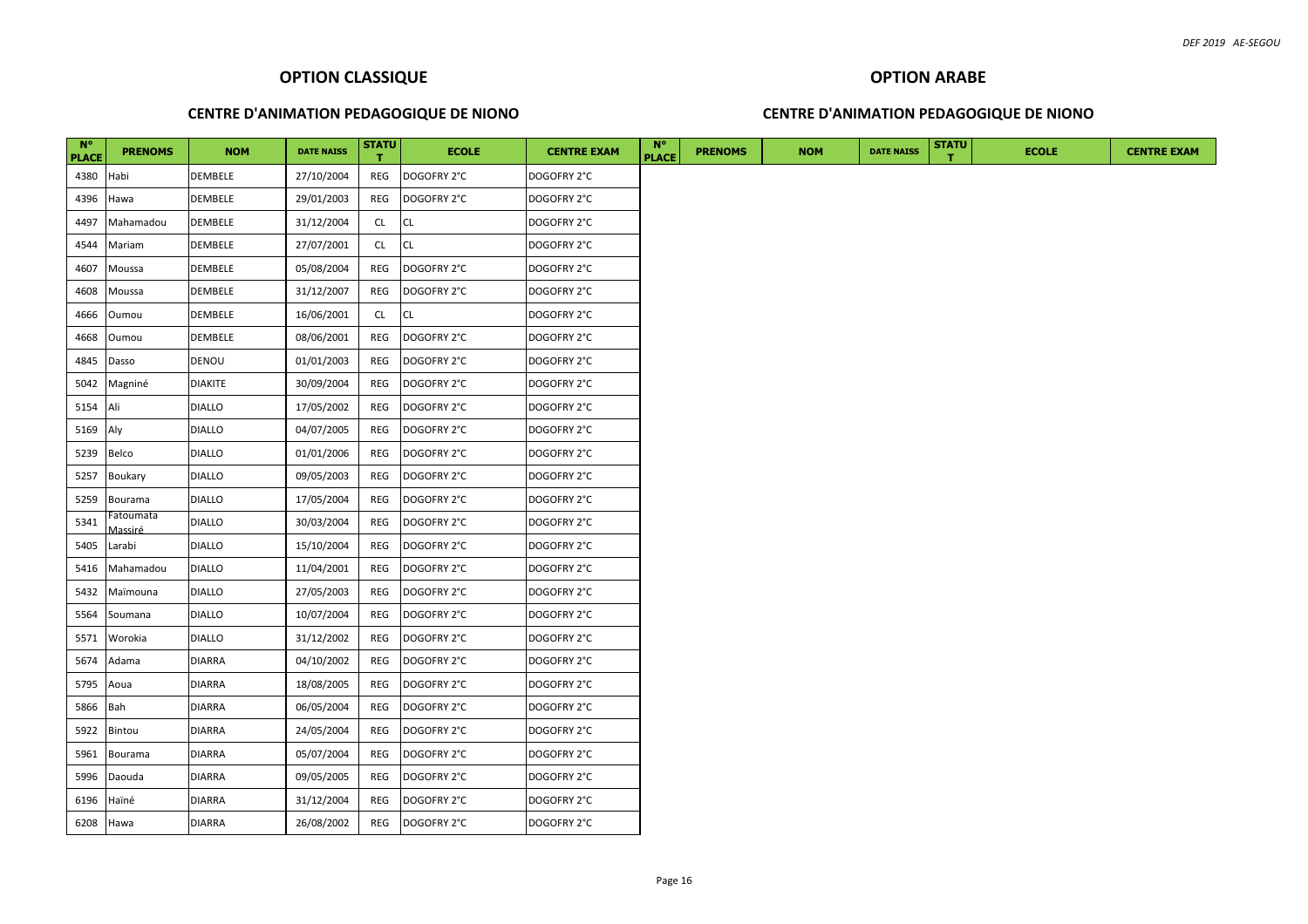## **OPTION ARABE**

#### **CENTRE D'ANIMATION PEDAGOGIQUE DE NIONO**

| $N^{\circ}$<br><b>PLACE</b> | <b>PRENOMS</b>  | <b>NOM</b>      | <b>DATE NAISS</b> | <b>STATU</b><br>$\mathbf{T}$ | <b>ECOLE</b> | <b>CENTRE EXAM</b> | $N^{\circ}$<br><b>PLACE</b> | <b>PRENOMS</b> | <b>NOM</b> | <b>DATE NAISS</b> | <b>STATU</b><br>т | <b>ECOLE</b> | <b>CENTRE EXAM</b> |
|-----------------------------|-----------------|-----------------|-------------------|------------------------------|--------------|--------------------|-----------------------------|----------------|------------|-------------------|-------------------|--------------|--------------------|
| 6453                        | Mamourou        | <b>DIARRA</b>   | 10/12/2002        | REG                          | DOGOFRY 2°C  | DOGOFRY 2°C        |                             |                |            |                   |                   |              |                    |
| 6533                        | Modibo          | <b>DIARRA</b>   | 01/01/2004        | REG                          | DOGOFRY 2°C  | DOGOFRY 2°C        |                             |                |            |                   |                   |              |                    |
| 6693                        | Rokia           | <b>DIARRA</b>   | 23/03/2005        | REG                          | DOGOFRY 2°C  | DOGOFRY 2°C        |                             |                |            |                   |                   |              |                    |
| 6723                        | Salimata        | <b>DIARRA</b>   | 12/11/2004        | REG                          | DOGOFRY 2°C  | DOGOFRY 2°C        |                             |                |            |                   |                   |              |                    |
| 6735                        | Sanata          | <b>DIARRA</b>   | 24/10/2004        | REG                          | DOGOFRY 2°C  | DOGOFRY 2°C        |                             |                |            |                   |                   |              |                    |
| 6854                        | Soutoura        | <b>DIARRA</b>   | 06/03/2005        | REG                          | DOGOFRY 2°C  | DOGOFRY 2°C        |                             |                |            |                   |                   |              |                    |
| 7006                        | Moussa          | DIAWARA         | 19/03/2005        | REG                          | DOGOFRY 2°C  | DOGOFRY 2°C        |                             |                |            |                   |                   |              |                    |
| 7055                        | Boubacar Sidiki | <b>DICKO</b>    | 13/07/2003        | REG                          | DOGOFRY 2°C  | DOGOFRY 2°C        |                             |                |            |                   |                   |              |                    |
| 7073                        | Hamady          | <b>DICKO</b>    | 03/03/2004        | REG                          | DOGOFRY 2°C  | DOGOFRY 2°C        |                             |                |            |                   |                   |              |                    |
| 7079                        | Kadiatou        | <b>DICKO</b>    | 12/10/2002        | REG                          | DOGOFRY 2°C  | DOGOFRY 2°C        |                             |                |            |                   |                   |              |                    |
| 7098                        | Moussa          | <b>DICKO</b>    | 31/12/2005        | REG                          | DOGOFRY 2°C  | DOGOFRY 2°C        |                             |                |            |                   |                   |              |                    |
| 7211                        | Daouda          | <b>DJIGUIBA</b> | 04/08/2003        | REG                          | DOGOFRY 2°C  | DOGOFRY 2°C        |                             |                |            |                   |                   |              |                    |
| 7525                        | Sekou           | <b>DOUCOURE</b> | 18/06/2005        | REG                          | DOGOFRY 2°C  | DOGOFRY 2°C        |                             |                |            |                   |                   |              |                    |
| 7550                        | Salomé          | <b>DOUGNON</b>  | 17/09/2000        | <b>CL</b>                    | <b>CL</b>    | DOGOFRY 2°C        |                             |                |            |                   |                   |              |                    |
| 7673                        | Sekou Sallah    | <b>DOUMBIA</b>  | 05/02/2004        | REG                          | DOGOFRY 2°C  | DOGOFRY 2°C        |                             |                |            |                   |                   |              |                    |
| 7718                        | Hawa            | DRABO           | 20/05/2004        | REG                          | DOGOFRY 2°C  | DOGOFRY 2°C        |                             |                |            |                   |                   |              |                    |
| 7842                        | Assan           | FAMANTA         | 10/06/2005        | REG                          | DOGOFRY 2°C  | DOGOFRY 2°C        |                             |                |            |                   |                   |              |                    |
| 7845                        | Bakary          | FAMANTA         | 10/04/2005        | REG                          | DOGOFRY 2°C  | DOGOFRY 2°C        |                             |                |            |                   |                   |              |                    |
| 7852                        | Fatoumata       | FAMANTA         | 20/10/2002        | REG                          | DOGOFRY 2°C  | DOGOFRY 2°C        |                             |                |            |                   |                   |              |                    |
| 7853                        | Fatoumata       | FAMANTA         | 21/08/2004        | REG                          | DOGOFRY 2°C  | DOGOFRY 2°C        |                             |                |            |                   |                   |              |                    |
| 7854                        | Hamidou         | FAMANTA         | 01/02/2003        | REG                          | DOGOFRY 2°C  | DOGOFRY 2°C        |                             |                |            |                   |                   |              |                    |
| 7864                        | Sayon           | FAMANTA         | 26/02/2004        | REG                          | DOGOFRY 2°C  | DOGOFRY 2°C        |                             |                |            |                   |                   |              |                    |
| 7946                        | Mahamadou       | FANE            | 27/12/2002        | REG                          | DOGOFRY 2°C  | DOGOFRY 2°C        |                             |                |            |                   |                   |              |                    |
| 8062                        | Dianko          | <b>FOFANA</b>   | 09/08/2003        | REG                          | DOGOFRY 2°C  | DOGOFRY 2°C        |                             |                |            |                   |                   |              |                    |
| 8090                        | Kassim          | <b>FOFANA</b>   | 18/01/2002        | REG                          | DOGOFRY 2°C  | DOGOFRY 2°C        |                             |                |            |                   |                   |              |                    |
| 8114                        | Maman           | FOFANA          | 17/04/2006        | REG                          | DOGOFRY 2°C  | DOGOFRY 2°C        |                             |                |            |                   |                   |              |                    |
| 8155                        | Youssouf        | <b>FOFANA</b>   | 10/03/2004        | REG                          | DOGOFRY 2°C  | DOGOFRY 2°C        |                             |                |            |                   |                   |              |                    |
| 8274                        | Tayé            | GNOUMANTA       | 30/06/2000        | REG                          | DOGOFRY 2°C  | DOGOFRY 2°C        |                             |                |            |                   |                   |              |                    |
|                             | 8309 Fatoumata  | GOÏTA           | 27/03/2002        | REG                          | DOGOFRY 2°C  | DOGOFRY 2°C        |                             |                |            |                   |                   |              |                    |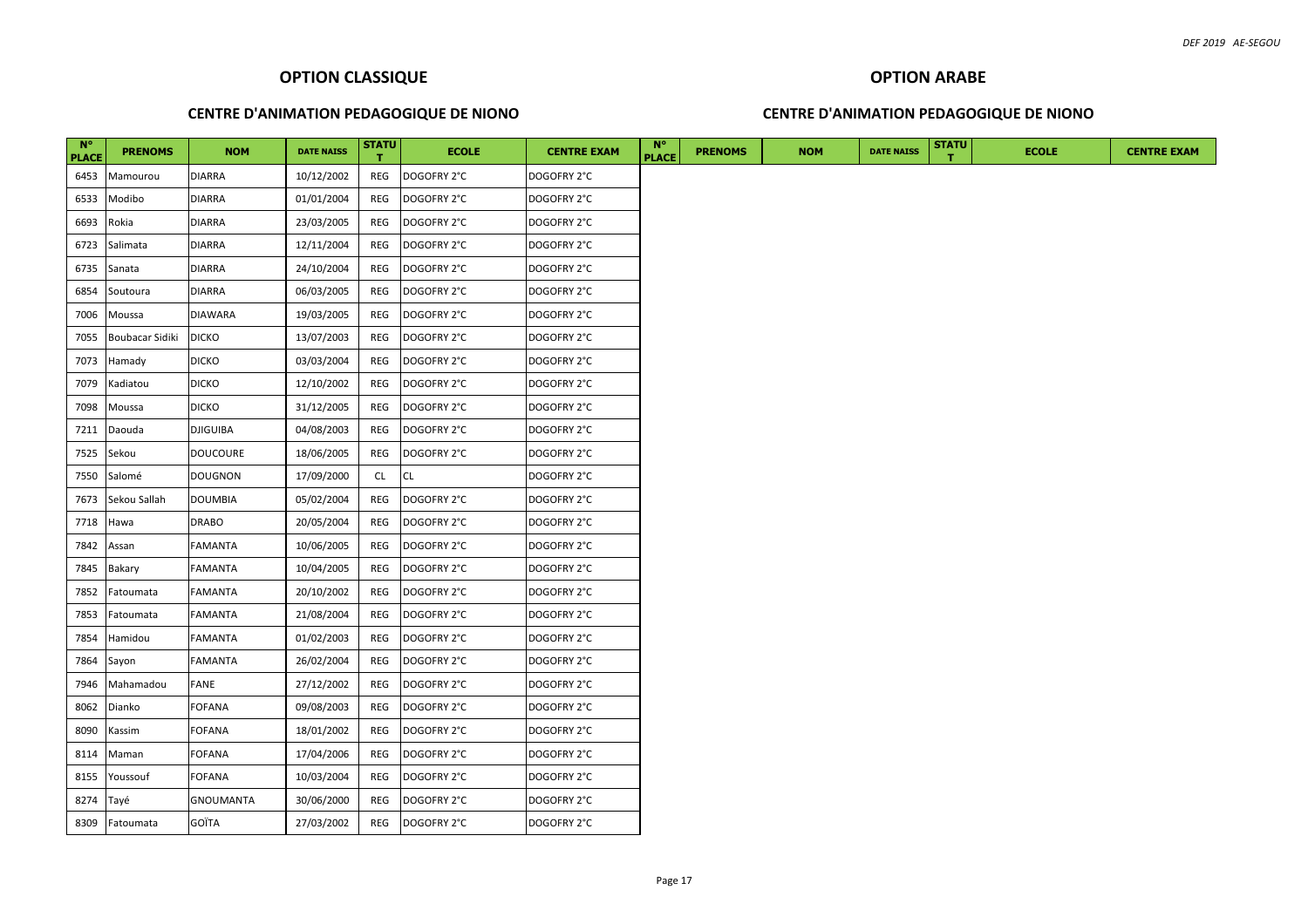## **CENTRE D'ANIMATION PEDAGOGIQUE DE NIONO**

#### **CENTRE D'ANIMATION PEDAGOGIQUE DE NIONO**

| <b>N°</b><br><b>PLACE</b> | <b>PRENOMS</b>                     | <b>NOM</b>    | <b>DATE NAISS</b> | <b>STATU</b> | <b>ECOLE</b> | <b>CENTRE EXAM</b> | $N^{\circ}$<br><b>PLACE</b> | <b>PRENOMS</b> | <b>NOM</b> | <b>DATE NAISS</b> | <b>STATU</b> | <b>ECOLE</b> |  | <b>CENTRE EXAM</b> |
|---------------------------|------------------------------------|---------------|-------------------|--------------|--------------|--------------------|-----------------------------|----------------|------------|-------------------|--------------|--------------|--|--------------------|
| 8335                      | Aminata                            | GORO          | 24/04/2001        | REG          | DOGOFRY 2°C  | DOGOFRY 2°C        |                             |                |            |                   |              |              |  |                    |
| 8339                      | Hawa                               | GORO          | 25/07/2004        | REG          | DOGOFRY 2°C  | DOGOFRY 2°C        |                             |                |            |                   |              |              |  |                    |
| 8413                      | <b>Boukary</b>                     | <b>GUINDO</b> | 31/12/2003        | REG          | DOGOFRY 2°C  | DOGOFRY 2°C        |                             |                |            |                   |              |              |  |                    |
| 8454                      | Kania                              | <b>GUINDO</b> | 02/07/2000        | <b>CL</b>    | CL           | DOGOFRY 2°C        |                             |                |            |                   |              |              |  |                    |
| 8715                      | Salimata                           | KALOUSSI      | 02/09/2004        | REG          | DOGOFRY 2°C  | DOGOFRY 2°C        |                             |                |            |                   |              |              |  |                    |
| 8726                      | Ba N'Gorowa                        | KAMATE        | 16/02/2000        | REG          | DOGOFRY 2°C  | DOGOFRY 2°C        |                             |                |            |                   |              |              |  |                    |
| 8776                      | Mahamadou                          | KAMISSOKO     | 14/12/2004        | REG          | DOGOFRY 2°C  | DOGOFRY 2°C        |                             |                |            |                   |              |              |  |                    |
| 8820                      | Madiou                             | KAMPO         | 15/08/2004        | REG          | DOGOFRY 2°C  | DOGOFRY 2°C        |                             |                |            |                   |              |              |  |                    |
| 8833                      | Fatoumata Dite<br><sup>=</sup> ata | KANAKOMO      | 31/12/2003        | REG          | DOGOFRY 2°C  | DOGOFRY 2°C        |                             |                |            |                   |              |              |  |                    |
| 9066                      | Oumou                              | KASSE         | 31/12/2003        | REG          | DOGOFRY 2°C  | DOGOFRY 2°C        |                             |                |            |                   |              |              |  |                    |
| 9109                      | Modibo                             | KASSONGUE     | 07/11/2004        | REG          | DOGOFRY 2°C  | DOGOFRY 2°C        |                             |                |            |                   |              |              |  |                    |
| 9116                      | Fatoumata                          | KASSONKE      | 31/10/2002        | <b>CL</b>    | CL           | DOGOFRY 2°C        |                             |                |            |                   |              |              |  |                    |
| 9347                      | Fatoumata                          | KEÏTA         | 19/12/2003        | REG          | DOGOFRY 2°C  | DOGOFRY 2°C        |                             |                |            |                   |              |              |  |                    |
| 9438                      | Modibo                             | KEÏTA         | 28/05/2003        | REG          | DOGOFRY 2°C  | DOGOFRY 2°C        |                             |                |            |                   |              |              |  |                    |
| 9585                      | Brahima                            | KOBILA        | 02/06/2002        | REG          | DOGOFRY 2°C  | DOGOFRY 2°C        |                             |                |            |                   |              |              |  |                    |
| 9589                      | Allahidou                          | KODIO         | 18/06/2001        | REG          | DOGOFRY 2°C  | DOGOFRY 2°C        |                             |                |            |                   |              |              |  |                    |
| 9603                      | Borkassi                           | KODJO         | 30/05/2001        | REG          | DOGOFRY 2°C  | DOGOFRY 2°C        |                             |                |            |                   |              |              |  |                    |
| 9604                      | Bourama                            | KODJO         | 30/08/2003        | REG          | DOGOFRY 2°C  | DOGOFRY 2°C        |                             |                |            |                   |              |              |  |                    |
| 9711                      | Bintou                             | KOMOTA        | 18/02/2005        | REG          | DOGOFRY 2°C  | DOGOFRY 2°C        |                             |                |            |                   |              |              |  |                    |
| 10312                     | Sidi Baréma                        | KONE          | 24/12/2004        | REG          | DOGOFRY 2°C  | DOGOFRY 2°C        |                             |                |            |                   |              |              |  |                    |
| 10398                     | <b>Bocar Sidiki</b>                | KONTA         | 16/02/2001        | REG          | DOGOFRY 2°C  | DOGOFRY 2°C        |                             |                |            |                   |              |              |  |                    |
| 10402                     | Dado                               | KONTA         | 20/04/2002        | <b>CL</b>    | СL           | DOGOFRY 2°C        |                             |                |            |                   |              |              |  |                    |
| 10408                     | Fatoumata                          | KONTA         | 07/09/2005        | REG          | DOGOFRY 2°C  | DOGOFRY 2°C        |                             |                |            |                   |              |              |  |                    |
| 10425                     | Mama                               | KONTA         | 07/12/2003        | REG          | DOGOFRY 2°C  | DOGOFRY 2°C        |                             |                |            |                   |              |              |  |                    |
| 10498                     | Fatoumata                          | KOUMA         | 10/04/2003        | REG          | DOGOFRY 2°C  | DOGOFRY 2°C        |                             |                |            |                   |              |              |  |                    |
| 10806                     | Agapichatou                        | MAÏGA         | 01/01/2005        | REG          | DOGOFRY 2°C  | DOGOFRY 2°C        |                             |                |            |                   |              |              |  |                    |
| 10868                     | Fatoumata                          | MAÏGA         | 31/12/2004        | REG          | DOGOFRY 2°C  | DOGOFRY 2°C        |                             |                |            |                   |              |              |  |                    |
|                           | 10954 Seydou                       | MAÏGA         | 11/04/2004        | REG          | DOGOFRY 2°C  | DOGOFRY 2°C        |                             |                |            |                   |              |              |  |                    |
|                           | 10971 Zahara                       | MAÏGA         | 19/04/2005        | REG          | DOGOFRY 2°C  | DOGOFRY 2°C        |                             |                |            |                   |              |              |  |                    |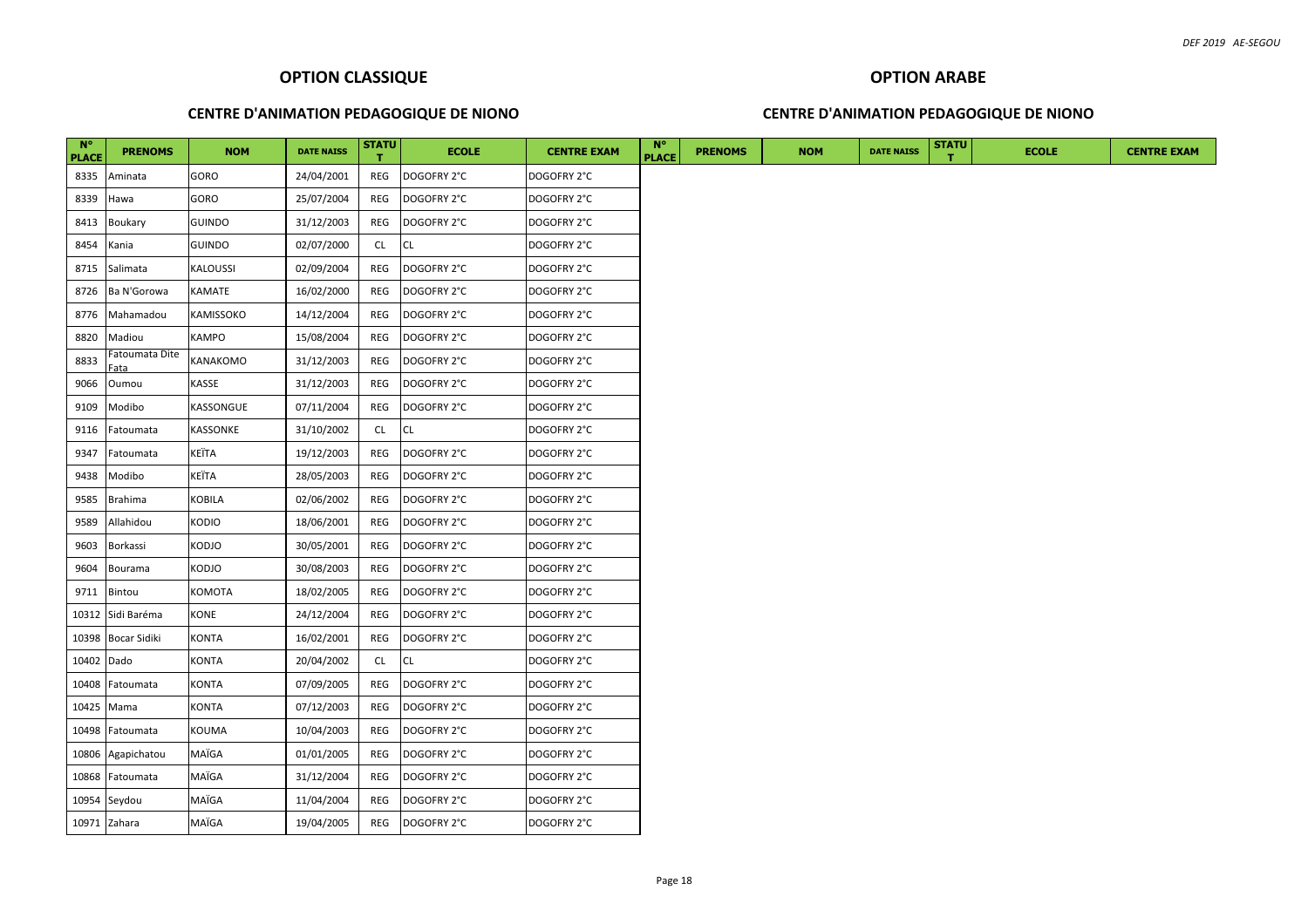#### **CENTRE D'ANIMATION PEDAGOGIQUE DE NIONO**

#### **CENTRE D'ANIMATION PEDAGOGIQUE DE NIONO**

| $N^{\circ}$<br><b>PLACE</b> | <b>PRENOMS</b>    | <b>NOM</b>       | <b>DATE NAISS</b> | <b>STATU</b> | <b>ECOLE</b> | <b>CENTRE EXAM</b> | $N^{\circ}$<br><b>PLACE</b> | <b>PRENOMS</b> | <b>NOM</b> | <b>DATE NAISS</b> | <b>STATU</b> | <b>ECOLE</b> | <b>CENTRE EXAM</b> |
|-----------------------------|-------------------|------------------|-------------------|--------------|--------------|--------------------|-----------------------------|----------------|------------|-------------------|--------------|--------------|--------------------|
| 11085                       | Soumaïla          | MALLE            | 31/12/2004        | REG          | DOGOFRY 2°C  | DOGOFRY 2°C        |                             |                |            |                   |              |              |                    |
| 11146                       | Issouf            | <b>MARIKO</b>    | 03/10/2003        | REG          | DOGOFRY 2°C  | DOGOFRY 2°C        |                             |                |            |                   |              |              |                    |
| 11169 Sékou                 |                   | MARIKO           | 27/08/2004        | REG          | DOGOFRY 2°C  | DOGOFRY 2°C        |                             |                |            |                   |              |              |                    |
|                             | 11193 Aminata     | MINTA            | 28/04/2004        | REG          | DOGOFRY 2°C  | DOGOFRY 2°C        |                             |                |            |                   |              |              |                    |
| 11240 Kalifa                |                   | MOUKORO          | 22/05/1996        | CL           | <b>CL</b>    | DOGOFRY 2°C        |                             |                |            |                   |              |              |                    |
|                             | 11244 Aguissa     | <b>MOUNKORO</b>  | 03/05/2004        | REG          | DOGOFRY 2°C  | DOGOFRY 2°C        |                             |                |            |                   |              |              |                    |
| 11413 Assata                |                   | NIANGALY         | 10/06/2004        | REG          | DOGOFRY 2°C  | DOGOFRY 2°C        |                             |                |            |                   |              |              |                    |
|                             | 11492 Aboubacar   | ONGOÏBA          | 10/03/2005        | REG          | DOGOFRY 2°C  | DOGOFRY 2°C        |                             |                |            |                   |              |              |                    |
| 11493                       | Adama             | ONGOÏBA          | 28/05/2005        | REG          | DOGOFRY 2°C  | DOGOFRY 2°C        |                             |                |            |                   |              |              |                    |
| 11496                       | Alimatou          | ONGOÏBA          | 22/04/2002        | REG          | DOGOFRY 2°C  | DOGOFRY 2°C        |                             |                |            |                   |              |              |                    |
| 11504                       | Mariam            | ONGOÏBA          | 31/12/1999        | CL           | <b>CL</b>    | DOGOFRY 2°C        |                             |                |            |                   |              |              |                    |
|                             | 11505 Sidi Modibo | ONGOÏBA          | 05/02/2004        | REG          | DOGOFRY 2°C  | DOGOFRY 2°C        |                             |                |            |                   |              |              |                    |
|                             | 11506 Yacouba     | ONGOÏBA          | 21/06/2006        | REG          | DOGOFRY 2°C  | DOGOFRY 2°C        |                             |                |            |                   |              |              |                    |
|                             | 11507 Yerigouno   | ONGOÏBA          | 15/09/2004        | REG          | DOGOFRY 2°C  | DOGOFRY 2°C        |                             |                |            |                   |              |              |                    |
| 11554                       | Fatoumata         | <b>OUEDRAGO</b>  | 21/11/2002        | REG          | DOGOFRY 2°C  | DOGOFRY 2°C        |                             |                |            |                   |              |              |                    |
|                             | 11615 Mamadou     | <b>OUEDRAOGO</b> | 12/02/1986        | <b>CL</b>    | <b>CL</b>    | DOGOFRY 2°C        |                             |                |            |                   |              |              |                    |
| 11709                       | Oumou             | OUOLOGUEM        | 24/06/2005        | REG          | DOGOFRY 2°C  | DOGOFRY 2°C        |                             |                |            |                   |              |              |                    |
| 11711 Sidiki                |                   | <b>OUOLOGUEM</b> | 11/10/2004        | REG          | DOGOFRY 2°C  | DOGOFRY 2°C        |                             |                |            |                   |              |              |                    |
| 11753 Rokia                 |                   | PERGROU          | 15/10/2001        | REG          | DOGOFRY 2°C  | DOGOFRY 2°C        |                             |                |            |                   |              |              |                    |
|                             | 11813 Pascalné    | POUDIOUGOU       | 27/03/2004        | REG          | DOGOFRY 2°C  | DOGOFRY 2°C        |                             |                |            |                   |              |              |                    |
| 11814 Paul                  |                   | POUDIOUGOU       | 26/12/2006        | REG          | DOGOFRY 2°C  | DOGOFRY 2°C        |                             |                |            |                   |              |              |                    |
| 11839                       | Assetou           | SACKO            | 15/03/2005        | REG          | DOGOFRY 2°C  | DOGOFRY 2°C        |                             |                |            |                   |              |              |                    |
|                             | 12060 Bakary      | SAMAKE           | 18/03/2004        | REG          | DOGOFRY 2°C  | DOGOFRY 2°C        |                             |                |            |                   |              |              |                    |
| 12089                       | Dramane           | SAMAKE           | 24/11/2005        | <b>REG</b>   | DOGOFRY 2°C  | DOGOFRY 2°C        |                             |                |            |                   |              |              |                    |
| 12266                       | Madou             | SAMASSEKOU       | 24/03/2006        | REG          | DOGOFRY 2°C  | DOGOFRY 2°C        |                             |                |            |                   |              |              |                    |
| 12320                       | Alimata           | SANGARE          | 14/12/2005        | REG          | DOGOFRY 2°C  | DOGOFRY 2°C        |                             |                |            |                   |              |              |                    |
| 12329                       | Aminata           | SANGARE          | 31/10/2003        | REG          | DOGOFRY 2°C  | DOGOFRY 2°C        |                             |                |            |                   |              |              |                    |
| 12360                       | Fatoumata         | SANGARE          | 27/05/2004        | REG          | DOGOFRY 2°C  | DOGOFRY 2°C        |                             |                |            |                   |              |              |                    |
|                             | 12401 Mariam      | SANGARE          | 20/03/2002        | REG          | DOGOFRY 2°C  | DOGOFRY 2°C        |                             |                |            |                   |              |              |                    |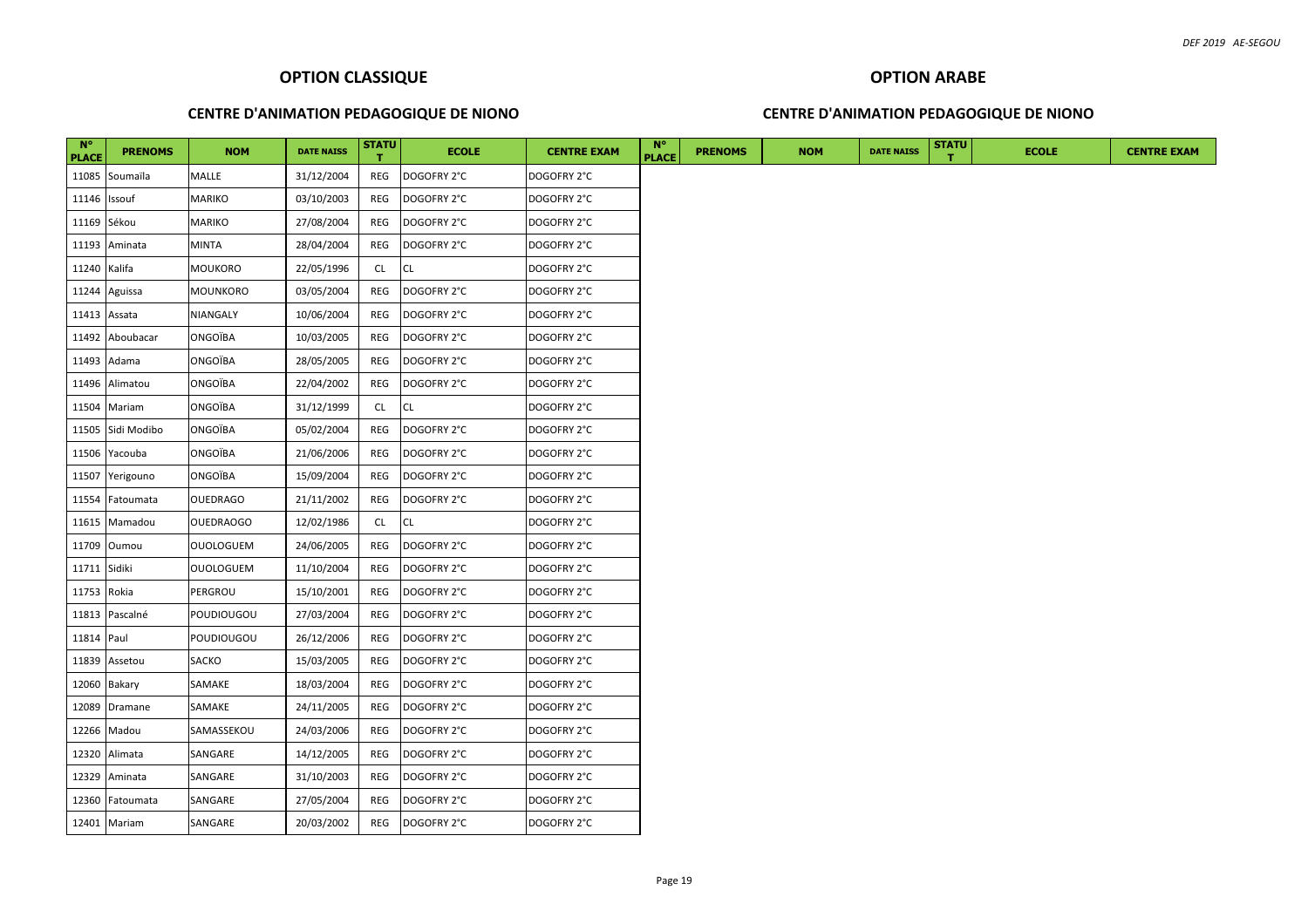#### **CENTRE D'ANIMATION PEDAGOGIQUE DE NIONO**

#### **CENTRE D'ANIMATION PEDAGOGIQUE DE NIONO**

| $N^{\circ}$<br><b>PLACE</b> | <b>PRENOMS</b>         | <b>NOM</b>     | <b>DATE NAISS</b> | <b>STATU</b> | <b>ECOLE</b> | <b>CENTRE EXAM</b> | $N^{\circ}$<br><b>PLACE</b> | <b>PRENOMS</b> | <b>NOM</b> | <b>DATE NAISS</b> | <b>STATU</b> | <b>ECOLE</b> |
|-----------------------------|------------------------|----------------|-------------------|--------------|--------------|--------------------|-----------------------------|----------------|------------|-------------------|--------------|--------------|
|                             | 12429 Seïbou           | SANGARE        | 02/07/2005        | REG          | DOGOFRY 2°C  | DOGOFRY 2°C        |                             |                |            |                   |              |              |
|                             | 12444 Youma Haïne      | SANGARE        | 17/04/2006        | REG          | DOGOFRY 2°C  | DOGOFRY 2°C        |                             |                |            |                   |              |              |
| 12471 Alou                  |                        | SANOGO         | 12/02/2002        | REG          | DOGOFRY 2°C  | DOGOFRY 2°C        |                             |                |            |                   |              |              |
| 12611                       | Nafissatou             | SANOGO         | 16/04/2004        | REG          | DOGOFRY 2°C  | DOGOFRY 2°C        |                             |                |            |                   |              |              |
| 12707                       | Issa                   | SAVADOGO       | 12/01/2002        | CL           | <b>CL</b>    | DOGOFRY 2°C        |                             |                |            |                   |              |              |
| 12808                       | Aminata                | <b>SIDIBE</b>  | 26/06/2004        | REG          | DOGOFRY 2°C  | DOGOFRY 2°C        |                             |                |            |                   |              |              |
| 12855                       | Hamidou                | SIDIBE         | 08/08/2005        | REG          | DOGOFRY 2°C  | DOGOFRY 2°C        |                             |                |            |                   |              |              |
|                             | 12911 Mariama          | <b>SIDIBE</b>  | 03/04/2002        | REG          | DOGOFRY 2°C  | DOGOFRY 2°C        |                             |                |            |                   |              |              |
| 12942 Sékou                 |                        | <b>SIDIBE</b>  | 01/01/2005        | REG          | DOGOFRY 2°C  | DOGOFRY 2°C        |                             |                |            |                   |              |              |
|                             | 12945 Seydou           | <b>SIDIBE</b>  | 01/01/2007        | REG          | DOGOFRY 2°C  | DOGOFRY 2°C        |                             |                |            |                   |              |              |
|                             | 12958 Yacouba          | SIDIBE         | 10/09/2003        | REG          | DOGOFRY 2°C  | DOGOFRY 2°C        |                             |                |            |                   |              |              |
| 13057                       | Ousmane                | SININTA        | 18/07/2005        | REG          | DOGOFRY 2°C  | DOGOFRY 2°C        |                             |                |            |                   |              |              |
| 13062 Baba                  |                        | SINTA          | 30/08/2004        | REG          | DOGOFRY 2°C  | DOGOFRY 2°C        |                             |                |            |                   |              |              |
| 13063                       | Bourama                | <b>SINTA</b>   | 22/02/2005        | REG          | DOGOFRY 2°C  | DOGOFRY 2°C        |                             |                |            |                   |              |              |
|                             | 13113 Mahamadou        | <b>SISSOKO</b> | 16/09/2004        | REG          | DOGOFRY 2°C  | DOGOFRY 2°C        |                             |                |            |                   |              |              |
|                             | 13175 Ahmadou          | SOGOBA         | 08/10/2002        | REG          | DOGOFRY 2°C  | DOGOFRY 2°C        |                             |                |            |                   |              |              |
|                             | 13193 Djénèba          | SOGOBA         | 22/02/2002        | REG          | DOGOFRY 2°C  | DOGOFRY 2°C        |                             |                |            |                   |              |              |
|                             | 13273 Yacouba          | SOGOBA         | 31/12/2003        | REG          | DOGOFRY 2°C  | DOGOFRY 2°C        |                             |                |            |                   |              |              |
| 13441                       | <b>Brahima</b>         | SOW            | 02/05/2005        | REG          | DOGOFRY 2°C  | DOGOFRY 2°C        |                             |                |            |                   |              |              |
| 13465                       | Lamine                 | SOW            | 12/12/2006        | REG          | DOGOFRY 2°C  | DOGOFRY 2°C        |                             |                |            |                   |              |              |
| 13485                       | Oumar                  | SOW            | 31/12/2004        | REG          | DOGOFRY 2°C  | DOGOFRY 2°C        |                             |                |            |                   |              |              |
|                             | 13501 Youma            | SOW            | 04/06/2006        | REG          | DOGOFRY 2°C  | DOGOFRY 2°C        |                             |                |            |                   |              |              |
| 13655                       | Amadi                  | TAMBOURA       | 02/01/2005        | REG          | DOGOFRY 2°C  | DOGOFRY 2°C        |                             |                |            |                   |              |              |
| 13797                       | <b>Bissid Boubacar</b> | <b>TANGARA</b> | 19/11/2003        | REG          | DOGOFRY 2°C  | DOGOFRY 2°C        |                             |                |            |                   |              |              |
| 13861                       | Fatoumata              | TANGARA        | 22/04/2001        | REG          | DOGOFRY 2°C  | DOGOFRY 2°C        |                             |                |            |                   |              |              |
| 13912                       | Kadiatou               | TANGARA        | 25/08/2001        | REG          | DOGOFRY 2°C  | DOGOFRY 2°C        |                             |                |            |                   |              |              |
| 14041 Setou                 |                        | TANGARA        | 29/03/2005        | REG          | DOGOFRY 2°C  | DOGOFRY 2°C        |                             |                |            |                   |              |              |
| 14060 Tata                  |                        | TANGARA        | 28/12/2006        | REG          | DOGOFRY 2°C  | DOGOFRY 2°C        |                             |                |            |                   |              |              |
| 14163 Fatti                 |                        | <b>THERA</b>   | 20/05/2005        | REG          | DOGOFRY 2°C  | DOGOFRY 2°C        |                             |                |            |                   |              |              |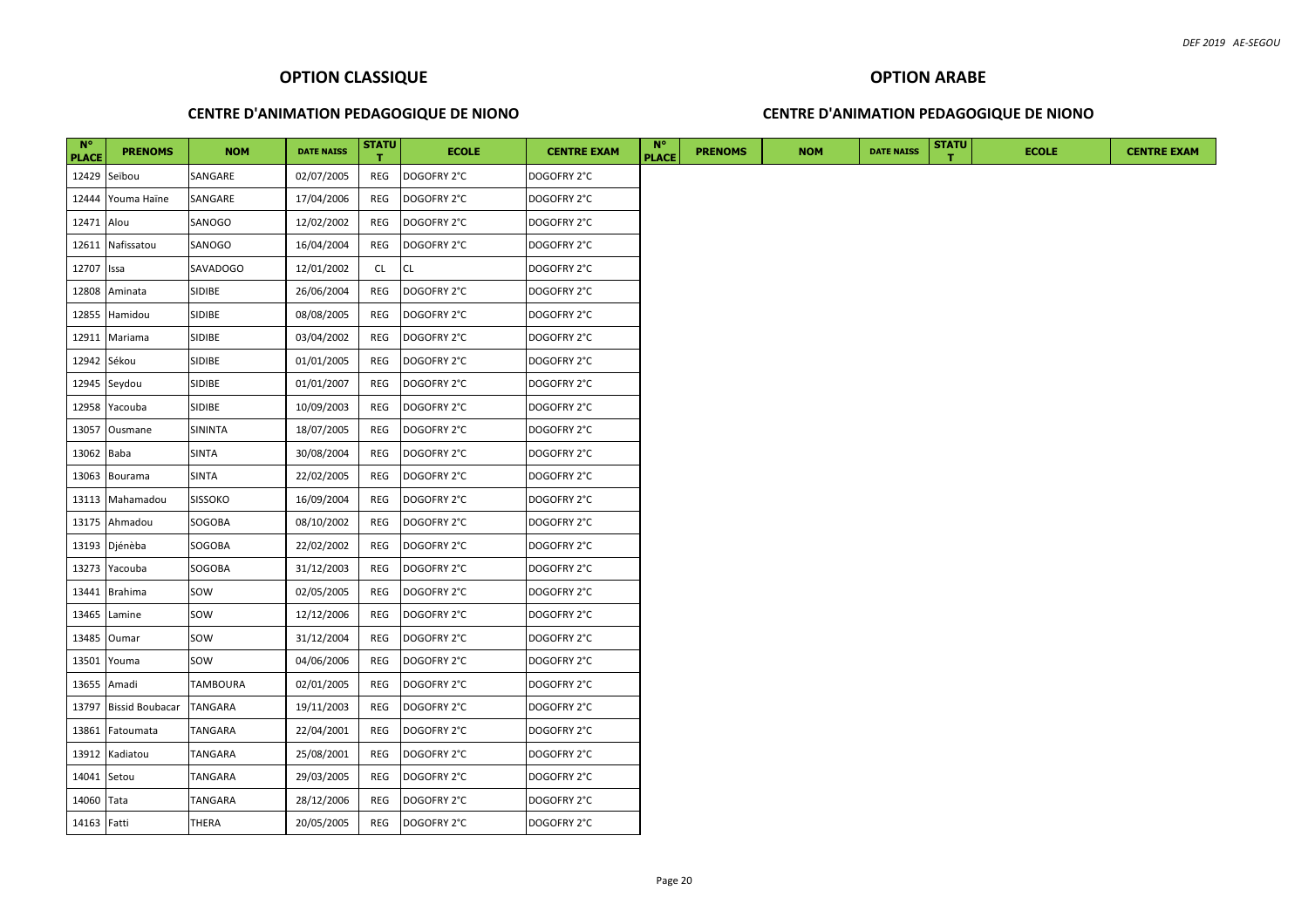#### **CENTRE D'ANIMATION PEDAGOGIQUE DE NIONO**

#### **CENTRE D'ANIMATION PEDAGOGIQUE DE NIONO**

| $N^{\circ}$<br><b>PLACE</b> | <b>PRENOMS</b>        | <b>NOM</b>    | <b>DATE NAISS</b> | <b>STATU</b> | <b>ECOLE</b> | <b>CENTRE EXAM</b> | $N^{\circ}$<br><b>PLACE</b> | <b>PRENOMS</b> | <b>NOM</b> | <b>DATE NAISS</b> | <b>STATU</b> | <b>ECOLE</b> | <b>CENTRE EXAM</b> |
|-----------------------------|-----------------------|---------------|-------------------|--------------|--------------|--------------------|-----------------------------|----------------|------------|-------------------|--------------|--------------|--------------------|
| 14284                       | Abdoulaye             | TIEMENTA      | 20/02/2006        | REG          | DOGOFRY 2°C  | DOGOFRY 2°C        |                             |                |            |                   |              |              |                    |
| 14287                       | Rokia                 | TIEMINTA      | 01/01/2002        | REG          | DOGOFRY 2°C  | DOGOFRY 2°C        |                             |                |            |                   |              |              |                    |
| 14358                       | Issiaka               | TOGO          | 15/12/2004        | REG          | DOGOFRY 2°C  | DOGOFRY 2°C        |                             |                |            |                   |              |              |                    |
|                             | 14494 Amadoun         | TOUNKARA      | 05/10/2003        | REG          | DOGOFRY 2°C  | DOGOFRY 2°C        |                             |                |            |                   |              |              |                    |
| 14595                       | Bintou                | <b>TOURE</b>  | 02/03/2005        | REG          | DOGOFRY 2°C  | DOGOFRY 2°C        |                             |                |            |                   |              |              |                    |
| 14698                       | Mamoun                | <b>TOURE</b>  | 20/01/2005        | REG          | DOGOFRY 2°C  | DOGOFRY 2°C        |                             |                |            |                   |              |              |                    |
| 14806                       | Abdoulaye             | <b>TRAORE</b> | 20/09/2004        | REG          | DOGOFRY 2°C  | DOGOFRY 2°C        |                             |                |            |                   |              |              |                    |
| 14850                       | Adama                 | TRAORE        | 05/06/2003        | REG          | DOGOFRY 2°C  | DOGOFRY 2°C        |                             |                |            |                   |              |              |                    |
| 14851                       | Adama                 | TRAORE        | 28/05/2004        | REG          | DOGOFRY 2°C  | DOGOFRY 2°C        |                             |                |            |                   |              |              |                    |
|                             | 15124 Ba Aba          | TRAORE        | 16/01/2006        | REG          | DOGOFRY 2°C  | DOGOFRY 2°C        |                             |                |            |                   |              |              |                    |
| 15255                       | Bréma                 | TRAORE        | 15/01/2004        | REG          | DOGOFRY 2°C  | DOGOFRY 2°C        |                             |                |            |                   |              |              |                    |
|                             | 15378 Dramane         | TRAORE        | 02/07/2002        | <b>REG</b>   | DOGOFRY 2°C  | DOGOFRY 2°C        |                             |                |            |                   |              |              |                    |
|                             | 15540 Faty Hasseye    | TRAORE        | 15/12/2002        | REG          | DOGOFRY 2°C  | DOGOFRY 2°C        |                             |                |            |                   |              |              |                    |
| 15592                       | Hawa                  | TRAORE        | 25/09/2003        | REG          | DOGOFRY 2°C  | DOGOFRY 2°C        |                             |                |            |                   |              |              |                    |
| 15747                       | Korotimi              | TRAORE        | 20/03/2004        | REG          | DOGOFRY 2°C  | DOGOFRY 2°C        |                             |                |            |                   |              |              |                    |
| 15825                       | Mahamadou             | TRAORE        | 01/02/2002        | REG          | DOGOFRY 2°C  | DOGOFRY 2°C        |                             |                |            |                   |              |              |                    |
| 15998                       | Minata                | TRAORE        | 07/07/2004        | REG          | DOGOFRY 2°C  | DOGOFRY 2°C        |                             |                |            |                   |              |              |                    |
| 16111                       | N'Gada Amadou         | TRAORE        | 20/09/2005        | REG          | DOGOFRY 2°C  | DOGOFRY 2°C        |                             |                |            |                   |              |              |                    |
| 16130                       | Oumar                 | TRAORE        | 07/01/2004        | REG          | DOGOFRY 2°C  | DOGOFRY 2°C        |                             |                |            |                   |              |              |                    |
|                             | 16131 Oumar           | TRAORE        | 13/10/2003        | REG          | DOGOFRY 2°C  | DOGOFRY 2°C        |                             |                |            |                   |              |              |                    |
|                             | 16296 Sékou Tidiani   | TRAORE        | 13/03/2003        | REG          | DOGOFRY 2°C  | DOGOFRY 2°C        |                             |                |            |                   |              |              |                    |
|                             | 16416 Soumana         | <b>TRAORE</b> | 05/09/2005        | REG          | DOGOFRY 2°C  | DOGOFRY 2°C        |                             |                |            |                   |              |              |                    |
|                             | 16417 Soumana         | TRAORE        | 14/06/2005        | REG          | DOGOFRY 2°C  | DOGOFRY 2°C        |                             |                |            |                   |              |              |                    |
|                             | 16474 Yacouba         | <b>TRAORE</b> | 25/04/2005        | REG          | DOGOFRY 2°C  | DOGOFRY 2°C        |                             |                |            |                   |              |              |                    |
|                             | 16579 Ousmane         | WANGARABA     | 26/02/2003        | REG          | DOGOFRY 2°C  | DOGOFRY 2°C        |                             |                |            |                   |              |              |                    |
| 16669                       | Amadou                | YATTARA       | 04/02/2004        | REG          | DOGOFRY 2°C  | DOGOFRY 2°C        |                             |                |            |                   |              |              |                    |
| 16682                       | Karamoko              | YATTARA       | 31/12/2005        | REG          | DOGOFRY 2°C  | DOGOFRY 2°C        |                             |                |            |                   |              |              |                    |
| 16691                       | Tahirou               | YATTARA       | 26/10/2004        | REG          | DOGOFRY 2°C  | DOGOFRY 2°C        |                             |                |            |                   |              |              |                    |
| 16813                       | Emanuel Dit<br>Amadou | KODIO         | 05/06/2004        | REG          | DOGOFRY 2°C  | DOGOFRY 2°C        |                             |                |            |                   |              |              |                    |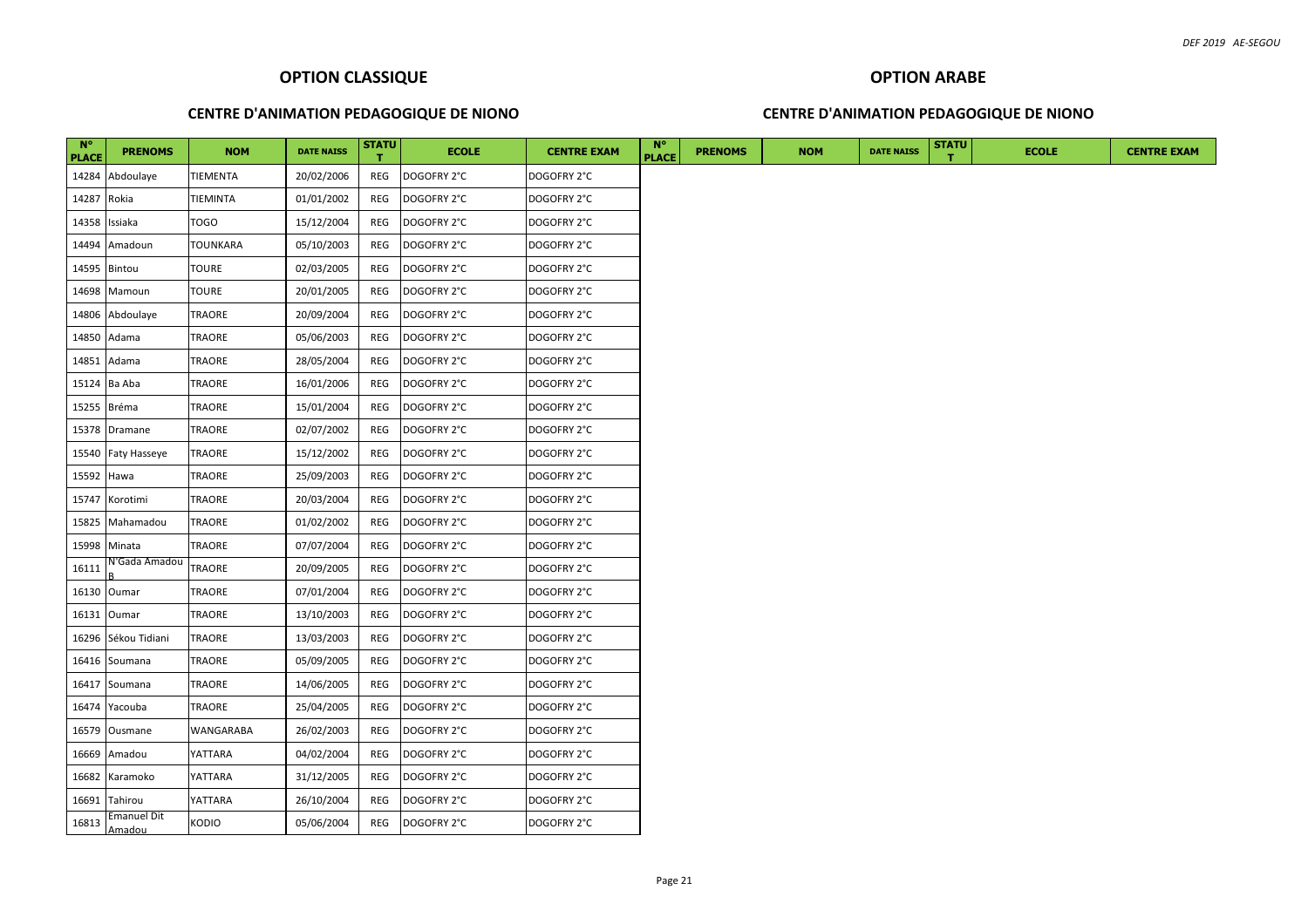#### **CENTRE D'ANIMATION PEDAGOGIQUE DE NIONO**

# **OPTION ARABE CENTRE D'ANIMATION PEDAGOGIQUE DE NIONO**

| $N^{\circ}$<br>PLACE | <b>PRENOMS</b>                   | <b>NOM</b>    | <b>DATE NAISS</b> | <b>STATU</b> | <b>ECOLE</b>   | <b>CENTRE EXAM</b> | <b>N°</b><br><b>PLACE</b> | <b>PRENOMS</b> | <b>NOM</b> | <b>DATE NAISS</b> | <b>STATU</b> | <b>ECOLE</b> |
|----------------------|----------------------------------|---------------|-------------------|--------------|----------------|--------------------|---------------------------|----------------|------------|-------------------|--------------|--------------|
| 16814                | Modibo                           | KOMINA        | 20/08/2002        | REG          | DOGOFRY 2°C    | DOGOFRY 2°C        |                           |                |            |                   |              |              |
| 16816                | Fatoumata                        | KOMOTA        | 02/03/2002        | REG          | DOGOFRY 2°C    | DOGOFRY 2°C        |                           |                |            |                   |              |              |
| 16817                | Issa                             | KOMOTA        | 30/03/2004        | REG          | DOGOFRY 2°C    | DOGOFRY 2°C        |                           |                |            |                   |              |              |
| 16818                | Pascal                           | KONANE        | 31/03/2002        | REG          | DOGOFRY 2°C    | DOGOFRY 2°C        |                           |                |            |                   |              |              |
| 16820                | Amadou                           | KONE          | 11/08/2004        | REG          | DOGOFRY 2°C    | DOGOFRY 2°C        |                           |                |            |                   |              |              |
| 16822                | Mahamadou                        | KONE          | 15/07/2003        | REG          | DOGOFRY 2°C    | DOGOFRY 2°C        |                           |                |            |                   |              |              |
| 16824                | Mahamadou                        | KOUMA         | 21/03/2004        | REG          | DOGOFRY 2°C    | DOGOFRY 2°C        |                           |                |            |                   |              |              |
| 243                  | Fanta                            | BAH           | 06/04/2004        | REG          | KANABOUGOU 2°C | KANABOUGOU 2°C     |                           |                |            |                   |              |              |
| 352                  | <b>Binta</b>                     | <b>BALLO</b>  | 12/06/2006        | REG          | KANABOUGOU 2°C | KANABOUGOU 2°C     |                           |                |            |                   |              |              |
| 372                  | Founé                            | <b>BALLO</b>  | 01/01/2004        | REG          | KANABOUGOU 2°C | KANABOUGOU 2°C     |                           |                |            |                   |              |              |
| 454                  | Wassa                            | <b>BALLO</b>  | 01/01/2004        | REG          | KANABOUGOU 2°C | KANABOUGOU 2°C     |                           |                |            |                   |              |              |
| 851                  | Aminata                          | BOUARE        | 21/01/2005        | REG          | KANABOUGOU 2°C | KANABOUGOU 2°C     |                           |                |            |                   |              |              |
| 972                  | Kdidiatou                        | <b>BOUARE</b> | 16/09/2000        | REG          | KANABOUGOU 2°C | KANABOUGOU 2°C     |                           |                |            |                   |              |              |
| 1735                 | Alimata                          | COULIBALY     | 18/10/2004        | REG          | KANABOUGOU 2°C | KANABOUGOU 2°C     |                           |                |            |                   |              |              |
| 2564                 | Kadiatou                         | COULIBALY     | 03/07/2004        | REG          | KANABOUGOU 2°C | KANABOUGOU 2°C     |                           |                |            |                   |              |              |
| 2605                 | Kaka                             | COULIBALY     | 21/06/2005        | REG          | KANABOUGOU 2°C | KANABOUGOU 2°C     |                           |                |            |                   |              |              |
| 2687                 | Ladji                            | COULIBALY     | 01/07/2003        | REG          | KANABOUGOU 2°C | KANABOUGOU 2°C     |                           |                |            |                   |              |              |
| 2719                 | Lassine                          | COULIBALY     | 22/06/2004        | REG          | KANABOUGOU 2°C | KANABOUGOU 2°C     |                           |                |            |                   |              |              |
| 2774                 | Mahamadou                        | COULIBALY     | 09/08/2004        | REG          | KANABOUGOU 2°C | KANABOUGOU 2°C     |                           |                |            |                   |              |              |
| 3047                 | Mouroukérou                      | COULIBALY     | 26/09/2005        | REG          | KANABOUGOU 2°C | KANABOUGOU 2°C     |                           |                |            |                   |              |              |
| 3445                 | Sira                             | COULIBALY     | 01/01/2006        | REG          | KANABOUGOU 2°C | KANABOUGOU 2°C     |                           |                |            |                   |              |              |
| 3527                 | Taibatou                         | COULIBALY     | 08/12/2003        | REG          | KANABOUGOU 2°C | KANABOUGOU 2°C     |                           |                |            |                   |              |              |
| 4864                 | Sidy Modibo                      | DIA           | 01/05/2005        | REG          | KANABOUGOU 2°C | KANABOUGOU 2°C     |                           |                |            |                   |              |              |
| 7508                 | Mamadou                          | DOUCOURE      | 23/05/2006        | REG          | KANABOUGOU 2°C | KANABOUGOU 2°C     |                           |                |            |                   |              |              |
| 8572                 | Yéhiya Ag                        | HAIDARA       | 04/03/2004        | REG          | KANABOUGOU 2°C | KANABOUGOU 2°C     |                           |                |            |                   |              |              |
| 8668                 | <i><b>Aohamed</b></i><br>Nock Ag | HATTANE       | 25/10/2001        | REG          | KANABOUGOU 2°C | KANABOUGOU 2°C     |                           |                |            |                   |              |              |
| 8734                 | Hawa                             | KAMATE        | 01/01/2003        | REG          | KANABOUGOU 2°C | KANABOUGOU 2°C     |                           |                |            |                   |              |              |
| 9602                 | Seydou                           | Kodio         | 22/11/1990        | CL.          | <b>CL</b>      | KANABOUGOU 2°C     |                           |                |            |                   |              |              |
|                      | 10288 Raba Inassan               | KONE          | 26/07/2003        | REG          | KANABOUGOU 2°C | KANABOUGOU 2°C     |                           |                |            |                   |              |              |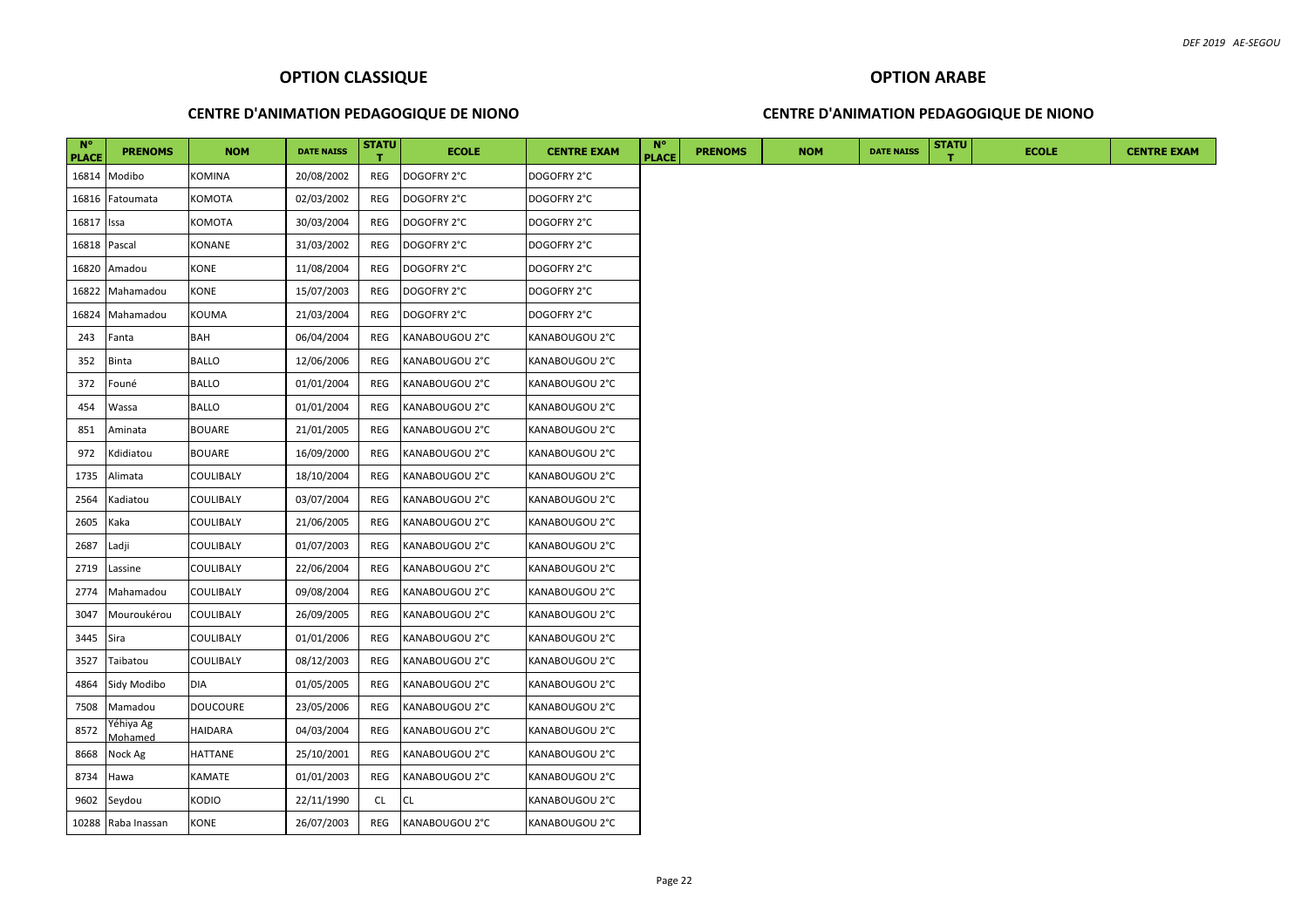#### **CENTRE D'ANIMATION PEDAGOGIQUE DE NIONO**

#### **CENTRE D'ANIMATION PEDAGOGIQUE DE NIONO**

| $N^{\circ}$<br><b>PLACE</b> | <b>PRENOMS</b>      | <b>NOM</b>       | <b>DATE NAISS</b> | <b>STATU</b> | <b>ECOLE</b>   | <b>CENTRE EXAM</b> | $N^{\circ}$<br><b>PLACE</b> | <b>PRENOMS</b> | <b>NOM</b> | <b>DATE NAISS</b> | <b>STATU</b> | <b>ECOLE</b> |
|-----------------------------|---------------------|------------------|-------------------|--------------|----------------|--------------------|-----------------------------|----------------|------------|-------------------|--------------|--------------|
| 10297                       | Salimata            | <b>KONE</b>      | 22/04/2003        | REG          | KANABOUGOU 2°C | KANABOUGOU 2°C     |                             |                |            |                   |              |              |
|                             | 11028 Fatoumata     | <b>MALLE</b>     | 31/12/2004        | REG          | KANABOUGOU 2°C | KANABOUGOU 2°C     |                             |                |            |                   |              |              |
| 11415 <b>Fanta</b>          |                     | NIANGALY         | 13/04/2002        | REG          | KANABOUGOU 2°C | KANABOUGOU 2°C     |                             |                |            |                   |              |              |
|                             | 12077 Cheick Amadou | SAMAKE           | 01/09/2002        | REG          | KANABOUGOU 2°C | KANABOUGOU 2°C     |                             |                |            |                   |              |              |
|                             | 12090 Dramane       | SAMAKE           | 31/12/2003        | REG          | KANABOUGOU 2°C | KANABOUGOU 2°C     |                             |                |            |                   |              |              |
| 12140 Lalé                  |                     | SAMAKE           | 01/01/2005        | REG          | KANABOUGOU 2°C | KANABOUGOU 2°C     |                             |                |            |                   |              |              |
|                             | 12180 Moustapha     | SAMAKE           | 03/10/2004        | REG          | KANABOUGOU 2°C | KANABOUGOU 2°C     |                             |                |            |                   |              |              |
|                             | 12214 Sanoussi      | SAMAKE           | 01/01/2001        | REG          | KANABOUGOU 2°C | KANABOUGOU 2°C     |                             |                |            |                   |              |              |
|                             | 12275 Ousmane       | SAMBOURA         | 22/08/2005        | REG          | KANABOUGOU 2°C | KANABOUGOU 2°C     |                             |                |            |                   |              |              |
| 13271                       | Tidiani             | SOGOBA           | 17/03/2005        | REG          | KANABOUGOU 2°C | KANABOUGOU 2°C     |                             |                |            |                   |              |              |
|                             | 13705 Abdoulaye     | TANGARA          | 16/02/1997        | <b>CL</b>    | <b>CL</b>      | KANABOUGOU 2°C     |                             |                |            |                   |              |              |
|                             | 13848 Dramane       | TANGARA          | 26/01/2002        | REG          | KANABOUGOU 2°C | KANABOUGOU 2°C     |                             |                |            |                   |              |              |
| 13905 Kadia                 |                     | TANGARA          | 08/07/1995        | <b>CL</b>    | <b>CL</b>      | KANABOUGOU 2°C     |                             |                |            |                   |              |              |
| 14779                       | Youssouf            | <b>TOURE</b>     | 24/07/2006        | REG          | KANABOUGOU 2°C | KANABOUGOU 2°C     |                             |                |            |                   |              |              |
| 16006                       | Moctar              | TRAORE           | 14/02/2002        | REG          | KANABOUGOU 2°C | KANABOUGOU 2°C     |                             |                |            |                   |              |              |
| 16159                       | Oumou               | <b>TRAORE</b>    | 01/01/2005        | REG          | KANABOUGOU 2°C | KANABOUGOU 2°C     |                             |                |            |                   |              |              |
| 16415                       | Soumana             | <b>TRAORE</b>    | 12/10/1983        | <b>CL</b>    | <b>CL</b>      | KANABOUGOU 2°C     |                             |                |            |                   |              |              |
| 16733                       | Bintou              | ZANGO            | 14/02/2003        | REG          | KANABOUGOU 2°C | KANABOUGOU 2°C     |                             |                |            |                   |              |              |
| 324                         | Alou                | <b>BALLO</b>     | 22/05/2004        | REG          | KOUROUMA 2° C  | KOUROUMA 2° C      |                             |                |            |                   |              |              |
| 497                         | Hawa                | <b>BANOU</b>     | 08/05/2006        | REG          | KOUROUMA 2° C  | KOUROUMA 2° C      |                             |                |            |                   |              |              |
| 777                         | Abdoulaye           | <b>BOIRE</b>     | 20/11/2005        | REG          | KOUROUMA 2° C  | KOUROUMA 2° C      |                             |                |            |                   |              |              |
| 977                         | Koumba              | <b>BOUARE</b>    | 31/12/2003        | REG          | KOUROUMA 2° C  | KOUROUMA 2° C      |                             |                |            |                   |              |              |
| 1049                        | Oumou               | <b>BOUARE</b>    | 14/12/2001        | REG          | KOUROUMA 2° C  | KOUROUMA 2° C      |                             |                |            |                   |              |              |
| 1701                        | Aichata             | <b>COULIBALY</b> | 08/11/2003        | REG          | KOUROUMA 2° C  | KOUROUMA 2° C      |                             |                |            |                   |              |              |
| 1710                        | Aissa               | COULIBALY        | 06/06/2003        | REG          | KOUROUMA 2° C  | KOUROUMA 2° C      |                             |                |            |                   |              |              |
| 1764                        | Alwata              | COULIBALY        | 20/05/2006        | REG          | KOUROUMA 2° C  | KOUROUMA 2° C      |                             |                |            |                   |              |              |
| 2059                        | Bintou              | <b>COULIBALY</b> | 13/03/2004        | REG          | KOUROUMA 2° C  | KOUROUMA 2° C      |                             |                |            |                   |              |              |
| 2806                        | Mahamdou B          | COULIBALY        | 23/08/2003        | <b>CL</b>    | CL             | KOUROUMA 2° C      |                             |                |            |                   |              |              |
|                             | 2832 Makan          | COULIBALY        | 15/01/2003        | REG          | KOUROUMA 2°C   | KOUROUMA 2° C      |                             |                |            |                   |              |              |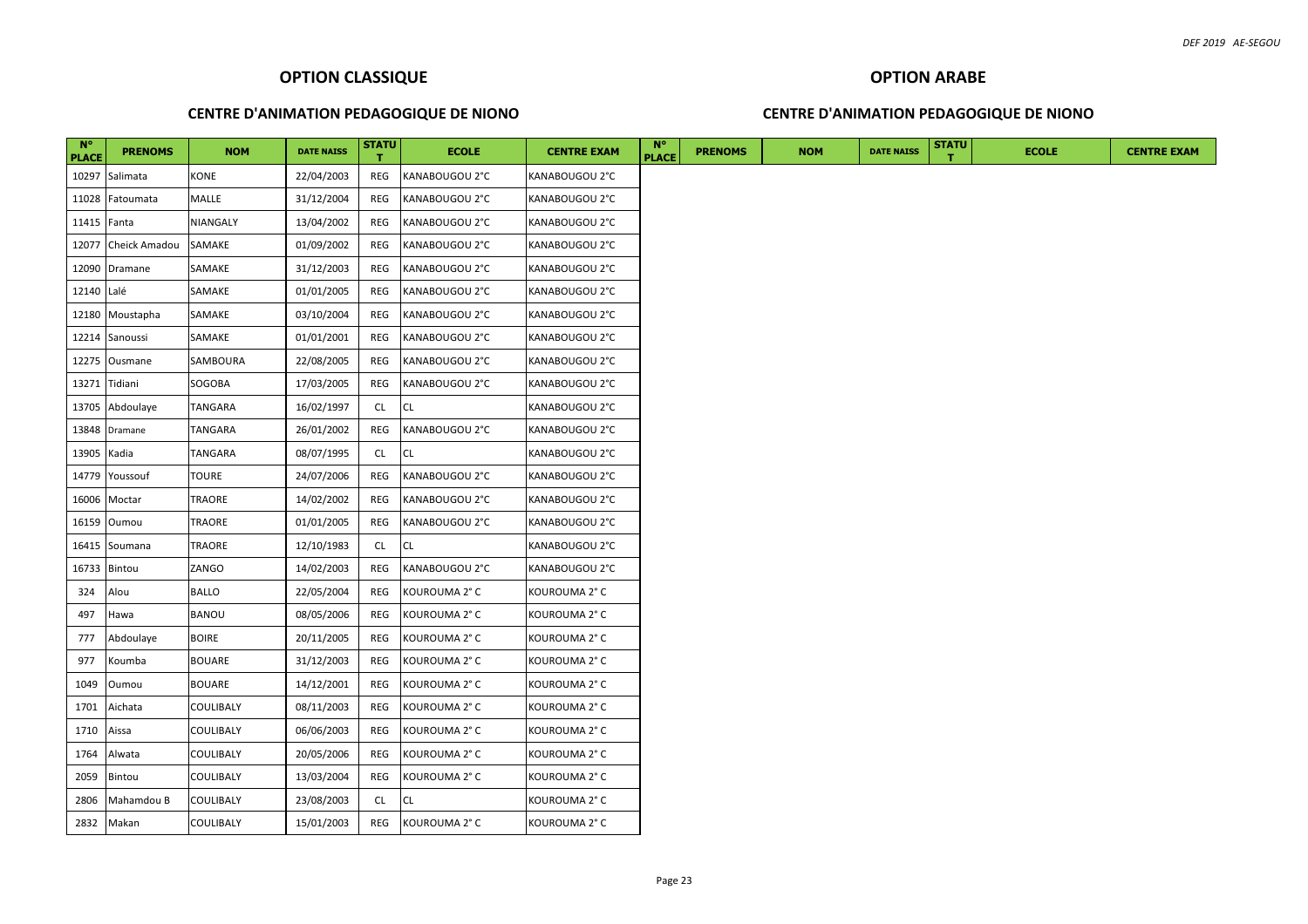#### **CENTRE D'ANIMATION PEDAGOGIQUE DE NIONO**

#### **CENTRE D'ANIMATION PEDAGOGIQUE DE NIONO**

| <b>N°</b><br><b>PLACE</b> | <b>PRENOMS</b> | <b>NOM</b>     | <b>DATE NAISS</b> | <b>STATU</b> | <b>ECOLE</b>  | <b>CENTRE EXAM</b> | <b>N°</b><br><b>PLACE</b> | <b>PRENOMS</b> | <b>NOM</b> | <b>DATE NAISS</b> | <b>STATU</b> | <b>ECOLE</b> |
|---------------------------|----------------|----------------|-------------------|--------------|---------------|--------------------|---------------------------|----------------|------------|-------------------|--------------|--------------|
| 3029                      | Momini         | COULIBALY      | 05/02/2004        | REG          | KOUROUMA 2° C | KOUROUMA 2° C      |                           |                |            |                   |              |              |
| 3218                      | Ousmane        | COULIBALY      | 15/08/2002        | REG          | KOUROUMA 2° C | KOUROUMA 2° C      |                           |                |            |                   |              |              |
| 3248                      | Rachele        | COULIBALY      | 17/09/2003        | REG          | KOUROUMA 2° C | KOUROUMA 2° C      |                           |                |            |                   |              |              |
| 3281                      | Rokiatou       | COULIBALY      | 28/03/2001        | <b>CL</b>    | <b>CL</b>     | KOUROUMA 2° C      |                           |                |            |                   |              |              |
| 3313                      | Salia          | COULIBALY      | 02/06/2004        | REG          | KOUROUMA 2° C | KOUROUMA 2° C      |                           |                |            |                   |              |              |
| 3724                      | Benjamin       | <b>DACKO</b>   | 04/01/2005        | REG          | KOUROUMA 2° C | KOUROUMA 2° C      |                           |                |            |                   |              |              |
| 3775                      | Oumar          | DAGNON         | 07/03/2003        | REG          | KOUROUMA 2° C | KOUROUMA 2°C       |                           |                |            |                   |              |              |
| 3872                      | Aminata        | <b>DAOU</b>    | 12/06/2006        | REG          | KOUROUMA 2° C | KOUROUMA 2° C      |                           |                |            |                   |              |              |
| 3876                      | Aminata T      | DAOU           | 13/12/2005        | REG          | KOUROUMA 2° C | KOUROUMA 2° C      |                           |                |            |                   |              |              |
| 3880                      | Ata            | DAOU           | 12/08/2002        | REG          | KOUROUMA 2° C | KOUROUMA 2° C      |                           |                |            |                   |              |              |
| 3907                      | Elisabèthe     | DAOU           | 07/02/2003        | REG          | KOUROUMA 2° C | KOUROUMA 2° C      |                           |                |            |                   |              |              |
| 3929                      | Kadiatou       | DAOU           | 05/11/2001        | REG          | KOUROUMA 2° C | KOUROUMA 2° C      |                           |                |            |                   |              |              |
| 4250                      | <b>Bréhima</b> | DEMBELE        | 31/12/2001        | REG          | KOUROUMA 2° C | KOUROUMA 2° C      |                           |                |            |                   |              |              |
| 4276                      | Diouka         | DEMBELE        | 01/01/2002        | REG          | KOUROUMA 2° C | KOUROUMA 2° C      |                           |                |            |                   |              |              |
| 4321                      | Fako           | DEMBELE        | 30/12/2004        | REG          | KOUROUMA 2° C | KOUROUMA 2° C      |                           |                |            |                   |              |              |
| 4550                      | Mariam         | DEMBELE        | 26/11/2002        | REG          | KOUROUMA 2° C | KOUROUMA 2° C      |                           |                |            |                   |              |              |
| 4565                      | Marie Jeanne   | DEMBELE        | 26/08/2002        | REG          | KOUROUMA 2° C | KOUROUMA 2° C      |                           |                |            |                   |              |              |
| 4636                      | Nana           | DEMBELE        | 05/07/2002        | REG          | KOUROUMA 2° C | KOUROUMA 2°C       |                           |                |            |                   |              |              |
| 4677                      | Ousmane        | DEMBELE        | 29/07/2002        | REG          | KOUROUMA 2° C | KOUROUMA 2° C      |                           |                |            |                   |              |              |
| 4799                      | Tenin          | DEMBELE        | 15/02/2004        | REG          | KOUROUMA 2° C | KOUROUMA 2° C      |                           |                |            |                   |              |              |
| 4885                      | Bintou         | <b>DIABATE</b> | 19/03/2004        | REG          | KOUROUMA 2° C | KOUROUMA 2° C      |                           |                |            |                   |              |              |
| 5226                      | Ba Oumou       | <b>DIALLO</b>  | 29/10/2005        | REG          | KOUROUMA 2° C | KOUROUMA 2° C      |                           |                |            |                   |              |              |
| 5378                      | Ina            | <b>DIALLO</b>  | 15/08/2004        | REG          | KOUROUMA 2° C | KOUROUMA 2° C      |                           |                |            |                   |              |              |
| 5732                      | Alou           | <b>DIARRA</b>  | 31/12/2007        | REG          | KOUROUMA 2° C | KOUROUMA 2° C      |                           |                |            |                   |              |              |
| 5845                      | Awa            | <b>DIARRA</b>  | 20/10/2004        | REG          | KOUROUMA 2° C | KOUROUMA 2°C       |                           |                |            |                   |              |              |
| 5892                      | Bandiougou     | <b>DIARRA</b>  | 21/05/2002        | REG          | KOUROUMA 2° C | KOUROUMA 2° C      |                           |                |            |                   |              |              |
| 5926                      | Bintou         | DIARRA         | 31/12/2004        | REG          | KOUROUMA 2° C | KOUROUMA 2° C      |                           |                |            |                   |              |              |
| 6098                      | Farima         | <b>DIARRA</b>  | 25/01/1998        | <b>CL</b>    | <b>CL</b>     | KOUROUMA 2° C      |                           |                |            |                   |              |              |
| 6124                      | Fatoumata      | <b>DIARRA</b>  | 25/09/2002        | REG          | KOUROUMA 2° C | KOUROUMA 2° C      |                           |                |            |                   |              |              |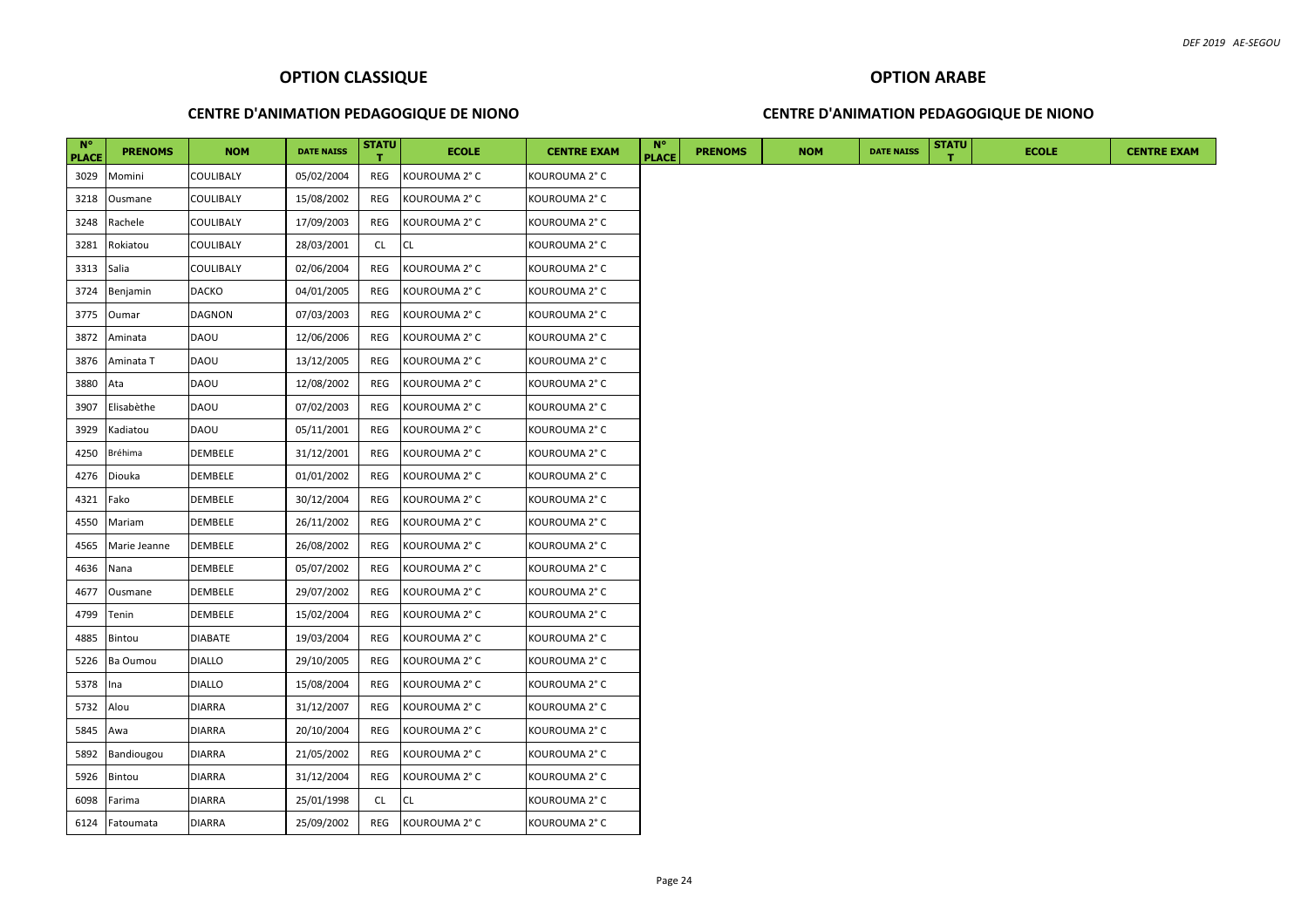#### **CENTRE D'ANIMATION PEDAGOGIQUE DE NIONO**

#### **CENTRE D'ANIMATION PEDAGOGIQUE DE NIONO**

| $N^{\circ}$<br><b>PLACE</b> | <b>PRENOMS</b>          | <b>NOM</b>      | <b>DATE NAISS</b> | <b>STATU</b> | <b>ECOLE</b>  | <b>CENTRE EXAM</b> | $N^{\circ}$<br><b>PLACE</b> | <b>PRENOMS</b> | <b>NOM</b> | <b>DATE NAISS</b> | <b>STATU</b> | <b>ECOLE</b> | <b>CENTRE EXAM</b> |
|-----------------------------|-------------------------|-----------------|-------------------|--------------|---------------|--------------------|-----------------------------|----------------|------------|-------------------|--------------|--------------|--------------------|
| 6152                        | Fatoumata Dite<br>ata   | <b>DIARRA</b>   | 20/06/2005        | REG          | KOUROUMA 2° C | KOUROUMA 2° C      |                             |                |            |                   |              |              |                    |
| 6213                        | Hawa                    | <b>DIARRA</b>   | 13/06/2005        | REG          | KOUROUMA 2° C | KOUROUMA 2° C      |                             |                |            |                   |              |              |                    |
| 6458                        | Mamoutou                | <b>DIARRA</b>   | 25/01/2004        | REG          | KOUROUMA 2° C | KOUROUMA 2° C      |                             |                |            |                   |              |              |                    |
| 6666                        | Oumou B                 | <b>DIARRA</b>   | 01/09/2004        | REG          | KOUROUMA 2° C | KOUROUMA 2° C      |                             |                |            |                   |              |              |                    |
| 6667                        | Oumou D                 | <b>DIARRA</b>   | 30/12/2004        | REG          | KOUROUMA 2° C | KOUROUMA 2° C      |                             |                |            |                   |              |              |                    |
| 6668                        | Oumou O                 | <b>DIARRA</b>   | 05/11/2003        | REG          | KOUROUMA 2° C | KOUROUMA 2° C      |                             |                |            |                   |              |              |                    |
| 6695                        | Rokia                   | <b>DIARRA</b>   | 13/04/2005        | REG          | KOUROUMA 2° C | KOUROUMA 2° C      |                             |                |            |                   |              |              |                    |
| 6922                        | Zeidany                 | <b>DIARRA</b>   | 10/09/2003        | REG          | KOUROUMA 2° C | KOUROUMA 2° C      |                             |                |            |                   |              |              |                    |
| 8140                        | Safiétou Demba          | <b>FOFANA</b>   | 10/08/2005        | REG          | KOUROUMA 2° C | KOUROUMA 2° C      |                             |                |            |                   |              |              |                    |
| 8314                        | Hawa Founé              | GOÏTA           | 25/06/2005        | REG          | KOUROUMA 2° C | KOUROUMA 2° C      |                             |                |            |                   |              |              |                    |
| 8323                        | Néma                    | GOÏTA           | 10/01/2002        | REG          | KOUROUMA 2° C | KOUROUMA 2° C      |                             |                |            |                   |              |              |                    |
| 8328                        | Sidiki                  | GOÏTA           | 05/06/2005        | REG          | KOUROUMA 2° C | KOUROUMA 2° C      |                             |                |            |                   |              |              |                    |
| 8892                        | Salimata Dite<br>Coumba | <b>KANE</b>     | 17/05/2006        | REG          | KOUROUMA 2° C | KOUROUMA 2° C      |                             |                |            |                   |              |              |                    |
| 8997                        | Tabouré                 | KARABANA        | 12/02/2006        | REG          | KOUROUMA 2° C | KOUROUMA 2° C      |                             |                |            |                   |              |              |                    |
| 9122                        | Adama                   | KATILE          | 17/12/2005        | REG          | KOUROUMA 2° C | KOUROUMA 2° C      |                             |                |            |                   |              |              |                    |
| 9129                        | Daouda                  | KATILE          | 27/08/2005        | REG          | KOUROUMA 2° C | KOUROUMA 2° C      |                             |                |            |                   |              |              |                    |
| 9144                        | Nadiè                   | KATILE          | 22/02/2002        | REG          | KOUROUMA 2° C | KOUROUMA 2°C       |                             |                |            |                   |              |              |                    |
| 9197                        | Awa                     | KEITA           | 10/06/2004        | REG          | KOUROUMA 2° C | KOUROUMA 2° C      |                             |                |            |                   |              |              |                    |
| 9219                        | Karim                   | KEITA           | 16/05/2004        | REG          | KOUROUMA 2° C | KOUROUMA 2°C       |                             |                |            |                   |              |              |                    |
| 9535                        | Samba                   | KENE            | 20/08/2003        | REG          | KOUROUMA 2° C | KOUROUMA 2° C      |                             |                |            |                   |              |              |                    |
| 9905                        | Nama                    | KONATE          | 11/04/2004        | REG          | KOUROUMA 2° C | KOUROUMA 2° C      |                             |                |            |                   |              |              |                    |
| 10037                       | Assétou                 | KONE            | 10/05/2004        | REG          | KOUROUMA 2° C | KOUROUMA 2° C      |                             |                |            |                   |              |              |                    |
| 10049                       | Awa                     | <b>KONE</b>     | 17/02/2006        | REG          | KOUROUMA 2° C | KOUROUMA 2° C      |                             |                |            |                   |              |              |                    |
|                             | 10384 Aichata           | KONTA           | 01/03/2004        | REG          | KOUROUMA 2° C | KOUROUMA 2° C      |                             |                |            |                   |              |              |                    |
| 10879                       | Halimatou               | MAÏGA           | 12/03/2002        | REG          | KOUROUMA 2° C | KOUROUMA 2° C      |                             |                |            |                   |              |              |                    |
|                             | 10934 Ousmane           | MAÏGA           | 09/09/2004        | REG          | KOUROUMA 2° C | KOUROUMA 2° C      |                             |                |            |                   |              |              |                    |
| 11065                       | Oumou                   | MALLE           | 16/11/2004        | REG          | KOUROUMA 2° C | KOUROUMA 2° C      |                             |                |            |                   |              |              |                    |
|                             | 11411 Abdoulaye         | NIANGALY        | 31/12/2003        | REG          | KOUROUMA 2° C | KOUROUMA 2° C      |                             |                |            |                   |              |              |                    |
| 11515 Aicha                 |                         | <b>OUATTARA</b> | 13/05/2005        | REG          | KOUROUMA 2° C | KOUROUMA 2° C      |                             |                |            |                   |              |              |                    |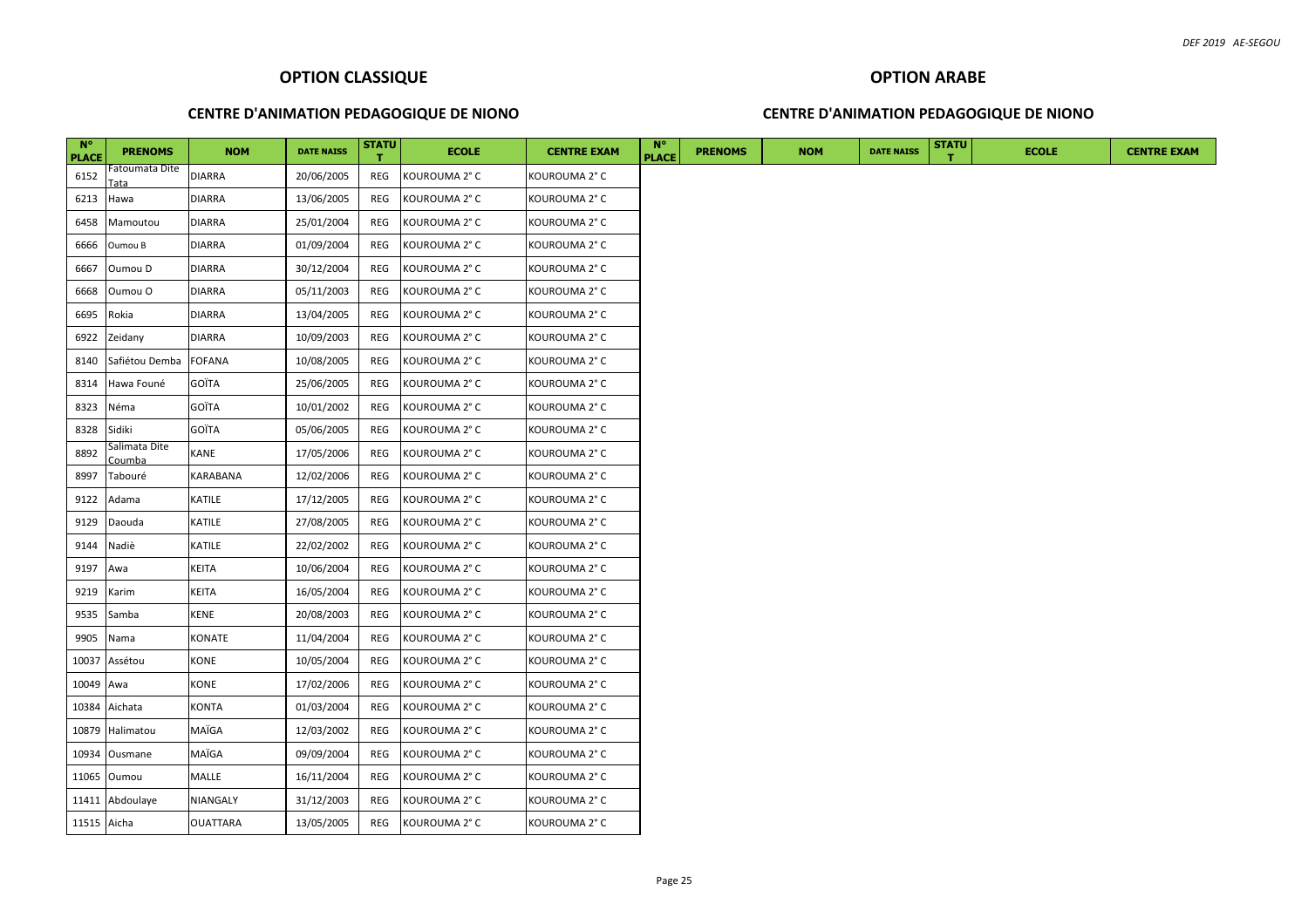#### **CENTRE D'ANIMATION PEDAGOGIQUE DE NIONO**

#### **CENTRE D'ANIMATION PEDAGOGIQUE DE NIONO**

| $N^{\circ}$<br><b>PLACE</b> | <b>PRENOMS</b>        | <b>NOM</b>       | <b>DATE NAISS</b> | <b>STATU</b> | <b>ECOLE</b>  | <b>CENTRE EXAM</b> | $N^{\circ}$<br><b>PLACE</b> | <b>PRENOMS</b> | <b>NOM</b> | <b>DATE NAISS</b> | <b>STATU</b> | <b>ECOLE</b> | <b>CENTRE EXAM</b> |
|-----------------------------|-----------------------|------------------|-------------------|--------------|---------------|--------------------|-----------------------------|----------------|------------|-------------------|--------------|--------------|--------------------|
| 11602                       | Fatoumata             | <b>OUEDRAOGO</b> | 31/12/2005        | REG          | KOUROUMA 2° C | KOUROUMA 2° C      |                             |                |            |                   |              |              |                    |
| 11626                       | Ousmane Dit<br>iamava | <b>OUEDRAOGO</b> | 31/05/2004        | REG          | KOUROUMA 2° C | KOUROUMA 2° C      |                             |                |            |                   |              |              |                    |
| 11841                       | Assitan               | SACKO            | 22/05/2004        | REG          | KOUROUMA 2° C | KOUROUMA 2° C      |                             |                |            |                   |              |              |                    |
| 11865                       | Fatoumata             | SACKO            | 13/07/2005        | REG          | KOUROUMA 2° C | KOUROUMA 2° C      |                             |                |            |                   |              |              |                    |
| 12529                       | Estelle               | SANOGO           | 26/04/2003        | REG          | KOUROUMA 2° C | KOUROUMA 2° C      |                             |                |            |                   |              |              |                    |
| 12839                       | Elisabette            | SIDIBE           | 22/04/2005        | REG          | KOUROUMA 2° C | KOUROUMA 2° C      |                             |                |            |                   |              |              |                    |
| 13008                       | Bassirou              | <b>SINAYOKO</b>  | 01/09/2002        | REG          | KOUROUMA 2° C | KOUROUMA 2° C      |                             |                |            |                   |              |              |                    |
| 13044                       | Fatoumata             | SININTA          | 15/02/2003        | REG          | KOUROUMA 2° C | KOUROUMA 2° C      |                             |                |            |                   |              |              |                    |
| 13141                       | Moussoukoye           | <b>SISSOKO</b>   | 27/10/2005        | REG          | KOUROUMA 2° C | KOUROUMA 2° C      |                             |                |            |                   |              |              |                    |
| 13165                       | Véronique             | SISSOUMA         | 17/08/2002        | REG          | KOUROUMA 2° C | KOUROUMA 2° C      |                             |                |            |                   |              |              |                    |
| 13198                       | Elisabett             | SOGOBA           | 10/02/2004        | REG          | KOUROUMA 2° C | KOUROUMA 2° C      |                             |                |            |                   |              |              |                    |
| 13199 Eloi                  |                       | SOGOBA           | 26/01/2005        | REG          | KOUROUMA 2° C | KOUROUMA 2° C      |                             |                |            |                   |              |              |                    |
| 13568                       | Ibrahima              | <b>SYLLA</b>     | 24/10/2005        | REG          | KOUROUMA 2° C | KOUROUMA 2° C      |                             |                |            |                   |              |              |                    |
| 13679                       | Oumar                 | TAMBOURA         | 24/08/2006        | REG          | KOUROUMA 2° C | KOUROUMA 2° C      |                             |                |            |                   |              |              |                    |
| 13759                       | Assanatou             | TANGARA          | 02/10/2001        | REG          | KOUROUMA 2° C | KOUROUMA 2° C      |                             |                |            |                   |              |              |                    |
| 14325                       | Moussa                | TOE              | 20/06/2005        | REG          | KOUROUMA 2° C | KOUROUMA 2° C      |                             |                |            |                   |              |              |                    |
|                             | 14809 Abdoulaye       | TRAORE           | 10/01/2005        | REG          | KOUROUMA 2° C | KOUROUMA 2° C      |                             |                |            |                   |              |              |                    |
| 15010                       | Aminata               | TRAORE           | 09/03/2002        | REG          | KOUROUMA 2° C | KOUROUMA 2° C      |                             |                |            |                   |              |              |                    |
| 15234                       | Boubacar A            | TRAORE           | 02/02/2004        | REG          | KOUROUMA 2° C | KOUROUMA 2° C      |                             |                |            |                   |              |              |                    |
| 15236                       | <b>Boubacar S</b>     | TRAORE           | 12/11/2005        | REG          | KOUROUMA 2° C | KOUROUMA 2° C      |                             |                |            |                   |              |              |                    |
|                             | 15514 Fatoumata L     | TRAORE           | 14/05/2003        | REG          | KOUROUMA 2° C | KOUROUMA 2° C      |                             |                |            |                   |              |              |                    |
|                             | 15530 Fatoumata S     | TRAORE           | 11/12/2002        | REG          | KOUROUMA 2° C | KOUROUMA 2° C      |                             |                |            |                   |              |              |                    |
| 15542                       | Fousseiny             | TRAORE           | 17/01/2003        | REG          | KOUROUMA 2° C | KOUROUMA 2° C      |                             |                |            |                   |              |              |                    |
| 15636                       | Ibrahima              | TRAORE           | 15/02/1996        | CL           | CL.           | KOUROUMA 2° C      |                             |                |            |                   |              |              |                    |
| 15699                       | Kadidia               | TRAORE           | 08/06/2006        | REG          | KOUROUMA 2° C | KOUROUMA 2° C      |                             |                |            |                   |              |              |                    |
| 15961                       | Mariam A              | TRAORE           | 14/03/2004        | REG          | KOUROUMA 2° C | KOUROUMA 2° C      |                             |                |            |                   |              |              |                    |
| 15963                       | Mariam B              | TRAORE           | 29/09/2004        | REG          | KOUROUMA 2° C | KOUROUMA 2° C      |                             |                |            |                   |              |              |                    |
|                             | 15965 Mariam C        | TRAORE           | 31/07/2004        | REG          | KOUROUMA 2° C | KOUROUMA 2° C      |                             |                |            |                   |              |              |                    |
|                             | 16135 Oumar           | TRAORE           | 08/09/2005        | REG          | KOUROUMA 2° C | KOUROUMA 2° C      |                             |                |            |                   |              |              |                    |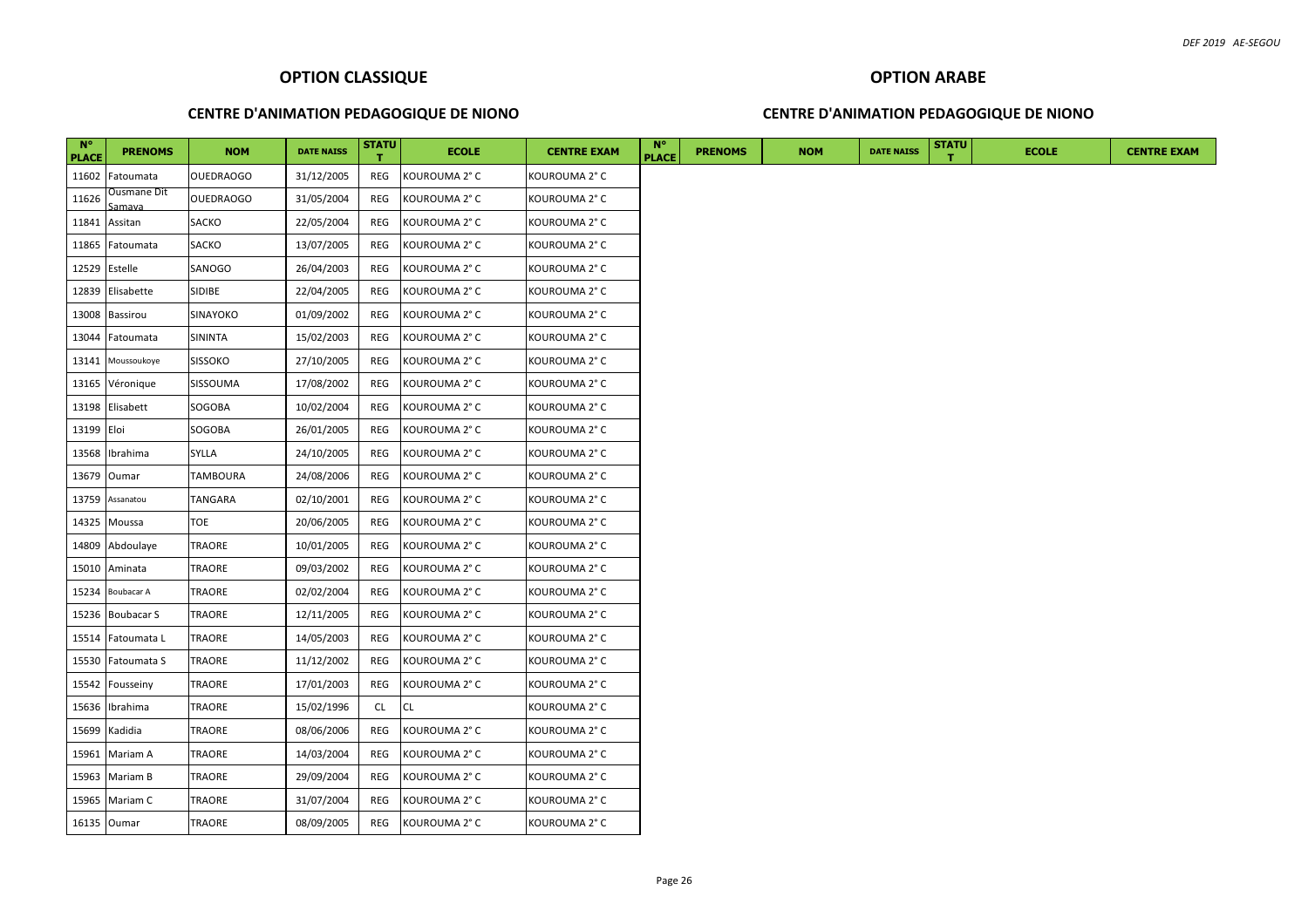#### **CENTRE D'ANIMATION PEDAGOGIQUE DE NIONO**

#### **CENTRE D'ANIMATION PEDAGOGIQUE DE NIONO**

| $N^{\circ}$<br><b>PLACE</b> | <b>PRENOMS</b> | <b>NOM</b>     | <b>DATE NAISS</b> | <b>STATU</b> | <b>ECOLE</b>  | <b>CENTRE EXAM</b> | $N^{\circ}$<br><b>PLACE</b> | <b>PRENOMS</b> | <b>NOM</b> | <b>DATE NAISS</b> | <b>STATU</b> | <b>ECOLE</b> | <b>CENTRE EXAM</b> |
|-----------------------------|----------------|----------------|-------------------|--------------|---------------|--------------------|-----------------------------|----------------|------------|-------------------|--------------|--------------|--------------------|
|                             | 16161 Oumou    | TRAORE         | 14/07/2006        | REG          | KOUROUMA 2° C | KOUROUMA 2° C      |                             |                |            |                   |              |              |                    |
| 16501                       | Younoussa      | TRAORE         | 14/11/2004        | REG          | KOUROUMA 2° C | KOUROUMA 2° C      |                             |                |            |                   |              |              |                    |
| 16520 Zaka                  |                | TRAORE         | 15/08/2006        | REG          | KOUROUMA 2° C | KOUROUMA 2°C       |                             |                |            |                   |              |              |                    |
| 16679 Haya                  |                | YATTARA        | 05/11/2003        | REG          | KOUROUMA 2° C | KOUROUMA 2° C      |                             |                |            |                   |              |              |                    |
| 16683                       | Karim          | YATTARA        | 04/04/2004        | REG          | KOUROUMA 2° C | KOUROUMA 2° C      |                             |                |            |                   |              |              |                    |
| 298                         | Sidi Brahima   | <b>BAH</b>     | 28/04/2004        | REG          | M'BEWANI 2°C  | M'BEWANI 2°C       |                             |                |            |                   |              |              |                    |
| 320                         | Aboudoulay     | <b>BALLO</b>   | 23/11/2002        | REG          | M'BEWANI 2°C  | M'BEWANI 2°C       |                             |                |            |                   |              |              |                    |
| 355                         | Chiaka         | <b>BALLO</b>   | 10/01/2004        | REG          | M'BEWANI 2°C  | M'BEWANI 2°C       |                             |                |            |                   |              |              |                    |
| 406                         | Mamoutou       | <b>BALLO</b>   | 19/10/2005        | REG          | M'BEWANI 2°C  | M'BEWANI 2°C       |                             |                |            |                   |              |              |                    |
| 2301                        | Fatimata       | COULIBALY      | 03/09/2004        | REG          | M'BEWANI 2°C  | M'BEWANI 2°C       |                             |                |            |                   |              |              |                    |
| 2314                        | Fatoumata      | COULIBALY      | 06/05/1991        | CL.          | <b>CL</b>     | M'BEWANI 2°C       |                             |                |            |                   |              |              |                    |
| 2636                        | Kassim         | COULIBALY      | 30/01/2004        | REG          | M'BEWANI 2°C  | M'BEWANI 2°C       |                             |                |            |                   |              |              |                    |
| 3013                        | Mohamed        | COULIBALY      | 13/10/2002        | REG          | M'BEWANI 2°C  | M'BEWANI 2°C       |                             |                |            |                   |              |              |                    |
| 3101                        | Nana Kadidia   | COULIBALY      | 10/03/2005        | REG          | M'BEWANI 2°C  | M'BEWANI 2°C       |                             |                |            |                   |              |              |                    |
| 3182                        | Oumou          | COULIBALY      | 20/10/2005        | REG          | M'BEWANI 2°C  | M'BEWANI 2°C       |                             |                |            |                   |              |              |                    |
| 3488                        | Souleymane     | COULIBALY      | 19/02/2004        | REG          | M'BEWANI 2°C  | M'BEWANI 2°C       |                             |                |            |                   |              |              |                    |
| 3514                        | Soungalo       | COULIBALY      | 31/12/2002        | REG          | M'BEWANI 2°C  | M'BEWANI 2°C       |                             |                |            |                   |              |              |                    |
| 4010                        | Phillippe      | <b>DARA</b>    | 10/03/2004        | REG          | M'BEWANI 2°C  | M'BEWANI 2°C       |                             |                |            |                   |              |              |                    |
| 4107                        | Amadou         | DEMBELE        | 09/01/2004        | REG          | M'BEWANI 2°C  | M'BEWANI 2°C       |                             |                |            |                   |              |              |                    |
| 4134                        | Aminata        | DEMBELE        | 31/12/2005        | REG          | M'BEWANI 2°C  | M'BEWANI 2°C       |                             |                |            |                   |              |              |                    |
| 4281                        | Djélika        | DEMBELE        | 22/02/2003        | REG          | M'BEWANI 2°C  | M'BEWANI 2°C       |                             |                |            |                   |              |              |                    |
| 4698                        | Rokia          | DEMBELE        | 15/07/1992        | <b>CL</b>    | <b>CL</b>     | M'BEWANI 2°C       |                             |                |            |                   |              |              |                    |
| 4710                        | Salika         | DEMBELE        | 06/06/2004        | REG          | M'BEWANI 2°C  | M'BEWANI 2°C       |                             |                |            |                   |              |              |                    |
| 4921                        | Sokona         | <b>DIABATE</b> | 07/12/2005        | REG          | M'BEWANI 2°C  | M'BEWANI 2°C       |                             |                |            |                   |              |              |                    |
| 5009                        | Drissa         | <b>DIAKITE</b> | 29/04/2004        | REG          | M'BEWANI 2°C  | M'BEWANI 2°C       |                             |                |            |                   |              |              |                    |
| 5035                        | Kotimi         | DIAKITE        | 23/02/2005        | REG          | M'BEWANI 2°C  | M'BEWANI 2°C       |                             |                |            |                   |              |              |                    |
| 5204                        | Aramata        | <b>DIALLO</b>  | 28/10/2004        | REG          | M'BEWANI 2°C  | M'BEWANI 2°C       |                             |                |            |                   |              |              |                    |
| 5262                        | Bourama        | <b>DIALLO</b>  | 28/04/2003        | REG          | M'BEWANI 2°C  | M'BEWANI 2°C       |                             |                |            |                   |              |              |                    |
|                             | 5700 Aissata   | <b>DIARRA</b>  | 02/09/2003        | REG          | M'BEWANI 2°C  | M'BEWANI 2°C       |                             |                |            |                   |              |              |                    |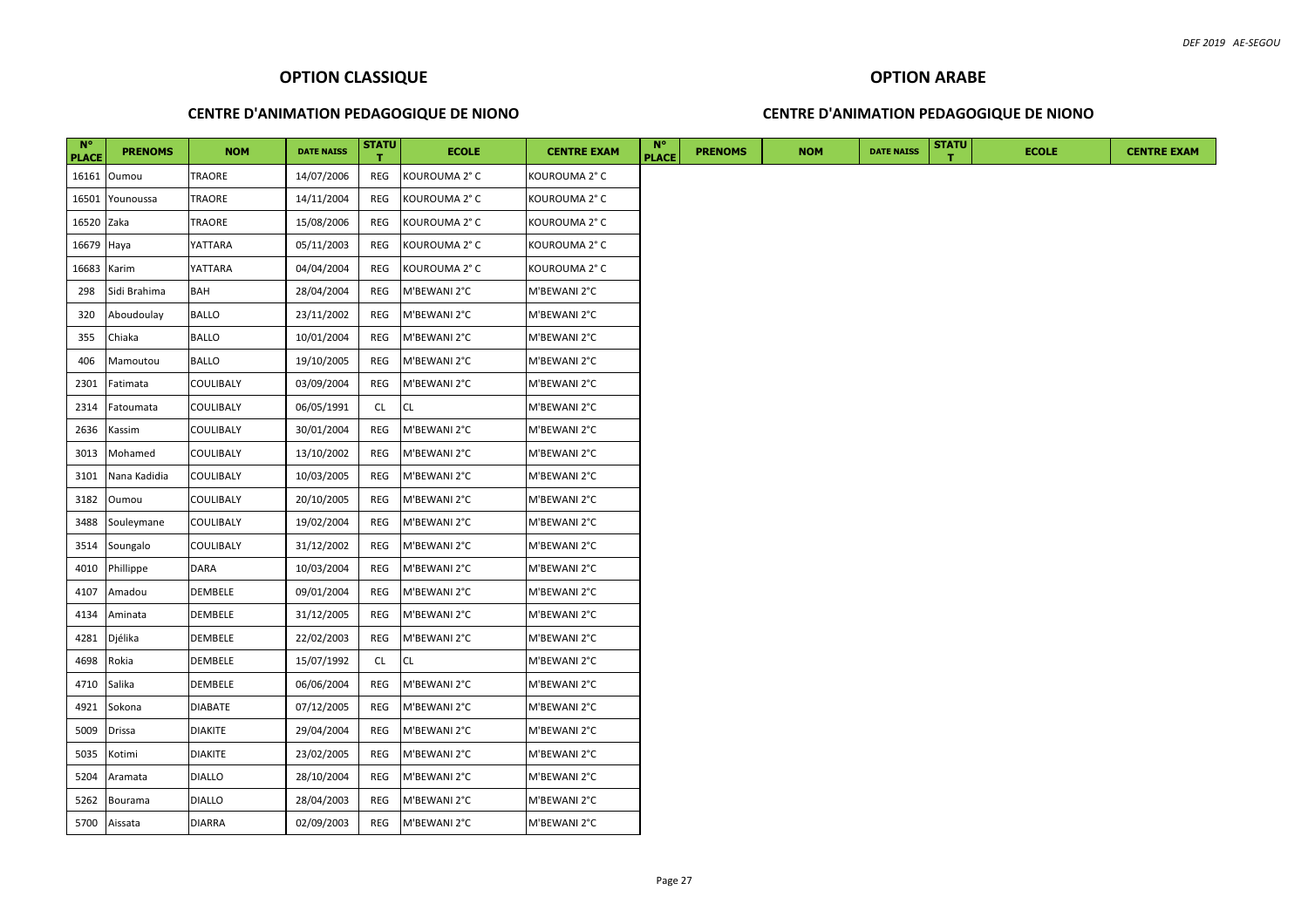#### **CENTRE D'ANIMATION PEDAGOGIQUE DE NIONO**

#### **CENTRE D'ANIMATION PEDAGOGIQUE DE NIONO**

| $N^{\circ}$<br><b>PLACE</b> | <b>PRENOMS</b>  | <b>NOM</b>     | <b>DATE NAISS</b> | <b>STATU</b> | <b>ECOLE</b> | <b>CENTRE EXAM</b> | <b>N°</b><br><b>PLACE</b> | <b>PRENOMS</b> | <b>NOM</b> | <b>DATE NAISS</b> | <b>STATU</b> | <b>ECOLE</b> |  |  |  |  | <b>CENTRE EXAM</b> |
|-----------------------------|-----------------|----------------|-------------------|--------------|--------------|--------------------|---------------------------|----------------|------------|-------------------|--------------|--------------|--|--|--|--|--------------------|
| 5884                        | Bakaye          | DIARRA         | 27/02/2003        | REG          | M'BEWANI 2°C | M'BEWANI 2°C       |                           |                |            |                   |              |              |  |  |  |  |                    |
| 6774                        | Seydou          | DIARRA         | 01/01/2003        | REG          | M'BEWANI 2°C | M'BEWANI 2°C       |                           |                |            |                   |              |              |  |  |  |  |                    |
| 6904                        | Yaya            | DIARRA         | 14/11/2004        | REG          | M'BEWANI 2°C | M'BEWANI 2°C       |                           |                |            |                   |              |              |  |  |  |  |                    |
| 8471                        | Modibo          | GUINDO         | 17/05/1999        | <b>CL</b>    | <b>CL</b>    | M'BEWANI 2°C       |                           |                |            |                   |              |              |  |  |  |  |                    |
| 8722                        | Abraham         | KAMATE         | 10/05/2004        | REG          | M'BEWANI 2°C | M'BEWANI 2°C       |                           |                |            |                   |              |              |  |  |  |  |                    |
| 8727                        | Benzou          | KAMATE         | 15/04/2002        | REG          | M'BEWANI 2°C | M'BEWANI 2°C       |                           |                |            |                   |              |              |  |  |  |  |                    |
| 8731                        | Haby            | KAMATE         | 05/03/2003        | REG          | M'BEWANI 2°C | M'BEWANI 2°C       |                           |                |            |                   |              |              |  |  |  |  |                    |
| 8749                        | Salifou         | KAMATE         | 05/02/2005        | REG          | M'BEWANI 2°C | M'BEWANI 2°C       |                           |                |            |                   |              |              |  |  |  |  |                    |
| 9173                        | Kadia           | KEBE           | 12/10/2004        | REG          | M'BEWANI 2°C | M'BEWANI 2°C       |                           |                |            |                   |              |              |  |  |  |  |                    |
| 9527                        | <b>Blandine</b> | <b>KENE</b>    | 31/12/2003        | REG          | M'BEWANI 2°C | M'BEWANI 2°C       |                           |                |            |                   |              |              |  |  |  |  |                    |
| 9580                        | Boukary         | KISSA          | 24/01/2005        | REG          | M'BEWANI 2°C | M'BEWANI 2°C       |                           |                |            |                   |              |              |  |  |  |  |                    |
| 9597                        | Kadiatou        | KODIO          | 17/11/2005        | REG          | M'BEWANI 2°C | M'BEWANI 2°C       |                           |                |            |                   |              |              |  |  |  |  |                    |
| 9599                        | Mariétou        | KODIO          | 17/11/2005        | REG          | M'BEWANI 2°C | M'BEWANI 2°C       |                           |                |            |                   |              |              |  |  |  |  |                    |
| 10238                       | Massara         | KONE           | 25/02/1994        | CL           | <b>CL</b>    | M'BEWANI 2°C       |                           |                |            |                   |              |              |  |  |  |  |                    |
| 10519                       | Nana            | KOUMA          | 02/02/2001        | REG          | M'BEWANI 2°C | M'BEWANI 2°C       |                           |                |            |                   |              |              |  |  |  |  |                    |
| 10545                       | <b>Brahima</b>  | KOUMARE        | 31/12/2005        | REG          | M'BEWANI 2°C | M'BEWANI 2°C       |                           |                |            |                   |              |              |  |  |  |  |                    |
| 10765                       | Mariama Moussa  | MAIGA          | 26/01/2002        | REG          | M'BEWANI 2°C | M'BEWANI 2°C       |                           |                |            |                   |              |              |  |  |  |  |                    |
| 10829                       | Amadou          | MAÏGA          | 23/08/2002        | <b>CL</b>    | CL           | M'BEWANI 2°C       |                           |                |            |                   |              |              |  |  |  |  |                    |
| 11115                       | Achatou         | MARIKO         | 12/09/2005        | REG          | M'BEWANI 2°C | M'BEWANI 2°C       |                           |                |            |                   |              |              |  |  |  |  |                    |
| 11134                       | <b>Bourama</b>  | MARIKO         | 18/04/2005        | REG          | M'BEWANI 2°C | M'BEWANI 2°C       |                           |                |            |                   |              |              |  |  |  |  |                    |
| 11722                       | Hawa            | PAMATAKO       | 06/04/2001        | CL.          | <b>CL</b>    | M'BEWANI 2°C       |                           |                |            |                   |              |              |  |  |  |  |                    |
| 11996                       | Aboubacar       | SALIHOU        | 27/10/2003        | REG          | M'BEWANI 2°C | M'BEWANI 2°C       |                           |                |            |                   |              |              |  |  |  |  |                    |
| 12081                       | Djélika         | SAMAKE         | 23/04/2004        | REG          | M'BEWANI 2°C | M'BEWANI 2°C       |                           |                |            |                   |              |              |  |  |  |  |                    |
| 12105                       | Founé           | SAMAKE         | 26/08/2004        | REG          | M'BEWANI 2°C | M'BEWANI 2°C       |                           |                |            |                   |              |              |  |  |  |  |                    |
|                             | 12251 Wassa     | SAMAKE         | 26/08/2004        | REG          | M'BEWANI 2°C | M'BEWANI 2°C       |                           |                |            |                   |              |              |  |  |  |  |                    |
| 12487                       | Assetou         | SANOGO         | 24/09/2004        | REG          | M'BEWANI 2°C | M'BEWANI 2°C       |                           |                |            |                   |              |              |  |  |  |  |                    |
| 12733 Aly                   |                 | SAYE           | 16/02/2004        | REG          | M'BEWANI 2°C | M'BEWANI 2°C       |                           |                |            |                   |              |              |  |  |  |  |                    |
|                             | 13132 Mohamed   | <b>SISSOKO</b> | 10/03/1997        | CL           | CL           | M'BEWANI 2°C       |                           |                |            |                   |              |              |  |  |  |  |                    |
|                             | 13335 Moussa    | SONTA          | 31/12/2001        | REG          | M'BEWANI 2°C | M'BEWANI 2°C       |                           |                |            |                   |              |              |  |  |  |  |                    |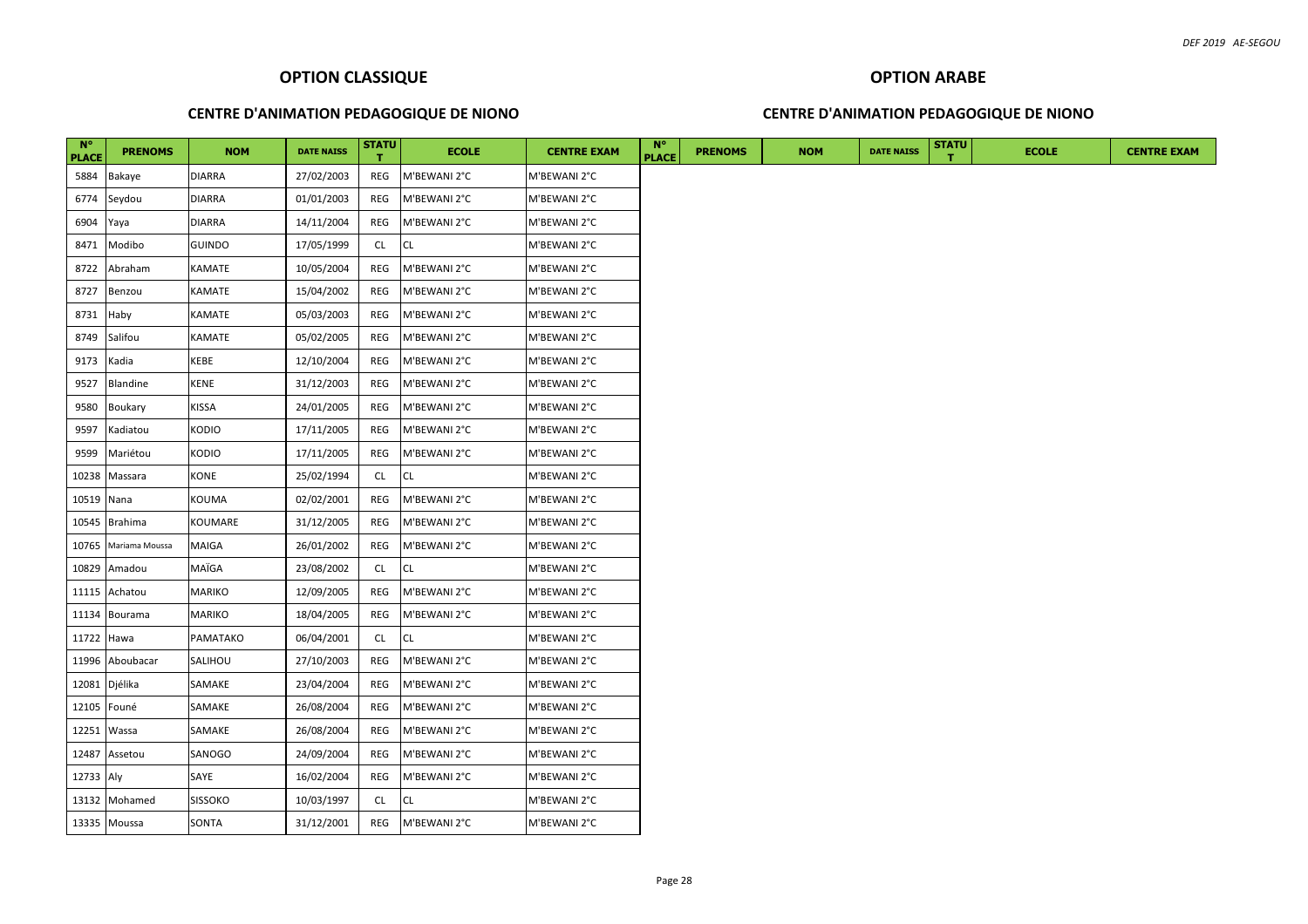#### **CENTRE D'ANIMATION PEDAGOGIQUE DE NIONO**

#### **CENTRE D'ANIMATION PEDAGOGIQUE DE NIONO**

| $N^{\circ}$<br><b>PLACE</b> | <b>PRENOMS</b>        | <b>NOM</b>       | <b>DATE NAISS</b> | <b>STATU</b> | <b>ECOLE</b>   | <b>CENTRE EXAM</b> | $N^{\circ}$<br><b>PLACE</b> | <b>PRENOMS</b> | <b>NOM</b> | <b>DATE NAISS</b> | <b>STATU</b> | <b>ECOLE</b> | <b>CENTRE EXAM</b> |
|-----------------------------|-----------------------|------------------|-------------------|--------------|----------------|--------------------|-----------------------------|----------------|------------|-------------------|--------------|--------------|--------------------|
|                             | 13373 Abdramane       | SOUMARE          | 25/11/2000        | REG          | M'BEWANI 2°C   | M'BEWANI 2°C       |                             |                |            |                   |              |              |                    |
|                             | 13851 Dramani         | <b>TANGARA</b>   | 06/07/2002        | REG          | M'BEWANI 2°C   | M'BEWANI 2°C       |                             |                |            |                   |              |              |                    |
| 13974 Mawa                  |                       | <b>TANGARA</b>   | 31/12/2005        | REG          | M'BEWANI 2°C   | M'BEWANI 2°C       |                             |                |            |                   |              |              |                    |
| 14114 Hawa                  |                       | <b>TEMBELY</b>   | 25/01/2001        | <b>CL</b>    | CL             | M'BEWANI 2°C       |                             |                |            |                   |              |              |                    |
|                             | 14332 Adiara          | <b>TOGO</b>      | 22/02/2001        | REG          | M'BEWANI 2°C   | M'BEWANI 2°C       |                             |                |            |                   |              |              |                    |
|                             | 14348 Djénéba         | <b>TOGO</b>      | 05/03/2003        | REG          | M'BEWANI 2°C   | M'BEWANI 2°C       |                             |                |            |                   |              |              |                    |
| 15273                       | Cheick<br>Moudourou   | <b>TRAORE</b>    | 20/07/2003        | REG          | M'BEWANI 2°C   | M'BEWANI 2°C       |                             |                |            |                   |              |              |                    |
| 15589 Hawa                  |                       | <b>TRAORE</b>    | 18/03/1987        | <b>CL</b>    | CL             | M'BEWANI 2°C       |                             |                |            |                   |              |              |                    |
|                             | 15750 Korotimi        | <b>TRAORE</b>    | 25/05/2004        | REG          | M'BEWANI 2°C   | M'BEWANI 2°C       |                             |                |            |                   |              |              |                    |
|                             | 15792 Lassine         | <b>TRAORE</b>    | 01/01/2004        | REG          | M'BEWANI 2°C   | M'BEWANI 2°C       |                             |                |            |                   |              |              |                    |
| 16030                       | Mohamadou<br>Karamoko | TRAORE           | 01/11/2004        | REG          | M'BEWANI 2°C   | M'BEWANI 2°C       |                             |                |            |                   |              |              |                    |
|                             | 16372 Sitan Founè     | <b>TRAORE</b>    | 17/07/2001        | REG          | M'BEWANI 2°C   | M'BEWANI 2°C       |                             |                |            |                   |              |              |                    |
|                             | 16712 Bakoni          | YENA             | 17/02/2003        | REG          | M'BEWANI 2°C   | M'BEWANI 2°C       |                             |                |            |                   |              |              |                    |
| 16810                       | Aminata Shé           | <b>DIARRA</b>    | 27/03/2004        | REG          | M'BEWANI 2°C   | M'BEWANI 2°C       |                             |                |            |                   |              |              |                    |
|                             | 16812 Soumana         | <b>DIARRA</b>    | 17/06/2005        | REG          | M'BEWANI 2°C   | M'BEWANI 2°C       |                             |                |            |                   |              |              |                    |
|                             | 16828 Halimatou       | <b>TANGARA</b>   | 18/06/2003        | REG          | M'BEWANI 2°C   | M'BEWANI 2°C       |                             |                |            |                   |              |              |                    |
| 16829                       | Aminata K             | TRAORE           | 08/02/2006        | REG          | M'BEWANI 2°C   | M'BEWANI 2°C       |                             |                |            |                   |              |              |                    |
| 16833                       | Fatoumata             | <b>COULIBALY</b> | 10/08/2004        | REG          | M'BEWANI 2°C   | M'BEWANI 2°C       |                             |                |            |                   |              |              |                    |
| 869                         | Bakaye                | <b>BOUARE</b>    | 07/03/2005        | REG          | MGR LECLERC II | MGR LECLERC II     |                             |                |            |                   |              |              |                    |
| 1088                        | Siaka                 | <b>BOUARE</b>    | 11/02/2004        | REG          | MGR LECLERC II | MGR LECLERC II     |                             |                |            |                   |              |              |                    |
| 1097                        | Sory Ibrahim          | <b>BOUARE</b>    | 24/09/2006        | REG          | MGR LECLERC II | MGR LECLERC II     |                             |                |            |                   |              |              |                    |
| 1132                        | Abdoulaye Tata        | CAMARA           | 13/09/2006        | REG          | MGR LECLERC II | MGR LECLERC II     |                             |                |            |                   |              |              |                    |
| 1716                        | Alalé                 | <b>COULIBALY</b> | 31/12/2004        | REG          | MGR LECLERC II | MGR LECLERC II     |                             |                |            |                   |              |              |                    |
| 1858                        | Angel                 | <b>COULIBALY</b> | 18/07/2005        | REG          | MGR LECLERC II | MGR LECLERC II     |                             |                |            |                   |              |              |                    |
| 2276                        | Drissa                | <b>COULIBALY</b> | 02/02/2003        | REG          | MGR LECLERC II | MGR LECLERC II     |                             |                |            |                   |              |              |                    |
| 2462                        | Hawa                  | <b>COULIBALY</b> | 24/04/2005        | REG          | MGR LECLERC II | MGR LECLERC II     |                             |                |            |                   |              |              |                    |
| 2523                        | Issa Grégoire         | <b>COULIBALY</b> | 21/11/2006        | REG          | MGR LECLERC II | MGR LECLERC II     |                             |                |            |                   |              |              |                    |
| 2597                        | Kadidiatou            | <b>COULIBALY</b> | 12/09/2005        | REG          | MGR LECLERC II | MGR LECLERC II     |                             |                |            |                   |              |              |                    |
|                             | 2698 Lamine           | <b>COULIBALY</b> | 16/09/2005        | REG          | MGR LECLERC II | MGR LECLERC II     |                             |                |            |                   |              |              |                    |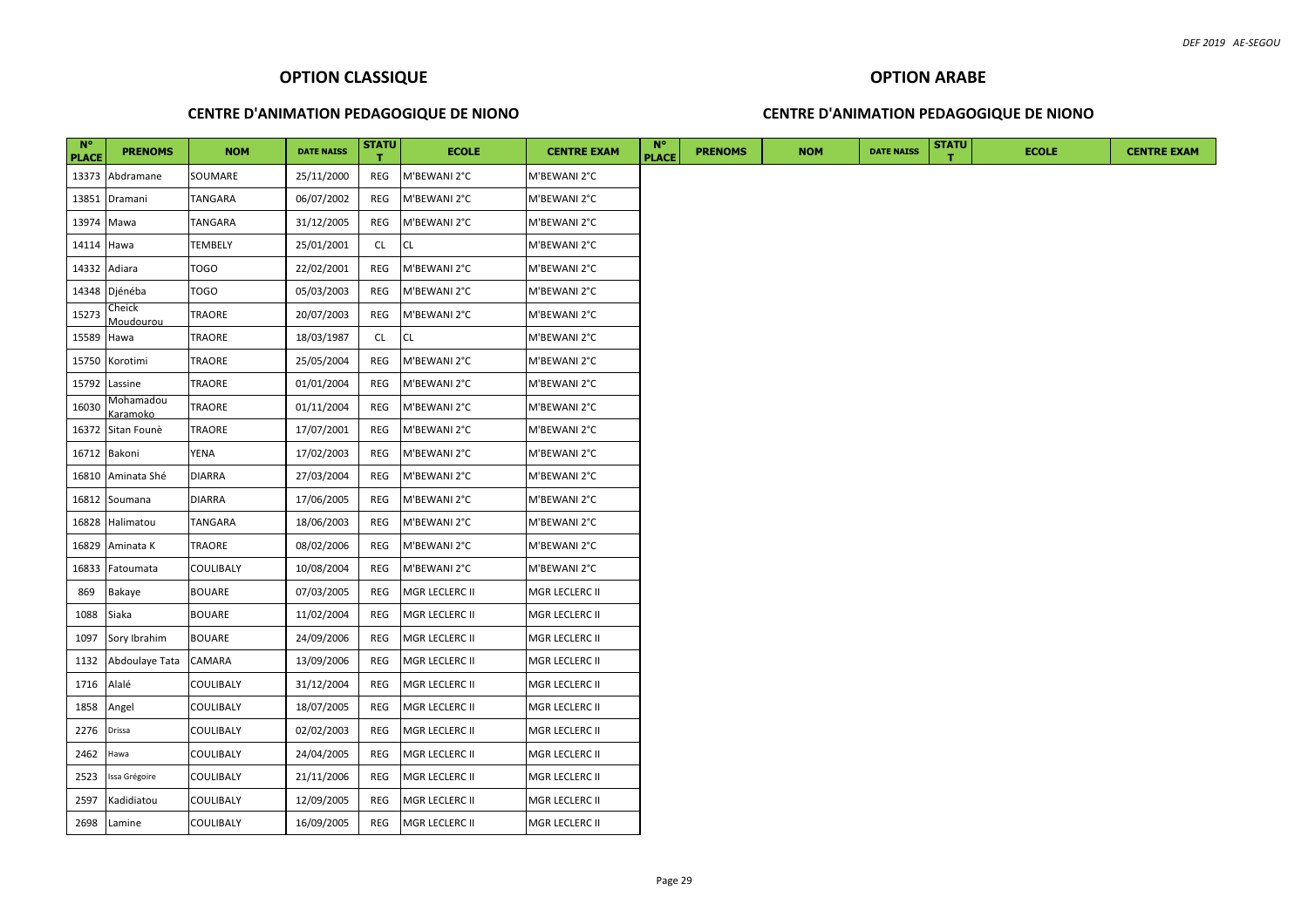#### **CENTRE D'ANIMATION PEDAGOGIQUE DE NIONO**

#### **CENTRE D'ANIMATION PEDAGOGIQUE DE NIONO**

| $N^{\circ}$<br><b>PLACE</b> | <b>PRENOMS</b>              | <b>NOM</b>       | <b>DATE NAISS</b> | <b>STATU</b> | <b>ECOLE</b>   | <b>CENTRE EXAM</b> | $N^{\circ}$<br><b>PLACE</b> | <b>PRENOMS</b> | <b>NOM</b> | <b>DATE NAISS</b> | <b>STATU</b> | <b>ECOLE</b> | <b>CENTRE EXAM</b> |
|-----------------------------|-----------------------------|------------------|-------------------|--------------|----------------|--------------------|-----------------------------|----------------|------------|-------------------|--------------|--------------|--------------------|
| 3081                        | M'Pènè                      | COULIBALY        | 26/10/2005        | REG          | MGR LECLERC II | MGR LECLERC II     |                             |                |            |                   |              |              |                    |
| 3149                        | Oumar                       | <b>COULIBALY</b> | 09/04/2004        | REG          | MGR LECLERC II | MGR LECLERC II     |                             |                |            |                   |              |              |                    |
| 3314                        | Salia                       | COULIBALY        | 20/09/2006        | REG          | MGR LECLERC II | MGR LECLERC II     |                             |                |            |                   |              |              |                    |
| 3623                        | Zeînabou                    | <b>COULIBALY</b> | 16/09/2006        | REG          | MGR LECLERC II | MGR LECLERC II     |                             |                |            |                   |              |              |                    |
| 3706                        | Bintou                      | <b>DABO</b>      | 26/03/2006        | REG          | MGR LECLERC II | MGR LECLERC II     |                             |                |            |                   |              |              |                    |
| 4427                        | Juliette                    | DEMBELE          | 29/11/2004        | REG          | MGR LECLERC II | MGR LECLERC II     |                             |                |            |                   |              |              |                    |
| 4728                        | Saran                       | <b>DEMBELE</b>   | 01/06/2006        | REG          | MGR LECLERC II | MGR LECLERC II     |                             |                |            |                   |              |              |                    |
| 5460                        | Mariam                      | <b>DIALLO</b>    | 27/09/2006        | REG          | MGR LECLERC II | MGR LECLERC II     |                             |                |            |                   |              |              |                    |
| 5545                        | Sékou                       | <b>DIALLO</b>    | 25/07/2006        | REG          | MGR LECLERC II | MGR LECLERC II     |                             |                |            |                   |              |              |                    |
| 5692                        | Aîchata                     | <b>DIARRA</b>    | 23/09/2006        | REG          | MGR LECLERC II | MGR LECLERC II     |                             |                |            |                   |              |              |                    |
| 5809                        | Assétou                     | <b>DIARRA</b>    | 20/04/2007        | REG          | MGR LECLERC II | MGR LECLERC II     |                             |                |            |                   |              |              |                    |
| 6605                        | Nana Kadidia<br>Dite Nah    | <b>DIARRA</b>    | 13/07/2006        | REG          | MGR LECLERC II | MGR LECLERC II     |                             |                |            |                   |              |              |                    |
| 6674                        | Ousmane                     | <b>DIARRA</b>    | 27/09/2006        | REG          | MGR LECLERC II | MGR LECLERC II     |                             |                |            |                   |              |              |                    |
| 6984                        | Fatoumata                   | <b>DIAWARA</b>   | 02/10/2003        | REG          | MGR LECLERC II | MGR LECLERC II     |                             |                |            |                   |              |              |                    |
| 7277                        | Boubacar                    | <b>DJIRE</b>     | 13/05/2004        | REG          | MGR LECLERC II | MGR LECLERC II     |                             |                |            |                   |              |              |                    |
| 7439                        | Ibrahima                    | <b>DOLO</b>      | 20/10/2002        | REG          | MGR LECLERC II | MGR LECLERC II     |                             |                |            |                   |              |              |                    |
| 7645                        | Mariam                      | <b>DOUMBIA</b>   | 19/12/2005        | REG          | MGR LECLERC II | MGR LECLERC II     |                             |                |            |                   |              |              |                    |
| 7918                        | Daouda                      | <b>FANE</b>      | 26/11/2003        | REG          | MGR LECLERC II | MGR LECLERC II     |                             |                |            |                   |              |              |                    |
| 8174                        | Amsétou                     | FOMBA            | 04/04/2006        | REG          | MGR LECLERC II | MGR LECLERC II     |                             |                |            |                   |              |              |                    |
| 8342                        | Nadjiyoulahi                | GORO             | 17/09/2006        | REG          | MGR LECLERC II | MGR LECLERC II     |                             |                |            |                   |              |              |                    |
| 8405                        | Awa                         | <b>GUINDO</b>    | 01/01/1994        | CL.          | <b>CL</b>      | MGR LECLERC II     |                             |                |            |                   |              |              |                    |
| 8541                        | Ibrahim                     | <b>HAIDARA</b>   | 18/03/2003        | CL.          | <b>CL</b>      | MGR LECLERC II     |                             |                |            |                   |              |              |                    |
| 8550                        | Maîzi                       | HAIDARA          | 20/04/2004        | REG          | MGR LECLERC II | MGR LECLERC II     |                             |                |            |                   |              |              |                    |
| 8699                        | Aminata                     | KALAPO           | 30/05/2004        | REG          | MGR LECLERC II | MGR LECLERC II     |                             |                |            |                   |              |              |                    |
| 8708                        | Lassine                     | KALOGA           | 26/09/2006        | REG          | MGR LECLERC II | MGR LECLERC II     |                             |                |            |                   |              |              |                    |
| 8711                        | Diabé                       | KALOKA           | 28/08/2006        | REG          | MGR LECLERC II | MGR LECLERC II     |                             |                |            |                   |              |              |                    |
| 8729                        | Clarisse                    | KAMATE           | 25/06/2006        | REG          | MGR LECLERC II | MGR LECLERC II     |                             |                |            |                   |              |              |                    |
| 8825                        | Jumar Dit<br><u> Jurima</u> | KAMPO            | 29/02/2004        | REG          | MGR LECLERC II | MGR LECLERC II     |                             |                |            |                   |              |              |                    |
| 8984                        | Mohamed                     | <b>KANTE</b>     | 02/12/2006        | REG          | MGR LECLERC II | MGR LECLERC II     |                             |                |            |                   |              |              |                    |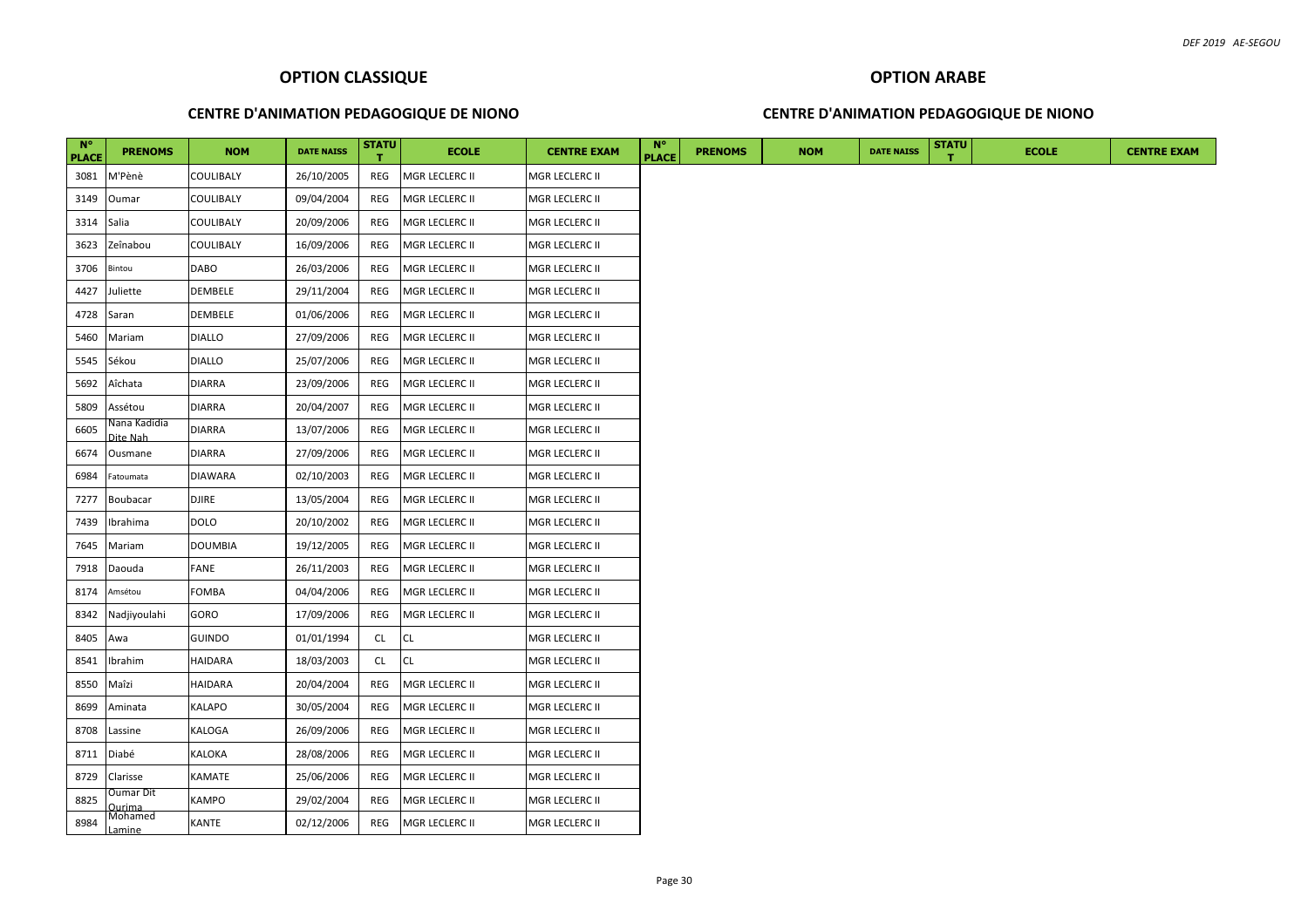#### **CENTRE D'ANIMATION PEDAGOGIQUE DE NIONO**

#### **CENTRE D'ANIMATION PEDAGOGIQUE DE NIONO**

| $N^{\circ}$<br><b>PLACE</b> | <b>PRENOMS</b>                    | <b>NOM</b>      | <b>DATE NAISS</b> | <b>STATU</b> | <b>ECOLE</b>   | <b>CENTRE EXAM</b> | $N^{\circ}$<br><b>PLACE</b> | <b>PRENOMS</b> | <b>NOM</b> | <b>DATE NAISS</b> | <b>STATU</b> | <b>ECOLE</b> | <b>CENTRE EXAM</b> |
|-----------------------------|-----------------------------------|-----------------|-------------------|--------------|----------------|--------------------|-----------------------------|----------------|------------|-------------------|--------------|--------------|--------------------|
| 9057                        | Kaba                              | KASSAMBARA      | 26/07/2005        | REG          | MGR LECLERC II | MGR LECLERC II     |                             |                |            |                   |              |              |                    |
| 9253                        | Tidiane                           | <b>KEITA</b>    | 09/05/2005        | REG          | MGR LECLERC II | MGR LECLERC II     |                             |                |            |                   |              |              |                    |
| 9560                        | Tidiane                           | <b>KINDO</b>    | 28/08/2006        | REG          | MGR LECLERC II | MGR LECLERC II     |                             |                |            |                   |              |              |                    |
| 9697                        | Yaya                              | <b>KOLOMA</b>   | 16/02/2005        | REG          | MGR LECLERC II | MGR LECLERC II     |                             |                |            |                   |              |              |                    |
| 9994                        | Aichata Moriba                    | <b>KONE</b>     | 23/05/2005        | REG          | MGR LECLERC II | MGR LECLERC II     |                             |                |            |                   |              |              |                    |
| 10088                       | Colette                           | KONE            | 19/02/2005        | REG          | MGR LECLERC II | MGR LECLERC II     |                             |                |            |                   |              |              |                    |
| 10166                       | Kadiatou                          | KONE            | 02/10/2003        | REG          | MGR LECLERC II | MGR LECLERC II     |                             |                |            |                   |              |              |                    |
| 10175                       | Kalilou                           | <b>KONE</b>     | 03/04/2004        | REG          | MGR LECLERC II | MGR LECLERC II     |                             |                |            |                   |              |              |                    |
| 10235                       | Marthe Nyélé                      | KONE            | 06/04/2005        | REG          | MGR LECLERC II | MGR LECLERC II     |                             |                |            |                   |              |              |                    |
| 10343                       | Tankélé Raoul                     | <b>KONE</b>     | 20/07/2005        | REG          | MGR LECLERC II | MGR LECLERC II     |                             |                |            |                   |              |              |                    |
| 10660                       | Guida                             | LANDOURE        | 09/11/2005        | REG          | MGR LECLERC II | MGR LECLERC II     |                             |                |            |                   |              |              |                    |
| 10672                       | Seidina Oumar                     | LY              | 20/08/2006        | REG          | MGR LECLERC II | MGR LECLERC II     |                             |                |            |                   |              |              |                    |
| 10703                       | Abdala                            | <b>MAIGA</b>    | 03/05/2005        | REG          | MGR LECLERC II | MGR LECLERC II     |                             |                |            |                   |              |              |                    |
| 10715                       | Aîssata                           | MAIGA           | 06/03/2002        | <b>CL</b>    | <b>CL</b>      | MGR LECLERC II     |                             |                |            |                   |              |              |                    |
| 11182                       | Aliou Dit Luc                     | <b>MINDOUBA</b> | 06/08/2005        | REG          | MGR LECLERC II | MGR LECLERC II     |                             |                |            |                   |              |              |                    |
|                             | 11426 Adiaratou                   | <b>NIARE</b>    | 10/10/2004        | REG          | MGR LECLERC II | MGR LECLERC II     |                             |                |            |                   |              |              |                    |
| 11522                       | Christine<br><b>Béatrice Dite</b> | <b>OUATTARA</b> | 14/01/2007        | REG          | MGR LECLERC II | MGR LECLERC II     |                             |                |            |                   |              |              |                    |
| 11817                       | Elène                             | POUDJOUGOU      | 28/09/2004        | REG          | MGR LECLERC II | MGR LECLERC II     |                             |                |            |                   |              |              |                    |
|                             | 11836 Aminata                     | <b>SACKO</b>    | 01/03/2003        | REG          | MGR LECLERC II | MGR LECLERC II     |                             |                |            |                   |              |              |                    |
| 11870 Fodé                  |                                   | SACKO           | 07/05/2003        | REG          | MGR LECLERC II | MGR LECLERC II     |                             |                |            |                   |              |              |                    |
| 12044                       | Assétou                           | SAMAKE          | 27/09/2005        | REG          | MGR LECLERC II | MGR LECLERC II     |                             |                |            |                   |              |              |                    |
| 12124                       | Kadiatou                          | SAMAKE          | 30/10/2006        | REG          | MGR LECLERC II | MGR LECLERC II     |                             |                |            |                   |              |              |                    |
| 12215                       | Sarata                            | SAMAKE          | 08/11/2004        | REG          | MGR LECLERC II | MGR LECLERC II     |                             |                |            |                   |              |              |                    |
| 12457                       | Fatoumata                         | SANKARE         | 11/04/2004        | REG          | MGR LECLERC II | MGR LECLERC II     |                             |                |            |                   |              |              |                    |
| 12853                       | Gaoussou                          | <b>SIDIBE</b>   | 24/10/2003        | REG          | MGR LECLERC II | MGR LECLERC II     |                             |                |            |                   |              |              |                    |
| 12922                       | Nana                              | SIDIBE          | 22/07/2005        | REG          | MGR LECLERC II | MGR LECLERC II     |                             |                |            |                   |              |              |                    |
| 13004                       | Alimata<br>Moniaue                | <b>SINAYOGO</b> | 20/02/2004        | CL           | <b>CL</b>      | MGR LECLERC II     |                             |                |            |                   |              |              |                    |
| 13326                       | Aminata                           | SONOGO          | 20/09/2007        | REG          | MGR LECLERC II | MGR LECLERC II     |                             |                |            |                   |              |              |                    |
|                             | 13327 Cathérine                   | SONOGO          | 19/05/2006        | REG          | MGR LECLERC II | MGR LECLERC II     |                             |                |            |                   |              |              |                    |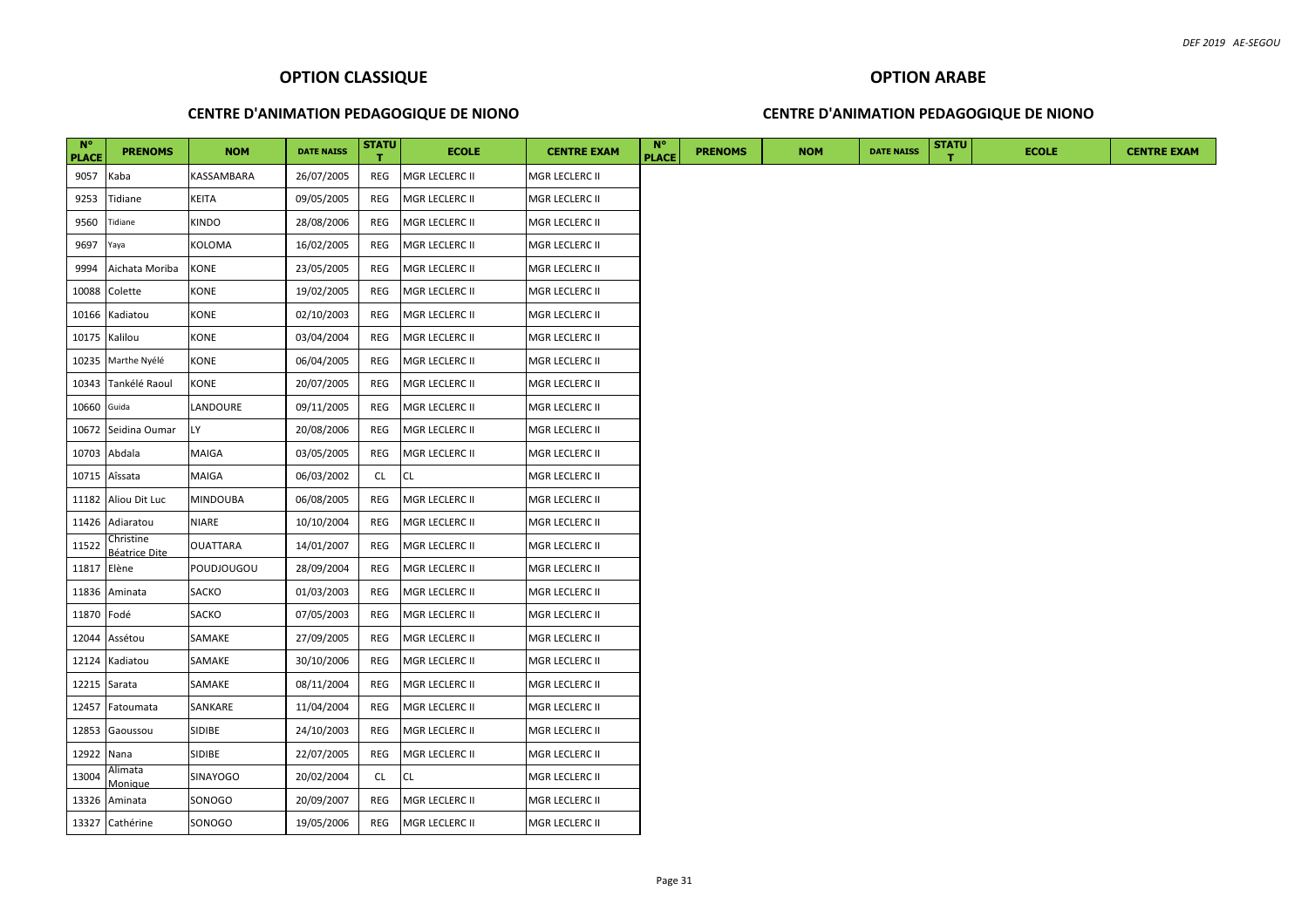#### **CENTRE D'ANIMATION PEDAGOGIQUE DE NIONO**

#### **CENTRE D'ANIMATION PEDAGOGIQUE DE NIONO**

| $N^{\circ}$<br><b>PLACE</b> | <b>PRENOMS</b>       | <b>NOM</b>      | <b>DATE NAISS</b> | <b>STATU</b> | <b>ECOLE</b>   | <b>CENTRE EXAM</b>    | <b>N°</b><br><b>PLACE</b> | <b>PRENOMS</b> | <b>NOM</b> | <b>DATE NAISS</b> | <b>STATU</b> | <b>ECOLE</b> |
|-----------------------------|----------------------|-----------------|-------------------|--------------|----------------|-----------------------|---------------------------|----------------|------------|-------------------|--------------|--------------|
| 13328                       | Mamoutou             | SONOGO          | 02/10/2006        | REG          | MGR LECLERC II | MGR LECLERC II        |                           |                |            |                   |              |              |
| 13364                       | Koudieye             | SOUGOUNA        | 23/10/2004        | REG          | MGR LECLERC II | MGR LECLERC II        |                           |                |            |                   |              |              |
|                             | 13424 Amady          | SOW             | 06/10/2006        | REG          | MGR LECLERC II | MGR LECLERC II        |                           |                |            |                   |              |              |
|                             | 13502 Abdoul Karim   | <b>SY</b>       | 03/11/2005        | REG          | MGR LECLERC II | MGR LECLERC II        |                           |                |            |                   |              |              |
| 13506                       | Aminata              | SY              | 03/12/2006        | REG          | MGR LECLERC II | MGR LECLERC II        |                           |                |            |                   |              |              |
|                             | 13511 Madioula       | SY              | 19/08/2003        | REG          | MGR LECLERC II | MGR LECLERC II        |                           |                |            |                   |              |              |
| 13922 Korka                 |                      | <b>TANGARA</b>  | 04/02/2008        | REG          | MGR LECLERC II | MGR LECLERC II        |                           |                |            |                   |              |              |
| 14326 Noel                  |                      | <b>TOE</b>      | 23/01/2005        | REG          | MGR LECLERC II | MGR LECLERC II        |                           |                |            |                   |              |              |
|                             | 14573 Aminata        | <b>TOURE</b>    | 07/03/2004        | REG          | MGR LECLERC II | MGR LECLERC II        |                           |                |            |                   |              |              |
|                             | 14687 Maîmouna       | <b>TOURE</b>    | 02/10/2004        | REG          | MGR LECLERC II | MGR LECLERC II        |                           |                |            |                   |              |              |
|                             | 14730 Nènè Satourou  | <b>TOURE</b>    | 02/01/2007        | REG          | MGR LECLERC II | MGR LECLERC II        |                           |                |            |                   |              |              |
| 14780                       | Zakariya<br>Youssouf | <b>TOURE</b>    | 01/12/2005        | REG          | MGR LECLERC II | MGR LECLERC II        |                           |                |            |                   |              |              |
| 15097                       | Assitan              | TRAORE          | 20/08/2006        | REG          | MGR LECLERC II | MGR LECLERC II        |                           |                |            |                   |              |              |
| 15181 Baty                  |                      | TRAORE          | 20/05/2005        | REG          | MGR LECLERC II | <b>MGR LECLERC II</b> |                           |                |            |                   |              |              |
| 15182 Baya                  |                      | TRAORE          | 31/03/2004        | REG          | MGR LECLERC II | MGR LECLERC II        |                           |                |            |                   |              |              |
| 15399                       | Fadimata             | TRAORE          | 20/07/2006        | REG          | MGR LECLERC II | MGR LECLERC II        |                           |                |            |                   |              |              |
| 16003                       | Minata Kemba         | TRAORE          | 26/11/2006        | REG          | MGR LECLERC II | <b>MGR LECLERC II</b> |                           |                |            |                   |              |              |
| 16529                       | Zénabou              | <b>TRAORE</b>   | 07/10/2005        | REG          | MGR LECLERC II | <b>MGR LECLERC II</b> |                           |                |            |                   |              |              |
| 16570                       | Nouhoum              | <b>WAIGALO</b>  | 12/04/2006        | REG          | MGR LECLERC II | <b>MGR LECLERC II</b> |                           |                |            |                   |              |              |
| 16571                       | Ousmane              | <b>WAIGALO</b>  | 01/05/2006        | REG          | MGR LECLERC II | MGR LECLERC II        |                           |                |            |                   |              |              |
| 16630                       | Korotimi             | YANCOUDOUGOU    | 15/04/2004        | REG          | MGR LECLERC II | MGR LECLERC II        |                           |                |            |                   |              |              |
| 16648                       | Aminata              | YARANANGORE     | 11/01/2004        | REG          | MGR LECLERC II | <b>MGR LECLERC II</b> |                           |                |            |                   |              |              |
| 16649                       | Fanta                | YARANANGORE     | 10/09/2005        | REG          | MGR LECLERC II | <b>MGR LECLERC II</b> |                           |                |            |                   |              |              |
| 16677                       | Hammadoun            | YATTARA         | 22/04/2003        | REG          | MGR LECLERC II | MGR LECLERC II        |                           |                |            |                   |              |              |
| 170                         | Fanta                | <b>BAGAYOKO</b> | 03/11/2001        | REG          | MOLODO 2°C/A   | MOLODO 2°C/A          |                           |                |            |                   |              |              |
| 329                         | Amadou               | <b>BALLO</b>    | 19/08/2005        | REG          | MOLODO 2°C/A   | MOLODO 2°C/A          |                           |                |            |                   |              |              |
| 338                         | Aminata M            | <b>BALLO</b>    | 15/03/2003        | REG          | MOLODO 2°C/A   | MOLODO 2°C/A          |                           |                |            |                   |              |              |
| 378                         | Hawa F               | <b>BALLO</b>    | 08/10/2002        | REG          | MOLODO 2°C/A   | MOLODO 2°C/A          |                           |                |            |                   |              |              |
| 379                         | Hawa M               | <b>BALLO</b>    | 30/06/2003        | REG          | MOLODO 2°C/A   | MOLODO 2°C/A          |                           |                |            |                   |              |              |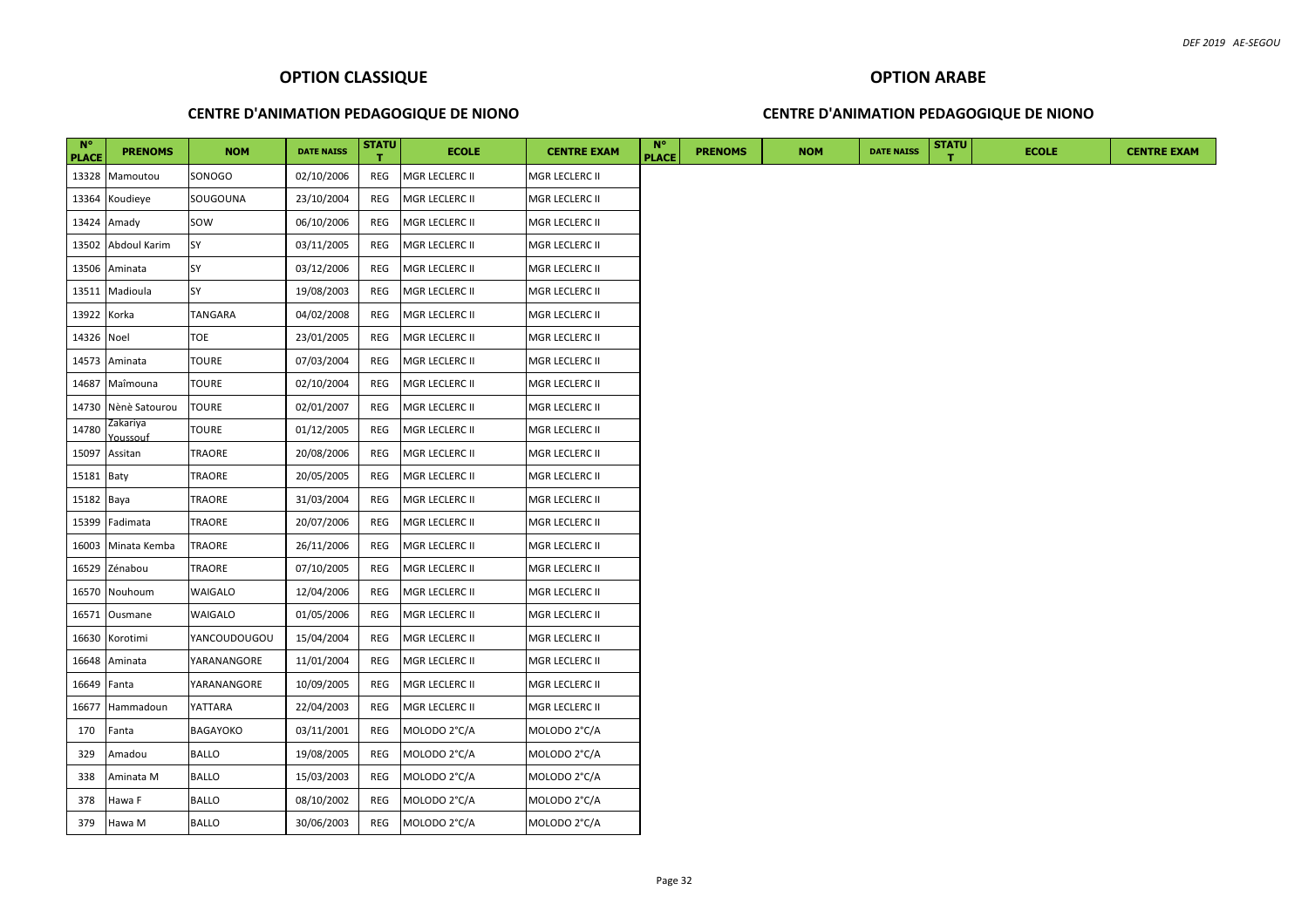#### **CENTRE D'ANIMATION PEDAGOGIQUE DE NIONO**

#### **CENTRE D'ANIMATION PEDAGOGIQUE DE NIONO**

| $N^{\circ}$<br><b>PLACE</b> | <b>PRENOMS</b> | <b>NOM</b>       | <b>DATE NAISS</b> | <b>STATU</b> | <b>ECOLE</b> | <b>CENTRE EXAM</b> | <b>N°</b><br><b>PLACE</b> | <b>PRENOMS</b> | <b>NOM</b> | <b>DATE NAISS</b> | <b>STATU</b> | <b>ECOLE</b> | <b>CENTRE EXAM</b> |
|-----------------------------|----------------|------------------|-------------------|--------------|--------------|--------------------|---------------------------|----------------|------------|-------------------|--------------|--------------|--------------------|
| 388                         | Kalifala       | <b>BALLO</b>     | 27/07/2003        | REG          | MOLODO 2°C/A | MOLODO 2°C/A       |                           |                |            |                   |              |              |                    |
| 396                         | Madou          | <b>BALLO</b>     | 27/05/2003        | REG          | MOLODO 2°C/A | MOLODO 2°C/A       |                           |                |            |                   |              |              |                    |
| 435                         | Sidy           | <b>BALLO</b>     | 01/10/2005        | REG          | MOLODO 2°C/A | MOLODO 2°C/A       |                           |                |            |                   |              |              |                    |
| 442                         | Souleymane     | <b>BALLO</b>     | 24/04/2001        | REG          | MOLODO 2°C/A | MOLODO 2°C/A       |                           |                |            |                   |              |              |                    |
| 800                         | Ouka Boukary   | <b>BOLY</b>      | 13/05/2005        | REG          | MOLODO 2°C/A | MOLODO 2°C/A       |                           |                |            |                   |              |              |                    |
| 1041                        | Oumar          | <b>BOUARE</b>    | 19/02/2003        | REG          | MOLODO 2°C/A | MOLODO 2°C/A       |                           |                |            |                   |              |              |                    |
| 1205                        | Mahamadou      | CAMARA           | 15/12/2004        | REG          | MOLODO 2°C/A | MOLODO 2°C/A       |                           |                |            |                   |              |              |                    |
| 1258                        | Tidiane        | CAMARA           | 15/12/2004        | REG          | MOLODO 2°C/A | MOLODO 2°C/A       |                           |                |            |                   |              |              |                    |
| 1591                        | Adam           | COMOCARA         | 26/02/2006        | REG          | MOLODO 2°C/A | MOLODO 2°C/A       |                           |                |            |                   |              |              |                    |
| 1668                        | Adama          | <b>COULIBALY</b> | 03/11/2003        | REG          | MOLODO 2°C/A | MOLODO 2°C/A       |                           |                |            |                   |              |              |                    |
| 1915                        | Assitan        | <b>COULIBALY</b> | 13/06/2002        | REG          | MOLODO 2°C/A | MOLODO 2°C/A       |                           |                |            |                   |              |              |                    |
| 2144                        | Cheick Oumar   | <b>COULIBALY</b> | 21/05/2006        | REG          | MOLODO 2°C/A | MOLODO 2°C/A       |                           |                |            |                   |              |              |                    |
| 2172                        | Daouda         | <b>COULIBALY</b> | 05/02/2005        | REG          | MOLODO 2°C/A | MOLODO 2°C/A       |                           |                |            |                   |              |              |                    |
| 2292                        | Fanta          | <b>COULIBALY</b> | 03/03/2004        | REG          | MOLODO 2°C/A | MOLODO 2°C/A       |                           |                |            |                   |              |              |                    |
| 2472                        | Hawa Founè     | <b>COULIBALY</b> | 31/05/2006        | REG          | MOLODO 2°C/A | MOLODO 2°C/A       |                           |                |            |                   |              |              |                    |
| 2494                        | Ibrahima       | <b>COULIBALY</b> | 17/08/2004        | REG          | MOLODO 2°C/A | MOLODO 2°C/A       |                           |                |            |                   |              |              |                    |
| 2538                        | Kadia          | <b>COULIBALY</b> | 08/02/2005        | REG          | MOLODO 2°C/A | MOLODO 2°C/A       |                           |                |            |                   |              |              |                    |
| 2920                        | Mariam         | <b>COULIBALY</b> | 28/08/2001        | REG          | MOLODO 2°C/A | MOLODO 2°C/A       |                           |                |            |                   |              |              |                    |
| 3282                        | Rokiatou       | COULIBALY        | 04/12/2002        | REG          | MOLODO 2°C/A | MOLODO 2°C/A       |                           |                |            |                   |              |              |                    |
| 3381                        | Séli           | <b>COULIBALY</b> | 30/06/2003        | REG          | MOLODO 2°C/A | MOLODO 2°C/A       |                           |                |            |                   |              |              |                    |
| 3464                        | Sitan Founé D  | <b>COULIBALY</b> | 18/12/2003        | REG          | MOLODO 2°C/A | MOLODO 2°C/A       |                           |                |            |                   |              |              |                    |
| 3465                        | Sitan Founé K  | <b>COULIBALY</b> | 02/07/2002        | REG          | MOLODO 2°C/A | MOLODO 2°C/A       |                           |                |            |                   |              |              |                    |
| 3571                        | Yacouba        | COULIBALY        | 20/10/2003        | REG          | MOLODO 2°C/A | MOLODO 2°C/A       |                           |                |            |                   |              |              |                    |
| 3599                        | Youma          | <b>COULIBALY</b> | 08/02/2005        | REG          | MOLODO 2°C/A | MOLODO 2°C/A       |                           |                |            |                   |              |              |                    |
| 3875                        | Aminata L      | <b>DAOU</b>      | 12/12/2003        | REG          | MOLODO 2°C/A | MOLODO 2°C/A       |                           |                |            |                   |              |              |                    |
| 3942                        | Mahamadou      | <b>DAOU</b>      | 26/04/2005        | REG          | MOLODO 2°C/A | MOLODO 2°C/A       |                           |                |            |                   |              |              |                    |
| 3976                        | Ousmane        | <b>DAOU</b>      | 25/06/2002        | REG          | MOLODO 2°C/A | MOLODO 2°C/A       |                           |                |            |                   |              |              |                    |
| 4202                        | Bazoumana      | <b>DEMBELE</b>   | 27/10/2004        | REG          | MOLODO 2°C/A | MOLODO 2°C/A       |                           |                |            |                   |              |              |                    |
| 4233 Bouba                  |                | DEMBELE          | 01/01/2003        | REG          | MOLODO 2°C/A | MOLODO 2°C/A       |                           |                |            |                   |              |              |                    |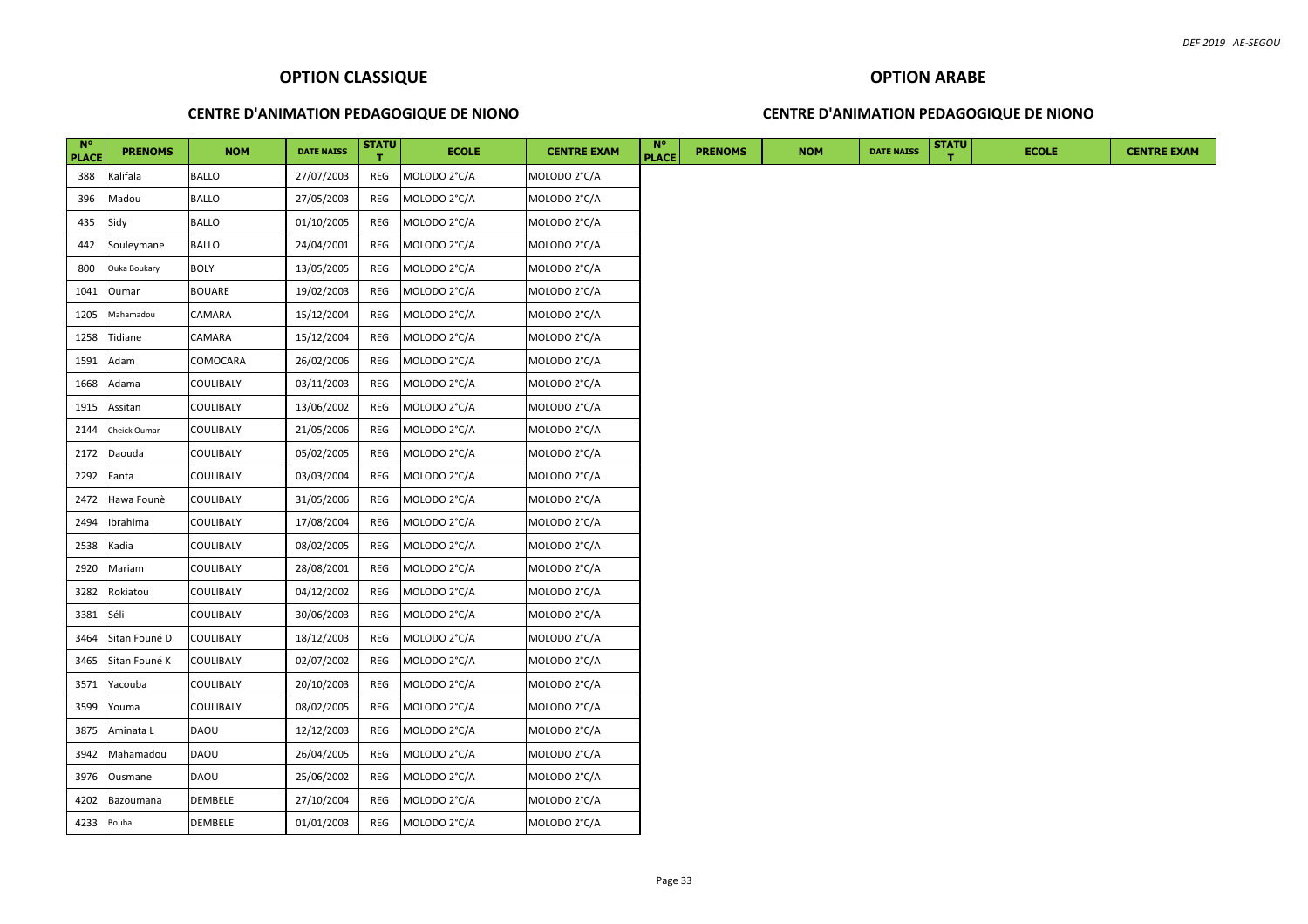#### **CENTRE D'ANIMATION PEDAGOGIQUE DE NIONO**

#### **CENTRE D'ANIMATION PEDAGOGIQUE DE NIONO**

| $N^{\circ}$<br><b>PLACE</b> | <b>PRENOMS</b> | <b>NOM</b>      | <b>DATE NAISS</b> | <b>STATU</b> | <b>ECOLE</b> | <b>CENTRE EXAM</b> | $N^{\circ}$<br><b>PLACE</b> | <b>PRENOMS</b> | <b>NOM</b> | <b>DATE NAISS</b> | <b>STATU</b> | <b>ECOLE</b> |
|-----------------------------|----------------|-----------------|-------------------|--------------|--------------|--------------------|-----------------------------|----------------|------------|-------------------|--------------|--------------|
| 4259                        | Cheick Oumar   | DEMBELE         | 10/10/2004        | REG          | MOLODO 2°C/A | MOLODO 2°C/A       |                             |                |            |                   |              |              |
| 4379                        | Gaoussou       | DEMBELE         | 14/08/2002        | REG          | MOLODO 2°C/A | MOLODO 2°C/A       |                             |                |            |                   |              |              |
| 4398                        | Hawa           | DEMBELE         | 06/03/2002        | REG          | MOLODO 2°C/A | MOLODO 2°C/A       |                             |                |            |                   |              |              |
| 4552                        | Mariam         | DEMBELE         | 25/05/2002        | REG          | MOLODO 2°C/A | MOLODO 2°C/A       |                             |                |            |                   |              |              |
| 4615                        | Moussa         | DEMBELE         | 14/11/2004        | REG          | MOLODO 2°C/A | MOLODO 2°C/A       |                             |                |            |                   |              |              |
| 4688                        | Pauline        | DEMBELE         | 12/01/2002        | <b>CL</b>    | <b>CL</b>    | MOLODO 2°C/A       |                             |                |            |                   |              |              |
| 4985                        | Astan          | <b>DIAKITE</b>  | 06/05/2004        | REG          | MOLODO 2°C/A | MOLODO 2°C/A       |                             |                |            |                   |              |              |
| 5033                        | Kariatou       | <b>DIAKITE</b>  | 25/08/2005        | REG          | MOLODO 2°C/A | MOLODO 2°C/A       |                             |                |            |                   |              |              |
| 5113                        | Abdoulaye      | <b>DIALLO</b>   | 08/04/2004        | REG          | MOLODO 2°C/A | MOLODO 2°C/A       |                             |                |            |                   |              |              |
| 5182                        | Amadou         | <b>DIALLO</b>   | 31/12/2004        | REG          | MOLODO 2°C/A | MOLODO 2°C/A       |                             |                |            |                   |              |              |
| 5376                        | Idrissa        | <b>DIALLO</b>   | 02/09/2006        | REG          | MOLODO 2°C/A | MOLODO 2°C/A       |                             |                |            |                   |              |              |
| 5504                        | Oumou          | <b>DIALLO</b>   | 01/01/2002        | CL           | <b>CL</b>    | MOLODO 2°C/A       |                             |                |            |                   |              |              |
| 5642                        | Abdoulaye      | <b>DIARRA</b>   | 20/10/2001        | CL.          | <b>CL</b>    | MOLODO 2°C/A       |                             |                |            |                   |              |              |
| 5698                        | Aîssa          | <b>DIARRA</b>   | 29/08/2004        | REG          | MOLODO 2°C/A | MOLODO 2°C/A       |                             |                |            |                   |              |              |
| 6087                        | Fanta          | <b>DIARRA</b>   | 10/04/2002        | CL           | <b>CL</b>    | MOLODO 2°C/A       |                             |                |            |                   |              |              |
| 6177                        | Ftoumata Zara  | <b>DIARRA</b>   | 15/06/2002        | REG          | MOLODO 2°C/A | MOLODO 2°C/A       |                             |                |            |                   |              |              |
| 6281                        | Kadiatou       | <b>DIARRA</b>   | 23/05/2003        | REG          | MOLODO 2°C/A | MOLODO 2°C/A       |                             |                |            |                   |              |              |
| 6482                        | Mariam         | <b>DIARRA</b>   | 21/06/2003        | REG          | MOLODO 2°C/A | MOLODO 2°C/A       |                             |                |            |                   |              |              |
| 7070                        | Hadiza         | <b>DICKO</b>    | 30/06/2006        | REG          | MOLODO 2°C/A | MOLODO 2°C/A       |                             |                |            |                   |              |              |
| 7210                        | Coumba         | <b>DJIGUIBA</b> | 10/04/2003        | REG          | MOLODO 2°C/A | MOLODO 2°C/A       |                             |                |            |                   |              |              |
| 7292                        | Djénéba        | DJIRE           | 05/01/2003        | REG          | MOLODO 2°C/A | MOLODO 2°C/A       |                             |                |            |                   |              |              |
| 7408                        | Assitan        | <b>DJITEYE</b>  | 05/01/2004        | REG          | MOLODO 2°C/A | MOLODO 2°C/A       |                             |                |            |                   |              |              |
| 7736                        | Mamadou        | DRAGO           | 09/01/2005        | REG          | MOLODO 2°C/A | MOLODO 2°C/A       |                             |                |            |                   |              |              |
| 7930                        | Fatoumata      | FANE            | 10/11/2004        | REG          | MOLODO 2°C/A | MOLODO 2°C/A       |                             |                |            |                   |              |              |
| 7939                        | Kadidia        | FANE            | 01/05/2002        | REG          | MOLODO 2°C/A | MOLODO 2°C/A       |                             |                |            |                   |              |              |
| 7957                        | Mamoutou       | FANE            | 24/05/2004        | REG          | MOLODO 2°C/A | MOLODO 2°C/A       |                             |                |            |                   |              |              |
| 8295                        | Sidiki         | <b>GOITA</b>    | 25/07/2000        | REG          | MOLODO 2°C/A | MOLODO 2°C/A       |                             |                |            |                   |              |              |
| 8444                        | Hawa           | GUINDO          | 07/04/2005        | REG          | MOLODO 2°C/A | MOLODO 2°C/A       |                             |                |            |                   |              |              |
| 8534                        | Djingaré       | HAIDARA         | 27/04/2005        | REG          | MOLODO 2°C/A | MOLODO 2°C/A       |                             |                |            |                   |              |              |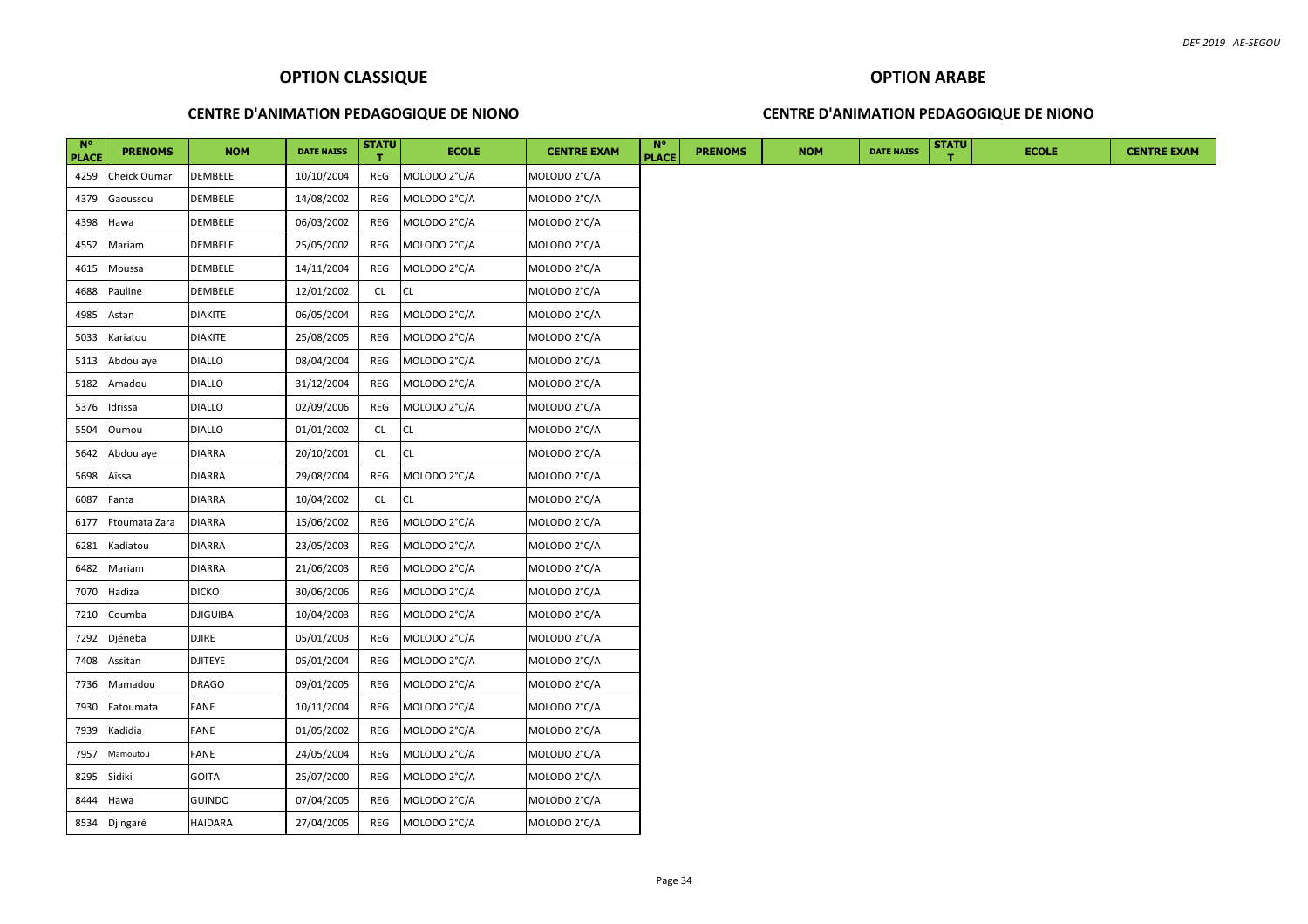#### **CENTRE D'ANIMATION PEDAGOGIQUE DE NIONO**

## **OPTION ARABE CENTRE D'ANIMATION PEDAGOGIQUE DE NIONO**

| $N^{\circ}$<br><b>PLACE</b> | <b>PRENOMS</b>       | <b>NOM</b>    | <b>DATE NAISS</b> | <b>STATU</b> | <b>ECOLE</b> | <b>CENTRE EXAM</b> | <b>N°</b><br><b>PLACE</b> | <b>PRENOMS</b> | <b>NOM</b> | <b>DATE NAISS</b> | <b>STATU</b> | <b>ECOLE</b> |  |  | <b>CENTRE EXAM</b> |  |
|-----------------------------|----------------------|---------------|-------------------|--------------|--------------|--------------------|---------------------------|----------------|------------|-------------------|--------------|--------------|--|--|--------------------|--|
| 8814                        | Alassane             | KAMIYA        | 09/02/2003        | REG          | MOLODO 2°C/A | MOLODO 2°C/A       |                           |                |            |                   |              |              |  |  |                    |  |
| 8902                        | Bintou               | KANFANA       | 09/06/2005        | REG          | MOLODO 2°C/A | MOLODO 2°C/A       |                           |                |            |                   |              |              |  |  |                    |  |
| 9011                        | Fatouma              | KARABINTA     | 16/11/2003        | REG          | MOLODO 2°C/A | MOLODO 2°C/A       |                           |                |            |                   |              |              |  |  |                    |  |
| 9017                        | Alassane             | KARAMBE       | 29/07/2004        | REG          | MOLODO 2°C/A | MOLODO 2°C/A       |                           |                |            |                   |              |              |  |  |                    |  |
| 9096                        | Alber                | KASSONGUE     | 20/12/2005        | REG          | MOLODO 2°C/A | MOLODO 2°C/A       |                           |                |            |                   |              |              |  |  |                    |  |
| 9118                        | Simone               | KASSONKE      | 18/07/2002        | REG          | MOLODO 2°C/A | MOLODO 2°C/A       |                           |                |            |                   |              |              |  |  |                    |  |
| 9236                        | Mohamed              | KEITA         | 30/03/2002        | REG          | MOLODO 2°C/A | MOLODO 2°C/A       |                           |                |            |                   |              |              |  |  |                    |  |
| 9363                        | Gnama Dite Nah KEÏTA |               | 26/10/2003        | REG          | MOLODO 2°C/A | MOLODO 2°C/A       |                           |                |            |                   |              |              |  |  |                    |  |
| 9635                        | Boubacar             | KOÏTA         | 01/01/2005        | REG          | MOLODO 2°C/A | MOLODO 2°C/A       |                           |                |            |                   |              |              |  |  |                    |  |
| 10118 <b>Fatou</b>          |                      | <b>KONE</b>   | 06/02/2004        | REG          | MOLODO 2°C/A | MOLODO 2°C/A       |                           |                |            |                   |              |              |  |  |                    |  |
| 10588 Sidiki                |                      | KOUNTA        | 01/01/2005        | REG          | MOLODO 2°C/A | MOLODO 2°C/A       |                           |                |            |                   |              |              |  |  |                    |  |
|                             | 10664 Alimata        | LELINTA       | 31/12/2003        | REG          | MOLODO 2°C/A | MOLODO 2°C/A       |                           |                |            |                   |              |              |  |  |                    |  |
| 10719 Aliou                 |                      | MAIGA         | 28/09/2006        | REG          | MOLODO 2°C/A | MOLODO 2°C/A       |                           |                |            |                   |              |              |  |  |                    |  |
| 10751 Hawa                  |                      | MAIGA         | 04/04/2005        | REG          | MOLODO 2°C/A | MOLODO 2°C/A       |                           |                |            |                   |              |              |  |  |                    |  |
| 10788                       | Souleymane<br>lamma  | MAIGA         | 03/04/2005        | REG          | MOLODO 2°C/A | MOLODO 2°C/A       |                           |                |            |                   |              |              |  |  |                    |  |
| 11036                       | Gaoussou             | MALLE         | 14/08/2003        | REG          | MOLODO 2°C/A | MOLODO 2°C/A       |                           |                |            |                   |              |              |  |  |                    |  |
|                             | 11164 Oumou          | MARIKO        | 06/01/2006        | REG          | MOLODO 2°C/A | MOLODO 2°C/A       |                           |                |            |                   |              |              |  |  |                    |  |
| 11802 Yoro                  |                      | PORGO         | 17/03/2005        | REG          | MOLODO 2°C/A | MOLODO 2°C/A       |                           |                |            |                   |              |              |  |  |                    |  |
| 11815 Bacary                |                      | POUDJOUGOU    | 04/12/2006        | REG          | MOLODO 2°C/A | MOLODO 2°C/A       |                           |                |            |                   |              |              |  |  |                    |  |
| 12304                       | Aboubacar            | SANGARE       | 04/11/2003        | REG          | MOLODO 2°C/A | MOLODO 2°C/A       |                           |                |            |                   |              |              |  |  |                    |  |
| 12723                       | Limata               | SAWADOGO      | 25/10/2002        | <b>REG</b>   | MOLODO 2°C/A | MOLODO 2°C/A       |                           |                |            |                   |              |              |  |  |                    |  |
| 13239                       | Maîmouna             | SOGOBA        | 16/12/2006        | REG          | MOLODO 2°C/A | MOLODO 2°C/A       |                           |                |            |                   |              |              |  |  |                    |  |
| 14320                       | Issaî                | TOE           | 17/12/2005        | REG          | MOLODO 2°C/A | MOLODO 2°C/A       |                           |                |            |                   |              |              |  |  |                    |  |
| 14652                       | Hindjène<br>Alassane | TOURE         | 31/01/2002        | REG          | MOLODO 2°C/A | MOLODO 2°C/A       |                           |                |            |                   |              |              |  |  |                    |  |
| 15191                       | Bibatou              | TRAORE        | 05/03/2005        | REG          | MOLODO 2°C/A | MOLODO 2°C/A       |                           |                |            |                   |              |              |  |  |                    |  |
| 15362                       | Djénébou             | TRAORE        | 30/05/2002        | REG          | MOLODO 2°C/A | MOLODO 2°C/A       |                           |                |            |                   |              |              |  |  |                    |  |
| 15617 Houka                 |                      | <b>TRAORE</b> | 21/11/2004        | REG          | MOLODO 2°C/A | MOLODO 2°C/A       |                           |                |            |                   |              |              |  |  |                    |  |
| 15723 Kalilou               |                      | TRAORE        | 30/03/2002        | REG          | MOLODO 2°C/A | MOLODO 2°C/A       |                           |                |            |                   |              |              |  |  |                    |  |
| 15765 Ladji                 |                      | <b>TRAORE</b> | 01/01/1999        | <b>CL</b>    | <b>CL</b>    | MOLODO 2°C/A       |                           |                |            |                   |              |              |  |  |                    |  |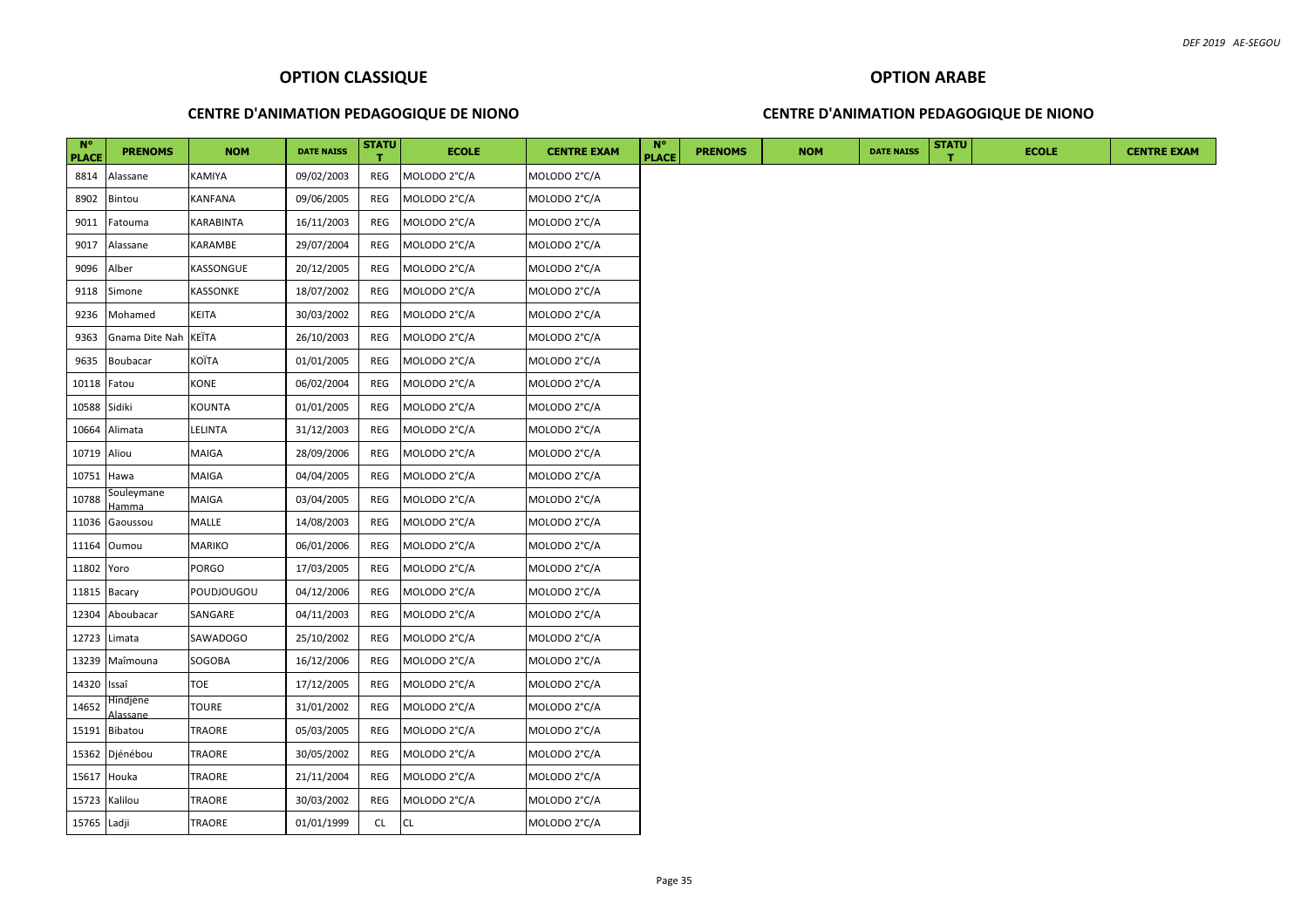#### **CENTRE D'ANIMATION PEDAGOGIQUE DE NIONO**

## **CENTRE D'ANIMATION PEDAGOGIQUE DE NIONO**

| $N^{\circ}$<br><b>PLACE</b> | <b>PRENOMS</b>            | <b>NOM</b>       | <b>DATE NAISS</b> | <b>STATU</b> | <b>ECOLE</b> | <b>CENTRE EXAM</b> | <b>N°</b><br><b>PLACE</b> | <b>PRENOMS</b> | <b>NOM</b> | <b>DATE NAISS</b> | <b>STATU</b> | <b>ECOLE</b> | <b>CENTRE EXAM</b> |
|-----------------------------|---------------------------|------------------|-------------------|--------------|--------------|--------------------|---------------------------|----------------|------------|-------------------|--------------|--------------|--------------------|
|                             | 15910 Mamoudou            | TRAORE           | 22/06/2004        | REG          | MOLODO 2°C/A | MOLODO 2°C/A       |                           |                |            |                   |              |              |                    |
| 16311                       | Seydou                    | TRAORE           | 11/04/2004        | REG          | MOLODO 2°C/A | MOLODO 2°C/A       |                           |                |            |                   |              |              |                    |
| 85                          | Abdoulaye                 | AUROME           | 18/08/2003        | REG          | MOLODO 2°C/B | MOLODO 2°C/B       |                           |                |            |                   |              |              |                    |
| 488                         | Diakaridia                | <b>BANDERE</b>   | 01/01/2003        | REG          | MOLODO 2°C/B | MOLODO 2°C/B       |                           |                |            |                   |              |              |                    |
| 490                         | Ousmane                   | <b>BANGALY</b>   | 18/02/2003        | REG          | MOLODO 2°C/B | MOLODO 2°C/B       |                           |                |            |                   |              |              |                    |
| 692                         | Bintou Founé              | <b>BERTHE</b>    | 18/08/2005        | REG          | MOLODO 2°C/B | MOLODO 2°C/B       |                           |                |            |                   |              |              |                    |
| 912                         | Fanta                     | <b>BOUARE</b>    | 18/07/2005        | REG          | MOLODO 2°C/B | MOLODO 2°C/B       |                           |                |            |                   |              |              |                    |
| 914                         | Fati                      | <b>BOUARE</b>    | 12/05/2001        | REG          | MOLODO 2°C/B | MOLODO 2°C/B       |                           |                |            |                   |              |              |                    |
| 1359                        | Fanta                     | <b>CISSE</b>     | 17/12/2004        | REG          | MOLODO 2°C/B | MOLODO 2°C/B       |                           |                |            |                   |              |              |                    |
| 1592                        | Awa                       | COMOCARA         | 26/02/2006        | REG          | MOLODO 2°C/B | MOLODO 2°C/B       |                           |                |            |                   |              |              |                    |
| 1649                        | Achitan                   | <b>COULIBALY</b> | 18/07/2004        | REG          | MOLODO 2°C/B | MOLODO 2°C/B       |                           |                |            |                   |              |              |                    |
| 1669                        | Adama                     | <b>COULIBALY</b> | 14/03/2004        | REG          | MOLODO 2°C/B | MOLODO 2°C/B       |                           |                |            |                   |              |              |                    |
| 1893                        | Assétou                   | <b>COULIBALY</b> | 30/04/2003        | REG          | MOLODO 2°C/B | MOLODO 2°C/B       |                           |                |            |                   |              |              |                    |
| 2190                        | Dicko                     | <b>COULIBALY</b> | 14/01/2006        | REG          | MOLODO 2°C/B | MOLODO 2°C/B       |                           |                |            |                   |              |              |                    |
| 2196                        | Djakaridja                | <b>COULIBALY</b> | 01/01/2003        | REG          | MOLODO 2°C/B | MOLODO 2°C/B       |                           |                |            |                   |              |              |                    |
| 2366                        | Fatoumata<br><u>\dama</u> | <b>COULIBALY</b> | 01/08/2004        | REG          | MOLODO 2°C/B | MOLODO 2°C/B       |                           |                |            |                   |              |              |                    |
| 2377                        | Fatoumata<br>Gaoussou     | <b>COULIBALY</b> | 13/07/2004        | REG          | MOLODO 2°C/B | MOLODO 2°C/B       |                           |                |            |                   |              |              |                    |
| 2424                        | Haîné                     | <b>COULIBALY</b> | 15/02/2005        | REG          | MOLODO 2°C/B | MOLODO 2°C/B       |                           |                |            |                   |              |              |                    |
| 2567                        | Kadiatou                  | <b>COULIBALY</b> | 01/01/2004        | REG          | MOLODO 2°C/B | MOLODO 2°C/B       |                           |                |            |                   |              |              |                    |
| 2593                        | Kadidiatou                | <b>COULIBALY</b> | 21/01/2001        | <b>CL</b>    | <b>CL</b>    | MOLODO 2°C/B       |                           |                |            |                   |              |              |                    |
| 2683                        | Koumba                    | <b>COULIBALY</b> | 01/01/2002        | REG          | MOLODO 2°C/B | MOLODO 2°C/B       |                           |                |            |                   |              |              |                    |
| 2798                        | Mahamadou N               | <b>COULIBALY</b> | 04/03/2006        | REG          | MOLODO 2°C/B | MOLODO 2°C/B       |                           |                |            |                   |              |              |                    |
| 2873                        | Mamou                     | <b>COULIBALY</b> | 25/05/2003        | REG          | MOLODO 2°C/B | MOLODO 2°C/B       |                           |                |            |                   |              |              |                    |
| 2921                        | Mariam                    | <b>COULIBALY</b> | 26/01/2004        | REG          | MOLODO 2°C/B | MOLODO 2°C/B       |                           |                |            |                   |              |              |                    |
| 3184                        | Oumou                     | <b>COULIBALY</b> | 01/01/2006        | REG          | MOLODO 2°C/B | MOLODO 2°C/B       |                           |                |            |                   |              |              |                    |
| 3297                        | Sadio                     | <b>COULIBALY</b> | 24/11/2005        | REG          | MOLODO 2°C/B | MOLODO 2°C/B       |                           |                |            |                   |              |              |                    |
| 3373                        | Sékou                     | <b>COULIBALY</b> | 01/01/2005        | REG          | MOLODO 2°C/B | MOLODO 2°C/B       |                           |                |            |                   |              |              |                    |
| 3450                        | Siratigui Dit<br>Bakoroba | <b>COULIBALY</b> | 11/02/2001        | CL.          | <b>CL</b>    | MOLODO 2°C/B       |                           |                |            |                   |              |              |                    |
|                             | 3460 Sitan F              | <b>COULIBALY</b> | 01/01/2004        | REG          | MOLODO 2°C/B | MOLODO 2°C/B       |                           |                |            |                   |              |              |                    |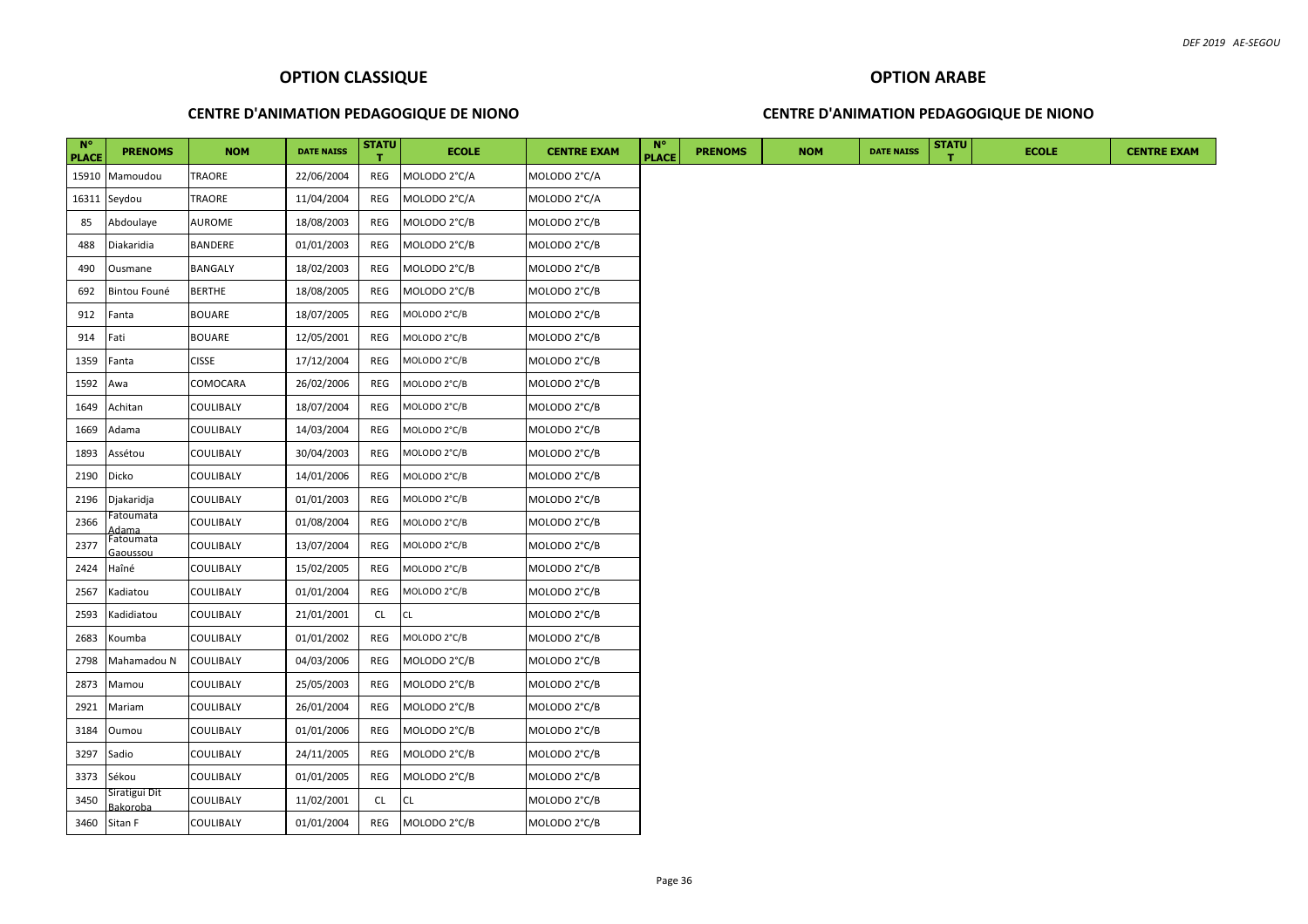## **CENTRE D'ANIMATION PEDAGOGIQUE DE NIONO**

## **CENTRE D'ANIMATION PEDAGOGIQUE DE NIONO**

| $N^{\circ}$<br><b>PLACE</b> | <b>PRENOMS</b>              | <b>NOM</b>    | <b>DATE NAISS</b> | <b>STATU</b> | <b>ECOLE</b> | <b>CENTRE EXAM</b> | <b>N°</b><br><b>PLACE</b> | <b>PRENOMS</b> | <b>NOM</b> | <b>DATE NAISS</b> | <b>STATU</b> | <b>ECOLE</b> |
|-----------------------------|-----------------------------|---------------|-------------------|--------------|--------------|--------------------|---------------------------|----------------|------------|-------------------|--------------|--------------|
| 3631                        | Zoumana                     | COULIBALY     | 06/12/2004        | REG          | MOLODO 2°C/B | MOLODO 2°C/B       |                           |                |            |                   |              |              |
| 4098                        | Alphonse                    | DEMBELE       | 24/04/2004        | REG          | MOLODO 2°C/B | MOLODO 2°C/B       |                           |                |            |                   |              |              |
| 4108                        | Amadou                      | DEMBELE       | 11/02/2004        | REG          | MOLODO 2°C/B | MOLODO 2°C/B       |                           |                |            |                   |              |              |
| 4138                        | Aminata                     | DEMBELE       | 20/11/2005        | REG          | MOLODO 2°C/B | MOLODO 2°C/B       |                           |                |            |                   |              |              |
| 4229                        | Bintou Founè                | DEMBELE       | 30/03/2004        | REG          | MOLODO 2°C/B | MOLODO 2°C/B       |                           |                |            |                   |              |              |
| 4257                        | Cheick<br><u>Aazourou</u>   | DEMBELE       | 24/09/2005        | REG          | MOLODO 2°C/B | MOLODO 2°C/B       |                           |                |            |                   |              |              |
| 4291                        | Djénéba                     | DEMBELE       | 17/10/2005        | REG          | MOLODO 2°C/B | MOLODO 2°C/B       |                           |                |            |                   |              |              |
| 4300                        | Djénébou A                  | DEMBELE       | 30/01/2003        | REG          | MOLODO 2°C/B | MOLODO 2°C/B       |                           |                |            |                   |              |              |
| 4301                        | Djénébou M                  | DEMBELE       | 15/11/2003        | REG          | MOLODO 2°C/B | MOLODO 2°C/B       |                           |                |            |                   |              |              |
| 4491                        | Madou                       | DEMBELE       | 30/01/2004        | REG          | MOLODO 2°C/B | MOLODO 2°C/B       |                           |                |            |                   |              |              |
| 4522                        | Mamadou                     | DEMBELE       | 27/06/2005        | REG          | MOLODO 2°C/B | MOLODO 2°C/B       |                           |                |            |                   |              |              |
| 4581                        | Modibo                      | DEMBELE       | 03/11/2004        | REG          | MOLODO 2°C/B | MOLODO 2°C/B       |                           |                |            |                   |              |              |
| 4599                        | Mounirou                    | DEMBELE       | 15/08/2005        | REG          | MOLODO 2°C/B | MOLODO 2°C/B       |                           |                |            |                   |              |              |
| 4626                        | Moustapha                   | DEMBELE       | 07/11/2004        | REG          | MOLODO 2°C/B | MOLODO 2°C/B       |                           |                |            |                   |              |              |
| 4691                        | Ramata                      | DEMBELE       | 26/12/2003        | REG          | MOLODO 2°C/B | MOLODO 2°C/B       |                           |                |            |                   |              |              |
| 4730                        | Satou                       | DEMBELE       | 01/01/2005        | REG          | MOLODO 2°C/B | MOLODO 2°C/B       |                           |                |            |                   |              |              |
| 4787                        | Soumaîla                    | DEMBELE       | 16/03/2002        | REG          | MOLODO 2°C/B | MOLODO 2°C/B       |                           |                |            |                   |              |              |
| 4792                        | Soungalo                    | DEMBELE       | 19/08/2004        | REG          | MOLODO 2°C/B | MOLODO 2°C/B       |                           |                |            |                   |              |              |
| 4983                        | Assitan                     | diakite       | 13/09/2003        | REG          | MOLODO 2°C/B | MOLODO 2°C/B       |                           |                |            |                   |              |              |
| 5089                        | Safoura                     | diakite       | 12/05/2004        | REG          | MOLODO 2°C/B | MOLODO 2°C/B       |                           |                |            |                   |              |              |
| 5149                        | Aîssata A                   | <b>DIALLO</b> | 24/01/2003        | REG          | MOLODO 2°C/B | MOLODO 2°C/B       |                           |                |            |                   |              |              |
| 5150                        | Aîssata B                   | <b>DIALLO</b> | 04/08/2005        | REG          | MOLODO 2°C/B | MOLODO 2°C/B       |                           |                |            |                   |              |              |
| 5431                        | Maîmouna                    | DIALLO        | 03/06/2007        | REG          | MOLODO 2°C/B | MOLODO 2°C/B       |                           |                |            |                   |              |              |
| 5714                        | Ali                         | DIARRA        | 06/04/2006        | REG          | MOLODO 2°C/B | MOLODO 2°C/B       |                           |                |            |                   |              |              |
| 5787                        | Aminata<br><u>šénéviève</u> | <b>DIARRA</b> | 19/08/1999        | <b>CL</b>    | CL           | MOLODO 2°C/B       |                           |                |            |                   |              |              |
| 6101                        | Fatouma                     | DIARRA        | 28/11/2004        | REG          | MOLODO 2°C/B | MOLODO 2°C/B       |                           |                |            |                   |              |              |
| 6528                        | Modeste                     | DIARRA        | 08/02/2006        | REG          | MOLODO 2°C/B | MOLODO 2°C/B       |                           |                |            |                   |              |              |
| 6621                        | Niamato                     | DIARRA        | 10/12/2001        | REG          | MOLODO 2°C/B | MOLODO 2°C/B       |                           |                |            |                   |              |              |
|                             | 7042 Alfousseini            | <b>DICKO</b>  | 16/05/2004        | REG          | MOLODO 2°C/B | MOLODO 2°C/B       |                           |                |            |                   |              |              |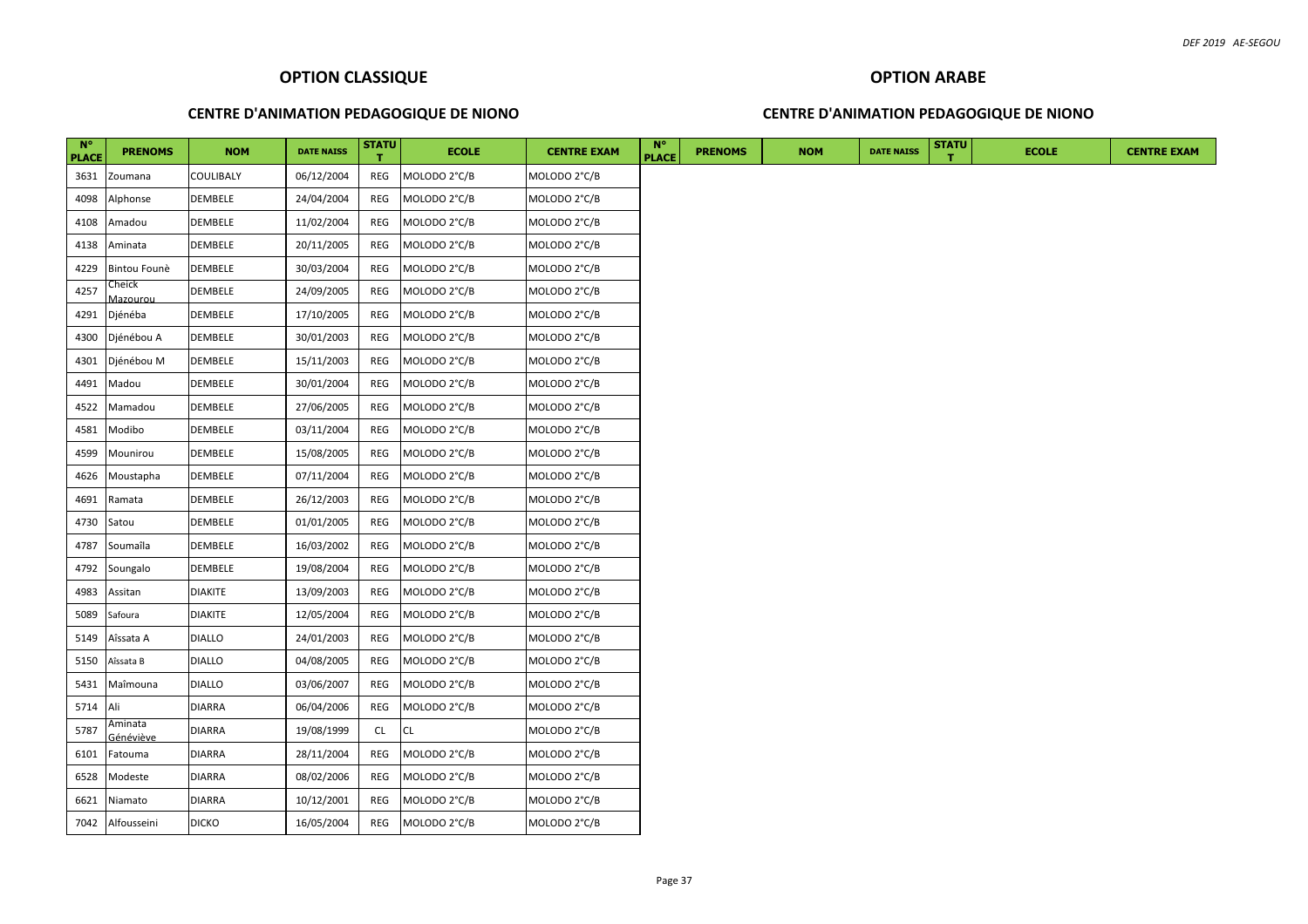## **CENTRE D'ANIMATION PEDAGOGIQUE DE NIONO**

## **OPTION ARABE**

#### **CENTRE D'ANIMATION PEDAGOGIQUE DE NIONO**

| $N^{\circ}$<br><b>PLACE</b> | <b>PRENOMS</b>         | <b>NOM</b>       | <b>DATE NAISS</b> | <b>STATU</b> | <b>ECOLE</b> | <b>CENTRE EXAM</b> | $N^{\circ}$<br><b>PLACE</b> | <b>PRENOMS</b> | <b>NOM</b> | <b>DATE NAISS</b> | <b>STATU</b> | <b>ECOLE</b> | <b>CENTRE EXAM</b> |
|-----------------------------|------------------------|------------------|-------------------|--------------|--------------|--------------------|-----------------------------|----------------|------------|-------------------|--------------|--------------|--------------------|
| 7053                        | <b>Bintou A</b>        | <b>DICKO</b>     | 12/10/2004        | REG          | MOLODO 2°C/B | MOLODO 2°C/B       |                             |                |            |                   |              |              |                    |
| 7054                        | <b>Bintou M</b>        | <b>DICKO</b>     | 20/09/2006        | REG          | MOLODO 2°C/B | MOLODO 2°C/B       |                             |                |            |                   |              |              |                    |
| 7101                        | Oumar                  | <b>DICKO</b>     | 01/01/2004        | REG          | MOLODO 2°C/B | MOLODO 2°C/B       |                             |                |            |                   |              |              |                    |
| 7113                        | Sarata                 | <b>DICKO</b>     | 01/01/2004        | REG          | MOLODO 2°C/B | MOLODO 2°C/B       |                             |                |            |                   |              |              |                    |
| 7148                        | Issa                   | DIOMBELE         | 10/12/2005        | REG          | MOLODO 2°C/B | MOLODO 2°C/B       |                             |                |            |                   |              |              |                    |
| 7191                        | Moulaye                | <b>DJIBO</b>     | 17/01/2002        | <b>CL</b>    | <b>CL</b>    | MOLODO 2°C/B       |                             |                |            |                   |              |              |                    |
| 7278                        | Boubacar               | <b>DJIRE</b>     | 11/11/2003        | REG          | MOLODO 2°C/B | MOLODO 2°C/B       |                             |                |            |                   |              |              |                    |
| 7329                        | Kafouné                | DJIRE            | 13/12/2001        | REG          | MOLODO 2°C/B | MOLODO 2°C/B       |                             |                |            |                   |              |              |                    |
| 8426                        | Dramane                | <b>GUINDO</b>    | 20/01/2005        | REG          | MOLODO 2°C/B | MOLODO 2°C/B       |                             |                |            |                   |              |              |                    |
| 8638                        | Meîmou                 | HAÏDARA          | 20/04/2005        | REG          | MOLODO 2°C/B | MOLODO 2°C/B       |                             |                |            |                   |              |              |                    |
| 9550                        | Hawa                   | KIMPAO           | 30/03/2005        | REG          | MOLODO 2°C/B | MOLODO 2°C/B       |                             |                |            |                   |              |              |                    |
| 9910                        | Nènè Kadidiatou KONATE |                  | 05/08/2005        | REG          | MOLODO 2°C/B | MOLODO 2°C/B       |                             |                |            |                   |              |              |                    |
| 9963                        | Fatoumata              | KONDO            | 09/09/2006        | REG          | MOLODO 2°C/B | MOLODO 2°C/B       |                             |                |            |                   |              |              |                    |
| 10116 Fanta                 |                        | KONE             | 15/05/2005        | REG          | MOLODO 2°C/B | MOLODO 2°C/B       |                             |                |            |                   |              |              |                    |
| 10190                       | Lamine                 | KONE             | 18/03/2004        | REG          | MOLODO 2°C/B | MOLODO 2°C/B       |                             |                |            |                   |              |              |                    |
| 10287                       | Prosper Dit Baba KONE  |                  | 21/06/2004        | REG          | MOLODO 2°C/B | MOLODO 2°C/B       |                             |                |            |                   |              |              |                    |
| 10462                       | Assitan                | KONTE            | 05/05/2005        | REG          | MOLODO 2°C/B | MOLODO 2°C/B       |                             |                |            |                   |              |              |                    |
| 10641                       | Assétou                | KROMA            | 03/01/2004        | REG          | MOLODO 2°C/B | MOLODO 2°C/B       |                             |                |            |                   |              |              |                    |
| 10671                       | Mohamed<br>.amine      | LY.              | 01/03/2005        | REG          | MOLODO 2°C/B | MOLODO 2°C/B       |                             |                |            |                   |              |              |                    |
| 10825                       | Almassaoud             | MAÏGA            | 18/07/2000        | REG          | MOLODO 2°C/B | MOLODO 2°C/B       |                             |                |            |                   |              |              |                    |
| 10945 Salif                 |                        | MAÏGA            | 28/05/2004        | REG          | MOLODO 2°C/B | MOLODO 2°C/B       |                             |                |            |                   |              |              |                    |
| 10969                       | Youssouf               | MAÏGA            | 04/07/2005        | REG          | MOLODO 2°C/B | MOLODO 2°C/B       |                             |                |            |                   |              |              |                    |
|                             | 11022 Djénéba          | MALLE            | 27/03/2002        | REG          | MOLODO 2°C/B | MOLODO 2°C/B       |                             |                |            |                   |              |              |                    |
| 11048 Koko                  |                        | MALLE            | 20/12/2002        | REG          | MOLODO 2°C/B | MOLODO 2°C/B       |                             |                |            |                   |              |              |                    |
| 11559                       | Hawa                   | <b>OUEDRAGO</b>  | 24/06/2005        | REG          | MOLODO 2°C/B | MOLODO 2°C/B       |                             |                |            |                   |              |              |                    |
|                             | 11581 Abdou            | <b>OUEDRAOGO</b> | 15/01/2003        | REG          | MOLODO 2°C/B | MOLODO 2°C/B       |                             |                |            |                   |              |              |                    |
| 11636                       | Salimata               | <b>OUEDRAOGO</b> | 10/05/2004        | REG          | MOLODO 2°C/B | MOLODO 2°C/B       |                             |                |            |                   |              |              |                    |
| 11710                       | Ramatou                | OUOLOGUEM        | 31/12/2003        | REG          | MOLODO 2°C/B | MOLODO 2°C/B       |                             |                |            |                   |              |              |                    |
|                             | 12029 Amadou           | SAMAKE           | 19/09/2002        | REG          | MOLODO 2°C/B | MOLODO 2°C/B       |                             |                |            |                   |              |              |                    |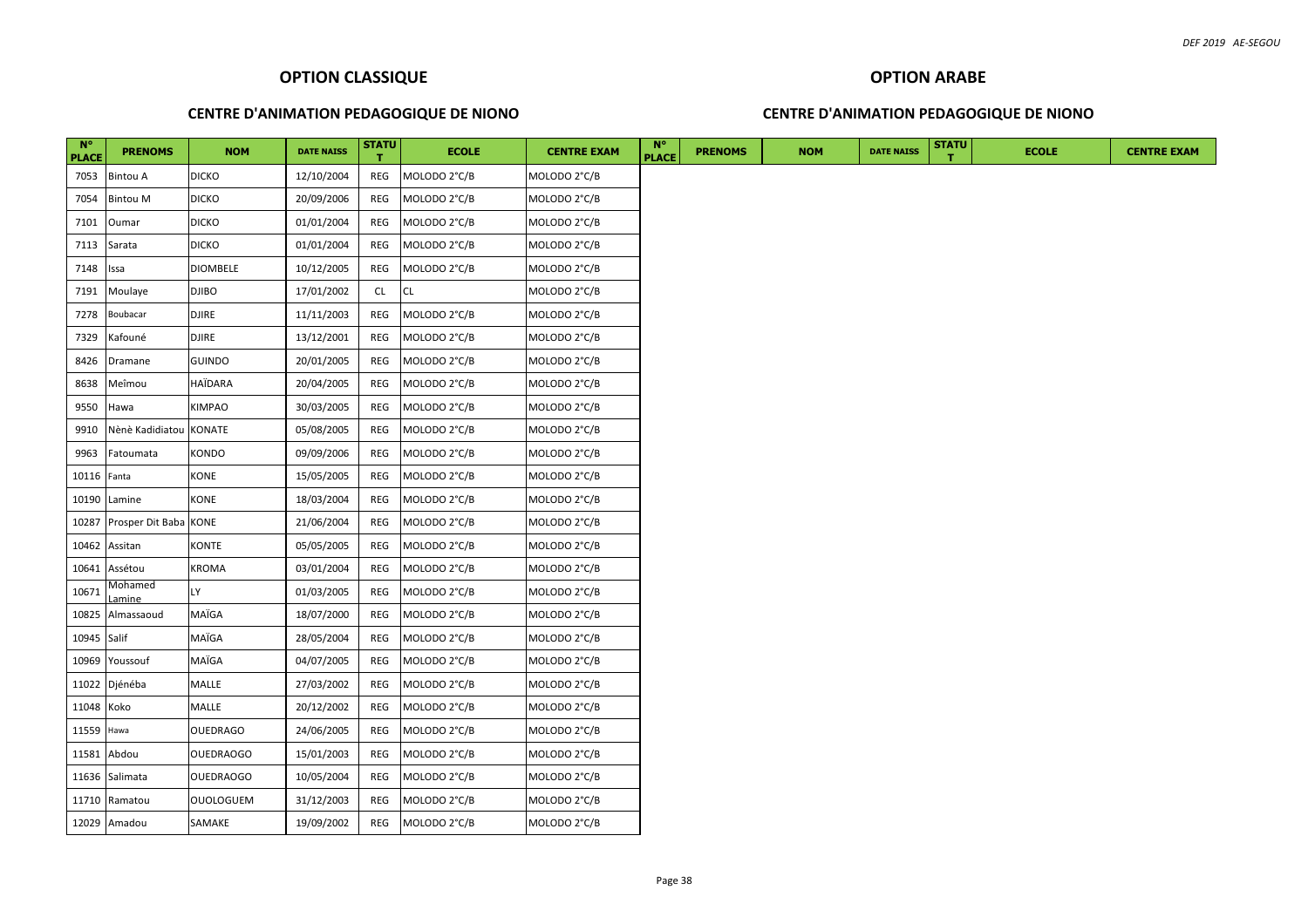#### **CENTRE D'ANIMATION PEDAGOGIQUE DE NIONO**

#### **CENTRE D'ANIMATION PEDAGOGIQUE DE NIONO**

| $N^{\circ}$<br><b>PLACE</b> | <b>PRENOMS</b>                   | <b>NOM</b>    | <b>DATE NAISS</b> | STATU     | <b>ECOLE</b> | <b>CENTRE EXAM</b> | <b>N°</b><br><b>PLACE</b> | <b>PRENOMS</b> | <b>NOM</b> | <b>DATE NAISS</b> | <b>STATU</b> | <b>ECOLE</b> |
|-----------------------------|----------------------------------|---------------|-------------------|-----------|--------------|--------------------|---------------------------|----------------|------------|-------------------|--------------|--------------|
| 12038                       | Aminata                          | SAMAKE        | 20/01/2005        | REG       | MOLODO 2°C/B | MOLODO 2°C/B       |                           |                |            |                   |              |              |
| 12222                       | Sibiri                           | SAMAKE        | 14/12/2004        | REG       | MOLODO 2°C/B | MOLODO 2°C/B       |                           |                |            |                   |              |              |
| 12599                       | Mariam Dem                       | SANOGO        | 26/12/2004        | REG       | MOLODO 2°C/B | MOLODO 2°C/B       |                           |                |            |                   |              |              |
|                             | 12712 Mariam                     | SAVADOGO      | 09/01/2006        | REG       | MOLODO 2°C/B | MOLODO 2°C/B       |                           |                |            |                   |              |              |
| 13466                       | Madou                            | SOW           | 04/11/2005        | REG       | MOLODO 2°C/B | MOLODO 2°C/B       |                           |                |            |                   |              |              |
| 14019                       | Oumou                            | TANGARA       | 18/11/2003        | REG       | MOLODO 2°C/B | MOLODO 2°C/B       |                           |                |            |                   |              |              |
| 14141 Assan                 |                                  | TERETA        | 03/05/2003        | REG       | MOLODO 2°C/B | MOLODO 2°C/B       |                           |                |            |                   |              |              |
| 14144                       | Fatoumata                        | <b>TERETA</b> | 31/12/2003        | REG       | MOLODO 2°C/B | MOLODO 2°C/B       |                           |                |            |                   |              |              |
|                             | 14147 Moctar                     | TERETA        | 06/01/2003        | REG       | MOLODO 2°C/B | MOLODO 2°C/B       |                           |                |            |                   |              |              |
| 14216                       | Sékou                            | THIENTA       | 13/07/2006        | REG       | MOLODO 2°C/B | MOLODO 2°C/B       |                           |                |            |                   |              |              |
| 14402 Drissa                |                                  | <b>TOGOLA</b> | 15/05/2003        | REG       | MOLODO 2°C/B | MOLODO 2°C/B       |                           |                |            |                   |              |              |
| 14531                       | Abdrahamane                      | <b>TOURE</b>  | 03/04/2006        | REG       | MOLODO 2°C/B | MOLODO 2°C/B       |                           |                |            |                   |              |              |
| 14591                       | Bata                             | TOURE         | 08/05/2004        | REG       | MOLODO 2°C/B | MOLODO 2°C/B       |                           |                |            |                   |              |              |
| 14745                       | Oumou                            | <b>TOURE</b>  | 05/06/2004        | REG       | MOLODO 2°C/B | MOLODO 2°C/B       |                           |                |            |                   |              |              |
| 14894                       | Aîssata                          | TRAORE        | 01/01/2004        | REG       | MOLODO 2°C/B | MOLODO 2°C/B       |                           |                |            |                   |              |              |
| 14907                       | Alamisa                          | TRAORE        | 31/12/2002        | REG       | MOLODO 2°C/B | MOLODO 2°C/B       |                           |                |            |                   |              |              |
| 15061                       | Arouna                           | TRAORE        | 16/10/2005        | REG       | MOLODO 2°C/B | MOLODO 2°C/B       |                           |                |            |                   |              |              |
| 15098                       | Assitan                          | TRAORE        | 12/01/2005        | REG       | MOLODO 2°C/B | MOLODO 2°C/B       |                           |                |            |                   |              |              |
| 15516                       | Fatoumata                        | TRAORE        | 20/04/2004        | REG       | MOLODO 2°C/B | MOLODO 2°C/B       |                           |                |            |                   |              |              |
| 15533                       | .amine<br>Fatoumata Sadio TRAORE |               | 01/01/2002        | REG       | MOLODO 2°C/B | MOLODO 2°C/B       |                           |                |            |                   |              |              |
| 15870                       | Maîmouna L                       | TRAORE        | 03/02/2002        | CL.       | <b>CL</b>    | MOLODO 2°C/B       |                           |                |            |                   |              |              |
| 15945                       | Mariam                           | TRAORE        | 05/02/2004        | REG       | MOLODO 2°C/B | MOLODO 2°C/B       |                           |                |            |                   |              |              |
| 16056                       | Moulaye                          | <b>TRAORE</b> | 27/01/2001        | <b>CL</b> | <b>CL</b>    | MOLODO 2°C/B       |                           |                |            |                   |              |              |
| 16116                       | Nouhoum                          | TRAORE        | 17/01/2005        | REG       | MOLODO 2°C/B | MOLODO 2°C/B       |                           |                |            |                   |              |              |
|                             | 16375 Sitan Founé A              | TRAORE        | 18/07/2003        | REG       | MOLODO 2°C/B | MOLODO 2°C/B       |                           |                |            |                   |              |              |
|                             | 16376 Sitan Founé B              | TRAORE        | 08/08/2003        | REG       | MOLODO 2°C/B | MOLODO 2°C/B       |                           |                |            |                   |              |              |
|                             | 16468 Wassa A                    | TRAORE        | 18/07/2003        | REG       | MOLODO 2°C/B | MOLODO 2°C/B       |                           |                |            |                   |              |              |
| 16469                       | Wassa B                          | TRAORE        | 31/12/2003        | REG       | MOLODO 2°C/B | MOLODO 2°C/B       |                           |                |            |                   |              |              |
| 16577 Sidiki                |                                  | WANE          | 10/01/2005        | REG       | MOLODO 2°C/B | MOLODO 2°C/B       |                           |                |            |                   |              |              |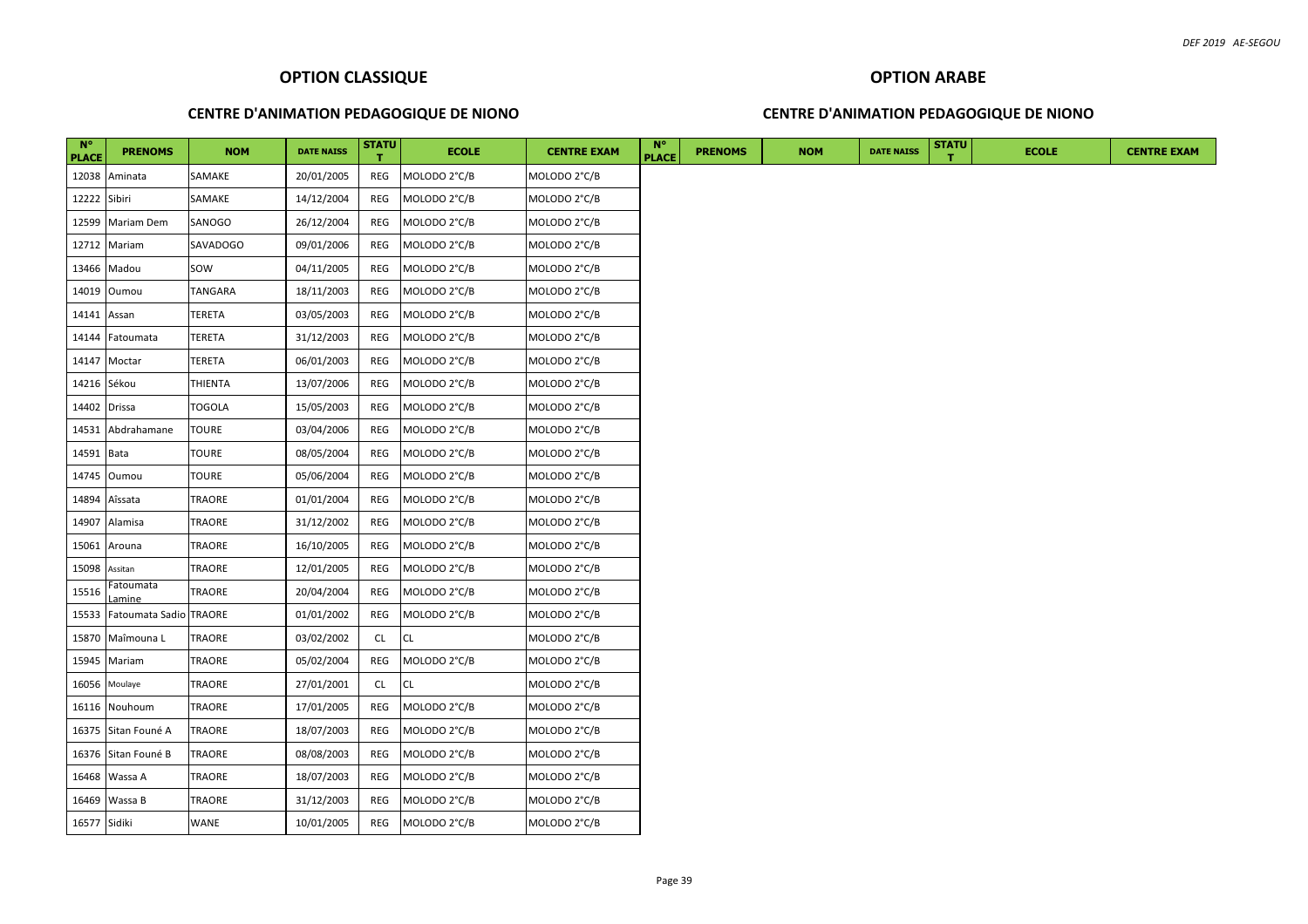## **CENTRE D'ANIMATION PEDAGOGIQUE DE NIONO**

#### **CENTRE D'ANIMATION PEDAGOGIQUE DE NIONO**

| $N^{\circ}$<br><b>PLACE</b> | <b>PRENOMS</b>                  | <b>NOM</b>     | <b>DATE NAISS</b> | <b>STATU</b> | <b>ECOLE</b>     | <b>CENTRE EXAM</b> | N°<br><b>PLACE</b> | <b>PRENOMS</b> | <b>NOM</b> | <b>DATE NAISS</b> | <b>STATU</b> | <b>ECOLE</b> |  |  |  | <b>CENTRE EXAM</b> |  |
|-----------------------------|---------------------------------|----------------|-------------------|--------------|------------------|--------------------|--------------------|----------------|------------|-------------------|--------------|--------------|--|--|--|--------------------|--|
| 16672                       | Aminata                         | YATTARA        | 24/06/2000        | REG          | MOLODO 2°C/B     | MOLODO 2°C/B       |                    |                |            |                   |              |              |  |  |  |                    |  |
| 106                         | Mohamed Hama BABY               |                | 03/04/2006        | REG          | N'DEBOUGOU 2°C/A | N'DEBOUGOU 2°C/A   |                    |                |            |                   |              |              |  |  |  |                    |  |
| 177                         | ssa                             | BAGAYOKO       | 30/08/2005        | REG          | N'DEBOUGOU 2°C/A | N'DEBOUGOU 2°C/A   |                    |                |            |                   |              |              |  |  |  |                    |  |
| 252                         | Hawa                            | <b>BAH</b>     | 18/04/2005        | REG          | N'DEBOUGOU 2°C/A | N'DEBOUGOU 2°C/A   |                    |                |            |                   |              |              |  |  |  |                    |  |
| 305                         | Tenin                           | BAH            | 24/10/2004        | REG          | N'DEBOUGOU 2°C/A | N'DEBOUGOU 2°C/A   |                    |                |            |                   |              |              |  |  |  |                    |  |
| 354                         | Cheikinai                       | <b>BALLO</b>   | 21/10/2004        | REG          | N'DEBOUGOU 2°C/A | N'DEBOUGOU 2°C/A   |                    |                |            |                   |              |              |  |  |  |                    |  |
| 489                         | Abdoulaye<br>Zango Mamadou      | <b>BANGALY</b> | 17/10/2006        | REG          | N'DEBOUGOU 2°C/A | N'DEBOUGOU 2°C/A   |                    |                |            |                   |              |              |  |  |  |                    |  |
| 546                         | Bréma                           | <b>BARRY</b>   | 24/07/2006        | REG          | N'DEBOUGOU 2°C/A | N'DEBOUGOU 2°C/A   |                    |                |            |                   |              |              |  |  |  |                    |  |
| 853                         | Aminata                         | <b>BOUARE</b>  | 12/12/2005        | REG          | N'DEBOUGOU 2°C/A | N'DEBOUGOU 2°C/A   |                    |                |            |                   |              |              |  |  |  |                    |  |
| 1162                        | Birama                          | CAMARA         | 08/04/2003        | REG          | N'DEBOUGOU 2°C/A | N'DEBOUGOU 2°C/A   |                    |                |            |                   |              |              |  |  |  |                    |  |
| 1376                        | Fatoumata<br>arima              | <b>CISSE</b>   | 22/03/2002        | REG          | N'DEBOUGOU 2°C/A | N'DEBOUGOU 2°C/A   |                    |                |            |                   |              |              |  |  |  |                    |  |
| 1377                        | Fatoumata<br><b>brahima</b>     | <b>CISSE</b>   | 16/08/2007        | REG          | N'DEBOUGOU 2°C/A | N'DEBOUGOU 2°C/A   |                    |                |            |                   |              |              |  |  |  |                    |  |
| 1396                        | Hassana                         | CISSE          | 24/03/2003        | REG          | N'DEBOUGOU 2°C/A | N'DEBOUGOU 2°C/A   |                    |                |            |                   |              |              |  |  |  |                    |  |
| 1414                        | Kadiatou                        | <b>CISSE</b>   | 14/03/2005        | REG          | N'DEBOUGOU 2°C/A | N'DEBOUGOU 2°C/A   |                    |                |            |                   |              |              |  |  |  |                    |  |
| 1502                        | Oumar                           | CISSE          | 16/04/2005        | REG          | N'DEBOUGOU 2°C/A | N'DEBOUGOU 2°C/A   |                    |                |            |                   |              |              |  |  |  |                    |  |
| 1957                        | Aya                             | COULIBALY      | 16/03/2006        | REG          | N'DEBOUGOU 2°C/A | N'DEBOUGOU 2°C/A   |                    |                |            |                   |              |              |  |  |  |                    |  |
| 2403                        | Fousseyni                       | COULIBALY      | 29/07/2004        | REG          | N'DEBOUGOU 2°C/A | N'DEBOUGOU 2°C/A   |                    |                |            |                   |              |              |  |  |  |                    |  |
| 2568                        | Kadiatou                        | COULIBALY      | 30/03/2005        | REG          | N'DEBOUGOU 2°C/A | N'DEBOUGOU 2°C/A   |                    |                |            |                   |              |              |  |  |  |                    |  |
| 2662                        | Korotimi                        | COULIBALY      | 18/02/2003        | REG          | N'DEBOUGOU 2°C/A | N'DEBOUGOU 2°C/A   |                    |                |            |                   |              |              |  |  |  |                    |  |
| 3170                        | Oumou                           | COULIBALY      | 12/01/2001        | <b>CL</b>    | CL.              | N'DEBOUGOU 2°C/A   |                    |                |            |                   |              |              |  |  |  |                    |  |
| 3353                        | Sarah Djénéba                   | COULIBALY      | 25/06/2004        | REG          | N'DEBOUGOU 2°C/A | N'DEBOUGOU 2°C/A   |                    |                |            |                   |              |              |  |  |  |                    |  |
| 4460                        | Kassoum                         | DEMBELE        | 12/09/2003        | REG          | N'DEBOUGOU 2°C/A | N'DEBOUGOU 2°C/A   |                    |                |            |                   |              |              |  |  |  |                    |  |
| 4976                        | Aoua                            | DIAKITE        | 29/05/2004        | REG          | N'DEBOUGOU 2°C/A | N'DEBOUGOU 2°C/A   |                    |                |            |                   |              |              |  |  |  |                    |  |
| 6158                        | <sup>-</sup> atoumata<br>Aoussa | DIARRA         | 18/03/2002        | REG          | N'DEBOUGOU 2°C/A | N'DEBOUGOU 2°C/A   |                    |                |            |                   |              |              |  |  |  |                    |  |
| 6233                        | Ibrahima                        | DIARRA         | 08/03/2003        | REG          | N'DEBOUGOU 2°C/A | N'DEBOUGOU 2°C/A   |                    |                |            |                   |              |              |  |  |  |                    |  |
| 6536                        | Modibo                          | DIARRA         | 30/06/2004        | REG          | N'DEBOUGOU 2°C/A | N'DEBOUGOU 2°C/A   |                    |                |            |                   |              |              |  |  |  |                    |  |
| 6544                        | Mohamed                         | DIARRA         | 21/12/2006        | REG          | N'DEBOUGOU 2°C/A | N'DEBOUGOU 2°C/A   |                    |                |            |                   |              |              |  |  |  |                    |  |
| 6585                        | Moussa Balla                    | DIARRA         | 20/02/2006        | REG          | N'DEBOUGOU 2°C/A | N'DEBOUGOU 2°C/A   |                    |                |            |                   |              |              |  |  |  |                    |  |
| 7696                        | Garibou                         | DOUMBO         | 06/04/2002        | REG          | N'DEBOUGOU 2°C/A | N'DEBOUGOU 2°C/A   |                    |                |            |                   |              |              |  |  |  |                    |  |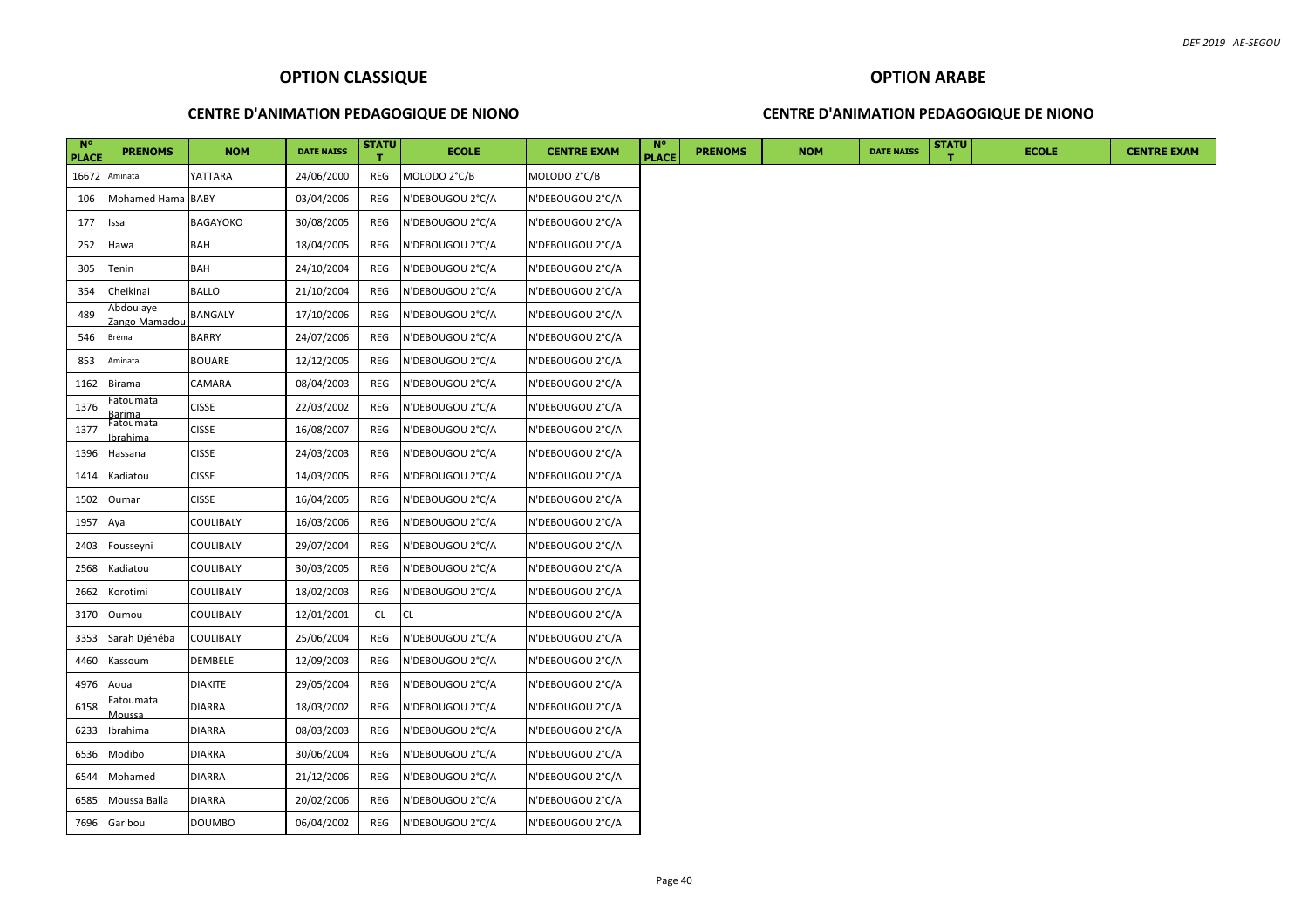#### **CENTRE D'ANIMATION PEDAGOGIQUE DE NIONO**

## **CENTRE D'ANIMATION PEDAGOGIQUE DE NIONO**

| $N^{\circ}$<br><b>PLACE</b> | <b>PRENOMS</b>           | <b>NOM</b>       | <b>DATE NAISS</b> | <b>STATU</b> | <b>ECOLE</b>     | <b>CENTRE EXAM</b> | <b>N°</b><br><b>PLACE</b> | <b>PRENOMS</b> | <b>NOM</b> | <b>DATE NAISS</b> | <b>STATU</b> | <b>ECOLE</b> | <b>CENTRE EXAM</b> |
|-----------------------------|--------------------------|------------------|-------------------|--------------|------------------|--------------------|---------------------------|----------------|------------|-------------------|--------------|--------------|--------------------|
| 7848                        | Djelika                  | FAMANTA          | 16/05/2003        | REG          | N'DEBOUGOU 2°C/A | N'DEBOUGOU 2°C/A   |                           |                |            |                   |              |              |                    |
| 8359                        | Assitan                  | GOUNDJOUROU      | 17/07/2003        | REG          | N'DEBOUGOU 2°C/A | N'DEBOUGOU 2°C/A   |                           |                |            |                   |              |              |                    |
| 8692                        | Cheikina Hamala KAGNASSI |                  | 17/02/2006        | REG          | N'DEBOUGOU 2°C/A | N'DEBOUGOU 2°C/A   |                           |                |            |                   |              |              |                    |
| 9038                        | Djénéba                  | KARONTA          | 08/04/2003        | REG          | N'DEBOUGOU 2°C/A | N'DEBOUGOU 2°C/A   |                           |                |            |                   |              |              |                    |
| 9128                        | Coumba                   | KATILE           | 01/11/2004        | REG          | N'DEBOUGOU 2°C/A | N'DEBOUGOU 2°C/A   |                           |                |            |                   |              |              |                    |
| 9180                        | Abibatou                 | KEITA            | 31/10/2003        | REG          | N'DEBOUGOU 2°C/A | N'DEBOUGOU 2°C/A   |                           |                |            |                   |              |              |                    |
| 9183                        | Aissata                  | KEITA            | 14/10/2004        | REG          | N'DEBOUGOU 2°C/A | N'DEBOUGOU 2°C/A   |                           |                |            |                   |              |              |                    |
| 9216                        | Kadidiatou               | KEITA            | 15/03/2003        | REG          | N'DEBOUGOU 2°C/A | N'DEBOUGOU 2°C/A   |                           |                |            |                   |              |              |                    |
| 9747                        | Mahamoud                 | KONARE           | 25/08/2005        | REG          | N'DEBOUGOU 2°C/A | N'DEBOUGOU 2°C/A   |                           |                |            |                   |              |              |                    |
| 9867                        | Mahamadou                | KONATE           | 26/05/2005        | REG          | N'DEBOUGOU 2°C/A | N'DEBOUGOU 2°C/A   |                           |                |            |                   |              |              |                    |
| 10702                       | Abawé                    | MAIGA            | 13/07/2006        | REG          | N'DEBOUGOU 2°C/A | N'DEBOUGOU 2°C/A   |                           |                |            |                   |              |              |                    |
| 10710                       | Agaichatou               | MAIGA            | 07/05/2003        | REG          | N'DEBOUGOU 2°C/A | N'DEBOUGOU 2°C/A   |                           |                |            |                   |              |              |                    |
| 10722                       | Alpha Ibrahima           | <b>MAIGA</b>     | 16/04/2005        | REG          | N'DEBOUGOU 2°C/A | N'DEBOUGOU 2°C/A   |                           |                |            |                   |              |              |                    |
| 10758                       | Kalifa                   | MAIGA            | 12/04/2006        | REG          | N'DEBOUGOU 2°C/A | N'DEBOUGOU 2°C/A   |                           |                |            |                   |              |              |                    |
| 11126                       | Assita                   | MARIKO           | 02/09/2003        | REG          | N'DEBOUGOU 2°C/A | N'DEBOUGOU 2°C/A   |                           |                |            |                   |              |              |                    |
| 11133                       | Bintou                   | MARIKO           | 04/09/2005        | REG          | N'DEBOUGOU 2°C/A | N'DEBOUGOU 2°C/A   |                           |                |            |                   |              |              |                    |
| 11241                       | Kanou                    | <b>MOUKORO</b>   | 20/08/2003        | REG          | N'DEBOUGOU 2°C/A | N'DEBOUGOU 2°C/A   |                           |                |            |                   |              |              |                    |
| 11620                       | Modibo                   | <b>OUEDRAOGO</b> | 24/09/2005        | REG          | N'DEBOUGOU 2°C/A | N'DEBOUGOU 2°C/A   |                           |                |            |                   |              |              |                    |
| 11740                       | Madou                    | PARE             | 27/11/2003        | REG          | N'DEBOUGOU 2°C/A | N'DEBOUGOU 2°C/A   |                           |                |            |                   |              |              |                    |
| 11974                       | Fatoumata                | SAGOUNTA         | 18/04/2006        | REG          | N'DEBOUGOU 2°C/A | N'DEBOUGOU 2°C/A   |                           |                |            |                   |              |              |                    |
| 12369                       | Hawa                     | SANGARE          | 27/04/2006        | REG          | N'DEBOUGOU 2°C/A | N'DEBOUGOU 2°C/A   |                           |                |            |                   |              |              |                    |
| 12535                       | Fatoumata                | SANOGO           | 07/09/2007        | REG          | N'DEBOUGOU 2°C/A | N'DEBOUGOU 2°C/A   |                           |                |            |                   |              |              |                    |
| 13697                       | Malmoudou                | <b>TANDINA</b>   | 01/06/2005        | REG          | N'DEBOUGOU 2°C/A | N'DEBOUGOU 2°C/A   |                           |                |            |                   |              |              |                    |
| 14404                       | Fatoumata                | TOGOLA           | 02/04/2004        | REG          | N'DEBOUGOU 2°C/A | N'DEBOUGOU 2°C/A   |                           |                |            |                   |              |              |                    |
| 14709                       | <b>Mariam Moussa</b>     | <b>TOURE</b>     | 13/10/2002        | REG          | N'DEBOUGOU 2°C/A | N'DEBOUGOU 2°C/A   |                           |                |            |                   |              |              |                    |
| 14917                       | Alassane Alpha           | TRAORE           | 29/08/2001        | REG          | N'DEBOUGOU 2°C/A | N'DEBOUGOU 2°C/A   |                           |                |            |                   |              |              |                    |
| 15257                       | Bréma                    | TRAORE           | 23/11/2005        | REG          | N'DEBOUGOU 2°C/A | N'DEBOUGOU 2°C/A   |                           |                |            |                   |              |              |                    |
| 15473                       | Fatoumata                | TRAORE           | 02/11/2003        | REG          | N'DEBOUGOU 2°C/A | N'DEBOUGOU 2°C/A   |                           |                |            |                   |              |              |                    |
| 15512                       | Fatoumata Keffa TRAORE   |                  | 01/04/2006        | REG          | N'DEBOUGOU 2°C/A | N'DEBOUGOU 2°C/A   |                           |                |            |                   |              |              |                    |
| 15907                       | Mamily                   | TRAORE           | 22/09/2002        | REG          | N'DEBOUGOU 2°C/A | N'DEBOUGOU 2°C/A   |                           |                |            |                   |              |              |                    |
| 16458                       | Tiémoko                  | TRAORE           | 11/11/2004        | REG          | N'DEBOUGOU 2°C/A | N'DEBOUGOU 2°C/A   |                           |                |            |                   |              |              |                    |
| 16497 Yaya                  |                          | TRAORE           | 08/10/2003        | REG          | N'DEBOUGOU 2°C/A | N'DEBOUGOU 2°C/A   |                           |                |            |                   |              |              |                    |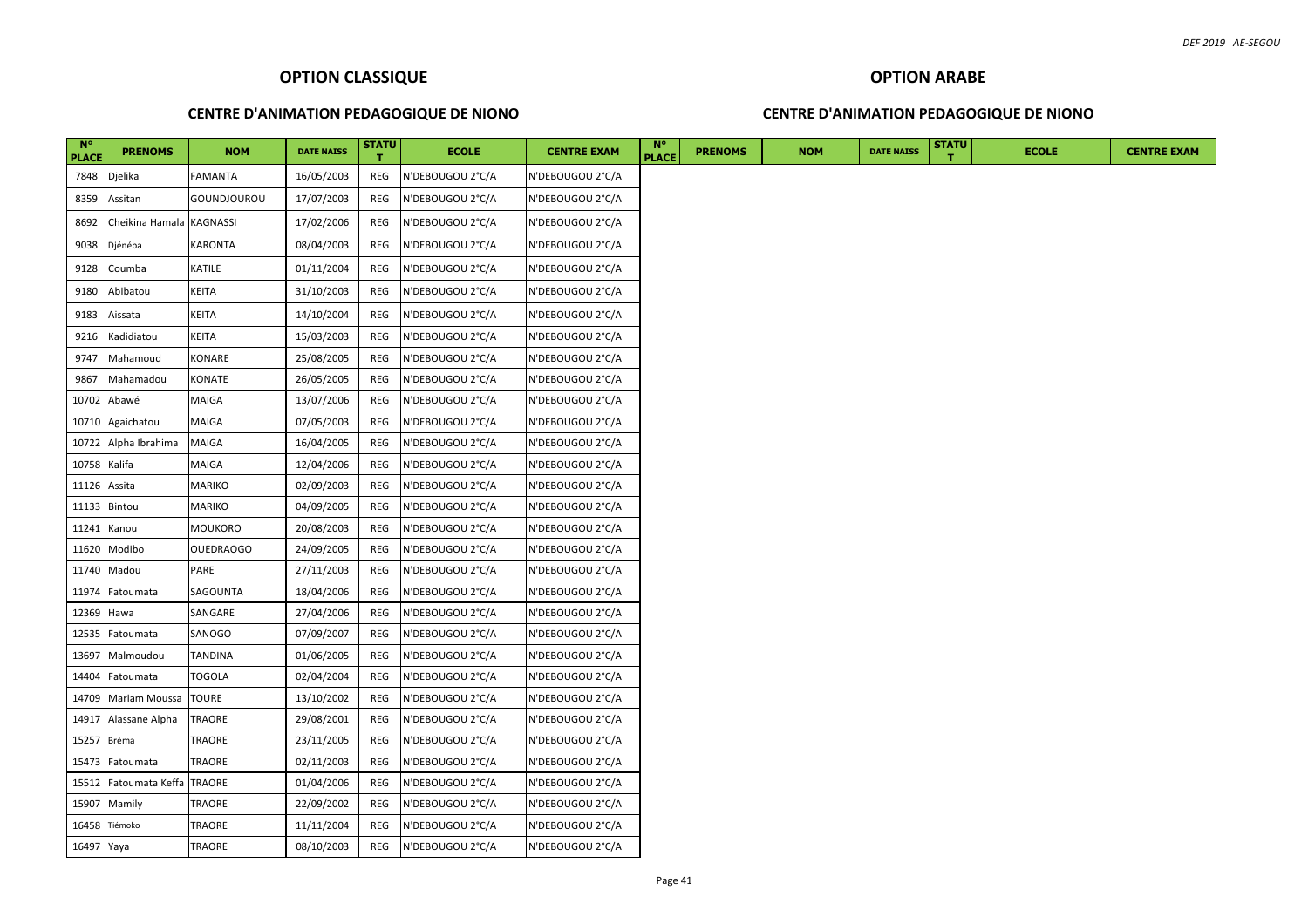## **OPTION ARABE**

#### **CENTRE D'ANIMATION PEDAGOGIQUE DE NIONO**

## **CENTRE D'ANIMATION PEDAGOGIQUE DE NIONO**

| $N^{\circ}$<br><b>PLACE</b> | <b>PRENOMS</b> | <b>NOM</b>       | <b>DATE NAISS</b> | <b>STATU</b><br>т | <b>ECOLE</b>          | <b>CENTRE EXAM</b> | $N^{\circ}$<br><b>PLACE</b> | <b>PRENOMS</b> | <b>NOM</b> | <b>DATE NAISS</b> | <b>STATU</b> | <b>ECOLE</b> | <b>CENTRE EXAM</b> |
|-----------------------------|----------------|------------------|-------------------|-------------------|-----------------------|--------------------|-----------------------------|----------------|------------|-------------------|--------------|--------------|--------------------|
| 16777                       | Ousseny        | ZOUNGRANA        | 17/05/2002        | REG               | N'DEBOUGOU 2°C/A      | N'DEBOUGOU 2°C/A   |                             |                |            |                   |              |              |                    |
| 104                         | Mariama        | BABY             | 23/03/2003        | REG               | N'DEBOUGOU 2°C/B      | N'DEBOUGOU 2°C/B   |                             |                |            |                   |              |              |                    |
| 368                         | Fatoumata      | <b>BALLO</b>     | 31/12/2004        | REG               | N'DEBOUGOU 2°C/B      | N'DEBOUGOU 2°C/B   |                             |                |            |                   |              |              |                    |
| 394                         | Lalla          | <b>BALLO</b>     | 10/09/2002        | REG               | MÉDINA - COURA B3 2°C | N'DEBOUGOU 2°C/B   |                             |                |            |                   |              |              |                    |
| 481                         | Assan          | BAMERA           | 19/08/2004        | REG               | MÉDINA - COURA B3 2°C | N'DEBOUGOU 2°C/B   |                             |                |            |                   |              |              |                    |
| 554                         | Fatoumata      | <b>BARRY</b>     | 04/11/2005        | REG               | N'DEBOUGOU 2°C/B      | N'DEBOUGOU 2°C/B   |                             |                |            |                   |              |              |                    |
| 640                         | Bintou         | BELEM            | 24/10/2003        | REG               | N'DEBOUGOU 2°C/B      | N'DEBOUGOU 2°C/B   |                             |                |            |                   |              |              |                    |
| 650                         | Aîchata        | BENGALY          | 28/05/2005        | REG               | N'DEBOUGOU 2°C/B      | N'DEBOUGOU 2°C/B   |                             |                |            |                   |              |              |                    |
| 661                         | Tata           | <b>BENGALY</b>   | 09/07/2005        | REG               | N'DEBOUGOU 2°C/B      | N'DEBOUGOU 2°C/B   |                             |                |            |                   |              |              |                    |
| 702                         | Fanta          | <b>BERTHE</b>    | 04/03/2003        | REG               | N'DEBOUGOU 2°C/B      | N'DEBOUGOU 2°C/B   |                             |                |            |                   |              |              |                    |
| 784                         | Rokia          | <b>BOIRE</b>     | 14/12/2005        | REG               | N'DEBOUGOU 2°C/B      | N'DEBOUGOU 2°C/B   |                             |                |            |                   |              |              |                    |
| 818                         | Aboubacar      | <b>BOUARE</b>    | 17/01/2006        | REG               | MÉDINA - COURA B3 2°C | N'DEBOUGOU 2°C/B   |                             |                |            |                   |              |              |                    |
| 843                         | Amadou         | <b>BOUARE</b>    | 17/03/2003        | REG               | MÉDINA - COURA B3 2°C | N'DEBOUGOU 2°C/B   |                             |                |            |                   |              |              |                    |
| 878                         | Bintou         | <b>BOUARE</b>    | 30/12/2004        | REG               | MÉDINA - COURA B3 2°C | N'DEBOUGOU 2°C/B   |                             |                |            |                   |              |              |                    |
| 1002                        | Marama         | <b>BOUARE</b>    | 22/02/2004        | REG               | N'DEBOUGOU 2°C/B      | N'DEBOUGOU 2°C/B   |                             |                |            |                   |              |              |                    |
| 1287                        | Aîssa          | <b>CISSE</b>     | 10/03/2005        | REG               | N'DEBOUGOU 2°C/B      | N'DEBOUGOU 2°C/B   |                             |                |            |                   |              |              |                    |
| 1390                        | Hamadou        | <b>CISSE</b>     | 16/03/2004        | REG               | N'DEBOUGOU 2°C/B      | N'DEBOUGOU 2°C/B   |                             |                |            |                   |              |              |                    |
| 1499                        | Onis           | <b>CISSE</b>     | 24/10/2005        | REG               | MÉDINA - COURA B3 2°C | N'DEBOUGOU 2°C/B   |                             |                |            |                   |              |              |                    |
| 1621                        | Abdoulaye      | COULIBALY        | 05/02/2005        | REG               | MÉDINA - COURA B3 2°C | N'DEBOUGOU 2°C/B   |                             |                |            |                   |              |              |                    |
| 1738                        | Alimata        | COULIBALY        | 01/01/2000        | REG               | N'DEBOUGOU 2°C/B      | N'DEBOUGOU 2°C/B   |                             |                |            |                   |              |              |                    |
| 1776                        | Amadou         | COULIBALY        | 06/02/2004        | REG               | N'DEBOUGOU 2°C/B      | N'DEBOUGOU 2°C/B   |                             |                |            |                   |              |              |                    |
| 1818                        | Aminata        | COULIBALY        | 04/01/2003        | REG               | N'DEBOUGOU 2°C/B      | N'DEBOUGOU 2°C/B   |                             |                |            |                   |              |              |                    |
| 1991                        | Bakary         | COULIBALY        | 25/09/2003        | REG               | MÉDINA - COURA B3 2°C | N'DEBOUGOU 2°C/B   |                             |                |            |                   |              |              |                    |
| 2062                        | Bintou         | COULIBALY        | 27/04/2004        | REG               | N'DEBOUGOU 2°C/B      | N'DEBOUGOU 2°C/B   |                             |                |            |                   |              |              |                    |
| 2076                        | Bassirou       | COULIBALY        | 16/07/2005        | REG               | N'DEBOUGOU 2°C/B      | N'DEBOUGOU 2°C/B   |                             |                |            |                   |              |              |                    |
| 2174                        | Daouda         | COULIBALY        | 14/10/2003        | REG               | N'DEBOUGOU 2°C/B      | N'DEBOUGOU 2°C/B   |                             |                |            |                   |              |              |                    |
| 2199                        | Djeke          | COULIBALY        | 09/02/2005        | REG               | MÉDINA - COURA B3 2°C | N'DEBOUGOU 2°C/B   |                             |                |            |                   |              |              |                    |
| 2396                        | Fousseny       | COULIBALY        | 03/04/2005        | REG               | N'DEBOUGOU 2°C/B      | N'DEBOUGOU 2°C/B   |                             |                |            |                   |              |              |                    |
| 2631                        | Kariya         | COULIBALY        | 14/11/2004        | REG               | MÉDINA - COURA B3 2°C | N'DEBOUGOU 2°C/B   |                             |                |            |                   |              |              |                    |
|                             | 2764 Mahamadou | <b>COULIBALY</b> | 03/03/2000        | <b>CL</b>         | <b>CL</b>             | N'DEBOUGOU 2°C/B   |                             |                |            |                   |              |              |                    |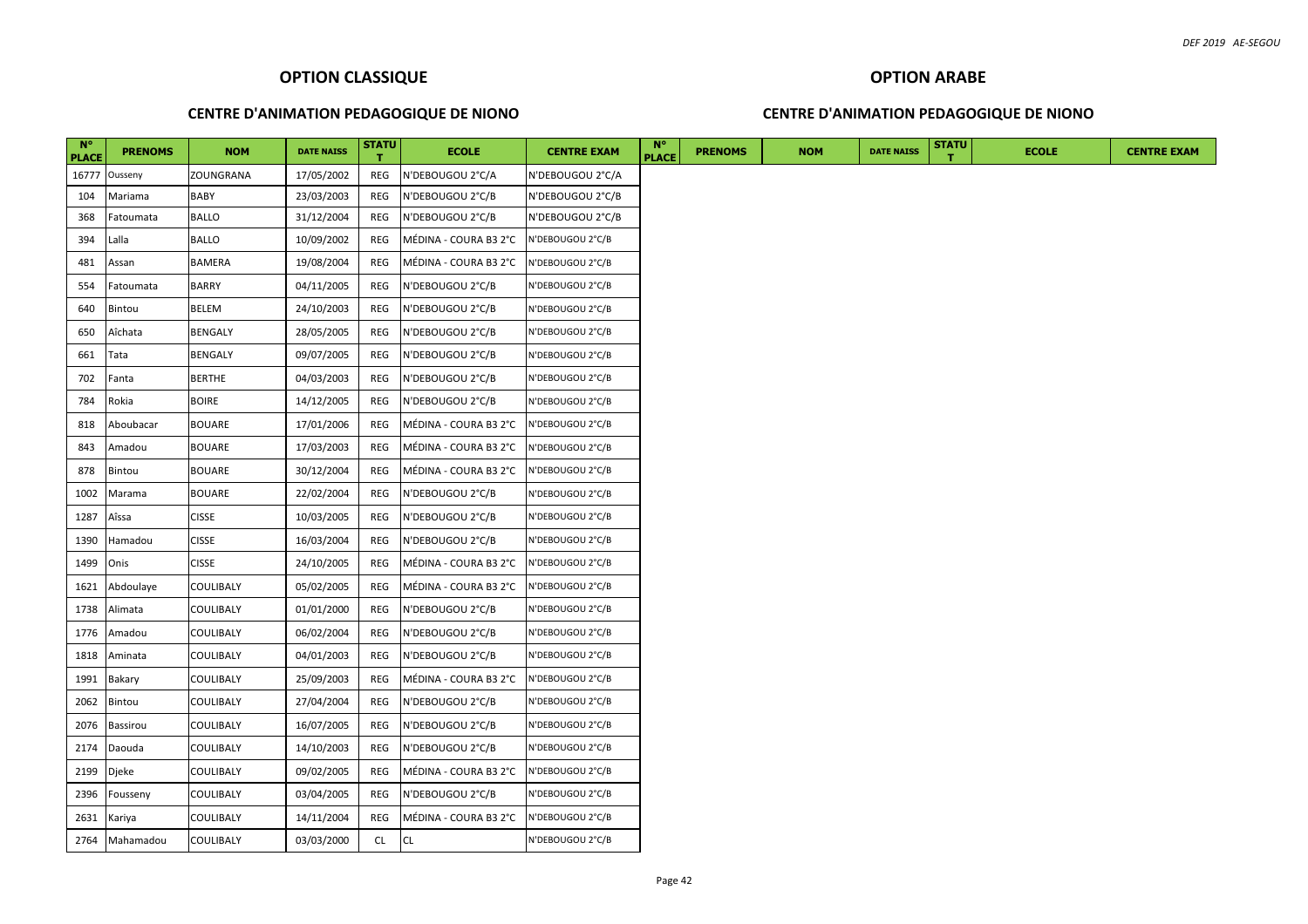#### **CENTRE D'ANIMATION PEDAGOGIQUE DE NIONO**

#### **CENTRE D'ANIMATION PEDAGOGIQUE DE NIONO**

| $N^{\circ}$<br><b>PLACE</b> | <b>PRENOMS</b>         | <b>NOM</b>     | <b>DATE NAISS</b> | <b>STATU</b> | <b>ECOLE</b>          | <b>CENTRE EXAM</b> | N°<br><b>PLACE</b> | <b>PRENOMS</b> | <b>NOM</b> | <b>DATE NAISS</b> | <b>STATU</b> | <b>ECOLE</b> | <b>CENTRE EXAM</b> |
|-----------------------------|------------------------|----------------|-------------------|--------------|-----------------------|--------------------|--------------------|----------------|------------|-------------------|--------------|--------------|--------------------|
| 2819                        | Maïmouna               | COULIBALY      | 18/04/2005        | REG          | MÉDINA - COURA B3 2°C | N'DEBOUGOU 2°C/B   |                    |                |            |                   |              |              |                    |
| 2918                        | Mariam                 | COULIBALY      | 16/09/2004        | REG          | MÉDINA - COURA B3 2°C | N'DEBOUGOU 2°C/B   |                    |                |            |                   |              |              |                    |
| 3235                        | Ousouman               | COULIBALY      | 13/02/2005        | REG          | N'DEBOUGOU 2°C/B      | N'DEBOUGOU 2°C/B   |                    |                |            |                   |              |              |                    |
| 3247                        | Rachel                 | COULIBALY      | 06/07/2003        | REG          | N'DEBOUGOU 2°C/B      | N'DEBOUGOU 2°C/B   |                    |                |            |                   |              |              |                    |
| 3315                        | Salia Mouctar          | COULIBALY      | 08/11/2005        | REG          | N'DEBOUGOU 2°C/B      | N'DEBOUGOU 2°C/B   |                    |                |            |                   |              |              |                    |
| 3936                        | Korotimi               | <b>DAOU</b>    | 08/10/2003        | REG          | MÉDINA - COURA B3 2°C | N'DEBOUGOU 2°C/B   |                    |                |            |                   |              |              |                    |
| 4071                        | Aîchata O              | DEMBELE        | 15/06/2005        | REG          | MÉDINA - COURA B3 2°C | N'DEBOUGOU 2°C/B   |                    |                |            |                   |              |              |                    |
| 4266                        | Dana                   | DEMBELE        | 01/01/2002        | REG          | N'DEBOUGOU 2°C/B      | N'DEBOUGOU 2°C/B   |                    |                |            |                   |              |              |                    |
| 4277                        | Djanguinè              | DEMBELE        | 18/03/2005        | REG          | N'DEBOUGOU 2°C/B      | N'DEBOUGOU 2°C/B   |                    |                |            |                   |              |              |                    |
| 4296                        | Djénebou               | DEMBELE        | 01/01/2005        | REG          | N'DEBOUGOU 2°C/B      | N'DEBOUGOU 2°C/B   |                    |                |            |                   |              |              |                    |
| 4320                        | Etienne                | DEMBELE        | 03/04/2005        | REG          | N'DEBOUGOU 2°C/B      | N'DEBOUGOU 2°C/B   |                    |                |            |                   |              |              |                    |
| 4353                        | Fatoumata              | DEMBELE        | 28/01/2006        | REG          | N'DEBOUGOU 2°C/B      | N'DEBOUGOU 2°C/B   |                    |                |            |                   |              |              |                    |
| 4425                        | Jeanne                 | DEMBELE        | 10/03/2005        | REG          | MÉDINA - COURA B3 2°C | N'DEBOUGOU 2°C/B   |                    |                |            |                   |              |              |                    |
| 4439                        | Kadiatou               | DEMBELE        | 15/03/2005        | REG          | N'DEBOUGOU 2°C/B      | N'DEBOUGOU 2°C/B   |                    |                |            |                   |              |              |                    |
| 4564                        | Marie Claire<br>atima  | DEMBELE        | 25/01/2005        | REG          | N'DEBOUGOU 2°C/B      | N'DEBOUGOU 2°C/B   |                    |                |            |                   |              |              |                    |
| 4629                        | Nafissatou             | <b>DEMBELE</b> | 10/12/2006        | REG          | N'DEBOUGOU 2°C/B      | N'DEBOUGOU 2°C/B   |                    |                |            |                   |              |              |                    |
| 4661                        | Oumar                  | <b>DEMBELE</b> | 22/01/2005        | REG          | MÉDINA - COURA B3 2°C | N'DEBOUGOU 2°C/B   |                    |                |            |                   |              |              |                    |
| 4687                        | ascaline'<br>Aminata   | DEMBELE        | 26/03/2005        | REG          | N'DEBOUGOU 2°C/B      | N'DEBOUGOU 2°C/B   |                    |                |            |                   |              |              |                    |
| 4774                        | Sitan                  | <b>DEMBELE</b> | 07/12/2004        | REG          | MÉDINA - COURA B3 2°C | N'DEBOUGOU 2°C/B   |                    |                |            |                   |              |              |                    |
| 5176                        | Aly Adama              | <b>DIALLO</b>  | 06/11/2002        | REG          | N'DEBOUGOU 2°C/B      | N'DEBOUGOU 2°C/B   |                    |                |            |                   |              |              |                    |
| 5201                        | Aminata Gouro          | <b>DIALLO</b>  | 18/03/2004        | REG          | N'DEBOUGOU 2°C/B      | N'DEBOUGOU 2°C/B   |                    |                |            |                   |              |              |                    |
| 5209                        | Assan                  | <b>DIALLO</b>  | 21/09/2001        | REG          | MÉDINA - COURA B3 2°C | N'DEBOUGOU 2°C/B   |                    |                |            |                   |              |              |                    |
| 5254                        | Boubacar Samba DIALLO  |                | 29/11/2005        | REG          | N'DEBOUGOU 2°C/B      | N'DEBOUGOU 2°C/B   |                    |                |            |                   |              |              |                    |
| 5274                        | Cheickana Amala DIALLO |                | 23/12/2004        | REG          | N'DEBOUGOU 2°C/B      | N'DEBOUGOU 2°C/B   |                    |                |            |                   |              |              |                    |
| 5369                        | Hawa                   | <b>DIALLO</b>  | 23/02/2004        | REG          | MÉDINA - COURA B3 2°C | N'DEBOUGOU 2°C/B   |                    |                |            |                   |              |              |                    |
| 5406                        | Lassine                | <b>DIALLO</b>  | 11/02/2004        | REG          | MÉDINA - COURA B3 2°C | N'DEBOUGOU 2°C/B   |                    |                |            |                   |              |              |                    |
| 5513                        | Oumou                  | <b>DIALLO</b>  | 31/12/2005        | REG          | MÉDINA - COURA B3 2°C | N'DEBOUGOU 2°C/B   |                    |                |            |                   |              |              |                    |
| 5875                        | <b>Bakary</b>          | <b>DIARRA</b>  | 09/08/2004        | REG          | N'DEBOUGOU 2°C/B      | N'DEBOUGOU 2°C/B   |                    |                |            |                   |              |              |                    |
| 5967                        | Bourama                | <b>DIARRA</b>  | 12/02/2005        | REG          | N'DEBOUGOU 2°C/B      | N'DEBOUGOU 2°C/B   |                    |                |            |                   |              |              |                    |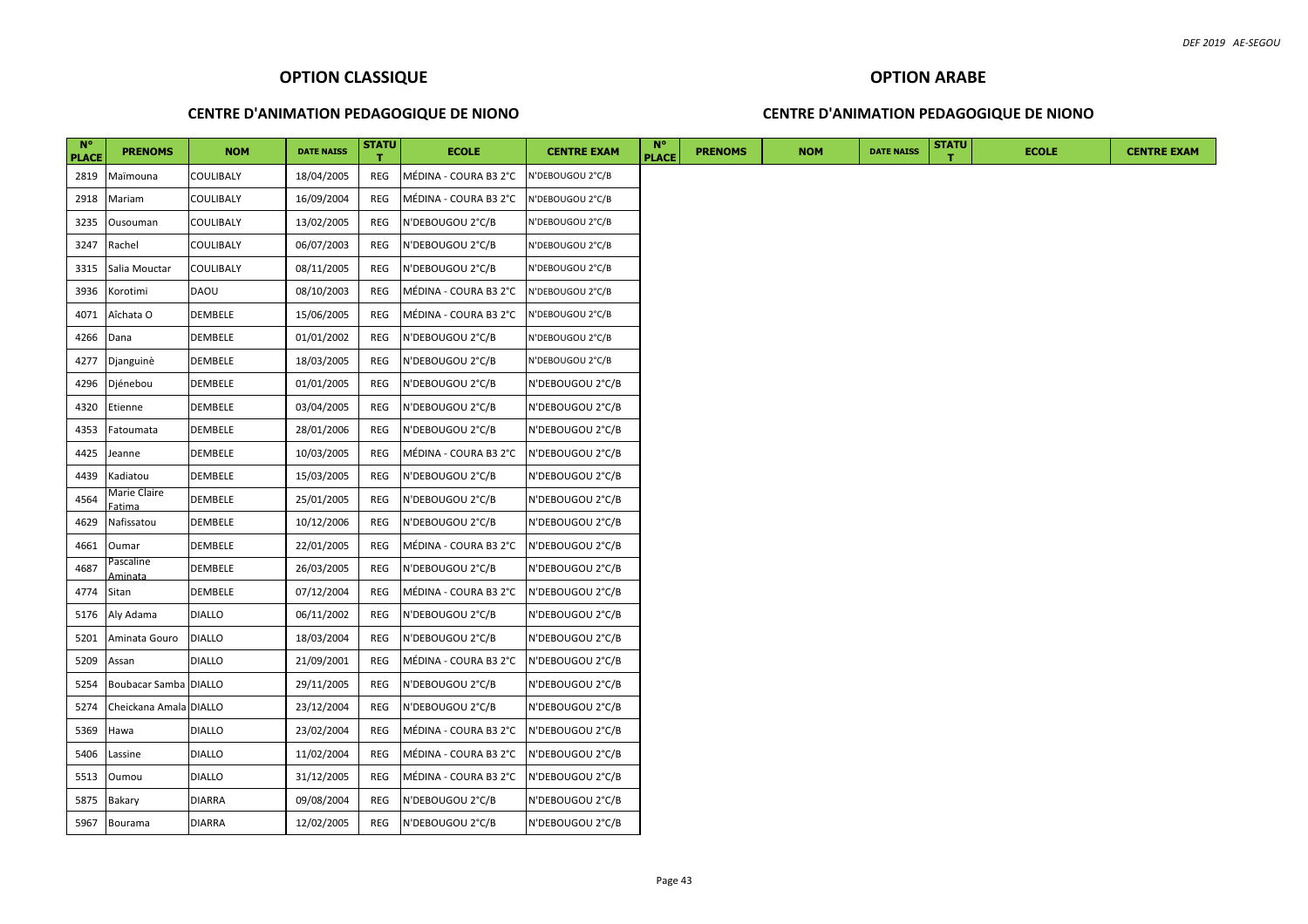## **CENTRE D'ANIMATION PEDAGOGIQUE DE NIONO**

#### **CENTRE D'ANIMATION PEDAGOGIQUE DE NIONO**

| $N^{\circ}$<br><b>PLACE</b> | <b>PRENOMS</b>  | <b>NOM</b>       | <b>DATE NAISS</b> | <b>STATU</b> | <b>ECOLE</b>          | <b>CENTRE EXAM</b> | $N^{\circ}$<br><b>PLACE</b> | <b>PRENOMS</b> | <b>NOM</b> | <b>DATE NAISS</b> | <b>STATU</b> | <b>ECOLE</b> | <b>CENTRE EXAM</b> |
|-----------------------------|-----------------|------------------|-------------------|--------------|-----------------------|--------------------|-----------------------------|----------------|------------|-------------------|--------------|--------------|--------------------|
| 6517                        | Massitan        | <b>DIARRA</b>    | 31/01/2004        | REG          | N'DEBOUGOU 2°C/B      | N'DEBOUGOU 2°C/B   |                             |                |            |                   |              |              |                    |
| 6776                        | Seydou          | <b>DIARRA</b>    | 23/12/2004        | REG          | N'DEBOUGOU 2°C/B      | N'DEBOUGOU 2°C/B   |                             |                |            |                   |              |              |                    |
| 7613                        | Fousseni        | <b>DOUMBIA</b>   | 31/12/2004        | REG          | N'DEBOUGOU 2°C/B      | N'DEBOUGOU 2°C/B   |                             |                |            |                   |              |              |                    |
| 7626                        | Kadiatou        | <b>DOUMBIA</b>   | 31/05/2004        | REG          | N'DEBOUGOU 2°C/B      | N'DEBOUGOU 2°C/B   |                             |                |            |                   |              |              |                    |
| 8272                        | Fatoumata       | <b>GNIONO</b>    | 04/01/2005        | REG          | N'DEBOUGOU 2°C/B      | N'DEBOUGOU 2°C/B   |                             |                |            |                   |              |              |                    |
| 8382                        | Adama           | <b>GUINDO</b>    | 03/02/2006        | REG          | N'DEBOUGOU 2°C/B      | N'DEBOUGOU 2°C/B   |                             |                |            |                   |              |              |                    |
| 8496                        | Souleymane      | <b>GUINDO</b>    | 28/08/2005        | REG          | N'DEBOUGOU 2°C/B      | N'DEBOUGOU 2°C/B   |                             |                |            |                   |              |              |                    |
| 8835                        | Modibo          | KONARE           | 08/12/2004        | REG          | MÉDINA - COURA B3 2°C | N'DEBOUGOU 2°C/B   |                             |                |            |                   |              |              |                    |
| 9222                        | Korotoumou      | KEITA            | 10/10/2004        | REG          | N'DEBOUGOU 2°C/B      | N'DEBOUGOU 2°C/B   |                             |                |            |                   |              |              |                    |
| 9223                        | Koumba          | KEITA            | 13/07/2005        | REG          | N'DEBOUGOU 2°C/B      | N'DEBOUGOU 2°C/B   |                             |                |            |                   |              |              |                    |
| 9565                        | Aly             | KINTA            | 21/04/2004        | REG          | N'DEBOUGOU 2°C/B      | N'DEBOUGOU 2°C/B   |                             |                |            |                   |              |              |                    |
| 9593                        | Djeneba         | KODIO            | 20/06/2005        | REG          | N'DEBOUGOU 2°C/B      | N'DEBOUGOU 2°C/B   |                             |                |            |                   |              |              |                    |
| 9822                        | Fabou           | KONATE           | 31/12/2004        | REG          | N'DEBOUGOU 2°C/B      | N'DEBOUGOU 2°C/B   |                             |                |            |                   |              |              |                    |
| 10077                       | Boundy          | KONE             | 19/10/2003        | REG          | N'DEBOUGOU 2°C/B      | N'DEBOUGOU 2°C/B   |                             |                |            |                   |              |              |                    |
| 10321                       | Sitan           | KONE             | 18/08/2005        | REG          | N'DEBOUGOU 2°C/B      | N'DEBOUGOU 2°C/B   |                             |                |            |                   |              |              |                    |
| 10507                       | Kadiatou        | KOUMA            | 02/05/2006        | REG          | MÉDINA - COURA B3 2°C | N'DEBOUGOU 2°C/B   |                             |                |            |                   |              |              |                    |
| 10559                       | Modibo          | KOUMARE          | 29/06/2004        | REG          | N'DEBOUGOU 2°C/B      | N'DEBOUGOU 2°C/B   |                             |                |            |                   |              |              |                    |
| 10707                       | Adizatou Diabri | MAIGA            | 01/01/2005        | REG          | N'DEBOUGOU 2°C/B      | N'DEBOUGOU 2°C/B   |                             |                |            |                   |              |              |                    |
| 10745                       | Hama            | MAIGA            | 25/10/2004        | REG          | N'DEBOUGOU 2°C/B      | N'DEBOUGOU 2°C/B   |                             |                |            |                   |              |              |                    |
| 11011 Awa                   |                 | MALLE            | 15/02/2005        | REG          | MÉDINA - COURA B3 2°C | N'DEBOUGOU 2°C/B   |                             |                |            |                   |              |              |                    |
| 11235                       | Zeînabou        | MORO             | 03/10/1984        | CL           | CL                    | N'DEBOUGOU 2°C/B   |                             |                |            |                   |              |              |                    |
| 11576                       | Ramata          | OUEDRAGO         | 20/09/2004        | REG          | N'DEBOUGOU 2°C/B      | N'DEBOUGOU 2°C/B   |                             |                |            |                   |              |              |                    |
| 11588                       | Aïssata         | <b>OUEDRAOGO</b> | 03/10/2003        | REG          | N'DEBOUGOU 2°C/B      | N'DEBOUGOU 2°C/B   |                             |                |            |                   |              |              |                    |
| 11598                       | Bourama         | <b>OUEDRAOGO</b> | 28/09/2004        | REG          | N'DEBOUGOU 2°C/B      | N'DEBOUGOU 2°C/B   |                             |                |            |                   |              |              |                    |
|                             | 11752 Samine    | PENGOULBA        | 03/03/2007        | REG          | N'DEBOUGOU 2°C/B      | N'DEBOUGOU 2°C/B   |                             |                |            |                   |              |              |                    |
| 11786 Nana                  |                 | PLEA             | 31/12/2002        | REG          | N'DEBOUGOU 2°C/B      | N'DEBOUGOU 2°C/B   |                             |                |            |                   |              |              |                    |
| 11881                       | Kadiatou        | SACKO            | 04/03/2005        | REG          | MÉDINA - COURA B3 2°C | N'DEBOUGOU 2°C/B   |                             |                |            |                   |              |              |                    |
| 11955 Hawa                  |                 | SAGARA           | 01/01/2007        | REG          | N'DEBOUGOU 2°C/B      | N'DEBOUGOU 2°C/B   |                             |                |            |                   |              |              |                    |
|                             | 11970 Selimata  | SAGARA           | 02/05/2005        | REG          | N'DEBOUGOU 2°C/B      | N'DEBOUGOU 2°C/B   |                             |                |            |                   |              |              |                    |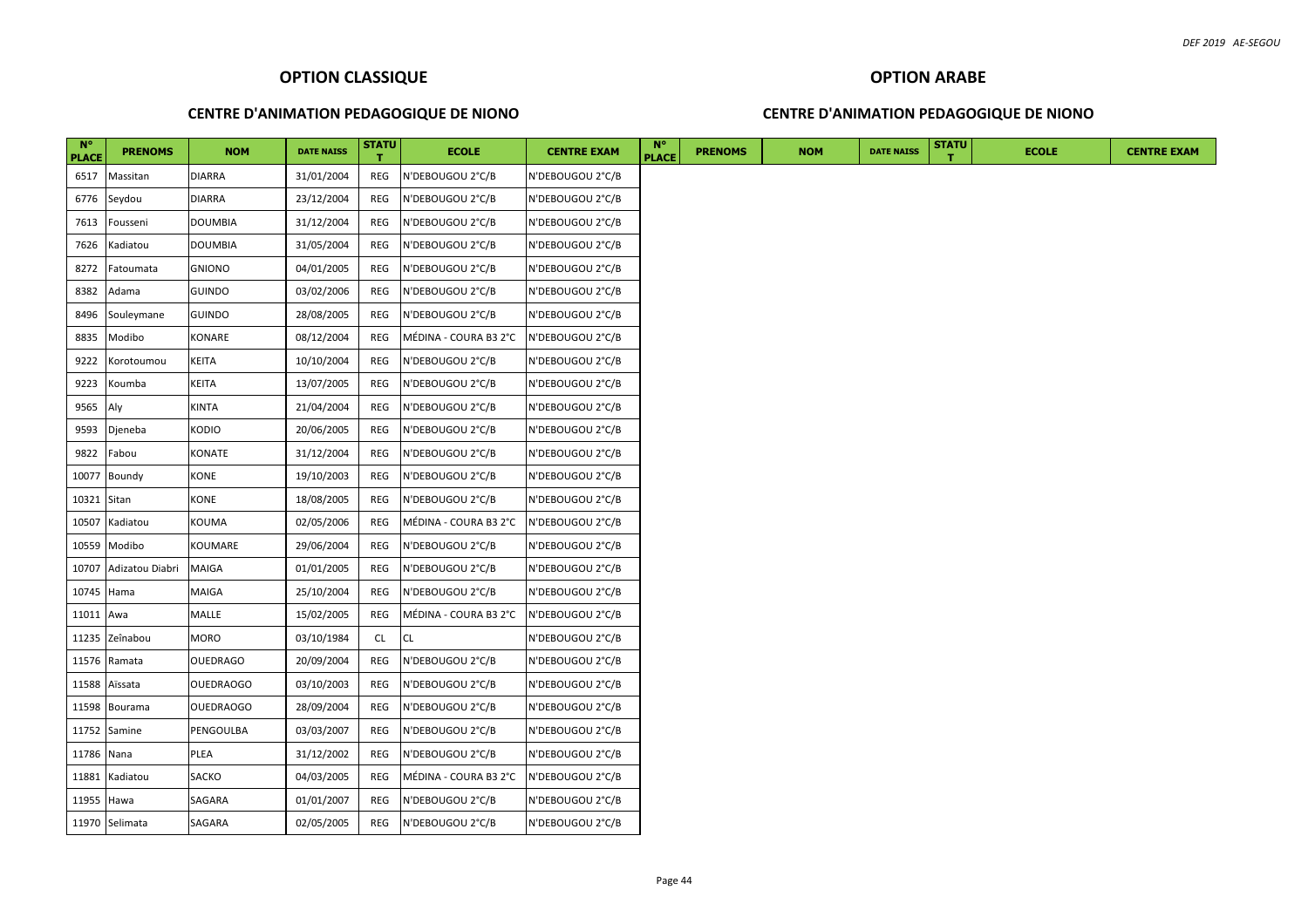#### **CENTRE D'ANIMATION PEDAGOGIQUE DE NIONO**

#### **CENTRE D'ANIMATION PEDAGOGIQUE DE NIONO**

| $N^{\circ}$<br><b>PLACE</b> | <b>PRENOMS</b>       | <b>NOM</b>      | <b>DATE NAISS</b> | <b>STATU</b> | <b>ECOLE</b>          | <b>CENTRE EXAM</b> | $N^{\circ}$<br><b>PLACE</b> | <b>PRENOMS</b> | <b>NOM</b> | <b>DATE NAISS</b> | <b>STATU</b> | <b>ECOLE</b> |
|-----------------------------|----------------------|-----------------|-------------------|--------------|-----------------------|--------------------|-----------------------------|----------------|------------|-------------------|--------------|--------------|
| 11973                       | Cheick Amadou        | SOGORE          | 22/08/2005        | REG          | N'DEBOUGOU 2°C/B      | N'DEBOUGOU 2°C/B   |                             |                |            |                   |              |              |
| 12005                       | Abdine               | SAMAKE          | 06/06/1999        | CL.          | <b>CL</b>             | N'DEBOUGOU 2°C/B   |                             |                |            |                   |              |              |
| 12327                       | Amadou               | SANGARE         | 02/02/2005        | REG          | N'DEBOUGOU 2°C/B      | N'DEBOUGOU 2°C/B   |                             |                |            |                   |              |              |
| 12567 Kalifa                |                      | SANOGO          | 16/10/2005        | REG          | N'DEBOUGOU 2°C/B      | N'DEBOUGOU 2°C/B   |                             |                |            |                   |              |              |
| 12734 Elie                  |                      | SAYE            | 07/08/2005        | REG          | N'DEBOUGOU 2°C/B      | N'DEBOUGOU 2°C/B   |                             |                |            |                   |              |              |
| 12735                       | Esthère              | SAYE            | 11/04/2005        | REG          | N'DEBOUGOU 2°C/B      | N'DEBOUGOU 2°C/B   |                             |                |            |                   |              |              |
| 12892                       | Mahamadou            | <b>SIDIBE</b>   | 03/05/2005        | REG          | N'DEBOUGOU 2°C/B      | N'DEBOUGOU 2°C/B   |                             |                |            |                   |              |              |
|                             | 13162 Efreyin        | SISSOUMA        | 06/03/2005        | REG          | N'DEBOUGOU 2°C/B      | N'DEBOUGOU 2°C/B   |                             |                |            |                   |              |              |
| 13212                       | Hamidou              | SOGOBA          | 25/03/2004        | REG          | N'DEBOUGOU 2°C/B      | N'DEBOUGOU 2°C/B   |                             |                |            |                   |              |              |
| 13297                       | Aminata Dite<br>فععن | SOGORE          | 01/01/2002        | REG          | N'DEBOUGOU 2°C/B      | N'DEBOUGOU 2°C/B   |                             |                |            |                   |              |              |
| 13875                       | Fatoumata Dit        | <b>TANGARA</b>  | 14/05/2005        | REG          | N'DEBOUGOU 2°C/B      | N'DEBOUGOU 2°C/B   |                             |                |            |                   |              |              |
| 13900                       | Ibrahim              | <b>TANGARA</b>  | 24/10/2005        | REG          | N'DEBOUGOU 2°C/B      | N'DEBOUGOU 2°C/B   |                             |                |            |                   |              |              |
|                             | 13948 Mama           | <b>TANGARA</b>  | 06/04/2005        | REG          | N'DEBOUGOU 2°C/B      | N'DEBOUGOU 2°C/B   |                             |                |            |                   |              |              |
| 14177                       | Rose                 | <b>THERA</b>    | 02/10/2004        | REG          | N'DEBOUGOU 2°C/B      | N'DEBOUGOU 2°C/B   |                             |                |            |                   |              |              |
| 14180 Ta                    |                      | <b>TANGARA</b>  | 27/10/2003        | REG          | N'DEBOUGOU 2°C/B      | N'DEBOUGOU 2°C/B   |                             |                |            |                   |              |              |
| 14362                       | Kinguiré             | <b>TOGO</b>     | 23/07/2004        | REG          | N'DEBOUGOU 2°C/B      | N'DEBOUGOU 2°C/B   |                             |                |            |                   |              |              |
|                             | 14370 Mariam         | <b>TOGO</b>     | 03/10/2004        | REG          | N'DEBOUGOU 2°C/B      | N'DEBOUGOU 2°C/B   |                             |                |            |                   |              |              |
| 14472                       | Assan                | <b>TOUNGARA</b> | 31/12/2007        | REG          | N'DEBOUGOU 2°C/B      | N'DEBOUGOU 2°C/B   |                             |                |            |                   |              |              |
|                             | 14476 Dramane        | <b>TOUNGARA</b> | 17/03/2004        | REG          | N'DEBOUGOU 2°C/B      | N'DEBOUGOU 2°C/B   |                             |                |            |                   |              |              |
| 14486                       | Mamy                 | <b>TOUNGARA</b> | 31/12/2007        | REG          | N'DEBOUGOU 2°C/B      | N'DEBOUGOU 2°C/B   |                             |                |            |                   |              |              |
| 14515                       | Mahamadoune          | <b>TOUNKARA</b> | 26/09/2004        | REG          | N'DEBOUGOU 2°C/B      | N'DEBOUGOU 2°C/B   |                             |                |            |                   |              |              |
| 14518                       | Moudouwoï            | <b>TOUNKARA</b> | 02/09/2006        | REG          | N'DEBOUGOU 2°C/B      | N'DEBOUGOU 2°C/B   |                             |                |            |                   |              |              |
| 14586 Badji                 |                      | <b>TOURE</b>    | 11/07/2001        | REG          | N'DEBOUGOU 2°C/B      | N'DEBOUGOU 2°C/B   |                             |                |            |                   |              |              |
| 14668 Kadja                 |                      | <b>TOURE</b>    | 10/09/2005        | REG          | N'DEBOUGOU 2°C/B      | N'DEBOUGOU 2°C/B   |                             |                |            |                   |              |              |
|                             | 14735 Oumar          | <b>TOURE</b>    | 15/10/2004        | REG          | MÉDINA - COURA B3 2°C | N'DEBOUGOU 2°C/B   |                             |                |            |                   |              |              |
| 14796                       | Abdoul Karim         | <b>TRAORE</b>   | 02/12/2005        | REG          | N'DEBOUGOU 2°C/B      | N'DEBOUGOU 2°C/B   |                             |                |            |                   |              |              |
| 14957 Alou                  |                      | TRAORE          | 27/12/2004        | REG          | N'DEBOUGOU 2°C/B      | N'DEBOUGOU 2°C/B   |                             |                |            |                   |              |              |
| 14991 Amari                 |                      | <b>TRAORE</b>   | 15/03/2004        | REG          | N'DEBOUGOU 2°C/B      | N'DEBOUGOU 2°C/B   |                             |                |            |                   |              |              |
|                             | 15018 Aminata        | TRAORE          | 05/07/2003        | REG          | N'DEBOUGOU 2°C/B      | N'DEBOUGOU 2°C/B   |                             |                |            |                   |              |              |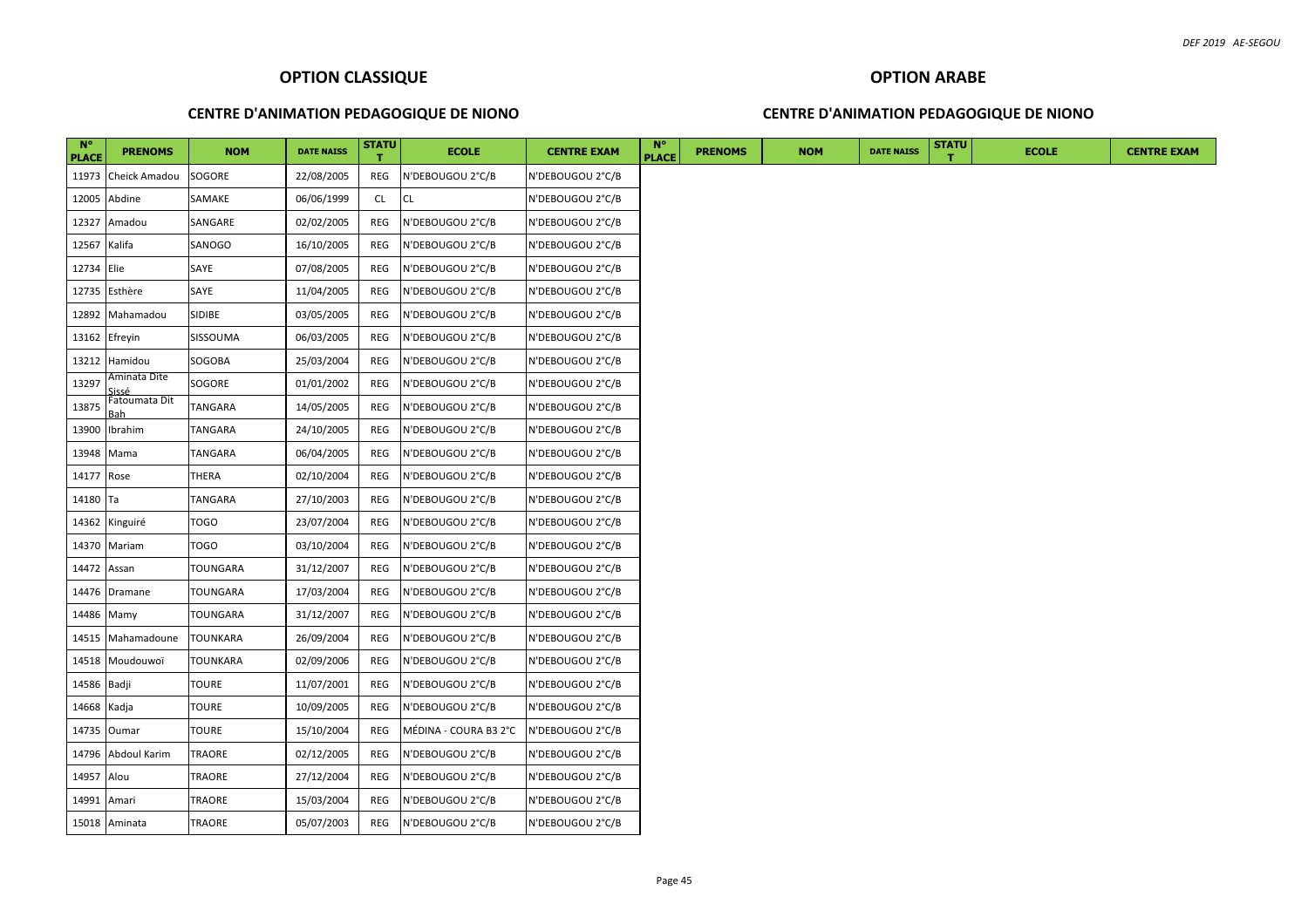## **CENTRE D'ANIMATION PEDAGOGIQUE DE NIONO**

#### **CENTRE D'ANIMATION PEDAGOGIQUE DE NIONO**

| $N^{\circ}$<br><b>PLACE</b> | <b>PRENOMS</b>   | <b>NOM</b>          | <b>DATE NAISS</b> | <b>STATU</b> | <b>ECOLE</b>          | <b>CENTRE EXAM</b> | $N^{\circ}$<br><b>PLACE</b> | <b>PRENOMS</b> | <b>NOM</b> | <b>DATE NAISS</b> | <b>STATU</b> | <b>ECOLE</b> |
|-----------------------------|------------------|---------------------|-------------------|--------------|-----------------------|--------------------|-----------------------------|----------------|------------|-------------------|--------------|--------------|
| 15040                       | Aminata Ché      | <b>TRAORE</b>       | 10/06/2005        | REG          | N'DEBOUGOU 2°C/B      | N'DEBOUGOU 2°C/B   |                             |                |            |                   |              |              |
| 15207                       | Bintou           | <b>TRAORE</b>       | 04/09/2005        | REG          | N'DEBOUGOU 2°C/B      | N'DEBOUGOU 2°C/B   |                             |                |            |                   |              |              |
| 15672 Kadia                 |                  | <b>TRAORE</b>       | 09/08/2003        | REG          | N'DEBOUGOU 2°C/B      | N'DEBOUGOU 2°C/B   |                             |                |            |                   |              |              |
| 15687                       | Kadiatou         | <b>TRAORE</b>       | 18/07/2003        | REG          | MÉDINA - COURA B3 2°C | N'DEBOUGOU 2°C/B   |                             |                |            |                   |              |              |
| 16001                       | Minata           | TRAORE              | 23/12/2006        | REG          | N'DEBOUGOU 2°C/B      | N'DEBOUGOU 2°C/B   |                             |                |            |                   |              |              |
| 16059                       | Moulaye          | <b>TRAORE</b>       | 03/03/2006        | REG          | N'DEBOUGOU 2°C/B      | N'DEBOUGOU 2°C/B   |                             |                |            |                   |              |              |
|                             | 16138 Oumar      | TRAORE              | 01/02/2005        | REG          | N'DEBOUGOU 2°C/B      | N'DEBOUGOU 2°C/B   |                             |                |            |                   |              |              |
|                             | 16258 Salimatou  | <b>TRAORE</b>       | 31/12/2007        | REG          | N'DEBOUGOU 2°C/B      | N'DEBOUGOU 2°C/B   |                             |                |            |                   |              |              |
| 16302                       | Seydina Oumar    | <b>TRAORE</b>       | 29/03/2005        | REG          | N'DEBOUGOU 2°C/B      | N'DEBOUGOU 2°C/B   |                             |                |            |                   |              |              |
| 16341                       | Sidy             | TRAORE              | 31/07/2005        | REG          | N'DEBOUGOU 2°C/B      | N'DEBOUGOU 2°C/B   |                             |                |            |                   |              |              |
| 16385                       | Solomane         | TRAORE              | 10/06/2006        | REG          | N'DEBOUGOU 2°C/B      | N'DEBOUGOU 2°C/B   |                             |                |            |                   |              |              |
| 16432                       | Tabita           | TRAORE              | 03/10/1998        | <b>CL</b>    | CL                    | N'DEBOUGOU 2°C/B   |                             |                |            |                   |              |              |
| 16686                       | Mariama          | YATTARA             | 08/06/2004        | REG          | N'DEBOUGOU 2°C/B      | N'DEBOUGOU 2°C/B   |                             |                |            |                   |              |              |
| 1                           | Sidi Amar Ould   | <b>ABDOUL KADER</b> | 05/07/2000        | REG          | NIEGUÉ KM 23 2°C      | NIÉGUÉ KM 23 2°C   |                             |                |            |                   |              |              |
| 70                          | Mariam           | ARAMA               | 15/10/2002        | REG          | NIEGUÉ KM 23 2°C      | NIÉGUÉ KM 23 2°C   |                             |                |            |                   |              |              |
| 71                          | Mohamed          | ARAMA               | 15/07/2006        | REG          | APPUI AU SAHEL 2°C    | NIÉGUÉ KM 23 2°C   |                             |                |            |                   |              |              |
| 79                          | Alhabibou Sidiki | <b>ASCOFARE</b>     | 09/07/2005        | REG          | APPUI AU SAHEL 2°C    | NIÉGUÉ KM 23 2°C   |                             |                |            |                   |              |              |
| 139                         | Hawa             | <b>BAGAYOGO</b>     | 15/02/2007        | REG          | APPUI AU SAHEL 2°C    | NIÉGUÉ KM 23 2°C   |                             |                |            |                   |              |              |
| 151                         | Moussa           | <b>BAGAYOGO</b>     | 02/12/2005        | REG          | APPUI AU SAHEL 2°C    | NIÉGUÉ KM 23 2°C   |                             |                |            |                   |              |              |
| 179                         | Kadiatou         | <b>BAGAYOKO</b>     | 25/09/2005        | REG          | NIEGUÉ KM 23 2°C      | NIÉGUÉ KM 23 2°C   |                             |                |            |                   |              |              |
| 186                         | Vlaîmouna Dite   | <b>BAGAYOKO</b>     | 09/02/2005        | <b>REG</b>   | CHEICK ANTA DIOP 2°C  | NIÉGUÉ KM 23 2°C   |                             |                |            |                   |              |              |
| 202                         | Solomane         | <b>BAGAYOKO</b>     | 28/09/2003        | REG          | NIEGUÉ KM 23 2°C      | NIÉGUÉ KM 23 2°C   |                             |                |            |                   |              |              |
| 735                         | Siguina          | <b>BERTHE</b>       | 11/07/2004        | REG          | APPUI AU SAHEL 2°C    | NIÉGUÉ KM 23 2°C   |                             |                |            |                   |              |              |
| 801                         | Julien           | <b>BOMBA</b>        | 05/12/2003        | REG          | APPUI AU SAHEL 2°C    | NIÉGUÉ KM 23 2°C   |                             |                |            |                   |              |              |
| 865                         | <b>Bafing</b>    | <b>BOUARE</b>       | 31/12/2003        | REG          | APPUI AU SAHEL 2°C    | NIÉGUÉ KM 23 2°C   |                             |                |            |                   |              |              |
| 927                         | Fatoumata        | <b>BOUARE</b>       | 06/05/2007        | REG          | MOUSSA WERE 2°C       | NIÉGUÉ KM 23 2°C   |                             |                |            |                   |              |              |
| 1046                        | Oumou            | <b>BOUARE</b>       | 22/12/2004        | REG          | APPUI AU SAHEL 2°C    | NIÉGUÉ KM 23 2°C   |                             |                |            |                   |              |              |
| 1125                        | Aîchatou         | <b>BOUNDI</b>       | 05/11/2004        | REG          | APPUI AU SAHEL 2°C    | NIÉGUÉ KM 23 2°C   |                             |                |            |                   |              |              |
|                             | 1152 Bakary      | CAMARA              | 04/07/2008        | REG          | CHEICK ANTA DIOP 2°C  | NIÉGUÉ KM 23 2°C   |                             |                |            |                   |              |              |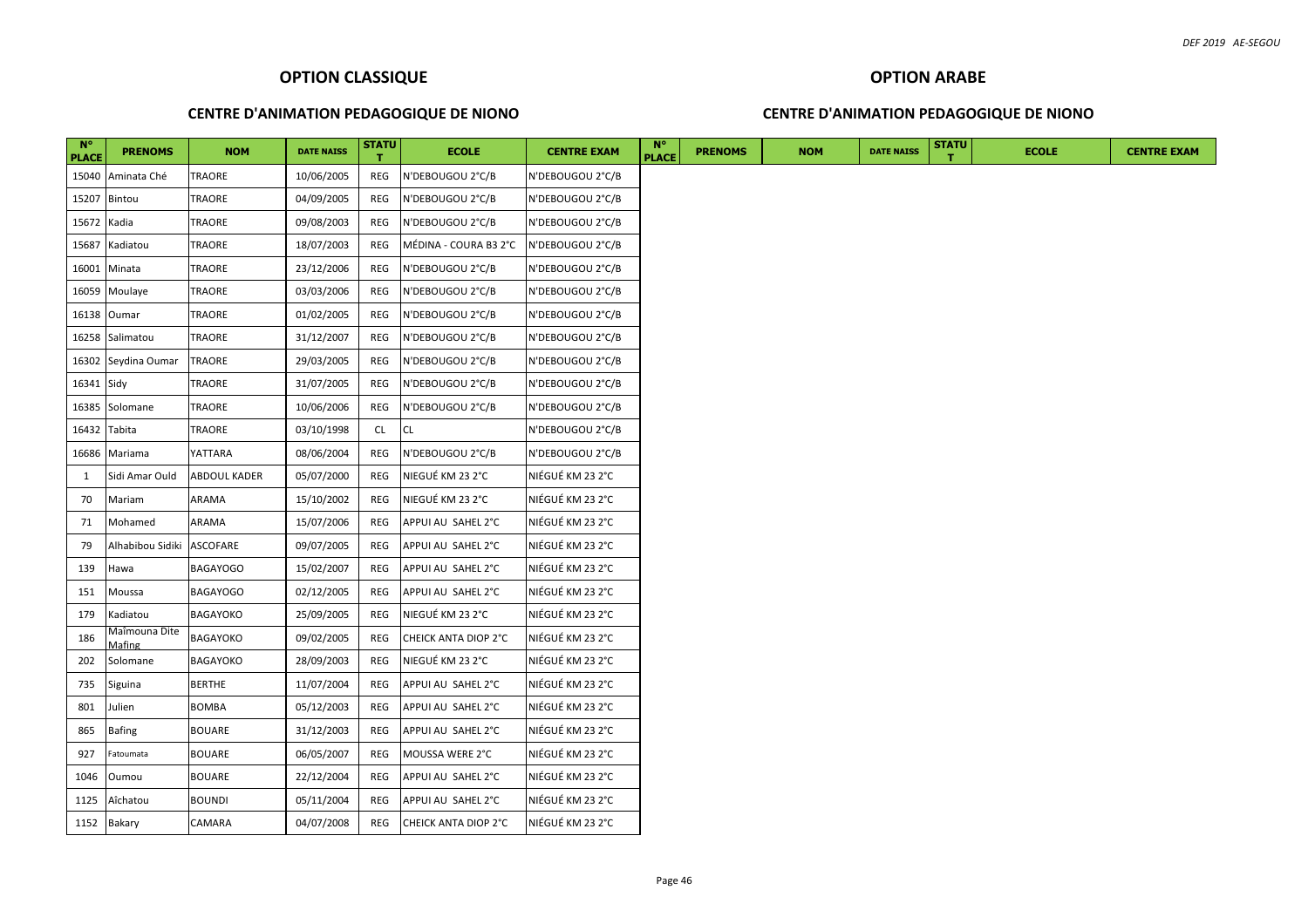#### **CENTRE D'ANIMATION PEDAGOGIQUE DE NIONO**

# **OPTION ARABE CENTRE D'ANIMATION PEDAGOGIQUE DE NIONO**

| $N^{\circ}$<br><b>PLACE</b> | <b>PRENOMS</b> | <b>NOM</b>       | <b>DATE NAISS</b> | <b>STATU</b><br>т. | <b>ECOLE</b>         | <b>CENTRE EXAM</b> | <b>N°</b><br><b>PLACE</b> | <b>PRENOMS</b> | <b>NOM</b> | <b>DATE NAISS</b> | <b>STATU</b> | <b>ECOLE</b> | <b>CENTRE EXAM</b> |
|-----------------------------|----------------|------------------|-------------------|--------------------|----------------------|--------------------|---------------------------|----------------|------------|-------------------|--------------|--------------|--------------------|
| 1157                        | Bintou         | CAMARA           | 10/06/2004        | REG                | APPUI AU SAHEL 2°C   | NIÉGUÉ KM 23 2°C   |                           |                |            |                   |              |              |                    |
| 1357                        | Fadimata       | <b>CISSE</b>     | 01/01/2006        | REG                | APPUI AU SAHEL 2°C   | NIÉGUÉ KM 23 2°C   |                           |                |            |                   |              |              |                    |
| 1387                        | Halima         | <b>CISSE</b>     | 01/10/2006        | REG                | CHEICK ANTA DIOP 2°C | NIÉGUÉ KM 23 2°C   |                           |                |            |                   |              |              |                    |
| 1549                        | Youssouf       | <b>CISSE</b>     | 25/10/2006        | <b>REG</b>         | APPUI AU SAHEL 2°C   | NIÉGUÉ KM 23 2°C   |                           |                |            |                   |              |              |                    |
| 1562                        | Hawa           | <b>CISSOKO</b>   | 15/10/1986        | CL.                | <b>CL</b>            | NIÉGUÉ KM 23 2°C   |                           |                |            |                   |              |              |                    |
| 1672                        | Adama          | COULIBALY        | 03/12/2003        | REG                | NIEGUÉ KM 23 2°C     | NIÉGUÉ KM 23 2°C   |                           |                |            |                   |              |              |                    |
| 1702                        | Aîchata        | COULIBALY        | 11/07/2006        | REG                | APPUI AU SAHEL 2°C   | NIÉGUÉ KM 23 2°C   |                           |                |            |                   |              |              |                    |
| 1726                        | Ali Badara     | COULIBALY        | 17/08/2004        | CL.                | CL                   | NIÉGUÉ KM 23 2°C   |                           |                |            |                   |              |              |                    |
| 1737                        | Alimata        | COULIBALY        | 01/01/2004        | REG                | MOUSSA WERE 2°C      | NIÉGUÉ KM 23 2°C   |                           |                |            |                   |              |              |                    |
| 1755                        | Alou           | COULIBALY        | 16/11/2004        | REG                | NIEGUÉ KM 23 2°C     | NIÉGUÉ KM 23 2°C   |                           |                |            |                   |              |              |                    |
| 1895                        | Assétou        | COULIBALY        | 13/02/2004        | REG                | NIEGUÉ KM 23 2°C     | NIÉGUÉ KM 23 2°C   |                           |                |            |                   |              |              |                    |
| 1960                        | Ba Awa         | COULIBALY        | 06/07/2003        | REG                | NIEGUÉ KM 23 2°C     | NIÉGUÉ KM 23 2°C   |                           |                |            |                   |              |              |                    |
| 2041                        | Bibatou        | COULIBALY        | 28/10/2002        | REG                | MOUSSA WERE 2°C      | NIÉGUÉ KM 23 2°C   |                           |                |            |                   |              |              |                    |
| 2065                        | Bintou         | COULIBALY        | 16/02/2006        | REG                | NIEGUÉ KM 23 2°C     | NIÉGUÉ KM 23 2°C   |                           |                |            |                   |              |              |                    |
| 2130                        | Chaka          | COULIBALY        | 14/09/2004        | REG                | NIEGUÉ KM 23 2°C     | NIÉGUÉ KM 23 2°C   |                           |                |            |                   |              |              |                    |
| 2201                        | Djélika        | COULIBALY        | 18/01/2002        | CL.                | CL                   | NIÉGUÉ KM 23 2°C   |                           |                |            |                   |              |              |                    |
| 2202                        | Djélika        | COULIBALY        | 19/11/2001        | CL.                | <b>CL</b>            | NIÉGUÉ KM 23 2°C   |                           |                |            |                   |              |              |                    |
| 2249                        | Doma           | COULIBALY        | 09/03/2001        | REG                | MOUSSA WERE 2°C      | NIÉGUÉ KM 23 2°C   |                           |                |            |                   |              |              |                    |
| 2346                        | Fatoumata      | COULIBALY        | 06/04/2005        | REG                | MOUSSA WERE 2°C      | NIÉGUÉ KM 23 2°C   |                           |                |            |                   |              |              |                    |
| 2407                        | Gaoussou       | COULIBALY        | 07/01/2005        | REG                | APPUI AU SAHEL 2°C   | NIÉGUÉ KM 23 2°C   |                           |                |            |                   |              |              |                    |
| 2463                        | Hawa           | COULIBALY        | 10/04/2004        | REG                | MOUSSA WERE 2°C      | NIÉGUÉ KM 23 2°C   |                           |                |            |                   |              |              |                    |
| 2489                        | Ibrahim        | <b>COULIBALY</b> | 25/04/2006        | REG                | MOUSSA WERE 2°C      | NIÉGUÉ KM 23 2°C   |                           |                |            |                   |              |              |                    |
| 2604                        | Kaïdiatou      | <b>COULIBALY</b> | 23/04/2001        | CL                 | СL                   | NIÉGUÉ KM 23 2°C   |                           |                |            |                   |              |              |                    |
| 2611                        | Kalilou        | <b>COULIBALY</b> | 01/01/2004        | REG                | NIEGUÉ KM 23 2°C     | NIÉGUÉ KM 23 2°C   |                           |                |            |                   |              |              |                    |
| 2820                        | Maïmouna       | COULIBALY        | 07/12/2004        | REG                | MOUSSA WERE 2°C      | NIÉGUÉ KM 23 2°C   |                           |                |            |                   |              |              |                    |
| 3048                        | Moussa         | COULIBALY        | 25/10/2006        | REG                | APPUI AU SAHEL 2°C   | NIÉGUÉ KM 23 2°C   |                           |                |            |                   |              |              |                    |
| 3065                        | Moussa         | COULIBALY        | 01/09/2004        | REG                | NIEGUÉ KM 23 2°C     | NIÉGUÉ KM 23 2°C   |                           |                |            |                   |              |              |                    |
| 3456                        | Sitan          | COULIBALY        | 15/01/2005        | REG                | MOUSSA WERE 2°C      | NIÉGUÉ KM 23 2°C   |                           |                |            |                   |              |              |                    |
| 3498                        | Soumaïla       | <b>COULIBALY</b> | 06/04/2003        | REG                | MOUSSA WERE 2°C      | NIÉGUÉ KM 23 2°C   |                           |                |            |                   |              |              |                    |
| 3505                        | Soumana        | COULIBALY        | 10/07/2002        | REG                | MOUSSA WERE 2°C      | NIÉGUÉ KM 23 2°C   |                           |                |            |                   |              |              |                    |
| 3512                        | Soumba         | COULIBALY        | 03/11/2005        | REG                | NIEGUÉ KM 23 2°C     | NIÉGUÉ KM 23 2°C   |                           |                |            |                   |              |              |                    |
|                             | 3615 Youssouf  | <b>COULIBALY</b> | 29/01/2002        | REG                | MOUSSA WERE 2°C      | NIÉGUÉ KM 23 2°C   |                           |                |            |                   |              |              |                    |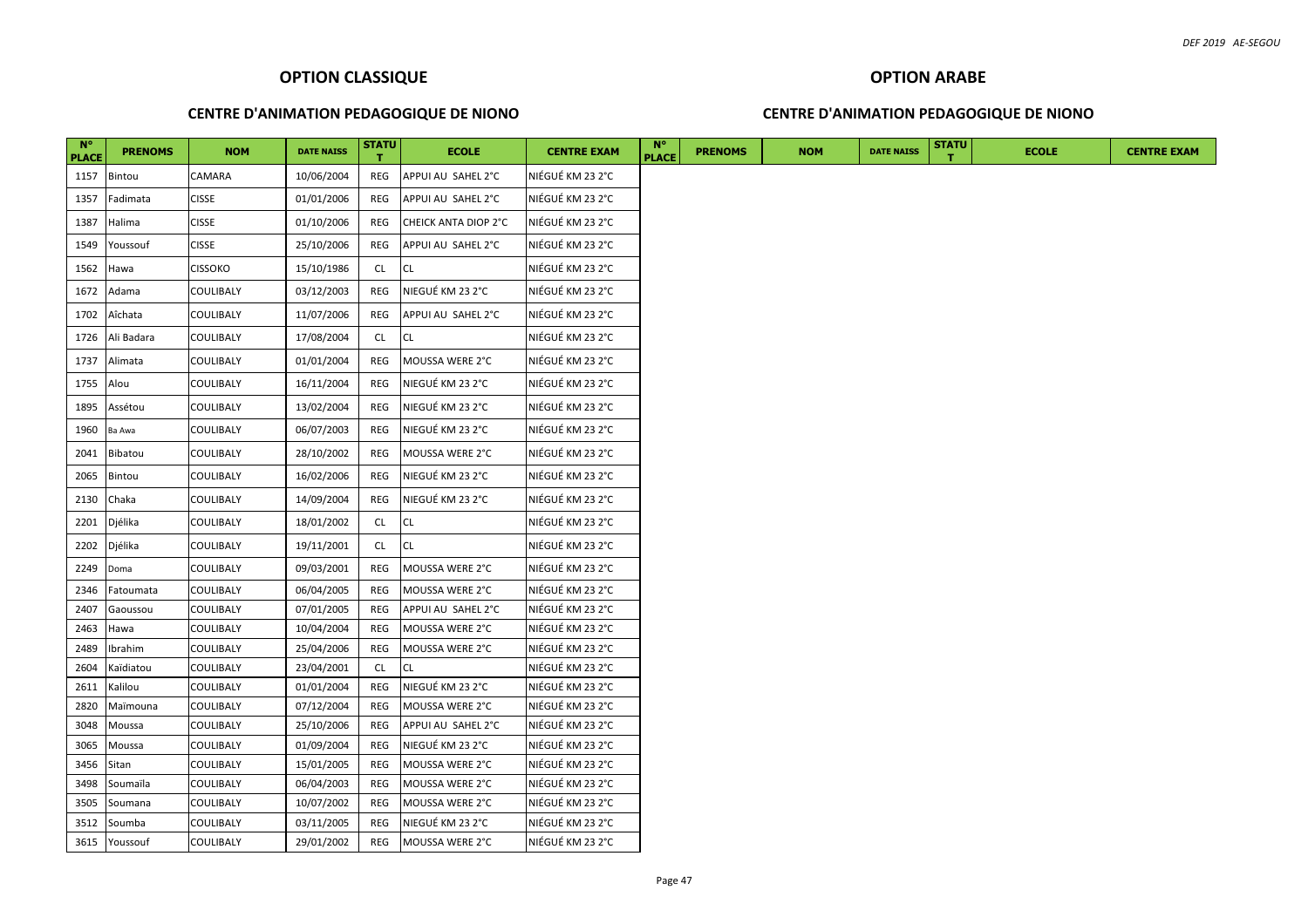#### **CENTRE D'ANIMATION PEDAGOGIQUE DE NIONO**

#### **CENTRE D'ANIMATION PEDAGOGIQUE DE NIONO**

| $N^{\circ}$<br><b>PLACE</b> | <b>PRENOMS</b>        | <b>NOM</b>     | <b>DATE NAISS</b> | <b>STATU</b> | <b>ECOLE</b>         | <b>CENTRE EXAM</b> | $N^{\circ}$<br><b>PLACE</b> | <b>PRENOMS</b> | <b>NOM</b> | <b>DATE NAISS</b> | <b>STATU</b> | <b>ECOLE</b> | <b>CENTRE EXAM</b> |
|-----------------------------|-----------------------|----------------|-------------------|--------------|----------------------|--------------------|-----------------------------|----------------|------------|-------------------|--------------|--------------|--------------------|
| 3827                        | Assitan               | <b>DAO</b>     | 14/09/2004        | REG          | NIEGUÉ KM 23 2°C     | NIÉGUÉ KM 23 2°C   |                             |                |            |                   |              |              |                    |
| 3832                        | Djénéba               | <b>DAO</b>     | 30/11/2004        | REG          | NIEGUÉ KM 23 2°C     | NIÉGUÉ KM 23 2°C   |                             |                |            |                   |              |              |                    |
| 3853                        | Abdoulaye             | DAOU           | 24/12/2004        | REG          | NIEGUÉ KM 23 2°C     | NIÉGUÉ KM 23 2°C   |                             |                |            |                   |              |              |                    |
| 3901                        | Djibi Idrissa         | DAOU           | 06/11/2005        | <b>REG</b>   | APPUI AU SAHEL 2°C   | NIÉGUÉ KM 23 2°C   |                             |                |            |                   |              |              |                    |
| 3959                        | Mariamou              | DAOU           | 07/01/2002        | REG          | NIEGUÉ KM 23 2°C     | NIÉGUÉ KM 23 2°C   |                             |                |            |                   |              |              |                    |
| 3960                        | Minata Dite Nian DAOU |                | 18/03/2004        | <b>REG</b>   | NIEGUÉ KM 23 2°C     | NIÉGUÉ KM 23 2°C   |                             |                |            |                   |              |              |                    |
| 3980                        | Rokia                 | DAOU           | 27/09/2003        | REG          | MOUSSA WERE 2°C      | NIÉGUÉ KM 23 2°C   |                             |                |            |                   |              |              |                    |
| 3981                        | Rokia                 | <b>DAOU</b>    | 17/07/2005        | REG          | NIEGUÉ KM 23 2°C     | NIÉGUÉ KM 23 2°C   |                             |                |            |                   |              |              |                    |
| 4075                        | Aîssata               | DEMBELE        | 17/09/2005        | REG          | APPUI AU SAHEL 2°C   | NIÉGUÉ KM 23 2°C   |                             |                |            |                   |              |              |                    |
| 4076                        | Aîssata               | DEMBELE        | 30/11/2003        | REG          | CHEICK ANTA DIOP 2°C | NIÉGUÉ KM 23 2°C   |                             |                |            |                   |              |              |                    |
| 4139                        | Aminata               | DEMBELE        | 20/12/2003        | REG          | NIEGUÉ KM 23 2°C     | NIÉGUÉ KM 23 2°C   |                             |                |            |                   |              |              |                    |
| 4240                        | Bourama               | DEMBELE        | 27/08/2002        | <b>CL</b>    | <b>CL</b>            | NIÉGUÉ KM 23 2°C   |                             |                |            |                   |              |              |                    |
| 4303                        | Djibril               | DEMBELE        | 03/03/2004        | <b>REG</b>   | MOUSSA WERE 2°C      | NIÉGUÉ KM 23 2°C   |                             |                |            |                   |              |              |                    |
| 4372                        | Fousseyni             | DEMBELE        | 03/11/2002        | REG          | NIEGUÉ KM 23 2°C     | NIÉGUÉ KM 23 2°C   |                             |                |            |                   |              |              |                    |
| 4385                        | Hamidou               | DEMBELE        | 09/01/2007        | REG          | APPUI AU SAHEL 2°C   | NIÉGUÉ KM 23 2°C   |                             |                |            |                   |              |              |                    |
| 4436                        | Kadiatou              | DEMBELE        | 20/10/2005        | REG          | CHEICK ANTA DIOP 2°C | NIÉGUÉ KM 23 2°C   |                             |                |            |                   |              |              |                    |
| 4539                        | Mamoutou              | DEMBELE        | 01/01/2003        | REG          | NIEGUÉ KM 23 2°C     | NIÉGUÉ KM 23 2°C   |                             |                |            |                   |              |              |                    |
| 4582                        | Modibo                | DEMBELE        | 05/08/2005        | REG          | NIEGUÉ KM 23 2°C     | NIÉGUÉ KM 23 2°C   |                             |                |            |                   |              |              |                    |
| 4846                        | Oumou                 | DENOU          | 29/08/2005        | REG          | APPUI AU SAHEL 2°C   | NIÉGUÉ KM 23 2°C   |                             |                |            |                   |              |              |                    |
| 4877                        | Ami                   | DIABATE        | 07/01/2006        | REG          | APPUI AU SAHEL 2°C   | NIÉGUÉ KM 23 2°C   |                             |                |            |                   |              |              |                    |
| 4918                        | Sadou                 | <b>DIABATE</b> | 10/04/2004        | REG          | NIEGUÉ KM 23 2°C     | NIÉGUÉ KM 23 2°C   |                             |                |            |                   |              |              |                    |
| 4957                        | Adama                 | <b>DIAKITE</b> | 27/09/2004        | REG          | APPUI AU SAHEL 2°C   | NIÉGUÉ KM 23 2°C   |                             |                |            |                   |              |              |                    |
| 5117                        | Abdoulaye Aziz        | <b>DIALLO</b>  | 23/01/2004        | REG          | NIEGUÉ KM 23 2°C     | NIÉGUÉ KM 23 2°C   |                             |                |            |                   |              |              |                    |
| 5233                        | Bakassé               | <b>DIALLO</b>  | 04/05/2003        | REG          | NIEGUÉ KM 23 2°C     | NIÉGUÉ KM 23 2°C   |                             |                |            |                   |              |              |                    |
| 5770                        | Aminata               | <b>DIARRA</b>  | 01/01/2004        | REG          | MOUSSA WERE 2°C      | NIÉGUÉ KM 23 2°C   |                             |                |            |                   |              |              |                    |
| 5771                        | Aminata               | DIARRA         | 31/12/2003        | REG          | NIEGUÉ KM 23 2°C     | NIÉGUÉ KM 23 2°C   |                             |                |            |                   |              |              |                    |
| 5898                        | <b>Barima</b>         | DIARRA         | 26/02/2003        | REG          | APPUI AU SAHEL 2°C   | NIÉGUÉ KM 23 2°C   |                             |                |            |                   |              |              |                    |
| 6003                        | Daouda                | DIARRA         | 01/01/2004        | REG          | MOUSSA WERE 2°C      | NIÉGUÉ KM 23 2°C   |                             |                |            |                   |              |              |                    |
| 6062                        | Dramane               | DIARRA         | 11/01/2007        | REG          | MOUSSA WERE 2°C      | NIÉGUÉ KM 23 2°C   |                             |                |            |                   |              |              |                    |
| 6063                        | Dramane               | <b>DIARRA</b>  | 05/11/2003        | REG          | NIEGUÉ KM 23 2°C     | NIÉGUÉ KM 23 2°C   |                             |                |            |                   |              |              |                    |
| 6595                        | Nana                  | DIARRA         | 31/12/2003        | REG          | APPUI AU SAHEL 2°C   | NIÉGUÉ KM 23 2°C   |                             |                |            |                   |              |              |                    |
| 6625                        | Nouhoum               | <b>DIARRA</b>  | 20/02/2005        | REG          | NIEGUÉ KM 23 2°C     | NIÉGUÉ KM 23 2°C   |                             |                |            |                   |              |              |                    |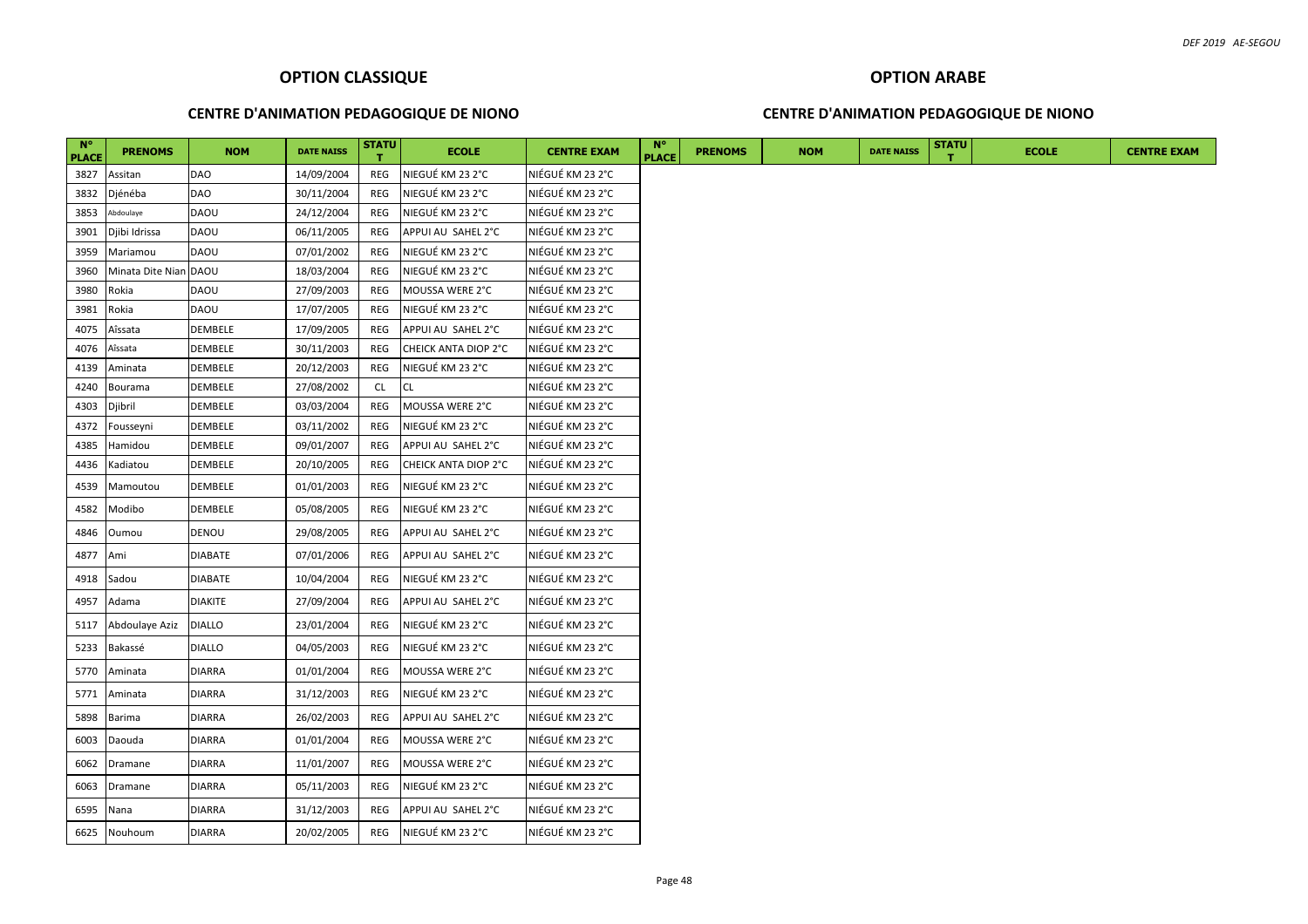#### **CENTRE D'ANIMATION PEDAGOGIQUE DE NIONO**

#### **CENTRE D'ANIMATION PEDAGOGIQUE DE NIONO**

| $N^{\circ}$<br><b>PLACE</b> | <b>PRENOMS</b>                | <b>NOM</b>     | <b>DATE NAISS</b> | <b>STATU</b> | <b>ECOLE</b>         | <b>CENTRE EXAM</b> | <b>N°</b><br><b>PLACE</b> | <b>PRENOMS</b> | <b>NOM</b> | <b>DATE NAISS</b> | <b>STATU</b> | <b>ECOLE</b> | <b>CENTRE EXAM</b> |
|-----------------------------|-------------------------------|----------------|-------------------|--------------|----------------------|--------------------|---------------------------|----------------|------------|-------------------|--------------|--------------|--------------------|
| 6718                        | Salim                         | DIARRA         | 19/09/2004        | REG          | CHEICK ANTA DIOP 2°C | NIÉGUÉ KM 23 2°C   |                           |                |            |                   |              |              |                    |
| 6750                        | Sékou                         | DIARRA         | 22/09/2004        | REG          | APPUI AU SAHEL 2°C   | NIÉGUÉ KM 23 2°C   |                           |                |            |                   |              |              |                    |
| 6819                        | Solomane                      | <b>DIARRA</b>  | 28/02/2005        | REG          | CHEICK ANTA DIOP 2°C | NIÉGUÉ KM 23 2°C   |                           |                |            |                   |              |              |                    |
| 7038                        | Aïchata Ali Mint              | <b>DICKO</b>   | 31/12/2003        | REG          | NIEGUÉ KM 23 2°C     | NIÉGUÉ KM 23 2°C   |                           |                |            |                   |              |              |                    |
| 7322                        | Kadiatou                      | DJIRE          | 19/12/2004        | REG          | CHEICK ANTA DIOP 2°C | NIÉGUÉ KM 23 2°C   |                           |                |            |                   |              |              |                    |
| 7621                        | Isseî                         | <b>DOUMBIA</b> | 26/12/2001        | CL           | <b>CL</b>            | NIÉGUÉ KM 23 2°C   |                           |                |            |                   |              |              |                    |
| 7800                        | Soumaîla                      | DRAME          | 12/10/2005        | REG          | NIEGUÉ KM 23 2°C     | NIÉGUÉ KM 23 2°C   |                           |                |            |                   |              |              |                    |
| 7827                        | Assan                         | <b>FALL</b>    | 01/01/2006        | REG          | APPUI AU SAHEL 2°C   | NIÉGUÉ KM 23 2°C   |                           |                |            |                   |              |              |                    |
| 7880                        | Abderrahim                    | <b>FANE</b>    | 12/12/2002        | REG          | APPUI AU SAHEL 2°C   | NIÉGUÉ KM 23 2°C   |                           |                |            |                   |              |              |                    |
| 7894                        | Amidou                        | <b>FANE</b>    | 18/09/2005        | REG          | APPUI AU SAHEL 2°C   | NIÉGUÉ KM 23 2°C   |                           |                |            |                   |              |              |                    |
| 8321                        | Mayatou                       | GOÏTA          | 10/11/2003        | REG          | CHEICK ANTA DIOP 2°C | NIÉGUÉ KM 23 2°C   |                           |                |            |                   |              |              |                    |
| 8343                        | Soumaîla                      | GORO           | 30/09/2004        | REG          | NIEGUÉ KM 23 2°C     | NIÉGUÉ KM 23 2°C   |                           |                |            |                   |              |              |                    |
| 8439                        | Fatoumata Amoí<br>Wéné        | GUINDO         | 29/03/2006        | REG          | NIEGUÉ KM 23 2°C     | NIÉGUÉ KM 23 2°C   |                           |                |            |                   |              |              |                    |
| 8515                        | <b>Binta</b>                  | GUIROU         | 01/01/2004        | REG          | MOUSSA WERE 2°C      | NIÉGUÉ KM 23 2°C   |                           |                |            |                   |              |              |                    |
| 8675                        | Fatoumata                     | IDRISSA        | 09/08/2004        | REG          | APPUI AU SAHEL 2°C   | NIÉGUÉ KM 23 2°C   |                           |                |            |                   |              |              |                    |
| 8676                        | Ichata                        | IDRISSA        | 26/02/2005        | REG          | APPUI AU SAHEL 2°C   | NIÉGUÉ KM 23 2°C   |                           |                |            |                   |              |              |                    |
| 8919                        | <b>Bocar</b>                  | KANSAYE        | 04/08/2002        | CL.          | CL                   | NIÉGUÉ KM 23 2°C   |                           |                |            |                   |              |              |                    |
| 8971                        | Djélika                       | KANTE          | 24/12/2005        | REG          | NIEGUÉ KM 23 2°C     | NIÉGUÉ KM 23 2°C   |                           |                |            |                   |              |              |                    |
| 8995                        | Bah Kaya                      | KARABANA       | 03/12/2004        | REG          | NIEGUÉ KM 23 2°C     | NIÉGUÉ KM 23 2°C   |                           |                |            |                   |              |              |                    |
| 9034                        | Gayiguiré                     | KAREMBE        | 25/03/2005        | REG          | NIEGUÉ KM 23 2°C     | NIÉGUÉ KM 23 2°C   |                           |                |            |                   |              |              |                    |
| 9194                        | Awa                           | KEITA          | 20/09/2004        | REG          | APPUI AU SAHEL 2°C   | NIÉGUÉ KM 23 2°C   |                           |                |            |                   |              |              |                    |
| 9195                        | Awa                           | KEITA          | 05/05/2005        | REG          | CHEICK ANTA DIOP 2°C | NIÉGUÉ KM 23 2°C   |                           |                |            |                   |              |              |                    |
| 9259                        | Abdoulaye                     | KEÏTA          | 04/10/2005        | REG          | NIEGUÉ KM 23 2°C     | NIÉGUÉ KM 23 2°C   |                           |                |            |                   |              |              |                    |
| 9326                        | Cheickné                      | KEÏTA          | 19/05/2006        | REG          | NIEGUÉ KM 23 2°C     | NIÉGUÉ KM 23 2°C   |                           |                |            |                   |              |              |                    |
| 9440                        | Mohamed                       | KEÏTA          | 22/01/2007        | REG          | NIEGUÉ KM 23 2°C     | NIÉGUÉ KM 23 2°C   |                           |                |            |                   |              |              |                    |
| 9677                        | Oumar                         | KOÏTA          | 10/03/2004        | REG          | NIEGUÉ KM 23 2°C     | NIÉGUÉ KM 23 2°C   |                           |                |            |                   |              |              |                    |
| 9739                        | Déyah                         | KONARE         | 15/02/2007        | REG          | APPUI AU SAHEL 2°C   | NIÉGUÉ KM 23 2°C   |                           |                |            |                   |              |              |                    |
| 9776                        | Amadou Dit<br><u>Soungalo</u> | KONATE         | 19/09/2005        | REG          | APPUI AU SAHEL 2°C   | NIÉGUÉ KM 23 2°C   |                           |                |            |                   |              |              |                    |
| 9885                        | Massitan                      | KONATE         | 10/09/2003        | REG          | NIEGUÉ KM 23 2°C     | NIÉGUÉ KM 23 2°C   |                           |                |            |                   |              |              |                    |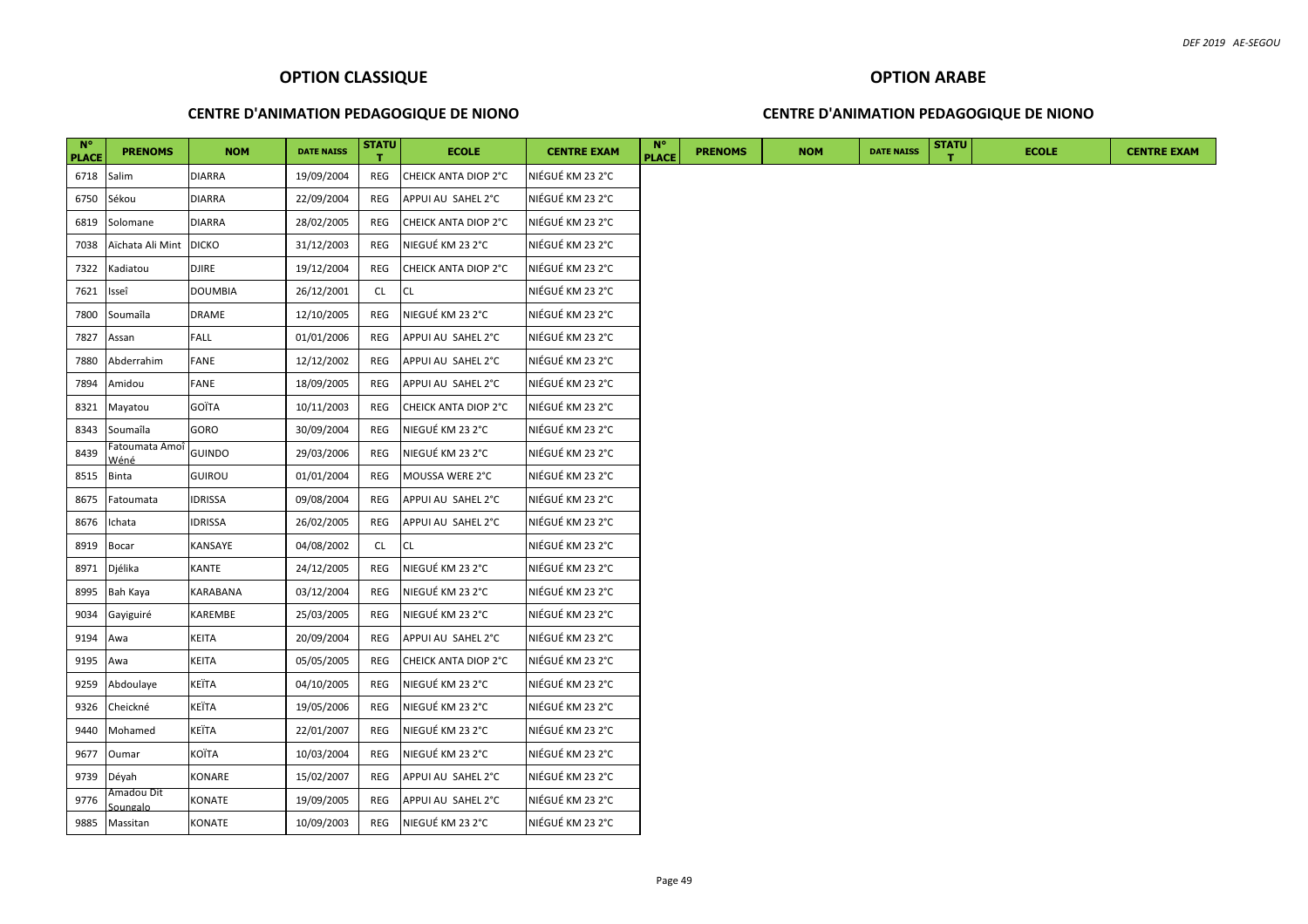#### **CENTRE D'ANIMATION PEDAGOGIQUE DE NIONO**

#### **CENTRE D'ANIMATION PEDAGOGIQUE DE NIONO**

| $N^{\circ}$<br><b>PLACE</b> | <b>PRENOMS</b>  | <b>NOM</b>      | <b>DATE NAISS</b> | STATU     | <b>ECOLE</b>         | <b>CENTRE EXAM</b> | $N^{\circ}$<br><b>PLACE</b> | <b>PRENOMS</b> | <b>NOM</b> | <b>DATE NAISS</b> | <b>STATU</b> | <b>ECOLE</b> | <b>CENTRE EXAM</b> |
|-----------------------------|-----------------|-----------------|-------------------|-----------|----------------------|--------------------|-----------------------------|----------------|------------|-------------------|--------------|--------------|--------------------|
| 10009                       | Amadou          | KONE            | 14/10/2005        | REG       | NIEGUÉ KM 23 2°C     | NIÉGUÉ KM 23 2°C   |                             |                |            |                   |              |              |                    |
|                             | 10240 Modibo    | <b>KONE</b>     | 12/07/2007        | REG       | NIEGUÉ KM 23 2°C     | NIÉGUÉ KM 23 2°C   |                             |                |            |                   |              |              |                    |
| 10355 Yaya                  |                 | KONE            | 14/02/2002        | CL        | <b>CL</b>            | NIÉGUÉ KM 23 2°C   |                             |                |            |                   |              |              |                    |
| 10424                       | Maïmouna        | <b>KONTA</b>    | 01/01/2004        | REG       | MOUSSA WERE 2°C      | NIÉGUÉ KM 23 2°C   |                             |                |            |                   |              |              |                    |
|                             | 10558 Mariam    | KOUMARE         | 01/11/2003        | REG       | NIEGUÉ KM 23 2°C     | NIÉGUÉ KM 23 2°C   |                             |                |            |                   |              |              |                    |
|                             | 10619 Abdoulaye | KOUYATE         | 10/02/2003        | REG       | NIEGUÉ KM 23 2°C     | NIÉGUÉ KM 23 2°C   |                             |                |            |                   |              |              |                    |
| 10803 Adil                  |                 | MAÏGA           | 09/10/2007        | REG       | APPUI AU SAHEL 2°C   | NIÉGUÉ KM 23 2°C   |                             |                |            |                   |              |              |                    |
| 10851 Drissa                |                 | MAÏGA           | 27/01/2005        | REG       | APPUI AU SAHEL 2°C   | NIÉGUÉ KM 23 2°C   |                             |                |            |                   |              |              |                    |
|                             | 10890 Idrissa   | MAÏGA           | 10/12/2003        | REG       | NIEGUÉ KM 23 2°C     | NIÉGUÉ KM 23 2°C   |                             |                |            |                   |              |              |                    |
|                             | 10997 Adama     | <b>MALLE</b>    | 22/10/2005        | REG       | APPUI AU SAHEL 2°C   | NIÉGUÉ KM 23 2°C   |                             |                |            |                   |              |              |                    |
| 11043                       | Ibrahim         | MALLE           | 27/09/2001        | <b>CL</b> | <b>CL</b>            | NIÉGUÉ KM 23 2°C   |                             |                |            |                   |              |              |                    |
| 11414                       | Bintou          | NIANGALY        | 19/08/2004        | REG       | APPUI AU SAHEL 2°C   | NIÉGUÉ KM 23 2°C   |                             |                |            |                   |              |              |                    |
|                             | 11416 Fousseyni | NIANGALY        | 16/11/2003        | REG       | NIEGUÉ KM 23 2°C     | NIÉGUÉ KM 23 2°C   |                             |                |            |                   |              |              |                    |
| 11503                       | Mahamane        | ONGOÏBA         | 30/09/2004        | REG       | CHEICK ANTA DIOP 2°C | NIÉGUÉ KM 23 2°C   |                             |                |            |                   |              |              |                    |
|                             | 11525 Dramane   | <b>OUATTARA</b> | 06/01/2007        | REG       | APPUI AU SAHEL 2°C   | NIÉGUÉ KM 23 2°C   |                             |                |            |                   |              |              |                    |
| 11547                       | Aîssata         | <b>OUEDRAGO</b> | 10/06/2005        | REG       | CHEICK ANTA DIOP 2°C | NIÉGUÉ KM 23 2°C   |                             |                |            |                   |              |              |                    |
| 11947                       | Boucari         | SAGARA          | 20/03/2003        | REG       | APPUI AU SAHEL 2°C   | NIÉGUÉ KM 23 2°C   |                             |                |            |                   |              |              |                    |
| 12319                       | Alimata         | SANGARE         | 27/08/2003        | REG       | APPUI AU SAHEL 2°C   | NIÉGUÉ KM 23 2°C   |                             |                |            |                   |              |              |                    |
| 12393                       | Maïmouna        | SANGARE         | 04/12/2004        | REG       | NIEGUÉ KM 23 2°C     | NIÉGUÉ KM 23 2°C   |                             |                |            |                   |              |              |                    |
| 12458                       | Mariam          | SANKO           | 15/06/2005        | REG       | NIEGUÉ KM 23 2°C     | NIÉGUÉ KM 23 2°C   |                             |                |            |                   |              |              |                    |
|                             | 12498 Bakaye    | SANOGO          | 29/07/2005        | REG       | NIEGUÉ KM 23 2°C     | NIÉGUÉ KM 23 2°C   |                             |                |            |                   |              |              |                    |
| 12610                       | Moussodio       | SANOGO          | 20/07/2006        | REG       | APPUI AU SAHEL 2°C   | NIÉGUÉ KM 23 2°C   |                             |                |            |                   |              |              |                    |
| 12648                       | Sokoné          | SANOGO          | 21/04/2006        | REG       | NIEGUÉ KM 23 2°C     | NIÉGUÉ KM 23 2°C   |                             |                |            |                   |              |              |                    |
|                             | 12676 Madina    | SANTA           | 23/09/2003        | REG       | NIEGUÉ KM 23 2°C     | NIÉGUÉ KM 23 2°C   |                             |                |            |                   |              |              |                    |
|                             | 12701 Assitan   | SAVADOGO        | 01/01/2004        | REG       | MOUSSA WERE 2°C      | NIÉGUÉ KM 23 2°C   |                             |                |            |                   |              |              |                    |
| 12882                       | Kotimi          | <b>SIDIBE</b>   | 30/07/2004        | REG       | MOUSSA WERE 2°C      | NIÉGUÉ KM 23 2°C   |                             |                |            |                   |              |              |                    |
|                             | 12901 Mamady    | <b>SIDIBE</b>   | 30/03/2004        | REG       | CHEICK ANTA DIOP 2°C | NIÉGUÉ KM 23 2°C   |                             |                |            |                   |              |              |                    |
|                             | 12924 Noumory   | SIDIBE          | 06/07/2006        | REG       | CHEICK ANTA DIOP 2°C | NIÉGUÉ KM 23 2°C   |                             |                |            |                   |              |              |                    |
|                             | 13205 Fatoumata | SOGOBA          | 17/05/2002        | CL        | <b>CL</b>            | NIÉGUÉ KM 23 2°C   |                             |                |            |                   |              |              |                    |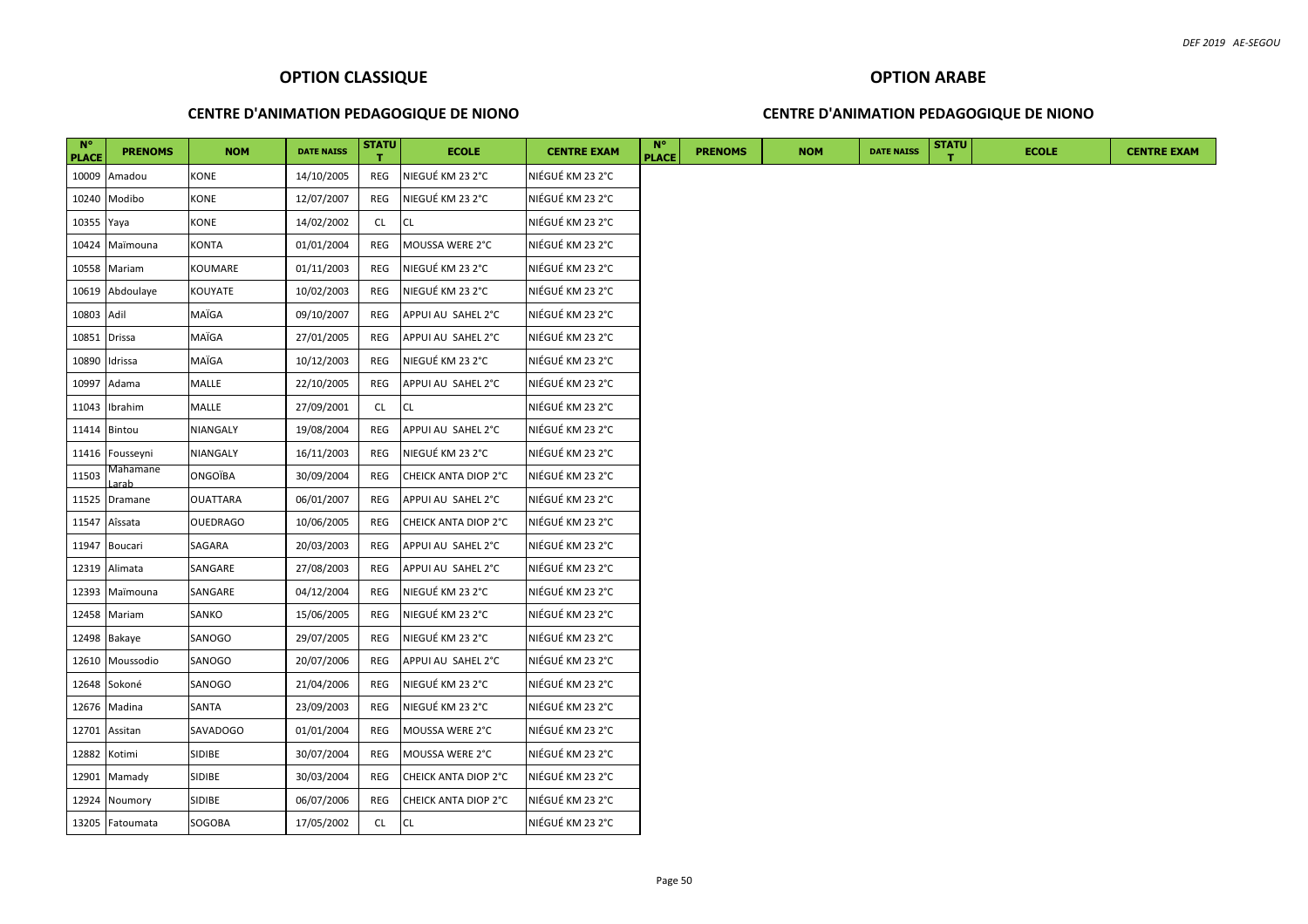#### **CENTRE D'ANIMATION PEDAGOGIQUE DE NIONO**

#### **CENTRE D'ANIMATION PEDAGOGIQUE DE NIONO**

| $N^{\circ}$<br><b>PLACE</b> | <b>PRENOMS</b>        | <b>NOM</b>   | <b>DATE NAISS</b> | STATU      | <b>ECOLE</b>         | <b>CENTRE EXAM</b> | $N^{\circ}$<br><b>PLACE</b> | <b>PRENOMS</b> | <b>NOM</b> | <b>DATE NAISS</b> | <b>STATU</b> | <b>ECOLE</b> |
|-----------------------------|-----------------------|--------------|-------------------|------------|----------------------|--------------------|-----------------------------|----------------|------------|-------------------|--------------|--------------|
| 13280                       | Alfousseiny           | SOGODOGO     | 02/08/2004        | REG        | NIEGUÉ KM 23 2°C     | NIÉGUÉ KM 23 2°C   |                             |                |            |                   |              |              |
| 13288                       | Moulaye               | SOGODOGO     | 12/08/2002        | REG        | NIEGUÉ KM 23 2°C     | NIÉGUÉ KM 23 2°C   |                             |                |            |                   |              |              |
| 13303                       | Maïmouna              | SOGORE       | 28/03/2004        | REG        | NIEGUÉ KM 23 2°C     | NIÉGUÉ KM 23 2°C   |                             |                |            |                   |              |              |
| 13437                       | Bouba                 | sow          | 15/12/2005        | REG        | NIEGUÉ KM 23 2°C     | NIÉGUÉ KM 23 2°C   |                             |                |            |                   |              |              |
| 13639                       | Barima                | TAMBE        | 04/06/2003        | <b>CL</b>  | CL                   | NIÉGUÉ KM 23 2°C   |                             |                |            |                   |              |              |
| 13641 Fanta                 |                       | TAMBE        | 01/01/2004        | REG        | MOUSSA WERE 2°C      | NIÉGUÉ KM 23 2°C   |                             |                |            |                   |              |              |
| 13642                       | Fatoumata             | TAMBE        | 01/01/2004        | REG        | MOUSSA WERE 2°C      | NIÉGUÉ KM 23 2°C   |                             |                |            |                   |              |              |
| 13645                       | Ousmane               | TAMBE        | 08/02/2003        | <b>CL</b>  | <b>CL</b>            | NIÉGUÉ KM 23 2°C   |                             |                |            |                   |              |              |
|                             | 13646 Sanata          | TAMBE        | 10/01/2007        | <b>REG</b> | MOUSSA WERE 2°C      | NIÉGUÉ KM 23 2°C   |                             |                |            |                   |              |              |
|                             | 13647 Seydou          | TAMBE        | 05/06/2005        | <b>REG</b> | MOUSSA WERE 2°C      | NIÉGUÉ KM 23 2°C   |                             |                |            |                   |              |              |
| 13658                       | Aminata               | TAMBOURA     | 03/03/2002        | REG        | NIEGUÉ KM 23 2°C     | NIÉGUÉ KM 23 2°C   |                             |                |            |                   |              |              |
| 13867                       | Fatoumata             | TANGARA      | 01/01/2002        | REG        | NIEGUÉ KM 23 2°C     | NIÉGUÉ KM 23 2°C   |                             |                |            |                   |              |              |
| 13939                       | Mahamadou<br>Bassirou | TANGARA      | 08/03/2004        | REG        | NIEGUÉ KM 23 2°C     | NIÉGUÉ KM 23 2°C   |                             |                |            |                   |              |              |
| 14139                       | Aladou                | TERETA       | 21/08/2004        | <b>REG</b> | MOUSSA WERE 2°C      | NIÉGUÉ KM 23 2°C   |                             |                |            |                   |              |              |
| 14543                       | Aîssa Aliou           | <b>TOURE</b> | 11/09/2006        | REG        | CHEICK ANTA DIOP 2°C | NIÉGUÉ KM 23 2°C   |                             |                |            |                   |              |              |
| 14601                       | Cheikané              | TOURE        | 31/12/2007        | REG        | MOUSSA WERE 2°C      | NIÉGUÉ KM 23 2°C   |                             |                |            |                   |              |              |
| 14649                       | Hawa Idrissa          | <b>TOURE</b> | 28/02/2006        | REG        | APPUI AU SAHEL 2°C   | NIÉGUÉ KM 23 2°C   |                             |                |            |                   |              |              |
| 14860                       | Adama                 | TRAORE       | 31/10/2003        | REG        | NIEGUÉ KM 23 2°C     | NIÉGUÉ KM 23 2°C   |                             |                |            |                   |              |              |
| 14921                       | Alhousseyni           | TRAORE       | 23/03/2004        | REG        | APPUI AU SAHEL 2°C   | NIÉGUÉ KM 23 2°C   |                             |                |            |                   |              |              |
|                             | 14938 Alimata B       | TRAORE       | 12/05/2003        | REG        | NIEGUÉ KM 23 2°C     | NIÉGUÉ KM 23 2°C   |                             |                |            |                   |              |              |
|                             | 14939 Alimata S       | TRAORE       | 02/10/2005        | <b>REG</b> | NIEGUÉ KM 23 2°C     | NIÉGUÉ KM 23 2°C   |                             |                |            |                   |              |              |
| 14978                       | Amadou                | TRAORE       | 25/05/2004        | REG        | NIEGUÉ KM 23 2°C     | NIÉGUÉ KM 23 2°C   |                             |                |            |                   |              |              |
| 15475                       | Fatoumata             | TRAORE       | 01/01/2004        | REG        | NIEGUÉ KM 23 2°C     | NIÉGUÉ KM 23 2°C   |                             |                |            |                   |              |              |
| 15751                       | Korotimi              | TRAORE       | 16/06/2006        | REG        | NIEGUÉ KM 23 2°C     | NIÉGUÉ KM 23 2°C   |                             |                |            |                   |              |              |
| 16011                       | Modibo                | TRAORE       | 22/02/2006        | REG        | CHEICK ANTA DIOP 2°C | NIÉGUÉ KM 23 2°C   |                             |                |            |                   |              |              |
| 16081                       | Moussa                | TRAORE       | 04/12/2004        | REG        | NIEGUÉ KM 23 2°C     | NIÉGUÉ KM 23 2°C   |                             |                |            |                   |              |              |
| 16217                       | Rokia Hamidou         | TRAORE       | 21/05/2006        | REG        | APPUI AU SAHEL 2°C   | NIÉGUÉ KM 23 2°C   |                             |                |            |                   |              |              |
|                             | 16413 Soumaïla        | TRAORE       | 17/12/2005        | REG        | NIEGUÉ KM 23 2°C     | NIÉGUÉ KM 23 2°C   |                             |                |            |                   |              |              |
| 16426                       | Soungalo<br>Amidou    | TRAORE       | 04/06/2004        | REG        | NIEGUÉ KM 23 2°C     | NIÉGUÉ KM 23 2°C   |                             |                |            |                   |              |              |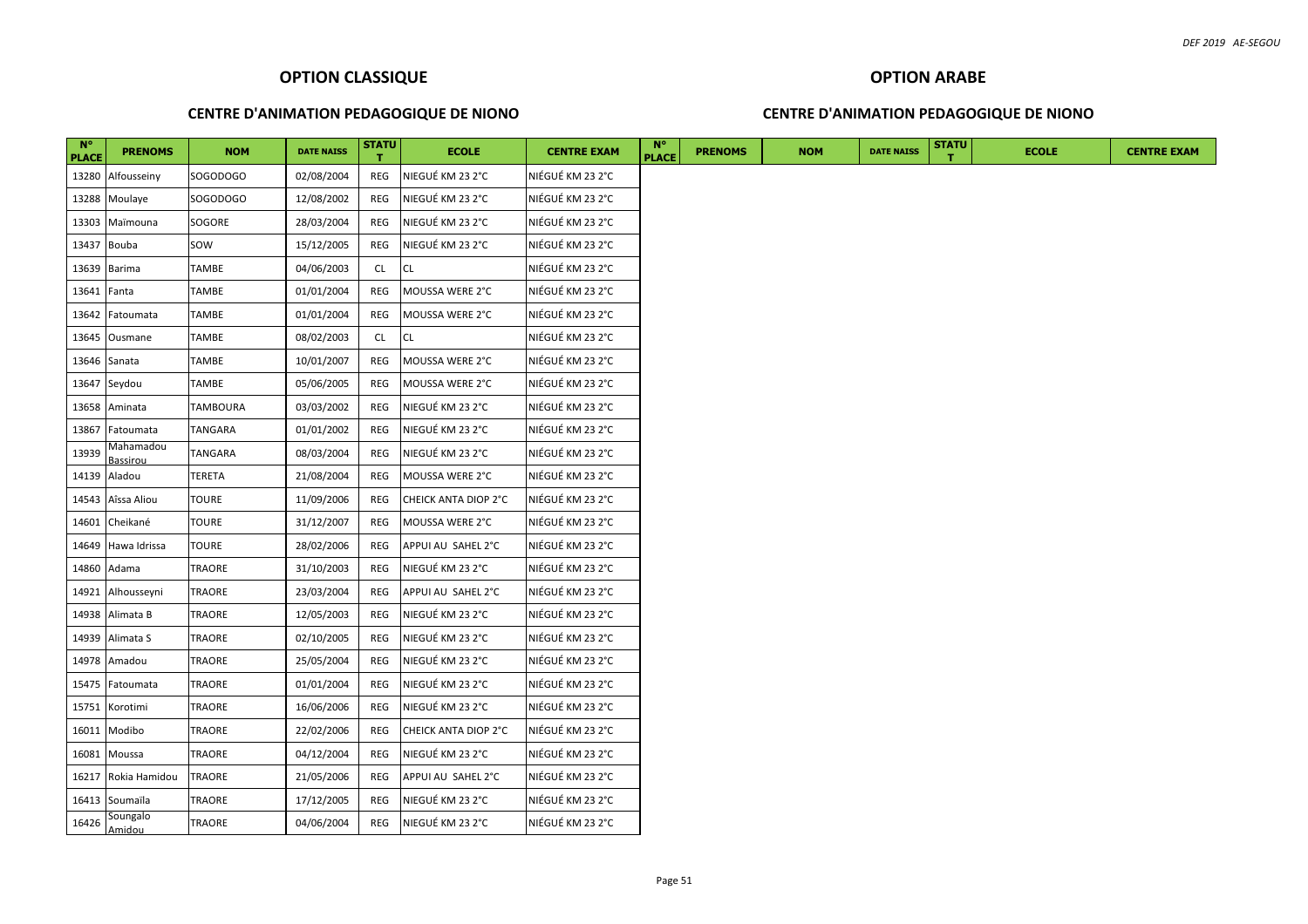# **OPTION ARABE**

## **CENTRE D'ANIMATION PEDAGOGIQUE DE NIONO**

## **CENTRE D'ANIMATION PEDAGOGIQUE DE NIONO**

| $N^{\circ}$<br><b>PLACE</b> | <b>PRENOMS</b>               | <b>NOM</b>       | <b>DATE NAISS</b> | <b>STATU</b> | <b>ECOLE</b>     | <b>CENTRE EXAM</b> | <b>N°</b><br><b>PLACE</b> | <b>PRENOMS</b> | <b>NOM</b> | <b>DATE NAISS</b> | <b>STATU</b> | <b>ECOLE</b> | <b>CENTRE EXAM</b> |
|-----------------------------|------------------------------|------------------|-------------------|--------------|------------------|--------------------|---------------------------|----------------|------------|-------------------|--------------|--------------|--------------------|
| 16611                       | Fatoumata                    | YALCOUYE         | 09/02/2003        | REG          | NIEGUÉ KM 23 2°C | NIÉGUÉ KM 23 2°C   |                           |                |            |                   |              |              |                    |
| 16745                       | Korotoumou                   | <b>ZERBO</b>     | 03/10/2005        | REG          | NIEGUÉ KM 23 2°C | NIÉGUÉ KM 23 2°C   |                           |                |            |                   |              |              |                    |
| 262                         | Madinè                       | <b>BAH</b>       | 10/01/2006        | REG          | NIONO 2°C/A      | NIONO 2°C/A        |                           |                |            |                   |              |              |                    |
| 476                         | Mama                         | BAMBERA          | 16/11/2004        | REG          | NIONO 2°C/A      | NIONO 2°C/A        |                           |                |            |                   |              |              |                    |
| 540                         | Boubacary                    | <b>BARRY</b>     | 24/03/2004        | REG          | NIONO 2°C/A      | NIONO 2°C/A        |                           |                |            |                   |              |              |                    |
| 898                         | Djénébou                     | <b>BOUARE</b>    | 13/03/2001        | <b>CL</b>    | CL               | NIONO 2°C/A        |                           |                |            |                   |              |              |                    |
| 979                         | Lala                         | <b>BOUARE</b>    | 06/08/2004        | REG          | NIONO 2°C/A      | NIONO 2°C/A        |                           |                |            |                   |              |              |                    |
| 1140                        | Alimata                      | CAMARA           | 19/01/2006        | REG          | NIONO 2°C/A      | NIONO 2°C/A        |                           |                |            |                   |              |              |                    |
| 1146                        | Aminatou                     | CAMARA           | 17/11/2003        | REG          | NIONO 2°C/A      | NIONO 2°C/A        |                           |                |            |                   |              |              |                    |
| 1483                        | Mouké                        | <b>CISSE</b>     | 12/12/2005        | REG          | NIONO 2°C/A      | NIONO 2°C/A        |                           |                |            |                   |              |              |                    |
| 1706                        | Aïchatou                     | COULIBALY        | 01/12/2005        | REG          | NIONO 2°C/A      | NIONO 2°C/A        |                           |                |            |                   |              |              |                    |
| 1739                        | Alimata                      | COULIBALY        | 21/10/2006        | REG          | NIONO 2°C/A      | NIONO 2°C/A        |                           |                |            |                   |              |              |                    |
| 1847                        | Aminata Madou                | <b>COULIBALY</b> | 07/09/2004        | REG          | NIONO 2°C/A      | NIONO 2°C/A        |                           |                |            |                   |              |              |                    |
| 1848                        | Aminata<br><u> Aahamadou</u> | COULIBALY        | 08/08/2006        | REG          | NIONO 2°C/A      | NIONO 2°C/A        |                           |                |            |                   |              |              |                    |
| 1854                        | Aminata<br>acouba            | <b>COULIBALY</b> | 21/04/2005        | REG          | NIONO 2°C/A      | NIONO 2°C/A        |                           |                |            |                   |              |              |                    |
| 1860                        | Aoua                         | <b>COULIBALY</b> | 23/02/2004        | REG          | NIONO 2°C/A      | NIONO 2°C/A        |                           |                |            |                   |              |              |                    |
| 1898                        | Assétou Cheick               | <b>COULIBALY</b> | 08/10/2002        | <b>CL</b>    | CL               | NIONO 2°C/A        |                           |                |            |                   |              |              |                    |
| 1899                        | Assétou Oumar                | <b>COULIBALY</b> | 18/06/2004        | REG          | NIONO 2°C/A      | NIONO 2°C/A        |                           |                |            |                   |              |              |                    |
| 1944                        | Awa                          | COULIBALY        | 01/01/2006        | REG          | NIONO 2°C/A      | NIONO 2°C/A        |                           |                |            |                   |              |              |                    |
| 1974                        | <b>Bah Oumou</b>             | <b>COULIBALY</b> | 19/10/2004        | REG          | NIONO 2°C/A      | NIONO 2°C/A        |                           |                |            |                   |              |              |                    |
| 2000                        | Bakary Brahima               | <b>COULIBALY</b> | 01/11/2002        | REG          | NIONO 2°C/A      | NIONO 2°C/A        |                           |                |            |                   |              |              |                    |
| 2001                        | Bakary<br>Mamadou            | COULIBALY        | 25/04/2005        | REG          | NIONO 2°C/A      | NIONO 2°C/A        |                           |                |            |                   |              |              |                    |
| 2095                        | Boukader                     | <b>COULIBALY</b> | 27/04/2005        | REG          | NIONO 2°C/A      | NIONO 2°C/A        |                           |                |            |                   |              |              |                    |
| 2155                        | Chitan                       | COULIBALY        | 14/12/2004        | REG          | NIONO 2°C/A      | NIONO 2°C/A        |                           |                |            |                   |              |              |                    |
| 2176                        | Daouda                       | COULIBALY        | 20/09/2004        | REG          | NIONO 2°C/A      | NIONO 2°C/A        |                           |                |            |                   |              |              |                    |
| 2224                        | Djénéba                      | COULIBALY        | 25/09/2005        | REG          | NIONO 2°C/A      | NIONO 2°C/A        |                           |                |            |                   |              |              |                    |
| 2594                        | Kadidiatou                   | COULIBALY        | 01/12/2002        | CL           | <b>CL</b>        | NIONO 2°C/A        |                           |                |            |                   |              |              |                    |
| 2684                        | Koumba                       | COULIBALY        | 11/06/2005        | REG          | NIONO 2°C/A      | NIONO 2°C/A        |                           |                |            |                   |              |              |                    |
| 2686                        | Koyan Dogomani COULIBALY     |                  | 15/10/2001        | CL           | CL               | NIONO 2°C/A        |                           |                |            |                   |              |              |                    |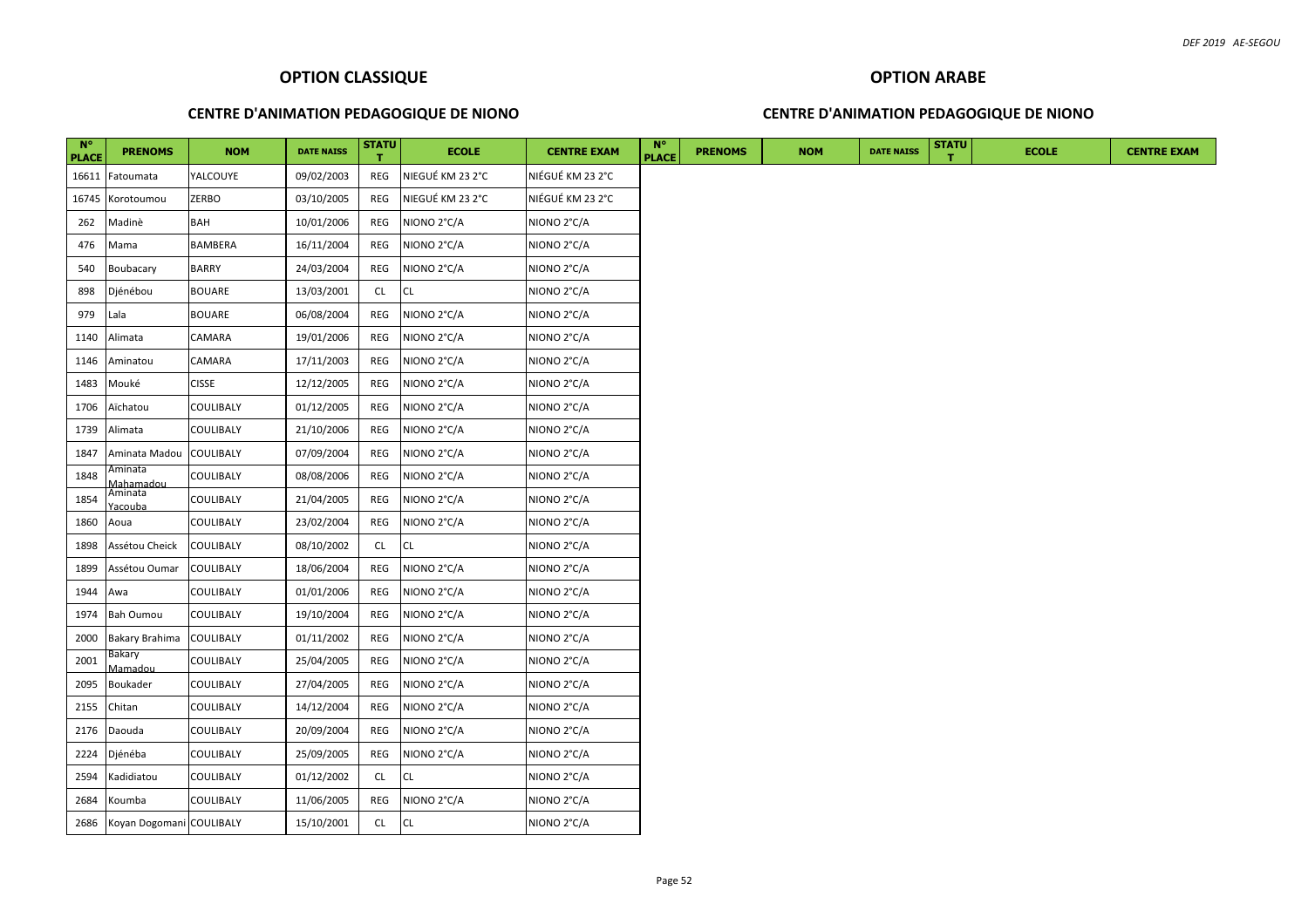#### **CENTRE D'ANIMATION PEDAGOGIQUE DE NIONO**

# **OPTION ARABE CENTRE D'ANIMATION PEDAGOGIQUE DE NIONO**

| $N^{\circ}$   | <b>PRENOMS</b>  | <b>NOM</b>     | <b>DATE NAISS</b> | <b>STATU</b> | <b>ECOLE</b> | <b>CENTRE EXAM</b> | $N^{\circ}$<br><b>PLACE</b> | <b>PRENOMS</b> | <b>NOM</b> | <b>DATE NAISS</b> | <b>STATU</b> | <b>ECOLE</b> |
|---------------|-----------------|----------------|-------------------|--------------|--------------|--------------------|-----------------------------|----------------|------------|-------------------|--------------|--------------|
| PLACE<br>2780 | Mahamadou       | COULIBALY      | 10/10/2005        | REG          | NIONO 2°C/A  | NIONO 2°C/A        |                             |                |            |                   |              |              |
| 2925          | Mariam          | COULIBALY      | 12/09/2006        | REG          | NIONO 2°C/A  | NIONO 2°C/A        |                             |                |            |                   |              |              |
| 3187          | Oumou           | COULIBALY      | 22/03/2003        | REG          | NIONO 2°C/A  | NIONO 2°C/A        |                             |                |            |                   |              |              |
| 3382          | Séliba Ives     | COULIBALY      | 13/01/2005        | REG          | NIONO 2°C/A  | NIONO 2°C/A        |                             |                |            |                   |              |              |
| 3403          | Seydou          | COULIBALY      | 31/12/2004        | REG          | NIONO 2°C/A  | NIONO 2°C/A        |                             |                |            |                   |              |              |
| 3581          | Yaya            | COULIBALY      | 22/03/2004        | CL.          | CL           | NIONO 2°C/A        |                             |                |            |                   |              |              |
| 3917          | Haby            | <b>DAOU</b>    | 02/03/2005        | REG          | NIONO 2°C/A  | NIONO 2°C/A        |                             |                |            |                   |              |              |
| 4013          | Abdoulaye       | <b>DEBA</b>    | 21/06/2003        | REG          | NIONO 2°C/A  | NIONO 2°C/A        |                             |                |            |                   |              |              |
| 4197          | Bassidi         | DEMBELE        | 31/12/2005        | REG          | NIONO 2°C/A  | NIONO 2°C/A        |                             |                |            |                   |              |              |
| 4231          | <b>Bintou S</b> | DEMBELE        | 08/11/2002        | REG          | NIONO 2°C/A  | NIONO 2°C/A        |                             |                |            |                   |              |              |
| 4245          | Bourama         | DEMBELE        | 01/10/2004        | REG          | NIONO 2°C/A  | NIONO 2°C/A        |                             |                |            |                   |              |              |
| 4360          | Fatoumata A     | DEMBELE        | 03/04/2005        | REG          | NIONO 2°C/A  | NIONO 2°C/A        |                             |                |            |                   |              |              |
| 4367          | Fatoumata S     | DEMBELE        | 21/10/2002        | REG          | NIONO 2°C/A  | NIONO 2°C/A        |                             |                |            |                   |              |              |
| 4532          | Mamou           | DEMBELE        | 16/03/2005        | REG          | NIONO 2°C/A  | NIONO 2°C/A        |                             |                |            |                   |              |              |
| 4598          | Moumouni        | DEMBELE        | 16/07/2002        | REG          | NIONO 2°C/A  | NIONO 2°C/A        |                             |                |            |                   |              |              |
| 4648          | Nouhoum         | DEMBELE        | 31/01/2005        | REG          | NIONO 2°C/A  | NIONO 2°C/A        |                             |                |            |                   |              |              |
| 4695          | Ramatou         | DEMBELE        | 18/10/2006        | REG          | NIONO 2°C/A  | NIONO 2°C/A        |                             |                |            |                   |              |              |
| 4763          | Sidi Mohamed    | DEMBELE        | 17/07/2007        | REG          | NIONO 2°C/A  | NIONO 2°C/A        |                             |                |            |                   |              |              |
| 4772          | Sirantou Moï    | DEMBELE        | 10/04/2007        | REG          | NIONO 2°C/A  | NIONO 2°C/A        |                             |                |            |                   |              |              |
| 4888          | Bourama         | <b>DIABATE</b> | 12/12/2006        | REG          | NIONO 2°C/A  | NIONO 2°C/A        |                             |                |            |                   |              |              |
| 4895          | Fatoumata       | <b>DIABATE</b> | 21/12/2002        | REG          | NIONO 2°C/A  | NIONO 2°C/A        |                             |                |            |                   |              |              |
| 5101          | Yacouba         | <b>DIAKITE</b> | 02/09/2003        | REG          | NIONO 2°C/A  | NIONO 2°C/A        |                             |                |            |                   |              |              |
| 5210          | Assan           | <b>DIALLO</b>  | 05/09/2005        | REG          | NIONO 2°C/A  | NIONO 2°C/A        |                             |                |            |                   |              |              |
| 5234          | <b>Balkissa</b> | <b>DIALLO</b>  | 20/11/2006        | REG          | NIONO 2°C/A  | NIONO 2°C/A        |                             |                |            |                   |              |              |
| 5245          | Bintou          | <b>DIALLO</b>  | 12/12/2005        | REG          | NIONO 2°C/A  | NIONO 2°C/A        |                             |                |            |                   |              |              |
| 5386          | Kadiatou        | <b>DIALLO</b>  | 15/10/2004        | REG          | NIONO 2°C/A  | NIONO 2°C/A        |                             |                |            |                   |              |              |
| 5389          | Kadidiatou      | <b>DIALLO</b>  | 28/10/2001        | CL.          | <b>CL</b>    | NIONO 2°C/A        |                             |                |            |                   |              |              |
| 5414          | Madou           | <b>DIALLO</b>  | 12/09/2003        | REG          | NIONO 2°C/A  | NIONO 2°C/A        |                             |                |            |                   |              |              |
|               | 5448 Mamarou    | <b>DIALLO</b>  | 02/02/2005        | REG          | NIONO 2°C/A  | NIONO 2°C/A        |                             |                |            |                   |              |              |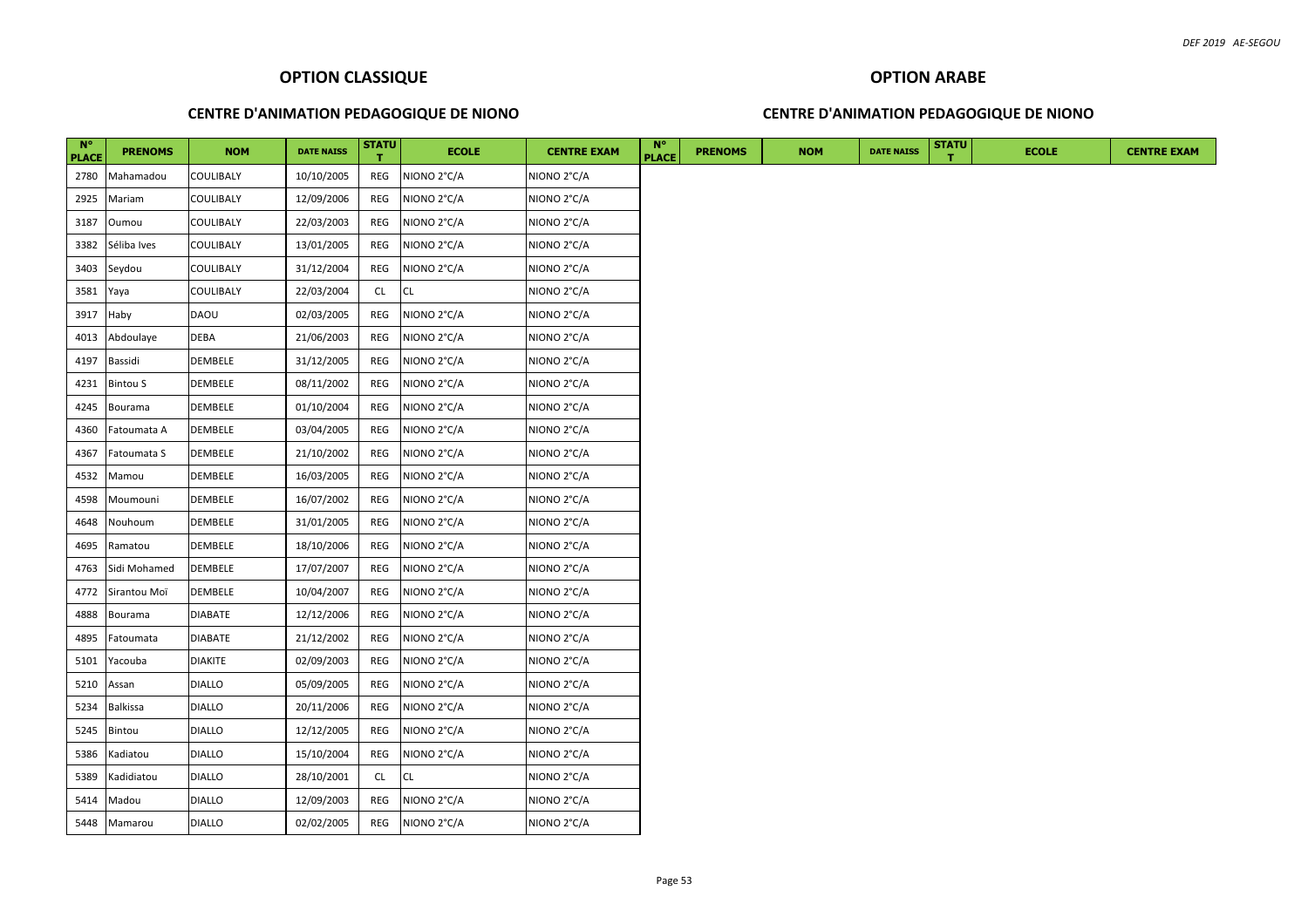## **CENTRE D'ANIMATION PEDAGOGIQUE DE NIONO**

# **OPTION ARABE**

## **CENTRE D'ANIMATION PEDAGOGIQUE DE NIONO**

| $N^{\circ}$<br><b>PLACE</b> | <b>PRENOMS</b>         | <b>NOM</b>     | <b>DATE NAISS</b> | <b>STATU</b> | <b>ECOLE</b> | <b>CENTRE EXAM</b> | <b>N°</b><br><b>PLACE</b> | <b>PRENOMS</b> | <b>NOM</b> | <b>DATE NAISS</b> | <b>STATU</b> | <b>ECOLE</b> | <b>CENTRE EXAM</b> |
|-----------------------------|------------------------|----------------|-------------------|--------------|--------------|--------------------|---------------------------|----------------|------------|-------------------|--------------|--------------|--------------------|
| 5514                        | Oumou                  | <b>DIALLO</b>  | 21/05/2003        | REG          | NIONO 2°C/A  | NIONO 2°C/A        |                           |                |            |                   |              |              |                    |
| 5600                        | Fatoumata              | <b>DIANE</b>   | 25/09/2005        | REG          | NIONO 2°C/A  | NIONO 2°C/A        |                           |                |            |                   |              |              |                    |
| 5772                        | Aminata                | <b>DIARRA</b>  | 09/12/2002        | REG          | NIONO 2°C/A  | NIONO 2°C/A        |                           |                |            |                   |              |              |                    |
| 5936                        | Bintou                 | <b>DIARRA</b>  | 24/05/2002        | REG          | NIONO 2°C/A  | NIONO 2°C/A        |                           |                |            |                   |              |              |                    |
| 6146                        | Fatoumata A            | <b>DIARRA</b>  | 20/03/2004        | REG          | NIONO 2°C/A  | NIONO 2°C/A        |                           |                |            |                   |              |              |                    |
| 6268                        | Kadiatou               | <b>DIARRA</b>  | 13/09/2001        | <b>CL</b>    | CL           | NIONO 2°C/A        |                           |                |            |                   |              |              |                    |
| 6454                        | Mamoutou               | <b>DIARRA</b>  | 15/09/2004        | CL           | CL           | NIONO 2°C/A        |                           |                |            |                   |              |              |                    |
| 6537                        | Modibo                 | <b>DIARRA</b>  | 05/02/2002        | REG          | NIONO 2°C/A  | NIONO 2°C/A        |                           |                |            |                   |              |              |                    |
| 6626                        | Nouhoum                | <b>DIARRA</b>  | 02/10/2005        | REG          | NIONO 2°C/A  | NIONO 2°C/A        |                           |                |            |                   |              |              |                    |
| 6756                        | Sékou Sala<br>Boubacar | <b>DIARRA</b>  | 27/11/2005        | REG          | NIONO 2°C/A  | NIONO 2°C/A        |                           |                |            |                   |              |              |                    |
| 6973                        | Cheick Amala           | <b>DIAWARA</b> | 15/09/2005        | REG          | NIONO 2°C/A  | NIONO 2°C/A        |                           |                |            |                   |              |              |                    |
| 7000                        | Maïlé                  | <b>DIAWARA</b> | 20/02/2002        | <b>CL</b>    | CL           | NIONO 2°C/A        |                           |                |            |                   |              |              |                    |
| 7009                        | Oumou                  | <b>DIAWARA</b> | 20/05/2005        | REG          | NIONO 2°C/A  | NIONO 2°C/A        |                           |                |            |                   |              |              |                    |
| 7065                        | Fatoumata              | <b>DICKO</b>   | 09/07/2004        | REG          | NIONO 2°C/A  | NIONO 2°C/A        |                           |                |            |                   |              |              |                    |
| 7110                        | Safi                   | <b>DICKO</b>   | 01/01/2002        | CL           | CL.          | NIONO 2°C/A        |                           |                |            |                   |              |              |                    |
| 7162                        | Hawa                   | <b>DIOP</b>    | 15/10/2003        | REG          | NIONO 2°C/A  | NIONO 2°C/A        |                           |                |            |                   |              |              |                    |
| 7177                        | Gaoussou               | <b>DJENEPO</b> | 05/04/2004        | REG          | NIONO 2°C/A  | NIONO 2°C/A        |                           |                |            |                   |              |              |                    |
| 7279                        | <b>Boubacar</b>        | <b>DJIRE</b>   | 28/05/2002        | REG          | NIONO 2°C/A  | NIONO 2°C/A        |                           |                |            |                   |              |              |                    |
| 7309                        | Fousseni               | <b>DJIRE</b>   | 14/01/2004        | REG          | NIONO 2°C/A  | NIONO 2°C/A        |                           |                |            |                   |              |              |                    |
| 7317                        | Ibrahim                | <b>DJIRE</b>   | 28/07/2002        | <b>CL</b>    | CL           | NIONO 2°C/A        |                           |                |            |                   |              |              |                    |
| 7392                        | Sitan Founé            | <b>DJIRE</b>   | 24/05/2003        | REG          | NIONO 2°C/A  | NIONO 2°C/A        |                           |                |            |                   |              |              |                    |
| 7553                        | Mariam                 | DOUGOUNE       | 20/03/2004        | REG          | NIONO 2°C/A  | NIONO 2°C/A        |                           |                |            |                   |              |              |                    |
| 7694                        | Djeneba                | <b>DOUMBO</b>  | 18/12/2005        | REG          | NIONO 2°C/A  | NIONO 2°C/A        |                           |                |            |                   |              |              |                    |
| 7846                        | Bakary                 | FAMANTA        | 01/01/2004        | REG          | NIONO 2°C/A  | NIONO 2°C/A        |                           |                |            |                   |              |              |                    |
| 7863                        | Mariam                 | FAMANTA        | 30/03/2003        | REG          | NIONO 2°C/A  | NIONO 2°C/A        |                           |                |            |                   |              |              |                    |
| 7953                        | Maïmouna               | FANE           | 06/09/2003        | REG          | NIONO 2°C/A  | NIONO 2°C/A        |                           |                |            |                   |              |              |                    |
| 8097                        | Mahamadou              | <b>FOFANA</b>  | 28/05/2004        | REG          | NIONO 2°C/A  | NIONO 2°C/A        |                           |                |            |                   |              |              |                    |
| 8181                        | Kadia                  | FOMBA          | 29/10/2004        | <b>CL</b>    | CL           | NIONO 2°C/A        |                           |                |            |                   |              |              |                    |
| 8330                        | Yohana                 | GOÏTA          | 31/12/2003        | REG          | NIONO 2°C/A  | NIONO 2°C/A        |                           |                |            |                   |              |              |                    |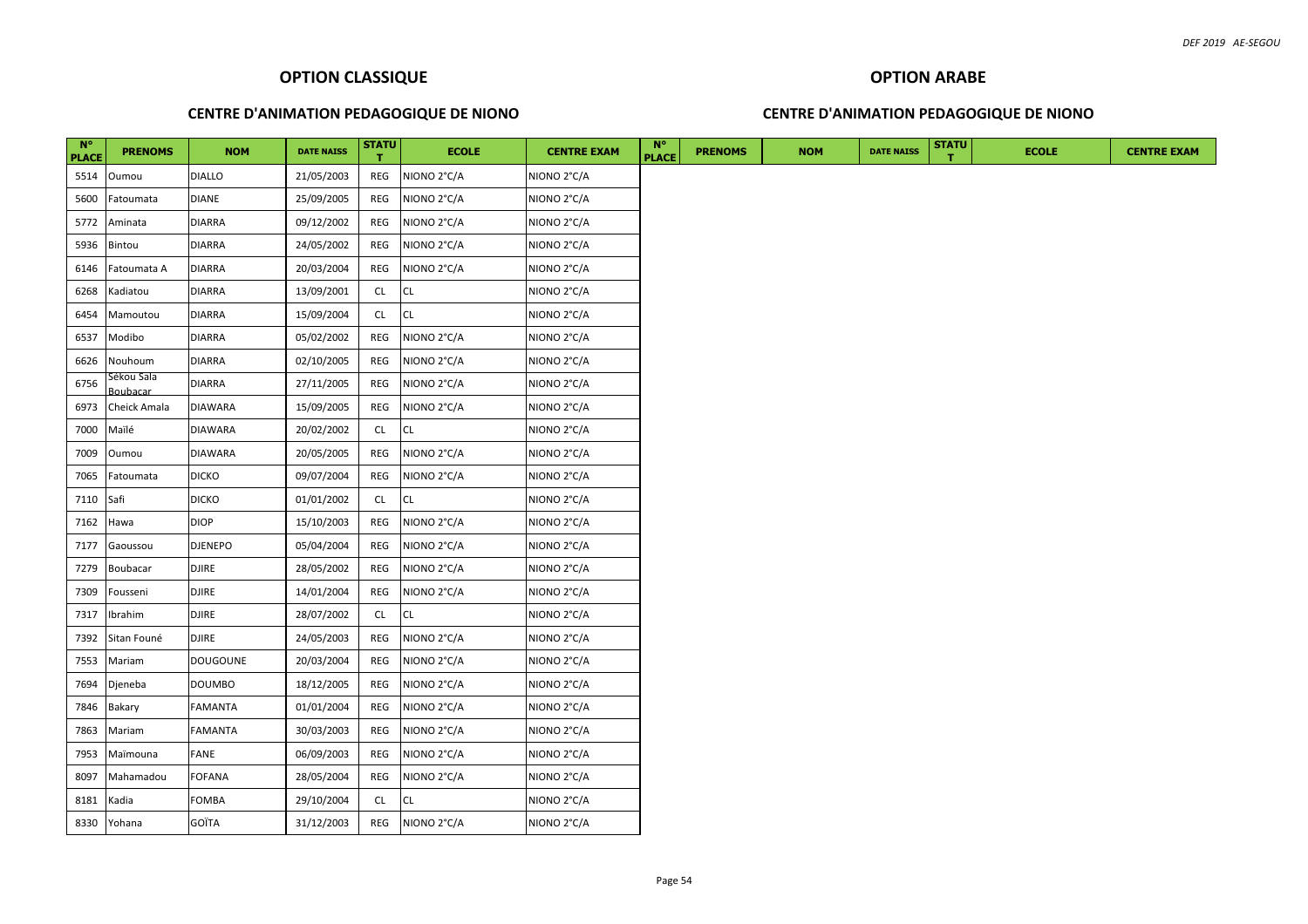## **CENTRE D'ANIMATION PEDAGOGIQUE DE NIONO**

#### **CENTRE D'ANIMATION PEDAGOGIQUE DE NIONO**

| $N^{\circ}$<br><b>PLACE</b> | <b>PRENOMS</b>     | <b>NOM</b>      | <b>DATE NAISS</b> | <b>STATU</b> | <b>ECOLE</b> | <b>CENTRE EXAM</b> | $N^{\circ}$<br><b>PLACE</b> | <b>PRENOMS</b> | <b>NOM</b> | <b>DATE NAISS</b> | <b>STATU</b> | <b>ECOLE</b> |  |
|-----------------------------|--------------------|-----------------|-------------------|--------------|--------------|--------------------|-----------------------------|----------------|------------|-------------------|--------------|--------------|--|
| 8332                        | Aïssata            | GORO            | 04/11/2002        | REG          | NIONO 2°C/A  | NIONO 2°C/A        |                             |                |            |                   |              |              |  |
| 8400                        | Assan              | <b>GUINDO</b>   | 23/11/2005        | REG          | NIONO 2°C/A  | NIONO 2°C/A        |                             |                |            |                   |              |              |  |
| 8416                        | Bouya              | <b>GUINDO</b>   | 26/01/2005        | <b>REG</b>   | NIONO 2°C/A  | NIONO 2°C/A        |                             |                |            |                   |              |              |  |
| 8452                        | Kadiatou           | <b>GUINDO</b>   | 08/04/2003        | REG          | NIONO 2°C/A  | NIONO 2°C/A        |                             |                |            |                   |              |              |  |
| 8655                        | Salimata           | HAÏDARA         | 13/03/2005        | REG          | NIONO 2°C/A  | NIONO 2°C/A        |                             |                |            |                   |              |              |  |
| 8862                        | Djidji             | KANE            | 01/02/2004        | REG          | NIONO 2°C/A  | NIONO 2°C/A        |                             |                |            |                   |              |              |  |
| 9049                        | Assétou            | KASSAMBARA      | 30/12/2004        | REG          | NIONO 2°C/A  | NIONO 2°C/A        |                             |                |            |                   |              |              |  |
| 9068                        | Korka              | KASSEMBARA      | 05/11/2005        | REG          | NIONO 2°C/A  | NIONO 2°C/A        |                             |                |            |                   |              |              |  |
| 9588                        | Abraham            | KODIO           | 14/03/2004        | REG          | NIONO 2°C/A  | NIONO 2°C/A        |                             |                |            |                   |              |              |  |
| 9846                        | Kadiatou           | KONATE          | 10/07/2006        | REG          | NIONO 2°C/A  | NIONO 2°C/A        |                             |                |            |                   |              |              |  |
| 9890                        | Modibo             | KONATE          | 25/10/2004        | REG          | NIONO 2°C/A  | NIONO 2°C/A        |                             |                |            |                   |              |              |  |
| 9924                        | Salimata           | KONATE          | 02/02/2007        | REG          | NIONO 2°C/A  | NIONO 2°C/A        |                             |                |            |                   |              |              |  |
| 9985                        | Adama<br>Mahamadou | KONE            | 21/08/2005        | REG          | NIONO 2°C/A  | NIONO 2°C/A        |                             |                |            |                   |              |              |  |
| 9995                        | Aïssata            | KONE            | 03/02/2006        | REG          | NIONO 2°C/A  | NIONO 2°C/A        |                             |                |            |                   |              |              |  |
| 10129                       | Fatoumata          | KONE            | 01/01/2005        | REG          | NIONO 2°C/A  | NIONO 2°C/A        |                             |                |            |                   |              |              |  |
| 10207                       | Mahamadou          | KONE            | 12/05/2006        | REG          | NIONO 2°C/A  | NIONO 2°C/A        |                             |                |            |                   |              |              |  |
| 10259                       | Moussa             | KONE            | 22/03/2003        | REG          | NIONO 2°C/A  | NIONO 2°C/A        |                             |                |            |                   |              |              |  |
| 10324                       | Sitan Founé        | KONE            | 06/12/2004        | REG          | NIONO 2°C/A  | NIONO 2°C/A        |                             |                |            |                   |              |              |  |
| 10346                       | Tidiane            | KONE            | 16/06/2005        | REG          | NIONO 2°C/A  | NIONO 2°C/A        |                             |                |            |                   |              |              |  |
| 10362                       | Zoumana            | KONE            | 06/12/2000        | <b>CL</b>    | CL           | NIONO 2°C/A        |                             |                |            |                   |              |              |  |
| 10534                       | Aïssata            | KOUMARE         | 15/03/2002        | <b>CL</b>    | <b>CL</b>    | NIONO 2°C/A        |                             |                |            |                   |              |              |  |
| 10845                       | Bourama            | MAÏGA           | 12/01/2004        | REG          | NIONO 2°C/A  | NIONO 2°C/A        |                             |                |            |                   |              |              |  |
| 10960 Sitan                 |                    | MAÏGA           | 22/09/2004        | REG          | NIONO 2°C/A  | NIONO 2°C/A        |                             |                |            |                   |              |              |  |
| 11002 Alou                  |                    | MALLE           | 13/11/2003        | REG          | NIONO 2°C/A  | NIONO 2°C/A        |                             |                |            |                   |              |              |  |
| 11141                       | Fatoumata          | MARIKO          | 20/06/2006        | REG          | NIONO 2°C/A  | NIONO 2°C/A        |                             |                |            |                   |              |              |  |
| 11274                       | Aïchata            | NADJO           | 02/09/2004        | REG          | NIONO 2°C/A  | NIONO 2°C/A        |                             |                |            |                   |              |              |  |
|                             | 11538 Roger Aliou  | <b>OUATTARA</b> | 30/12/2001        | <b>CL</b>    | CL.          | NIONO 2°C/A        |                             |                |            |                   |              |              |  |
| 11556                       | Hamadé             | OUEDRAGO        | 08/02/2001        | REG          | NIONO 2°C/A  | NIONO 2°C/A        |                             |                |            |                   |              |              |  |
|                             | 11558 Hamidou      | <b>OUEDRAGO</b> | 13/03/2005        | REG          | NIONO 2°C/A  | NIONO 2°C/A        |                             |                |            |                   |              |              |  |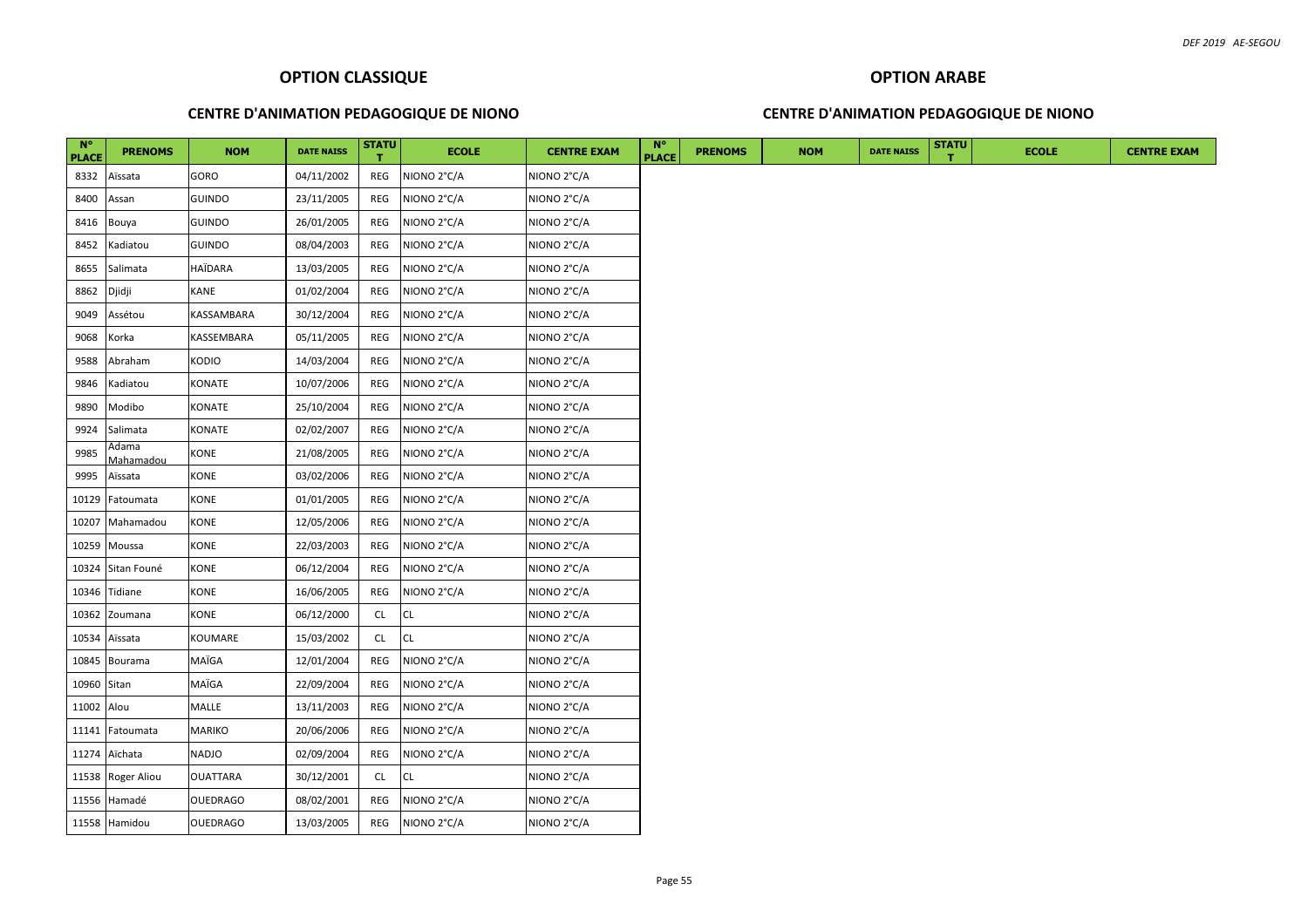## **CENTRE D'ANIMATION PEDAGOGIQUE DE NIONO**

## **CENTRE D'ANIMATION PEDAGOGIQUE DE NIONO**

| $N^{\circ}$<br><b>PLACE</b> | <b>PRENOMS</b>     | <b>NOM</b>      | <b>DATE NAISS</b> | <b>STATU</b> | <b>ECOLE</b> | <b>CENTRE EXAM</b> | $N^{\circ}$<br><b>PLACE</b> | <b>PRENOMS</b> | <b>NOM</b> | <b>DATE NAISS</b> | <b>STATU</b> | <b>ECOLE</b> | <b>CENTRE EXAM</b> |
|-----------------------------|--------------------|-----------------|-------------------|--------------|--------------|--------------------|-----------------------------|----------------|------------|-------------------|--------------|--------------|--------------------|
|                             | 11780 Konimba      | PLEA            | 09/01/2006        | REG          | NIONO 2°C/A  | NIONO 2°C/A        |                             |                |            |                   |              |              |                    |
| 11798 Wassa                 |                    | PLEA            | 11/10/2003        | REG          | NIONO 2°C/A  | NIONO 2°C/A        |                             |                |            |                   |              |              |                    |
|                             | 12190 Oumou        | SAMAKE          | 29/05/2004        | REG          | NIONO 2°C/A  | NIONO 2°C/A        |                             |                |            |                   |              |              |                    |
|                             | 12617 Oumar        | SANOGO          | 12/09/2004        | REG          | NIONO 2°C/A  | NIONO 2°C/A        |                             |                |            |                   |              |              |                    |
|                             | 12631 Salimata     | SANOGO          | 01/01/2005        | REG          | NIONO 2°C/A  | NIONO 2°C/A        |                             |                |            |                   |              |              |                    |
|                             | 12662 Esekière     | SANOU           | 31/12/2003        | REG          | NIONO 2°C/A  | NIONO 2°C/A        |                             |                |            |                   |              |              |                    |
| 12685 Fata                  |                    | SARO            | 10/07/2003        | REG          | NIONO 2°C/A  | NIONO 2°C/A        |                             |                |            |                   |              |              |                    |
|                             | 12764 Salimatou    | <b>SEYBA</b>    | 15/01/2003        | REG          | NIONO 2°C/A  | NIONO 2°C/A        |                             |                |            |                   |              |              |                    |
|                             | 12771 Fatoumata    | SIBY            | 25/10/2005        | REG          | NIONO 2°C/A  | NIONO 2°C/A        |                             |                |            |                   |              |              |                    |
|                             | 12885 Lassana      | SIDIBE          | 18/10/2003        | REG          | NIONO 2°C/A  | NIONO 2°C/A        |                             |                |            |                   |              |              |                    |
|                             | 12925 Oueleymatou  | SIDIBE          | 19/05/2001        | <b>CL</b>    | CL           | NIONO 2°C/A        |                             |                |            |                   |              |              |                    |
| 13085 Bocar                 |                    | <b>SISSOKO</b>  | 06/06/2003        | REG          | NIONO 2°C/A  | NIONO 2°C/A        |                             |                |            |                   |              |              |                    |
| 13267                       | Sitan<br>Abdramane | SOGOBA          | 04/01/2002        | CL           | CL           | NIONO 2°C/A        |                             |                |            |                   |              |              |                    |
|                             | 13439 Boubacar     | SOW             | 18/01/2005        | REG          | NIONO 2°C/A  | NIONO 2°C/A        |                             |                |            |                   |              |              |                    |
|                             | 13492 Ramata       | sow             | 04/03/2004        | REG          | NIONO 2°C/A  | NIONO 2°C/A        |                             |                |            |                   |              |              |                    |
|                             | 13549 Djénéba      | SYLLA           | 19/05/2005        | REG          | NIONO 2°C/A  | NIONO 2°C/A        |                             |                |            |                   |              |              |                    |
|                             | 13621 Daoulé       | <b>TALL</b>     | 28/07/2005        | REG          | NIONO 2°C/A  | NIONO 2°C/A        |                             |                |            |                   |              |              |                    |
|                             | 13644 Mamadou      | <b>TAMBE</b>    | 27/12/2003        | REG          | NIONO 2°C/A  | NIONO 2°C/A        |                             |                |            |                   |              |              |                    |
|                             | 13753 Aminata      | <b>TANGARA</b>  | 24/06/2005        | REG          | NIONO 2°C/A  | NIONO 2°C/A        |                             |                |            |                   |              |              |                    |
|                             | 13868 Fatoumata    | TANGARA         | 18/12/2003        | REG          | NIONO 2°C/A  | NIONO 2°C/A        |                             |                |            |                   |              |              |                    |
|                             | 13962 Mariam       | TANGARA         | 19/10/1995        | <b>CL</b>    | CL           | NIONO 2°C/A        |                             |                |            |                   |              |              |                    |
|                             | 14132 Aminata      | <b>TENINTAO</b> | 18/11/2002        | REG          | NIONO 2°C/A  | NIONO 2°C/A        |                             |                |            |                   |              |              |                    |
| 14202 Levi                  |                    | THIENOU         | 09/03/2005        | REG          | NIONO 2°C/A  | NIONO 2°C/A        |                             |                |            |                   |              |              |                    |
| 14252 Kadia                 |                    | <b>THIERO</b>   | 03/08/2004        | REG          | NIONO 2°C/A  | NIONO 2°C/A        |                             |                |            |                   |              |              |                    |
|                             | 14294 Fatoumata    | <b>TIENTA</b>   | 16/09/2002        | REG          | NIONO 2°C/A  | NIONO 2°C/A        |                             |                |            |                   |              |              |                    |
| 14424 Sékou                 |                    | <b>TOGOLA</b>   | 03/05/2007        | <b>CL</b>    | <b>CL</b>    | NIONO 2°C/A        |                             |                |            |                   |              |              |                    |
|                             | 14484 Mahamoud     | <b>TOUNGARA</b> | 13/05/2003        | REG          | NIONO 2°C/A  | NIONO 2°C/A        |                             |                |            |                   |              |              |                    |
| 14495 Assan                 |                    | <b>TOUNKARA</b> | 13/08/2005        | REG          | NIONO 2°C/A  | NIONO 2°C/A        |                             |                |            |                   |              |              |                    |
|                             | $14619$ Farimata   | <b>TOURE</b>    | 25/06/2006        | REG          | NIONO 2°C/A  | NIONO 2°C/A        |                             |                |            |                   |              |              |                    |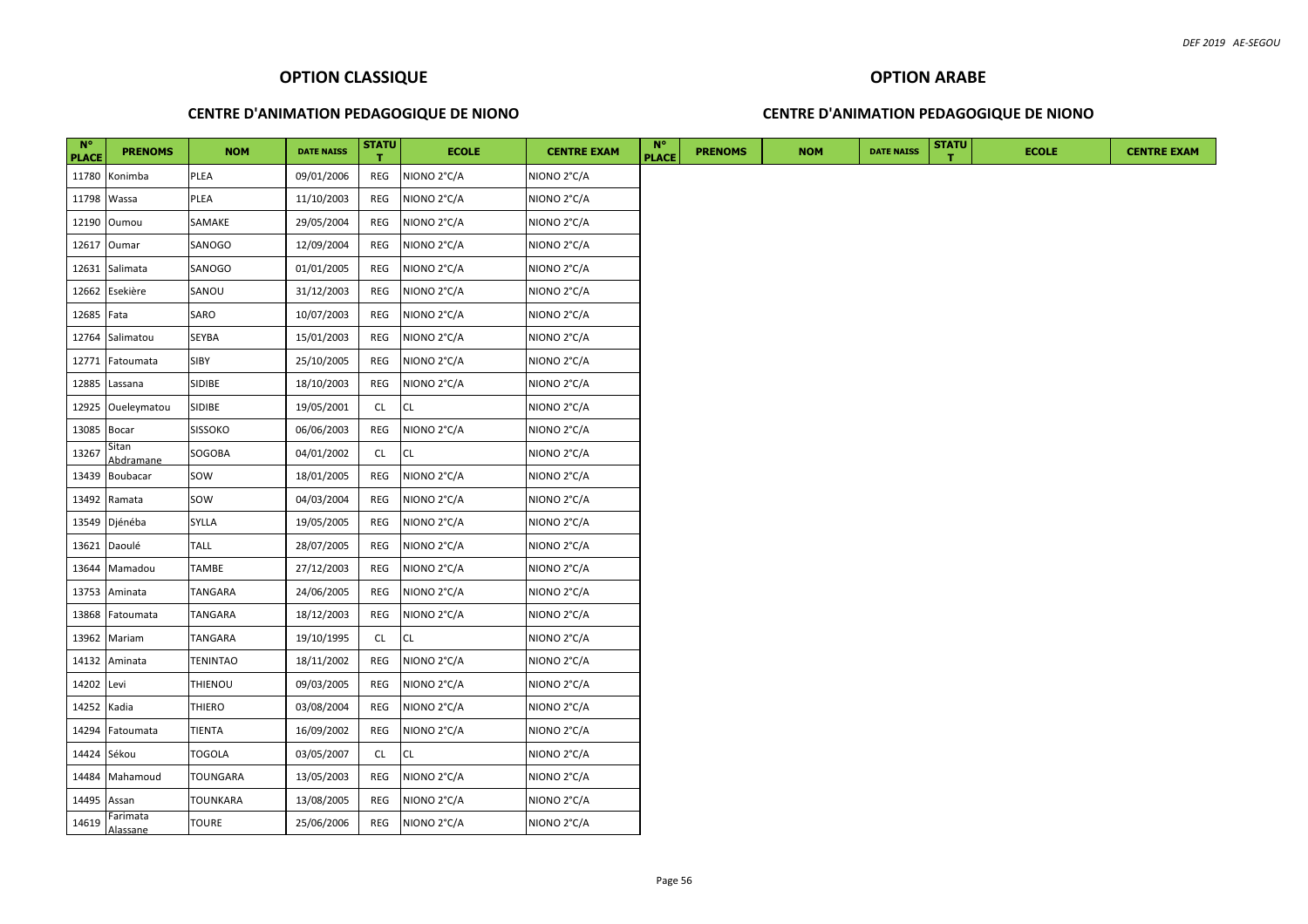## **CENTRE D'ANIMATION PEDAGOGIQUE DE NIONO**

## **CENTRE D'ANIMATION PEDAGOGIQUE DE NIONO**

| $N^{\circ}$<br><b>PLACE</b> | <b>PRENOMS</b>     | <b>NOM</b>      | <b>DATE NAISS</b> | <b>STATU</b> | <b>ECOLE</b> | <b>CENTRE EXAM</b> | $N^{\circ}$<br><b>PLACE</b> | <b>PRENOMS</b> | <b>NOM</b> | <b>DATE NAISS</b> | <b>STATU</b> | <b>ECOLE</b> |  |  |  |  | <b>CENTRE EXAM</b> |  |
|-----------------------------|--------------------|-----------------|-------------------|--------------|--------------|--------------------|-----------------------------|----------------|------------|-------------------|--------------|--------------|--|--|--|--|--------------------|--|
|                             | 14714 Mohamane     | <b>TOURE</b>    | 20/04/2005        | REG          | NIONO 2°C/A  | NIONO 2°C/A        |                             |                |            |                   |              |              |  |  |  |  |                    |  |
|                             | 14717 Mohamed      | <b>TOURE</b>    | 13/11/2001        | CL           | <b>CL</b>    | NIONO 2°C/A        |                             |                |            |                   |              |              |  |  |  |  |                    |  |
|                             | 14736 Oumar        | <b>TOURE</b>    | 01/01/2003        | REG          | NIONO 2°C/A  | NIONO 2°C/A        |                             |                |            |                   |              |              |  |  |  |  |                    |  |
| 14892 Aïné                  |                    | <b>TRAORE</b>   | 08/11/2003        | REG          | NIONO 2°C/A  | NIONO 2°C/A        |                             |                |            |                   |              |              |  |  |  |  |                    |  |
| 14993 Ami                   |                    | TRAORE          | 16/04/2003        | REG          | NIONO 2°C/A  | NIONO 2°C/A        |                             |                |            |                   |              |              |  |  |  |  |                    |  |
| 15110 Astan                 |                    | TRAORE          | 01/01/2002        | REG          | NIONO 2°C/A  | NIONO 2°C/A        |                             |                |            |                   |              |              |  |  |  |  |                    |  |
| 15184 Baye                  |                    | <b>TRAORE</b>   | 02/02/2005        | REG          | NIONO 2°C/A  | NIONO 2°C/A        |                             |                |            |                   |              |              |  |  |  |  |                    |  |
| 15561 Haïda                 |                    | TRAORE          | 04/02/2004        | REG          | NIONO 2°C/A  | NIONO 2°C/A        |                             |                |            |                   |              |              |  |  |  |  |                    |  |
| 15606 Hawa                  |                    | <b>TRAORE</b>   | 27/10/2005        | REG          | NIONO 2°C/A  | NIONO 2°C/A        |                             |                |            |                   |              |              |  |  |  |  |                    |  |
|                             | 15631 Ibrahim      | TRAORE          | 11/05/2006        | REG          | NIONO 2°C/A  | NIONO 2°C/A        |                             |                |            |                   |              |              |  |  |  |  |                    |  |
| 15653 Issa                  |                    | <b>TRAORE</b>   | 14/10/2002        | REG          | NIONO 2°C/A  | NIONO 2°C/A        |                             |                |            |                   |              |              |  |  |  |  |                    |  |
|                             | 16401 Souleymane   | <b>TRAORE</b>   | 15/02/2005        | REG          | NIONO 2°C/A  | NIONO 2°C/A        |                             |                |            |                   |              |              |  |  |  |  |                    |  |
|                             | 16414 Soumaïla     | <b>TRAORE</b>   | 07/10/2006        | REG          | NIONO 2°C/A  | NIONO 2°C/A        |                             |                |            |                   |              |              |  |  |  |  |                    |  |
|                             | 16572 Abdoulaye    | WAÏGALO         | 02/09/2004        | REG          | NIONO 2°C/A  | NIONO 2°C/A        |                             |                |            |                   |              |              |  |  |  |  |                    |  |
| 16585 Drissa                |                    | WEGUALO         | 25/08/2002        | REG          | NIONO 2°C/A  | NIONO 2°C/A        |                             |                |            |                   |              |              |  |  |  |  |                    |  |
| 129                         | Assata             | <b>BAGAYOGO</b> | 31/10/2004        | REG          | NIONO 2°C/B  | NIONO 2°C/B        |                             |                |            |                   |              |              |  |  |  |  |                    |  |
| 268                         | Vlarama Abdou      | <b>BAH</b>      | 12/09/2004        | REG          | NIONO 2°C/B  | NIONO 2°C/B        |                             |                |            |                   |              |              |  |  |  |  |                    |  |
| 555                         | Fatoumata          | <b>BARRY</b>    | 24/02/2004        | REG          | NIONO 2°C/B  | NIONO 2°C/B        |                             |                |            |                   |              |              |  |  |  |  |                    |  |
| 707                         | Fatoumata          | <b>BERTHE</b>   | 02/09/2004        | REG          | NIONO 2°C/B  | NIONO 2°C/B        |                             |                |            |                   |              |              |  |  |  |  |                    |  |
| 775                         | Mohamed            | <b>BOCOUM</b>   | 22/11/2005        | REG          | NIONO 2°C/B  | NIONO 2°C/B        |                             |                |            |                   |              |              |  |  |  |  |                    |  |
| 1009                        | Mariam             | <b>BOUARE</b>   | 28/02/2006        | REG          | NIONO 2°C/B  | NIONO 2°C/B        |                             |                |            |                   |              |              |  |  |  |  |                    |  |
| 1227                        | Oumar              | CAMARA          | 05/01/2005        | REG          | NIONO 2°C/B  | NIONO 2°C/B        |                             |                |            |                   |              |              |  |  |  |  |                    |  |
| 1237                        | Ramata             | CAMARA          | 24/10/2006        | REG          | NIONO 2°C/B  | NIONO 2°C/B        |                             |                |            |                   |              |              |  |  |  |  |                    |  |
| 1297                        | Alhassane          | <b>CISSE</b>    | 19/05/2005        | REG          | NIONO 2°C/B  | NIONO 2°C/B        |                             |                |            |                   |              |              |  |  |  |  |                    |  |
| 1373                        | Fatoumata          | <b>CISSE</b>    | 30/01/2004        | REG          | NIONO 2°C/B  | NIONO 2°C/B        |                             |                |            |                   |              |              |  |  |  |  |                    |  |
| 1425                        | Laila              | <b>CISSE</b>    | 25/05/2003        | <b>CL</b>    | <b>CL</b>    | NIONO 2°C/B        |                             |                |            |                   |              |              |  |  |  |  |                    |  |
| 1768                        | Aly                | COULIBALY       | 20/12/2005        | REG          | NIONO 2°C/B  | NIONO 2°C/B        |                             |                |            |                   |              |              |  |  |  |  |                    |  |
| 2066                        | Bintou             | COULIBALY       | 17/04/2003        | REG          | NIONO 2°C/B  | NIONO 2°C/B        |                             |                |            |                   |              |              |  |  |  |  |                    |  |
| 2232                        | Djénéba<br>Mamadou | COULIBALY       | 23/05/2006        | REG          | NIONO 2°C/B  | NIONO 2°C/B        |                             |                |            |                   |              |              |  |  |  |  |                    |  |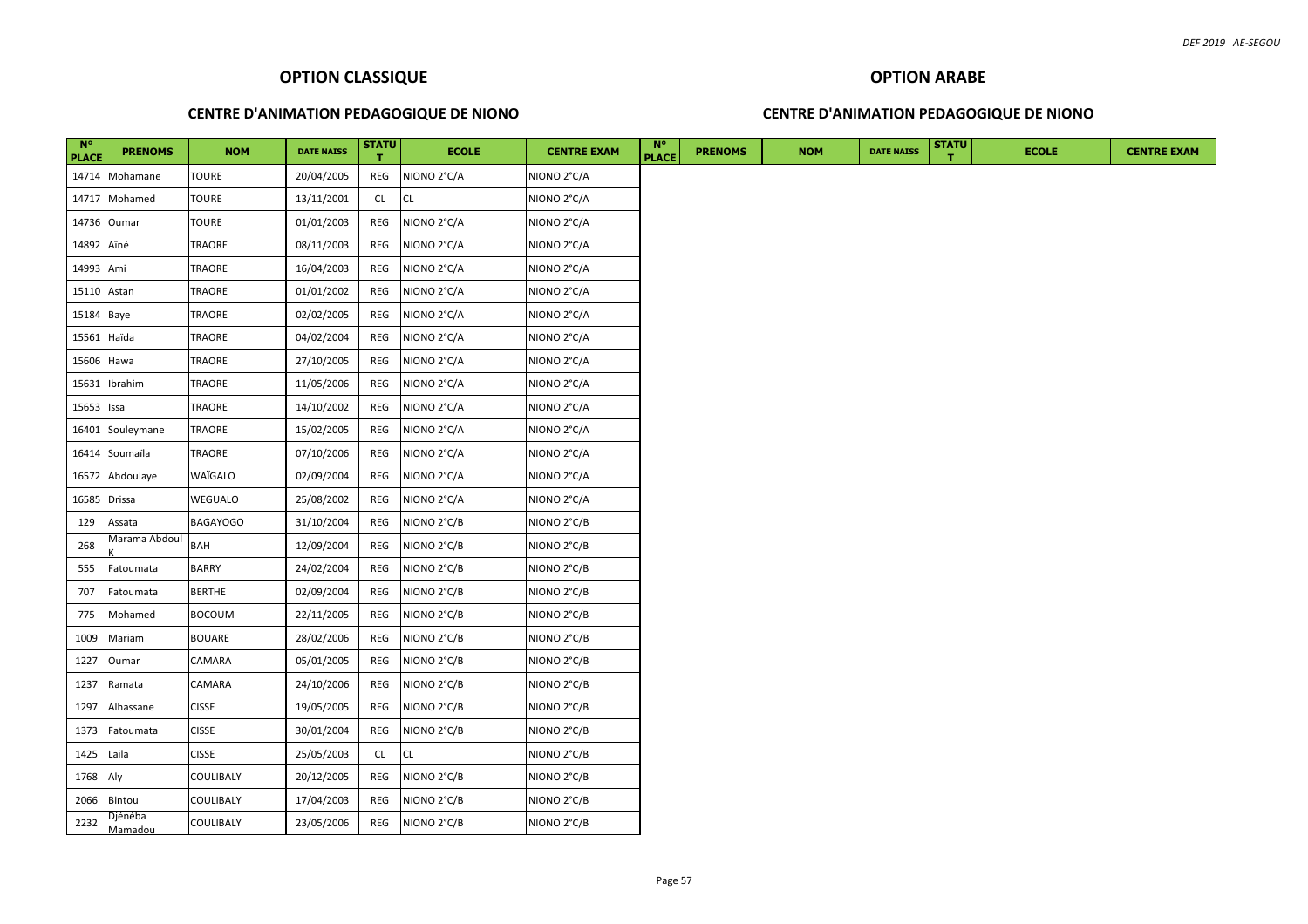#### **CENTRE D'ANIMATION PEDAGOGIQUE DE NIONO**

#### **CENTRE D'ANIMATION PEDAGOGIQUE DE NIONO**

| $N^{\circ}$<br><b>PLACE</b> | <b>PRENOMS</b>           | <b>NOM</b>       | <b>DATE NAISS</b> | <b>STATU</b> | <b>ECOLE</b> | <b>CENTRE EXAM</b> | $N^{\circ}$<br><b>PLACE</b> | <b>PRENOMS</b> | <b>NOM</b> | <b>DATE NAISS</b> | <b>STATU</b> | <b>ECOLE</b> |  |  |  | <b>CENTRE EXAM</b> |  |
|-----------------------------|--------------------------|------------------|-------------------|--------------|--------------|--------------------|-----------------------------|----------------|------------|-------------------|--------------|--------------|--|--|--|--------------------|--|
| 2233                        | Djénéba Moussa COULIBALY |                  | 01/01/2005        | REG          | NIONO 2°C/B  | NIONO 2°C/B        |                             |                |            |                   |              |              |  |  |  |                    |  |
| 2284                        | Fabou                    | COULIBALY        | 01/12/2006        | REG          | NIONO 2°C/B  | NIONO 2°C/B        |                             |                |            |                   |              |              |  |  |  |                    |  |
| 2288                        | Fanta                    | COULIBALY        | 16/11/1999        | CL.          | CL           | NIONO 2°C/B        |                             |                |            |                   |              |              |  |  |  |                    |  |
| 2348                        | Fatoumata                | COULIBALY        | 10/10/2005        | REG          | NIONO 2°C/B  | NIONO 2°C/B        |                             |                |            |                   |              |              |  |  |  |                    |  |
| 2349                        | Fatoumata                | COULIBALY        | 11/07/2004        | REG          | NIONO 2°C/B  | NIONO 2°C/B        |                             |                |            |                   |              |              |  |  |  |                    |  |
| 2443                        | Harrouna                 | COULIBALY        | 17/02/2005        | REG          | NIONO 2°C/B  | NIONO 2°C/B        |                             |                |            |                   |              |              |  |  |  |                    |  |
| 2722                        | Lassine                  | COULIBALY        | 26/11/2006        | REG          | NIONO 2°C/B  | NIONO 2°C/B        |                             |                |            |                   |              |              |  |  |  |                    |  |
| 3027                        | Mohamed Mahi             | <b>COULIBALY</b> | 07/11/2004        | REG          | NIONO 2°C/B  | NIONO 2°C/B        |                             |                |            |                   |              |              |  |  |  |                    |  |
| 3038                        | Moulaye                  | COULIBALY        | 01/09/2006        | REG          | NIONO 2°C/B  | NIONO 2°C/B        |                             |                |            |                   |              |              |  |  |  |                    |  |
| 3205                        | Oumou O                  | COULIBALY        | 20/09/2004        | REG          | NIONO 2°C/B  | NIONO 2°C/B        |                             |                |            |                   |              |              |  |  |  |                    |  |
| 3254                        | Ramatou                  | COULIBALY        | 18/08/2003        | REG          | NIONO 2°C/B  | NIONO 2°C/B        |                             |                |            |                   |              |              |  |  |  |                    |  |
| 3377                        | Sékou                    | COULIBALY        | 02/03/2005        | REG          | NIONO 2°C/B  | NIONO 2°C/B        |                             |                |            |                   |              |              |  |  |  |                    |  |
| 3543                        | Tidiane                  | COULIBALY        | 18/07/2002        | REG          | NIONO 2°C/B  | NIONO 2°C/B        |                             |                |            |                   |              |              |  |  |  |                    |  |
| 3554                        | Wandé                    | COULIBALY        | 17/08/2007        | REG          | NIONO 2°C/B  | NIONO 2°C/B        |                             |                |            |                   |              |              |  |  |  |                    |  |
| 3767                        | Mariam                   | DAGNON           | 10/05/2005        | REG          | NIONO 2°C/B  | NIONO 2°C/B        |                             |                |            |                   |              |              |  |  |  |                    |  |
| 3784                        | Youssouf                 | <b>DAGNON</b>    | 20/07/2004        | REG          | NIONO 2°C/B  | NIONO 2°C/B        |                             |                |            |                   |              |              |  |  |  |                    |  |
| 3863                        | Albert                   | <b>DAOU</b>      | 04/06/2005        | REG          | NIONO 2°C/B  | NIONO 2°C/B        |                             |                |            |                   |              |              |  |  |  |                    |  |
| 3891                        | Baro                     | DAOU             | 26/03/2003        | REG          | NIONO 2°C/B  | NIONO 2°C/B        |                             |                |            |                   |              |              |  |  |  |                    |  |
| 3972                        | Oumou                    | DAOU             | 07/10/2004        | REG          | NIONO 2°C/B  | NIONO 2°C/B        |                             |                |            |                   |              |              |  |  |  |                    |  |
| 4021                        | Mohamed                  | DEM              | 10/02/2005        | REG          | NIONO 2°C/B  | NIONO 2°C/B        |                             |                |            |                   |              |              |  |  |  |                    |  |
| 4162                        | Assiétou                 | DEMBELE          | 31/12/2005        | REG          | NIONO 2°C/B  | NIONO 2°C/B        |                             |                |            |                   |              |              |  |  |  |                    |  |
| 4318                        | <b>Drissa</b>            | DEMBELE          | 20/12/2005        | REG          | NIONO 2°C/B  | NIONO 2°C/B        |                             |                |            |                   |              |              |  |  |  |                    |  |
| 4770 Sine                   |                          | DEMBELE          | 06/01/2006        | REG          | NIONO 2°C/B  | NIONO 2°C/B        |                             |                |            |                   |              |              |  |  |  |                    |  |
| 4784                        | Souleymane               | DEMBELE          | 25/10/2004        | REG          | NIONO 2°C/B  | NIONO 2°C/B        |                             |                |            |                   |              |              |  |  |  |                    |  |
| 4855                        | Amadou                   | DIA              | 31/12/2005        | REG          | NIONO 2°C/B  | NIONO 2°C/B        |                             |                |            |                   |              |              |  |  |  |                    |  |
| 5002                        | Djénéba                  | <b>DIAKITE</b>   | 12/10/2004        | REG          | NIONO 2°C/B  | NIONO 2°C/B        |                             |                |            |                   |              |              |  |  |  |                    |  |
| 5019                        | Fatoumata Zara           | <b>DIAKITE</b>   | 27/08/2005        | REG          | NIONO 2°C/B  | NIONO 2°C/B        |                             |                |            |                   |              |              |  |  |  |                    |  |
| 5024                        | Hawa                     | <b>DIAKITE</b>   | 19/04/2004        | REG          | NIONO 2°C/B  | NIONO 2°C/B        |                             |                |            |                   |              |              |  |  |  |                    |  |
|                             | 5142 Aichatou            | <b>DIALLO</b>    | 14/11/2005        | REG          | NIONO 2°C/B  | NIONO 2°C/B        |                             |                |            |                   |              |              |  |  |  |                    |  |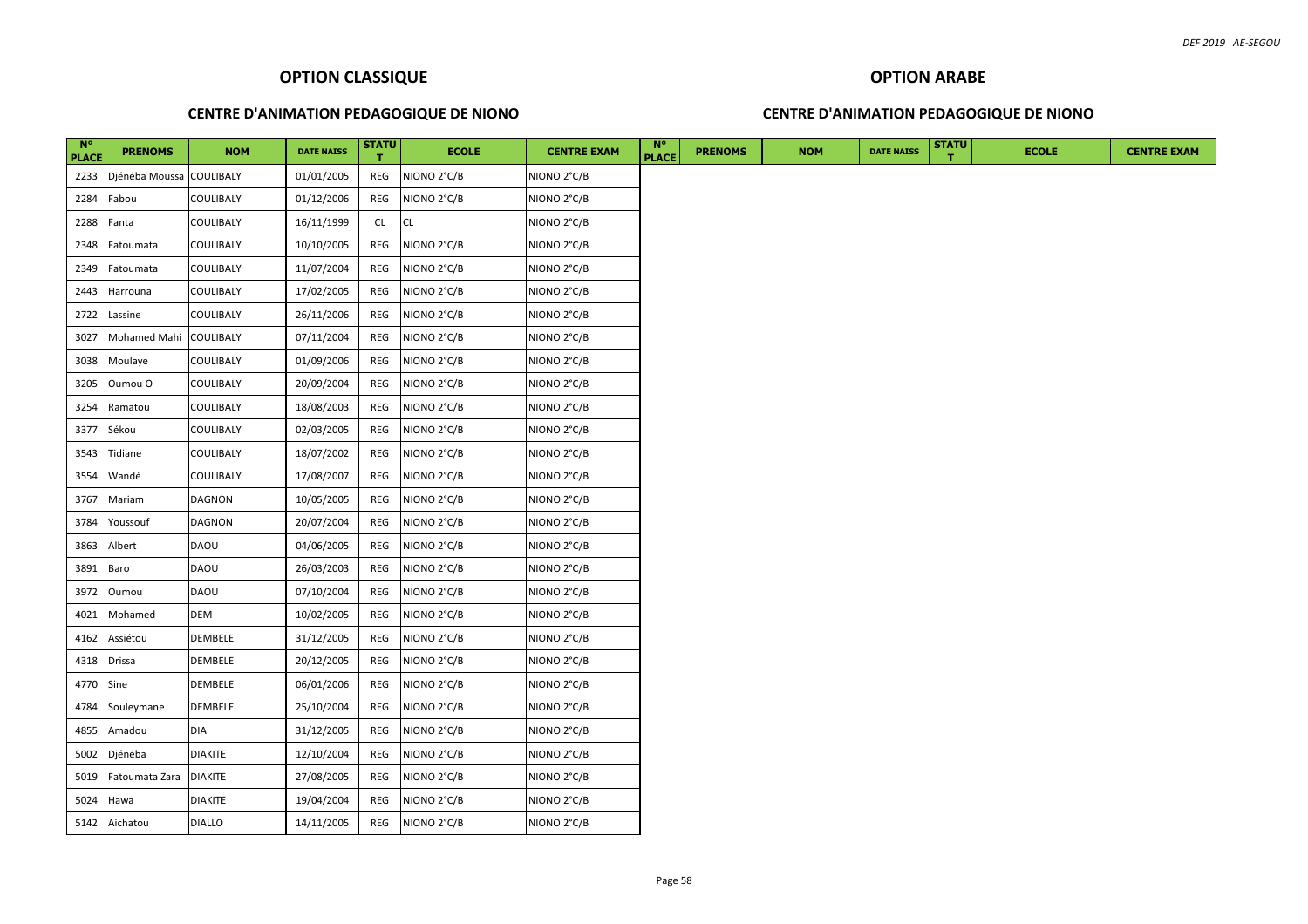## **CENTRE D'ANIMATION PEDAGOGIQUE DE NIONO**

## **CENTRE D'ANIMATION PEDAGOGIQUE DE NIONO**

| $N^{\circ}$<br><b>PLACE</b> | <b>PRENOMS</b>              | <b>NOM</b>      | <b>DATE NAISS</b> | <b>STATU</b> | <b>ECOLE</b> | <b>CENTRE EXAM</b>      | $N^{\circ}$<br><b>PLACE</b> | <b>PRENOMS</b> | <b>NOM</b> | <b>DATE NAISS</b> | <b>STATU</b> | <b>ECOLE</b> |  |  | <b>CENTRE EXAM</b> |
|-----------------------------|-----------------------------|-----------------|-------------------|--------------|--------------|-------------------------|-----------------------------|----------------|------------|-------------------|--------------|--------------|--|--|--------------------|
| 5215                        | Assitan                     | <b>DIALLO</b>   | 18/04/2002        | REG          | NIONO 2°C/B  | NIONO 2°C/B             |                             |                |            |                   |              |              |  |  |                    |
| 5246                        | Bintou                      | <b>DIALLO</b>   | 16/06/2005        | REG          | NIONO 2°C/B  | NIONO <sub>2°C</sub> /B |                             |                |            |                   |              |              |  |  |                    |
| 5733                        | Alou                        | <b>DIARRA</b>   | 27/08/2004        | REG          | NIONO 2°C/B  | NIONO 2°C/B             |                             |                |            |                   |              |              |  |  |                    |
| 5825                        | Assitan                     | <b>DIARRA</b>   | 18/09/2003        | REG          | NIONO 2°C/B  | NIONO 2°C/B             |                             |                |            |                   |              |              |  |  |                    |
| 6133                        | Fatoumata                   | <b>DIARRA</b>   | 19/01/2003        | REG          | NIONO 2°C/B  | NIONO 2°C/B             |                             |                |            |                   |              |              |  |  |                    |
| 6356                        | Lele                        | <b>DIARRA</b>   | 01/01/2003        | REG          | NIONO 2°C/B  | NIONO 2°C/B             |                             |                |            |                   |              |              |  |  |                    |
| 6485                        | Mariam                      | <b>DIARRA</b>   | 30/04/2004        | REG          | NIONO 2°C/B  | NIONO 2°C/B             |                             |                |            |                   |              |              |  |  |                    |
| 6662                        | Oumou                       | <b>DIARRA</b>   | 01/01/2003        | REG          | NIONO 2°C/B  | NIONO 2°C/B             |                             |                |            |                   |              |              |  |  |                    |
| 6727                        | Salimata                    | <b>DIALLO</b>   | 07/01/2007        | REG          | NIONO 2°C/B  | NIONO 2°C/B             |                             |                |            |                   |              |              |  |  |                    |
| 6879                        | Wassa                       | <b>DIARRA</b>   | 29/11/2003        | REG          | NIONO 2°C/B  | NIONO 2°C/B             |                             |                |            |                   |              |              |  |  |                    |
| 6921                        | Zantigui                    | <b>DIARRA</b>   | 04/09/2003        | REG          | NIONO 2°C/B  | NIONO 2°C/B             |                             |                |            |                   |              |              |  |  |                    |
| 7003                        | Massiga                     | <b>DIAWARA</b>  | 31/03/2005        | REG          | NIONO 2°C/B  | NIONO 2°C/B             |                             |                |            |                   |              |              |  |  |                    |
| 7067                        | Gaoussou                    | <b>DICKO</b>    | 14/12/2005        | REG          | NIONO 2°C/B  | NIONO 2°C/B             |                             |                |            |                   |              |              |  |  |                    |
| 7250                        | Aissata                     | <b>DJIRE</b>    | 19/12/2003        | REG          | NIONO 2°C/B  | NIONO 2°C/B             |                             |                |            |                   |              |              |  |  |                    |
| 7270                        | Baye                        | <b>DJIRE</b>    | 04/10/2003        | REG          | NIONO 2°C/B  | NIONO 2°C/B             |                             |                |            |                   |              |              |  |  |                    |
| 7373                        | Nana                        | <b>DJIRE</b>    | 20/06/2002        | CL           | <b>CL</b>    | NIONO 2°C/B             |                             |                |            |                   |              |              |  |  |                    |
| 7435                        | Fatoumata                   | <b>DOLO</b>     | 16/05/2004        | REG          | NIONO 2°C/B  | NIONO 2°C/B             |                             |                |            |                   |              |              |  |  |                    |
| 7507                        | Vlahamadou<br>ola:          | <b>DOUCOURE</b> | 17/11/2002        | REG          | NIONO 2°C/B  | NIONO 2°C/B             |                             |                |            |                   |              |              |  |  |                    |
| 7535                        | Celine                      | <b>DOUGNON</b>  | 06/06/2005        | REG          | NIONO 2°C/B  | NIONO 2°C/B             |                             |                |            |                   |              |              |  |  |                    |
| 7866                        | Siaka                       | FAMANTA         | 31/01/2004        | REG          | NIONO 2°C/B  | NIONO 2°C/B             |                             |                |            |                   |              |              |  |  |                    |
| 8082                        | Ibrahim                     | <b>FOFANA</b>   | 31/10/2005        | REG          | NIONO 2°C/B  | NIONO 2°C/B             |                             |                |            |                   |              |              |  |  |                    |
| 8121                        | Mariam                      | <b>FOFANA</b>   | 14/07/2004        | REG          | NIONO 2°C/B  | NIONO 2°C/B             |                             |                |            |                   |              |              |  |  |                    |
| 8340                        | ndebo Dite<br>Douko         | GORO            | 18/05/2004        | REG          | NIONO 2°C/B  | NIONO 2°C/B             |                             |                |            |                   |              |              |  |  |                    |
| 8522                        | Rokiatou                    | <b>GUISSE</b>   | 16/02/2006        | REG          | NIONO 2°C/B  | NIONO 2°C/B             |                             |                |            |                   |              |              |  |  |                    |
| 8526                        | Abou                        | <b>HAIDARA</b>  | 20/02/2006        | REG          | NIONO 2°C/B  | NIONO 2°C/B             |                             |                |            |                   |              |              |  |  |                    |
| 8529                        | <u> Mahamane</u><br>Aminata | <b>HAIDARA</b>  | 17/10/2004        | REG          | NIONO 2°C/B  | NIONO 2°C/B             |                             |                |            |                   |              |              |  |  |                    |
| 8707                        | Kadiatou                    | KALOGA          | 05/06/2006        | REG          | NIONO 2°C/B  | NIONO 2°C/B             |                             |                |            |                   |              |              |  |  |                    |
| 8818                        | Daouda                      | KAMPO           | 01/05/2003        | REG          | NIONO 2°C/B  | NIONO 2°C/B             |                             |                |            |                   |              |              |  |  |                    |
|                             | 8823 Mariam                 | <b>KAMPO</b>    | 09/05/2006        | REG          | NIONO 2°C/B  | NIONO 2°C/B             |                             |                |            |                   |              |              |  |  |                    |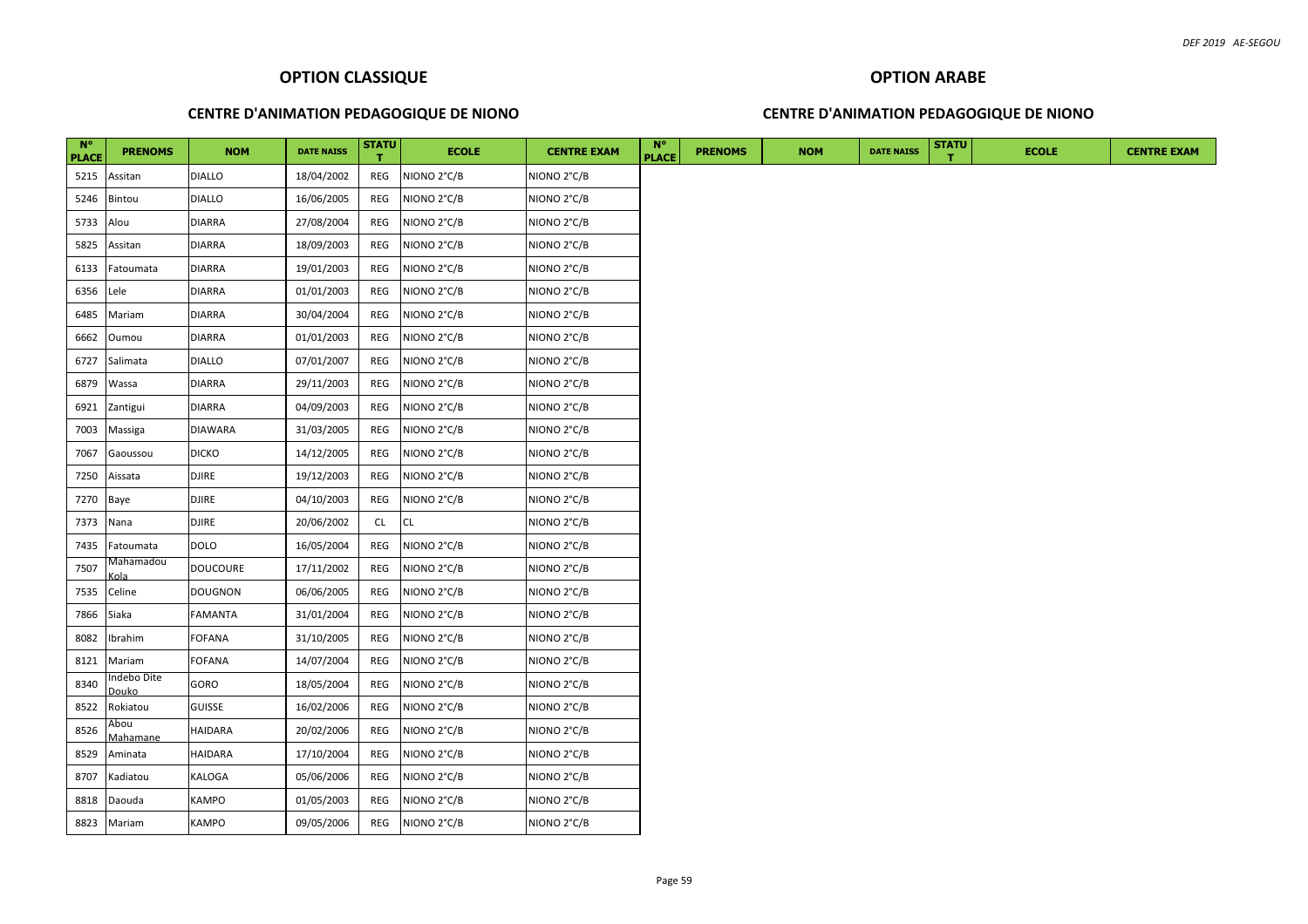#### **CENTRE D'ANIMATION PEDAGOGIQUE DE NIONO**

#### **CENTRE D'ANIMATION PEDAGOGIQUE DE NIONO**

| <b>N°</b><br><b>PLACE</b> | <b>PRENOMS</b>          | <b>NOM</b>       | <b>DATE NAISS</b> | <b>STATU</b> | <b>ECOLE</b> | <b>CENTRE EXAM</b> | <b>N°</b><br><b>PLACE</b> | <b>PRENOMS</b> | <b>NOM</b> | <b>DATE NAISS</b> | <b>STATU</b> | <b>ECOLE</b> | <b>CENTRE EXAM</b> |
|---------------------------|-------------------------|------------------|-------------------|--------------|--------------|--------------------|---------------------------|----------------|------------|-------------------|--------------|--------------|--------------------|
| 8865                      | Fatoumata               | <b>KANE</b>      | 19/01/2006        | REG          | NIONO 2°C/B  | NIONO 2°C/B        |                           |                |            |                   |              |              |                    |
| 9083                      | Mahamadou               | KASSOGUE         | 19/02/2005        | REG          | NIONO 2°C/B  | NIONO 2°C/B        |                           |                |            |                   |              |              |                    |
| 9227                      | Maimouna                | <b>KEITA</b>     | 08/11/2003        | REG          | NIONO 2°C/B  | NIONO 2°C/B        |                           |                |            |                   |              |              |                    |
| 9778                      | Aminata                 | KONATE           | 01/01/2003        | REG          | NIONO 2°C/B  | NIONO 2°C/B        |                           |                |            |                   |              |              |                    |
| 9792                      | Badra Aly               | KONATE           | 15/12/2003        | REG          | NIONO 2°C/B  | NIONO 2°C/B        |                           |                |            |                   |              |              |                    |
| 9804                      | Boubacar                | KONATE           | 19/06/2003        | REG          | NIONO 2°C/B  | NIONO 2°C/B        |                           |                |            |                   |              |              |                    |
| 9833                      | Fatoumata Binta         | <b>KONATE</b>    | 07/08/2006        | REG          | NIONO 2°C/B  | NIONO 2°C/B        |                           |                |            |                   |              |              |                    |
| 9930                      | Seydou                  | <b>KONATE</b>    | 24/01/2004        | REG          | NIONO 2°C/B  | NIONO 2°C/B        |                           |                |            |                   |              |              |                    |
| 10097                     | Djénéba                 | KONE             | 26/08/2005        | REG          | NIONO 2°C/B  | NIONO 2°C/B        |                           |                |            |                   |              |              |                    |
| 10224                     | Mariam                  | <b>KONE</b>      | 04/11/2004        | REG          | NIONO 2°C/B  | NIONO 2°C/B        |                           |                |            |                   |              |              |                    |
| 10294                     | Sadio                   | KONE             | 01/01/2005        | REG          | NIONO 2°C/B  | NIONO 2°C/B        |                           |                |            |                   |              |              |                    |
| 10536                     | Amadou                  | KOUMARE          | 19/06/2005        | REG          | NIONO 2°C/B  | NIONO 2°C/B        |                           |                |            |                   |              |              |                    |
| 10748                     | Hamssétou               | <b>MAIGA</b>     | 08/10/2004        | REG          | NIONO 2°C/B  | NIONO 2°C/B        |                           |                |            |                   |              |              |                    |
| 10752                     | Hawa                    | <b>MAIGA</b>     | 09/09/2004        | REG          | NIONO 2°C/B  | NIONO 2°C/B        |                           |                |            |                   |              |              |                    |
| 10755                     | Kadiatou                | <b>MAIGA</b>     | 09/10/2007        | REG          | NIONO 2°C/B  | NIONO 2°C/B        |                           |                |            |                   |              |              |                    |
|                           | 10759 Mahamane          | <b>MAIGA</b>     | 12/12/2004        | REG          | NIONO 2°C/B  | NIONO 2°C/B        |                           |                |            |                   |              |              |                    |
| 10777                     | Ramatou                 | <b>MAIGA</b>     | 10/11/2005        | REG          | NIONO 2°C/B  | NIONO 2°C/B        |                           |                |            |                   |              |              |                    |
| 11010                     | Assétou                 | <b>MALLE</b>     | 13/09/2004        | REG          | NIONO 2°C/B  | NIONO 2°C/B        |                           |                |            |                   |              |              |                    |
| 11221                     | Moulaye Hamed<br>bluC   | <b>MOCTAR</b>    | 02/03/2004        | REG          | NIONO 2°C/B  | NIONO 2°C/B        |                           |                |            |                   |              |              |                    |
| 11222                     | Mouna Bett              | <b>MOCTAR</b>    | 01/03/2003        | CL.          | <b>CL</b>    | NIONO 2°C/B        |                           |                |            |                   |              |              |                    |
| 11229                     | Youssouf Ag             | <b>MOHAMED</b>   | 16/06/2005        | REG          | NIONO 2°C/B  | NIONO 2°C/B        |                           |                |            |                   |              |              |                    |
| 11344                     | Néné                    | N'DIAYE          | 30/07/2006        | REG          | NIONO 2°C/B  | NIONO 2°C/B        |                           |                |            |                   |              |              |                    |
| 11433                     | Djénéba                 | <b>NIARE</b>     | 31/01/2001        | REG          | NIONO 2°C/B  | NIONO 2°C/B        |                           |                |            |                   |              |              |                    |
|                           | 11637 Salimata          | <b>OUEDRAOGO</b> | 03/08/2004        | REG          | NIONO 2°C/B  | NIONO 2°C/B        |                           |                |            |                   |              |              |                    |
| 11756                     | Youssouf                | <b>PEROU</b>     | 26/09/2006        | REG          | NIONO 2°C/B  | NIONO 2°C/B        |                           |                |            |                   |              |              |                    |
| 12658 Zara                |                         | SANOGO           | 01/01/2005        | REG          | NIONO 2°C/B  | NIONO 2°C/B        |                           |                |            |                   |              |              |                    |
| 12704                     | Cherif Ousmane SAVADOGO |                  | 10/09/2006        | REG          | NIONO 2°C/B  | NIONO 2°C/B        |                           |                |            |                   |              |              |                    |
| 12715                     | Rokia                   | SAVADOGO         | 11/02/2004        | REG          | NIONO 2°C/B  | NIONO 2°C/B        |                           |                |            |                   |              |              |                    |
|                           | 12726 Moussa            | SAWADOGO         | 31/12/2004        | REG          | NIONO 2°C/B  | NIONO 2°C/B        |                           |                |            |                   |              |              |                    |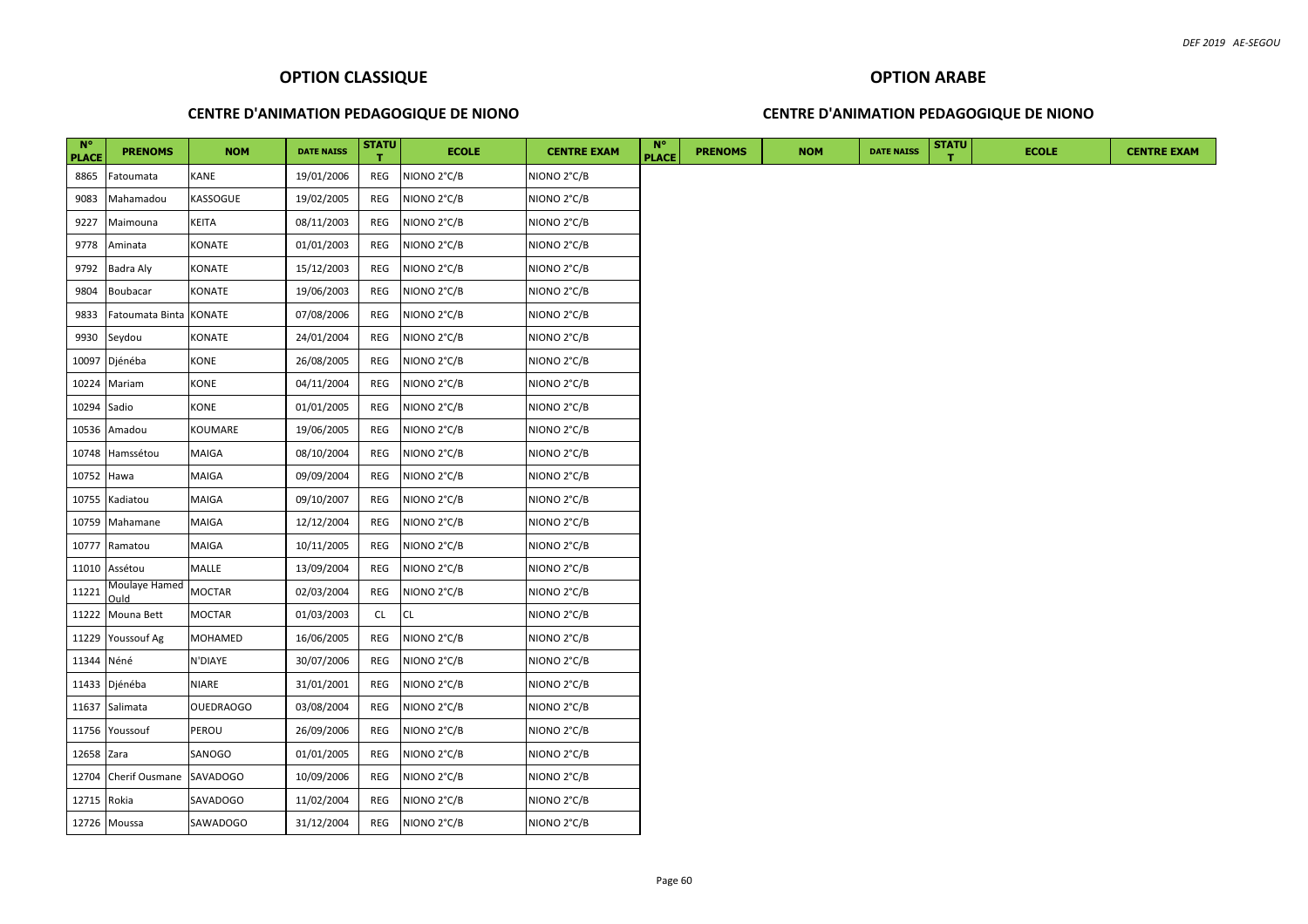#### **CENTRE D'ANIMATION PEDAGOGIQUE DE NIONO**

## **CENTRE D'ANIMATION PEDAGOGIQUE DE NIONO**

| $N^{\circ}$<br><b>PLACE</b> | <b>PRENOMS</b>         | <b>NOM</b>      | <b>DATE NAISS</b> | <b>STATU</b> | <b>ECOLE</b> | <b>CENTRE EXAM</b>      | $N^{\circ}$<br><b>PLACE</b> | <b>PRENOMS</b> | <b>NOM</b> | <b>DATE NAISS</b> | <b>STATU</b> | <b>ECOLE</b> |
|-----------------------------|------------------------|-----------------|-------------------|--------------|--------------|-------------------------|-----------------------------|----------------|------------|-------------------|--------------|--------------|
| 12780 Taha                  |                        | <b>SIBY</b>     | 01/11/2003        | REG          | NIONO 2°C/B  | NIONO 2°C/B             |                             |                |            |                   |              |              |
| 12887                       | Lassine                | <b>SIDIBE</b>   | 02/01/2004        | REG          | NIONO 2°C/B  | NIONO 2°C/B             |                             |                |            |                   |              |              |
| 13292 Maria                 |                        | SOGONA          | 21/06/2004        | REG          | NIONO 2°C/B  | NIONO 2°C/B             |                             |                |            |                   |              |              |
| 13310 Yaya                  |                        | SOGORE          | 15/10/2006        | REG          | NIONO 2°C/B  | NIONO 2°C/B             |                             |                |            |                   |              |              |
|                             | 13390 Aminata Salim    | SOUMOUNOU       | 20/04/2005        | REG          | NIONO 2°C/B  | NIONO 2°C/B             |                             |                |            |                   |              |              |
|                             | 13509 Fatoumata        | SY              | 27/12/2005        | REG          | NIONO 2°C/B  | NIONO 2°C/B             |                             |                |            |                   |              |              |
|                             | 13660 Assitan          | <b>TAMBOURA</b> | 17/03/2005        | REG          | NIONO 2°C/B  | NIONO 2°C/B             |                             |                |            |                   |              |              |
|                             | 13850 Dramane          | <b>TANGARA</b>  | 27/08/2004        | REG          | NIONO 2°C/B  | NIONO 2°C/B             |                             |                |            |                   |              |              |
|                             | 13869 Fatoumata        | <b>TANGARA</b>  | 17/05/2005        | REG          | NIONO 2°C/B  | NIONO 2°C/B             |                             |                |            |                   |              |              |
|                             | 14104 Fatoumata        | <b>TELLY</b>    | 16/10/2004        | REG          | NIONO 2°C/B  | NIONO 2°C/B             |                             |                |            |                   |              |              |
| 14507 Kady                  |                        | <b>TOUNKARA</b> | 17/09/2005        | REG          | NIONO 2°C/B  | NIONO 2°C/B             |                             |                |            |                   |              |              |
|                             | 14705 Mariam           | <b>TOURE</b>    | 10/03/2006        | REG          | NIONO 2°C/B  | NIONO 2°C/B             |                             |                |            |                   |              |              |
|                             | 14812 Abdoulaye        | <b>TRAORE</b>   | 05/01/2005        | REG          | NIONO 2°C/B  | NIONO 2°C/B             |                             |                |            |                   |              |              |
| 14967 Aly                   |                        | TRAORE          | 14/10/2005        | REG          | NIONO 2°C/B  | NIONO 2°C/B             |                             |                |            |                   |              |              |
|                             | 15019 Aminata          | TRAORE          | 05/08/2005        | REG          | NIONO 2°C/B  | NIONO 2°C/B             |                             |                |            |                   |              |              |
|                             | 15039 Aminata Che      | TRAORE          | 01/01/2003        | REG          | NIONO 2°C/B  | NIONO 2°C/B             |                             |                |            |                   |              |              |
| 15117 Awa                   |                        | TRAORE          | 01/01/2004        | REG          | NIONO 2°C/B  | NIONO 2°C/B             |                             |                |            |                   |              |              |
|                             | 15260 Cecile Djénéba   | TRAORE          | 07/06/2003        | CL           | <b>CL</b>    | NIONO 2°C/B             |                             |                |            |                   |              |              |
|                             | 15299 Daouda           | <b>TRAORE</b>   | 21/08/2004        | REG          | NIONO 2°C/B  | NIONO <sub>2°C</sub> /B |                             |                |            |                   |              |              |
|                             | 15376 Doussou          | <b>TRAORE</b>   | 31/07/2008        | REG          | NIONO 2°C/B  | NIONO <sub>2°C</sub> /B |                             |                |            |                   |              |              |
|                             | 15477 Fatoumata        | <b>TRAORE</b>   | 23/12/2005        | REG          | NIONO 2°C/B  | NIONO <sub>2°C/B</sub>  |                             |                |            |                   |              |              |
| 15503                       | Fatoumata Dite<br>Гаtа | <b>TRAORE</b>   | 07/07/2002        | REG          | NIONO 2°C/B  | NIONO <sub>2°C</sub> /B |                             |                |            |                   |              |              |
| 15559 Haby                  |                        | <b>TRAORE</b>   | 21/06/2005        | REG          | NIONO 2°C/B  | NIONO 2°C/B             |                             |                |            |                   |              |              |
|                             | 15567 Hamady           | <b>TRAORE</b>   | 20/09/2003        | REG          | NIONO 2°C/B  | NIONO 2°C/B             |                             |                |            |                   |              |              |
| 15607 Hawa                  |                        | <b>TRAORE</b>   | 11/04/2003        | REG          | NIONO 2°C/B  | NIONO <sub>2°C</sub> /B |                             |                |            |                   |              |              |
|                             | 15752 Korotimi         | <b>TRAORE</b>   | 08/08/2004        | REG          | NIONO 2°C/B  | NIONO 2°C/B             |                             |                |            |                   |              |              |
| 15768 Lale                  |                        | <b>TRAORE</b>   | 03/11/2003        | REG          | NIONO 2°C/B  | NIONO <sub>2°C</sub> /B |                             |                |            |                   |              |              |
|                             | 15949 Mariam           | <b>TRAORE</b>   | 07/02/2006        | REG          | NIONO 2°C/B  | NIONO <sub>2°C</sub> /B |                             |                |            |                   |              |              |
|                             | 16163 Oumou            | <b>TRAORE</b>   | 22/10/2004        | REG          | NIONO 2°C/B  | NIONO <sub>2°C/B</sub>  |                             |                |            |                   |              |              |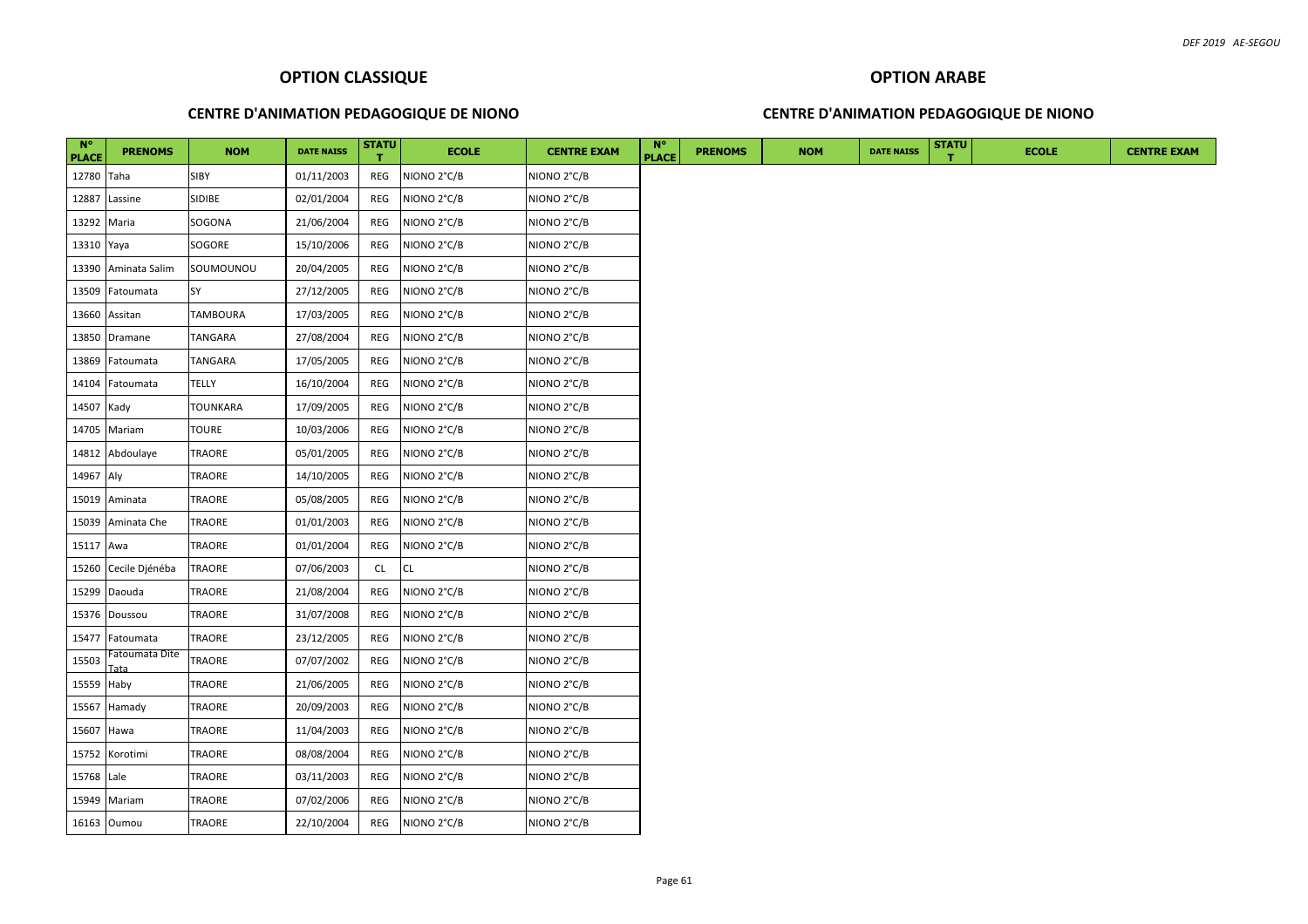## **CENTRE D'ANIMATION PEDAGOGIQUE DE NIONO**

## **CENTRE D'ANIMATION PEDAGOGIQUE DE NIONO**

| $N^{\circ}$<br><b>PLACE</b> | <b>PRENOMS</b>             | <b>NOM</b>       | <b>DATE NAISS</b> | <b>STATU</b> | <b>ECOLE</b> | <b>CENTRE EXAM</b> | <b>N°</b><br><b>PLACE</b> | <b>PRENOMS</b> | <b>NOM</b> | <b>DATE NAISS</b> | <b>STATU</b> | <b>ECOLE</b> |  | <b>CENTRE EXAM</b> |
|-----------------------------|----------------------------|------------------|-------------------|--------------|--------------|--------------------|---------------------------|----------------|------------|-------------------|--------------|--------------|--|--------------------|
|                             | 16240 Sakinatou            | TRAORE           | 18/08/2003        | REG          | NIONO 2°C/B  | NIONO 2°C/B        |                           |                |            |                   |              |              |  |                    |
| 16555                       | Cheikna                    | WAGUE            | 01/09/2005        | REG          | NIONO 2°C/B  | NIONO 2°C/B        |                           |                |            |                   |              |              |  |                    |
| 16565                       | Niame                      | WAGUE            | 29/12/2002        | REG          | NIONO 2°C/B  | NIONO 2°C/B        |                           |                |            |                   |              |              |  |                    |
| 16739                       | Dramane                    | ZERBO            | 17/07/2004        | REG          | NIONO 2°C/B  | NIONO 2°C/B        |                           |                |            |                   |              |              |  |                    |
|                             | 16762 Seydou               | ZOM              | 31/12/2002        | REG          | NIONO 2°C/B  | NIONO 2°C/B        |                           |                |            |                   |              |              |  |                    |
| 138                         | Gaoussou                   | <b>BAGAYOGO</b>  | 17/10/2005        | REG          | NIONO 2°C/C  | NIONO 2°C/C        |                           |                |            |                   |              |              |  |                    |
| 155                         | Ousmane                    | <b>BAGAYOGO</b>  | 07/12/2004        | REG          | NIONO 2°C/C  | NIONO 2°C/C        |                           |                |            |                   |              |              |  |                    |
| 247                         | Fousseyni                  | BAH              | 10/09/2003        | REG          | NIONO 2°C/C  | NIONO 2°C/C        |                           |                |            |                   |              |              |  |                    |
| 418                         | Oumar                      | <b>BALLO</b>     | 01/01/2000        | CL           | <b>CL</b>    | NIONO 2°C/C        |                           |                |            |                   |              |              |  |                    |
| 457                         | Youssouf                   | <b>BALLO</b>     | 15/03/2002        | CL.          | <b>CL</b>    | NIONO 2°C/C        |                           |                |            |                   |              |              |  |                    |
| 519                         | Alassane                   | <b>BARRY</b>     | 19/12/2004        | CL           | <b>CL</b>    | NIONO 2°C/C        |                           |                |            |                   |              |              |  |                    |
| 614                         | Zoumana                    | <b>BARRY</b>     | 16/11/2004        | REG          | NIONO 2°C/C  | NIONO 2°C/C        |                           |                |            |                   |              |              |  |                    |
| 1042                        | Oumar                      | <b>BOUARE</b>    | 26/12/2003        | REG          | NIONO 2°C/C  | NIONO 2°C/C        |                           |                |            |                   |              |              |  |                    |
| 1103                        | Souleymane                 | <b>BOUARE</b>    | 29/08/2004        | REG          | NIONO 2°C/C  | NIONO 2°C/C        |                           |                |            |                   |              |              |  |                    |
| 1126                        | Aïchatou                   | <b>BOUNDI</b>    | 12/02/2002        | REG          | NIONO 2°C/C  | NIONO 2°C/C        |                           |                |            |                   |              |              |  |                    |
| 1128                        | Fousseni                   | <b>BOUNDY</b>    | 13/03/2004        | REG          | NIONO 2°C/C  | NIONO 2°C/C        |                           |                |            |                   |              |              |  |                    |
| 1169                        | Djeneba                    | CAMARA           | 29/12/2004        | REG          | NIONO 2°C/C  | NIONO 2°C/C        |                           |                |            |                   |              |              |  |                    |
| 1304                        | Amadou                     | <b>CISSE</b>     | 18/04/2005        | REG          | NIONO 2°C/C  | NIONO 2°C/C        |                           |                |            |                   |              |              |  |                    |
| 1341                        | Daouda                     | <b>CISSE</b>     | 20/03/2004        | REG          | NIONO 2°C/C  | NIONO 2°C/C        |                           |                |            |                   |              |              |  |                    |
| 1385                        | Goundo                     | <b>CISSE</b>     | 08/08/2003        | REG          | NIONO 2°C/C  | NIONO 2°C/C        |                           |                |            |                   |              |              |  |                    |
| 1819                        | Aminata                    | COULIBALY        | 13/04/2002        | REG          | NIONO 2°C/C  | NIONO 2°C/C        |                           |                |            |                   |              |              |  |                    |
| 1863                        | Araba                      | COULIBALY        | 26/03/2004        | REG          | NIONO 2°C/C  | NIONO 2°C/C        |                           |                |            |                   |              |              |  |                    |
| 1880                        | Assana                     | COULIBALY        | 17/07/2003        | REG          | NIONO 2°C/C  | NIONO 2°C/C        |                           |                |            |                   |              |              |  |                    |
| 1945                        | Awa                        | COULIBALY        | 03/06/2005        | REG          | NIONO 2°C/C  | NIONO 2°C/C        |                           |                |            |                   |              |              |  |                    |
| 1954                        | Awa Yaya                   | COULIBALY        | 25/01/2005        | REG          | NIONO 2°C/C  | NIONO 2°C/C        |                           |                |            |                   |              |              |  |                    |
| 1964                        | Baba Dit<br><b>Quéfane</b> | COULIBALY        | 09/05/2005        | REG          | NIONO 2°C/C  | NIONO 2°C/C        |                           |                |            |                   |              |              |  |                    |
| 2047                        | <b>Binta</b>               | COULIBALY        | 14/07/2002        | REG          | NIONO 2°C/C  | NIONO 2°C/C        |                           |                |            |                   |              |              |  |                    |
| 2048                        | <b>Binta</b>               | COULIBALY        | 05/04/2002        | REG          | NIONO 2°C/C  | NIONO 2°C/C        |                           |                |            |                   |              |              |  |                    |
|                             | 2067 Bintou                | <b>COULIBALY</b> | 06/05/2004        | REG          | NIONO 2°C/C  | NIONO 2°C/C        |                           |                |            |                   |              |              |  |                    |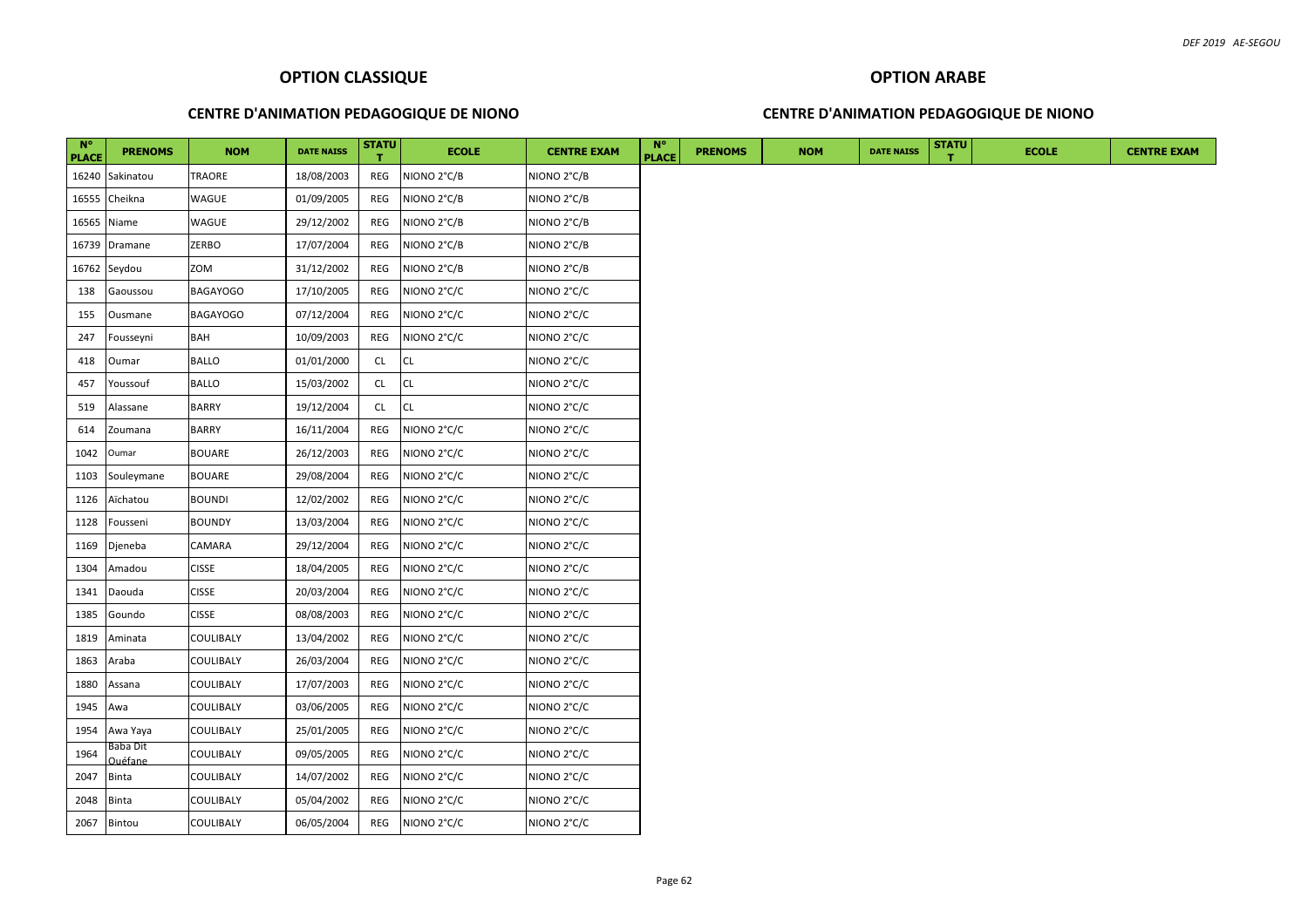## **CENTRE D'ANIMATION PEDAGOGIQUE DE NIONO**

# **OPTION ARABE CENTRE D'ANIMATION PEDAGOGIQUE DE NIONO**

| $N^{\circ}$<br><b>PLACE</b> | <b>PRENOMS</b>           | <b>NOM</b>       | <b>DATE NAISS</b> | <b>STATU</b> | <b>ECOLE</b> | <b>CENTRE EXAM</b>      | $N^{\circ}$<br><b>PLACE</b> | <b>PRENOMS</b> | <b>NOM</b> | <b>DATE NAISS</b> | <b>STATU</b> | <b>ECOLE</b> |
|-----------------------------|--------------------------|------------------|-------------------|--------------|--------------|-------------------------|-----------------------------|----------------|------------|-------------------|--------------|--------------|
| 2113                        | <b>Bourema</b>           | <b>COULIBALY</b> | 02/03/2003        | REG          | NIONO 2°C/C  | NIONO 2°C/C             |                             |                |            |                   |              |              |
| 2277                        | <b>Drissa</b>            | COULIBALY        | 29/09/2005        | REG          | NIONO 2°C/C  | NIONO 2°C/C             |                             |                |            |                   |              |              |
| 2283                        | Esther                   | <b>COULIBALY</b> | 17/12/2002        | REG          | NIONO 2°C/C  | NIONO 2°C/C             |                             |                |            |                   |              |              |
| 2294                        | Fanta                    | COULIBALY        | 08/06/2006        | REG          | NIONO 2°C/C  | NIONO 2°C/C             |                             |                |            |                   |              |              |
| 2315                        | Fatoumata                | <b>COULIBALY</b> | 09/03/1994        | CL.          | <b>CL</b>    | NIONO 2°C/C             |                             |                |            |                   |              |              |
| 2477                        | Hawa<br>Mamoutou         | COULIBALY        | 31/12/2002        | REG          | NIONO 2°C/C  | NIONO 2°C/C             |                             |                |            |                   |              |              |
| 2518                        | Issa                     | COULIBALY        | 18/12/2004        | REG          | NIONO 2°C/C  | NIONO 2°C/C             |                             |                |            |                   |              |              |
| 2615                        | Kany                     | COULIBALY        | 04/10/2003        | REG          | NIONO 2°C/C  | NIONO 2°C/C             |                             |                |            |                   |              |              |
| 2706                        | Larabi                   | COULIBALY        | 14/06/2004        | REG          | NIONO 2°C/C  | NIONO 2°C/C             |                             |                |            |                   |              |              |
| 2723                        | Lassine                  | COULIBALY        | 04/12/2004        | REG          | NIONO 2°C/C  | NIONO 2°C/C             |                             |                |            |                   |              |              |
| 2807                        | Mahamed                  | COULIBALY        | 29/05/2003        | REG          | NIONO 2°C/C  | NIONO 2°C/C             |                             |                |            |                   |              |              |
| 2822                        | Maïmouna                 | COULIBALY        | 07/02/2005        | REG          | NIONO 2°C/C  | NIONO 2°C/C             |                             |                |            |                   |              |              |
| 2936                        | Mariam Brahima           | <b>COULIBALY</b> | 06/08/2005        | REG          | NIONO 2°C/C  | NIONO 2°C/C             |                             |                |            |                   |              |              |
| 2944                        | Mariam Mamary            | <b>COULIBALY</b> | 14/04/2003        | REG          | NIONO 2°C/C  | NIONO 2°C/C             |                             |                |            |                   |              |              |
| 2946                        | Mariam<br><b>Ousmane</b> | <b>COULIBALY</b> | 24/11/2003        | REG          | NIONO 2°C/C  | NIONO 2°C/C             |                             |                |            |                   |              |              |
| 3085                        | Nah                      | <b>COULIBALY</b> | 24/03/2004        | REG          | NIONO 2°C/C  | NIONO 2°C/C             |                             |                |            |                   |              |              |
| 3188                        | Oumou                    | <b>COULIBALY</b> | 23/05/2003        | REG          | NIONO 2°C/C  | NIONO <sub>2°C</sub> /C |                             |                |            |                   |              |              |
| 3255                        | Ramatou                  | <b>COULIBALY</b> | 20/10/2001        | REG          | NIONO 2°C/C  | NIONO 2°C/C             |                             |                |            |                   |              |              |
| 3302                        | Safiatou                 | <b>COULIBALY</b> | 23/06/1999        | <b>CL</b>    | CL           | NIONO 2°C/C             |                             |                |            |                   |              |              |
| 3544                        | Tidiane                  | <b>COULIBALY</b> | 07/01/2004        | REG          | NIONO 2°C/C  | NIONO 2°C/C             |                             |                |            |                   |              |              |
| 3625                        | Zénabou                  | <b>COULIBALY</b> | 30/07/2005        | REG          | NIONO 2°C/C  | NIONO 2°C/C             |                             |                |            |                   |              |              |
| 3821                        | Yacouba                  | <b>DANTE</b>     | 10/10/2004        | REG          | NIONO 2°C/C  | NIONO 2°C/C             |                             |                |            |                   |              |              |
| 3858                        | Adama                    | <b>DAOU</b>      | 04/02/2003        | REG          | NIONO 2°C/C  | NIONO 2°C/C             |                             |                |            |                   |              |              |
| 3951                        | Mamou                    | <b>DAOU</b>      | 20/05/2004        | REG          | NIONO 2°C/C  | NIONO 2°C/C             |                             |                |            |                   |              |              |
| 3984                        | Salimata                 | <b>DAOU</b>      | 18/02/2003        | REG          | NIONO 2°C/C  | NIONO 2°C/C             |                             |                |            |                   |              |              |
| 4044                        | Achata                   | DEMBELE          | 21/10/2002        | REG          | NIONO 2°C/C  | NIONO 2°C/C             |                             |                |            |                   |              |              |
| 4087                        | Alimata                  | <b>DEMBELE</b>   | 28/11/2001        | REG          | NIONO 2°C/C  | NIONO 2°C/C             |                             |                |            |                   |              |              |
| 4160                        | Assétou                  | DEMBELE          | 05/06/2005        | REG          | NIONO 2°C/C  | NIONO 2°C/C             |                             |                |            |                   |              |              |
| 4179 Awa                    |                          | <b>DEMBELE</b>   | 25/01/2005        | REG          | NIONO 2°C/C  | NIONO 2°C/C             |                             |                |            |                   |              |              |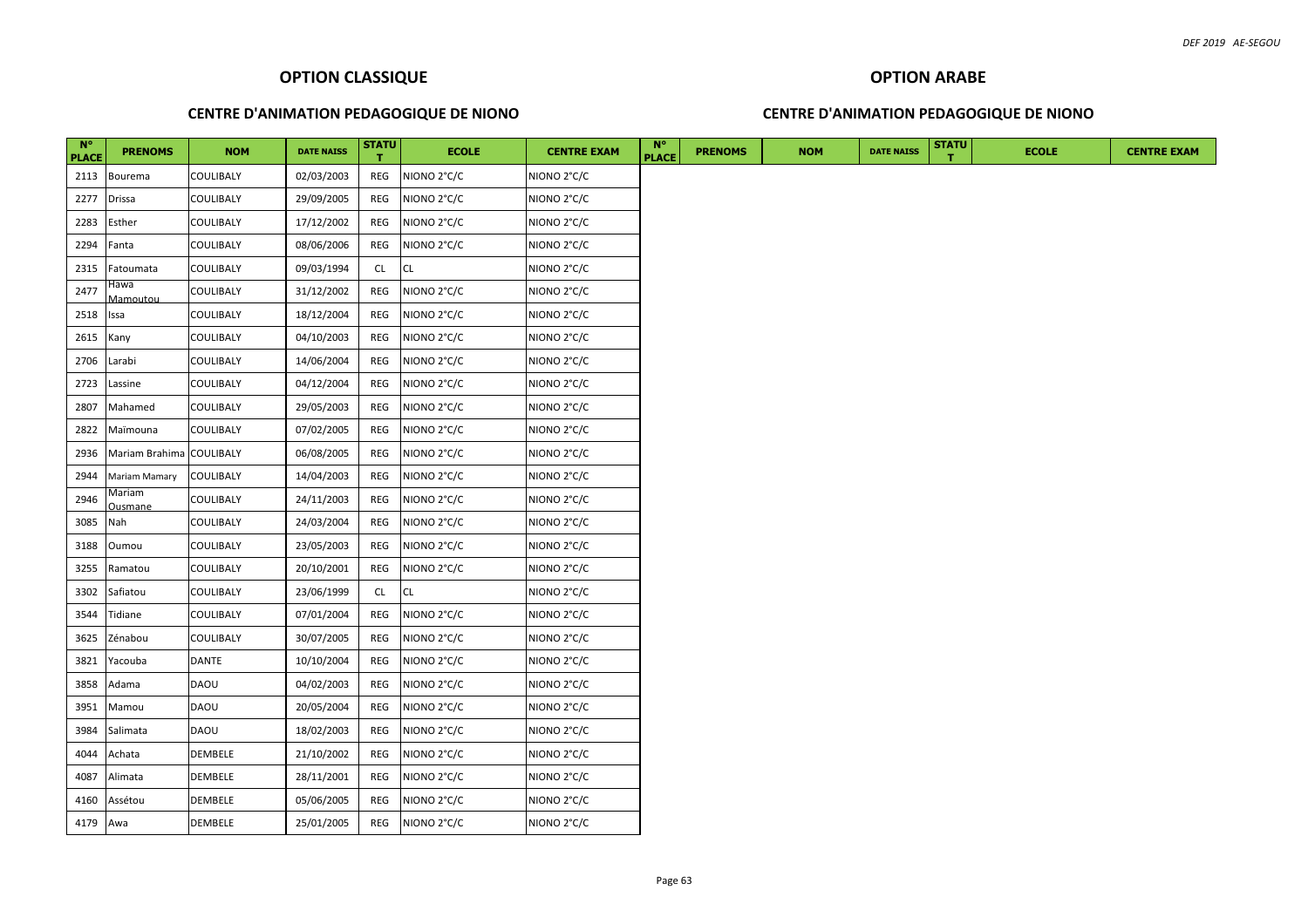# **CENTRE D'ANIMATION PEDAGOGIQUE DE NIONO**

#### **CENTRE D'ANIMATION PEDAGOGIQUE DE NIONO**

| $N^{\circ}$<br><b>PLACE</b> | <b>PRENOMS</b>     | <b>NOM</b>     | <b>DATE NAISS</b> | <b>STATU</b> | <b>ECOLE</b> | <b>CENTRE EXAM</b> | $N^{\circ}$<br><b>PLACE</b> | <b>PRENOMS</b> | <b>NOM</b> | <b>DATE NAISS</b> | <b>STATU</b> | <b>ECOLE</b> |  |
|-----------------------------|--------------------|----------------|-------------------|--------------|--------------|--------------------|-----------------------------|----------------|------------|-------------------|--------------|--------------|--|
| 4193                        | Barakissa          | <b>DEMBELE</b> | 01/04/2002        | REG          | NIONO 2°C/C  | NIONO 2°C/C        |                             |                |            |                   |              |              |  |
| 4305                        | Dorcace Diaka      | <b>DEMBELE</b> | 12/08/2006        | REG          | NIONO 2°C/C  | NIONO 2°C/C        |                             |                |            |                   |              |              |  |
| 4373                        | Fousseyni          | DEMBELE        | 27/11/2003        | REG          | NIONO 2°C/C  | NIONO 2°C/C        |                             |                |            |                   |              |              |  |
| 4381                        | Habibatou          | DEMBELE        | 31/10/2005        | REG          | NIONO 2°C/C  | NIONO 2°C/C        |                             |                |            |                   |              |              |  |
| 4574                        | Minata             | DEMBELE        | 02/01/2004        | REG          | NIONO 2°C/C  | NIONO 2°C/C        |                             |                |            |                   |              |              |  |
| 4832                        | Zénébou            | DEMBELE        | 05/02/2001        | REG          | NIONO 2°C/C  | NIONO 2°C/C        |                             |                |            |                   |              |              |  |
| 4913                        | Moustapha          | <b>DIABATE</b> | 01/01/2004        | REG          | NIONO 2°C/C  | NIONO 2°C/C        |                             |                |            |                   |              |              |  |
| 4991                        | Bintou             | <b>DIAKITE</b> | 03/10/2005        | REG          | NIONO 2°C/C  | NIONO 2°C/C        |                             |                |            |                   |              |              |  |
| 5296                        | Djeneba            | <b>DIALLO</b>  | 04/06/2006        | REG          | NIONO 2°C/C  | NIONO 2°C/C        |                             |                |            |                   |              |              |  |
| 5336                        | atoumata<br>،madou | <b>DIALLO</b>  | 01/11/2005        | REG          | NIONO 2°C/C  | NIONO 2°C/C        |                             |                |            |                   |              |              |  |
| 5343                        | Fatoumata<br>)umar | <b>DIALLO</b>  | 01/07/2004        | REG          | NIONO 2°C/C  | NIONO 2°C/C        |                             |                |            |                   |              |              |  |
| 5445                        | Mamadou            | <b>DIALLO</b>  | 01/06/2004        | REG          | NIONO 2°C/C  | NIONO 2°C/C        |                             |                |            |                   |              |              |  |
| 5599                        | Dossémé<br>Guimba  | DIANE          | 06/12/2003        | REG          | NIONO 2°C/C  | NIONO 2°C/C        |                             |                |            |                   |              |              |  |
| 5701                        | Aîssata            | DIARRA         | 07/01/2001        | CL           | CL           | NIONO 2°C/C        |                             |                |            |                   |              |              |  |
| 5876                        | Bakary             | <b>DIARRA</b>  | 01/01/2004        | REG          | NIONO 2°C/C  | NIONO 2°C/C        |                             |                |            |                   |              |              |  |
| 5894                        | Banourou           | DIARRA         | 31/12/2005        | REG          | NIONO 2°C/C  | NIONO 2°C/C        |                             |                |            |                   |              |              |  |
| 5985                        | Cheickna           | DIARRA         | 14/11/2004        | REG          | NIONO 2°C/C  | NIONO 2°C/C        |                             |                |            |                   |              |              |  |
| 6807                        | Siraman            | DIARRA         | 12/02/2005        | REG          | NIONO 2°C/C  | NIONO 2°C/C        |                             |                |            |                   |              |              |  |
| 6830                        | Souleymane         | DIARRA         | 13/09/2003        | REG          | NIONO 2°C/C  | NIONO 2°C/C        |                             |                |            |                   |              |              |  |
| 6930                        | Zoumana            | DIARRA         | 06/11/2004        | REG          | NIONO 2°C/C  | NIONO 2°C/C        |                             |                |            |                   |              |              |  |
| 6975                        | Diankounda         | DIAWARA        | 19/05/2005        | REG          | NIONO 2°C/C  | NIONO 2°C/C        |                             |                |            |                   |              |              |  |
| 6993                        | Kama               | DIAWARA        | 04/03/2005        | REG          | NIONO 2°C/C  | NIONO 2°C/C        |                             |                |            |                   |              |              |  |
| 6999                        | Mahamadou          | <b>DIAWARA</b> | 24/06/2002        | REG          | NIONO 2°C/C  | NIONO 2°C/C        |                             |                |            |                   |              |              |  |
| 7137                        | Kadidia            | DIENTA         | 09/04/2004        | REG          | NIONO 2°C/C  | NIONO 2°C/C        |                             |                |            |                   |              |              |  |
| 7166                        | Salimata           | <b>DIOP</b>    | 02/01/2005        | REG          | NIONO 2°C/C  | NIONO 2°C/C        |                             |                |            |                   |              |              |  |
| 7579                        | Aminata            | DOUMBIA        | 26/03/2003        | REG          | NIONO 2°C/C  | NIONO 2°C/C        |                             |                |            |                   |              |              |  |
| 7780                        | Maïmouna           | DRAME          | 16/08/2002        | REG          | NIONO 2°C/C  | NIONO 2°C/C        |                             |                |            |                   |              |              |  |
| 8093                        | Kotimi             | FOFANA         | 15/09/2001        | REG          | NIONO 2°C/C  | NIONO 2°C/C        |                             |                |            |                   |              |              |  |
| 8126                        | Nana               | FOFANA         | 07/09/2005        | REG          | NIONO 2°C/C  | NIONO 2°C/C        |                             |                |            |                   |              |              |  |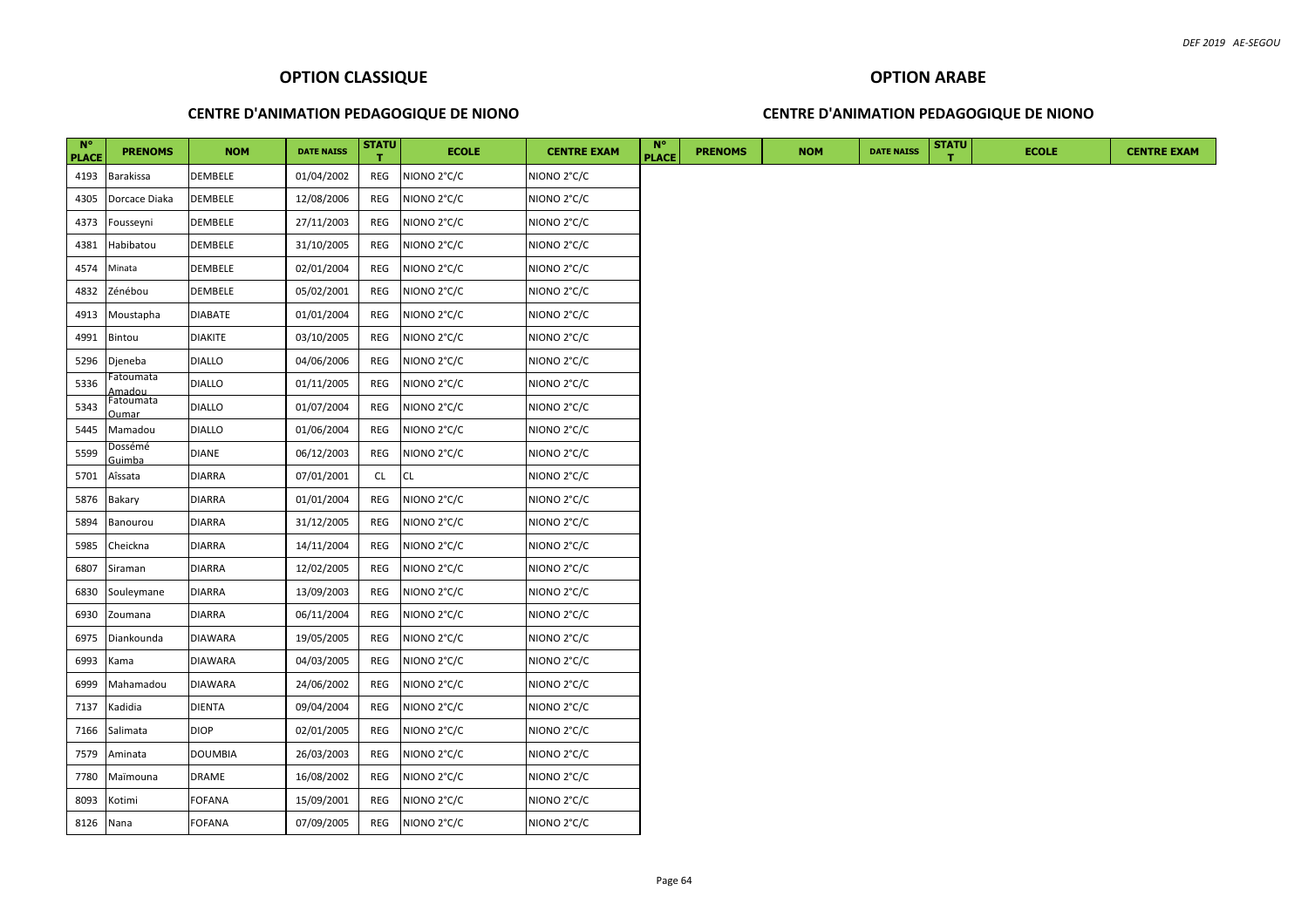## **CENTRE D'ANIMATION PEDAGOGIQUE DE NIONO**

## **CENTRE D'ANIMATION PEDAGOGIQUE DE NIONO**

| $N^{\circ}$<br><b>PLACE</b> | <b>PRENOMS</b>  | <b>NOM</b>       | <b>DATE NAISS</b> | <b>STATU</b> | <b>ECOLE</b> | <b>CENTRE EXAM</b> | $N^{\circ}$<br><b>PLACE</b> | <b>PRENOMS</b> | <b>NOM</b> | <b>DATE NAISS</b> | <b>STATU</b> | <b>ECOLE</b> | <b>CENTRE EXAM</b> |
|-----------------------------|-----------------|------------------|-------------------|--------------|--------------|--------------------|-----------------------------|----------------|------------|-------------------|--------------|--------------|--------------------|
| 8168                        | Adam            | <b>FOMBA</b>     | 24/06/2004        | REG          | NIONO 2°C/C  | NIONO 2°C/C        |                             |                |            |                   |              |              |                    |
| 8203                        | Yaya            | <b>FOMBA</b>     | 14/04/2004        | REG          | NIONO 2°C/C  | NIONO 2°C/C        |                             |                |            |                   |              |              |                    |
| 8308                        | Djakaridja      | GOÏTA            | 19/02/2004        | REG          | NIONO 2°C/C  | NIONO 2°C/C        |                             |                |            |                   |              |              |                    |
| 8587                        | Aly             | HAÏDARA          | 13/06/2006        | REG          | NIONO 2°C/C  | NIONO 2°C/C        |                             |                |            |                   |              |              |                    |
| 8800                        | Minata          | KAMITE           | 14/01/2005        | REG          | NIONO 2°C/C  | NIONO 2°C/C        |                             |                |            |                   |              |              |                    |
| 8813                        | Wassa           | <b>KAMITE</b>    | 30/04/2001        | REG          | NIONO 2°C/C  | NIONO 2°C/C        |                             |                |            |                   |              |              |                    |
| 8882                        | Massaran        | KANE             | 14/07/2004        | REG          | NIONO 2°C/C  | NIONO 2°C/C        |                             |                |            |                   |              |              |                    |
| 9009                        | Sidia Aïchatou  | <b>KARABENTA</b> | 16/03/2005        | REG          | NIONO 2°C/C  | NIONO 2°C/C        |                             |                |            |                   |              |              |                    |
| 9062                        | Mohamed         | KASSAMBARA       | 11/10/2002        | REG          | NIONO 2°C/C  | NIONO 2°C/C        |                             |                |            |                   |              |              |                    |
| 9266                        | Adama           | KEÏTA            | 17/08/2004        | REG          | NIONO 2°C/C  | NIONO 2°C/C        |                             |                |            |                   |              |              |                    |
| 9288                        | Assa            | KEÏTA            | 15/06/2002        | REG          | NIONO 2°C/C  | NIONO 2°C/C        |                             |                |            |                   |              |              |                    |
| 9310                        | Bintou          | <b>KEÏTA</b>     | 21/01/2003        | REG          | NIONO 2°C/C  | NIONO 2°C/C        |                             |                |            |                   |              |              |                    |
| 9571                        | Lassine         | <b>KINTA</b>     | 31/12/2002        | REG          | NIONO 2°C/C  | NIONO 2°C/C        |                             |                |            |                   |              |              |                    |
| 9669                        | Modi            | <b>KOÏTA</b>     | 28/02/2005        | REG          | NIONO 2°C/C  | NIONO 2°C/C        |                             |                |            |                   |              |              |                    |
| 9935                        | Sinaly          | KONATE           | 29/09/2004        | REG          | NIONO 2°C/C  | NIONO 2°C/C        |                             |                |            |                   |              |              |                    |
| 9956                        | Zénabou         | KONATE           | 03/11/2003        | REG          | NIONO 2°C/C  | NIONO 2°C/C        |                             |                |            |                   |              |              |                    |
| 10044                       | Astan           | KONE             | 20/07/2007        | REG          | NIONO 2°C/C  | NIONO 2°C/C        |                             |                |            |                   |              |              |                    |
| 10211                       | Maïmouna        | <b>KONE</b>      | 29/06/2005        | REG          | NIONO 2°C/C  | NIONO 2°C/C        |                             |                |            |                   |              |              |                    |
| 10246                       | Mohamed         | KONE             | 21/07/2003        | REG          | NIONO 2°C/C  | NIONO 2°C/C        |                             |                |            |                   |              |              |                    |
| 10455                       | Aïssata         | KONTAO           | 22/05/2004        | REG          | NIONO 2°C/C  | NIONO 2°C/C        |                             |                |            |                   |              |              |                    |
| 10504                       | Issa            | KOUMA            | 26/05/2004        | REG          | NIONO 2°C/C  | NIONO 2°C/C        |                             |                |            |                   |              |              |                    |
| 10681                       | <b>Boucader</b> | MAGASSA          | 20/05/2004        | REG          | NIONO 2°C/C  | NIONO 2°C/C        |                             |                |            |                   |              |              |                    |
| 11183                       | Ramata          | MINDOUBA         | 01/10/2000        | CL           | <b>CL</b>    | NIONO 2°C/C        |                             |                |            |                   |              |              |                    |
| 11208                       | Lala            | <b>MINTA</b>     | 17/12/2003        | REG          | NIONO 2°C/C  | NIONO 2°C/C        |                             |                |            |                   |              |              |                    |
| 11212                       | Modibo          | MINTA            | 02/08/2005        | REG          | NIONO 2°C/C  | NIONO 2°C/C        |                             |                |            |                   |              |              |                    |
| 11356 Alima                 |                 | N'GOUMANE        | 10/10/2004        | REG          | NIONO 2°C/C  | NIONO 2°C/C        |                             |                |            |                   |              |              |                    |
| 11417                       | Gnéleloum       | NIANGALY         | 10/03/2006        | REG          | NIONO 2°C/C  | NIONO 2°C/C        |                             |                |            |                   |              |              |                    |
|                             | 11484 Djeneba   | <b>OMBOTIMBE</b> | 21/05/2001        | REG          | NIONO 2°C/C  | NIONO 2°C/C        |                             |                |            |                   |              |              |                    |
| 12021 Ali                   |                 | SAMAKE           | 01/01/2004        | REG          | NIONO 2°C/C  | NIONO 2°C/C        |                             |                |            |                   |              |              |                    |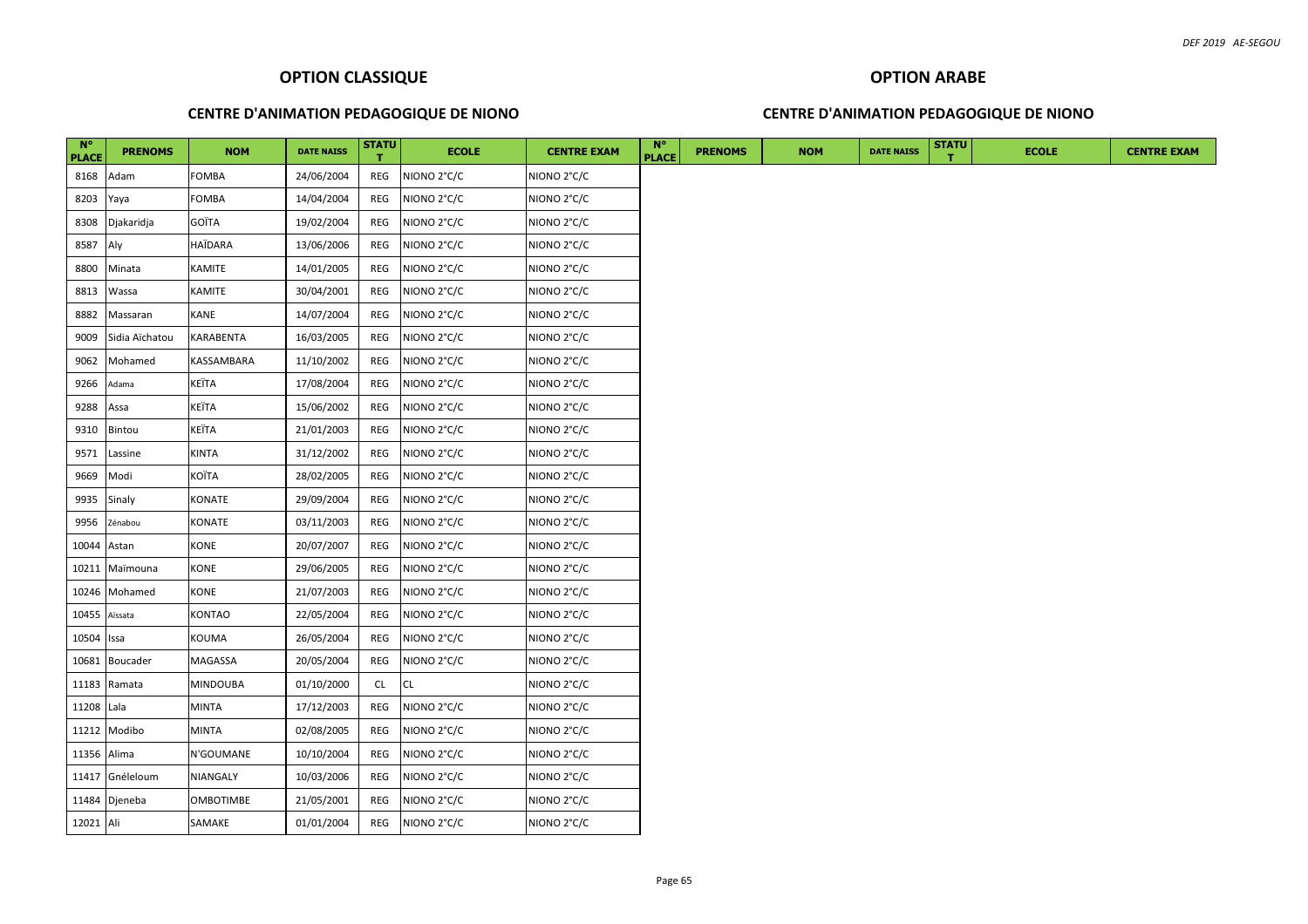## **CENTRE D'ANIMATION PEDAGOGIQUE DE NIONO**

# **OPTION ARABE CENTRE D'ANIMATION PEDAGOGIQUE DE NIONO**

| $N^{\circ}$<br><b>PLACE</b> | <b>PRENOMS</b>                  | <b>NOM</b>     | <b>DATE NAISS</b> | <b>STATU</b><br>т. | <b>ECOLE</b> | <b>CENTRE EXAM</b> | <b>N°</b><br><b>PLACE</b> | <b>PRENOMS</b> | <b>NOM</b> | <b>DATE NAISS</b> | <b>STATU</b> | <b>ECOLE</b> | <b>CENTRE EXAM</b> |
|-----------------------------|---------------------------------|----------------|-------------------|--------------------|--------------|--------------------|---------------------------|----------------|------------|-------------------|--------------|--------------|--------------------|
|                             | 12181 Nafissatou                | SAMAKE         | 17/07/2002        | REG                | NIONO 2°C/C  | NIONO 2°C/C        |                           |                |            |                   |              |              |                    |
| 12661                       | Djeneba                         | SANOU          | 01/01/2001        | REG                | NIONO 2°C/C  | NIONO 2°C/C        |                           |                |            |                   |              |              |                    |
| 12678                       | Aminata                         | SANTARA        | 03/01/2005        | REG                | NIONO 2°C/C  | NIONO 2°C/C        |                           |                |            |                   |              |              |                    |
| 12761                       | Djenébou                        | SERIBARA       | 02/03/2005        | REG                | NIONO 2°C/C  | NIONO 2°C/C        |                           |                |            |                   |              |              |                    |
| 12768                       | Lassana                         | SIBI           | 20/03/2005        | REG                | NIONO 2°C/C  | NIONO 2°C/C        |                           |                |            |                   |              |              |                    |
| 13071                       | Aboudramane                     | <b>SISSOKO</b> | 23/05/2004        | REG                | NIONO 2°C/C  | NIONO 2°C/C        |                           |                |            |                   |              |              |                    |
| 13171                       | Ibrahime                        | SOGHO          | 21/11/2004        | REG                | NIONO 2°C/C  | NIONO 2°C/C        |                           |                |            |                   |              |              |                    |
| 13230                       | Korotimi                        | SOGOBA         | 04/05/2003        | REG                | NIONO 2°C/C  | NIONO 2°C/C        |                           |                |            |                   |              |              |                    |
| 13300                       | Fatoumata Dite<br>Badii         | SOGORE         | 14/11/2005        | REG                | NIONO 2°C/C  | NIONO 2°C/C        |                           |                |            |                   |              |              |                    |
| 13345                       | Alassane                        | SOSSO          | 19/02/2002        | REG                | NIONO 2°C/C  | NIONO 2°C/C        |                           |                |            |                   |              |              |                    |
| 13347                       | Hawa                            | SOSSO          | 19/02/2002        | REG                | NIONO 2°C/C  | NIONO 2°C/C        |                           |                |            |                   |              |              |                    |
| 13366                       | Ousmane                         | SOUKOUNA       | 07/08/2005        | REG                | NIONO 2°C/C  | NIONO 2°C/C        |                           |                |            |                   |              |              |                    |
|                             | 13470 Mama                      | SOW            | 20/01/2006        | REG                | NIONO 2°C/C  | NIONO 2°C/C        |                           |                |            |                   |              |              |                    |
| 14081                       | Fatoumata                       | <b>TAPILY</b>  | 21/06/2004        | REG                | NIONO 2°C/C  | NIONO 2°C/C        |                           |                |            |                   |              |              |                    |
| 14102                       | Amadou<br>Boukarv               | TELLY          | 31/12/2002        | REG                | NIONO 2°C/C  | NIONO 2°C/C        |                           |                |            |                   |              |              |                    |
| 14107                       | Adam                            | TEMBELY        | 22/05/2003        | REG                | NIONO 2°C/C  | NIONO 2°C/C        |                           |                |            |                   |              |              |                    |
| 14155                       | Adama                           | THERA          | 18/03/2003        | REG                | NIONO 2°C/C  | NIONO 2°C/C        |                           |                |            |                   |              |              |                    |
| 14189                       | Amadou                          | THIAM          | 27/12/2005        | REG                | NIONO 2°C/C  | NIONO 2°C/C        |                           |                |            |                   |              |              |                    |
| 14307                       | Oumar                           | <b>TIMBELY</b> | 27/01/2005        | REG                | NIONO 2°C/C  | NIONO 2°C/C        |                           |                |            |                   |              |              |                    |
|                             | 14344 Bintou                    | TOGO           | 23/01/2004        | REG                | NIONO 2°C/C  | NIONO 2°C/C        |                           |                |            |                   |              |              |                    |
| 14505 Kadia                 |                                 | TOUNKARA       | 01/01/2004        | REG                | NIONO 2°C/C  | NIONO 2°C/C        |                           |                |            |                   |              |              |                    |
| 14555                       | Alassane                        | TOURE          | 11/09/2005        | REG                | NIONO 2°C/C  | NIONO 2°C/C        |                           |                |            |                   |              |              |                    |
| 14986                       | Amadou Kamaye TRAORE            |                | 24/03/2004        | REG                | NIONO 2°C/C  | NIONO 2°C/C        |                           |                |            |                   |              |              |                    |
| 15145                       | Bakary                          | TRAORE         | 07/05/2003        | REG                | NIONO 2°C/C  | NIONO 2°C/C        |                           |                |            |                   |              |              |                    |
| 15493                       | Fatoumata<br><u>\lmoustapha</u> | TRAORE         | 22/04/2006        | REG                | NIONO 2°C/C  | NIONO 2°C/C        |                           |                |            |                   |              |              |                    |
| 15517                       | Fatoumata<br>assine             | TRAORE         | 29/09/2003        | REG                | NIONO 2°C/C  | NIONO 2°C/C        |                           |                |            |                   |              |              |                    |
| 15538                       | Fatoumatou                      | TRAORE         | 08/04/2004        | REG                | NIONO 2°C/C  | NIONO 2°C/C        |                           |                |            |                   |              |              |                    |
| 15558                       | Habibatou                       | TRAORE         | 23/12/2003        | REG                | NIONO 2°C/C  | NIONO 2°C/C        |                           |                |            |                   |              |              |                    |
| 15608 Hawa                  |                                 | <b>TRAORE</b>  | 23/12/2004        | REG                | NIONO 2°C/C  | NIONO 2°C/C        |                           |                |            |                   |              |              |                    |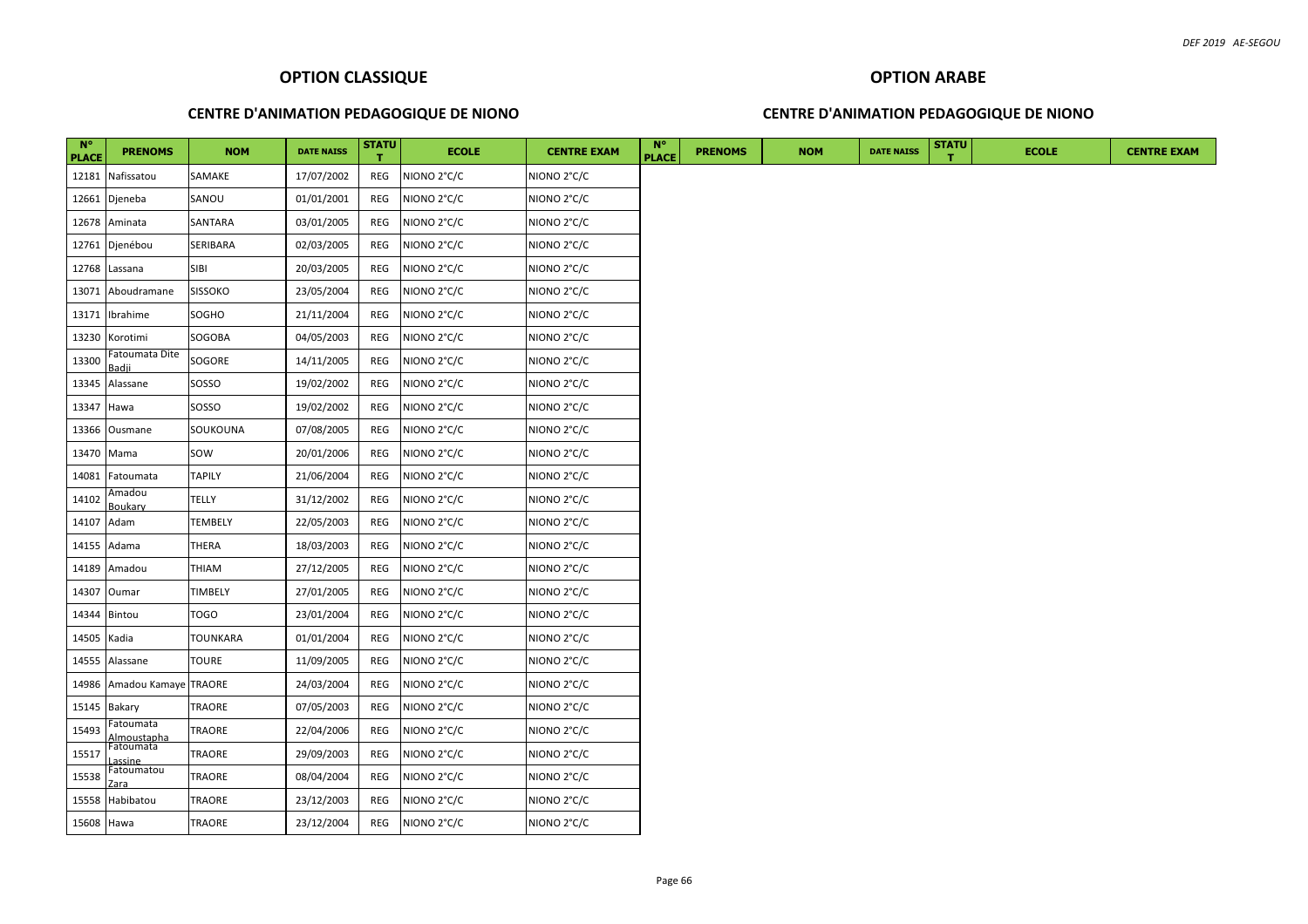#### **CENTRE D'ANIMATION PEDAGOGIQUE DE NIONO**

#### **CENTRE D'ANIMATION PEDAGOGIQUE DE NIONO**

| $N^{\circ}$<br><b>PLACE</b> | <b>PRENOMS</b>       | <b>NOM</b>       | <b>DATE NAISS</b> | <b>STATU</b><br>$\mathbf{T}$ | <b>ECOLE</b> | <b>CENTRE EXAM</b> | $N^{\circ}$<br><b>PLACE</b> | <b>PRENOMS</b> | <b>NOM</b> | <b>DATE NAISS</b> | <b>STATU</b> | <b>ECOLE</b> | <b>CENTRE EXAM</b> |
|-----------------------------|----------------------|------------------|-------------------|------------------------------|--------------|--------------------|-----------------------------|----------------|------------|-------------------|--------------|--------------|--------------------|
| 15649                       | Ina Kadidia          | TRAORE           | 22/10/2004        | REG                          | NIONO 2°C/C  | NIONO 2°C/C        |                             |                |            |                   |              |              |                    |
| 15762 Koyan                 |                      | TRAORE           | 19/01/2003        | REG                          | NIONO 2°C/C  | NIONO 2°C/C        |                             |                |            |                   |              |              |                    |
| 15801                       | Leleïssa             | TRAORE           | 04/03/2003        | REG                          | NIONO 2°C/C  | NIONO 2°C/C        |                             |                |            |                   |              |              |                    |
| 15843                       | Vlahamadou<br>Lamine | TRAORE           | 10/10/2004        | REG                          | NIONO 2°C/C  | NIONO 2°C/C        |                             |                |            |                   |              |              |                    |
| 16139                       | Oumar                | TRAORE           | 03/08/2004        | REG                          | NIONO 2°C/C  | NIONO 2°C/C        |                             |                |            |                   |              |              |                    |
| 16164                       | Oumou                | TRAORE           | 10/06/2004        | REG                          | NIONO 2°C/C  | NIONO 2°C/C        |                             |                |            |                   |              |              |                    |
| 16211                       | Rokia                | TRAORE           | 09/12/2004        | REG                          | NIONO 2°C/C  | NIONO 2°C/C        |                             |                |            |                   |              |              |                    |
| 16220                       | Rokiatou             | TRAORE           | 29/01/2006        | REG                          | NIONO 2°C/C  | NIONO 2°C/C        |                             |                |            |                   |              |              |                    |
| 16425                       | Soumeya              | <b>TRAORE</b>    | 09/09/2001        | REG                          | NIONO 2°C/C  | NIONO 2°C/C        |                             |                |            |                   |              |              |                    |
| 16687                       | Mogaz                | YATTARA          | 05/01/2004        | REG                          | NIONO 2°C/C  | NIONO 2°C/C        |                             |                |            |                   |              |              |                    |
| 16710                       | Korotimi             | <b>YEINTAO</b>   | 18/04/2001        | <b>CL</b>                    | CL           | NIONO 2°C/C        |                             |                |            |                   |              |              |                    |
| 16742                       | Hassey               | ZERBO            | 09/08/2005        | REG                          | NIONO 2°C/C  | NIONO 2°C/C        |                             |                |            |                   |              |              |                    |
| 191                         | Moussa               | <b>BAGAYOKO</b>  | 21/08/2003        | REG                          | NIONO 2°C/D  | NIONO 2°C/D        |                             |                |            |                   |              |              |                    |
| 696                         | Brahima              | <b>BERTHE</b>    | 07/07/2001        | <b>CL</b>                    | CL           | NIONO 2°C/D        |                             |                |            |                   |              |              |                    |
| 963                         | Kadia                | <b>BOUARE</b>    | 03/08/2004        | REG                          | NIONO 2°C/D  | NIONO 2°C/D        |                             |                |            |                   |              |              |                    |
| 991                         | Maïmouna             | <b>BOUARE</b>    | 27/05/2004        | REG                          | NIONO 2°C/D  | NIONO 2°C/D        |                             |                |            |                   |              |              |                    |
| 1331                        | Bintou               | <b>CISSE</b>     | 06/06/2004        | REG                          | NIONO 2°C/D  | NIONO 2°C/D        |                             |                |            |                   |              |              |                    |
| 1405                        | Ibrahim              | <b>CISSE</b>     | 01/01/2004        | REG                          | NIONO 2°C/D  | NIONO 2°C/D        |                             |                |            |                   |              |              |                    |
| 1548                        | Yaya                 | <b>CISSE</b>     | 02/09/2006        | REG                          | NIONO 2°C/D  | NIONO 2°C/D        |                             |                |            |                   |              |              |                    |
| 1689                        | Adiaratou            | COULIBALY        | 15/03/2004        | <b>CL</b>                    | CL           | NIONO 2°C/D        |                             |                |            |                   |              |              |                    |
| 1820                        | Aminata              | COULIBALY        | 29/03/2004        | REG                          | NIONO 2°C/D  | NIONO 2°C/D        |                             |                |            |                   |              |              |                    |
| 2026                        | Bassirou             | <b>COULIBALY</b> | 04/10/2004        | REG                          | NIONO 2°C/D  | NIONO 2°C/D        |                             |                |            |                   |              |              |                    |
| 2070                        | Bintou Founé         | <b>COULIBALY</b> | 30/03/2004        | REG                          | NIONO 2°C/D  | NIONO 2°C/D        |                             |                |            |                   |              |              |                    |
| 2183                        | Diahara              | COULIBALY        | 16/06/2001        | <b>CL</b>                    | CL           | NIONO 2°C/D        |                             |                |            |                   |              |              |                    |
| 2213                        | Djeneba              | <b>COULIBALY</b> | 30/10/2003        | REG                          | NIONO 2°C/D  | NIONO 2°C/D        |                             |                |            |                   |              |              |                    |
| 2404                        | Fousseyni            | COULIBALY        | 03/02/2004        | REG                          | NIONO 2°C/D  | NIONO 2°C/D        |                             |                |            |                   |              |              |                    |
| 2483                        | Hedeï                | COULIBALY        | 18/04/2003        | REG                          | NIONO 2°C/D  | NIONO 2°C/D        |                             |                |            |                   |              |              |                    |
| 2809                        | Mahawa               | COULIBALY        | 20/08/2004        | REG                          | NIONO 2°C/D  | NIONO 2°C/D        |                             |                |            |                   |              |              |                    |
| 2902                        | Mariam               | COULIBALY        | 06/09/2001        | CL                           | <b>CL</b>    | NIONO 2°C/D        |                             |                |            |                   |              |              |                    |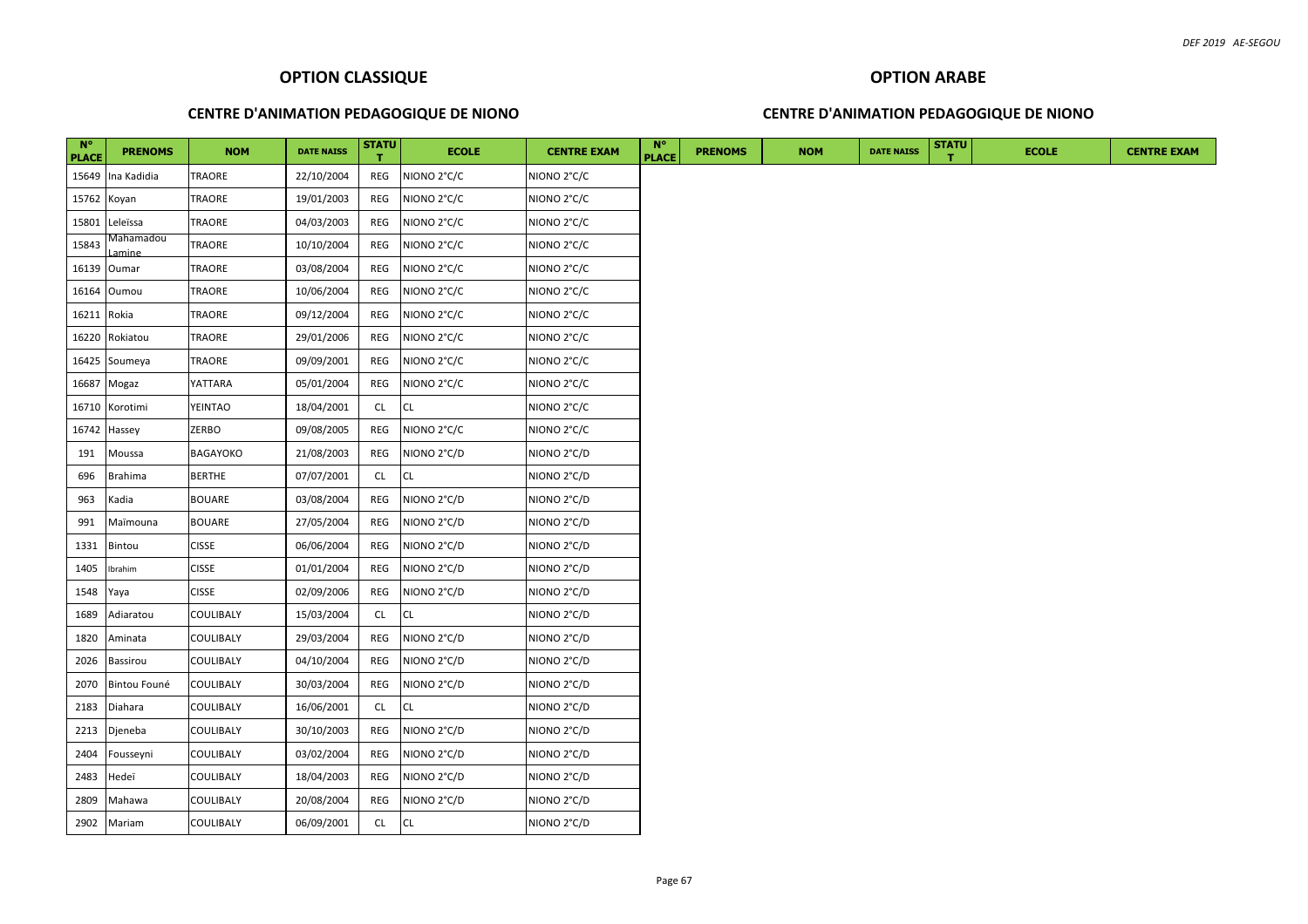# **CENTRE D'ANIMATION PEDAGOGIQUE DE NIONO**

#### **CENTRE D'ANIMATION PEDAGOGIQUE DE NIONO**

| $N^{\circ}$<br><b>PLACE</b> | <b>PRENOMS</b>          | <b>NOM</b>     | <b>DATE NAISS</b> | <b>STATU</b> | <b>ECOLE</b> | <b>CENTRE EXAM</b> | $N^{\circ}$<br><b>PLACE</b> | <b>PRENOMS</b> | <b>NOM</b> | <b>DATE NAISS</b> | <b>STATU</b> | <b>ECOLE</b> | <b>CENTRE EXAM</b> |
|-----------------------------|-------------------------|----------------|-------------------|--------------|--------------|--------------------|-----------------------------|----------------|------------|-------------------|--------------|--------------|--------------------|
| 3157                        | <b>Dumar</b><br>Mamadou | COULIBALY      | 18/01/2004        | REG          | NIONO 2°C/D  | NIONO 2°C/D        |                             |                |            |                   |              |              |                    |
| 3189                        | Oumou                   | COULIBALY      | 26/03/2006        | REG          | NIONO 2°C/D  | NIONO 2°C/D        |                             |                |            |                   |              |              |                    |
| 3558                        | Wassa                   | COULIBALY      | 10/11/2004        | <b>REG</b>   | NIONO 2°C/D  | NIONO 2°C/D        |                             |                |            |                   |              |              |                    |
| 3910                        | Fanta                   | <b>DAOU</b>    | 12/10/2004        | REG          | NIONO 2°C/D  | NIONO 2°C/D        |                             |                |            |                   |              |              |                    |
| 4110                        | Amadou                  | DEMBELE        | 06/02/2005        | REG          | NIONO 2°C/D  | NIONO 2°C/D        |                             |                |            |                   |              |              |                    |
| 4265                        | Coumba                  | DEMBELE        | 14/06/2002        | <b>CL</b>    | <b>CL</b>    | NIONO 2°C/D        |                             |                |            |                   |              |              |                    |
| 4284                        | Djeneba                 | DEMBELE        | 12/09/2003        | REG          | NIONO 2°C/D  | NIONO 2°C/D        |                             |                |            |                   |              |              |                    |
| 4285                        | Djeneba                 | DEMBELE        | 13/03/2006        | REG          | NIONO 2°C/D  | NIONO 2°C/D        |                             |                |            |                   |              |              |                    |
| 4339                        | Fatoumata               | DEMBELE        | 19/03/1999        | CL.          | CL           | NIONO 2°C/D        |                             |                |            |                   |              |              |                    |
| 4355                        | Fatoumata               | DEMBELE        | 07/04/2004        | REG          | NIONO 2°C/D  | NIONO 2°C/D        |                             |                |            |                   |              |              |                    |
| 4408                        | Ibrahim                 | DEMBELE        | 27/05/2004        | REG          | NIONO 2°C/D  | NIONO 2°C/D        |                             |                |            |                   |              |              |                    |
| 4446                        | Kalifa                  | DEMBELE        | 15/03/2005        | REG          | NIONO 2°C/D  | NIONO 2°C/D        |                             |                |            |                   |              |              |                    |
| 4545                        | Mariam                  | DEMBELE        | 31/03/2002        | CL           | <b>CL</b>    | NIONO 2°C/D        |                             |                |            |                   |              |              |                    |
| 4584                        | Modibo                  | DEMBELE        | 31/12/2002        | REG          | NIONO 2°C/D  | NIONO 2°C/D        |                             |                |            |                   |              |              |                    |
| 4618                        | Moussa                  | DEMBELE        | 20/07/2001        | REG          | NIONO 2°C/D  | NIONO 2°C/D        |                             |                |            |                   |              |              |                    |
| 4619                        | Moussa                  | DEMBELE        | 18/11/2005        | REG          | NIONO 2°C/D  | NIONO 2°C/D        |                             |                |            |                   |              |              |                    |
| 4669                        | Oumou                   | DEMBELE        | 13/03/2004        | REG          | NIONO 2°C/D  | NIONO 2°C/D        |                             |                |            |                   |              |              |                    |
| 4828                        | Youssouf D              | DEMBELE        | 20/11/2001        | REG          | NIONO 2°C/D  | NIONO 2°C/D        |                             |                |            |                   |              |              |                    |
| 5093                        | Samou                   | <b>DIAKITE</b> | 06/05/2002        | REG          | NIONO 2°C/D  | NIONO 2°C/D        |                             |                |            |                   |              |              |                    |
| 5123                        | Aboubacar S             | <b>DIALLO</b>  | 14/06/2004        | REG          | NIONO 2°C/D  | NIONO 2°C/D        |                             |                |            |                   |              |              |                    |
| 5315                        | Fanta                   | <b>DIALLO</b>  | 17/03/2004        | REG          | NIONO 2°C/D  | NIONO 2°C/D        |                             |                |            |                   |              |              |                    |
| 5485                        | Mouné                   | <b>DIALLO</b>  | 26/01/2004        | REG          | NIONO 2°C/D  | NIONO 2°C/D        |                             |                |            |                   |              |              |                    |
| 5517                        | Oumou Alassane DIALLO   |                | 12/02/2004        | REG          | NIONO 2°C/D  | NIONO 2°C/D        |                             |                |            |                   |              |              |                    |
| 5683                        | Adama                   | <b>DIARRA</b>  | 26/10/2003        | REG          | NIONO 2°C/D  | NIONO 2°C/D        |                             |                |            |                   |              |              |                    |
| 5847                        | Awa                     | <b>DIARRA</b>  | 05/05/2005        | REG          | NIONO 2°C/D  | NIONO 2°C/D        |                             |                |            |                   |              |              |                    |
| 5907                        | Beidary                 | DIARRA         | 28/03/2004        | REG          | NIONO 2°C/D  | NIONO 2°C/D        |                             |                |            |                   |              |              |                    |
| 5983                        | Cheick Oumar            | <b>DIARRA</b>  | 31/12/2005        | REG          | NIONO 2°C/D  | NIONO 2°C/D        |                             |                |            |                   |              |              |                    |
| 6234                        | Idrissa                 | <b>DIARRA</b>  | 28/08/2004        | REG          | NIONO 2°C/D  | NIONO 2°C/D        |                             |                |            |                   |              |              |                    |
|                             | 6373 Mafouné            | <b>DIARRA</b>  | 30/06/2003        | REG          | NIONO 2°C/D  | NIONO 2°C/D        |                             |                |            |                   |              |              |                    |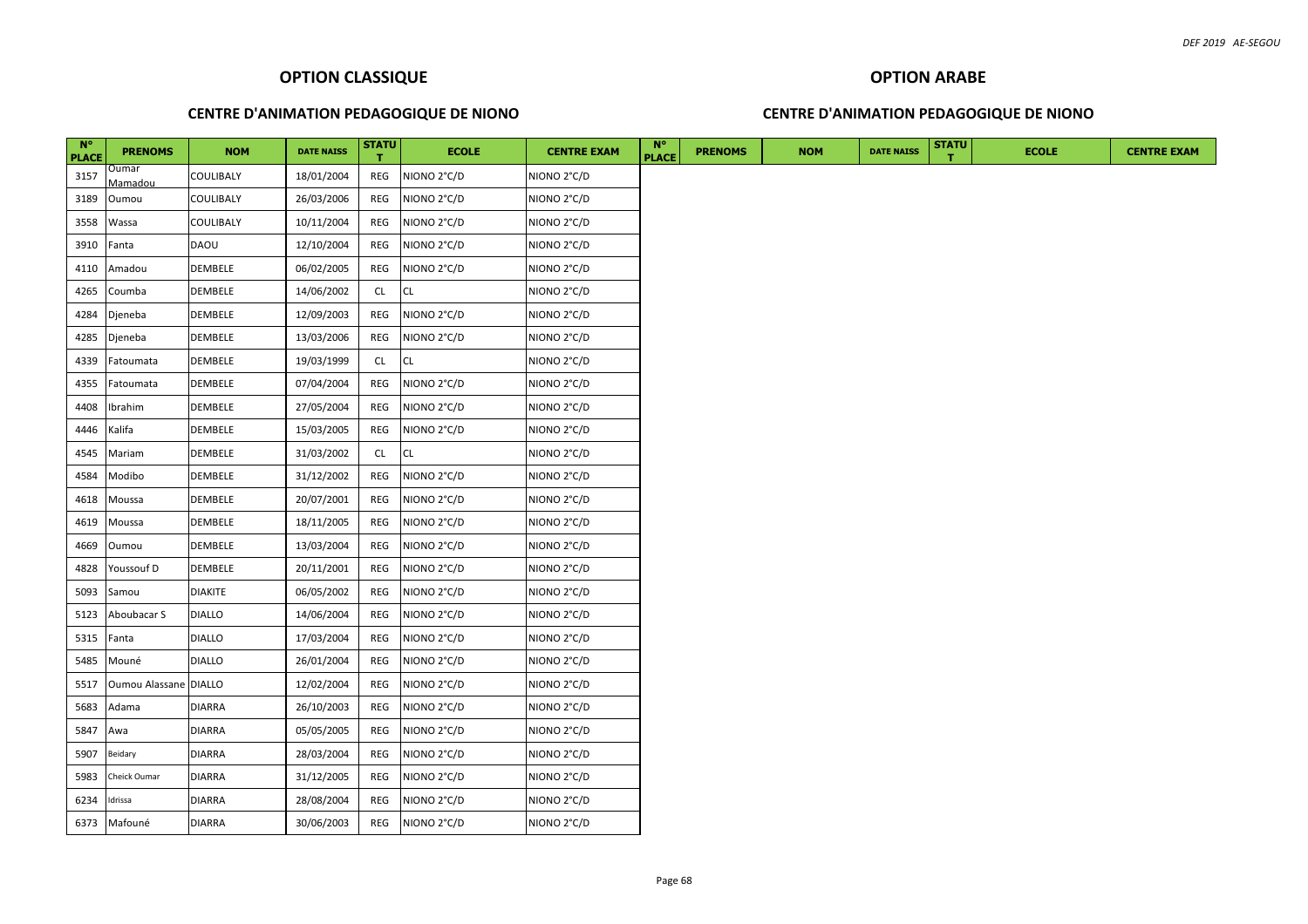#### **CENTRE D'ANIMATION PEDAGOGIQUE DE NIONO**

#### **CENTRE D'ANIMATION PEDAGOGIQUE DE NIONO**

| $N^{\circ}$<br><b>PLACE</b> | <b>PRENOMS</b>        | <b>NOM</b>       | <b>DATE NAISS</b> | <b>STATU</b> | <b>ECOLE</b> | <b>CENTRE EXAM</b> | $N^{\circ}$<br><b>PLACE</b> | <b>PRENOMS</b> | <b>NOM</b> | <b>DATE NAISS</b> | <b>STATU</b> | <b>ECOLE</b> |  |
|-----------------------------|-----------------------|------------------|-------------------|--------------|--------------|--------------------|-----------------------------|----------------|------------|-------------------|--------------|--------------|--|
| 6638                        | Oumar                 | DIARRA           | 23/09/2004        | REG          | NIONO 2°C/D  | NIONO 2°C/D        |                             |                |            |                   |              |              |  |
| 6937                        | Salifou               | <b>DIARRISSO</b> | 14/08/2005        | REG          | NIONO 2°C/D  | NIONO 2°C/D        |                             |                |            |                   |              |              |  |
| 6957                        | Tenin                 | DIASSANA         | 01/10/2002        | <b>CL</b>    | CL           | NIONO 2°C/D        |                             |                |            |                   |              |              |  |
| 6974                        | Cheickna              | <b>DIAWARA</b>   | 10/09/2004        | REG          | NIONO 2°C/D  | NIONO 2°C/D        |                             |                |            |                   |              |              |  |
| 7085                        | Mahamane              | <b>DICKO</b>     | 12/10/2006        | REG          | NIONO 2°C/D  | NIONO 2°C/D        |                             |                |            |                   |              |              |  |
| 7095                        | Mohamed               | <b>DICKO</b>     | 30/01/2006        | REG          | NIONO 2°C/D  | NIONO 2°C/D        |                             |                |            |                   |              |              |  |
| 7096                        | Mohamed               | <b>DICKO</b>     | 01/01/2000        | REG          | NIONO 2°C/D  | NIONO 2°C/D        |                             |                |            |                   |              |              |  |
| 7102                        | Oumar                 | <b>DICKO</b>     | 04/11/2004        | REG          | NIONO 2°C/D  | NIONO 2°C/D        |                             |                |            |                   |              |              |  |
| 7308                        | Founé                 | DJIRE            | 20/12/2003        | REG          | NIONO 2°C/D  | NIONO 2°C/D        |                             |                |            |                   |              |              |  |
| 7336                        | Lassana               | <b>DJIRE</b>     | 24/05/2003        | REG          | NIONO 2°C/D  | NIONO 2°C/D        |                             |                |            |                   |              |              |  |
| 7415                        | Lassine               | <b>DJONI</b>     | 26/08/2003        | REG          | NIONO 2°C/D  | NIONO 2°C/D        |                             |                |            |                   |              |              |  |
| 7440                        | Mahamadou             | <b>DOLO</b>      | 28/12/2006        | REG          | NIONO 2°C/D  | NIONO 2°C/D        |                             |                |            |                   |              |              |  |
| 7588                        | Bintou                | DOUMBIA          | 25/04/2006        | REG          | NIONO 2°C/D  | NIONO 2°C/D        |                             |                |            |                   |              |              |  |
| 7740                        | Yaya                  | DRAGO            | 08/11/2005        | REG          | NIONO 2°C/D  | NIONO 2°C/D        |                             |                |            |                   |              |              |  |
| 7911                        | Bintou                | FANE             | 30/08/2006        | REG          | NIONO 2°C/D  | NIONO 2°C/D        |                             |                |            |                   |              |              |  |
| 8061                        | Dianguiné             | FOFANA           | 31/12/2002        | REG          | NIONO 2°C/D  | NIONO 2°C/D        |                             |                |            |                   |              |              |  |
| 8115                        | Mamou                 | FOFANA           | 16/10/2006        | REG          | NIONO 2°C/D  | NIONO 2°C/D        |                             |                |            |                   |              |              |  |
| 8267                        | Moussa                | GAYE             | 17/01/2005        | REG          | NIONO 2°C/D  | NIONO 2°C/D        |                             |                |            |                   |              |              |  |
| 8677                        | Ag Cherif             | INALGUIMATT      | 30/01/2005        | REG          | NIONO 2°C/D  | NIONO 2°C/D        |                             |                |            |                   |              |              |  |
| 8790                        | Hawa                  | KAMITE           | 07/11/2002        | CL           | CL           | NIONO 2°C/D        |                             |                |            |                   |              |              |  |
| 8877                        | Malick                | KANE             | 12/09/2002        | <b>CL</b>    | CL           | NIONO 2°C/D        |                             |                |            |                   |              |              |  |
| 9073                        | Ali                   | KASSOGUE         | 10/12/2002        | REG          | NIONO 2°C/D  | NIONO 2°C/D        |                             |                |            |                   |              |              |  |
| 9659                        | Lassine               | KOÏTA            | 12/12/2004        | REG          | NIONO 2°C/D  | NIONO 2°C/D        |                             |                |            |                   |              |              |  |
| 9891                        | Modibo                | KONATE           | 24/09/2006        | REG          | NIONO 2°C/D  | NIONO 2°C/D        |                             |                |            |                   |              |              |  |
| 9920                        | Safiatou              | KONATE           | 15/06/2005        | REG          | NIONO 2°C/D  | NIONO 2°C/D        |                             |                |            |                   |              |              |  |
| 10038                       | Assétou               | KONE             | 04/12/2002        | REG          | NIONO 2°C/D  | NIONO 2°C/D        |                             |                |            |                   |              |              |  |
| 10169                       | Kadiatou Dite<br>enin | KONE             | 01/08/2004        | REG          | NIONO 2°C/D  | NIONO 2°C/D        |                             |                |            |                   |              |              |  |
| 10219                       | Maria                 | KONE             | 28/07/2004        | REG          | NIONO 2°C/D  | NIONO 2°C/D        |                             |                |            |                   |              |              |  |
| 10506 Kadia                 |                       | KOUMA            | 01/01/2002        | REG          | NIONO 2°C/D  | NIONO 2°C/D        |                             |                |            |                   |              |              |  |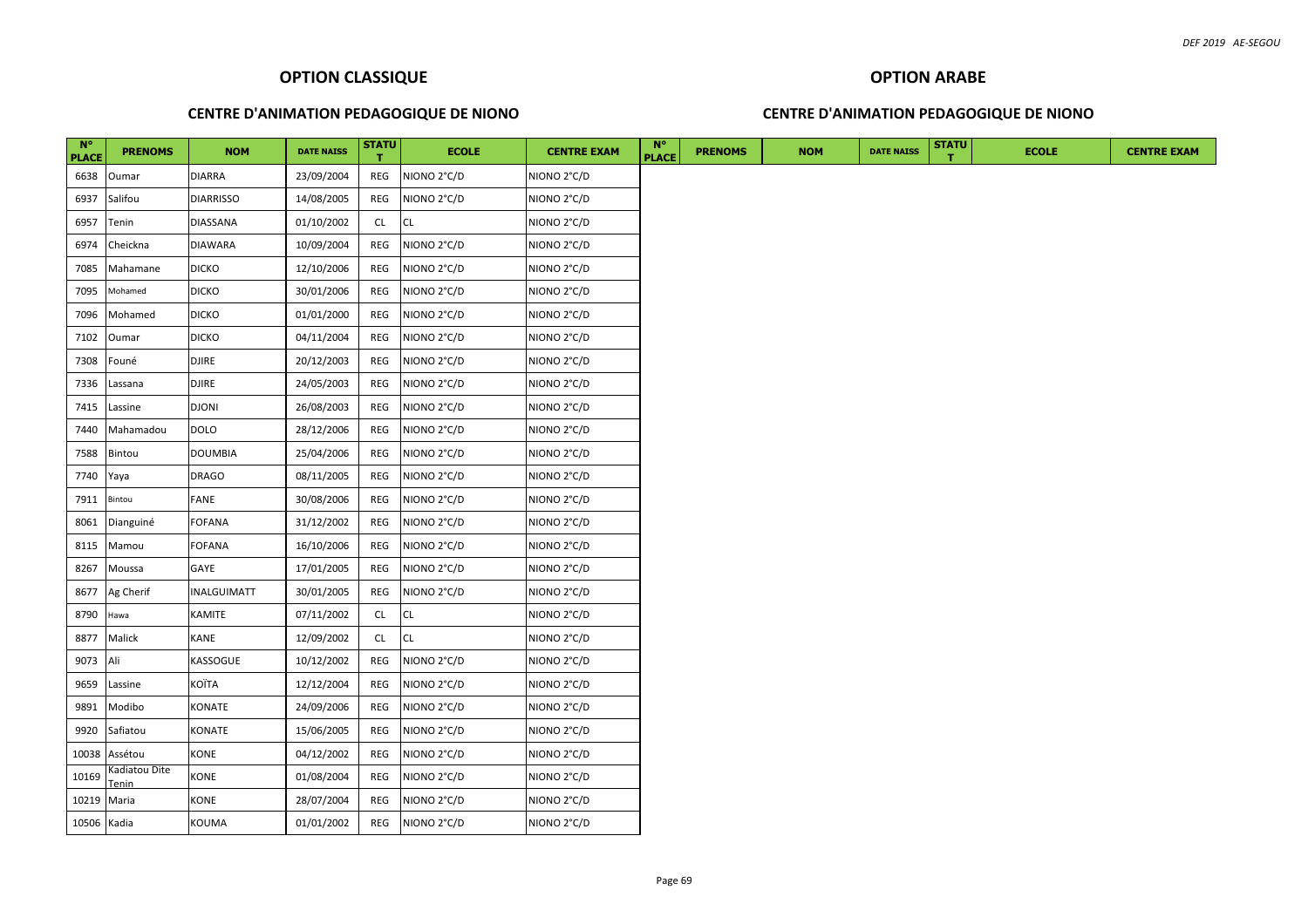#### **CENTRE D'ANIMATION PEDAGOGIQUE DE NIONO**

#### **CENTRE D'ANIMATION PEDAGOGIQUE DE NIONO**

| $N^{\circ}$<br><b>PLACE</b> | <b>PRENOMS</b>  | <b>NOM</b>        | <b>DATE NAISS</b> | <b>STATU</b> | <b>ECOLE</b> | <b>CENTRE EXAM</b>      | $N^{\circ}$<br><b>PLACE</b> | <b>PRENOMS</b> | <b>NOM</b> | <b>DATE NAISS</b> | <b>STATU</b> | <b>ECOLE</b> |  |
|-----------------------------|-----------------|-------------------|-------------------|--------------|--------------|-------------------------|-----------------------------|----------------|------------|-------------------|--------------|--------------|--|
| 10616                       | Fatoumata       | KOUROUNTE         | 16/01/2006        | REG          | NIONO 2°C/D  | NIONO 2°C/D             |                             |                |            |                   |              |              |  |
| 10842 Bouba                 |                 | MAÏGA             | 13/01/2005        | REG          | NIONO 2°C/D  | NIONO <sub>2°C</sub> /D |                             |                |            |                   |              |              |  |
| 10853                       | <b>Drissa</b>   | MAÏGA             | 24/10/2004        | REG          | NIONO 2°C/D  | NIONO <sub>2°C</sub> /D |                             |                |            |                   |              |              |  |
| 10912                       | Mariam          | MAÏGA             | 23/03/2005        | REG          | NIONO 2°C/D  | NIONO <sub>2°C</sub> /D |                             |                |            |                   |              |              |  |
| 11069                       | Rokiatou        | MALLE             | 06/03/2005        | REG          | NIONO 2°C/D  | NIONO <sub>2°C</sub> /D |                             |                |            |                   |              |              |  |
| 11569                       | Nana Kadia      | <b>OUEDRAGO</b>   | 22/01/2007        | REG          | NIONO 2°C/D  | NIONO <sub>2°C</sub> /D |                             |                |            |                   |              |              |  |
| 11676                       | Abidine         | <b>OULD AHMED</b> | 10/09/2005        | REG          | NIONO 2°C/D  | NIONO 2°C/D             |                             |                |            |                   |              |              |  |
| 11806                       | Fatoumata       | POUDIOUGOU        | 26/04/2004        | REG          | NIONO 2°C/D  | NIONO <sub>2°C</sub> /D |                             |                |            |                   |              |              |  |
| 11807 Hindi                 |                 | POUDIOUGO         | 05/05/2006        | REG          | NIONO 2°C/D  | NIONO 2°C/D             |                             |                |            |                   |              |              |  |
| 11811                       | Mariam          | POUDIOUGO         | 07/08/2006        | REG          | NIONO 2°C/D  | NIONO 2°C/D             |                             |                |            |                   |              |              |  |
| 12011                       | Aboubacar       | SAMAKE            | 16/09/2006        | REG          | NIONO 2°C/D  | NIONO 2°C/D             |                             |                |            |                   |              |              |  |
| 12333 Araba                 |                 | SANGARE           | 19/01/2004        | REG          | NIONO 2°C/D  | NIONO 2°C/D             |                             |                |            |                   |              |              |  |
| 12728                       | Oumar           | SAWADOGO          | 10/01/2002        | REG          | NIONO 2°C/D  | NIONO 2°C/D             |                             |                |            |                   |              |              |  |
| 12832                       | Djeneba         | SIDIBE            | 17/05/2005        | REG          | NIONO 2°C/D  | NIONO 2°C/D             |                             |                |            |                   |              |              |  |
| 12979                       | Issa            | <b>SIGUE</b>      | 22/12/2004        | REG          | NIONO 2°C/D  | NIONO 2°C/D             |                             |                |            |                   |              |              |  |
| 13182                       | Assan           | SOGOBA            | 14/07/2006        | REG          | NIONO 2°C/D  | NIONO 2°C/D             |                             |                |            |                   |              |              |  |
| 13702                       | Abdoul Karim    | TANGARA           | 01/07/2006        | REG          | NIONO 2°C/D  | NIONO 2°C/D             |                             |                |            |                   |              |              |  |
| 13817                       | Coumba          | TANGARA           | 18/02/2006        | REG          | NIONO 2°C/D  | NIONO 2°C/D             |                             |                |            |                   |              |              |  |
|                             | 14013 Oumar     | TANGARA           | 14/04/2003        | REG          | NIONO 2°C/D  | NIONO 2°C/D             |                             |                |            |                   |              |              |  |
| 14748                       | Ousmane         | TOURE             | 24/10/2005        | REG          | NIONO 2°C/D  | NIONO 2°C/D             |                             |                |            |                   |              |              |  |
|                             | 14813 Abdoulaye | TRAORE            | 06/03/2003        | REG          | NIONO 2°C/D  | NIONO 2°C/D             |                             |                |            |                   |              |              |  |
| 14834                       | Aboubacar       | TRAORE            | 25/05/2006        | REG          | NIONO 2°C/D  | NIONO 2°C/D             |                             |                |            |                   |              |              |  |
| 14925 Alidji                |                 | TRAORE            | 06/11/2006        | REG          | NIONO 2°C/D  | NIONO 2°C/D             |                             |                |            |                   |              |              |  |
| 14968 Aly                   |                 | TRAORE            | 02/09/2002        | REG          | NIONO 2°C/D  | NIONO 2°C/D             |                             |                |            |                   |              |              |  |
| 14979                       | Amadou          | TRAORE            | 08/03/2002        | REG          | NIONO 2°C/D  | NIONO 2°C/D             |                             |                |            |                   |              |              |  |
|                             | 15146 Bakary    | TRAORE            | 05/06/2006        | REG          | NIONO 2°C/D  | NIONO 2°C/D             |                             |                |            |                   |              |              |  |
| 15478                       | Fatoumata       | TRAORE            | 14/04/2005        | REG          | NIONO 2°C/D  | NIONO 2°C/D             |                             |                |            |                   |              |              |  |
| 15632                       | Ibrahim         | TRAORE            | 14/11/2005        | REG          | NIONO 2°C/D  | NIONO 2°C/D             |                             |                |            |                   |              |              |  |
|                             | 15638 Ibrahima  | TRAORE            | 12/12/2006        | REG          | NIONO 2°C/D  | NIONO 2°C/D             |                             |                |            |                   |              |              |  |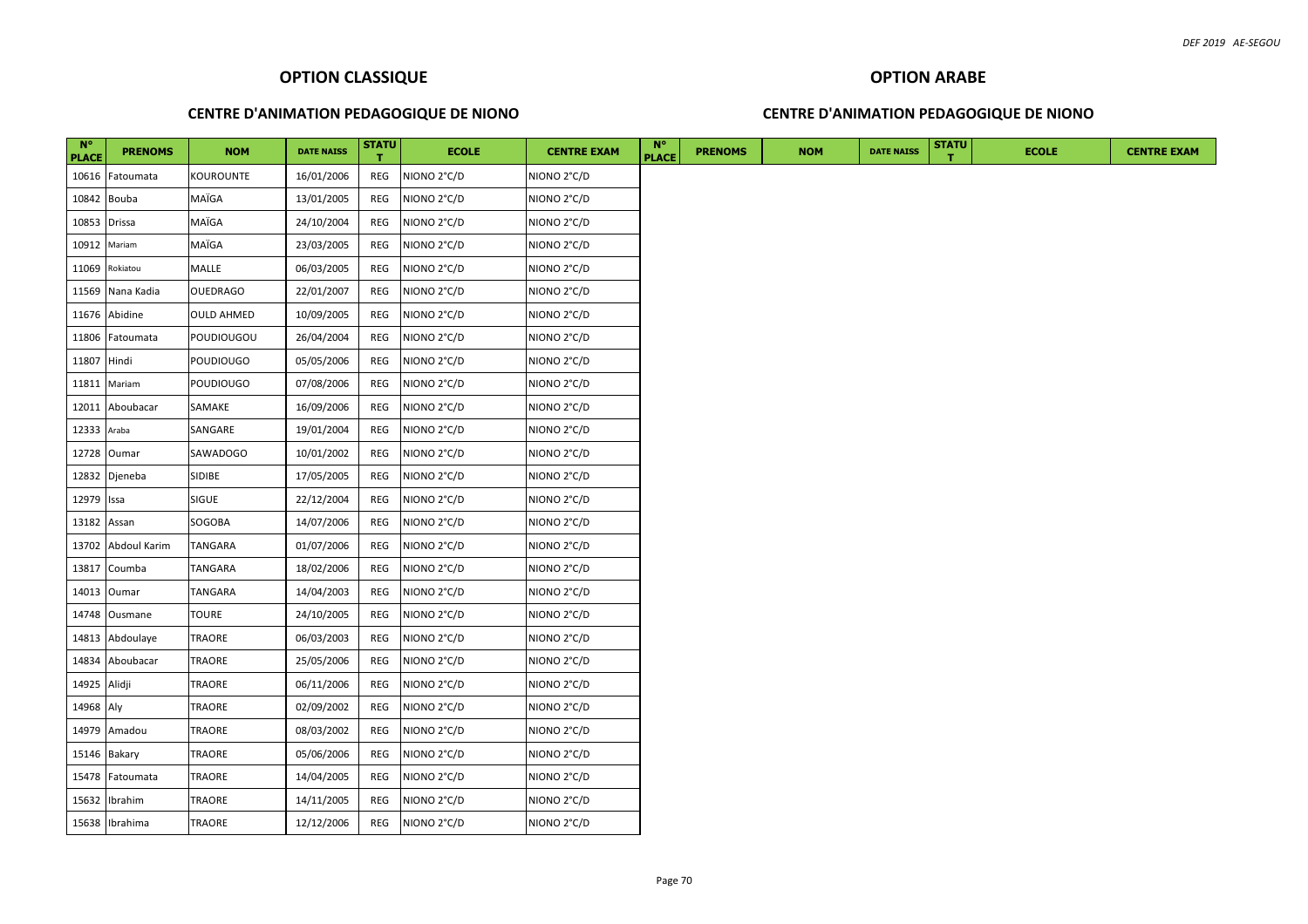#### **CENTRE D'ANIMATION PEDAGOGIQUE DE NIONO**

#### **CENTRE D'ANIMATION PEDAGOGIQUE DE NIONO**

| <b>N°</b><br><b>PLACE</b> | <b>PRENOMS</b>     | <b>NOM</b>     | <b>DATE NAISS</b> | <b>STATU</b> | <b>ECOLE</b>                                        | <b>CENTRE EXAM</b> | $N^{\circ}$<br><b>PLACE</b> | <b>PRENOMS</b> | <b>NOM</b> | <b>DATE NAISS</b> | <b>STATU</b> | <b>ECOLE</b> | <b>CENTRE EXAM</b> |
|---------------------------|--------------------|----------------|-------------------|--------------|-----------------------------------------------------|--------------------|-----------------------------|----------------|------------|-------------------|--------------|--------------|--------------------|
|                           | 15709 Kadidiatou   | TRAORE         | 13/10/2000        | REG          | NIONO 2°C/D                                         | NIONO 2°C/D        |                             |                |            |                   |              |              |                    |
|                           | 15710 Kadidiatou   | TRAORE         | 22/03/2003        | REG          | NIONO 2°C/D                                         | NIONO 2°C/D        |                             |                |            |                   |              |              |                    |
|                           | 15755 Korotoumou   | TRAORE         | 24/08/2003        | REG          | NIONO 2°C/D                                         | NIONO 2°C/D        |                             |                |            |                   |              |              |                    |
|                           | 15764 Labasse      | TRAORE         | 05/05/2003        | REG          | NIONO 2°C/D                                         | NIONO 2°C/D        |                             |                |            |                   |              |              |                    |
|                           | 15852 Mahamane     | TRAORE         | 28/04/2004        | REG          | NIONO 2°C/D                                         | NIONO 2°C/D        |                             |                |            |                   |              |              |                    |
| 16092                     | Moustapha<br>Adama | TRAORE         | 08/10/2004        | REG          | NIONO 2°C/D                                         | NIONO 2°C/D        |                             |                |            |                   |              |              |                    |
|                           | 16402 Souleymane   | TRAORE         | 08/09/2004        | REG          | NIONO 2°C/D                                         | NIONO 2°C/D        |                             |                |            |                   |              |              |                    |
|                           | 16423 Soumao       | <b>TRAORE</b>  | 10/01/2000        | CL           | CL                                                  | NIONO 2°C/D        |                             |                |            |                   |              |              |                    |
|                           | 16737 Beldo Horé   | ZERBO          | 18/12/2003        | REG          | NIONO 2°C/D                                         | NIONO 2°C/D        |                             |                |            |                   |              |              |                    |
|                           | 16746 Koteye Ag    | ZERBO          | 01/10/2005        | REG          | NIONO 2°C/D                                         | NIONO 2°C/D        |                             |                |            |                   |              |              |                    |
|                           | 16808 Salimatou    | COULIBALY      | 26/06/2004        | REG          | NIONO 2°C/D                                         | NIONO 2°C/D        |                             |                |            |                   |              |              |                    |
| 20                        | Koumba             | AGZE           | 14/03/2003        | REG          | KALANSO NIARO<br><b>GARAMOKO</b>                    | NIONO II B         |                             |                |            |                   |              |              |                    |
| 236                       | Dahara             | BAH            | 05/01/2004        | CL           | СL                                                  | NIONO II B         |                             |                |            |                   |              |              |                    |
| 316                       | Aîssata            | <b>BALDE</b>   | 26/06/2003        | REG          | (ALANSO NIARO<br><b>ARAMOKO</b>                     | NIONO II B         |                             |                |            |                   |              |              |                    |
| 553                       | Fatoumata          | <b>BARRY</b>   | 01/01/2003        | REG          | KALANSO NIARO<br><b>GARAMOKO</b>                    | NIONO II B         |                             |                |            |                   |              |              |                    |
| 965                       | Kadiatou           | <b>BOUARE</b>  | 12/05/2003        | REG          | KALANSO NIARO<br><b>ARAMOKO</b>                     | NIONO II B         |                             |                |            |                   |              |              |                    |
|                           | 1101 Souleymane    | <b>BOUARE</b>  | 31/01/2004        | REG          | KALANSO NIARO<br><u> KARAMOKO</u>                   | NIONO II B         |                             |                |            |                   |              |              |                    |
| 1139 Ali                  |                    | CAMARA         | 12/02/2002        | REG          | KALANSO NIARO<br><b>GARAMOKO</b>                    | NIONO II B         |                             |                |            |                   |              |              |                    |
| 1143                      | Aminata            | CAMARA         | 11/05/2004        | REG          | KALANSO NIARO<br><u>KARAMOKO</u><br>KALANSO NIARO   | NIONO II B         |                             |                |            |                   |              |              |                    |
| 1158                      | Bintou             | CAMARA         | 11/05/2003        | REG          | <b>ARAMOKO</b>                                      | NIONO II B         |                             |                |            |                   |              |              |                    |
| 1440                      | Mahamane           | <b>CISSE</b>   | 28/01/2002        | REG          | KALANSO NIARO                                       | NIONO II B         |                             |                |            |                   |              |              |                    |
| 1476                      | Mohamed            | <b>CISSE</b>   | 02/05/2005        | REG          | <u>KARAMOKO</u><br>KALANSO NIARO<br><b>GARAMOKO</b> | NIONO II B         |                             |                |            |                   |              |              |                    |
| 1560                      | Djibril            | <b>CISSOKO</b> | 19/08/1995        | CL.          | СL                                                  | NIONO II B         |                             |                |            |                   |              |              |                    |
| 1684                      | Adama S            | COULIBALY      | 14/06/2004        | REG          | KALANSO NIARO<br>ARAMOKO                            | NIONO II B         |                             |                |            |                   |              |              |                    |
| 1953                      | Awa S              | COULIBALY      | 14/06/2004        | REG          | KALANSO NIARO                                       | NIONO II B         |                             |                |            |                   |              |              |                    |
| 2160                      | Dabi               | COULIBALY      | 09/11/2005        | REG          | <u>KARAMOKO</u><br>KALANSO NIARO                    | NIONO II B         |                             |                |            |                   |              |              |                    |
| 2227                      | Djénèba            | COULIBALY      | 14/08/2003        | REG          | KARAMOKO<br>KALANSO NIARO                           | NIONO II B         |                             |                |            |                   |              |              |                    |
| 2332                      | Fatoumata          | COULIBALY      | 20/08/2004        | REG          | KARAMOKO<br>KALANSO NIARO<br><u>ARAMOKO</u>         | NIONO II B         |                             |                |            |                   |              |              |                    |
|                           | 2432 Hamidou       | COULIBALY      | 09/05/2004        | REG          | KALANSO NIARO<br>KARAMOKO                           | NIONO II B         |                             |                |            |                   |              |              |                    |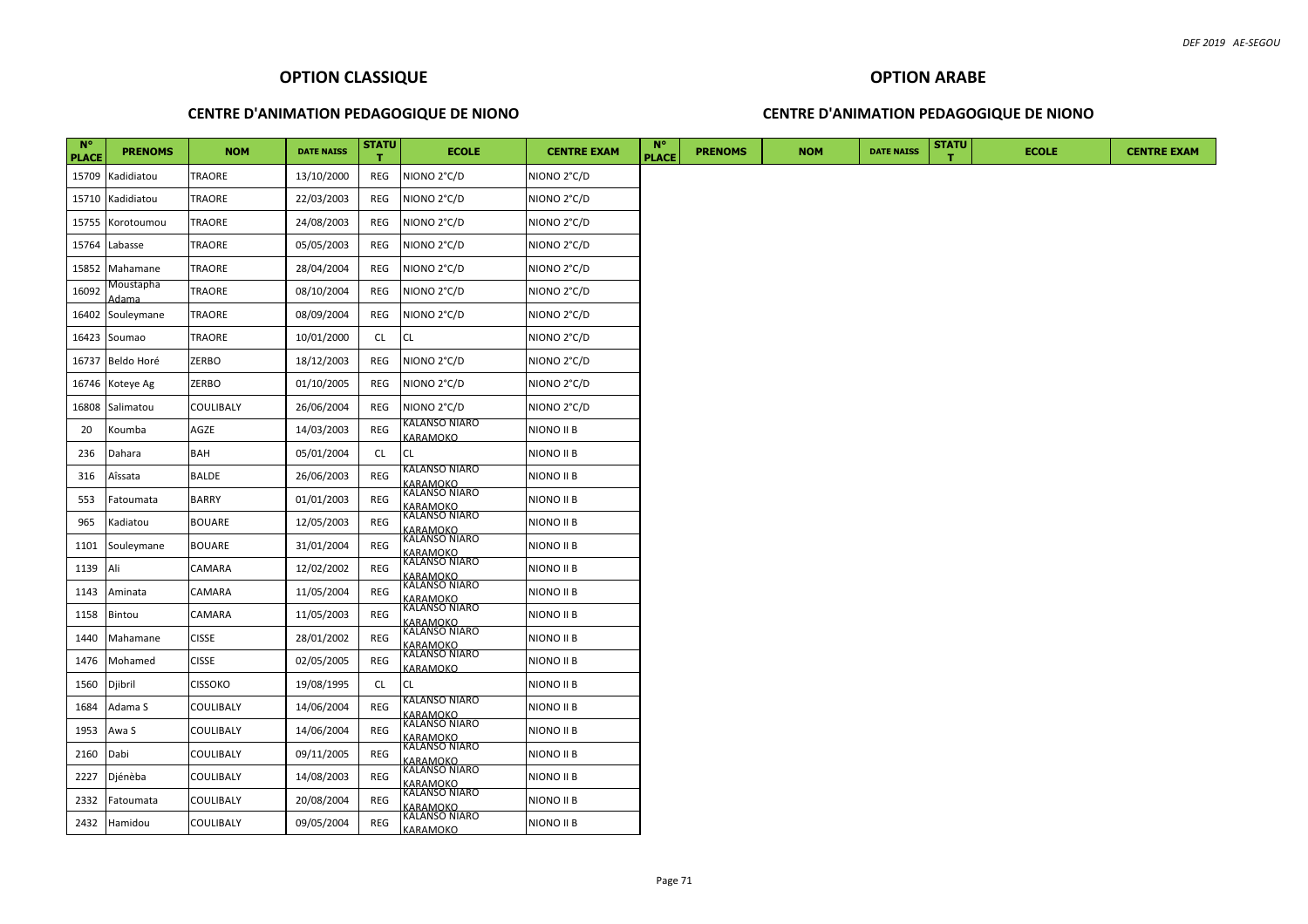#### **CENTRE D'ANIMATION PEDAGOGIQUE DE NIONO**

#### **CENTRE D'ANIMATION PEDAGOGIQUE DE NIONO**

| $N^{\circ}$<br><b>PLACE</b> | <b>PRENOMS</b>    | <b>NOM</b>       | <b>DATE NAISS</b> | <b>STATU</b> | <b>ECOLE</b>                                                  | <b>CENTRE EXAM</b> | $N^{\circ}$<br><b>PLACE</b> | <b>PRENOMS</b> | <b>NOM</b> | <b>DATE NAISS</b> | <b>STATU</b> | <b>ECOLE</b> | <b>CENTRE EXAM</b> |
|-----------------------------|-------------------|------------------|-------------------|--------------|---------------------------------------------------------------|--------------------|-----------------------------|----------------|------------|-------------------|--------------|--------------|--------------------|
| 2903                        | Mariam            | <b>COULIBALY</b> | 15/04/2003        | CL.          | <b>CL</b>                                                     | NIONO II B         |                             |                |            |                   |              |              |                    |
| 3350                        | Saouti            | <b>COULIBALY</b> | 30/09/2005        | REG          | KALANSO NIARO                                                 | NIONO II B         |                             |                |            |                   |              |              |                    |
| 3362                        | Sayon             | <b>COULIBALY</b> | 25/09/2003        | REG          | <u>KARAMOKO</u><br>KALANSO NIARO                              | NIONO II B         |                             |                |            |                   |              |              |                    |
| 3879                        | Assitan           | <b>DAOU</b>      | 09/10/2004        | REG          | <u>KARAMOKO</u><br>KALANSO NIARO                              | NIONO II B         |                             |                |            |                   |              |              |                    |
| 3975                        | Ousmane           | <b>DAOU</b>      | 25/10/2004        | REG          | <u>KARAMOKO</u><br>KALANSO NIARO<br><b>GARAMOKO</b>           | NIONO II B         |                             |                |            |                   |              |              |                    |
| 4122                        | Aminata           | DEMBELE          | 19/09/1995        | <b>CL</b>    | СL                                                            | NIONO II B         |                             |                |            |                   |              |              |                    |
| 4130                        | Aminata           | <b>DEMBELE</b>   | 16/05/2002        | REG          | KALANSO NIARO<br><b>ARAMOKO</b>                               | NIONO II B         |                             |                |            |                   |              |              |                    |
| 4520                        | Mamadou           | <b>DEMBELE</b>   | 25/01/1999        | <b>CL</b>    | CL                                                            | NIONO II B         |                             |                |            |                   |              |              |                    |
| 4549                        | Mariam            | DEMBELE          | 25/04/2006        | REG          | KALANSO NIARO                                                 | NIONO II B         |                             |                |            |                   |              |              |                    |
| 4556                        | Mariam Diadié     | <b>DEMBELE</b>   | 14/05/2003        | REG          | <u>KARAMOKO</u><br>KALANSO NIARO<br><u>ARAMOKO</u>            | NIONO II B         |                             |                |            |                   |              |              |                    |
| 4657                        | Oumar             | <b>DEMBELE</b>   | 18/07/2004        | REG          | KALANSO NIARO<br><b>ARAMOKO</b>                               | NIONO II B         |                             |                |            |                   |              |              |                    |
| 4795                        | Tahirou           | <b>DEMBELE</b>   | 09/06/2004        | REG          | KALANSO NIARO<br><b>ARAMOKO</b>                               | NIONO II B         |                             |                |            |                   |              |              |                    |
| 4836                        | Founé Hélène      | <b>DENA</b>      | 17/03/2005        | REG          | KALANSO NIARO                                                 | NIONO II B         |                             |                |            |                   |              |              |                    |
| 4837                        | Hawa Claire       | <b>DENA</b>      | 17/03/2005        | REG          | <u>KARAMOKO</u><br>KALANSO NIARO                              | NIONO II B         |                             |                |            |                   |              |              |                    |
| 5007                        | Dramane           | <b>DIAKITE</b>   | 27/12/2004        | REG          | <u>KARAMOKO</u><br>KALANSO NIARO<br><b>GARAMOKO</b>           | NIONO II B         |                             |                |            |                   |              |              |                    |
| 5012                        | Fatoumata         | <b>DIAKITE</b>   | 25/07/2002        | <b>CL</b>    | CL                                                            | NIONO II B         |                             |                |            |                   |              |              |                    |
| 5203                        | Amou<br>Abdoulave | <b>DIALLO</b>    | 01/01/2000        | <b>REG</b>   | KALANSO NIARO<br><u>KARAMOKO</u><br>KALANSO NIARO             | NIONO II B         |                             |                |            |                   |              |              |                    |
| 5213                        | Assétou           | <b>DIALLO</b>    | 08/12/2004        | REG          | <u>KARAMOKO</u><br>KALANSO NIARO                              | NIONO II B         |                             |                |            |                   |              |              |                    |
| 5430                        | Maîmouna          | <b>DIALLO</b>    | 03/07/2005        | REG          | <u>KARAMOKO</u><br>KALANSO NIARO                              | NIONO II B         |                             |                |            |                   |              |              |                    |
| 5478                        | Mohamed           | <b>DIALLO</b>    | 22/08/2000        | REG          | <u>KARAMOKO</u><br>KALANSO NIARO                              | NIONO II B         |                             |                |            |                   |              |              |                    |
| 5596                        | Awa G             | <b>DIANE</b>     | 31/08/2006        | REG          | <u> KARAMOKO</u>                                              | NIONO II B         |                             |                |            |                   |              |              |                    |
| 5840                        | Awa               | <b>DIARRA</b>    | 26/06/2002        | <b>CL</b>    | СL                                                            | NIONO II B         |                             |                |            |                   |              |              |                    |
| 6090                        | Fanta             | <b>DIARRA</b>    | 11/08/2005        | REG          | KALANSO NIARO<br><b>ARAMOKO</b>                               | NIONO II B         |                             |                |            |                   |              |              |                    |
| 6347                        | Lassine           | <b>DIARRA</b>    | 22/03/2000        | <b>CL</b>    | СL                                                            | NIONO II B         |                             |                |            |                   |              |              |                    |
| 6463                        | Mari              | <b>DIARRA</b>    | 02/03/2002        | REG          | KALANSO NIARO                                                 | NIONO II B         |                             |                |            |                   |              |              |                    |
| 7047                        | Aminata           | <b>DICKO</b>     | 22/06/2006        | REG          | <u>KARAMOKO</u><br>KALANSO NIARO<br>KARAMOKO<br>KALANSO NIARO | NIONO II B         |                             |                |            |                   |              |              |                    |
| 7363                        | Mohamed           | <b>DJIRE</b>     | 06/10/2005        | REG          | <u>KARAMOKO</u><br>KALANSO NIARO                              | NIONO II B         |                             |                |            |                   |              |              |                    |
| 7407                        | Amadou            | <b>DJITEYE</b>   | 12/07/2004        | REG          | <u>KARAMOKO</u><br>KALANSO NIARO                              | NIONO II B         |                             |                |            |                   |              |              |                    |
| 7410                        | Nana Aîssa I      | <b>DJITEYE</b>   | 12/10/2005        | <b>REG</b>   | KARAMOKO                                                      | NIONO II B         |                             |                |            |                   |              |              |                    |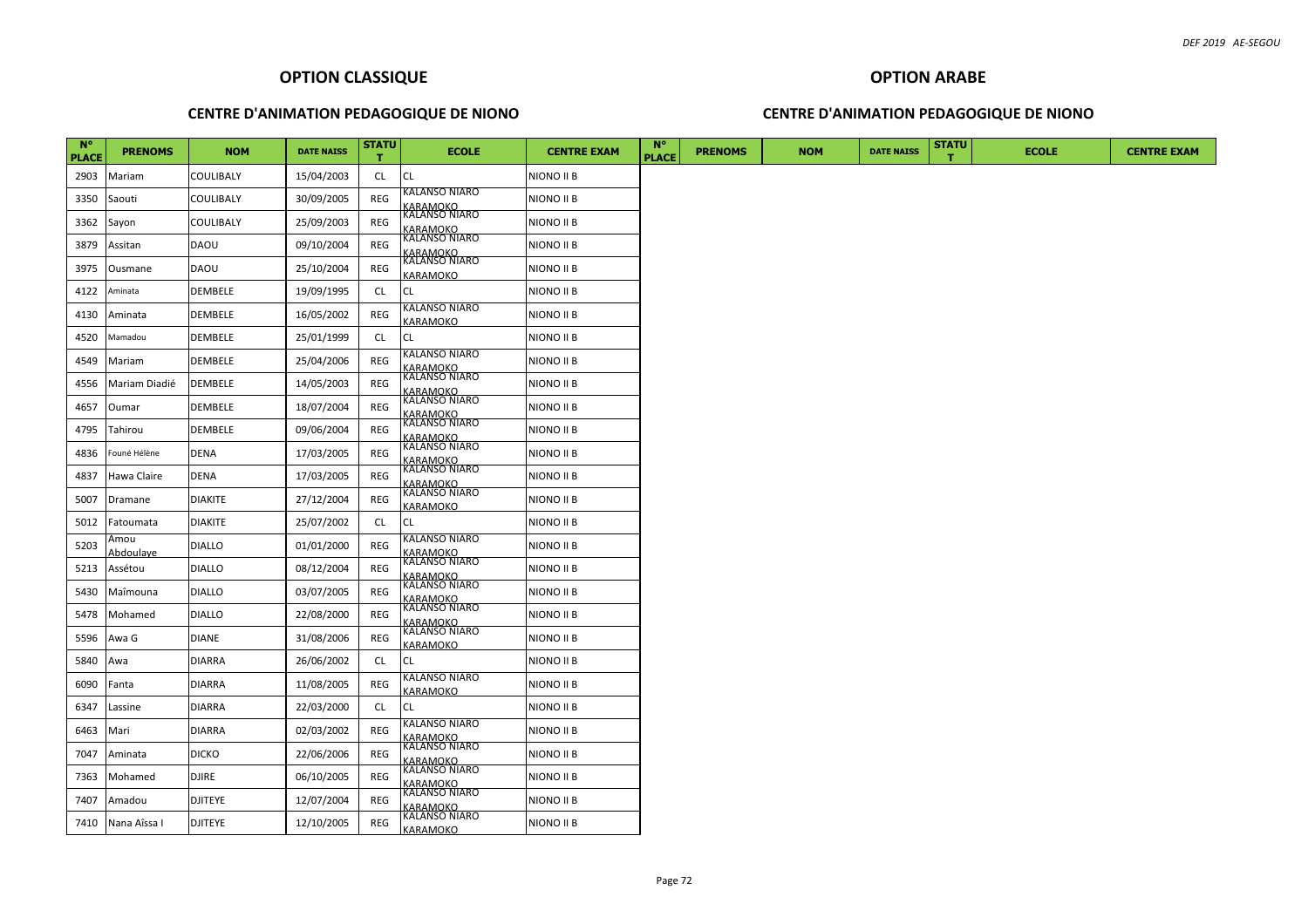### **CENTRE D'ANIMATION PEDAGOGIQUE DE NIONO**

### **CENTRE D'ANIMATION PEDAGOGIQUE DE NIONO**

| $N^{\circ}$<br><b>PLACE</b> | <b>PRENOMS</b>                  | <b>NOM</b>     | <b>DATE NAISS</b> | <b>STATU</b> | <b>ECOLE</b>                                                  | <b>CENTRE EXAM</b> | <b>N°</b><br><b>PLACE</b> | <b>PRENOMS</b> | <b>NOM</b> | <b>DATE NAISS</b> | <b>STATU</b> | <b>ECOLE</b> | <b>CENTRE EXAM</b> |
|-----------------------------|---------------------------------|----------------|-------------------|--------------|---------------------------------------------------------------|--------------------|---------------------------|----------------|------------|-------------------|--------------|--------------|--------------------|
| 7668                        | Sabou                           | <b>DOUMBIA</b> | 17/09/2002        | CL           | CL                                                            | NIONO II B         |                           |                |            |                   |              |              |                    |
| 7706                        | Mah                             | <b>DRABA</b>   | 20/10/2005        | REG          | KALANSO NIARO                                                 | NIONO II B         |                           |                |            |                   |              |              |                    |
| 7712                        | Astan Founé                     | <b>DRABO</b>   | 07/09/2004        | REG          | <u>KARAMOKO</u><br>KALANSO NIARO<br>KARAMOKO                  | NIONO II B         |                           |                |            |                   |              |              |                    |
| 7812                        | Dagno Dite Ina                  | <b>FADIGA</b>  | 11/05/2001        | <b>CL</b>    | CL.                                                           | NIONO II B         |                           |                |            |                   |              |              |                    |
| 7823                        | Dabi L                          | FAINKE         | 24/02/2003        | REG          | KALANSO NIARO<br><b>GARAMOKO</b>                              | NIONO II B         |                           |                |            |                   |              |              |                    |
| 7840                        | Amy                             | <b>FAMANTA</b> | 14/05/2000        | <b>CL</b>    | <b>CL</b>                                                     | NIONO II B         |                           |                |            |                   |              |              |                    |
| 7967                        | Mohamed                         | FANE           | 18/10/2002        | <b>CL</b>    | <b>CL</b>                                                     | NIONO II B         |                           |                |            |                   |              |              |                    |
| 8221                        | Vlahamoudou<br><b>Talibouna</b> | GAKOU          | 06/02/2006        | <b>REG</b>   | KALANSO NIARO                                                 | NIONO II B         |                           |                |            |                   |              |              |                    |
| 8732                        | Hamidou S                       | KAMATE         | 22/09/2006        | <b>REG</b>   | <u>KARAMOKO</u><br>KALANSO NIARO                              | NIONO II B         |                           |                |            |                   |              |              |                    |
| 8817                        | Boubacar                        | KAMPO          | 13/09/2005        | REG          | <u>KARAMOKO</u><br>KALANSO NIARO<br>KARAMOKO<br>KALANSO NIARO | NIONO II B         |                           |                |            |                   |              |              |                    |
| 8824                        | Moussa                          | KAMPO          | 04/08/2003        | <b>REG</b>   | KARAMOKO                                                      | NIONO II B         |                           |                |            |                   |              |              |                    |
| 8837                        | Abass Mamadou KANE              |                | 25/03/2004        | <b>CL</b>    | <b>CL</b>                                                     | NIONO II B         |                           |                |            |                   |              |              |                    |
| 8968                        | Bréhima                         | KANTE          | 07/04/2004        | <b>REG</b>   | KALANSO NIARO<br><u>KARAMOKO</u><br>KALANSO NIARO             | NIONO II B         |                           |                |            |                   |              |              |                    |
| 9018                        | Ambadji                         | KARAMBE        | 08/01/2002        | REG          |                                                               | NIONO II B         |                           |                |            |                   |              |              |                    |
| 9089                        | Souleymane                      | KASSOGUE       | 04/08/2002        | REG          | <u>KARAMOKO</u><br>KALANSO NIARO                              | NIONO II B         |                           |                |            |                   |              |              |                    |
| 9460                        | Oumou Fanta                     | KEÏTA          | 22/02/2006        | REG          | <u>KARAMOKO</u><br>KALANSO NIARO                              | NIONO II B         |                           |                |            |                   |              |              |                    |
| 9461                        | Oumoucheickna                   | KEÏTA          | 12/12/2004        | REG          | KARAMOKO<br>KALANSO NIARO<br>KARAMOKO                         | NIONO II B         |                           |                |            |                   |              |              |                    |
| 9626                        | Amadou                          | KOÏTA          | 04/10/2003        | <b>CL</b>    | <b>CL</b>                                                     | NIONO II B         |                           |                |            |                   |              |              |                    |
| 9649                        | Fatoumata                       | KOÏTA          | 01/07/2002        | <b>REG</b>   | KALANSO NIARO<br><u>KARAMOKO</u><br>KALANSO NIARO             | NIONO II B         |                           |                |            |                   |              |              |                    |
| 9889                        | Modibo                          | KONATE         | 22/02/2004        | REG          | <u>KARAMOKO</u><br>KALANSO NIARO                              | NIONO II B         |                           |                |            |                   |              |              |                    |
| 10008                       | Amadou                          | KONE           | 17/02/2004        | REG          | <b>ARAMOKO</b>                                                | NIONO II B         |                           |                |            |                   |              |              |                    |
| 10085                       | Cheick O A                      | <b>KONE</b>    | 27/09/2002        | <b>REG</b>   | KALANSO NIARO<br>KARAMOKO                                     | NIONO II B         |                           |                |            |                   |              |              |                    |
| 10086                       | Cheick O S                      | KONE           | 22/08/2002        | REG          | KALANSO NIARO<br><b>GARAMOKO</b>                              | NIONO II B         |                           |                |            |                   |              |              |                    |
| 10200                       | Madeleine                       | KONE           | 15/12/2001        | <b>CL</b>    | <b>CL</b>                                                     | NIONO II B         |                           |                |            |                   |              |              |                    |
| 10258                       | Moussa                          | KONE           | 10/12/2004        | REG          | KALANSO NIARO<br><u>KARAMOKO</u><br>KALANSO NIARO             | NIONO II B         |                           |                |            |                   |              |              |                    |
| 10848                       | Djélika                         | MAÏGA          | 04/07/2002        | REG          | KARAMOKO<br>KALANSO NIARO                                     | NIONO II B         |                           |                |            |                   |              |              |                    |
| 10909                       | Mamadou                         | MAÏGA          | 11/11/2005        | REG          | KARAMOKO                                                      | NIONO II B         |                           |                |            |                   |              |              |                    |
| 11006                       | Aminata                         | MALLE          | 22/08/2000        | <b>CL</b>    | <b>CL</b>                                                     | NIONO II B         |                           |                |            |                   |              |              |                    |
| 11063 Nana                  |                                 | MALLE          | 26/12/2006        | <b>REG</b>   | KALANSO NIARO<br>KARAMOKO                                     | NIONO II B         |                           |                |            |                   |              |              |                    |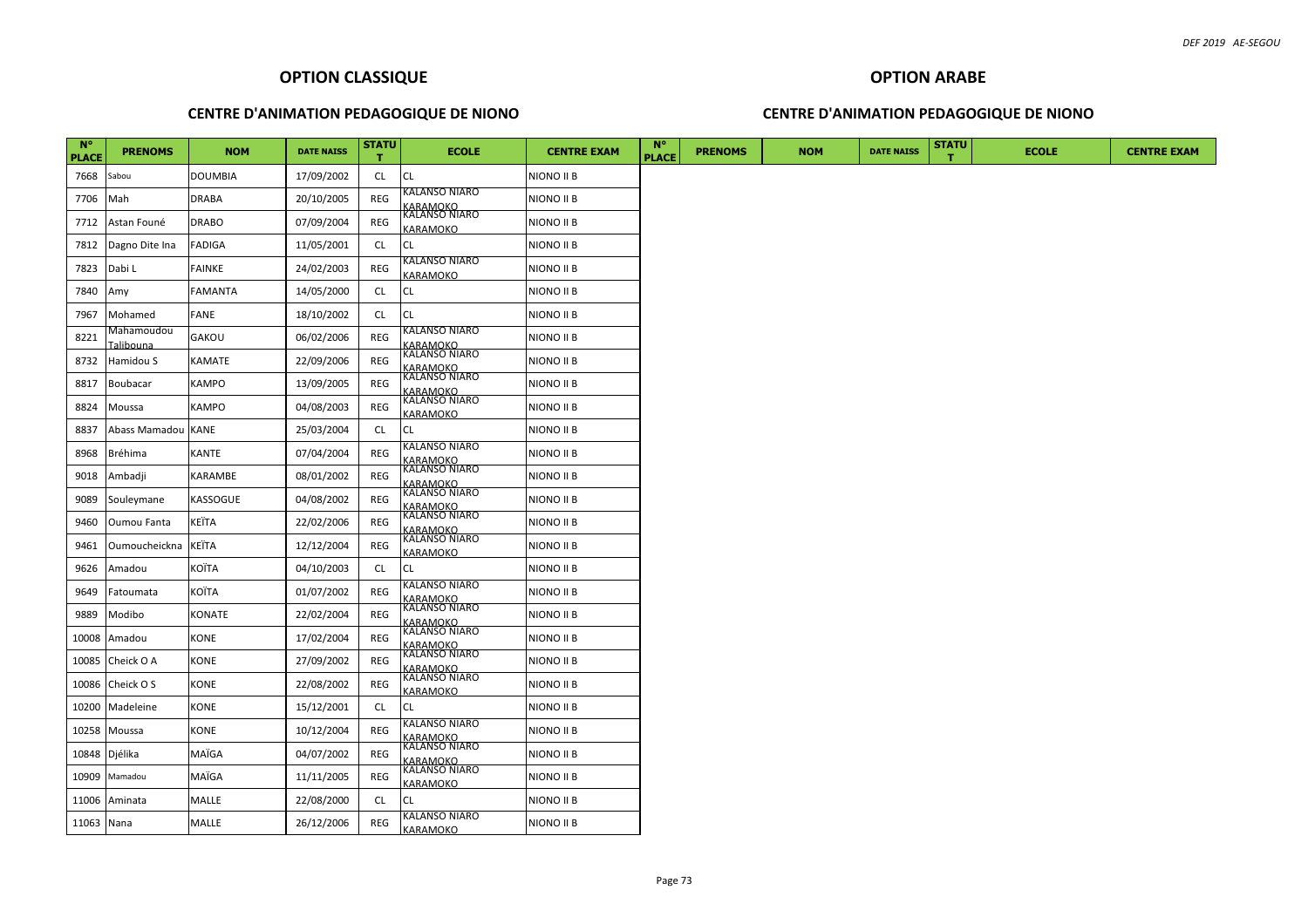### **CENTRE D'ANIMATION PEDAGOGIQUE DE NIONO**

### **CENTRE D'ANIMATION PEDAGOGIQUE DE NIONO**

| $N^{\circ}$<br><b>PLACE</b> | <b>PRENOMS</b>         | <b>NOM</b>      | <b>DATE NAISS</b> | <b>STATU</b> | <b>ECOLE</b>                                                         | <b>CENTRE EXAM</b> | $N^{\circ}$<br><b>PLACE</b> | <b>PRENOMS</b> | <b>NOM</b> | <b>DATE NAISS</b> | <b>STATU</b> | <b>ECOLE</b> | <b>CENTRE EXAM</b> |
|-----------------------------|------------------------|-----------------|-------------------|--------------|----------------------------------------------------------------------|--------------------|-----------------------------|----------------|------------|-------------------|--------------|--------------|--------------------|
| 11227                       | Sidi Mohame Ag MOHAMED |                 | 04/07/1999        | <b>CL</b>    | CL                                                                   | NIONO II B         |                             |                |            |                   |              |              |                    |
| 11497                       | Awa                    | <b>ONGOÏBA</b>  | 13/02/2004        | REG          | KALANSO NIARO<br><b>ARAMOKO</b>                                      | NIONO II B         |                             |                |            |                   |              |              |                    |
| 11667                       | Kadiatou               | <b>OULALE</b>   | 16/12/2005        | REG          | KALANSO NIARO                                                        | NIONO II B         |                             |                |            |                   |              |              |                    |
| 12009                       | Abdoulaye              | SAMAKE          | 12/04/2004        | REG          | <u>KARAMOKO</u><br>KALANSO NIARO                                     | NIONO II B         |                             |                |            |                   |              |              |                    |
| 12159                       | Mariam                 | SAMAKE          | 06/09/2007        | REG          | <u>KARAMOKO</u><br>KALANSO NIARO<br><b>GARAMOKO</b>                  | NIONO II B         |                             |                |            |                   |              |              |                    |
| 12176                       | Moussa                 | SAMAKE          | 01/01/2003        | <b>CL</b>    | CL                                                                   | NIONO II B         |                             |                |            |                   |              |              |                    |
| 12321                       | Alimata                | SANGARE         | 17/01/2005        | <b>REG</b>   | KALANSO NIARO                                                        | NIONO II B         |                             |                |            |                   |              |              |                    |
| 12376                       | Kadiatou               | SANGARE         | 12/04/2005        | REG          | <u>KARAMOKO</u><br>KALANSO NIARO<br><b><i>CARAMOKO</i></b>           | NIONO II B         |                             |                |            |                   |              |              |                    |
| 12404                       | Massitan               | SANGARE         | 27/12/2000        | <b>CL</b>    | CL                                                                   | NIONO II B         |                             |                |            |                   |              |              |                    |
| 12438                       | Soumaîla               | SANGARE         | 10/09/2005        | REG          | KALANSO NIARO                                                        | NIONO II B         |                             |                |            |                   |              |              |                    |
| 12553                       | Hawa                   | SANOGO          | 08/01/2004        | REG          | <u>KARAMOKO</u><br>KALANSO NIARO                                     | NIONO II B         |                             |                |            |                   |              |              |                    |
| 12740                       | Yaoussi                | SAYE            | 10/07/2005        | REG          | <u>KARAMOKO</u><br>KALANSO NIARO<br><b>ARAMOKO</b>                   | NIONO II B         |                             |                |            |                   |              |              |                    |
| 12848                       | Fatoumata L            | <b>SIDIBE</b>   | 12/05/2004        | REG          | KALANSO NIARO<br>KARAMOKO<br>KALANSO NIARO                           | NIONO II B         |                             |                |            |                   |              |              |                    |
| 12872 Kaly                  |                        | <b>SIDIBE</b>   | 28/10/2004        | REG          |                                                                      | NIONO II B         |                             |                |            |                   |              |              |                    |
| 12961                       | Yaya                   | SIDIBE          | 05/06/2003        | REG          | <u>KARAMOKO</u><br>KALANSO NIARO<br><u>KARAMOKO</u><br>KALANSO NIARO | NIONO II B         |                             |                |            |                   |              |              |                    |
| 13105                       | Fatoumata              | <b>SISSOKO</b>  | 12/06/2004        | REG          | <u>KARAMOKO</u><br>KALANSO NIARO                                     | NIONO II B         |                             |                |            |                   |              |              |                    |
| 13161                       | Zoumana                | <b>SISSOKO</b>  | 07/09/2003        | REG          | <b>GARAMOKO</b>                                                      | NIONO II B         |                             |                |            |                   |              |              |                    |
| 13185                       | Bakary                 | SOGOBA          | 09/12/1997        | CL           | СL                                                                   | NIONO II B         |                             |                |            |                   |              |              |                    |
| 13236                       | Mahamadou              | SOGOBA          | 29/12/2000        | <b>CL</b>    | CL                                                                   | NIONO II B         |                             |                |            |                   |              |              |                    |
| 13333                       | Kalifa                 | SONTA           | 21/05/2003        | REG          | KALANSO NIARO<br><u>KARAMOKO</u><br>KALANSO NIARO                    | NIONO II B         |                             |                |            |                   |              |              |                    |
| 13648                       | Abdoulaye              | <b>TAMBOURA</b> | 30/08/2004        | REG          | <u>KARAMOKO</u><br>KALANSO NIARO                                     | NIONO II B         |                             |                |            |                   |              |              |                    |
| 13689                       | Yacouba                | <b>TAMBOURA</b> | 02/10/2003        | REG          | <b>ARAMOKO</b>                                                       | NIONO II B         |                             |                |            |                   |              |              |                    |
| 14203                       | Alassane               | <b>THIENTA</b>  | 10/03/2004        | REG          | KALANSO NIARO<br><u>KARAMOKO</u><br>KALANSO NIARO                    | NIONO II B         |                             |                |            |                   |              |              |                    |
| 14263                       | Nana                   | <b>THIERO</b>   | 19/01/2002        | REG          | <u>KARAMOKO</u><br>KALANSO NIARO                                     | NIONO II B         |                             |                |            |                   |              |              |                    |
| 14293                       | Fanta                  | <b>TIENTA</b>   | 18/05/2006        | REG          | <u>KARAMOKO</u><br>KALANSO NIARO                                     | NIONO II B         |                             |                |            |                   |              |              |                    |
| 14501                       | Djiriba                | <b>TOUNKARA</b> | 03/05/2003        | REG          | KARAMOKO<br>KALANSO NIARO                                            | NIONO II B         |                             |                |            |                   |              |              |                    |
| 14628                       | Fatoumata              | <b>TOURE</b>    | 18/11/2004        | REG          | <u>KARAMOKO</u><br>KALANSO NIARO                                     | NIONO II B         |                             |                |            |                   |              |              |                    |
| 14733                       | Oumar                  | <b>TOURE</b>    | 01/01/2005        | REG          | <u>KARAMOKO</u><br>KALANSO NIARO                                     | NIONO II B         |                             |                |            |                   |              |              |                    |
|                             | 14772 Soumaîla A       | <b>TOURE</b>    | 31/12/2005        | <b>REG</b>   | KARAMOKO                                                             | NIONO II B         |                             |                |            |                   |              |              |                    |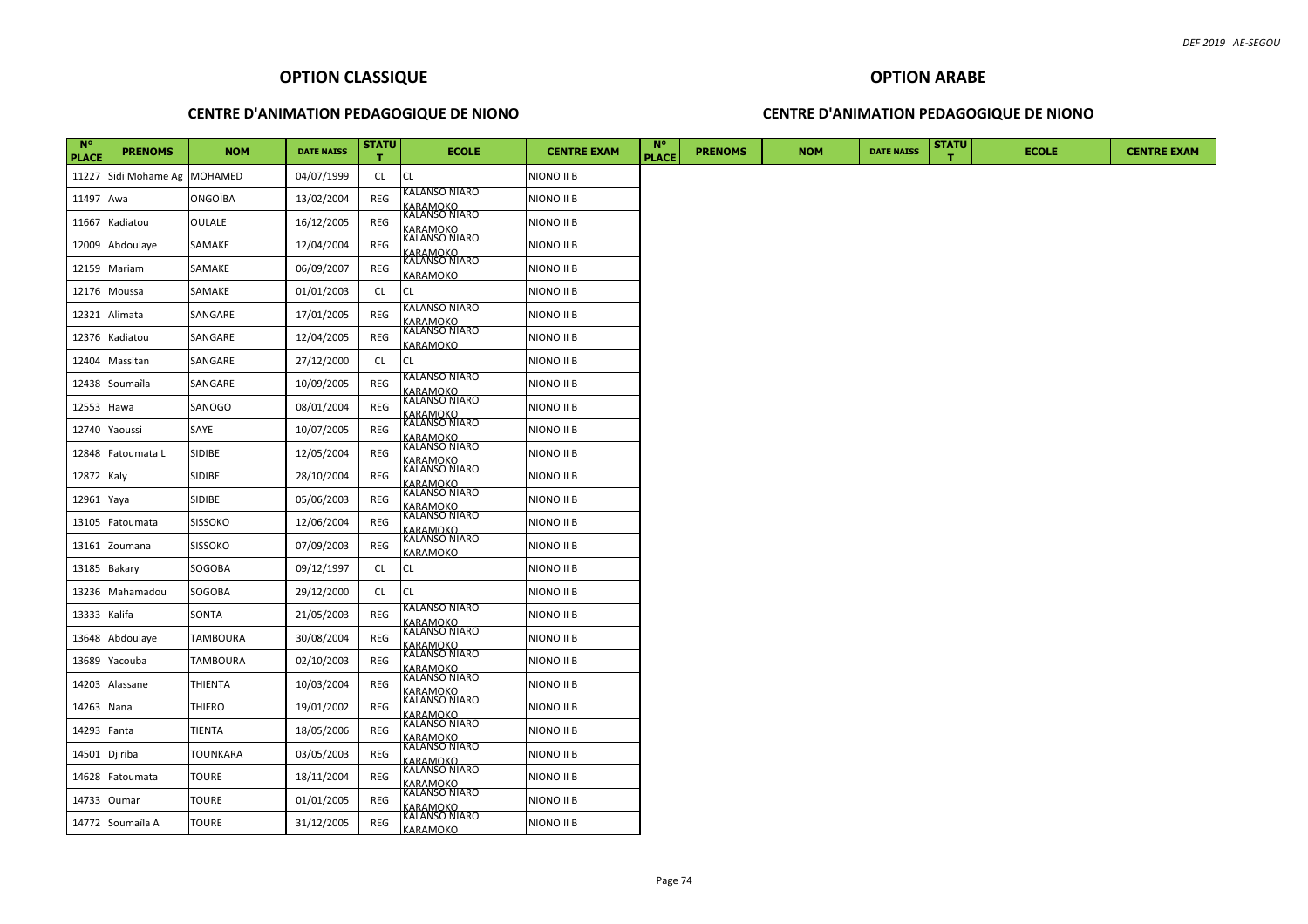### **CENTRE D'ANIMATION PEDAGOGIQUE DE NIONO**

### **CENTRE D'ANIMATION PEDAGOGIQUE DE NIONO**

| <b>N°</b><br><b>PLACE</b> | <b>PRENOMS</b>                 | <b>NOM</b>       | <b>DATE NAISS</b> | <b>STATU</b> | <b>ECOLE</b>                                        | <b>CENTRE EXAM</b> | <b>N°</b><br><b>PLACE</b> | <b>PRENOMS</b> | <b>NOM</b> | <b>DATE NAISS</b> | <b>STATU</b> | <b>ECOLE</b> | <b>CENTRE EXAM</b> |
|---------------------------|--------------------------------|------------------|-------------------|--------------|-----------------------------------------------------|--------------------|---------------------------|----------------|------------|-------------------|--------------|--------------|--------------------|
| 14998                     | Aminata                        | <b>TRAORE</b>    | 20/12/2000        | CL.          | <b>CL</b>                                           | NIONO II B         |                           |                |            |                   |              |              |                    |
| 15492                     | Fatoumata A                    | <b>TRAORE</b>    | 05/02/2006        | REG          | KALANSO NIARO                                       | NIONO II B         |                           |                |            |                   |              |              |                    |
| 15496                     | Fatoumata B                    | TRAORE           | 16/04/2005        | REG          | <u>KARAMOKO</u><br>KALANSO NIARO                    | NIONO II B         |                           |                |            |                   |              |              |                    |
| 15626                     | Ibrahim                        | <b>TRAORE</b>    | 12/05/2004        | REG          | KARAMOKO<br>KALANSO NIARO                           | NIONO II B         |                           |                |            |                   |              |              |                    |
| 16004                     | Minkoro                        | TRAORE           | 27/04/2006        | REG          | <u>KARAMOKO</u><br>KALANSO NIARO                    | NIONO II B         |                           |                |            |                   |              |              |                    |
| 16158                     | Oumou                          | <b>TRAORE</b>    | 25/08/2003        | REG          | <u>KARAMOKO</u><br>KALANSO NIARO                    | NIONO II B         |                           |                |            |                   |              |              |                    |
| 16380                     | Sokona                         | <b>TRAORE</b>    | 15/03/2003        | REG          | <u>KARAMOKO</u><br>KALANSO NIARO<br><b>GARAMOKO</b> | NIONO II B         |                           |                |            |                   |              |              |                    |
| 16688                     | Mohamed                        | YATTARA          | 15/09/2004        | REG          | KALANSO NIARO KARAMOKO NIONO II B                   |                    |                           |                |            |                   |              |              |                    |
| 16703                     | Fatoumata                      | YAWENTA          | 08/09/2004        | REG          | KALANSO NIARO KARAMOKO NIONO II B                   |                    |                           |                |            |                   |              |              |                    |
| 813                       | Abdoulaye                      | <b>BOUARE</b>    | 04/06/2003        | REG          | SERIWALA KM 30 2°C                                  | SERIWALA KM 30 2°C |                           |                |            |                   |              |              |                    |
| 845                       | Amadou B                       | <b>BOUARE</b>    | 15/01/2002        | REG          | SERIWALA KM 30 2°C                                  | SERIWALA KM 30 2°C |                           |                |            |                   |              |              |                    |
| 1051                      | Oumou                          | <b>BOUARE</b>    | 25/08/2004        | REG          | SERIWALA KM 30 2°C                                  | SERIWALA KM 30 2°C |                           |                |            |                   |              |              |                    |
| 1707                      | Aïchatou                       | <b>COULIBALY</b> | 15/09/2004        | REG          | SERIWALA KM 30 2°C                                  | SERIWALA KM 30 2°C |                           |                |            |                   |              |              |                    |
| 1785                      | Amadou Oumar                   | <b>COULIBALY</b> | 22/10/2005        | REG          | SERIWALA KM 30 2°C                                  | SERIWALA KM 30 2°C |                           |                |            |                   |              |              |                    |
| 1789                      | Ami                            | <b>COULIBALY</b> | 01/01/2005        | REG          | SERIWALA KM 30 2°C                                  | SERIWALA KM 30 2°C |                           |                |            |                   |              |              |                    |
| 1921                      | Assitan                        | <b>COULIBALY</b> | 16/01/2002        | REG          | SERIWALA KM 30 2°C                                  | SERIWALA KM 30 2°C |                           |                |            |                   |              |              |                    |
| 2285                      | Fadily                         | <b>COULIBALY</b> | 03/01/2004        | REG          | SERIWALA KM 30 2°C                                  | SERIWALA KM 30 2°C |                           |                |            |                   |              |              |                    |
| 2296                      | Fanta                          | <b>COULIBALY</b> | 27/03/2003        | REG          | SERIWALA KM 30 2°C                                  | SERIWALA KM 30 2°C |                           |                |            |                   |              |              |                    |
| 2610                      | Kalifa                         | <b>COULIBALY</b> | 31/12/2004        | REG          | SERIWALA KM 30 2°C                                  | SERIWALA KM 30 2°C |                           |                |            |                   |              |              |                    |
| 3291                      | Sada                           | <b>COULIBALY</b> | 05/03/2004        | REG          | SERIWALA KM 302°C                                   | SERIWALA KM 30 2°C |                           |                |            |                   |              |              |                    |
| 3421                      | Sidi Barail                    | <b>COULIBALY</b> | 09/04/2003        | REG          | SERIWALA KM 302°C                                   | SERIWALA KM 30 2°C |                           |                |            |                   |              |              |                    |
| 3822                      | Zoumana                        | <b>DANTE</b>     | 20/12/2004        | REG          | SERIWALA KM 30 2°C                                  | SERIWALA KM 30 2°C |                           |                |            |                   |              |              |                    |
| 4020                      | Issouf                         | <b>DEM</b>       | 21/06/2003        | REG          | SERIWALA KM 30 2°C                                  | SERIWALA KM 30 2°C |                           |                |            |                   |              |              |                    |
| 4022                      | Moussa                         | <b>DEM</b>       | 01/10/2004        | REG          | SERIWALA KM 30 2°C                                  | SERIWALA KM 30 2°C |                           |                |            |                   |              |              |                    |
| 4040                      | Aboubacar                      | <b>DEMBELE</b>   | 19/07/2005        | REG          | SERIWALA KM 30 2°C                                  | SERIWALA KM 30 2°C |                           |                |            |                   |              |              |                    |
| 4057                      | Adama                          | <b>DEMBELE</b>   | 19/05/2005        | REG          | SERIWALA KM 30 2°C                                  | SERIWALA KM 30 2°C |                           |                |            |                   |              |              |                    |
| 4085                      | Alimata                        | <b>DEMBELE</b>   | 14/04/2002        | CL.          | <b>CL</b>                                           | SERIWALA KM 30 2°C |                           |                |            |                   |              |              |                    |
| 4172                      | <b>Assitan Dramane DEMBELE</b> |                  | 16/05/2005        | REG          | SERIWALA KM 30 2°C                                  | SERIWALA KM 30 2°C |                           |                |            |                   |              |              |                    |
|                           | 4174 Assitan S                 | <b>DEMBELE</b>   | 16/01/2005        | REG          | SERIWALA KM 30 2°C                                  | SERIWALA KM 30 2°C |                           |                |            |                   |              |              |                    |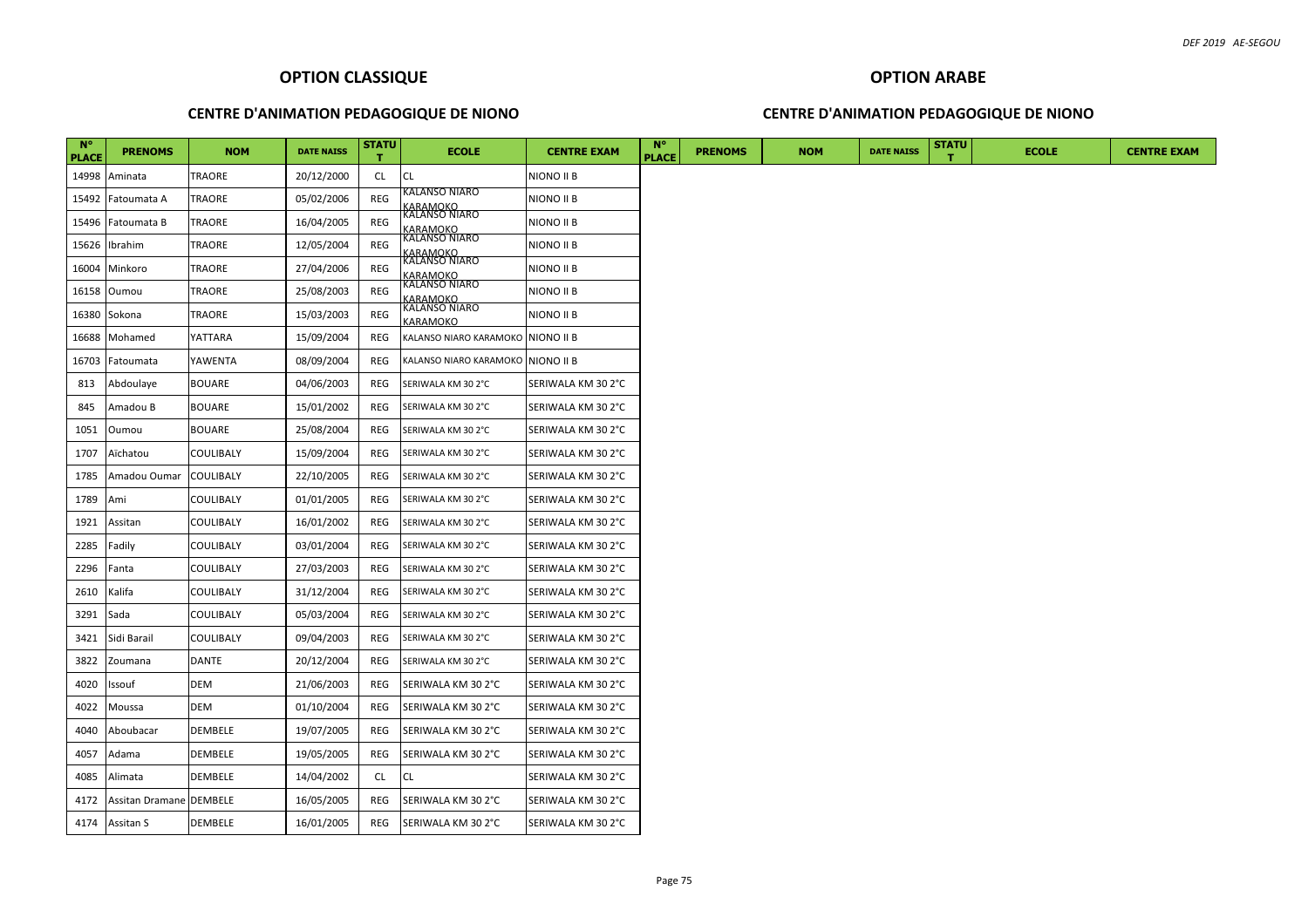### **CENTRE D'ANIMATION PEDAGOGIQUE DE NIONO**

### **CENTRE D'ANIMATION PEDAGOGIQUE DE NIONO**

| $N^{\circ}$<br><b>PLACE</b> | <b>PRENOMS</b> | <b>NOM</b>    | <b>DATE NAISS</b> | <b>STATU</b> | <b>ECOLE</b>       | <b>CENTRE EXAM</b> | $N^{\circ}$<br><b>PLACE</b> | <b>PRENOMS</b> | <b>NOM</b> | <b>DATE NAISS</b> | <b>STATU</b> | <b>ECOLE</b> | <b>CENTRE EXAM</b> |
|-----------------------------|----------------|---------------|-------------------|--------------|--------------------|--------------------|-----------------------------|----------------|------------|-------------------|--------------|--------------|--------------------|
| 4222                        | Bintou         | DEMBELE       | 20/12/2003        | REG          | SERIWALA KM 30 2°C | SERIWALA KM 30 2°C |                             |                |            |                   |              |              |                    |
| 4225                        | Bintou Founé   | DEMBELE       | 25/07/2003        | <b>CL</b>    | <b>CL</b>          | SERIWALA KM 30 2°C |                             |                |            |                   |              |              |                    |
| 4246                        | Bouréma D      | DEMBELE       | 28/11/2003        | REG          | SERIWALA KM 30 2°C | SERIWALA KM 30 2°C |                             |                |            |                   |              |              |                    |
| 4247                        | Bourama Y      | DEMBELE       | 12/08/2002        | REG          | SERIWALA KM 30 2°C | SERIWALA KM 30 2°C |                             |                |            |                   |              |              |                    |
| 4578                        | Minata M       | DEMBELE       | 14/01/2003        | REG          | SERIWALA KM 30 2°C | SERIWALA KM 30 2°C |                             |                |            |                   |              |              |                    |
| 4595                        | Moulaye        | DEMBELE       | 01/01/2000        | REG          | SERIWALA KM 30 2°C | SERIWALA KM 30 2°C |                             |                |            |                   |              |              |                    |
| 4627                        | Moustapha      | DEMBELE       | 05/08/2004        | REG          | SERIWALA KM 30 2°C | SERIWALA KM 30 2°C |                             |                |            |                   |              |              |                    |
| 4724                        | Sanata         | DEMBELE       | 14/07/2001        | REG          | SERIWALA KM 30 2°C | SERIWALA KM 30 2°C |                             |                |            |                   |              |              |                    |
| 4793                        | Souzane        | DEMBELE       | 06/06/2004        | REG          | SERIWALA KM 30 2°C | SERIWALA KM 30 2°C |                             |                |            |                   |              |              |                    |
| 4813                        | Worokia        | DEMBELE       | 30/04/2004        | REG          | SERIWALA KM 30 2°C | SERIWALA KM 30 2°C |                             |                |            |                   |              |              |                    |
| 4817                        | Yacouba        | DEMBELE       | 04/04/2005        | REG          | SERIWALA KM 30 2°C | SERIWALA KM 30 2°C |                             |                |            |                   |              |              |                    |
| 5903                        | Batio          | DIARRA        | 22/03/2005        | REG          | SERIWALA KM 30 2°C | SERIWALA KM 30 2°C |                             |                |            |                   |              |              |                    |
| 6252                        | Kabadji Michel | DIARRA        | 14/04/2003        | REG          | SERIWALA KM 30 2°C | SERIWALA KM 30 2°C |                             |                |            |                   |              |              |                    |
| 6487                        | Mariam         | DIARRA        | 31/12/2002        | REG          | SERIWALA KM 30 2°C | SERIWALA KM 30 2°C |                             |                |            |                   |              |              |                    |
| 6864                        | Teïbatou       | DIARRA        | 24/11/2003        | REG          | SERIWALA KM 30 2°C | SERIWALA KM 30 2°C |                             |                |            |                   |              |              |                    |
| 7032                        | Aboubacar      | <b>DICKO</b>  | 12/03/2003        | REG          | SERIWALA KM 30 2°C | SERIWALA KM 30 2°C |                             |                |            |                   |              |              |                    |
| 7109                        | Ramatou        | <b>DICKO</b>  | 30/03/2003        | REG          | SERIWALA KM 30 2°C | SERIWALA KM 30 2°C |                             |                |            |                   |              |              |                    |
| 7434                        | Fanta          | DOLO          | 02/10/2001        | REG          | SERIWALA KM 30 2°C | SERIWALA KM 30 2°C |                             |                |            |                   |              |              |                    |
| 7828                        | Bakary         | <b>FALL</b>   | 25/07/2003        | REG          | SERIWALA KM 30 2°C | SERIWALA KM 30 2°C |                             |                |            |                   |              |              |                    |
| 7829                        | Fatoumata      | FALL          | 02/09/2006        | REG          | SERIWALA KM 30 2°C | SERIWALA KM 30 2°C |                             |                |            |                   |              |              |                    |
| 7832                        | Mamadou        | FALL          | 05/01/2005        | REG          | SERIWALA KM 30 2°C | SERIWALA KM 30 2°C |                             |                |            |                   |              |              |                    |
| 7833                        | Nafissatou     | FALL          | 09/04/2002        | REG          | SERIWALA KM 30 2°C | SERIWALA KM 30 2°C |                             |                |            |                   |              |              |                    |
| 8153                        | Yah            | FOFANA        | 31/12/2004        | REG          | SERIWALA KM 30 2°C | SERIWALA KM 30 2°C |                             |                |            |                   |              |              |                    |
| 8449                        | Kadia          | GUINDO        | 15/04/2005        | REG          | SERIWALA KM 30 2°C | SERIWALA KM 30 2°C |                             |                |            |                   |              |              |                    |
| 8472                        | Mohamed        | <b>GUINDO</b> | 26/03/2002        | REG          | SERIWALA KM 30 2°C | SERIWALA KM 30 2°C |                             |                |            |                   |              |              |                    |
| 8608                        | Fatoumata      | HAÏDARA       | 23/03/2004        | REG          | SERIWALA KM 30 2°C | SERIWALA KM 30 2°C |                             |                |            |                   |              |              |                    |
| 10542                       | Boubacar       | KOUMARE       | 18/02/2003        | REG          | SERIWALA KM 30 2°C | SERIWALA KM 30 2°C |                             |                |            |                   |              |              |                    |
| 10902                       | Mahamadou      | MAÏGA         | 23/06/2006        | REG          | SERIWALA KM 30 2°C | SERIWALA KM 30 2°C |                             |                |            |                   |              |              |                    |
|                             | 10933 Oumou    | MAÏGA         | 01/09/2004        | REG          | SERIWALA KM 30 2°C | SERIWALA KM 30 2°C |                             |                |            |                   |              |              |                    |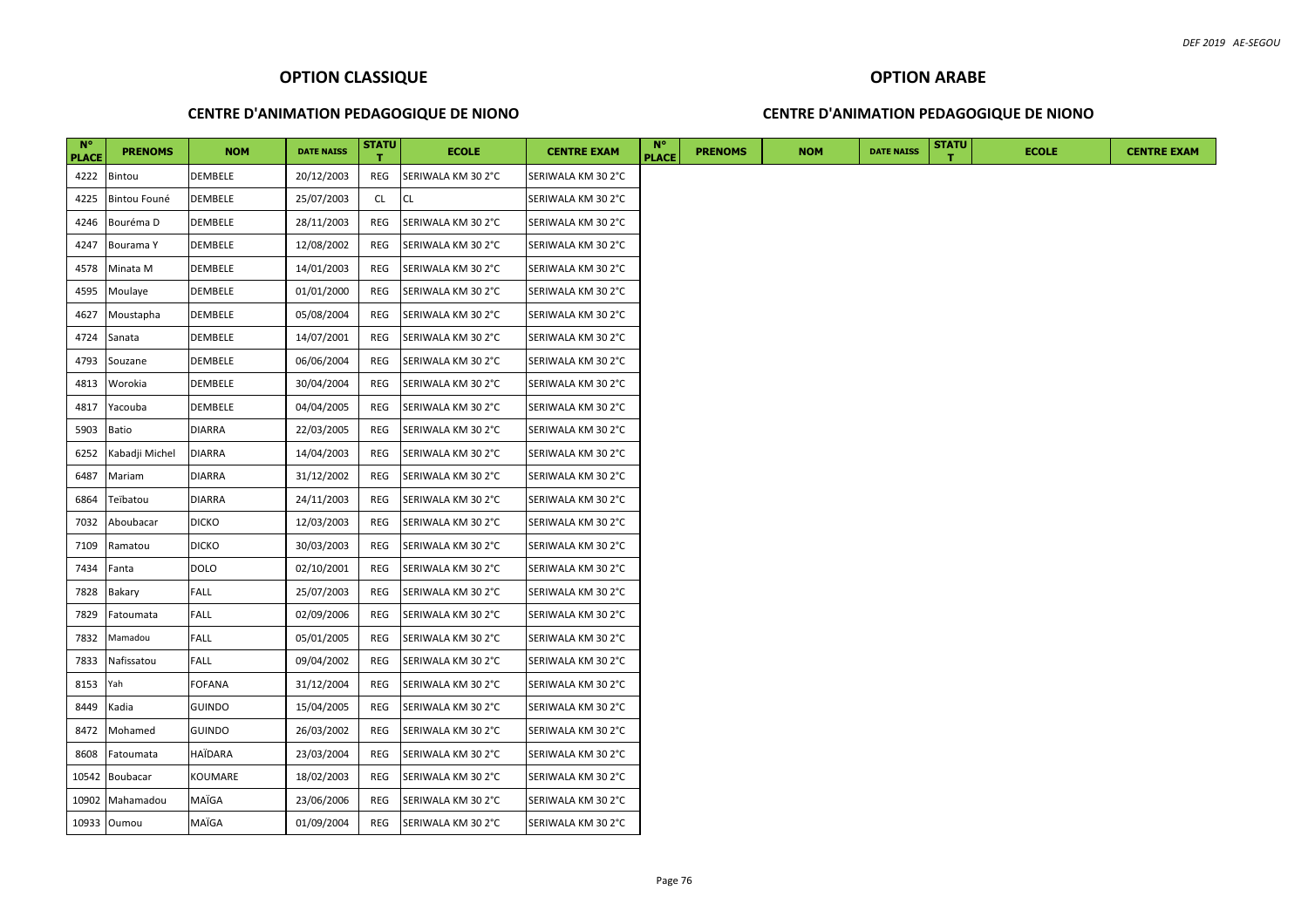### **CENTRE D'ANIMATION PEDAGOGIQUE DE NIONO**

### **CENTRE D'ANIMATION PEDAGOGIQUE DE NIONO**

| $N^{\circ}$<br><b>PLACE</b> | <b>PRENOMS</b>             | <b>NOM</b>       | <b>DATE NAISS</b> | <b>STATU</b> | <b>ECOLE</b>       | <b>CENTRE EXAM</b> | $N^{\circ}$<br><b>PLACE</b> | <b>PRENOMS</b> | <b>NOM</b> | <b>DATE NAISS</b> | <b>STATU</b> | <b>ECOLE</b> | <b>CENTRE EXAM</b> |
|-----------------------------|----------------------------|------------------|-------------------|--------------|--------------------|--------------------|-----------------------------|----------------|------------|-------------------|--------------|--------------|--------------------|
| 11110 Aly                   |                            | MANGARA          | 03/12/2004        | REG          | SERIWALA KM 30 2°C | SERIWALA KM 30 2°C |                             |                |            |                   |              |              |                    |
|                             | 11672 Oumou                | <b>OULALE</b>    | 09/11/2004        | REG          | SERIWALA KM 30 2°C | SERIWALA KM 30 2°C |                             |                |            |                   |              |              |                    |
|                             | 12523 Djenébou             | SANOGO           | 01/01/2003        | REG          | SERIWALA KM 30 2°C | SERIWALA KM 30 2°C |                             |                |            |                   |              |              |                    |
| 12677                       | Aïchata                    | SANTARA          | 15/08/2003        | REG          | SERIWALA KM 30 2°C | SERIWALA KM 30 2°C |                             |                |            |                   |              |              |                    |
| 12851                       | Fousseiny                  | SIDIBE           | 30/10/2005        | REG          | SERIWALA KM 30 2°C | SERIWALA KM 30 2°C |                             |                |            |                   |              |              |                    |
| 12874                       | Kankou                     | SIDIBE           | 03/10/2003        | REG          | SERIWALA KM 30 2°C | SERIWALA KM 30 2°C |                             |                |            |                   |              |              |                    |
| 13294                       | Abdine                     | SOGORE           | 22/08/2005        | REG          | SERIWALA KM 30 2°C | SERIWALA KM 30 2°C |                             |                |            |                   |              |              |                    |
| 13661                       | Assitan                    | <b>TAMBOURA</b>  | 03/01/2002        | REG          | SERIWALA KM 30 2°C | SERIWALA KM 30 2°C |                             |                |            |                   |              |              |                    |
|                             | 13776 Bakary               | <b>TANGARA</b>   | 20/09/2005        | REG          | SERIWALA KM 30 2°C | SERIWALA KM 30 2°C |                             |                |            |                   |              |              |                    |
| 15048                       | Aminata M                  | TRAORE           | 04/02/2004        | REG          | SERIWALA KM 30 2°C | SERIWALA KM 30 2°C |                             |                |            |                   |              |              |                    |
| 91                          | Aïssata Boucari            | BA               | 16/12/2003        | REG          | SIRIBALA 2°C/A     | SIRIBALA 2°C/A     |                             |                |            |                   |              |              |                    |
| 294                         | Rosalie                    | BAH              | 01/01/2007        | REG          | SIRIBALA 2°C/A     | SIRIBALA 2°C/A     |                             |                |            |                   |              |              |                    |
| 495                         | <b>Boubacar</b>            | <b>BANOU</b>     | 29/11/1999        | CL.          | <b>CL</b>          | SIRIBALA 2°C/A     |                             |                |            |                   |              |              |                    |
| 521                         | Aliou Youssouf K   BARRY   |                  | 30/01/2002        | REG          | SIRIBALA 2°C/A     | SIRIBALA 2°C/A     |                             |                |            |                   |              |              |                    |
| 748                         | Cheickna Hamala            | <b>BIDANISSI</b> | 07/12/2000        | REG          | SIRIBALA 2°C/A     | SIRIBALA 2°C/A     |                             |                |            |                   |              |              |                    |
| 755                         | Sounkoura<br><b>Tabita</b> | <b>BITTARD</b>   | 30/06/2005        | REG          | SIRIBALA 2°C/A     | SIRIBALA 2°C/A     |                             |                |            |                   |              |              |                    |
| 1137                        | Adama                      | CAMARA           | 07/01/2003        | REG          | SIRIBALA 2°C/A     | SIRIBALA 2°C/A     |                             |                |            |                   |              |              |                    |
| 1300                        | Alimata                    | <b>CISSE</b>     | 11/11/2004        | REG          | SIRIBALA 2°C/A     | SIRIBALA 2°C/A     |                             |                |            |                   |              |              |                    |
| 1314                        | Aminata                    | <b>CISSE</b>     | 30/04/2003        | REG          | SIRIBALA 2°C/A     | SIRIBALA 2°C/A     |                             |                |            |                   |              |              |                    |
| 1613                        | Abdoulaye                  | <b>COULIBALY</b> | 20/03/2002        | CL.          | <b>CL</b>          | SIRIBALA 2°C/A     |                             |                |            |                   |              |              |                    |
| 1677                        | Adama                      | <b>COULIBALY</b> | 29/05/2002        | REG          | SIRIBALA 2°C/A     | SIRIBALA 2°C/A     |                             |                |            |                   |              |              |                    |
| 1829                        | Aminata                    | <b>COULIBALY</b> | 19/07/2006        | REG          | SIRIBALA 2°C/A     | SIRIBALA 2°C/A     |                             |                |            |                   |              |              |                    |
| 1884                        | Assetou                    | <b>COULIBALY</b> | 11/07/2001        | REG          | SIRIBALA 2°C/A     | SIRIBALA 2°C/A     |                             |                |            |                   |              |              |                    |
| 2179                        | Daouda                     | <b>COULIBALY</b> | 06/12/2003        | REG          | SIRIBALA 2°C/A     | SIRIBALA 2°C/A     |                             |                |            |                   |              |              |                    |
| 2244                        | Djenebou<br>Jouhoum        | <b>COULIBALY</b> | 30/09/2003        | REG          | SIRIBALA 2°C/A     | SIRIBALA 2°C/A     |                             |                |            |                   |              |              |                    |
| 2246                        | Djenebou Sidy<br>Barima    | <b>COULIBALY</b> | 01/01/2003        | CL.          | CL.                | SIRIBALA 2°C/A     |                             |                |            |                   |              |              |                    |
| 2786                        | Mahamadou                  | <b>COULIBALY</b> | 31/01/2006        | REG          | SIRIBALA 2°C/A     | SIRIBALA 2°C/A     |                             |                |            |                   |              |              |                    |
| 2945                        | Mariam Matinè              | <b>COULIBALY</b> | 05/11/2004        | REG          | SIRIBALA 2°C/A     | SIRIBALA 2°C/A     |                             |                |            |                   |              |              |                    |
|                             | 2984 Minata                | <b>COULIBALY</b> | 15/01/2002        | REG          | SIRIBALA 2°C/A     | SIRIBALA 2°C/A     |                             |                |            |                   |              |              |                    |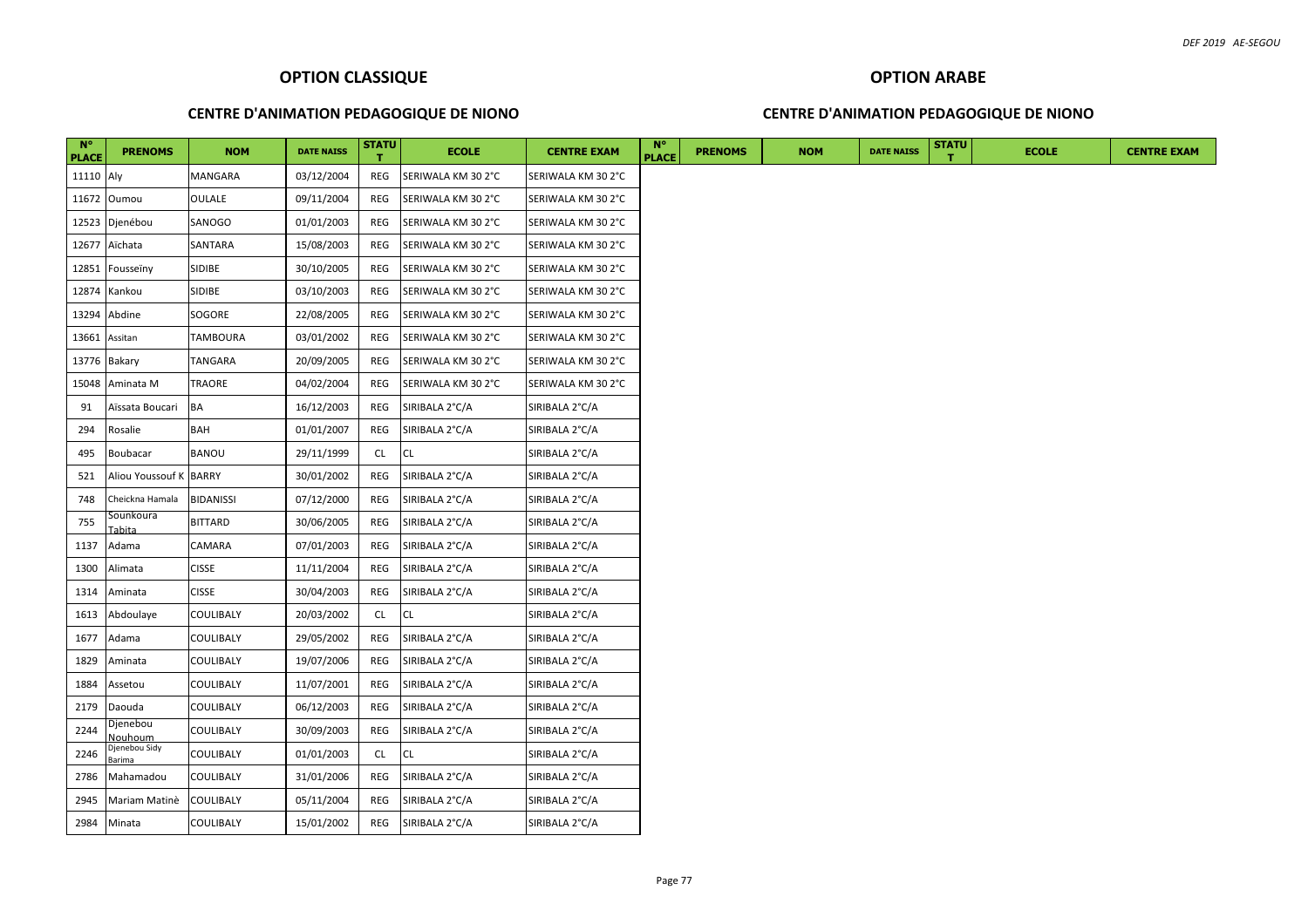### **CENTRE D'ANIMATION PEDAGOGIQUE DE NIONO**

### **CENTRE D'ANIMATION PEDAGOGIQUE DE NIONO**

| $N^{\circ}$<br><b>PLACE</b> | <b>PRENOMS</b>       | <b>NOM</b>       | <b>DATE NAISS</b> | <b>STATU</b> | <b>ECOLE</b>   | <b>CENTRE EXAM</b> | $N^{\circ}$<br><b>PLACE</b> | <b>PRENOMS</b> | <b>NOM</b> | <b>DATE NAISS</b> | <b>STATU</b> | <b>ECOLE</b> | <b>CENTRE EXAM</b> |
|-----------------------------|----------------------|------------------|-------------------|--------------|----------------|--------------------|-----------------------------|----------------|------------|-------------------|--------------|--------------|--------------------|
| 3004                        | Modibo               | <b>COULIBALY</b> | 26/03/2004        | REG          | SIRIBALA 2°C/A | SIRIBALA 2°C/A     |                             |                |            |                   |              |              |                    |
| 3139                        | Oulematou            | <b>COULIBALY</b> | 26/09/2003        | REG          | SIRIBALA 2°C/A | SIRIBALA 2°C/A     |                             |                |            |                   |              |              |                    |
| 3154                        | Oumar                | <b>COULIBALY</b> | 13/08/2002        | REG          | SIRIBALA 2°C/A | SIRIBALA 2°C/A     |                             |                |            |                   |              |              |                    |
| 3195                        | Oumou                | <b>COULIBALY</b> | 21/09/2004        | REG          | SIRIBALA 2°C/A | SIRIBALA 2°C/A     |                             |                |            |                   |              |              |                    |
| 3213                        | Ousmane              | <b>COULIBALY</b> | 05/12/2002        | CL.          | <b>CL</b>      | SIRIBALA 2°C/A     |                             |                |            |                   |              |              |                    |
| 3345                        | Sanata               | <b>COULIBALY</b> | 24/08/2004        | REG          | SIRIBALA 2°C/A | SIRIBALA 2°C/A     |                             |                |            |                   |              |              |                    |
| 3406                        | Seydou               | <b>COULIBALY</b> | 23/01/2005        | REG          | SIRIBALA 2°C/A | SIRIBALA 2°C/A     |                             |                |            |                   |              |              |                    |
| 3434                        | Sidiki               | <b>COULIBALY</b> | 15/02/2003        | REG          | SIRIBALA 2°C/A | SIRIBALA 2°C/A     |                             |                |            |                   |              |              |                    |
| 3610                        | Youssouf             | <b>COULIBALY</b> | 18/07/1999        | CL           | <b>CL</b>      | SIRIBALA 2°C/A     |                             |                |            |                   |              |              |                    |
| 3734                        | David Vincent        | <b>DACKUO</b>    | 27/01/2005        | REG          | SIRIBALA 2°C/A | SIRIBALA 2°C/A     |                             |                |            |                   |              |              |                    |
| 3994                        | Sidiki               | <b>DAOU</b>      | 22/02/2004        | REG          | SIRIBALA 2°C/A | SIRIBALA 2°C/A     |                             |                |            |                   |              |              |                    |
| 4035                        | Abdrahamane          | DEMBELE          | 27/12/2002        | <b>CL</b>    | <b>CL</b>      | SIRIBALA 2°C/A     |                             |                |            |                   |              |              |                    |
| 4043                        | Abraham<br>Nagnon    | DEMBELE          | 19/09/2005        | REG          | SIRIBALA 2°C/A | SIRIBALA 2°C/A     |                             |                |            |                   |              |              |                    |
| 4590                        | Mohamed H            | <b>DEMBELE</b>   | 31/10/2004        | REG          | SIRIBALA 2°C/A | SIRIBALA 2°C/A     |                             |                |            |                   |              |              |                    |
| 4667                        | Oumou                | DEMBELE          | 25/05/2000        | CL.          | CL             | SIRIBALA 2°C/A     |                             |                |            |                   |              |              |                    |
| 4734                        | Sekou                | DEMBELE          | 06/11/2004        | REG          | SIRIBALA 2°C/A | SIRIBALA 2°C/A     |                             |                |            |                   |              |              |                    |
| 4755                        | Siacka               | <b>DEMBELE</b>   | 13/08/2002        | REG          | SIRIBALA 2°C/A | SIRIBALA 2°C/A     |                             |                |            |                   |              |              |                    |
| 4883                        | Basidi               | <b>DIABATE</b>   | 03/11/2002        | REG          | SIRIBALA 2°C/A | SIRIBALA 2°C/A     |                             |                |            |                   |              |              |                    |
| 4939                        | Mahamadou            | <b>DIABY</b>     | 20/09/2003        | REG          | SIRIBALA 2°C/A | SIRIBALA 2°C/A     |                             |                |            |                   |              |              |                    |
| 5778                        | Aminata              | <b>DIARRA</b>    | 05/10/2003        | REG          | SIRIBALA 2°C/A | SIRIBALA 2°C/A     |                             |                |            |                   |              |              |                    |
| 5841                        | Awa                  | <b>DIARRA</b>    | 30/01/2003        | CL           | <b>CL</b>      | SIRIBALA 2°C/A     |                             |                |            |                   |              |              |                    |
| 5943                        | <b>Bintou Moussa</b> | <b>DIARRA</b>    | 17/12/2002        | REG          | SIRIBALA 2°C/A | SIRIBALA 2°C/A     |                             |                |            |                   |              |              |                    |
| 6054                        | Dorcas               | <b>DIARRA</b>    | 01/01/2004        | REG          | SIRIBALA 2°C/A | SIRIBALA 2°C/A     |                             |                |            |                   |              |              |                    |
| 6269                        | Kadiatou             | <b>DIARRA</b>    | 11/05/2001        | CL.          | <b>CL</b>      | SIRIBALA 2°C/A     |                             |                |            |                   |              |              |                    |
| 6297                        | Kadidiatou           | <b>DIARRA</b>    | 16/08/2002        | REG          | SIRIBALA 2°C/A | SIRIBALA 2°C/A     |                             |                |            |                   |              |              |                    |
| 6491                        | Mariam Amadou DIARRA |                  | 20/01/2003        | REG          | SIRIBALA 2°C/A | SIRIBALA 2°C/A     |                             |                |            |                   |              |              |                    |
| 6492                        | Mariam<br>Bacoroba   | <b>DIARRA</b>    | 02/02/2003        | REG          | SIRIBALA 2°C/A | SIRIBALA 2°C/A     |                             |                |            |                   |              |              |                    |
| 6578                        | Moussa               | <b>DIARRA</b>    | 16/03/2004        | REG          | SIRIBALA 2°C/A | SIRIBALA 2°C/A     |                             |                |            |                   |              |              |                    |
|                             | 6641 Oumar           | <b>DIARRA</b>    | 11/07/2004        | REG          | SIRIBALA 2°C/A | SIRIBALA 2°C/A     |                             |                |            |                   |              |              |                    |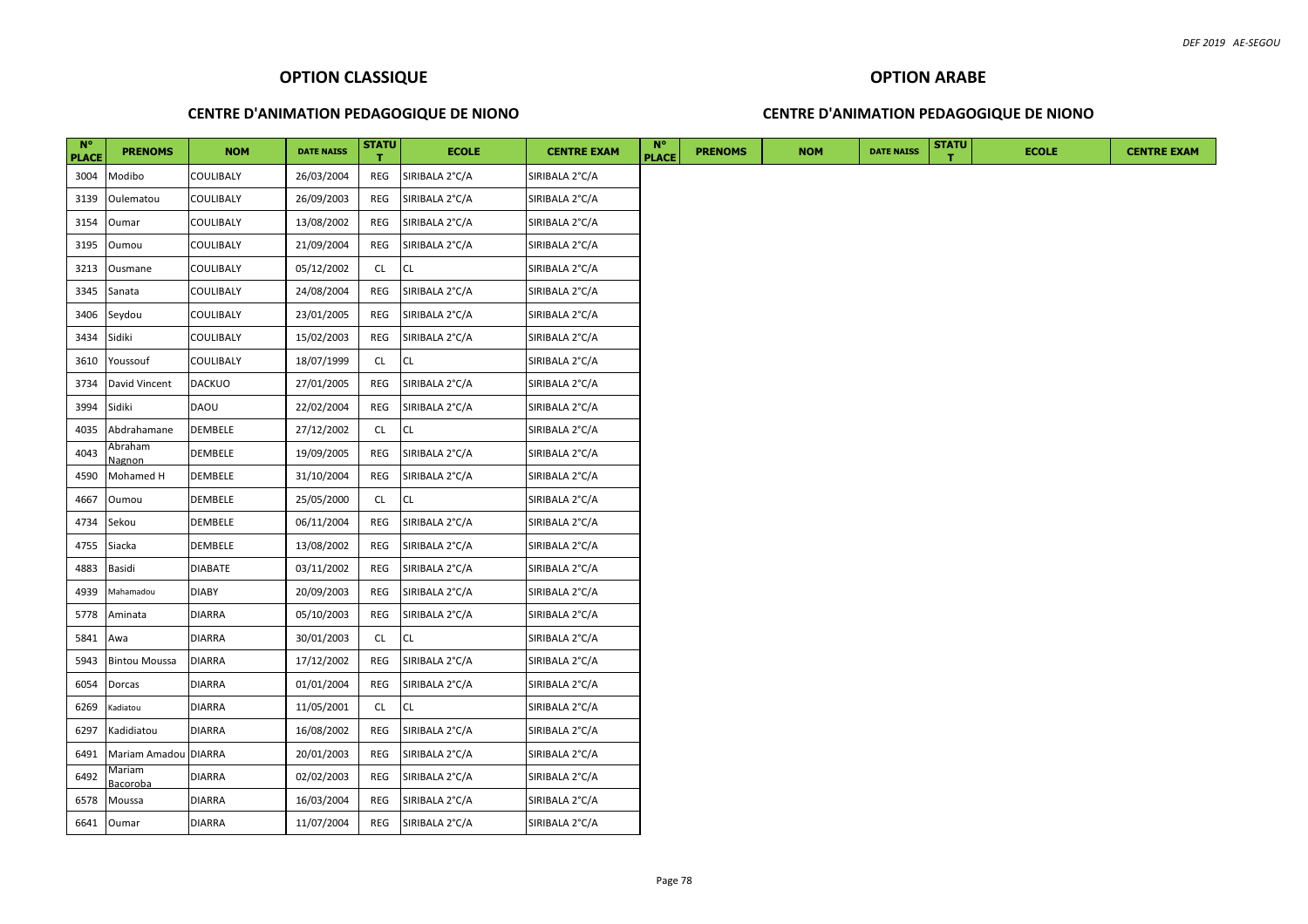### **CENTRE D'ANIMATION PEDAGOGIQUE DE NIONO**

### **CENTRE D'ANIMATION PEDAGOGIQUE DE NIONO**

| $N^{\circ}$<br><b>PLACE</b> | <b>PRENOMS</b> | <b>NOM</b>       | <b>DATE NAISS</b> | <b>STATU</b> | <b>ECOLE</b>   | <b>CENTRE EXAM</b> | <b>N°</b><br><b>PLACE</b> | <b>PRENOMS</b> | <b>NOM</b> | <b>DATE NAISS</b> | <b>STATU</b> | <b>ECOLE</b> |
|-----------------------------|----------------|------------------|-------------------|--------------|----------------|--------------------|---------------------------|----------------|------------|-------------------|--------------|--------------|
| 6696                        | Rokia          | <b>DIARRA</b>    | 31/12/2005        | REG          | SIRIBALA 2°C/A | SIRIBALA 2°C/A     |                           |                |            |                   |              |              |
| 7164                        | Moïse          | <b>DIOP</b>      | 27/05/2006        | REG          | SIRIBALA 2°C/A | SIRIBALA 2°C/A     |                           |                |            |                   |              |              |
| 7367                        | Moumouni       | <b>DJIRE</b>     | 24/11/2005        | REG          | SIRIBALA 2°C/A | SIRIBALA 2°C/A     |                           |                |            |                   |              |              |
| 7378                        | Rokiatou       | <b>DJIRE</b>     | 06/04/2005        | REG          | SIRIBALA 2°C/A | SIRIBALA 2°C/A     |                           |                |            |                   |              |              |
| 7433                        | Ebelou         | <b>DOLO</b>      | 29/01/2004        | REG          | SIRIBALA 2°C/A | SIRIBALA 2°C/A     |                           |                |            |                   |              |              |
| 7446                        | Ruth Dite Awa  | <b>DOLO</b>      | 23/09/2004        | REG          | SIRIBALA 2°C/A | SIRIBALA 2°C/A     |                           |                |            |                   |              |              |
| 7534                        | Awa            | <b>DOUGNON</b>   | 10/03/2004        | REG          | SIRIBALA 2°C/A | SIRIBALA 2°C/A     |                           |                |            |                   |              |              |
| 7544                        | Issa           | <b>DOUGNON</b>   | 19/02/2005        | REG          | SIRIBALA 2°C/A | SIRIBALA 2°C/A     |                           |                |            |                   |              |              |
| 7546                        | Lucie          | <b>DOUGNON</b>   | 25/09/2003        | REG          | SIRIBALA 2°C/A | SIRIBALA 2°C/A     |                           |                |            |                   |              |              |
| 7574                        | Aïchata        | <b>DOUMBIA</b>   | 23/10/2003        | REG          | SIRIBALA 2°C/A | SIRIBALA 2°C/A     |                           |                |            |                   |              |              |
| 7620                        | Ismaël         | <b>DOUMBIA</b>   | 16/09/2003        | REG          | SIRIBALA 2°C/A | SIRIBALA 2°C/A     |                           |                |            |                   |              |              |
| 7701                        | Fatouma        | <b>DOUYON</b>    | 24/08/2004        | REG          | SIRIBALA 2°C/A | SIRIBALA 2°C/A     |                           |                |            |                   |              |              |
| 7729                        | Moussa         | <b>DRABO</b>     | 18/01/2003        | REG          | SIRIBALA 2°C/A | SIRIBALA 2°C/A     |                           |                |            |                   |              |              |
| 8160                        | Adama          | <b>FOLENTA</b>   | 25/01/2003        | REG          | SIRIBALA 2°C/A | SIRIBALA 2°C/A     |                           |                |            |                   |              |              |
| 8390                        | Amadou         | <b>GUINDO</b>    | 31/12/2002        | CL           | CL             | SIRIBALA 2°C/A     |                           |                |            |                   |              |              |
| 8453                        | Kadiatou       | <b>GUINDO</b>    | 25/04/2005        | REG          | SIRIBALA 2°C/A | SIRIBALA 2°C/A     |                           |                |            |                   |              |              |
| 8457                        | Mabé           | <b>GUINDO</b>    | 31/12/2004        | REG          | SIRIBALA 2°C/A | SIRIBALA 2°C/A     |                           |                |            |                   |              |              |
| 8517                        | Racelle        | <b>GUIROU</b>    | 01/02/2000        | <b>CL</b>    | CL             | SIRIBALA 2°C/A     |                           |                |            |                   |              |              |
| 8532                        | Diahara        | <b>HAIDARA</b>   | 15/02/2001        | <b>CL</b>    | CL             | SIRIBALA 2°C/A     |                           |                |            |                   |              |              |
| 8571                        | Tata           | <b>HAIDARA</b>   | 15/04/2004        | REG          | SIRIBALA 2°C/A | SIRIBALA 2°C/A     |                           |                |            |                   |              |              |
| 8673                        | Zeînabou       | <b>IBRAHIM</b>   | 30/04/2001        | REG          | SIRIBALA 2°C/A | SIRIBALA 2°C/A     |                           |                |            |                   |              |              |
| 8987                        | Niené          | <b>KANTE</b>     | 01/01/2002        | REG          | SIRIBALA 2°C/A | SIRIBALA 2°C/A     |                           |                |            |                   |              |              |
| 9003                        | <b>Drissa</b>  | <b>KARABENTA</b> | 12/07/2004        | REG          | SIRIBALA 2°C/A | SIRIBALA 2°C/A     |                           |                |            |                   |              |              |
| 9076                        | Amadou         | KASSOGUE         | 01/01/2001        | REG          | SIRIBALA 2°C/A | SIRIBALA 2°C/A     |                           |                |            |                   |              |              |
| 9119                        | Yaya           | KASSONKE         | 03/08/2002        | REG          | SIRIBALA 2°C/A | SIRIBALA 2°C/A     |                           |                |            |                   |              |              |
| 9329                        | Daouda         | KEÏTA            | 23/10/2002        | <b>CL</b>    | CL             | SIRIBALA 2°C/A     |                           |                |            |                   |              |              |
| 9476                        | Sayon          | KEÏTA            | 04/04/2004        | REG          | SIRIBALA 2°C/A | SIRIBALA 2°C/A     |                           |                |            |                   |              |              |
| 9575                        | Bakary         | <b>KIRE</b>      | 10/01/2002        | REG          | SIRIBALA 2°C/A | SIRIBALA 2°C/A     |                           |                |            |                   |              |              |
| 9689                        | Adama          | <b>KOKANA</b>    | 05/02/2002        | REG          | SIRIBALA 2°C/A | SIRIBALA 2°C/A     |                           |                |            |                   |              |              |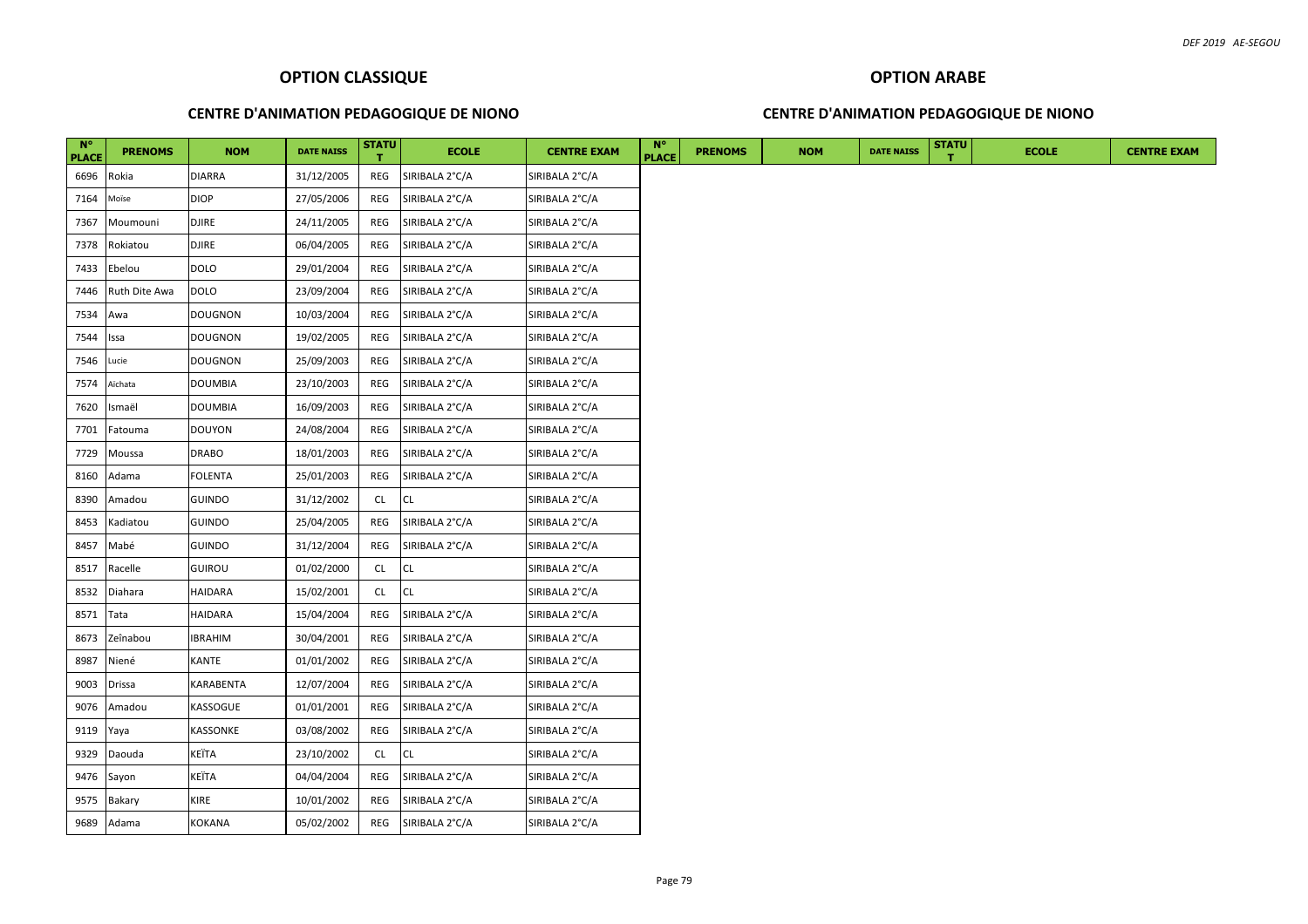### **CENTRE D'ANIMATION PEDAGOGIQUE DE NIONO**

### **CENTRE D'ANIMATION PEDAGOGIQUE DE NIONO**

| <b>N°</b><br><b>PLACE</b> | <b>PRENOMS</b>              | <b>NOM</b>      | <b>DATE NAISS</b> | <b>STATU</b> | <b>ECOLE</b>   | <b>CENTRE EXAM</b> | <b>N°</b><br><b>PLACE</b> | <b>PRENOMS</b> | <b>NOM</b> | <b>DATE NAISS</b> | <b>STATU</b> | <b>ECOLE</b> | <b>CENTRE EXAM</b> |
|---------------------------|-----------------------------|-----------------|-------------------|--------------|----------------|--------------------|---------------------------|----------------|------------|-------------------|--------------|--------------|--------------------|
| 10051                     | <b>Bagnini</b>              | KONE            | 09/03/2004        | REG          | SIRIBALA 2°C/A | SIRIBALA 2°C/A     |                           |                |            |                   |              |              |                    |
| 10228                     | Mariam                      | KONE            | 08/02/2002        | REG          | SIRIBALA 2°C/A | SIRIBALA 2°C/A     |                           |                |            |                   |              |              |                    |
| 10262                     | Moussa                      | KONE            | 08/12/2002        | REG          | SIRIBALA 2°C/A | SIRIBALA 2°C/A     |                           |                |            |                   |              |              |                    |
| 10483                     | Adam                        | KOUBA           | 01/01/2003        | REG          | SIRIBALA 2°C/A | SIRIBALA 2°C/A     |                           |                |            |                   |              |              |                    |
| 10603                     | Modibo                      | KOUREISSY       | 03/03/2001        | CL           | CL             | SIRIBALA 2°C/A     |                           |                |            |                   |              |              |                    |
| 10835                     | Asadou                      | MAÏGA           | 12/07/2002        | REG          | SIRIBALA 2°C/A | SIRIBALA 2°C/A     |                           |                |            |                   |              |              |                    |
| 10942                     | Safiatou                    | MAÏGA           | 20/09/2004        | REG          | SIRIBALA 2°C/A | SIRIBALA 2°C/A     |                           |                |            |                   |              |              |                    |
| 10951                     | Seïboune                    | MAÏGA           | 22/08/2004        | REG          | SIRIBALA 2°C/A | SIRIBALA 2°C/A     |                           |                |            |                   |              |              |                    |
| 10955                     | Seydou                      | MAÏGA           | 14/02/2002        | REG          | SIRIBALA 2°C/A | SIRIBALA 2°C/A     |                           |                |            |                   |              |              |                    |
| 11545                     | Abdoulaye                   | <b>OUEDRAGO</b> | 04/12/2001        | REG          | SIRIBALA 2°C/A | SIRIBALA 2°C/A     |                           |                |            |                   |              |              |                    |
| 11961                     | Kessa                       | SAGARA          | 15/12/2003        | REG          | SIRIBALA 2°C/A | SIRIBALA 2°C/A     |                           |                |            |                   |              |              |                    |
| 12127                     | Kadidiatou                  | SAMAKE          | 26/04/2003        | REG          | SIRIBALA 2°C/A | SIRIBALA 2°C/A     |                           |                |            |                   |              |              |                    |
| 12439                     | Soumaïla                    | SANGARE         | 06/09/2003        | REG          | SIRIBALA 2°C/A | SIRIBALA 2°C/A     |                           |                |            |                   |              |              |                    |
| 12508                     | Boubacar                    | SANOGO          | 15/11/2003        | REG          | SIRIBALA 2°C/A | SIRIBALA 2°C/A     |                           |                |            |                   |              |              |                    |
| 12520 Djata               |                             | SANOGO          | 15/01/2004        | REG          | SIRIBALA 2°C/A | SIRIBALA 2°C/A     |                           |                |            |                   |              |              |                    |
| 12909                     | Mariam                      | SIDIBE          | 30/07/2003        | REG          | SIRIBALA 2°C/A | SIRIBALA 2°C/A     |                           |                |            |                   |              |              |                    |
| 13081                     | Assitan                     | SISSOKO         | 03/02/2002        | <b>CL</b>    | <b>CL</b>      | SIRIBALA 2°C/A     |                           |                |            |                   |              |              |                    |
| 14185                     | Niacoro Dite                | THERRA          | 06/03/2003        | REG          | SIRIBALA 2°C/A | SIRIBALA 2°C/A     |                           |                |            |                   |              |              |                    |
| 14517                     | Mamady                      | TOUNKARA        | 26/06/2001        | REG          | SIRIBALA 2°C/A | SIRIBALA 2°C/A     |                           |                |            |                   |              |              |                    |
| 14563                     | Amadou Diadie               | TOURE           | 19/01/2004        | REG          | SIRIBALA 2°C/A | SIRIBALA 2°C/A     |                           |                |            |                   |              |              |                    |
| 14643                     | Hamsatou                    | TOURE           | 01/10/2003        | REG          | SIRIBALA 2°C/A | SIRIBALA 2°C/A     |                           |                |            |                   |              |              |                    |
| 15030                     | Aminata                     | TRAORE          | 04/03/2003        | REG          | SIRIBALA 2°C/A | SIRIBALA 2°C/A     |                           |                |            |                   |              |              |                    |
| 15277                     | Cheick Tidiani              | <b>TRAORE</b>   | 20/11/2003        | REG          | SIRIBALA 2°C/A | SIRIBALA 2°C/A     |                           |                |            |                   |              |              |                    |
| 15576                     | Handeden                    | TRAORE          | 25/09/2003        | REG          | SIRIBALA 2°C/A | SIRIBALA 2°C/A     |                           |                |            |                   |              |              |                    |
| 16048                     | Qusmane<br>Mohamed<br>amine | TRAORE          | 13/02/2001        | REG          | SIRIBALA 2°C/A | SIRIBALA 2°C/A     |                           |                |            |                   |              |              |                    |
| 16100                     | Nana Kadidia                | TRAORE          | 07/10/2003        | REG          | SIRIBALA 2°C/A | SIRIBALA 2°C/A     |                           |                |            |                   |              |              |                    |
| 16143                     | Oumar                       | <b>TRAORE</b>   | 27/02/2003        | REG          | SIRIBALA 2°C/A | SIRIBALA 2°C/A     |                           |                |            |                   |              |              |                    |
| 16212                     | Rokia                       | TRAORE          | 06/08/2003        | REG          | SIRIBALA 2°C/A | SIRIBALA 2°C/A     |                           |                |            |                   |              |              |                    |
| 16343 Sidy                |                             | TRAORE          | 23/11/2002        | REG          | SIRIBALA 2°C/A | SIRIBALA 2°C/A     |                           |                |            |                   |              |              |                    |
| 16465 Waly                |                             | TRAORE          | 30/11/2005        | REG          | SIRIBALA 2°C/A | SIRIBALA 2°C/A     |                           |                |            |                   |              |              |                    |
|                           | 16546 Abraham               | <b>UOLONW</b>   | 11/09/2005        | REG          | SIRIBALA 2°C/A | SIRIBALA 2°C/A     |                           |                |            |                   |              |              |                    |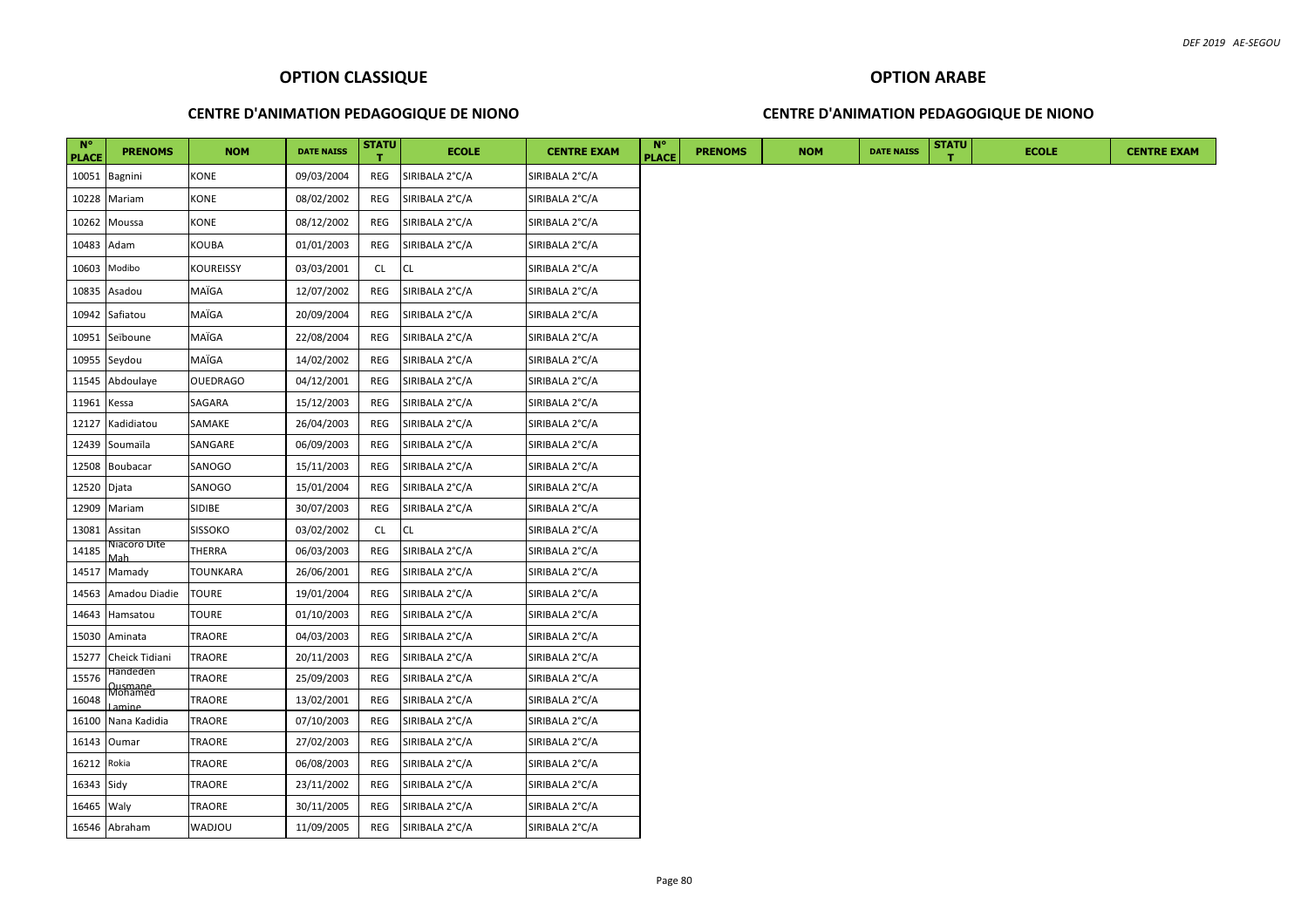## **CENTRE D'ANIMATION PEDAGOGIQUE DE NIONO**

### **CENTRE D'ANIMATION PEDAGOGIQUE DE NIONO**

| $N^{\circ}$<br><b>PLACE</b> | <b>PRENOMS</b>                          | <b>NOM</b>        | <b>DATE NAISS</b> | <b>STATU</b> | <b>ECOLE</b>           | <b>CENTRE EXAM</b> | $N^{\circ}$<br><b>PLACE</b> | <b>PRENOMS</b> | <b>NOM</b> | <b>DATE NAISS</b> | <b>STATU</b> | <b>ECOLE</b> | <b>CENTRE EXAM</b> |
|-----------------------------|-----------------------------------------|-------------------|-------------------|--------------|------------------------|--------------------|-----------------------------|----------------|------------|-------------------|--------------|--------------|--------------------|
| 16549 Joël                  |                                         | <b>WADJOU</b>     | 14/08/2003        | REG          | SIRIBALA 2°C/A         | SIRIBALA 2°C/A     |                             |                |            |                   |              |              |                    |
| 16591 Aly                   |                                         | YALCOUE           | 03/11/2004        | REG          | SIRIBALA 2°C/A         | SIRIBALA 2°C/A     |                             |                |            |                   |              |              |                    |
| 16628 Fada                  |                                         | YALONTA           | 22/11/2005        | REG          | SIRIBALA 2°C/A         | SIRIBALA 2°C/A     |                             |                |            |                   |              |              |                    |
| 16629 Kolia                 |                                         | YALONTA           | 22/11/2005        | REG          | SIRIBALA 2°C/A         | SIRIBALA 2°C/A     |                             |                |            |                   |              |              |                    |
| 184                         | Mahamadou                               | <b>BAGAYOKO</b>   | 03/04/2005        | REG          | <b>BABA TRAORE 2°C</b> | SIRIBALA 2°C/B     |                             |                |            |                   |              |              |                    |
| 389                         | Karim                                   | <b>BALLO</b>      | 07/01/2004        | REG          | <b>BABA TRAORE 2°C</b> | SIRIBALA 2°C/B     |                             |                |            |                   |              |              |                    |
| 410                         | Minata                                  | <b>BALLO</b>      | 05/06/2004        | REG          | SIRIBALA 2°C/B         | SIRIBALA 2°C/B     |                             |                |            |                   |              |              |                    |
| 473                         | Youba                                   | BAMBA             | 01/01/2003        | REG          | <b>BABA TRAORE 2°C</b> | SIRIBALA 2°C/B     |                             |                |            |                   |              |              |                    |
| 737                         | Souleymane                              | <b>BERTHE</b>     | 11/03/2005        | REG          | <b>BABA TRAORE 2°C</b> | SIRIBALA 2°C/B     |                             |                |            |                   |              |              |                    |
| 770                         | <sup>-</sup> atoumata Dite<br>.<br>iovo | <b>BOCOUM</b>     | 08/02/2003        | REG          | SIRIBALA 2°C/B         | SIRIBALA 2°C/B     |                             |                |            |                   |              |              |                    |
| 808                         | Bréima                                  | <b>BORO</b>       | 05/11/2003        | REG          | SIRIBALA 2°C/B         | SIRIBALA 2°C/B     |                             |                |            |                   |              |              |                    |
| 821                         | Adama                                   | <b>BOUARE</b>     | 05/07/2005        | REG          | <b>BABA TRAORE 2°C</b> | SIRIBALA 2°C/B     |                             |                |            |                   |              |              |                    |
| 823                         | Adama                                   | <b>BOUARE</b>     | 12/11/2004        | REG          | SIRIBALA 2°C/B         | SIRIBALA 2°C/B     |                             |                |            |                   |              |              |                    |
| 832                         | Alima Soungoura BOUARE                  |                   | 12/11/2006        | REG          | <b>BABA TRAORE 2°C</b> | SIRIBALA 2°C/B     |                             |                |            |                   |              |              |                    |
| 909                         | <b>Drissa</b>                           | <b>BOUARE</b>     | 21/12/2003        | REG          | SIRIBALA 2°C/B         | SIRIBALA 2°C/B     |                             |                |            |                   |              |              |                    |
| 941                         | Fouseyni                                | <b>BOUARE</b>     | 06/04/2006        | <b>REG</b>   | <b>BABA TRAORE 2°C</b> | SIRIBALA 2°C/B     |                             |                |            |                   |              |              |                    |
| 986                         | Madou                                   | <b>BOUARE</b>     | 03/12/2003        | REG          | <b>BABA TRAORE 2°C</b> | SIRIBALA 2°C/B     |                             |                |            |                   |              |              |                    |
| 1036                        | Néné                                    | <b>BOUARE</b>     | 15/07/2006        | REG          | <b>BABA TRAORE 2°C</b> | SIRIBALA 2°C/B     |                             |                |            |                   |              |              |                    |
| 1123                        | Masseny                                 | <b>BOUGOUDOGO</b> | 06/04/2006        | REG          | <b>BABA TRAORE 2°C</b> | SIRIBALA 2°C/B     |                             |                |            |                   |              |              |                    |
| 1255                        | Soumaila                                | CAMARA            | 02/12/2002        | REG          | SIRIBALA 2°C/B         | SIRIBALA 2°C/B     |                             |                |            |                   |              |              |                    |
| 1285                        | Aichata                                 | <b>CISSE</b>      | 03/09/2001        | REG          | SIRIBALA 2°C/B         | SIRIBALA 2°C/B     |                             |                |            |                   |              |              |                    |
| 1329                        | Bintou                                  | <b>CISSE</b>      | 22/02/2003        | REG          | <b>BABA TRAORE 2°C</b> | SIRIBALA 2°C/B     |                             |                |            |                   |              |              |                    |
| 1630                        | Abdoulaye<br>Moussa                     | COULIBALY         | 12/01/2006        | REG          | SIRIBALA 2°C/B         | SIRIBALA 2°C/B     |                             |                |            |                   |              |              |                    |
| 1770                        | Amadou                                  | COULIBALY         | 11/12/2003        | REG          | <b>BABA TRAORE 2°C</b> | SIRIBALA 2°C/B     |                             |                |            |                   |              |              |                    |
| 1926                        | Assitan Dite<br>V'Gassana               | COULIBALY         | 08/08/2006        | REG          | <b>BABA TRAORE 2°C</b> | SIRIBALA 2°C/B     |                             |                |            |                   |              |              |                    |
| 1966                        | Babouko                                 | COULIBALY         | 01/05/2002        | REG          | BABA TRAORE 2°C        | SIRIBALA 2°C/B     |                             |                |            |                   |              |              |                    |
| 2270                        | <b>Drissa</b>                           | COULIBALY         | 04/03/2006        | REG          | BABA TRAORE 2°C        | SIRIBALA 2°C/B     |                             |                |            |                   |              |              |                    |
| 2363                        | Fatoumata A                             | COULIBALY         | 27/10/2003        | REG          | <b>BABA TRAORE 2°C</b> | SIRIBALA 2°C/B     |                             |                |            |                   |              |              |                    |
| 2378                        | Fatoumata I                             | COULIBALY         | 06/12/2004        | REG          | <b>BABA TRAORE 2°C</b> | SIRIBALA 2°C/B     |                             |                |            |                   |              |              |                    |
|                             | 2554 Kadiatou                           | COULIBALY         | 03/06/2006        | REG          | <b>BABA TRAORE 2°C</b> | SIRIBALA 2°C/B     |                             |                |            |                   |              |              |                    |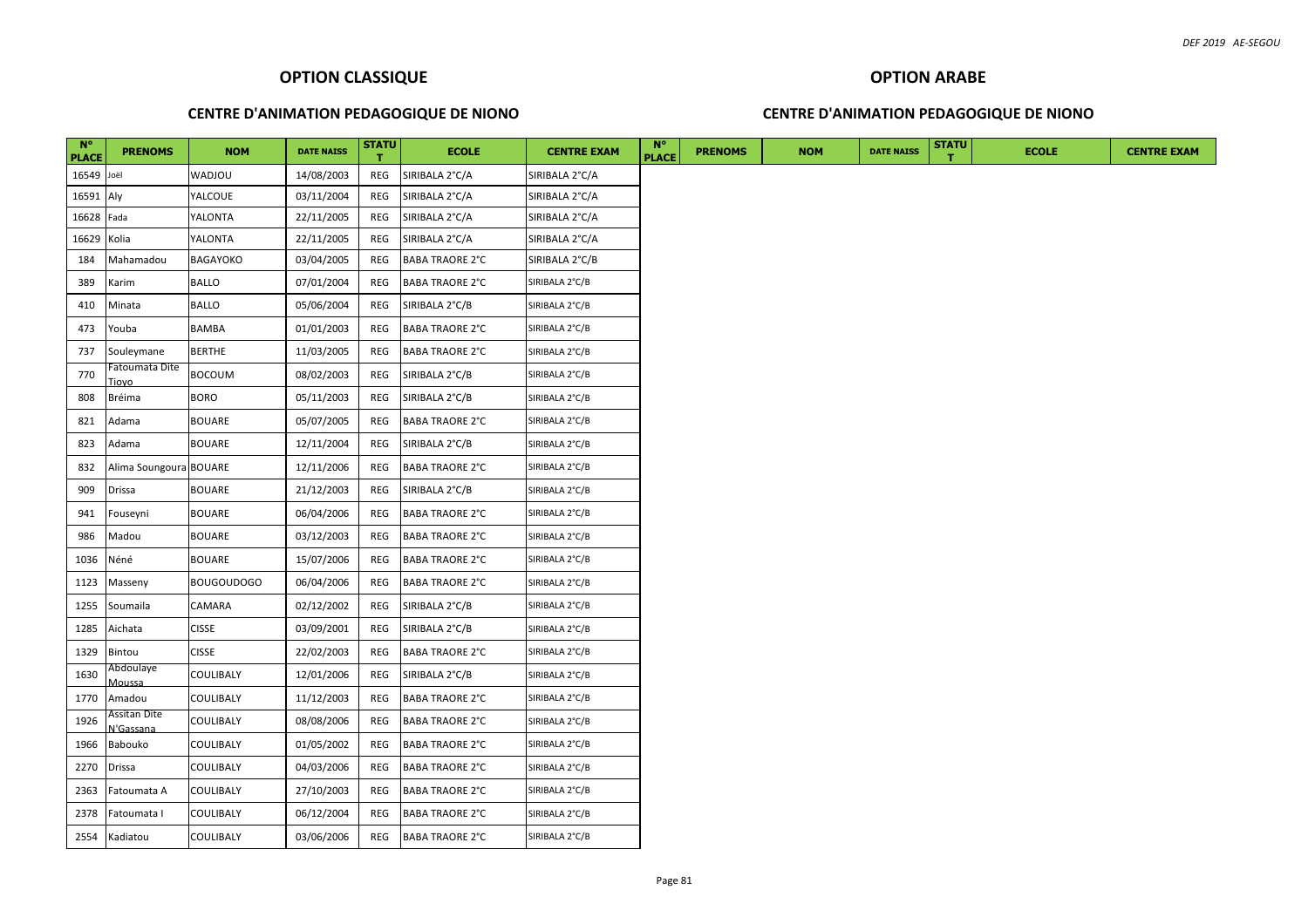### **CENTRE D'ANIMATION PEDAGOGIQUE DE NIONO**

### **CENTRE D'ANIMATION PEDAGOGIQUE DE NIONO**

| $N^{\circ}$<br><b>PLACE</b> | <b>PRENOMS</b>  | <b>NOM</b>       | <b>DATE NAISS</b> | <b>STATU</b> | <b>ECOLE</b>           | <b>CENTRE EXAM</b> | $N^{\circ}$<br><b>PLACE</b> | <b>PRENOMS</b> | <b>NOM</b> | <b>DATE NAISS</b> | <b>STATU</b> | <b>ECOLE</b> | <b>CENTRE EXAM</b> |
|-----------------------------|-----------------|------------------|-------------------|--------------|------------------------|--------------------|-----------------------------|----------------|------------|-------------------|--------------|--------------|--------------------|
| 2606                        | Kaldy           | <b>COULIBALY</b> | 19/03/2003        | REG          | SIRIBALA 2°C/B         | SIRIBALA 2°C/B     |                             |                |            |                   |              |              |                    |
| 2620                        | Karia           | <b>COULIBALY</b> | 09/03/2002        | <b>CL</b>    | <b>CL</b>              | SIRIBALA 2°C/B     |                             |                |            |                   |              |              |                    |
| 2679                        | Kotimi          | <b>COULIBALY</b> | 18/09/2002        | REG          | SIRIBALA 2°C/B         | SIRIBALA 2°C/B     |                             |                |            |                   |              |              |                    |
| 2811                        | Maimouna        | <b>COULIBALY</b> | 12/06/2005        | REG          | <b>BABA TRAORE 2°C</b> | SIRIBALA 2°C/B     |                             |                |            |                   |              |              |                    |
| 2843                        | Mamadou         | <b>COULIBALY</b> | 13/11/2006        | REG          | <b>BABA TRAORE 2°C</b> | SIRIBALA 2°C/B     |                             |                |            |                   |              |              |                    |
| 2890                        | Maria Claire    | <b>COULIBALY</b> | 05/09/2003        | REG          | SIRIBALA 2°C/B         | SIRIBALA 2°C/B     |                             |                |            |                   |              |              |                    |
| 2891                        | Maria Nakoro    | <b>COULIBALY</b> | 21/03/2006        | REG          | SIRIBALA 2°C/B         | SIRIBALA 2°C/B     |                             |                |            |                   |              |              |                    |
| 2895                        | Mariam          | <b>COULIBALY</b> | 16/10/2004        | REG          | <b>BABA TRAORE 2°C</b> | SIRIBALA 2°C/B     |                             |                |            |                   |              |              |                    |
| 3005                        | Modibo          | <b>COULIBALY</b> | 07/08/2003        | REG          | SIRIBALA 2°C/B         | SIRIBALA 2°C/B     |                             |                |            |                   |              |              |                    |
| 3143                        | Oumar           | <b>COULIBALY</b> | 08/02/2004        | REG          | BABA TRAORE 2°C        | SIRIBALA 2°C/B     |                             |                |            |                   |              |              |                    |
| 3260                        | Rokia           | <b>COULIBALY</b> | 24/08/2006        | REG          | <b>BABA TRAORE 2°C</b> | SIRIBALA 2°C/B     |                             |                |            |                   |              |              |                    |
| 3317                        | Salif           | <b>COULIBALY</b> | 14/04/1999        | <b>CL</b>    | <b>CL</b>              | SIRIBALA 2°C/B     |                             |                |            |                   |              |              |                    |
| 3727                        | Papa Roger      | <b>DACKO</b>     | 20/03/2003        | REG          | SIRIBALA 2°C/B         | SIRIBALA 2°C/B     |                             |                |            |                   |              |              |                    |
| 3800                        | lean De Dieu    | DAMANDE          | 01/01/2006        | REG          | <b>BABA TRAORE 2°C</b> | SIRIBALA 2°C/B     |                             |                |            |                   |              |              |                    |
| 3818                        | Mamadou         | <b>DANTE</b>     | 10/09/2003        | REG          | SIRIBALA 2°C/B         | SIRIBALA 2°C/B     |                             |                |            |                   |              |              |                    |
| 3911                        | Fatoumata       | <b>DAOU</b>      | 21/03/2005        | REG          | <b>BABA TRAORE 2°C</b> | SIRIBALA 2°C/B     |                             |                |            |                   |              |              |                    |
| 4089                        | Alimatou        | <b>DEMBELE</b>   | 01/01/2003        | REG          | <b>BABA TRAORE 2°C</b> | SIRIBALA 2°C/B     |                             |                |            |                   |              |              |                    |
| 4170                        | Assitan         | <b>DEMBELE</b>   | 14/10/2004        | REG          | SIRIBALA 2°C/B         | SIRIBALA 2°C/B     |                             |                |            |                   |              |              |                    |
| 4199                        | Bassitan        | <b>DEMBELE</b>   | 20/09/2005        | REG          | SIRIBALA 2°C/B         | SIRIBALA 2°C/B     |                             |                |            |                   |              |              |                    |
| 4223                        | Bintou          | <b>DEMBELE</b>   | 26/01/2006        | REG          | SIRIBALA 2°C/B         | SIRIBALA 2°C/B     |                             |                |            |                   |              |              |                    |
| 4232                        | <b>Blaise</b>   | <b>DEMBELE</b>   | 22/08/2005        | REG          | SIRIBALA 2°C/B         | SIRIBALA 2°C/B     |                             |                |            |                   |              |              |                    |
| 4541                        | Mariam          | <b>DEMBELE</b>   | 12/08/2006        | REG          | <b>BABA TRAORE 2°C</b> | SIRIBALA 2°C/B     |                             |                |            |                   |              |              |                    |
| 4580                        | Modibo          | <b>DEMBELE</b>   | 06/04/2004        | REG          | <b>BABA TRAORE 2°C</b> | SIRIBALA 2°C/B     |                             |                |            |                   |              |              |                    |
| 4630                        | Nafissétou      | <b>DEMBELE</b>   | 15/03/2005        | REG          | <b>BABA TRAORE 2°C</b> | SIRIBALA 2°C/B     |                             |                |            |                   |              |              |                    |
| 4646                        | Nouhoum         | <b>DEMBELE</b>   | 30/10/2004        | REG          | <b>BABA TRAORE 2°C</b> | SIRIBALA 2°C/B     |                             |                |            |                   |              |              |                    |
| 4675                        | Ousmane         | <b>DEMBELE</b>   | 04/01/2003        | CL           | <b>CL</b>              | SIRIBALA 2°C/B     |                             |                |            |                   |              |              |                    |
| 4738                        | Sékou           | DEMBELE          | 20/08/2004        | REG          | SIRIBALA 2°C/B         | SIRIBALA 2°C/B     |                             |                |            |                   |              |              |                    |
| 4823                        | Youssouf        | <b>DEMBELE</b>   | 19/03/2003        | REG          | <b>BABA TRAORE 2°C</b> | SIRIBALA 2°C/B     |                             |                |            |                   |              |              |                    |
|                             | 5075 Nafissatou | <b>DIAKITE</b>   | 03/07/2006        | REG          | <b>BABA TRAORE 2°C</b> | SIRIBALA 2°C/B     |                             |                |            |                   |              |              |                    |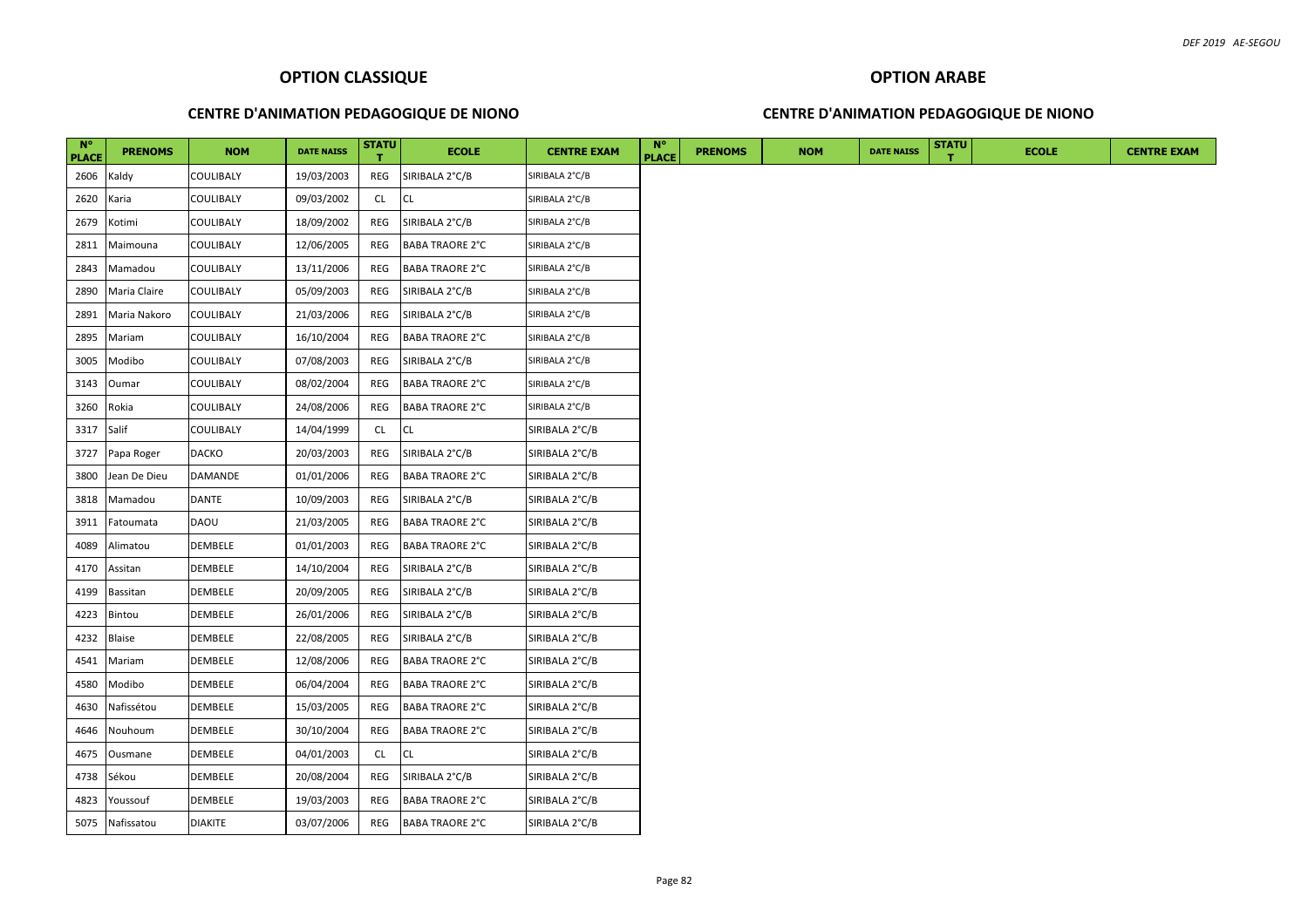### **CENTRE D'ANIMATION PEDAGOGIQUE DE NIONO**

### **CENTRE D'ANIMATION PEDAGOGIQUE DE NIONO**

| $N^{\circ}$<br><b>PLACE</b> | <b>PRENOMS</b>        | <b>NOM</b>      | <b>DATE NAISS</b> | <b>STATU</b> | <b>ECOLE</b>           | <b>CENTRE EXAM</b> | $N^{\circ}$<br><b>PLACE</b> | <b>PRENOMS</b> | <b>NOM</b> | <b>DATE NAISS</b> | <b>STATU</b> | <b>ECOLE</b> | <b>CENTRE EXAM</b> |
|-----------------------------|-----------------------|-----------------|-------------------|--------------|------------------------|--------------------|-----------------------------|----------------|------------|-------------------|--------------|--------------|--------------------|
| 5399                        | Korotoumou            | <b>DIALLO</b>   | 05/01/2006        | REG          | <b>BABA TRAORE 2°C</b> | SIRIBALA 2°C/B     |                             |                |            |                   |              |              |                    |
| 5586                        | Daouda                | <b>DIALO</b>    | 25/02/2005        | REG          | SIRIBALA 2°C/B         | SIRIBALA 2°C/B     |                             |                |            |                   |              |              |                    |
| 5699                        | Aissata               | <b>DIARRA</b>   | 30/03/2006        | REG          | <b>BABA TRAORE 2°C</b> | SIRIBALA 2°C/B     |                             |                |            |                   |              |              |                    |
| 5838                        | Awa                   | <b>DIARRA</b>   | 15/04/2005        | REG          | <b>BABA TRAORE 2°C</b> | SIRIBALA 2°C/B     |                             |                |            |                   |              |              |                    |
| 5860                        | Badjèguè              | <b>DIARRA</b>   | 27/08/2005        | REG          | <b>BABA TRAORE 2°C</b> | SIRIBALA 2°C/B     |                             |                |            |                   |              |              |                    |
| 5886                        | Bakaye                | <b>DIARRA</b>   | 31/12/2004        | REG          | SIRIBALA 2°C/B         | SIRIBALA 2°C/B     |                             |                |            |                   |              |              |                    |
| 5902                        | Bathy                 | DIARRA          | 26/03/2004        | REG          | <b>BABA TRAORE 2°C</b> | SIRIBALA 2°C/B     |                             |                |            |                   |              |              |                    |
| 5951                        | Boubacar              | <b>DIARRA</b>   | 27/05/2002        | REG          | <b>BABA TRAORE 2°C</b> | SIRIBALA 2°C/B     |                             |                |            |                   |              |              |                    |
| 5960                        | Bourama               | <b>DIARRA</b>   | 31/12/2001        | CL           | <b>CL</b>              | SIRIBALA 2°C/B     |                             |                |            |                   |              |              |                    |
| 6148                        | Fatoumata<br>}akarv   | <b>DIARRA</b>   | 28/11/2003        | REG          | SIRIBALA 2°C/B         | SIRIBALA 2°C/B     |                             |                |            |                   |              |              |                    |
| 6150                        | Fatoumata<br>3réhima  | <b>DIARRA</b>   | 13/03/2002        | <b>CL</b>    | <b>CL</b>              | SIRIBALA 2°C/B     |                             |                |            |                   |              |              |                    |
| 6182                        | Gaoussou              | <b>DIARRA</b>   | 30/04/2006        | REG          | SIRIBALA 2°C/B         | SIRIBALA 2°C/B     |                             |                |            |                   |              |              |                    |
| 6201                        | Hamidou               | <b>DIARRA</b>   | 21/08/2001        | REG          | SIRIBALA 2°C/B         | SIRIBALA 2°C/B     |                             |                |            |                   |              |              |                    |
| 6315                        | Kassoum               | <b>DIARRA</b>   | 10/08/2002        | REG          | <b>BABA TRAORE 2°C</b> | SIRIBALA 2°C/B     |                             |                |            |                   |              |              |                    |
| 6415                        | Malick                | <b>DIARRA</b>   | 14/04/2005        | REG          | <b>BABA TRAORE 2°C</b> | SIRIBALA 2°C/B     |                             |                |            |                   |              |              |                    |
| 6708                        | Safiatou              | DIARRA          | 28/04/2006        | REG          | <b>BABA TRAORE 2°C</b> | SIRIBALA 2°C/B     |                             |                |            |                   |              |              |                    |
| 6869                        | Tidiane               | <b>DIARRA</b>   | 04/01/2003        | REG          | SIRIBALA 2°C/B         | SIRIBALA 2°C/B     |                             |                |            |                   |              |              |                    |
| 6926                        | Zonwé François        | <b>DIARRA</b>   | 29/05/2003        | REG          | SIRIBALA 2°C/B         | SIRIBALA 2°C/B     |                             |                |            |                   |              |              |                    |
| 7002                        | Mamy                  | <b>DIAWARA</b>  | 20/02/2005        | REG          | SIRIBALA 2°C/B         | SIRIBALA 2°C/B     |                             |                |            |                   |              |              |                    |
| 7013                        | Sekou                 | <b>DIAWARA</b>  | 11/02/2003        | REG          | SIRIBALA 2°C/B         | SIRIBALA 2°C/B     |                             |                |            |                   |              |              |                    |
| 7028                        | Abdoul Hamada   DICKO |                 | 05/01/2002        | REG          | SIRIBALA 2°C/B         | SIRIBALA 2°C/B     |                             |                |            |                   |              |              |                    |
| 7107                        | Raby                  | <b>DICKO</b>    | 03/07/2006        | REG          | <b>BABA TRAORE 2°C</b> | SIRIBALA 2°C/B     |                             |                |            |                   |              |              |                    |
| 7127                        | Zeinabou              | <b>DICKO</b>    | 20/08/2003        | REG          | <b>BABA TRAORE 2°C</b> | SIRIBALA 2°C/B     |                             |                |            |                   |              |              |                    |
| 7216                        | Fatoumata             | <b>DJIGUIBA</b> | 30/06/2006        | REG          | <b>BABA TRAORE 2°C</b> | SIRIBALA 2°C/B     |                             |                |            |                   |              |              |                    |
| 7236                        | Aissata               | <b>DJINDE</b>   | 12/01/2006        | REG          | <b>BABA TRAORE 2°C</b> | SIRIBALA 2°C/B     |                             |                |            |                   |              |              |                    |
| 7448                        | Salomon I             | <b>DOLO</b>     | 29/09/2006        | REG          | <b>BABA TRAORE 2°C</b> | SIRIBALA 2°C/B     |                             |                |            |                   |              |              |                    |
| 7536                        | Daniel                | <b>DOUGNON</b>  | 11/01/2004        | REG          | SIRIBALA 2°C/B         | SIRIBALA 2°C/B     |                             |                |            |                   |              |              |                    |
| 7905                        | Bakari                | FANE            | 05/04/2001        | REG          | SIRIBALA 2°C/B         | SIRIBALA 2°C/B     |                             |                |            |                   |              |              |                    |
| 7914                        | Boubacar              | FANE            | 07/09/2006        | REG          | <b>BABA TRAORE 2°C</b> | SIRIBALA 2°C/B     |                             |                |            |                   |              |              |                    |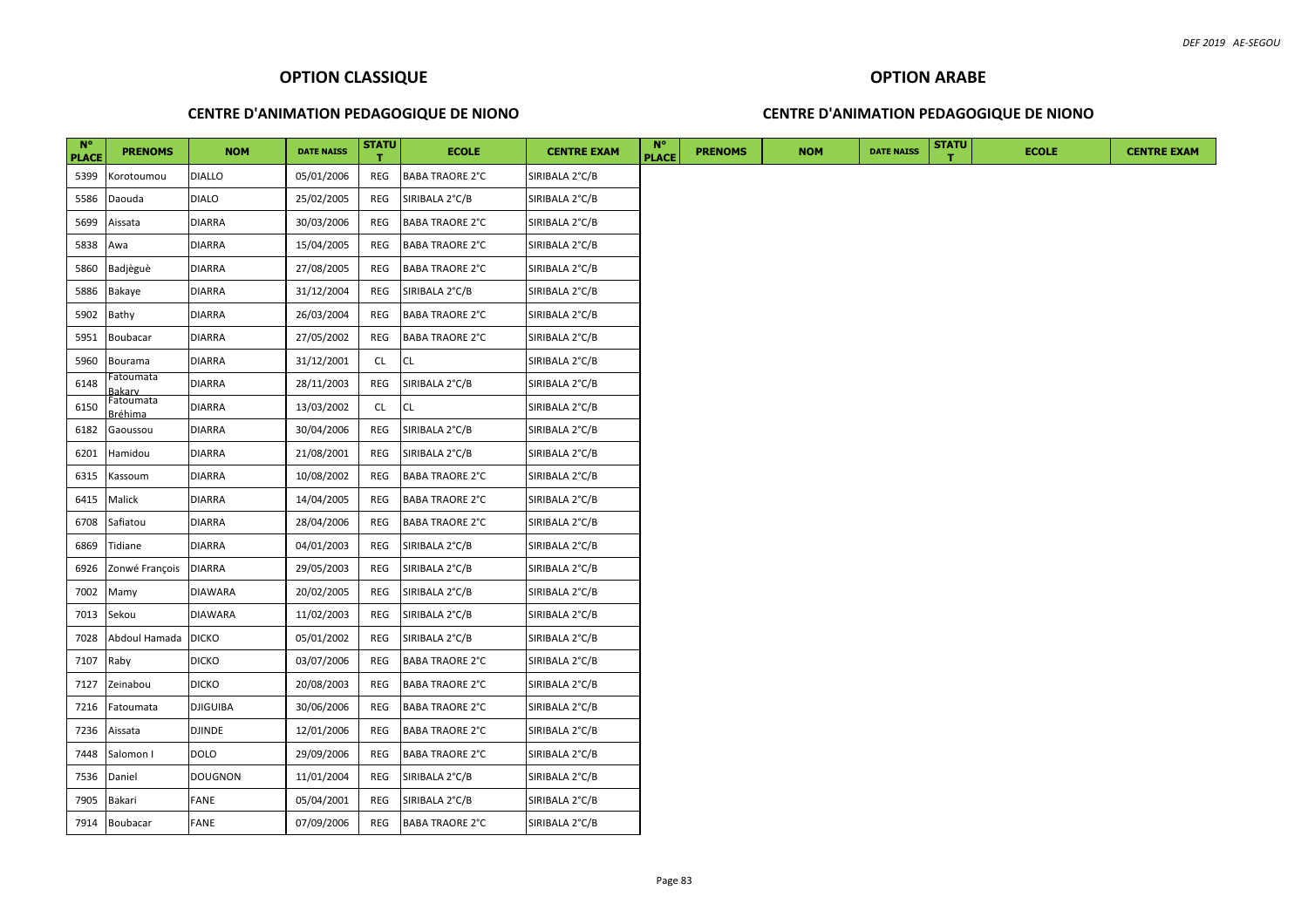### **CENTRE D'ANIMATION PEDAGOGIQUE DE NIONO**

### **CENTRE D'ANIMATION PEDAGOGIQUE DE NIONO**

| N°<br><b>PLACE</b> | <b>PRENOMS</b>      | <b>NOM</b>    | <b>DATE NAISS</b> | <b>STATU</b> | <b>ECOLE</b>           | <b>CENTRE EXAM</b> | <b>N°</b><br><b>PLACE</b> | <b>PRENOMS</b> | <b>NOM</b> | <b>DATE NAISS</b> | <b>STATU</b> | <b>ECOLE</b> |
|--------------------|---------------------|---------------|-------------------|--------------|------------------------|--------------------|---------------------------|----------------|------------|-------------------|--------------|--------------|
| 7964               | Maro                | FANE          | 10/10/2004        | REG          | SIRIBALA 2°C/B         | SIRIBALA 2°C/B     |                           |                |            |                   |              |              |
| 8288               | Kadia               | GOITA         | 07/03/2006        | REG          | <b>BABA TRAORE 2°C</b> | SIRIBALA 2°C/B     |                           |                |            |                   |              |              |
| 8404               | Awa                 | GUINDO        | 07/03/2006        | REG          | <b>BABA TRAORE 2°C</b> | SIRIBALA 2°C/B     |                           |                |            |                   |              |              |
| 8463               | Mariam              | <b>GUINDO</b> | 09/01/2005        | REG          | <b>BABA TRAORE 2°C</b> | SIRIBALA 2°C/B     |                           |                |            |                   |              |              |
| 8498               | Wassa               | GUINDO        | 30/03/2005        | REG          | SIRIBALA 2°C/B         | SIRIBALA 2°C/B     |                           |                |            |                   |              |              |
| 8763               | Assan               | KAMIA         | 18/02/2005        | REG          | SIRIBALA 2°C/B         | SIRIBALA 2°C/B     |                           |                |            |                   |              |              |
| 8866               | Founé               | KANE          | 25/04/2006        | REG          | <b>BABA TRAORE 2°C</b> | SIRIBALA 2°C/B     |                           |                |            |                   |              |              |
| 8910               | Bouya               | KANOUTE       | 15/07/2005        | REG          | SIRIBALA 2°C/B         | SIRIBALA 2°C/B     |                           |                |            |                   |              |              |
| 9016               | Aîssata             | KARAMBE       | 14/03/1994        | CL           | <b>CL</b>              | SIRIBALA 2°C/B     |                           |                |            |                   |              |              |
| 9027               | Oumar               | KARAMBE       | 31/12/2003        | REG          | <b>BABA TRAORE 2°C</b> | SIRIBALA 2°C/B     |                           |                |            |                   |              |              |
| 9028               | Yendy               | KARAMBE       | 18/01/2005        | REG          | SIRIBALA 2°C/B         | SIRIBALA 2°C/B     |                           |                |            |                   |              |              |
| 9071               | Adiaratou           | KASSOGUE      | 09/10/2006        | REG          | <b>BABA TRAORE 2°C</b> | SIRIBALA 2°C/B     |                           |                |            |                   |              |              |
| 9117               | Fatoumata           | KASSONKE      | 12/11/2003        | REG          | SIRIBALA 2°C/B         | SIRIBALA 2°C/B     |                           |                |            |                   |              |              |
| 9161               | Awa                 | KAYENTAO      | 26/03/2006        | REG          | <b>BABA TRAORE 2°C</b> | SIRIBALA 2°C/B     |                           |                |            |                   |              |              |
| 9182               | Adama               | KEITA         | 02/12/2005        | REG          | SIRIBALA 2°C/B         | SIRIBALA 2°C/B     |                           |                |            |                   |              |              |
| 9192               | Aminata             | KEITA         | 01/01/2004        | REG          | SIRIBALA 2°C/B         | SIRIBALA 2°C/B     |                           |                |            |                   |              |              |
| 9193               | Ane                 | KEITA         | 23/05/2004        | REG          | SIRIBALA 2°C/B         | SIRIBALA 2°C/B     |                           |                |            |                   |              |              |
| 9198               | Awa                 | KEITA         | 02/12/2005        | REG          | SIRIBALA 2°C/B         | SIRIBALA 2°C/B     |                           |                |            |                   |              |              |
| 9201               | <b>Binta Moussa</b> | KEITA         | 11/02/2006        | REG          | SIRIBALA 2°C/B         | SIRIBALA 2°C/B     |                           |                |            |                   |              |              |
| 9513               | Fanta               | KELEPILY      | 09/06/2006        | REG          | <b>BABA TRAORE 2°C</b> | SIRIBALA 2°C/B     |                           |                |            |                   |              |              |
| 9529               | Elizabeth           | KENE          | 02/01/2003        | REG          | <b>BABA TRAORE 2°C</b> | SIRIBALA 2°C/B     |                           |                |            |                   |              |              |
| 9532               | Mohamed             | KENE          | 13/09/2004        | REG          | SIRIBALA 2°C/B         | SIRIBALA 2°C/B     |                           |                |            |                   |              |              |
| 9595               | Fatoumata           | KODIO         | 13/01/2005        | REG          | SIRIBALA 2°C/B         | SIRIBALA 2°C/B     |                           |                |            |                   |              |              |
| 9600               | Moussa              | KODIO         | 10/10/2005        | REG          | SIRIBALA 2°C/B         | SIRIBALA 2°C/B     |                           |                |            |                   |              |              |
| 9606               | Adiaratou           | KOGOLIBA      | 03/09/2006        | REG          | <b>BABA TRAORE 2°C</b> | SIRIBALA 2°C/B     |                           |                |            |                   |              |              |
| 9692               | Daouda              | KOKENE        | 09/03/2003        | REG          | SIRIBALA 2°C/B         | SIRIBALA 2°C/B     |                           |                |            |                   |              |              |
| 9989               | Afou                | KONE          | 22/07/2006        | REG          | <b>BABA TRAORE 2°C</b> | SIRIBALA 2°C/B     |                           |                |            |                   |              |              |
| 10022              | Aminata             | <b>CONE</b>   | 25/02/2002        | REG          | SIRIBALA 2°C/B         | SIRIBALA 2°C/B     |                           |                |            |                   |              |              |
|                    | 10041 Assitan       | KONE          | 15/02/2002        | REG          | SIRIBALA 2°C/B         | SIRIBALA 2°C/B     |                           |                |            |                   |              |              |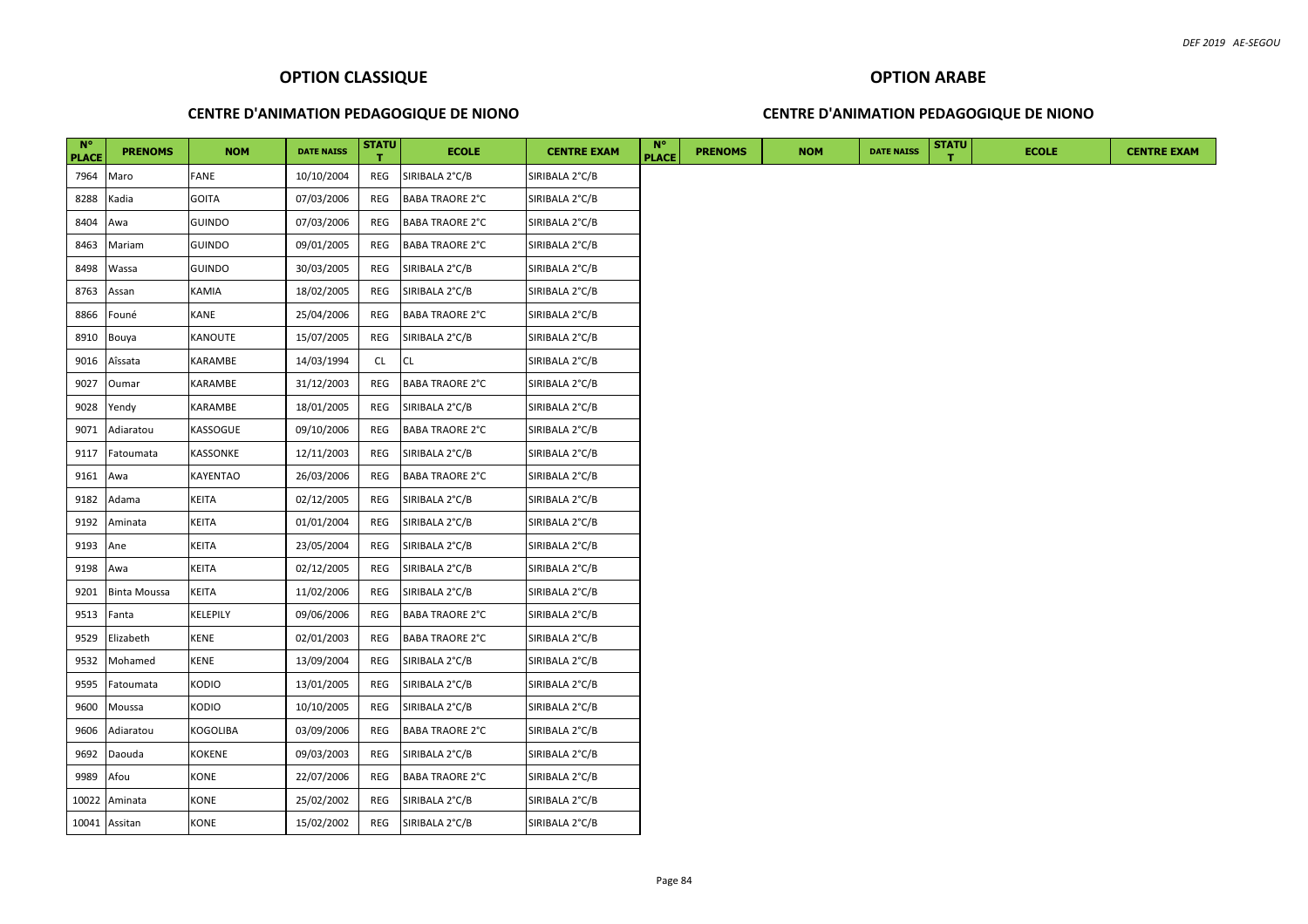### **CENTRE D'ANIMATION PEDAGOGIQUE DE NIONO**

### **CENTRE D'ANIMATION PEDAGOGIQUE DE NIONO**

| $N^{\circ}$<br><b>PLACE</b> | <b>PRENOMS</b>          | <b>NOM</b> | <b>DATE NAISS</b> | <b>STATU</b> | <b>ECOLE</b>           | <b>CENTRE EXAM</b> | $N^{\circ}$<br><b>PLACE</b> | <b>PRENOMS</b> | <b>NOM</b> | <b>DATE NAISS</b> | <b>STATU</b> | <b>ECOLE</b> | <b>CENTRE EXAM</b> |
|-----------------------------|-------------------------|------------|-------------------|--------------|------------------------|--------------------|-----------------------------|----------------|------------|-------------------|--------------|--------------|--------------------|
|                             | 10053 Bakari            | KONE       | 01/01/1999        | <b>CL</b>    | <b>CL</b>              | SIRIBALA 2°C/B     |                             |                |            |                   |              |              |                    |
| 10120                       | Fatoumata               | KONE       | 15/03/2005        | REG          | <b>BABA TRAORE 2°C</b> | SIRIBALA 2°C/B     |                             |                |            |                   |              |              |                    |
| 10212                       | Maimouna Dite<br>Sabine | KONE       | 01/01/2005        | REG          | <b>BABA TRAORE 2°C</b> | SIRIBALA 2°C/B     |                             |                |            |                   |              |              |                    |
|                             | 10333 Souleymane        | KONE       | 20/09/2001        | REG          | SIRIBALA 2°C/B         | SIRIBALA 2°C/B     |                             |                |            |                   |              |              |                    |
| 10407 Fanta                 |                         | KONTA      | 03/07/2006        | REG          | <b>BABA TRAORE 2°C</b> | SIRIBALA 2°C/B     |                             |                |            |                   |              |              |                    |
| 10610 Jean                  |                         | KOURIBA    | 16/05/2004        | REG          | <b>BABA TRAORE 2°C</b> | SIRIBALA 2°C/B     |                             |                |            |                   |              |              |                    |
| 10720                       | Aljaouja                | MAIGA      | 03/05/2004        | REG          | SIRIBALA 2°C/B         | SIRIBALA 2°C/B     |                             |                |            |                   |              |              |                    |
| 10747                       | Hamsatou                | MAIGA      | 05/02/2004        | REG          | SIRIBALA 2°C/B         | SIRIBALA 2°C/B     |                             |                |            |                   |              |              |                    |
| 10826                       | Almoudou                | MAÏGA      | 18/03/2006        | REG          | <b>BABA TRAORE 2°C</b> | SIRIBALA 2°C/B     |                             |                |            |                   |              |              |                    |
| 10827 Aly                   |                         | MAÏGA      | 27/09/2006        | REG          | <b>BABA TRAORE 2°C</b> | SIRIBALA 2°C/B     |                             |                |            |                   |              |              |                    |
| 10866                       | Fatoumata               | MAÏGA      | 16/09/2006        | REG          | <b>BABA TRAORE 2°C</b> | SIRIBALA 2°C/B     |                             |                |            |                   |              |              |                    |
| 10887                       | Hawa Dite<br>Weibéro    | MAÏGA      | 29/10/2003        | REG          | <b>BABA TRAORE 2°C</b> | SIRIBALA 2°C/B     |                             |                |            |                   |              |              |                    |
| 10963                       | Souleymane Y            | MAÏGA      | 12/06/2006        | REG          | <b>BABA TRAORE 2°C</b> | SIRIBALA 2°C/B     |                             |                |            |                   |              |              |                    |
|                             | 10977 Zikiriya          | MAÏGA      | 06/07/2006        | REG          | <b>BABA TRAORE 2°C</b> | SIRIBALA 2°C/B     |                             |                |            |                   |              |              |                    |
| 11249                       | Fatoumata               | MOUNKORO   | 26/11/2004        | REG          | <b>BABA TRAORE 2°C</b> | SIRIBALA 2°C/B     |                             |                |            |                   |              |              |                    |
| 11252                       | Guillaume               | MOUNKORO   | 10/01/2007        | REG          | SIRIBALA 2°C/B         | SIRIBALA 2°C/B     |                             |                |            |                   |              |              |                    |
|                             | 11642 Toumany           | OUEDRAOGO  | 28/07/2005        | REG          | <b>BABA TRAORE 2°C</b> | SIRIBALA 2°C/B     |                             |                |            |                   |              |              |                    |
| 11872                       | Hamissatou              | SACKO      | 03/03/2008        | REG          | SIRIBALA 2°C/B         | SIRIBALA 2°C/B     |                             |                |            |                   |              |              |                    |
| 11960                       | Kadiatou                | SAGARA     | 09/03/2003        | REG          | SIRIBALA 2°C/B         | SIRIBALA 2°C/B     |                             |                |            |                   |              |              |                    |
| 11967                       | Mohamed                 | SAGARA     | 01/01/2000        | REG          | SIRIBALA 2°C/B         | SIRIBALA 2°C/B     |                             |                |            |                   |              |              |                    |
|                             | 11980 Brema             | SAKARA     | 10/12/2001        | REG          | SIRIBALA 2°C/B         | SIRIBALA 2°C/B     |                             |                |            |                   |              |              |                    |
| 12302                       | Ousmane                 | SANGALIBA  | 19/11/2002        | REG          | SIRIBALA 2°C/B         | SIRIBALA 2°C/B     |                             |                |            |                   |              |              |                    |
| 12313 Adele                 |                         | SANGARE    | 21/12/2002        | REG          | SIRIBALA 2°C/B         | SIRIBALA 2°C/B     |                             |                |            |                   |              |              |                    |
| 12374 Kadia                 |                         | SANGARE    | 02/05/2006        | REG          | <b>BABA TRAORE 2°C</b> | SIRIBALA 2°C/B     |                             |                |            |                   |              |              |                    |
| 12461                       | Abdoulaye               | SANOGO     | 12/05/2004        | REG          | SIRIBALA 2°C/B         | SIRIBALA 2°C/B     |                             |                |            |                   |              |              |                    |
| 12483                       | Aminata                 | SANOGO     | 02/11/2004        | REG          | SIRIBALA 2°C/B         | SIRIBALA 2°C/B     |                             |                |            |                   |              |              |                    |
| 12509                       | Bourama                 | SANOGO     | 24/04/2006        | REG          | <b>BABA TRAORE 2°C</b> | SIRIBALA 2°C/B     |                             |                |            |                   |              |              |                    |
|                             | 12525 Djénébou          | SANOGO     | 07/03/2006        | REG          | <b>BABA TRAORE 2°C</b> | SIRIBALA 2°C/B     |                             |                |            |                   |              |              |                    |
|                             | 12787 Abdoulaye         | SIDIBE     | 01/01/2004        | REG          | SIRIBALA 2°C/B         | SIRIBALA 2°C/B     |                             |                |            |                   |              |              |                    |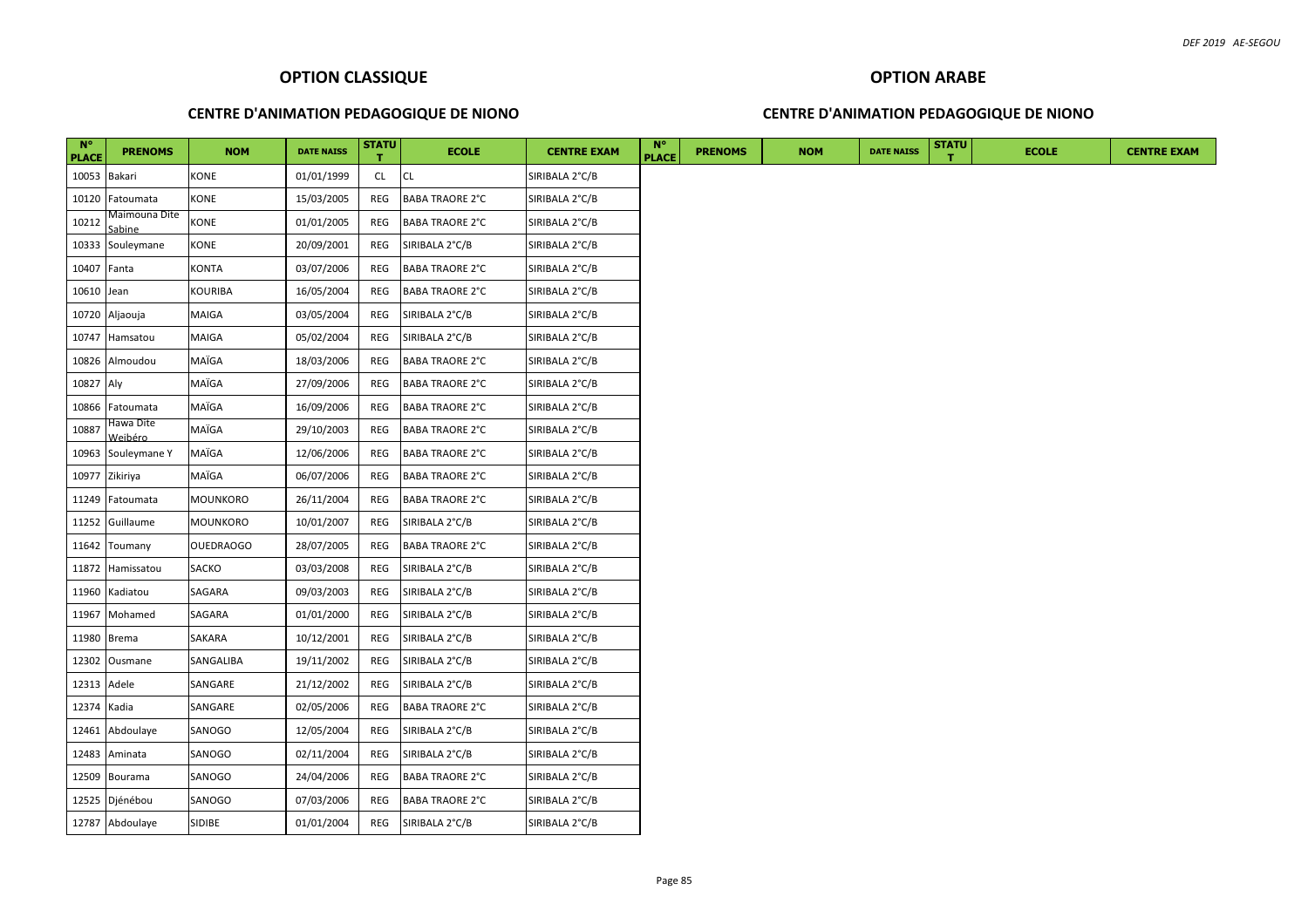### **CENTRE D'ANIMATION PEDAGOGIQUE DE NIONO**

### **CENTRE D'ANIMATION PEDAGOGIQUE DE NIONO**

| $N^{\circ}$<br><b>PLACE</b> | <b>PRENOMS</b>          | <b>NOM</b>     | <b>DATE NAISS</b> | <b>STATU</b> | <b>ECOLE</b>           | <b>CENTRE EXAM</b> | <b>N°</b><br><b>PLACE</b> | <b>PRENOMS</b> | <b>NOM</b> | <b>DATE NAISS</b> | <b>STATU</b> | <b>ECOLE</b> |  |
|-----------------------------|-------------------------|----------------|-------------------|--------------|------------------------|--------------------|---------------------------|----------------|------------|-------------------|--------------|--------------|--|
|                             | 12796 Alassane          | SIDIBE         | 15/10/2003        | REG          | SIRIBALA 2°C/B         | SIRIBALA 2°C/B     |                           |                |            |                   |              |              |  |
|                             | 13147 Ousmane           | <b>SISSOKO</b> | 14/08/2006        | REG          | <b>BABA TRAORE 2°C</b> | SIRIBALA 2°C/B     |                           |                |            |                   |              |              |  |
| 13164                       | Souleymane              | SISSOUMA       | 13/12/2002        | REG          | SIRIBALA 2°C/B         | SIRIBALA 2°C/B     |                           |                |            |                   |              |              |  |
| 13214 Hawa                  |                         | SOGOBA         | 25/09/2005        | REG          | <b>BABA TRAORE 2°C</b> | SIRIBALA 2°C/B     |                           |                |            |                   |              |              |  |
| 13238                       | Maiminata               | SOGOBA         | 07/02/2001        | REG          | <b>BABA TRAORE 2°C</b> | SIRIBALA 2°C/B     |                           |                |            |                   |              |              |  |
|                             | 13272 Yacouba           | SOGOBA         | 03/03/2003        | REG          | <b>BABA TRAORE 2°C</b> | SIRIBALA 2°C/B     |                           |                |            |                   |              |              |  |
|                             | 13298 Bouyagui          | SOGORE         | 07/08/2002        | CL           | <b>CL</b>              | SIRIBALA 2°C/B     |                           |                |            |                   |              |              |  |
|                             | 13872 Fatoumata         | <b>TANGARA</b> | 28/12/2001        | REG          | SIRIBALA 2°C/B         | SIRIBALA 2°C/B     |                           |                |            |                   |              |              |  |
| 13898 Hawa                  |                         | TANGARA        | 01/01/2002        | REG          | SIRIBALA 2°C/B         | SIRIBALA 2°C/B     |                           |                |            |                   |              |              |  |
|                             | 14122 Mohamed           | <b>TEMBELY</b> | 05/03/2006        | REG          | <b>BABA TRAORE 2°C</b> | SIRIBALA 2°C/B     |                           |                |            |                   |              |              |  |
| 14170                       | Issiaka                 | THERA          | 26/11/2005        | REG          | <b>BABA TRAORE 2°C</b> | SIRIBALA 2°C/B     |                           |                |            |                   |              |              |  |
| 14359                       | Kadidia                 | TOGO           | 29/01/2004        | REG          | <b>BABA TRAORE 2°C</b> | SIRIBALA 2°C/B     |                           |                |            |                   |              |              |  |
| 14384                       | Adama                   | TOGOLA         | 13/02/2005        | REG          | <b>BABA TRAORE 2°C</b> | SIRIBALA 2°C/B     |                           |                |            |                   |              |              |  |
|                             | 14696 Mamane            | TOURE          | 02/02/2000        | REG          | SIRIBALA 2°C/B         | SIRIBALA 2°C/B     |                           |                |            |                   |              |              |  |
| 14702                       | Mariam                  | TOURE          | 12/04/2002        | REG          | <b>BABA TRAORE 2°C</b> | SIRIBALA 2°C/B     |                           |                |            |                   |              |              |  |
| 14749                       | Ousmane<br>bdoul Karim) | TOURE          | 18/11/2005        | REG          | SIRIBALA 2°C/B         | SIRIBALA 2°C/B     |                           |                |            |                   |              |              |  |
| 14750                       | Ousmane<br>Alhousseini  | <b>TOURE</b>   | 07/03/2003        | REG          | SIRIBALA 2°C/B         | SIRIBALA 2°C/B     |                           |                |            |                   |              |              |  |
| 14933                       | Alimata                 | TRAORE         | 08/08/2004        | REG          | <b>BABA TRAORE 2°C</b> | SIRIBALA 2°C/B     |                           |                |            |                   |              |              |  |
|                             | 15149 Bakary            | TRAORE         | 15/09/2003        | REG          | SIRIBALA 2°C/B         | SIRIBALA 2°C/B     |                           |                |            |                   |              |              |  |
| 15197                       | Bintou                  | TRAORE         | 27/04/2005        | REG          | <b>BABA TRAORE 2°C</b> | SIRIBALA 2°C/B     |                           |                |            |                   |              |              |  |
| 15218                       | Bintou Dite<br>3atoma   | TRAORE         | 30/03/2003        | REG          | SIRIBALA 2°C/B         | SIRIBALA 2°C/B     |                           |                |            |                   |              |              |  |
| 15280                       | Cheickna                | TRAORE         | 29/09/2002        | REG          | SIRIBALA 2°C/B         | SIRIBALA 2°C/B     |                           |                |            |                   |              |              |  |
| 15373                       | Djorobo                 | TRAORE         | 14/08/2003        | REG          | SIRIBALA 2°C/B         | SIRIBALA 2°C/B     |                           |                |            |                   |              |              |  |
| 15844                       | Mahamadou<br>amine      | TRAORE         | 19/09/2004        | REG          | SIRIBALA 2°C/B         | SIRIBALA 2°C/B     |                           |                |            |                   |              |              |  |
| 15871                       | Maissata Cheick TRAORE  |                | 30/08/2007        | REG          | <b>BABA TRAORE 2°C</b> | SIRIBALA 2°C/B     |                           |                |            |                   |              |              |  |
| 15912                       | Mamoutou                | TRAORE         | 26/01/2002        | REG          | <b>BABA TRAORE 2°C</b> | SIRIBALA 2°C/B     |                           |                |            |                   |              |              |  |
|                             | 15925 Mariam            | TRAORE         | 14/08/2006        | REG          | <b>BABA TRAORE 2°C</b> | SIRIBALA 2°C/B     |                           |                |            |                   |              |              |  |
| 16277 Satan                 |                         | TRAORE         | 26/08/2004        | REG          | <b>BABA TRAORE 2°C</b> | SIRIBALA 2°C/B     |                           |                |            |                   |              |              |  |
| 16285 Sékou                 |                         | TRAORE         | 13/04/2005        | REG          | <b>BABA TRAORE 2°C</b> | SIRIBALA 2°C/B     |                           |                |            |                   |              |              |  |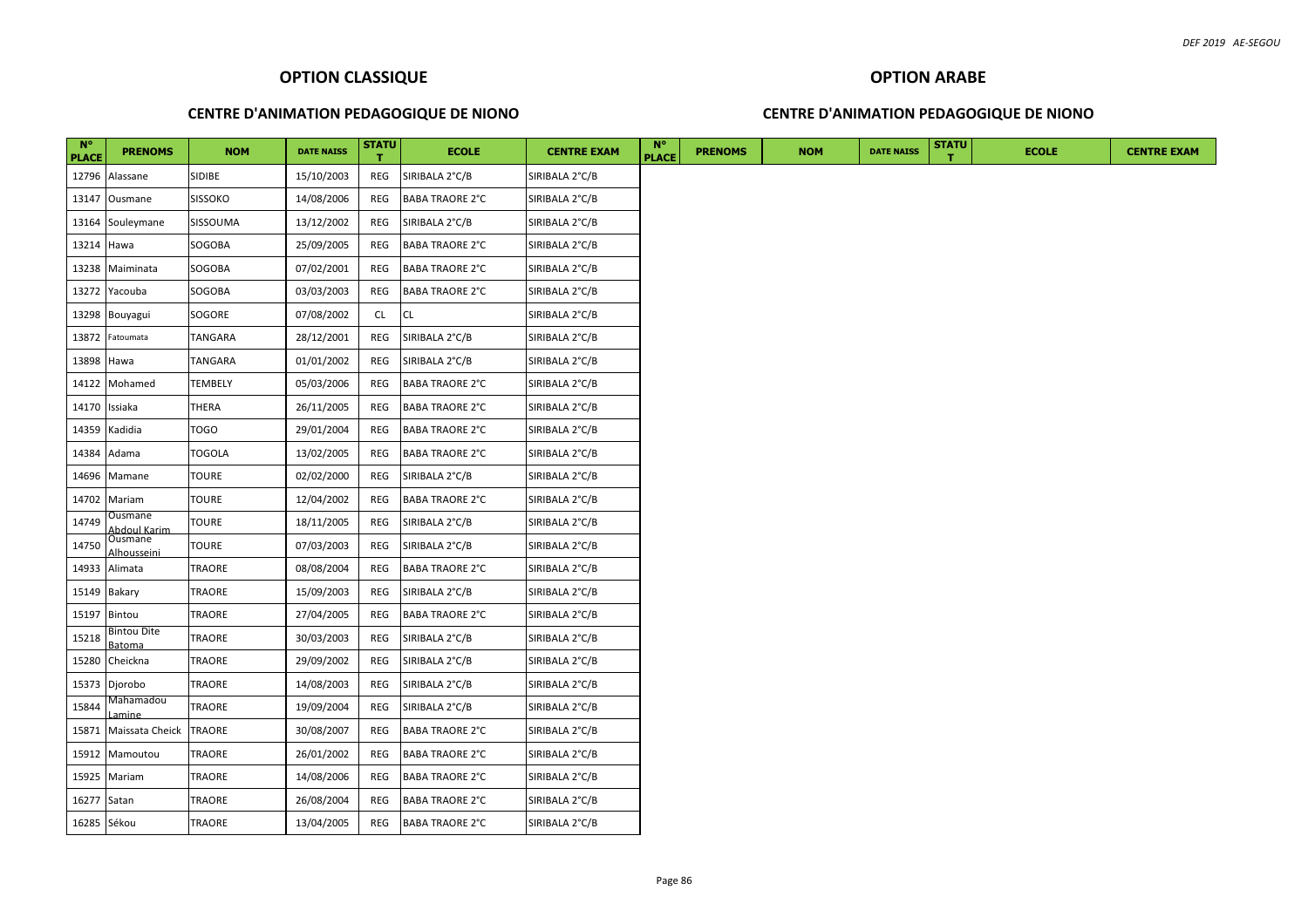# **OPTION ARABE**

### **CENTRE D'ANIMATION PEDAGOGIQUE DE NIONO**

### **CENTRE D'ANIMATION PEDAGOGIQUE DE NIONO**

| $N^{\circ}$<br><b>PLACE</b> | <b>PRENOMS</b>          | <b>NOM</b>      | <b>DATE NAISS</b> | <b>STATU</b> | <b>ECOLE</b>   | <b>CENTRE EXAM</b> | $N^{\circ}$<br><b>PLACE</b> | <b>PRENOMS</b> | <b>NOM</b> | <b>DATE NAISS</b> | <b>STATU</b> | <b>ECOLE</b> | <b>CENTRE EXAM</b> |
|-----------------------------|-------------------------|-----------------|-------------------|--------------|----------------|--------------------|-----------------------------|----------------|------------|-------------------|--------------|--------------|--------------------|
| 16604                       | Abdoulaye               | YALCOUYE        | 02/12/2002        | REG          | SIRIBALA 2°C/B | SIRIBALA 2°C/B     |                             |                |            |                   |              |              |                    |
| 174                         | Fatoumata               | <b>BAGAYOKO</b> | 28/02/2004        | REG          | SOKOLO 2°C     | SOKOLO 2°C         |                             |                |            |                   |              |              |                    |
| 1163                        | Bissidi Tabouré         | CAMARA          | 29/04/2002        | REG          | SOKOLO 2°C     | SOKOLO 2°C         |                             |                |            |                   |              |              |                    |
| 1352                        | Dramane                 | <b>CISSE</b>    | 04/10/2005        | REG          | SOKOLO 2°C     | SOKOLO 2°C         |                             |                |            |                   |              |              |                    |
| 1725                        | Ali                     | COULIBALY       | 31/12/2003        | REG          | SOKOLO 2°C     | SOKOLO 2°C         |                             |                |            |                   |              |              |                    |
| 1831                        | Aminata                 | COULIBALY       | 25/04/2006        | REG          | SOKOLO 2°C     | SOKOLO 2°C         |                             |                |            |                   |              |              |                    |
| 1857                        | Ana                     | COULIBALY       | 15/03/2005        | REG          | SOKOLO 2°C     | SOKOLO 2°C         |                             |                |            |                   |              |              |                    |
| 2265                        | Dramane                 | COULIBALY       | 04/03/2005        | REG          | SOKOLO 2°C     | SOKOLO 2°C         |                             |                |            |                   |              |              |                    |
| 2355                        | Fatoumata               | COULIBALY       | 05/01/2005        | REG          | SOKOLO 2°C     | SOKOLO 2°C         |                             |                |            |                   |              |              |                    |
| 2423                        | Hady                    | COULIBALY       | 21/09/2003        | REG          | SOKOLO 2°C     | SOKOLO 2°C         |                             |                |            |                   |              |              |                    |
| 2576                        | Kadiatou Dite<br>aro?   | COULIBALY       | 01/07/2005        | REG          | SOKOLO 2°C     | SOKOLO 2°C         |                             |                |            |                   |              |              |                    |
| 2643                        | Kéfa                    | COULIBALY       | 11/01/2002        | REG          | SOKOLO 2°C     | SOKOLO 2°C         |                             |                |            |                   |              |              |                    |
| 2695                        | Lallé                   | COULIBALY       | 11/02/2005        | REG          | SOKOLO 2°C     | SOKOLO 2°C         |                             |                |            |                   |              |              |                    |
| 2789                        | Mahamadou K             | COULIBALY       | 05/03/2002        | REG          | SOKOLO 2°C     | SOKOLO 2°C         |                             |                |            |                   |              |              |                    |
| 2801                        | Mahamadou T             | COULIBALY       | 01/01/2003        | REG          | SOKOLO 2°C     | SOKOLO 2°C         |                             |                |            |                   |              |              |                    |
| 2990                        | Modibo                  | COULIBALY       | 04/09/2002        | <b>CL</b>    | CL.            | SOKOLO 2°C         |                             |                |            |                   |              |              |                    |
| 3196                        | Oumou                   | COULIBALY       | 05/12/2004        | REG          | SOKOLO 2°C     | SOKOLO 2°C         |                             |                |            |                   |              |              |                    |
| 3387                        | Sény                    | COULIBALY       | 31/12/2004        | REG          | SOKOLO 2°C     | SOKOLO 2°C         |                             |                |            |                   |              |              |                    |
| 4998                        | Cheicknè                | <b>DIAKITE</b>  | 30/09/2003        | REG          | SOKOLO 2°C     | SOKOLO 2°C         |                             |                |            |                   |              |              |                    |
| 5046                        | Maîmouna                | diakite         | 02/12/2006        | REG          | SOKOLO 2°C     | SOKOLO 2°C         |                             |                |            |                   |              |              |                    |
| 5114                        | Abdoulaye               | <b>DIALLO</b>   | 09/02/2003        | REG          | SOKOLO 2°C     | SOKOLO 2°C         |                             |                |            |                   |              |              |                    |
| 5757                        | Amidou                  | DIARRA          | 25/09/2003        | REG          | SOKOLO 2°C     | SOKOLO 2°C         |                             |                |            |                   |              |              |                    |
| 5779                        | Aminata                 | <b>DIARRA</b>   | 02/12/2004        | REG          | SOKOLO 2°C     | SOKOLO 2°C         |                             |                |            |                   |              |              |                    |
| 5955                        | Boubacar Sidiki         | <b>DIARRA</b>   | 24/06/2005        | REG          | SOKOLO 2°C     | SOKOLO 2°C         |                             |                |            |                   |              |              |                    |
| 6065                        | Dramane                 | <b>DIARRA</b>   | 13/06/2005        | REG          | SOKOLO 2°C     | SOKOLO 2°C         |                             |                |            |                   |              |              |                    |
| 6176                        | Fousseyni               | <b>DIARRA</b>   | 28/04/2004        | REG          | SOKOLO 2°C     | SOKOLO 2°C         |                             |                |            |                   |              |              |                    |
| 6183                        | Gaoussou                | DIARRA          | 31/12/2003        | REG          | SOKOLO 2°C     | SOKOLO 2°C         |                             |                |            |                   |              |              |                    |
| 6393                        | Mahamadou Dit<br>Binaké | DIARRA          | 30/07/2003        | REG          | SOKOLO 2°C     | SOKOLO 2°C         |                             |                |            |                   |              |              |                    |
| 6920                        | Zanké                   | <b>DIARRA</b>   | 20/07/2004        | REG          | SOKOLO 2°C     | SOKOLO 2°C         |                             |                |            |                   |              |              |                    |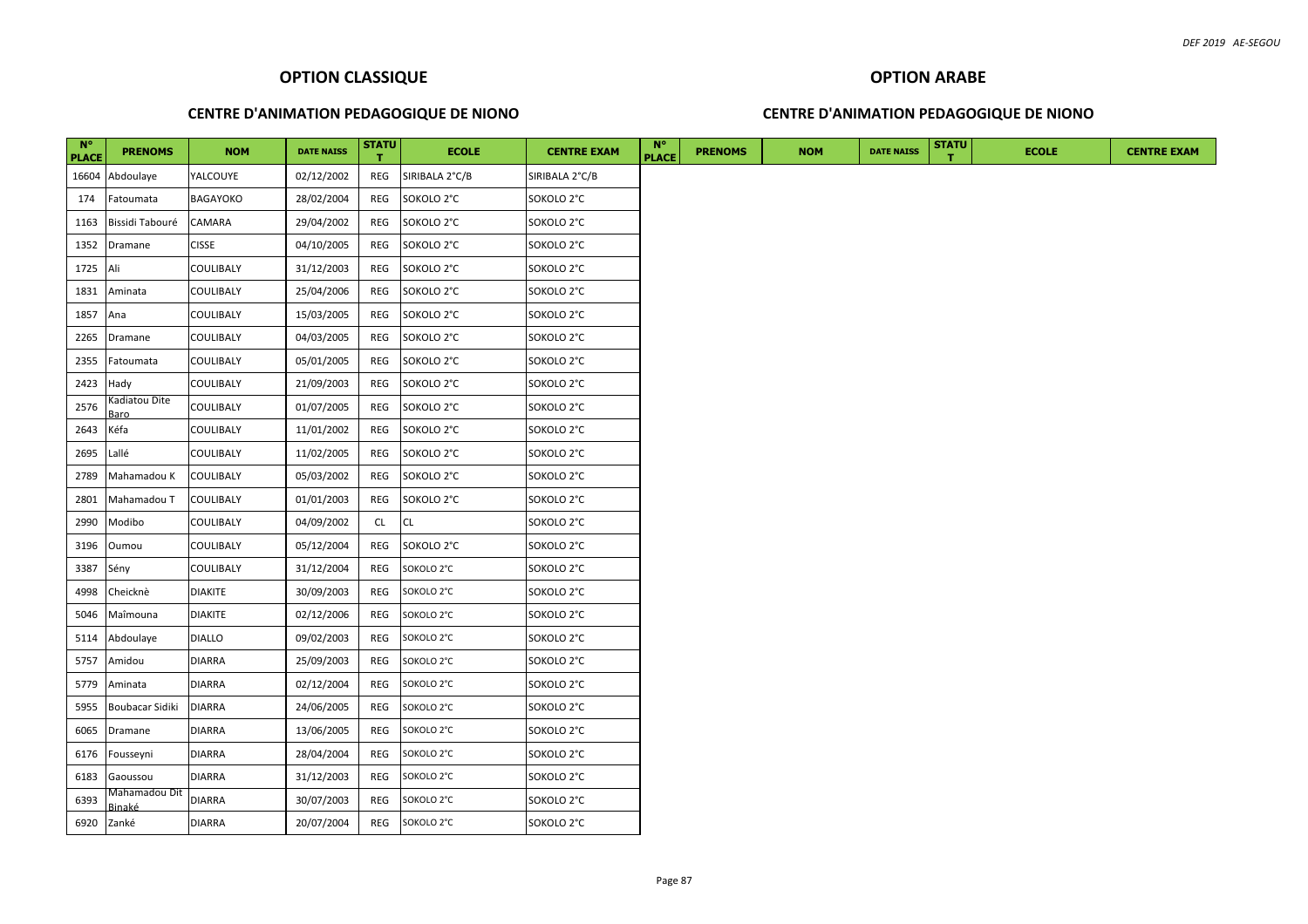### **CENTRE D'ANIMATION PEDAGOGIQUE DE NIONO**

### **CENTRE D'ANIMATION PEDAGOGIQUE DE NIONO**

| $N^{\circ}$<br><b>PLACE</b> | <b>PRENOMS</b>       | <b>NOM</b>   | <b>DATE NAISS</b> | <b>STATU</b> | <b>ECOLE</b> | <b>CENTRE EXAM</b> | $N^{\circ}$<br><b>PLACE</b> | <b>PRENOMS</b> | <b>NOM</b> | <b>DATE NAISS</b> | <b>STATU</b> | <b>ECOLE</b> | <b>CENTRE EXAM</b> |
|-----------------------------|----------------------|--------------|-------------------|--------------|--------------|--------------------|-----------------------------|----------------|------------|-------------------|--------------|--------------|--------------------|
| 7748                        | Aîssata              | DRAME        | 13/08/2004        | CL.          | <b>CL</b>    | SOKOLO 2°C         |                             |                |            |                   |              |              |                    |
| 7759                        | Assitan              | <b>DRAME</b> | 17/01/2006        | REG          | SOKOLO 2°C   | SOKOLO 2°C         |                             |                |            |                   |              |              |                    |
| 7762                        | Cheick<br>Hamaoullah | <b>DRAME</b> | 16/12/2005        | REG          | SOKOLO 2°C   | SOKOLO 2°C         |                             |                |            |                   |              |              |                    |
| 7767                        | Fodé                 | <b>DRAME</b> | 05/08/2007        | REG          | SOKOLO 2°C   | SOKOLO 2°C         |                             |                |            |                   |              |              |                    |
| 7783                        | Mariam               | <b>DRAME</b> | 04/02/2003        | REG          | SOKOLO 2°C   | SOKOLO 2°C         |                             |                |            |                   |              |              |                    |
| 7787                        | Mohamed              | <b>DRAME</b> | 12/11/2004        | REG          | SOKOLO 2°C   | SOKOLO 2°C         |                             |                |            |                   |              |              |                    |
| 7790                        | N'Détou              | DRAME        | 24/12/2004        | REG          | SOKOLO 2°C   | SOKOLO 2°C         |                             |                |            |                   |              |              |                    |
| 7799                        | Sorry Ibrahim        | <b>DRAME</b> | 08/02/2005        | REG          | SOKOLO 2°C   | SOKOLO 2°C         |                             |                |            |                   |              |              |                    |
| 7803                        | Yah                  | DRAME        | 07/07/2004        | REG          | SOKOLO 2°C   | SOKOLO 2°C         |                             |                |            |                   |              |              |                    |
| 7899                        | Amissétou            | FANE         | 18/06/2003        | REG          | SOKOLO 2°C   | SOKOLO 2°C         |                             |                |            |                   |              |              |                    |
| 7975                        | Oumou                | FANE         | 10/11/2005        | REG          | SOKOLO 2°C   | SOKOLO 2°C         |                             |                |            |                   |              |              |                    |
| 8220                        | Mahamadou            | GAKOU        | 20/09/2002        | REG          | SOKOLO 2°C   | SOKOLO 2°C         |                             |                |            |                   |              |              |                    |
| 8273                        | Aminata              | GNONO        | 14/10/2003        | REG          | SOKOLO 2°C   | SOKOLO 2°C         |                             |                |            |                   |              |              |                    |
| 8531                        | Boncana              | HAIDARA      | 21/02/2000        | REG          | SOKOLO 2°C   | SOKOLO 2°C         |                             |                |            |                   |              |              |                    |
| 8543                        | Kattoum              | HAIDARA      | 04/01/2005        | REG          | SOKOLO 2°C   | SOKOLO 2°C         |                             |                |            |                   |              |              |                    |
| 8551                        | Maîzi                | HAIDARA      | 13/11/2005        | REG          | SOKOLO 2°C   | SOKOLO 2°C         |                             |                |            |                   |              |              |                    |
| 8693                        | Mouhamadou           | KAGNASSI     | 19/04/2006        | REG          | SOKOLO 2°C   | SOKOLO 2°C         |                             |                |            |                   |              |              |                    |
| 8828                        | Hédé                 | KANADJI      | 21/02/2003        | REG          | SOKOLO 2°C   | SOKOLO 2°C         |                             |                |            |                   |              |              |                    |
| 8836                        | Lallé                | KANDAKO      | 24/09/2005        | REG          | SOKOLO 2°C   | SOKOLO 2°C         |                             |                |            |                   |              |              |                    |
| 8918                        | <b>Baba</b>          | KANSAYE      | 20/01/2001        | REG          | SOKOLO 2°C   | SOKOLO 2°C         |                             |                |            |                   |              |              |                    |
| 9158                        | Hawa                 | KAYA         | 24/01/2004        | REG          | SOKOLO 2°C   | SOKOLO 2°C         |                             |                |            |                   |              |              |                    |
| 9159                        | Ibrahim              | KAYA         | 11/04/2005        | REG          | SOKOLO 2°C   | SOKOLO 2°C         |                             |                |            |                   |              |              |                    |
| 9160                        | Moulati              | KAYA         | 01/01/2004        | REG          | SOKOLO 2°C   | SOKOLO 2°C         |                             |                |            |                   |              |              |                    |
| 9200                        | <b>Binta</b>         | KEITA        | 02/03/2005        | REG          | SOKOLO 2°C   | SOKOLO 2°C         |                             |                |            |                   |              |              |                    |
| 9645                        | Djouma               | KOÏTA        | 23/08/2003        | REG          | SOKOLO 2°C   | SOKOLO 2°C         |                             |                |            |                   |              |              |                    |
| 9684                        | Soumanè              | KOÏTA        | 19/09/2005        | REG          | SOKOLO 2°C   | SOKOLO 2°C         |                             |                |            |                   |              |              |                    |
| 10010                       | Amadou               | KONE         | 29/01/2003        | REG          | SOKOLO 2°C   | SOKOLO 2°C         |                             |                |            |                   |              |              |                    |
| 10105 Djibril               |                      | KONE         | 03/09/2003        | REG          | SOKOLO 2°C   | SOKOLO 2°C         |                             |                |            |                   |              |              |                    |
|                             | 10363 Zoumana        | KONE         | 05/10/2005        | REG          | SOKOLO 2°C   | SOKOLO 2°C         |                             |                |            |                   |              |              |                    |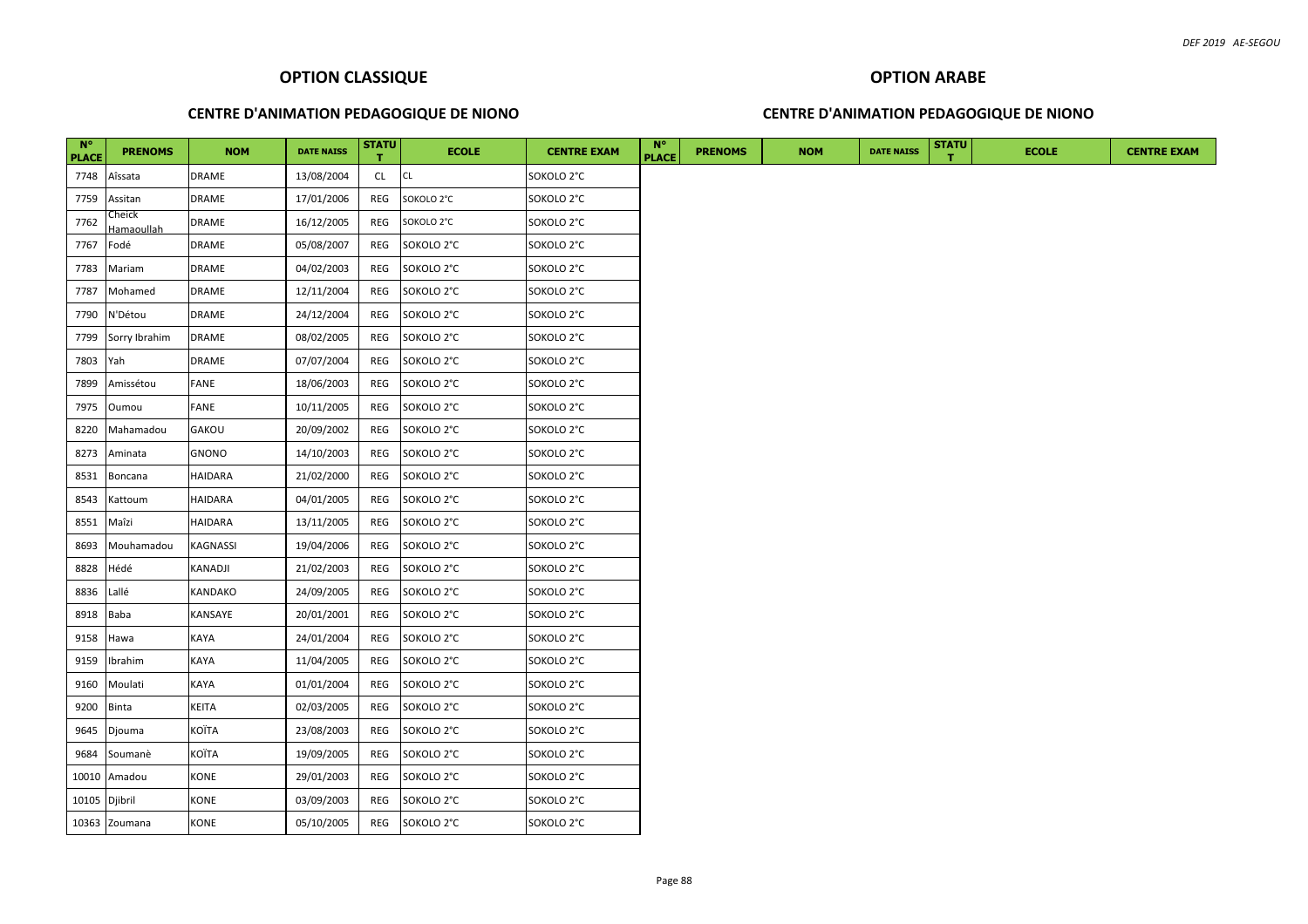### **CENTRE D'ANIMATION PEDAGOGIQUE DE NIONO**

### **CENTRE D'ANIMATION PEDAGOGIQUE DE NIONO**

| $N^{\circ}$<br><b>PLACE</b> | <b>PRENOMS</b>         | <b>NOM</b>      | <b>DATE NAISS</b> | <b>STATU</b> | <b>ECOLE</b> | <b>CENTRE EXAM</b> | $N^{\circ}$<br><b>PLACE</b> | <b>PRENOMS</b> | <b>NOM</b> | <b>DATE NAISS</b> | <b>STATU</b> | <b>ECOLE</b> | <b>CENTRE EXAM</b> |
|-----------------------------|------------------------|-----------------|-------------------|--------------|--------------|--------------------|-----------------------------|----------------|------------|-------------------|--------------|--------------|--------------------|
|                             | 10399 Boubacar         | KONTA           | 16/03/2002        | REG          | SOKOLO 2°C   | SOKOLO 2°C         |                             |                |            |                   |              |              |                    |
| 10595                       | Astan                  | KOUREICHY       | 03/03/2005        | REG          | SOKOLO 2°C   | SOKOLO 2°C         |                             |                |            |                   |              |              |                    |
| 10602                       | Mariam                 | KOUREISSY       | 02/12/2006        | REG          | SOKOLO 2°C   | SOKOLO 2°C         |                             |                |            |                   |              |              |                    |
| 10930                       | Naforé                 | MAÏGA           | 18/03/2004        | REG          | SOKOLO 2°C   | SOKOLO 2°C         |                             |                |            |                   |              |              |                    |
|                             | 10964 Soumao           | MAÏGA           | 23/03/2003        | <b>REG</b>   | SOKOLO 2°C   | SOKOLO 2°C         |                             |                |            |                   |              |              |                    |
| 10979 Djaka                 |                        | MAKADJI         | 20/08/2006        | REG          | SOKOLO 2°C   | SOKOLO 2°C         |                             |                |            |                   |              |              |                    |
| 10980                       | Fatoumata              | MAKADJI         | 08/01/2005        | REG          | SOKOLO 2°C   | SOKOLO 2°C         |                             |                |            |                   |              |              |                    |
| 10992                       | Kandé                  | <b>MALIKITE</b> | 26/05/2005        | REG          | SOKOLO 2°C   | SOKOLO 2°C         |                             |                |            |                   |              |              |                    |
|                             | 11068 Ousmane          | MALLE           | 20/07/2004        | REG          | SOKOLO 2°C   | SOKOLO 2°C         |                             |                |            |                   |              |              |                    |
|                             | 12497 Bakary           | SANOGO          | 06/02/2004        | REG          | SOKOLO 2°C   | SOKOLO 2°C         |                             |                |            |                   |              |              |                    |
|                             | 12767 Babadou          | SIBI            | 05/03/2002        | REG          | SOKOLO 2°C   | SOKOLO 2°C         |                             |                |            |                   |              |              |                    |
| 12772                       | Gaoussou<br>Harkiva    | SIBY            | 29/11/2002        | REG          | SOKOLO 2°C   | SOKOLO 2°C         |                             |                |            |                   |              |              |                    |
| 12774                       | Haîné                  | SIBY            | 05/03/2004        | REG          | SOKOLO 2°C   | SOKOLO 2°C         |                             |                |            |                   |              |              |                    |
| 12943 Sériba                |                        | SIDIBE          | 26/10/2005        | REG          | SOKOLO 2°C   | SOKOLO 2°C         |                             |                |            |                   |              |              |                    |
| 12950 Sidiki                |                        | SIDIBE          | 13/12/2004        | REG          | SOKOLO 2°C   | SOKOLO 2°C         |                             |                |            |                   |              |              |                    |
| 13116                       | Mahamadou              | <b>SISSOKO</b>  | 23/05/2004        | REG          | SOKOLO 2°C   | SOKOLO 2°C         |                             |                |            |                   |              |              |                    |
| 13396                       | Mohamed                | SOUMOUNOU       | 09/11/2005        | REG          | SOKOLO 2°C   | SOKOLO 2°C         |                             |                |            |                   |              |              |                    |
| 13401                       | Talibouné              | SOUMOUNOU       | 27/12/2003        | REG          | SOKOLO 2°C   | SOKOLO 2°C         |                             |                |            |                   |              |              |                    |
| 13417                       | Abdoulaye<br>Youba     | SOW             | 26/12/2003        | REG          | SOKOLO 2°C   | SOKOLO 2°C         |                             |                |            |                   |              |              |                    |
| 13500 Youba                 |                        | SOW             | 09/12/2003        | REG          | SOKOLO 2°C   | SOKOLO 2°C         |                             |                |            |                   |              |              |                    |
| 14861                       | Adama                  | TRAORE          | 15/03/2004        | REG          | SOKOLO 2°C   | SOKOLO 2°C         |                             |                |            |                   |              |              |                    |
| 14880                       | Aîcha                  | TRAORE          | 28/05/2004        | REG          | SOKOLO 2°C   | SOKOLO 2°C         |                             |                |            |                   |              |              |                    |
| 15126 Baba                  |                        | TRAORE          | 09/09/2005        | REG          | SOKOLO 2°C   | SOKOLO 2°C         |                             |                |            |                   |              |              |                    |
| 15133 Bady                  |                        | TRAORE          | 06/08/2002        | REG          | SOKOLO 2°C   | SOKOLO 2°C         |                             |                |            |                   |              |              |                    |
| 15266                       | Cheick Abdoul<br>adri) | TRAORE          | 23/12/2003        | REG          | SOKOLO 2°C   | SOKOLO 2°C         |                             |                |            |                   |              |              |                    |
| 15282                       | Cheicknè               | TRAORE          | 24/11/2005        | REG          | SOKOLO 2°C   | SOKOLO 2°C         |                             |                |            |                   |              |              |                    |
| 15420                       | Fati Dite Ina          | TRAORE          | 11/07/2005        | REG          | SOKOLO 2°C   | SOKOLO 2°C         |                             |                |            |                   |              |              |                    |
| 15483                       | Fatoumata              | TRAORE          | 09/03/2005        | REG          | SOKOLO 2°C   | SOKOLO 2°C         |                             |                |            |                   |              |              |                    |
|                             | 15704 Kadidiatou       | TRAORE          | 23/11/2002        | CL           | CL           | SOKOLO 2°C         |                             |                |            |                   |              |              |                    |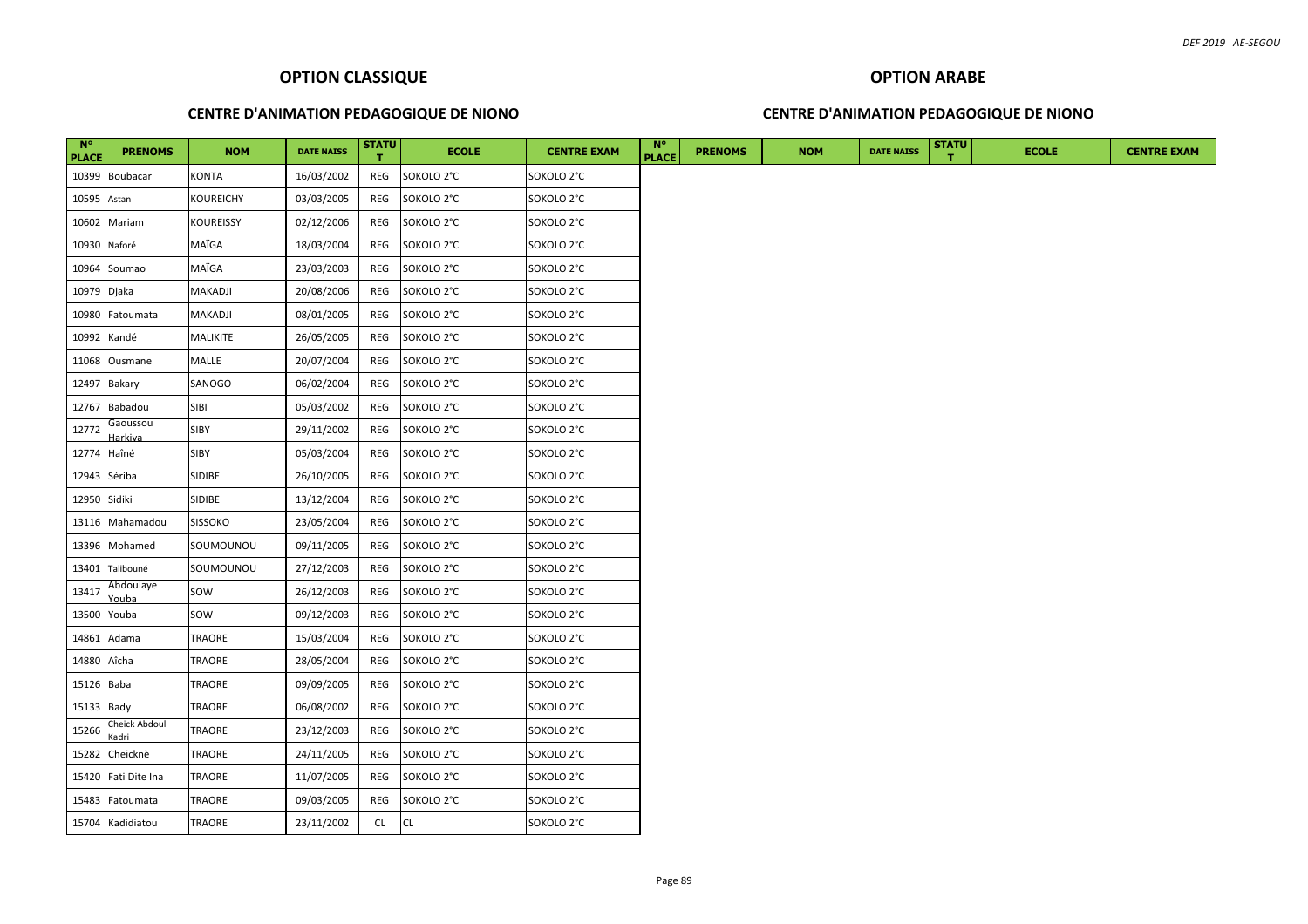### **CENTRE D'ANIMATION PEDAGOGIQUE DE NIONO**

### **CENTRE D'ANIMATION PEDAGOGIQUE DE NIONO**

| <b>N°</b><br><b>PLACE</b> | <b>PRENOMS</b>        | <b>NOM</b>     | <b>DATE NAISS</b> | <b>STATU</b> | <b>ECOLE</b>        | <b>CENTRE EXAM</b>  | <b>N°</b><br><b>PLACE</b> | <b>PRENOMS</b> | <b>NOM</b> | <b>DATE NAISS</b> | <b>STATU</b> | <b>ECOLE</b> | <b>CENTRE EXAM</b> |
|---------------------------|-----------------------|----------------|-------------------|--------------|---------------------|---------------------|---------------------------|----------------|------------|-------------------|--------------|--------------|--------------------|
| 16044                     | Mohamed               | TRAORE         | 09/06/2004        | REG          | SOKOLO 2°C          | SOKOLO 2°C          |                           |                |            |                   |              |              |                    |
| 16498                     | Yoro                  | TRAORE         | 10/12/2004        | REG          | SOKOLO 2°C          | SOKOLO 2°C          |                           |                |            |                   |              |              |                    |
| 185                       | Mahamadou             | BAGAYOKO       | 16/09/2003        | REG          | STATION SAHEL 2°C/A | STATION SAHEL 2°C/A |                           |                |            |                   |              |              |                    |
| 336                       | Aminata               | <b>BALLO</b>   | 16/02/2005        | REG          | STATION SAHEL 2°C/A | STATION SAHEL 2°C/A |                           |                |            |                   |              |              |                    |
| 483                       | Hamidou               | BAMIA          | 18/07/2001        | REG          | STATION SAHEL 2°C/A | STATION SAHEL 2°C/A |                           |                |            |                   |              |              |                    |
| 643                       | Mahamadi              | <b>BELEM</b>   | 25/08/2004        | REG          | STATION SAHEL 2°C/A | STATION SAHEL 2°C/A |                           |                |            |                   |              |              |                    |
| 937                       | Fatoumata M           | <b>BOUARE</b>  | 23/09/2005        | REG          | STATION SAHEL 2°C/A | STATION SAHEL 2°C/A |                           |                |            |                   |              |              |                    |
| 990                       | Mahamadou             | <b>BOUARE</b>  | 22/12/2003        | REG          | STATION SAHEL 2°C/A | STATION SAHEL 2°C/A |                           |                |            |                   |              |              |                    |
| 1282                      | Adiaratou             | <b>CISSE</b>   | 19/05/2001        | REG          | STATION SAHEL 2°C/A | STATION SAHEL 2°C/A |                           |                |            |                   |              |              |                    |
| 1295                      | Alfousseyni           | <b>CISSE</b>   | 06/10/2006        | REG          | STATION SAHEL 2°C/A | STATION SAHEL 2°C/A |                           |                |            |                   |              |              |                    |
| 1315                      | Aminata               | <b>CISSE</b>   | 29/06/2004        | REG          | STATION SAHEL 2°C/A | STATION SAHEL 2°C/A |                           |                |            |                   |              |              |                    |
| 1490                      | Moussa                | <b>CISSE</b>   | 10/06/2003        | REG          | STATION SAHEL 2°C/A | STATION SAHEL 2°C/A |                           |                |            |                   |              |              |                    |
| 1550                      | Youssouf              | <b>CISSE</b>   | 31/12/2004        | REG          | STATION SAHEL 2°C/A | STATION SAHEL 2°C/A |                           |                |            |                   |              |              |                    |
| 1699                      | Aïcha                 | COULIBALY      | 19/01/2002        | REG          | STATION SAHEL 2°C/A | STATION SAHEL 2°C/A |                           |                |            |                   |              |              |                    |
| 1853                      | Aminata<br>Soulevmane | COULIBALY      | 09/11/2004        | REG          | STATION SAHEL 2°C/A | STATION SAHEL 2°C/A |                           |                |            |                   |              |              |                    |
| 1907                      | Assitan               | COULIBALY      | 31/12/2002        | <b>CL</b>    | <b>CL</b>           | STATION SAHEL 2°C/A |                           |                |            |                   |              |              |                    |
| 2357                      | Fatoumata             | COULIBALY      | 01/01/2003        | REG          | STATION SAHEL 2°C/A | STATION SAHEL 2°C/A |                           |                |            |                   |              |              |                    |
| 2469                      | Hawa                  | COULIBALY      | 28/08/2004        | REG          | STATION SAHEL 2°C/A | STATION SAHEL 2°C/A |                           |                |            |                   |              |              |                    |
| 3384                      | Sélimata              | COULIBALY      | 24/08/2001        | <b>CL</b>    | <b>CL</b>           | STATION SAHEL 2°C/A |                           |                |            |                   |              |              |                    |
| 3597                      | Yeh                   | COULIBALY      | 01/04/2003        | REG          | STATION SAHEL 2°C/A | STATION SAHEL 2°C/A |                           |                |            |                   |              |              |                    |
| 3617                      | Youssouf              | COULIBALY      | 30/05/2005        | REG          | STATION SAHEL 2°C/A | STATION SAHEL 2°C/A |                           |                |            |                   |              |              |                    |
| 3732                      | Mariam                | <b>DACKOUO</b> | 06/07/2002        | REG          | STATION SAHEL 2°C/A | STATION SAHEL 2°C/A |                           |                |            |                   |              |              |                    |
| 4123                      | Aminata               | DEMBELE        | 01/01/2004        | <b>CL</b>    | <b>CL</b>           | STATION SAHEL 2°C/A |                           |                |            |                   |              |              |                    |
| 4141                      | Aminata               | DEMBELE        | 29/10/2004        | REG          | STATION SAHEL 2°C/A | STATION SAHEL 2°C/A |                           |                |            |                   |              |              |                    |
| 4482                      | Lassina               | DEMBELE        | 25/10/2005        | REG          | STATION SAHEL 2°C/A | STATION SAHEL 2°C/A |                           |                |            |                   |              |              |                    |
| 4786                      | Soumaîla              | DEMBELE        | 08/06/2002        | <b>CL</b>    | <b>CL</b>           | STATION SAHEL 2°C/A |                           |                |            |                   |              |              |                    |
| 5080                      | <b>Oumar Moriba</b>   | <b>DIAKITE</b> | 16/03/2002        | REG          | STATION SAHEL 2°C/A | STATION SAHEL 2°C/A |                           |                |            |                   |              |              |                    |
| 5115                      | Abdoulaye             | <b>DIALLO</b>  | 22/04/2005        | REG          | STATION SAHEL 2°C/A | STATION SAHEL 2°C/A |                           |                |            |                   |              |              |                    |
| 5174                      | Aly                   | <b>DIALLO</b>  | 24/05/2003        | REG          | STATION SAHEL 2°C/A | STATION SAHEL 2°C/A |                           |                |            |                   |              |              |                    |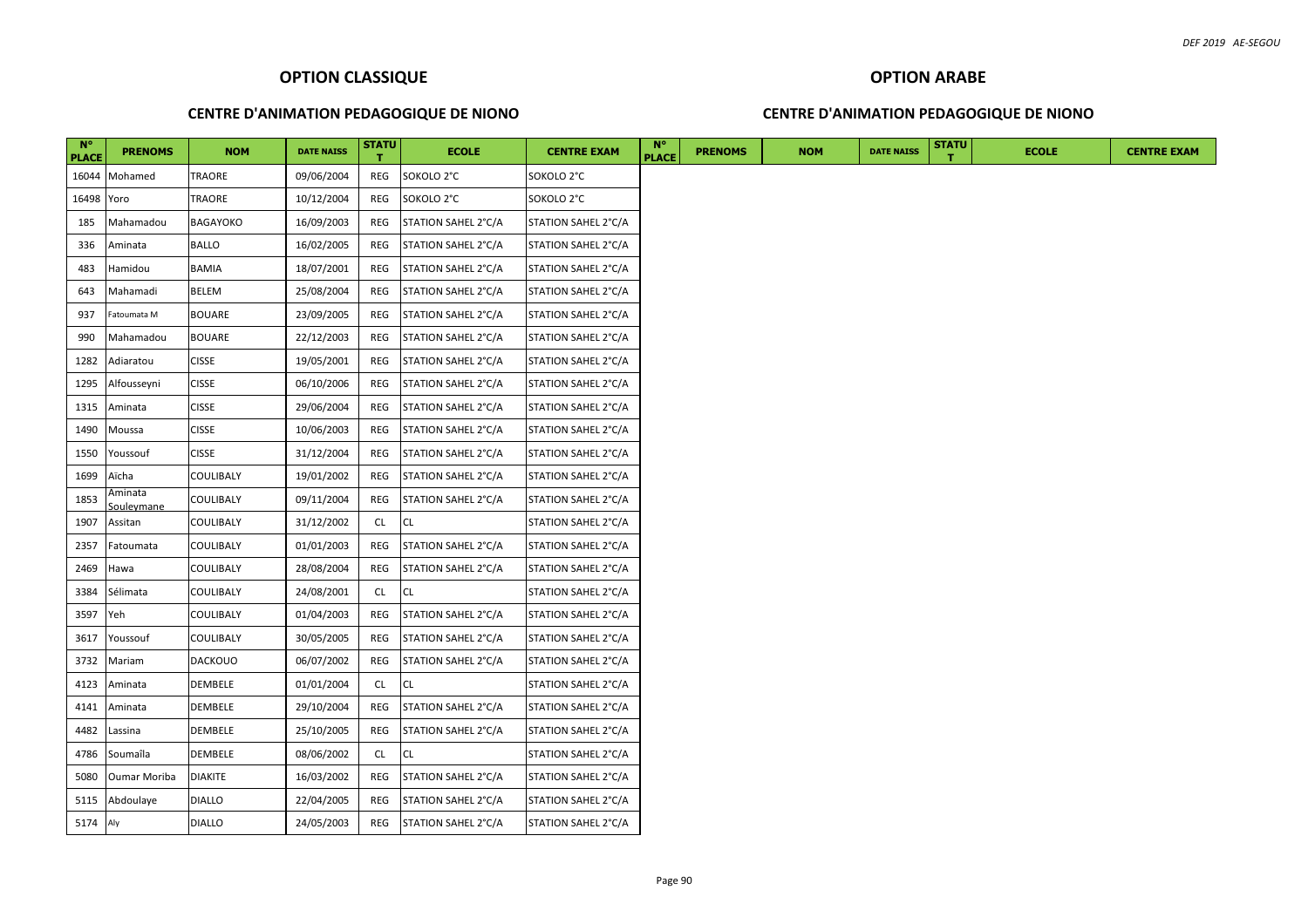### **CENTRE D'ANIMATION PEDAGOGIQUE DE NIONO**

### **CENTRE D'ANIMATION PEDAGOGIQUE DE NIONO**

| $N^{\circ}$<br><b>PLACE</b> | <b>PRENOMS</b>         | <b>NOM</b>    | <b>DATE NAISS</b> | <b>STATU</b> | <b>ECOLE</b>        | <b>CENTRE EXAM</b>  | $N^{\circ}$<br><b>PLACE</b> | <b>PRENOMS</b> | <b>NOM</b> | <b>DATE NAISS</b> | <b>STATU</b> | <b>ECOLE</b> | <b>CENTRE EXAM</b> |
|-----------------------------|------------------------|---------------|-------------------|--------------|---------------------|---------------------|-----------------------------|----------------|------------|-------------------|--------------|--------------|--------------------|
| 5237                        | Bazon                  | DIALLO        | 05/11/2004        | REG          | STATION SAHEL 2°C/A | STATION SAHEL 2°C/A |                             |                |            |                   |              |              |                    |
| 5516                        | Oumou                  | <b>DIALLO</b> | 10/10/2003        | REG          | STATION SAHEL 2°C/A | STATION SAHEL 2°C/A |                             |                |            |                   |              |              |                    |
| 5533                        | Sadio                  | <b>DIALLO</b> | 22/11/2002        | REG          | STATION SAHEL 2°C/A | STATION SAHEL 2°C/A |                             |                |            |                   |              |              |                    |
| 5579                        | Yoro                   | <b>DIALLO</b> | 21/01/2003        | REG          | STATION SAHEL 2°C/A | STATION SAHEL 2°C/A |                             |                |            |                   |              |              |                    |
| 5970                        | Bouyagui               | <b>DIARRA</b> | 07/08/2006        | REG          | STATION SAHEL 2°C/A | STATION SAHEL 2°C/A |                             |                |            |                   |              |              |                    |
| 5986                        | Cheickna Hamala DIARRA |               | 04/12/2000        | CL.          | <b>CL</b>           | STATION SAHEL 2°C/A |                             |                |            |                   |              |              |                    |
| 6096                        | Fanta                  | <b>DIARRA</b> | 11/10/2006        | REG          | STATION SAHEL 2°C/A | STATION SAHEL 2°C/A |                             |                |            |                   |              |              |                    |
| 6242                        | ssa                    | <b>DIARRA</b> | 31/12/2005        | REG          | STATION SAHEL 2°C/A | STATION SAHEL 2°C/A |                             |                |            |                   |              |              |                    |
| 6679                        | Ousmane                | <b>DIARRA</b> | 08/05/2002        | REG          | STATION SAHEL 2°C/A | STATION SAHEL 2°C/A |                             |                |            |                   |              |              |                    |
| 6728                        | Salimata               | <b>DIARRA</b> | 07/08/2005        | REG          | STATION SAHEL 2°C/A | STATION SAHEL 2°C/A |                             |                |            |                   |              |              |                    |
| 7050                        | Aminata                | <b>DICKO</b>  | 31/12/2004        | REG          | STATION SAHEL 2°C/A | STATION SAHEL 2°C/A |                             |                |            |                   |              |              |                    |
| 7051                        | Awa                    | <b>DICKO</b>  | 17/12/2001        | REG          | STATION SAHEL 2°C/A | STATION SAHEL 2°C/A |                             |                |            |                   |              |              |                    |
| 7430                        | Bourama                | DOLO          | 22/05/2003        | REG          | STATION SAHEL 2°C/A | STATION SAHEL 2°C/A |                             |                |            |                   |              |              |                    |
| 7449                        | Sékou Sala             | DOLO          | 09/12/2004        | REG          | STATION SAHEL 2°C/A | STATION SAHEL 2°C/A |                             |                |            |                   |              |              |                    |
| 7742                        | ssa                    | <b>DRAKO</b>  | 12/05/2004        | REG          | STATION SAHEL 2°C/A | STATION SAHEL 2°C/A |                             |                |            |                   |              |              |                    |
| 8408                        | Barama                 | <b>GUINDO</b> | 02/06/2006        | REG          | STATION SAHEL 2°C/A | STATION SAHEL 2°C/A |                             |                |            |                   |              |              |                    |
| 8473                        | Moussa                 | <b>GUINDO</b> | 17/09/2005        | REG          | STATION SAHEL 2°C/A | STATION SAHEL 2°C/A |                             |                |            |                   |              |              |                    |
| 8482                        | Oumou                  | <b>GUINDO</b> | 21/09/2003        | REG          | STATION SAHEL 2°C/A | STATION SAHEL 2°C/A |                             |                |            |                   |              |              |                    |
| 8492                        | Sirandou               | <b>GUINDO</b> | 29/08/2005        | REG          | STATION SAHEL 2°C/A | STATION SAHEL 2°C/A |                             |                |            |                   |              |              |                    |
| 8925                        | Seydou                 | KANSAYE       | 14/12/2003        | REG          | STATION SAHEL 2°C/A | STATION SAHEL 2°C/A |                             |                |            |                   |              |              |                    |
| 9409                        | Mahamadou              | KEÏTA         | 30/11/2001        | REG          | STATION SAHEL 2°C/A | STATION SAHEL 2°C/A |                             |                |            |                   |              |              |                    |
| 9680                        | Sidi Modibo<br>ane)    | KOÏTA         | 03/06/2000        | <b>CL</b>    | CL.                 | STATION SAHEL 2°C/A |                             |                |            |                   |              |              |                    |
| 10179                       | Kassim                 | KONE          | 22/06/2002        | REG          | STATION SAHEL 2°C/A | STATION SAHEL 2°C/A |                             |                |            |                   |              |              |                    |
| 10307 Sékou                 |                        | KONE          | 08/06/2006        | REG          | STATION SAHEL 2°C/A | STATION SAHEL 2°C/A |                             |                |            |                   |              |              |                    |
| 10314 Sidy                  |                        | KONE          | 06/04/2005        | REG          | STATION SAHEL 2°C/A | STATION SAHEL 2°C/A |                             |                |            |                   |              |              |                    |
|                             | 10335 Souleymane       | KONE          | 27/10/2005        | REG          | STATION SAHEL 2°C/A | STATION SAHEL 2°C/A |                             |                |            |                   |              |              |                    |
| 10391                       | Aminata                | KONTA         | 02/04/2004        | REG          | STATION SAHEL 2°C/A | STATION SAHEL 2°C/A |                             |                |            |                   |              |              |                    |
| 10663 Seny                  |                        | LELENTA       | 04/10/2004        | REG          | STATION SAHEL 2°C/A | STATION SAHEL 2°C/A |                             |                |            |                   |              |              |                    |
|                             | 10667 Aboubacar        | LENLENTA      | 20/07/2006        | REG          | STATION SAHEL 2°C/A | STATION SAHEL 2°C/A |                             |                |            |                   |              |              |                    |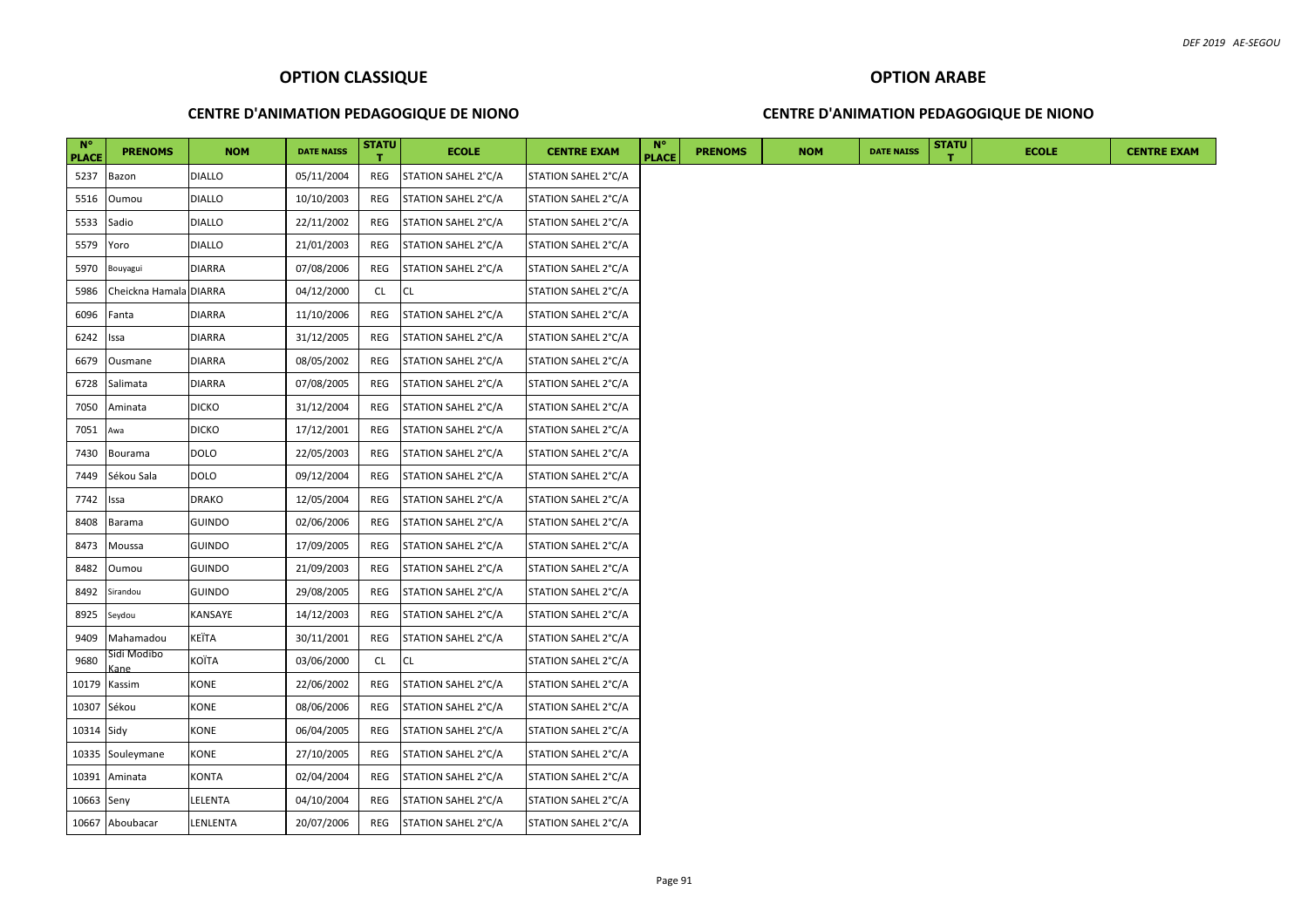### **CENTRE D'ANIMATION PEDAGOGIQUE DE NIONO**

### **CENTRE D'ANIMATION PEDAGOGIQUE DE NIONO**

| $N^{\circ}$<br><b>PLACE</b> | <b>PRENOMS</b>      | <b>NOM</b>       | <b>DATE NAISS</b> | <b>STATU</b> | <b>ECOLE</b>        | <b>CENTRE EXAM</b>  | $N^{\circ}$<br><b>PLACE</b> | <b>PRENOMS</b> | <b>NOM</b> | <b>DATE NAISS</b> | <b>STATU</b> | <b>ECOLE</b> | <b>CENTRE EXAM</b> |
|-----------------------------|---------------------|------------------|-------------------|--------------|---------------------|---------------------|-----------------------------|----------------|------------|-------------------|--------------|--------------|--------------------|
| 11269                       | Alimata             | <b>NADIO</b>     | 15/09/2005        | REG          | STATION SAHEL 2°C/A | STATION SAHEL 2°C/A |                             |                |            |                   |              |              |                    |
| 12039                       | Aminata             | SAMAKE           | 11/09/2003        | REG          | STATION SAHEL 2°C/A | STATION SAHEL 2°C/A |                             |                |            |                   |              |              |                    |
| 13101                       | Fatim               | <b>SISSOKO</b>   | 14/10/2004        | REG          | STATION SAHEL 2°C/A | STATION SAHEL 2°C/A |                             |                |            |                   |              |              |                    |
| 13186                       | Bakary              | SOGOBA           | 11/05/2003        | REG          | STATION SAHEL 2°C/A | STATION SAHEL 2°C/A |                             |                |            |                   |              |              |                    |
| 13258                       | Routi               | SOGOBA           | 01/01/2004        | REG          | STATION SAHEL 2°C/A | STATION SAHEL 2°C/A |                             |                |            |                   |              |              |                    |
| 13355                       | Adama               | SOUFOUNTERA      | 08/05/2003        | REG          | STATION SAHEL 2°C/A | STATION SAHEL 2°C/A |                             |                |            |                   |              |              |                    |
| 13464                       | Lalaïssa            | SOW              | 17/10/2003        | REG          | STATION SAHEL 2°C/A | STATION SAHEL 2°C/A |                             |                |            |                   |              |              |                    |
| 13837                       | Djénèba             | TANGARA          | 15/03/2004        | REG          | STATION SAHEL 2°C/A | STATION SAHEL 2°C/A |                             |                |            |                   |              |              |                    |
| 13909                       | Kadia               | TANGARA          | 10/12/2003        | REG          | STATION SAHEL 2°C/A | STATION SAHEL 2°C/A |                             |                |            |                   |              |              |                    |
| 13969                       | Mariam              | TANGARA          | 22/02/2005        | REG          | STATION SAHEL 2°C/A | STATION SAHEL 2°C/A |                             |                |            |                   |              |              |                    |
| 14357                       | Gamaliel            | TOGO             | 14/02/2004        | REG          | STATION SAHEL 2°C/A | STATION SAHEL 2°C/A |                             |                |            |                   |              |              |                    |
| 14449                       | Aboubacar           | TOLO             | 21/05/2003        | REG          | STATION SAHEL 2°C/A | STATION SAHEL 2°C/A |                             |                |            |                   |              |              |                    |
| 14453                       | Ichaka              | <b>TOLO</b>      | 20/02/2004        | REG          | STATION SAHEL 2°C/A | STATION SAHEL 2°C/A |                             |                |            |                   |              |              |                    |
| 14706                       | Mariam              | TOURE            | 18/01/2006        | REG          | STATION SAHEL 2°C/A | STATION SAHEL 2°C/A |                             |                |            |                   |              |              |                    |
| 15639                       | Ibrahima            | TRAORE           | 22/01/2003        | REG          | STATION SAHEL 2°C/A | STATION SAHEL 2°C/A |                             |                |            |                   |              |              |                    |
| 15675                       | Kadia               | TRAORE           | 19/03/2003        | REG          | STATION SAHEL 2°C/A | STATION SAHEL 2°C/A |                             |                |            |                   |              |              |                    |
| 15690                       | Kadiatou            | TRAORE           | 06/07/2003        | REG          | STATION SAHEL 2°C/A | STATION SAHEL 2°C/A |                             |                |            |                   |              |              |                    |
| 15955                       | Mariam              | TRAORE           | 21/04/2002        | REG          | STATION SAHEL 2°C/A | STATION SAHEL 2°C/A |                             |                |            |                   |              |              |                    |
| 15997                       | Minata              | TRAORE           | 26/03/2000        | CL           | <b>CL</b>           | STATION SAHEL 2°C/A |                             |                |            |                   |              |              |                    |
| 121                         | Ibrahim             | BAGAYA           | 17/10/2005        | REG          | STATION SAHEL 2°C/B | STATION SAHEL 2°C/B |                             |                |            |                   |              |              |                    |
| 137                         | Fatoumata           | <b>BAGAYOGO</b>  | 17/08/2005        | REG          | STATION SAHEL 2°C/B | STATION SAHEL 2°C/B |                             |                |            |                   |              |              |                    |
| 895                         | Djénéba             | <b>BOUARE</b>    | 04/08/2004        | REG          | STATION SAHEL 2°C/B | STATION SAHEL 2°C/B |                             |                |            |                   |              |              |                    |
| 947                         | Halimatou           | <b>BOUARE</b>    | 24/12/2003        | REG          | STATION SAHEL 2°C/B | STATION SAHEL 2°C/B |                             |                |            |                   |              |              |                    |
| 1079                        | Sékou               | <b>BOUARE</b>    | 09/04/2006        | REG          | STATION SAHEL 2°C/B | STATION SAHEL 2°C/B |                             |                |            |                   |              |              |                    |
| 1491                        | Moussa              | <b>CISSE</b>     | 02/08/2002        | REG          | STATION SAHEL 2°C/B | STATION SAHEL 2°C/B |                             |                |            |                   |              |              |                    |
| 1642                        | Aboubacar           | COULIBALY        | 17/10/2004        | REG          | STATION SAHEL 2°C/B | STATION SAHEL 2°C/B |                             |                |            |                   |              |              |                    |
| 2109                        | Bourama             | COULIBALY        | 14/03/2002        | REG          | STATION SAHEL 2°C/B | STATION SAHEL 2°C/B |                             |                |            |                   |              |              |                    |
| 2180                        | Daouda              | COULIBALY        | 15/10/2003        | <b>REG</b>   | STATION SAHEL 2°C/B | STATION SAHEL 2°C/B |                             |                |            |                   |              |              |                    |
| 2374                        | Fatoumata           | COULIBALY        | 01/10/2004        | REG          | STATION SAHEL 2°C/B | STATION SAHEL 2°C/B |                             |                |            |                   |              |              |                    |
| 2380                        | Daouda<br>Fatoumata | COULIBALY        | 19/03/2003        | REG          | STATION SAHEL 2°C/B | STATION SAHEL 2°C/B |                             |                |            |                   |              |              |                    |
| 2613                        | Kaly                | <b>COULIBALY</b> | 15/01/2005        | REG          | STATION SAHEL 2°C/B | STATION SAHEL 2°C/B |                             |                |            |                   |              |              |                    |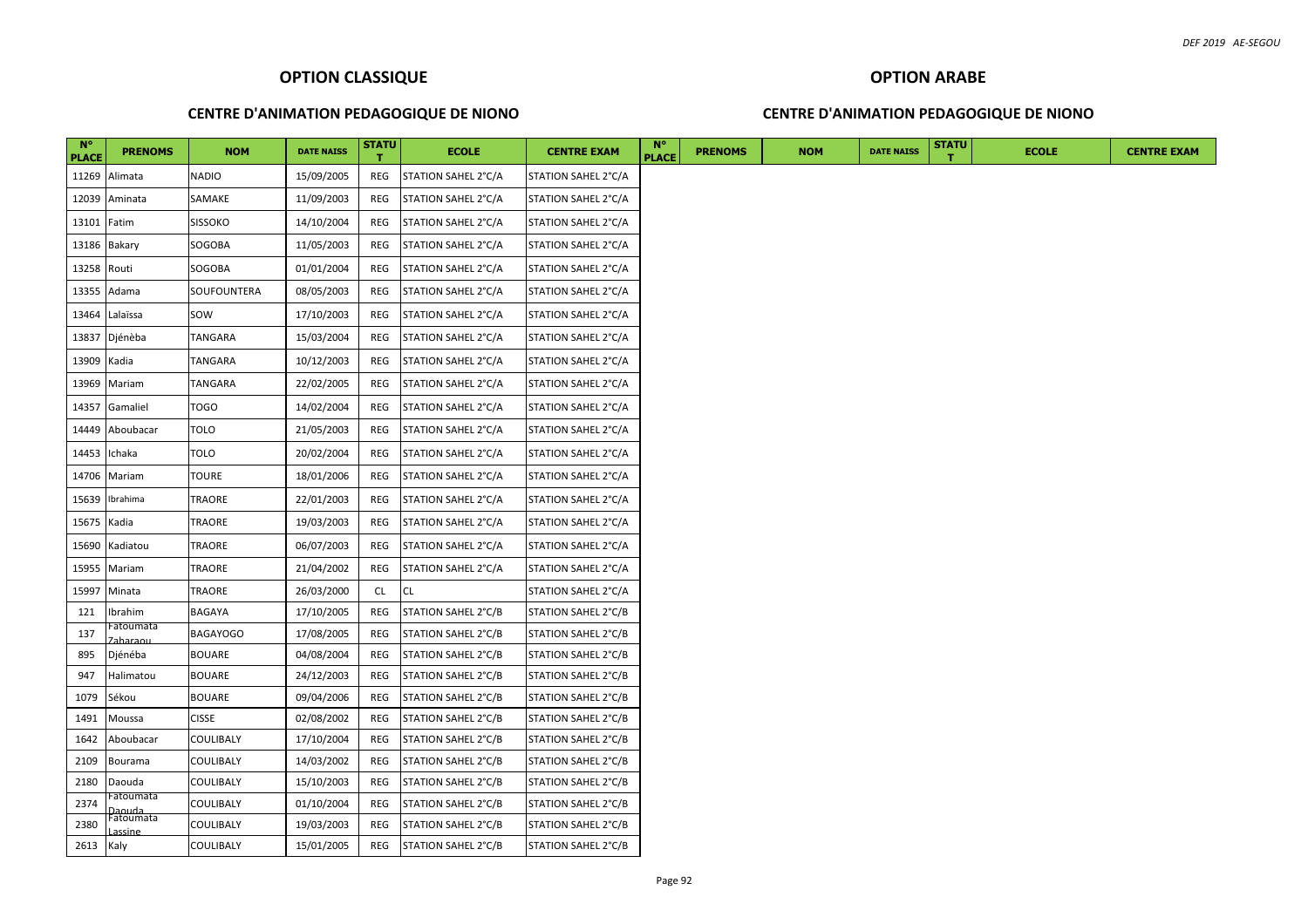### **CENTRE D'ANIMATION PEDAGOGIQUE DE NIONO**

### **CENTRE D'ANIMATION PEDAGOGIQUE DE NIONO**

| $N^{\circ}$<br><b>PLACE</b> | <b>PRENOMS</b> | <b>NOM</b>      | <b>DATE NAISS</b> | <b>STATU</b> | <b>ECOLE</b>        | <b>CENTRE EXAM</b>  | $N^{\circ}$<br><b>PLACE</b> | <b>PRENOMS</b> | <b>NOM</b> | <b>DATE NAISS</b> | <b>STATU</b> | <b>ECOLE</b> |
|-----------------------------|----------------|-----------------|-------------------|--------------|---------------------|---------------------|-----------------------------|----------------|------------|-------------------|--------------|--------------|
| 2689                        | Ladji Bakary   | COULIBALY       | 20/04/2004        | REG          | STATION SAHEL 2°C/B | STATION SAHEL 2°C/B |                             |                |            |                   |              |              |
| 2928                        | Mariam         | COULIBALY       | 19/09/2003        | REG          | STATION SAHEL 2°C/B | STATION SAHEL 2°C/B |                             |                |            |                   |              |              |
| 3278                        | Rokia Bogoba   | COULIBALY       | 22/11/2004        | REG          | STATION SAHEL 2°C/B | STATION SAHEL 2°C/B |                             |                |            |                   |              |              |
| 3279                        | Rokia Dramane  | COULIBALY       | 18/02/2003        | REG          | STATION SAHEL 2°C/B | STATION SAHEL 2°C/B |                             |                |            |                   |              |              |
| 3363                        | Séfa           | COULIBALY       | 24/08/2001        | REG          | STATION SAHEL 2°C/B | STATION SAHEL 2°C/B |                             |                |            |                   |              |              |
| 4034                        | Abdoulaye      | DEMBELE         | 20/03/2002        | REG          | STATION SAHEL 2°C/B | STATION SAHEL 2°C/B |                             |                |            |                   |              |              |
| 4568                        | Massitan       | DEMBELE         | 08/05/2002        | <b>CL</b>    | CL                  | STATION SAHEL 2°C/B |                             |                |            |                   |              |              |
| 4588                        | Mohamed        | DEMBELE         | 30/10/2003        | REG          | STATION SAHEL 2°C/B | STATION SAHEL 2°C/B |                             |                |            |                   |              |              |
| 4930                        | Adam           | <b>DIABY</b>    | 19/01/2005        | REG          | STATION SAHEL 2°C/B | STATION SAHEL 2°C/B |                             |                |            |                   |              |              |
| 5017                        | Fatoumata      | <b>DIAKITE</b>  | 18/04/2005        | <b>REG</b>   | STATION SAHEL 2°C/B | STATION SAHEL 2°C/B |                             |                |            |                   |              |              |
| 5424                        | Mahamadou      | <b>DIALLO</b>   | 23/04/2006        | REG          | STATION SAHEL 2°C/B | STATION SAHEL 2°C/B |                             |                |            |                   |              |              |
| 5849                        | Awa            | <b>DIARRA</b>   | 03/07/2002        | REG          | STATION SAHEL 2°C/B | STATION SAHEL 2°C/B |                             |                |            |                   |              |              |
| 5949                        | Boua           | <b>DIARRA</b>   | 27/04/2002        | CL           | CL                  | STATION SAHEL 2°C/B |                             |                |            |                   |              |              |
| 6250                        | Julienne       | <b>DIARRA</b>   | 08/04/2004        | REG          | STATION SAHEL 2°C/B | STATION SAHEL 2°C/B |                             |                |            |                   |              |              |
| 6402                        | Maîmouna       | <b>DIARRA</b>   | 21/03/1998        | CL           | CL                  | STATION SAHEL 2°C/B |                             |                |            |                   |              |              |
| 6581                        | Moussa         | <b>DIARRA</b>   | 27/04/2002        | REG          | STATION SAHEL 2°C/B | STATION SAHEL 2°C/B |                             |                |            |                   |              |              |
| 6607                        | Naténin        | DIARRA          | 15/05/2005        | <b>REG</b>   | STATION SAHEL 2°C/B | STATION SAHEL 2°C/B |                             |                |            |                   |              |              |
| 6797                        | Sidiki         | DIARRA          | 13/05/2001        | <b>CL</b>    | CL                  | STATION SAHEL 2°C/B |                             |                |            |                   |              |              |
| 7035                        | Aîcha          | <b>DICKO</b>    | 01/01/2000        | REG          | STATION SAHEL 2°C/B | STATION SAHEL 2°C/B |                             |                |            |                   |              |              |
| 7088                        | Mariam         | <b>DICKO</b>    | 07/02/2006        | REG          | STATION SAHEL 2°C/B | STATION SAHEL 2°C/B |                             |                |            |                   |              |              |
| 7219                        | Fatoumata      | <b>DJIGUIBA</b> | 06/10/2005        | REG          | STATION SAHEL 2°C/B | STATION SAHEL 2°C/B |                             |                |            |                   |              |              |
| 7425                        | Aldiouma       | DOLO            | 06/08/2004        | REG          | STATION SAHEL 2°C/B | STATION SAHEL 2°C/B |                             |                |            |                   |              |              |
| 7580                        | Aminata        | DOUMBIA         | 25/05/2002        | REG          | STATION SAHEL 2°C/B | STATION SAHEL 2°C/B |                             |                |            |                   |              |              |
| 7825                        | Manda          | <b>FAINKE</b>   | 22/12/2004        | REG          | STATION SAHEL 2°C/B | STATION SAHEL 2°C/B |                             |                |            |                   |              |              |
| 8199                        | Seydou         | FOMBA           | 03/11/2003        | <b>CL</b>    | CL                  | STATION SAHEL 2°C/B |                             |                |            |                   |              |              |
| 8377                        | Abdoulaye      | <b>GUINDO</b>   | 23/03/2002        | REG          | STATION SAHEL 2°C/B | STATION SAHEL 2°C/B |                             |                |            |                   |              |              |
| 8450                        | Kadia          | <b>GUINDO</b>   | 31/12/2003        | REG          | STATION SAHEL 2°C/B | STATION SAHEL 2°C/B |                             |                |            |                   |              |              |
| 8797                        | Mamoutou       | KAMITE          | 31/03/2004        | REG          | STATION SAHEL 2°C/B | STATION SAHEL 2°C/B |                             |                |            |                   |              |              |
| 8917                        | Aminata        | KANSAYE         | 01/01/2003        | <b>REG</b>   | STATION SAHEL 2°C/B | STATION SAHEL 2°C/B |                             |                |            |                   |              |              |
| 9449                        | Naré           | KEÏTA           | 12/09/2002        | REG          | STATION SAHEL 2°C/B | STATION SAHEL 2°C/B |                             |                |            |                   |              |              |
| 9569                        | Fanta D        | <b>KINTA</b>    | 24/06/2004        | REG          | STATION SAHEL 2°C/B | STATION SAHEL 2°C/B |                             |                |            |                   |              |              |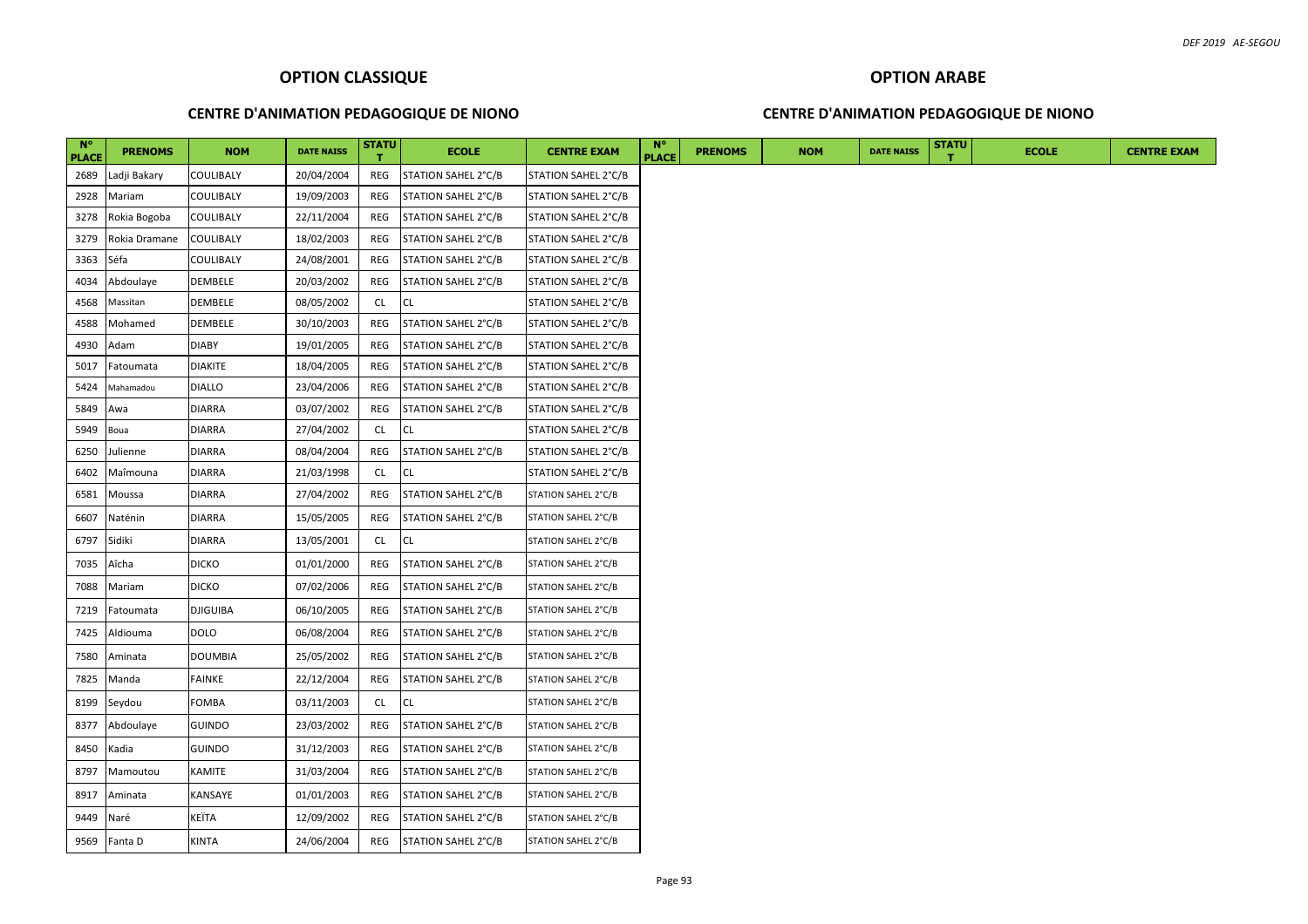### **CENTRE D'ANIMATION PEDAGOGIQUE DE NIONO**

### **CENTRE D'ANIMATION PEDAGOGIQUE DE NIONO**

| $N^{\circ}$<br><b>PLACE</b> | <b>PRENOMS</b>          | <b>NOM</b>       | <b>DATE NAISS</b> | <b>STATU</b> | <b>ECOLE</b>        | <b>CENTRE EXAM</b>  | $N^{\circ}$<br><b>PLACE</b> | <b>PRENOMS</b> | <b>NOM</b> | <b>DATE NAISS</b> | <b>STATU</b> | <b>ECOLE</b> | <b>CENTRE EXAM</b> |
|-----------------------------|-------------------------|------------------|-------------------|--------------|---------------------|---------------------|-----------------------------|----------------|------------|-------------------|--------------|--------------|--------------------|
| 9925                        | Salimata                | KONATE           | 01/11/2004        | REG          | STATION SAHEL 2°C/B | STATION SAHEL 2°C/B |                             |                |            |                   |              |              |                    |
| 10042                       | Assitan                 | <b>KONE</b>      | 05/10/2005        | REG          | STATION SAHEL 2°C/B | STATION SAHEL 2°C/B |                             |                |            |                   |              |              |                    |
| 10239                       | Minata                  | KONE             | 20/04/2002        | CL           | <b>CL</b>           | STATION SAHEL 2°C/B |                             |                |            |                   |              |              |                    |
| 10673                       | Boubacar                | MACALOU          | 22/12/2003        | REG          | STATION SAHEL 2°C/B | STATION SAHEL 2°C/B |                             |                |            |                   |              |              |                    |
| 10675                       | Mamadou                 | MACALOU          | 27/11/2000        | CL           | <b>CL</b>           | STATION SAHEL 2°C/B |                             |                |            |                   |              |              |                    |
| 10871                       | Fatoumata               | MAÏGA            | 05/01/2004        | REG          | STATION SAHEL 2°C/B | STATION SAHEL 2°C/B |                             |                |            |                   |              |              |                    |
| 11603                       | Fatoumata Dite<br>Moulo | <b>OUEDRAOGO</b> | 20/09/2004        | REG          | STATION SAHEL 2°C/B | STATION SAHEL 2°C/B |                             |                |            |                   |              |              |                    |
| 11728 Dimbé                 |                         | PANDABA          | 29/12/2004        | REG          | STATION SAHEL 2°C/B | STATION SAHEL 2°C/B |                             |                |            |                   |              |              |                    |
|                             | 11755 Silivi Dite Kadia | PEROU            | 06/01/2005        | REG          | STATION SAHEL 2°C/B | STATION SAHEL 2°C/B |                             |                |            |                   |              |              |                    |
| 12490                       | Astan                   | SANOGO           | 03/09/2005        | REG          | STATION SAHEL 2°C/B | STATION SAHEL 2°C/B |                             |                |            |                   |              |              |                    |
| 12980                       | Lalé Fatoumata          | <b>SIKE</b>      | 05/01/2005        | REG          | STATION SAHEL 2°C/B | STATION SAHEL 2°C/B |                             |                |            |                   |              |              |                    |
| 12990                       | Assitan                 | SIMIDO           | 01/11/2004        | REG          | STATION SAHEL 2°C/B | STATION SAHEL 2°C/B |                             |                |            |                   |              |              |                    |
| 13418                       | Adama                   | SOW              | 22/03/2006        | REG          | STATION SAHEL 2°C/B | STATION SAHEL 2°C/B |                             |                |            |                   |              |              |                    |
| 13430                       | Awa                     | SOW              | 22/03/2006        | REG          | STATION SAHEL 2°C/B | STATION SAHEL 2°C/B |                             |                |            |                   |              |              |                    |
| 13565                       | Hatoumata               | SYLLA            | 13/09/2004        | REG          | STATION SAHEL 2°C/B | STATION SAHEL 2°C/B |                             |                |            |                   |              |              |                    |
| 13942                       | Maîmouna                | TANGARA          | 17/07/2001        | <b>CL</b>    | CL                  | STATION SAHEL 2°C/B |                             |                |            |                   |              |              |                    |
|                             | 14103 Cheick Sala       | TELLY            | 28/06/2003        | REG          | STATION SAHEL 2°C/B | STATION SAHEL 2°C/B |                             |                |            |                   |              |              |                    |
|                             | 14236 Boubacar          | THIERO           | 17/04/2004        | REG          | STATION SAHEL 2°C/B | STATION SAHEL 2°C/B |                             |                |            |                   |              |              |                    |
| 14372                       | Mariam                  | TOGO             | 14/07/2005        | REG          | STATION SAHEL 2°C/B | STATION SAHEL 2°C/B |                             |                |            |                   |              |              |                    |
| 14688                       | Maîmouna                | <b>TOURE</b>     | 07/09/2004        | REG          | STATION SAHEL 2°C/B | STATION SAHEL 2°C/B |                             |                |            |                   |              |              |                    |
| 14690                       | Malado                  | <b>TOURE</b>     | 25/09/2002        | REG          | STATION SAHEL 2°C/B | STATION SAHEL 2°C/B |                             |                |            |                   |              |              |                    |
| 14790                       | Abdou                   | TRAORE           | 05/01/2003        | REG          | STATION SAHEL 2°C/B | STATION SAHEL 2°C/B |                             |                |            |                   |              |              |                    |
| 14862                       | Adama                   | TRAORE           | 27/09/2004        | REG          | STATION SAHEL 2°C/B | STATION SAHEL 2°C/B |                             |                |            |                   |              |              |                    |
| 14915                       | Alassane                | TRAORE           | 07/05/2003        | REG          | STATION SAHEL 2°C/B | STATION SAHEL 2°C/B |                             |                |            |                   |              |              |                    |
| 15281                       | Cheickna                | TRAORE           | 06/09/2004        | REG          | STATION SAHEL 2°C/B | STATION SAHEL 2°C/B |                             |                |            |                   |              |              |                    |
| 15487                       | Fatoumata               | TRAORE           | 25/09/2004        | REG          | STATION SAHEL 2°C/B | STATION SAHEL 2°C/B |                             |                |            |                   |              |              |                    |
| 15676                       | Kadia                   | TRAORE           | 20/06/2004        | REG          | STATION SAHEL 2°C/B | STATION SAHEL 2°C/B |                             |                |            |                   |              |              |                    |
| 15881 Mama                  |                         | TRAORE           | 06/01/2003        | REG          | STATION SAHEL 2°C/B | STATION SAHEL 2°C/B |                             |                |            |                   |              |              |                    |
|                             | 16173 Oumou             | TRAORE           | 08/06/2003        | REG          | STATION SAHEL 2°C/B | STATION SAHEL 2°C/B |                             |                |            |                   |              |              |                    |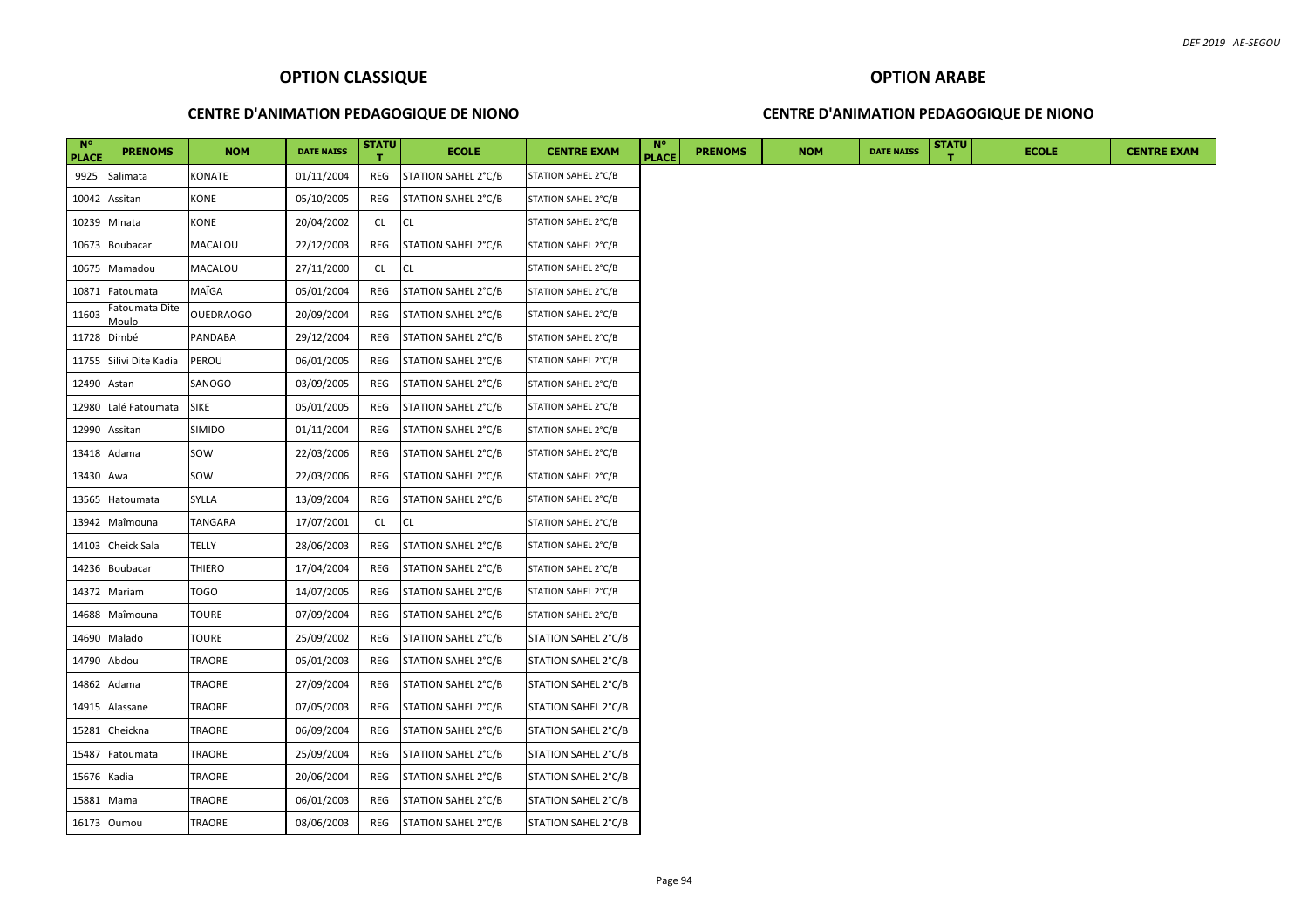### **CENTRE D'ANIMATION PEDAGOGIQUE DE NIONO**

### **CENTRE D'ANIMATION PEDAGOGIQUE DE NIONO**

| $N^{\circ}$<br><b>PLACE</b> | <b>PRENOMS</b> | <b>NOM</b>    | <b>DATE NAISS</b> | <b>STATU</b> | <b>ECOLE</b>        | <b>CENTRE EXAM</b>  | <b>N°</b><br><b>PLACE</b> | <b>PRENOMS</b> | <b>NOM</b> | <b>DATE NAISS</b> | <b>STATU</b> | <b>ECOLE</b> |
|-----------------------------|----------------|---------------|-------------------|--------------|---------------------|---------------------|---------------------------|----------------|------------|-------------------|--------------|--------------|
| 16367 Sitan                 |                | TRAORE        | 15/07/2004        | REG          | STATION SAHEL 2°C/B | STATION SAHEL 2°C/B |                           |                |            |                   |              |              |
| 16541                       | Fatoumata      | <b>TROUFO</b> | 18/10/2004        | REG          | STATION SAHEL 2°C/B | STATION SAHEL 2°C/B |                           |                |            |                   |              |              |
| 16594                       | Djénéba        | YALCOUE       | 31/12/2003        | REG          | STATION SAHEL 2°C/B | STATION SAHEL 2°C/B |                           |                |            |                   |              |              |
| 16637                       | Ibrahim        | YANOGUE       | 25/03/2002        | CL           | CL                  | STATION SAHEL 2°C/B |                           |                |            |                   |              |              |
| 16753                       | Tiéblé         | ZERBO         | 12/04/2004        | REG          | STATION SAHEL 2°C/B | STATION SAHEL 2°C/B |                           |                |            |                   |              |              |
| 16769                       | Kadidia        | ZOROME        | 18/10/2004        | REG          | STATION SAHEL 2°C/B | STATION SAHEL 2°C/B |                           |                |            |                   |              |              |
| 453                         | Wassa          | <b>BALLO</b>  | 05/05/1998        | CL           | <b>CL</b>           | TÉNÉGUÉ N10 2°C     |                           |                |            |                   |              |              |
| 733                         | Salimata       | <b>BERTHE</b> | 09/12/2004        | REG          | TÉNÉGUÉ N102°C      | TÉNÉGUÉ N10 2°C     |                           |                |            |                   |              |              |
| 1321                        | Assitan        | <b>CISSE</b>  | 08/03/2001        | REG          | TÉNÉGUÉ N10 2°C     | TÉNÉGUÉ N10 2°C     |                           |                |            |                   |              |              |
| 1568                        | Aminata        | CISSOUMA      | 22/09/2006        | REG          | TÉNÉGUÉ N10 2°C     | TÉNÉGUÉ N10 2°C     |                           |                |            |                   |              |              |
| 1573                        | Bréhima        | CISSOUMA      | 20/12/2001        | REG          | TÉNÉGUÉ N10 2°C     | TÉNÉGUÉ N10 2°C     |                           |                |            |                   |              |              |
| 1577                        | Dramane        | CISSOUMA      | 13/01/2006        | REG          | TÉNÉGUÉ N10 2°C     | TÉNÉGUÉ N10 2°C     |                           |                |            |                   |              |              |
| 1584                        | Mahamadou      | CISSOUMA      | 23/02/2004        | REG          | TÉNÉGUÉ N10 2°C     | TÉNÉGUÉ N10 2°C     |                           |                |            |                   |              |              |
| 1586                        | Mamadou        | CISSOUMA      | 01/01/2004        | REG          | TÉNÉGUÉ N10 2°C     | TÉNÉGUÉ N10 2°C     |                           |                |            |                   |              |              |
| 1587                        | Moussa         | CISSOUMA      | 09/09/2002        | <b>REG</b>   | TÉNÉGUÉ N10 2°C     | TÉNÉGUÉ N10 2°C     |                           |                |            |                   |              |              |
| 1588                        | Ousmane        | CISSOUMA      | 02/11/2001        | REG          | TÉNÉGUÉ N10 2°C     | TÉNÉGUÉ N10 2°C     |                           |                |            |                   |              |              |
| 1589                        | Sébou          | CISSOUMA      | 29/01/2002        | REG          | TÉNÉGUÉ N10 2°C     | TÉNÉGUÉ N10 2°C     |                           |                |            |                   |              |              |
| 1832                        | Aminata        | COULIBALY     | 05/05/2005        | REG          | TÉNÉGUÉ N10 2°C     | TÉNÉGUÉ N10 2°C     |                           |                |            |                   |              |              |
| 2071                        | Bintou Founè   | COULIBALY     | 06/01/2003        | REG          | TÉNÉGUÉ N102°C      | TÉNÉGUÉ N10 2°C     |                           |                |            |                   |              |              |
| 2087                        | Boubacar       | COULIBALY     | 31/12/2003        | <b>REG</b>   | TÉNÉGUÉ N102°C      | TÉNÉGUÉ N10 2°C     |                           |                |            |                   |              |              |
| 2185                        | Diakaridia     | COULIBALY     | 01/01/2005        | REG          | TÉNÉGUÉ N10 2°C     | TÉNÉGUÉ N10 2°C     |                           |                |            |                   |              |              |
| 3007                        | Modibo         | COULIBALY     | 23/12/2004        | REG          | TÉNÉGUÉ N102°C      | TÉNÉGUÉ N10 2°C     |                           |                |            |                   |              |              |
| 3844                        | Robert         | DAO           | 01/01/2001        | CL           | CL                  | TÉNÉGUÉ N10 2°C     |                           |                |            |                   |              |              |
| 3899                        | Djénèba        | <b>DAOU</b>   | 23/07/2002        | <b>REG</b>   | TÉNÉGUÉ N102°C      | TÉNÉGUÉ N10 2°C     |                           |                |            |                   |              |              |
| 4002                        | Youssouf       | <b>DAOU</b>   | 11/10/2004        | REG          | TÉNÉGUÉ N10 2°C     | TÉNÉGUÉ N10 2°C     |                           |                |            |                   |              |              |
| 4576                        | Minata         | DEMBELE       | 12/05/2004        | REG          | TÉNÉGUÉ N10 2°C     | TÉNÉGUÉ N10 2°C     |                           |                |            |                   |              |              |
| 4683                        | Ousmane        | DEMBELE       | 01/01/2002        | REG          | TÉNÉGUÉ N102°C      | TÉNÉGUÉ N10 2°C     |                           |                |            |                   |              |              |
| 5392                        | Kalifala       | <b>DIALLO</b> | 01/01/2005        | <b>REG</b>   | TÉNÉGUÉ N10 2°C     | TÉNÉGUÉ N10 2°C     |                           |                |            |                   |              |              |
|                             | 6033 Djénéba   | <b>DIARRA</b> | 18/08/2004        | REG          | TÉNÉGUÉ N10 2°C     | TÉNÉGUÉ N10 2°C     |                           |                |            |                   |              |              |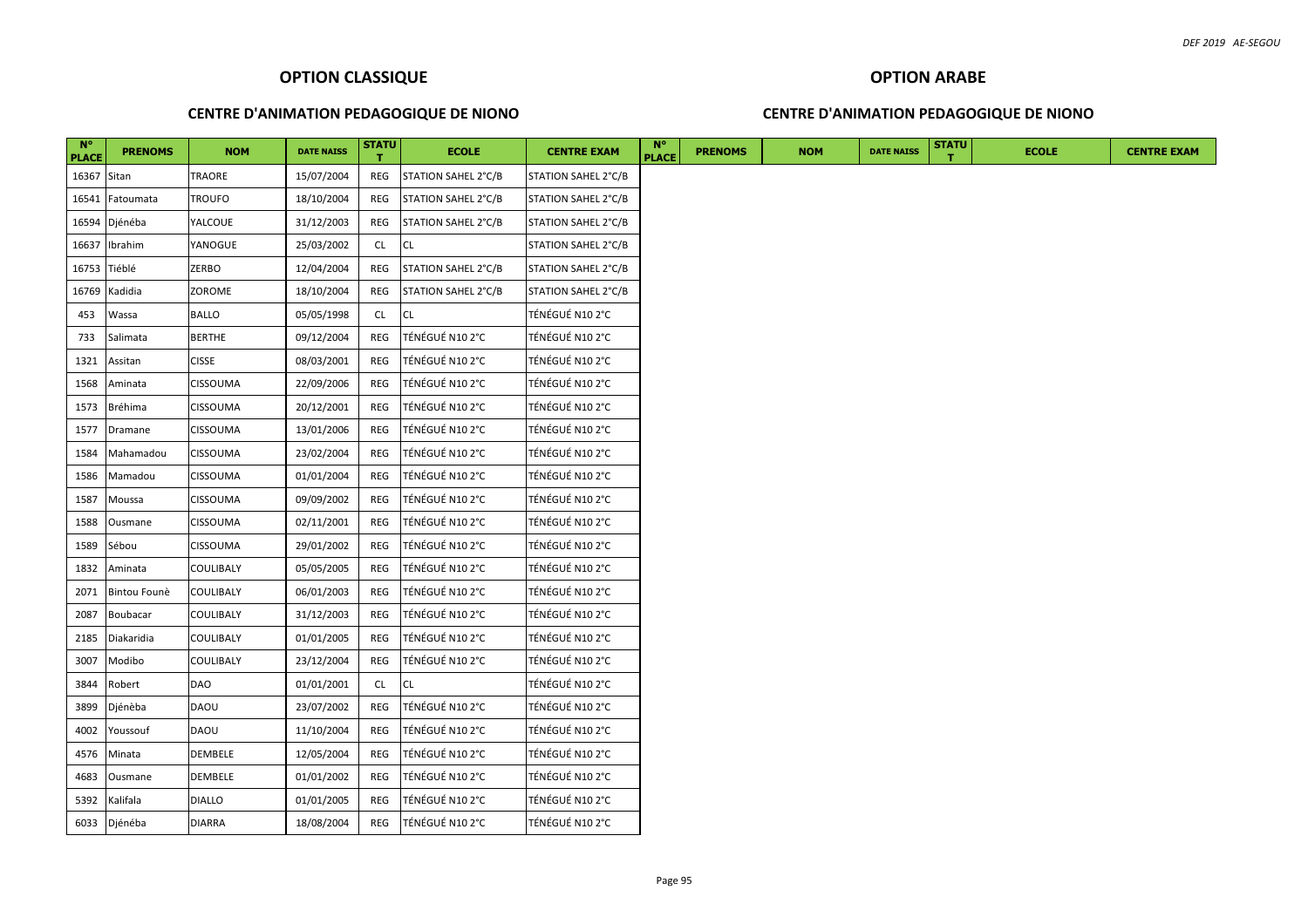### **CENTRE D'ANIMATION PEDAGOGIQUE DE NIONO**

### **CENTRE D'ANIMATION PEDAGOGIQUE DE NIONO**

| $N^{\circ}$<br><b>PLACE</b> | <b>PRENOMS</b>       | <b>NOM</b>      | <b>DATE NAISS</b> | <b>STATU</b> | <b>ECOLE</b>    | <b>CENTRE EXAM</b> | $N^{\circ}$<br><b>PLACE</b> | <b>PRENOMS</b> | <b>NOM</b> | <b>DATE NAISS</b> | <b>STATU</b> | <b>ECOLE</b> | <b>CENTRE EXAM</b> |
|-----------------------------|----------------------|-----------------|-------------------|--------------|-----------------|--------------------|-----------------------------|----------------|------------|-------------------|--------------|--------------|--------------------|
| 6699                        | Rokia                | <b>DIARRA</b>   | 21/05/2004        | REG          | TÉNÉGUÉ N10 2°C | TÉNÉGUÉ N10 2°C    |                             |                |            |                   |              |              |                    |
| 7723                        | Korotimi             | <b>DRABO</b>    | 22/08/2005        | REG          | TÉNÉGUÉ N10 2°C | TÉNÉGUÉ N10 2°C    |                             |                |            |                   |              |              |                    |
| 8100                        | Mahamadou            | <b>FOFANA</b>   | 05/05/2004        | REG          | TÉNÉGUÉ N10 2°C | TÉNÉGUÉ N10 2°C    |                             |                |            |                   |              |              |                    |
| 8302                        | Bakary               | <b>GOÏTA</b>    | 19/10/2004        | REG          | TÉNÉGUÉ N10 2°C | TÉNÉGUÉ N10 2°C    |                             |                |            |                   |              |              |                    |
| 8304                        | Bintou               | <b>GOÏTA</b>    | 25/12/2004        | REG          | TÉNÉGUÉ N10 2°C | TÉNÉGUÉ N10 2°C    |                             |                |            |                   |              |              |                    |
| 8306                        | Chaka D              | <b>GOÏTA</b>    | 16/08/2004        | REG          | TÉNÉGUÉ N10 2°C | TÉNÉGUÉ N10 2°C    |                             |                |            |                   |              |              |                    |
| 8317                        | Kadia                | <b>GOÏTA</b>    | 17/06/2003        | REG          | TÉNÉGUÉ N10 2°C | TÉNÉGUÉ N10 2°C    |                             |                |            |                   |              |              |                    |
| 8322                        | Mohamed              | <b>GOÏTA</b>    | 01/05/2005        | REG          | TÉNÉGUÉ N102°C  | TÉNÉGUÉ N10 2°C    |                             |                |            |                   |              |              |                    |
| 8353                        | Diakaridia           | GOUANLE         | 14/01/2004        | REG          | TÉNÉGUÉ N10 2°C | TÉNÉGUÉ N10 2°C    |                             |                |            |                   |              |              |                    |
| 8354                        | Fatoumata            | <b>GOUANLE</b>  | 29/09/2005        | REG          | TÉNÉGUÉ N10 2°C | TÉNÉGUÉ N10 2°C    |                             |                |            |                   |              |              |                    |
| 12258                       | Zanké                | SAMAKE          | 08/11/2003        | REG          | TÉNÉGUÉ N10 2°C | TÉNÉGUÉ N10 2°C    |                             |                |            |                   |              |              |                    |
| 13266 Sitan                 |                      | SOGOBA          | 05/03/2006        | REG          | TÉNÉGUÉ N10 2°C | TÉNÉGUÉ N10 2°C    |                             |                |            |                   |              |              |                    |
| 15488                       | Fatoumata            | TRAORE          | 17/10/2001        | REG          | TÉNÉGUÉ N10 2°C | TÉNÉGUÉ N10 2°C    |                             |                |            |                   |              |              |                    |
|                             | 16714 Seydou         | YENA            | 01/01/2003        | REG          | TÉNÉGUÉ N10 2°C | TÉNÉGUÉ N10 2°C    |                             |                |            |                   |              |              |                    |
| 545                         | <b>Brahima</b>       | <b>BARRY</b>    | 31/12/2002        | REG          | WÉRÉKÉLA N8 2°C | WÉRÉKÉLA N 8 2°C   |                             |                |            |                   |              |              |                    |
| 673                         | Adjara               | <b>BERTHE</b>   | 30/06/2006        | REG          | WÉRÉKÉLA N8 2°C | WÉRÉKÉLA N 8 2°C   |                             |                |            |                   |              |              |                    |
| 848                         | Amary                | <b>BOUARE</b>   | 01/01/2002        | CL           | <b>CL</b>       | WÉRÉKÉLA N 8 2°C   |                             |                |            |                   |              |              |                    |
| 854                         | Aminata              | <b>BOUARE</b>   | 18/01/2005        | REG          | WÉRÉKÉLA N8 2°C | WÉRÉKÉLA N 8 2°C   |                             |                |            |                   |              |              |                    |
| 1235                        | Penda                | CAMARA          | 31/12/2003        | REG          | WÉRÉKÉLA N8 2°C | WÉRÉKÉLA N 8 2°C   |                             |                |            |                   |              |              |                    |
| 1503                        | Oumar                | <b>CISSE</b>    | 26/09/2004        | REG          | WÉRÉKÉLA N8 2°C | WÉRÉKÉLA N 8 2°C   |                             |                |            |                   |              |              |                    |
| 1566                        | Aîssata              | CISSOUMA        | 30/03/2004        | REG          | WÉRÉKÉLA N8 2°C | WÉRÉKÉLA N 8 2°C   |                             |                |            |                   |              |              |                    |
| 1569                        | Awa                  | CISSOUMA        | 18/12/1999        | CL           | <b>CL</b>       | WÉRÉKÉLA N 8 2°C   |                             |                |            |                   |              |              |                    |
| 1574                        | Cissé Dite<br>Minata | CISSOUMA        | 31/03/2003        | REG          | WÉRÉKÉLA N8 2°C | WÉRÉKÉLA N 8 2°C   |                             |                |            |                   |              |              |                    |
| 1575                        | Djénéba              | CISSOUMA        | 04/01/1999        | CL           | <b>CL</b>       | WÉRÉKÉLA N 8 2°C   |                             |                |            |                   |              |              |                    |
| 1576                        | Djénébou             | CISSOUMA        | 18/01/2002        | REG          | WÉRÉKÉLA N8 2°C | WÉRÉKÉLA N 8 2°C   |                             |                |            |                   |              |              |                    |
| 1580                        | Haby                 | CISSOUMA        | 06/11/2004        | REG          | WÉRÉKÉLA N8 2°C | WÉRÉKÉLA N 8 2°C   |                             |                |            |                   |              |              |                    |
| 1581                        | Hawa                 | CISSOUMA        | 02/12/2004        | REG          | WÉRÉKÉLA N8 2°C | WÉRÉKÉLA N 8 2°C   |                             |                |            |                   |              |              |                    |
| 1582                        | Lamine               | CISSOUMA        | 01/01/2003        | REG          | WÉRÉKÉLA N8 2°C | WÉRÉKÉLA N 8 2°C   |                             |                |            |                   |              |              |                    |
|                             | 1583 Lassine         | <b>CISSOUMA</b> | 26/10/2002        | REG          | WÉRÉKÉLA N8 2°C | WÉRÉKÉLA N 8 2°C   |                             |                |            |                   |              |              |                    |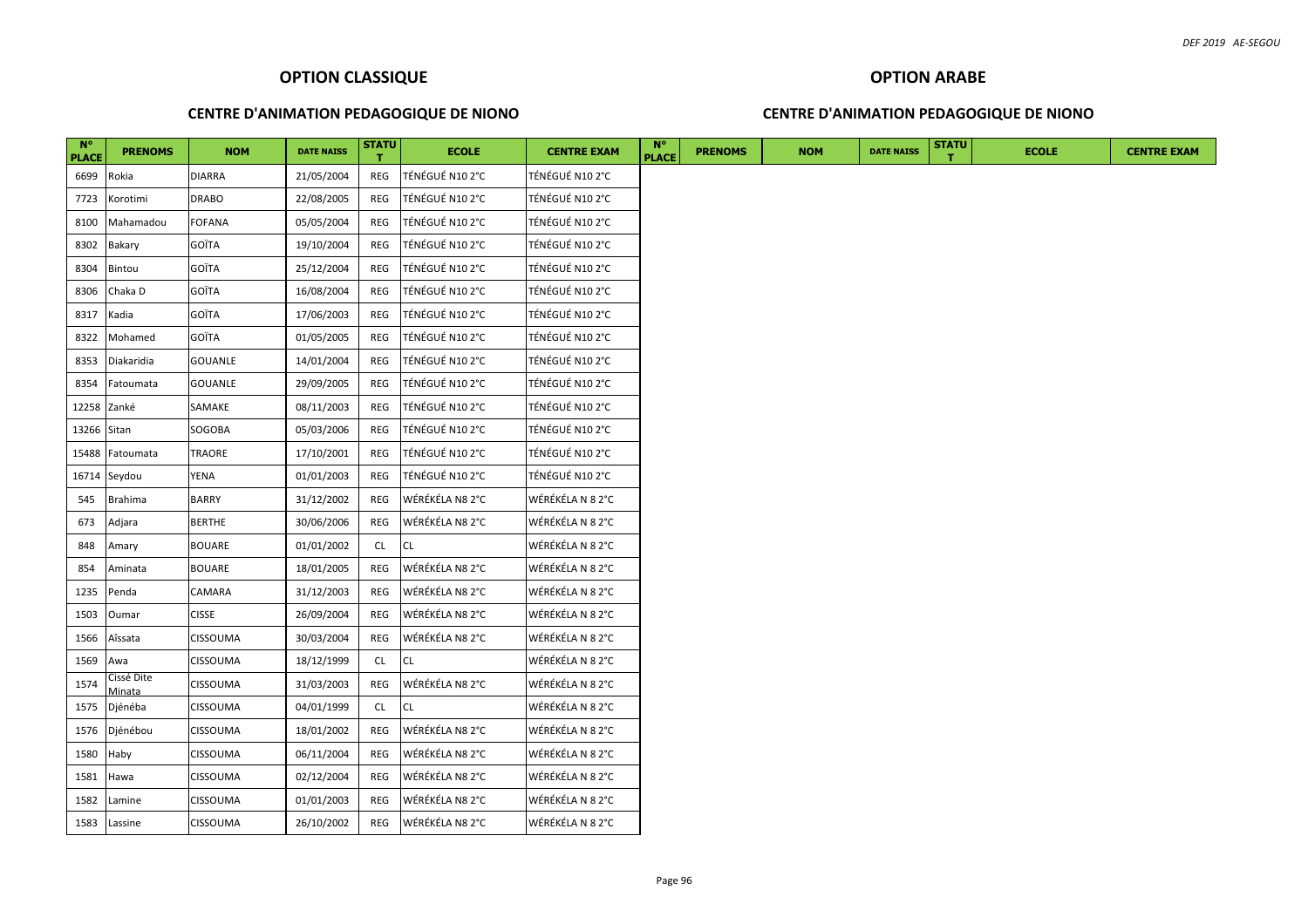### **CENTRE D'ANIMATION PEDAGOGIQUE DE NIONO**

### **CENTRE D'ANIMATION PEDAGOGIQUE DE NIONO**

| <b>N°</b><br><b>PLACE</b> | <b>PRENOMS</b>         | <b>NOM</b>    | <b>DATE NAISS</b> | <b>STATU</b> | <b>ECOLE</b>    | <b>CENTRE EXAM</b> | <b>N</b> °<br><b>PLACE</b> | <b>PRENOMS</b> | <b>NOM</b> | <b>DATE NAISS</b> | <b>STATU</b> | <b>ECOLE</b> |  |  |  | <b>CENTRE EXAM</b> |
|---------------------------|------------------------|---------------|-------------------|--------------|-----------------|--------------------|----------------------------|----------------|------------|-------------------|--------------|--------------|--|--|--|--------------------|
| 1585                      | Maîmouna               | CISSOUMA      | 27/07/2005        | REG          | WÉRÉKÉLA N8 2°C | WÉRÉKÉLA N 8 2°C   |                            |                |            |                   |              |              |  |  |  |                    |
| 1761                      | Alou                   | COULIBALY     | 01/01/2004        | REG          | WÉRÉKÉLA N8 2°C | WÉRÉKÉLA N 8 2°C   |                            |                |            |                   |              |              |  |  |  |                    |
| 1902                      | Assim                  | COULIBALY     | 11/02/2006        | REG          | WÉRÉKÉLA N8 2°C | WÉRÉKÉLA N 8 2°C   |                            |                |            |                   |              |              |  |  |  |                    |
| 2875                      | Mamou                  | COULIBALY     | 31/12/2005        | REG          | WÉRÉKÉLA N8 2°C | WÉRÉKÉLA N 8 2°C   |                            |                |            |                   |              |              |  |  |  |                    |
| 3040                      | Moulaye                | COULIBALY     | 02/02/2001        | REG          | WÉRÉKÉLA N8 2°C | WÉRÉKÉLA N 8 2°C   |                            |                |            |                   |              |              |  |  |  |                    |
| 3885                      | Awa B                  | DAOU          | 31/12/2003        | REG          | WÉRÉKÉLA N8 2°C | WÉRÉKÉLA N 8 2°C   |                            |                |            |                   |              |              |  |  |  |                    |
| 3889                      | <b>Bakary</b>          | <b>DAOU</b>   | 23/06/2004        | REG          | WÉRÉKÉLA N8 2°C | WÉRÉKÉLA N 8 2°C   |                            |                |            |                   |              |              |  |  |  |                    |
| 3957                      | Mariam                 | <b>DAOU</b>   | 24/11/2002        | REG          | WÉRÉKÉLA N8 2°C | WÉRÉKÉLA N 8 2°C   |                            |                |            |                   |              |              |  |  |  |                    |
| 3982                      | Safiatou               | DAOU          | 01/01/2003        | REG          | WÉRÉKÉLA N8 2°C | WÉRÉKÉLA N 8 2°C   |                            |                |            |                   |              |              |  |  |  |                    |
| 3995                      | Siné                   | DAOU          | 16/05/2004        | REG          | WÉRÉKÉLA N8 2°C | WÉRÉKÉLA N 8 2°C   |                            |                |            |                   |              |              |  |  |  |                    |
| 4478                      | Lamine Tiémoko DEMBELE |               | 24/10/2005        | REG          | WÉRÉKÉLA N8 2°C | WÉRÉKÉLA N 8 2°C   |                            |                |            |                   |              |              |  |  |  |                    |
| 4493                      | Madou                  | DEMBELE       | 03/06/2003        | REG          | WÉRÉKÉLA N8 2°C | WÉRÉKÉLA N 8 2°C   |                            |                |            |                   |              |              |  |  |  |                    |
| 4725                      | Sanata                 | DEMBELE       | 03/03/2004        | REG          | WÉRÉKÉLA N8 2°C | WÉRÉKÉLA N 8 2°C   |                            |                |            |                   |              |              |  |  |  |                    |
| 5175                      | Aly                    | <b>DIALLO</b> | 15/03/2005        | REG          | WÉRÉKÉLA N8 2°C | WÉRÉKÉLA N 8 2°C   |                            |                |            |                   |              |              |  |  |  |                    |
| 5199                      | Aminata                | <b>DIALLO</b> | 06/04/2003        | REG          | WÉRÉKÉLA N8 2°C | WÉRÉKÉLA N 8 2°C   |                            |                |            |                   |              |              |  |  |  |                    |
| 5232                      | Bakary                 | <b>DIALLO</b> | 05/11/2005        | REG          | WÉRÉKÉLA N8 2°C | WÉRÉKÉLA N 8 2°C   |                            |                |            |                   |              |              |  |  |  |                    |
| 5454                      | Mariam                 | <b>DIALLO</b> | 12/08/1986        | <b>CL</b>    | <b>CL</b>       | WÉRÉKÉLA N 8 2°C   |                            |                |            |                   |              |              |  |  |  |                    |
| 5501                      | Oumar                  | <b>DIALLO</b> | 01/01/2004        | REG          | WÉRÉKÉLA N8 2°C | WÉRÉKÉLA N 8 2°C   |                            |                |            |                   |              |              |  |  |  |                    |
| 5716                      | Alima                  | <b>DIARRA</b> | 28/08/2003        | REG          | WÉRÉKÉLA N8 2°C | WÉRÉKÉLA N 8 2°C   |                            |                |            |                   |              |              |  |  |  |                    |
| 5737                      | Alphahan Dite<br>Fanta | <b>DIARRA</b> | 21/06/2004        | REG          | WÉRÉKÉLA N8 2°C | WÉRÉKÉLA N 8 2°C   |                            |                |            |                   |              |              |  |  |  |                    |
| 6144                      | Fatoumata              | <b>DIARRA</b> | 28/04/2004        | REG          | WÉRÉKÉLA N8 2°C | WÉRÉKÉLA N 8 2°C   |                            |                |            |                   |              |              |  |  |  |                    |
| 6168                      | Founé                  | <b>DIARRA</b> | 04/12/2003        | REG          | WÉRÉKÉLA N8 2°C | WÉRÉKÉLA N 8 2°C   |                            |                |            |                   |              |              |  |  |  |                    |
| 6388                      | Mahamadou              | <b>DIARRA</b> | 15/05/2004        | REG          | WÉRÉKÉLA N8 2°C | WÉRÉKÉLA N 8 2°C   |                            |                |            |                   |              |              |  |  |  |                    |
| 6646                      | Oumar                  | <b>DIARRA</b> | 25/05/2004        | REG          | WÉRÉKÉLA N8 2°C | WÉRÉKÉLA N 8 2°C   |                            |                |            |                   |              |              |  |  |  |                    |
| 6669                      | Ousmane                | <b>DIARRA</b> | 15/12/2002        | CL           | <b>CL</b>       | WÉRÉKÉLA N 8 2°C   |                            |                |            |                   |              |              |  |  |  |                    |
| 8054                      | Bintou                 | <b>FOFANA</b> | 02/10/1983        | CL           | <b>CL</b>       | WÉRÉKÉLA N 8 2°C   |                            |                |            |                   |              |              |  |  |  |                    |
| 8320                      | Mariam                 | <b>GOÏTA</b>  | 31/12/2003        | REG          | WÉRÉKÉLA N8 2°C | WÉRÉKÉLA N 8 2°C   |                            |                |            |                   |              |              |  |  |  |                    |
| 8327                      | Sidi                   | <b>GOÏTA</b>  | 14/05/2001        | REG          | WÉRÉKÉLA N8 2°C | WÉRÉKÉLA N 8 2°C   |                            |                |            |                   |              |              |  |  |  |                    |
| 8867 Founé                |                        | <b>KANE</b>   | 20/01/2002        | REG          | WÉRÉKÉLA N8 2°C | WÉRÉKÉLA N 8 2°C   |                            |                |            |                   |              |              |  |  |  |                    |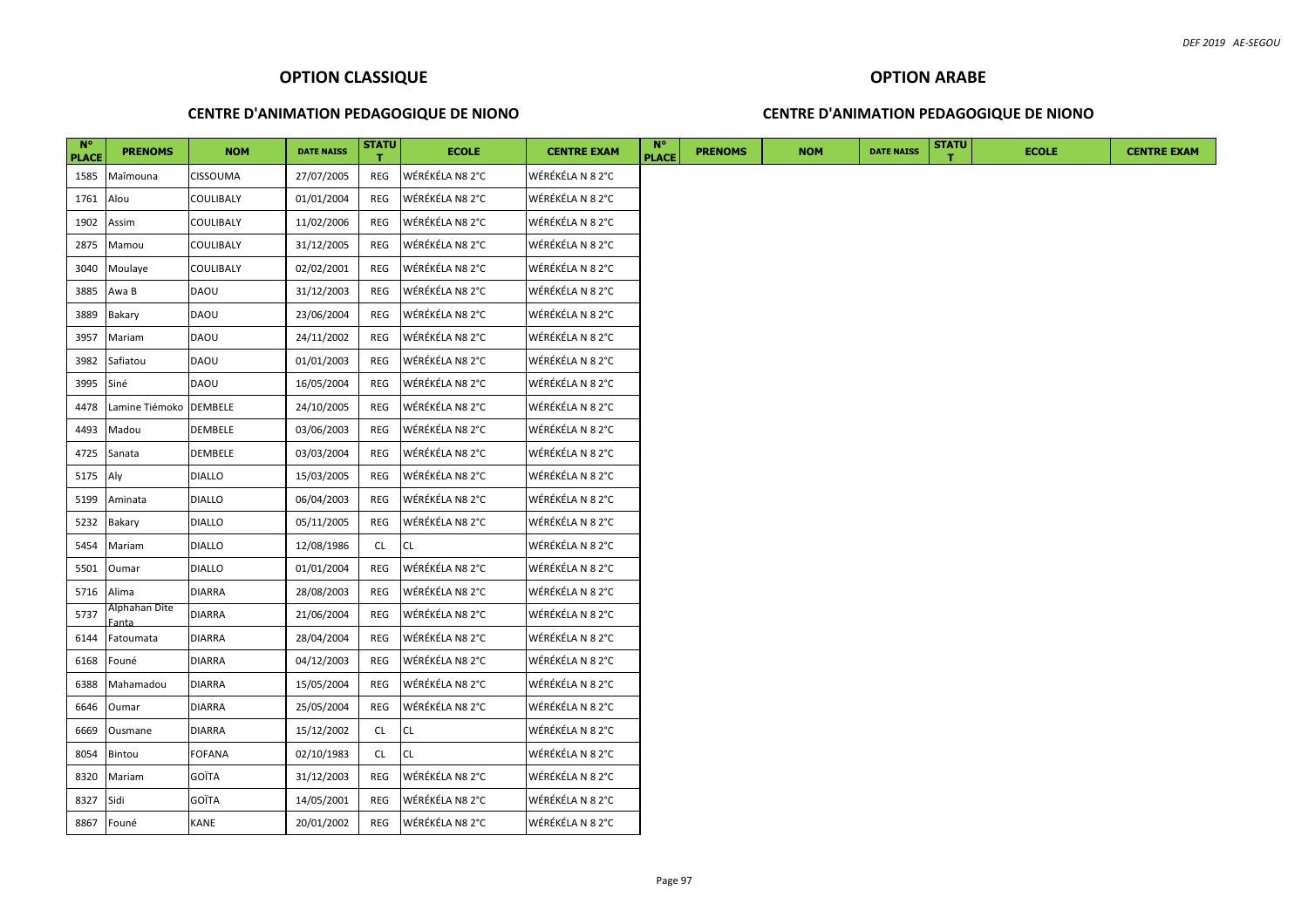### **CENTRE D'ANIMATION PEDAGOGIQUE DE NIONO**

### **CENTRE D'ANIMATION PEDAGOGIQUE DE NIONO**

| $N^{\circ}$<br><b>PLACE</b> | <b>PRENOMS</b>      | <b>NOM</b>    | <b>DATE NAISS</b> | <b>STATU</b> | <b>ECOLE</b>    | <b>CENTRE EXAM</b> | $N^{\circ}$<br><b>PLACE</b> | <b>PRENOMS</b> | <b>NOM</b> | <b>DATE NAISS</b> | <b>STATU</b> | <b>ECOLE</b> | <b>CENTRE EXAM</b> |
|-----------------------------|---------------------|---------------|-------------------|--------------|-----------------|--------------------|-----------------------------|----------------|------------|-------------------|--------------|--------------|--------------------|
| 9854                        | Korotimi            | KONATE        | 08/10/2003        | REG          | WÉRÉKÉLA N8 2°C | WÉRÉKÉLA N 8 2°C   |                             |                |            |                   |              |              |                    |
| 9993                        | Aîcha Makounou KONE |               | 02/06/2008        | REG          | WÉRÉKÉLA N8 2°C | WÉRÉKÉLA N 8 2°C   |                             |                |            |                   |              |              |                    |
| 10023                       | Aminata             | <b>KONE</b>   | 22/11/2006        | REG          | WÉRÉKÉLA N8 2°C | WÉRÉKÉLA N 8 2°C   |                             |                |            |                   |              |              |                    |
| 10067 Binta                 |                     | <b>KONE</b>   | 06/05/2006        | REG          | WÉRÉKÉLA N8 2°C | WÉRÉKÉLA N 8 2°C   |                             |                |            |                   |              |              |                    |
| 10132                       | Fatoumata           | KONE          | 02/01/2004        | REG          | WÉRÉKÉLA N8 2°C | WÉRÉKÉLA N 8 2°C   |                             |                |            |                   |              |              |                    |
| 10154                       | Housseyni           | KONE          | 04/01/2003        | REG          | WÉRÉKÉLA N8 2°C | WÉRÉKÉLA N 8 2°C   |                             |                |            |                   |              |              |                    |
| 10164 Kadia                 |                     | KONE          | 25/01/2003        | REG          | WÉRÉKÉLA N8 2°C | WÉRÉKÉLA N 8 2°C   |                             |                |            |                   |              |              |                    |
| 10987                       | Lamine              | MAKOUNOU      | 31/12/2003        | REG          | WÉRÉKÉLA N8 2°C | WÉRÉKÉLA N 8 2°C   |                             |                |            |                   |              |              |                    |
| 11828                       | Alimata             | <b>SACKO</b>  | 05/05/2003        | CL           | <b>CL</b>       | WÉRÉKÉLA N 8 2°C   |                             |                |            |                   |              |              |                    |
| 11934                       | Souleymane          | SACKO         | 01/01/2006        | REG          | WÉRÉKÉLA N8 2°C | WÉRÉKÉLA N 8 2°C   |                             |                |            |                   |              |              |                    |
| 12232                       | Solomane            | SAMAKE        | 01/01/2003        | REG          | WÉRÉKÉLA N8 2°C | WÉRÉKÉLA N 8 2°C   |                             |                |            |                   |              |              |                    |
| 12282 Paye                  |                     | SAMPANA       | 05/01/2002        | REG          | WÉRÉKÉLA N8 2°C | WÉRÉKÉLA N 8 2°C   |                             |                |            |                   |              |              |                    |
| 12484                       | Aminata             | SANOGO        | 20/08/2002        | REG          | WÉRÉKÉLA N8 2°C | WÉRÉKÉLA N 8 2°C   |                             |                |            |                   |              |              |                    |
| 12510                       | Boureîma            | SANOGO        | 22/02/2001        | REG          | WÉRÉKÉLA N8 2°C | WÉRÉKÉLA N 8 2°C   |                             |                |            |                   |              |              |                    |
| 12558                       | Ibrahima            | SANOGO        | 01/01/2004        | REG          | WÉRÉKÉLA N8 2°C | WÉRÉKÉLA N 8 2°C   |                             |                |            |                   |              |              |                    |
| 12563 Kadia                 |                     | SANOGO        | 05/06/2005        | <b>REG</b>   | WÉRÉKÉLA N8 2°C | WÉRÉKÉLA N 8 2°C   |                             |                |            |                   |              |              |                    |
| 12571                       | Lamine              | SANOGO        | 01/01/2004        | REG          | WÉRÉKÉLA N8 2°C | WÉRÉKÉLA N 8 2°C   |                             |                |            |                   |              |              |                    |
|                             | 12670 Mamou         | SANOU         | 07/02/2002        | <b>REG</b>   | WÉRÉKÉLA N8 2°C | WÉRÉKÉLA N 8 2°C   |                             |                |            |                   |              |              |                    |
|                             | 13190 Daouda        | SOGOBA        | 29/11/2000        | REG          | WÉRÉKÉLA N8 2°C | WÉRÉKÉLA N 8 2°C   |                             |                |            |                   |              |              |                    |
|                             | 13192 Djénéba       | SOGOBA        | 21/03/2003        | <b>REG</b>   | WÉRÉKÉLA N8 2°C | WÉRÉKÉLA N 8 2°C   |                             |                |            |                   |              |              |                    |
|                             | 13235 Madou         | SOGOBA        | 01/01/2004        | REG          | WÉRÉKÉLA N8 2°C | WÉRÉKÉLA N 8 2°C   |                             |                |            |                   |              |              |                    |
| 13256                       | Ousmane             | SOGOBA        | 06/10/2003        | REG          | WÉRÉKÉLA N8 2°C | WÉRÉKÉLA N 8 2°C   |                             |                |            |                   |              |              |                    |
| 13730 Ali                   |                     | TANGARA       | 01/05/2004        | REG          | WÉRÉKÉLA N8 2°C | WÉRÉKÉLA N 8 2°C   |                             |                |            |                   |              |              |                    |
|                             | 14487 Minata        | TOUNGARA      | 23/05/2005        | REG          | WÉRÉKÉLA N8 2°C | WÉRÉKÉLA N 8 2°C   |                             |                |            |                   |              |              |                    |
|                             | 14983 Amadou B      | TRAORE        | 06/06/2003        | REG          | WÉRÉKÉLA N8 2°C | WÉRÉKÉLA N 8 2°C   |                             |                |            |                   |              |              |                    |
| 15047                       | Aminata L           | TRAORE        | 30/06/2005        | REG          | WÉRÉKÉLA N8 2°C | WÉRÉKÉLA N 8 2°C   |                             |                |            |                   |              |              |                    |
| 15267                       | Cheick Amadou       | <b>TRAORE</b> | 01/01/2003        | REG          | WÉRÉKÉLA N8 2°C | WÉRÉKÉLA N 8 2°C   |                             |                |            |                   |              |              |                    |
| 15610 Hawa                  |                     | TRAORE        | 31/10/2003        | REG          | WÉRÉKÉLA N8 2°C | WÉRÉKÉLA N 8 2°C   |                             |                |            |                   |              |              |                    |
|                             | 16316 Seydou        | TRAORE        | 22/04/2003        | REG          | WÉRÉKÉLA N8 2°C | WÉRÉKÉLA N 8 2°C   |                             |                |            |                   |              |              |                    |